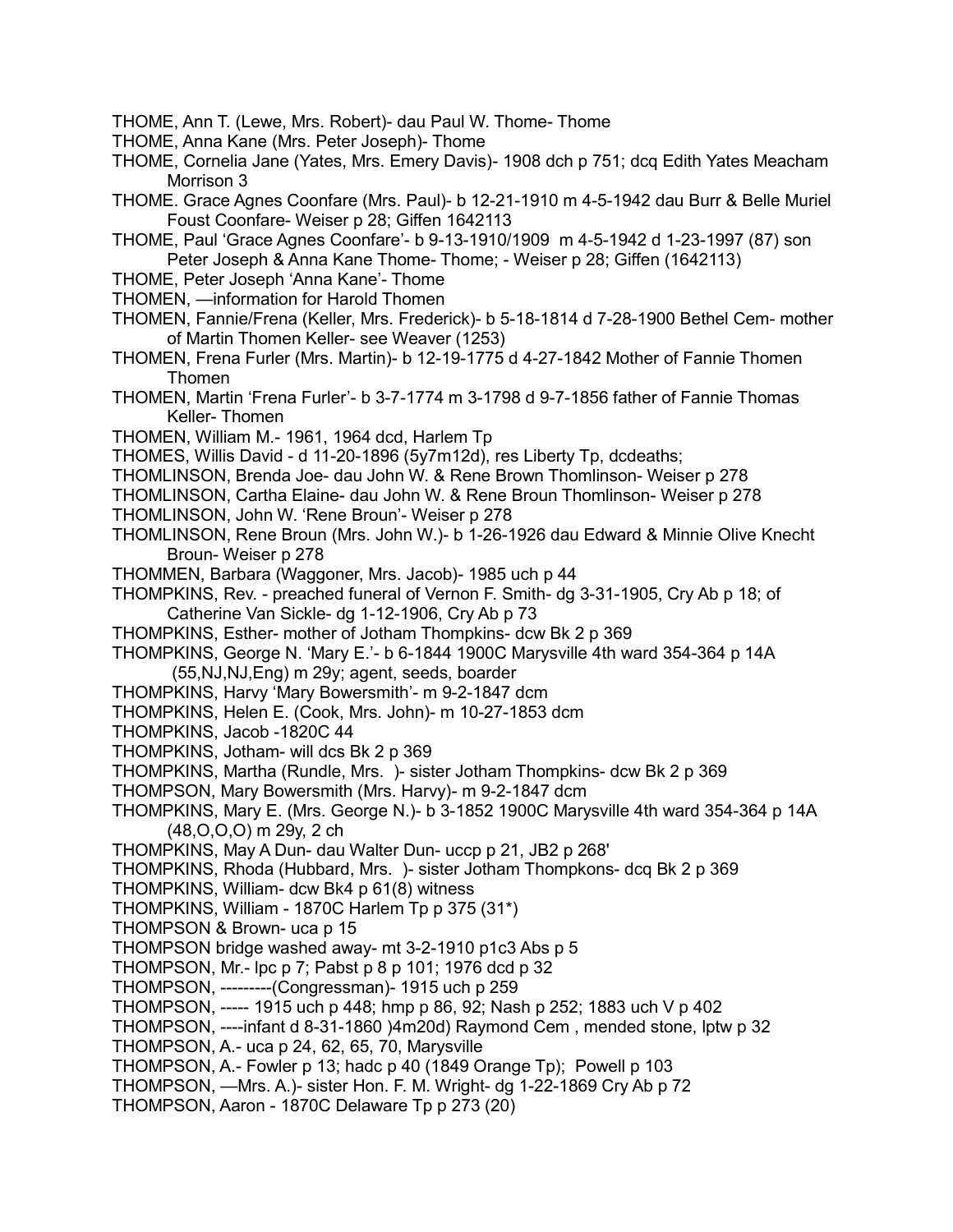- THOMPSON, Aaron- Pabst Pion II p 235, 236
- THOMPSON, Aaron- b 1794 Pabst p Pion II p 238
- THOMPSON, Aaron 'Elmira York' see Asp (501)
- THOMPSON, Aaron- b 1972 son Patrick C. & Terri Thompson- 1980 dcd
- THOMPSON, Aaron- stepfather of William Bloomfield- Akron Beacon 9-20-1865, dg 10-6-1865 Cry Ab p 49
- THOMPSON, Aaron- b 4-6-1823 d 7-22-1826 son William & Charity Jagger Thompson- Pabst Pion II p 243
- THOMPSON, Abbey Calista (Bromley, Mrs. Dwight)- b 2-20-1830 dau Thomas & Abigail Maine Thurston- Asp 825f
- THOMPSON, Abbey H.- d 12-15-1838 (15d) dau William & Matilda Gamble Thompson-Thompson 1344
- THOMPSON, Abel 1870C Troy Tp p 518 (1)
- THOMPSON, Abel 'Catherine Boylan'- Maugans Anc p 233
- THOMPSON, Abel- son Stephen & Matilda Thompson- 1850C Harlem Tp 582 p 54 (7,O)
- THOMPSON, Abigal 1870C Harlem Tp p 376 (69\*)
- THOMPSON, Abigail (Borland, Mrs. )- b 1858 d 1919 Byhalia Cem, lptw p 111
- THOMPSON, Abigail- heir of Benjamin & Sarah Thompson- uccp p 52, 52 Record Bk 5 p 476
- THOMPSON, Abigail Case (Mrs. John W.) m 2-2-1830 dcga p 49 d 2-23-1841 (35) dau Farrin Case- Powell p 99; dbg p 19; Del Patron & Franklin Chronicle
- THOMPSON, Abigail- b 2-15-1769 dau Jonathan & Abigail Haines Thompson- Pabst p Pion II p 240
- THOMPSON, Abigail Haines (Mrs. Jonathan)- b 10-7-1734 d 3-29-1791- Pabst Pion II p 239
- THOMPSON, Abigail L. Stimmel ( Smart, Mrs. John Henry) (Mrs. Albert J.) (Schertzer, Mrs. Peter)- b 4-1858 m 9-22-1875 ucm 5742 m 1-6-1881 ucm 6852 (Hearl) lptw p 41-dau Abraham & Elizabeth Lisle Stimmel- Stimmel 2; 1883 uch V p 336; McKitrick p 266; Thompson (1712)); W. Smart (1178); mt 3-14-1906 p 304, Abs p 5; (48-1907) ; 1900C Taylor Tp 148-152 p 7A (42,O,O,O) m 19y 4 ch, 3 living; 1910C Taylor Tp 185-190 p 8A (52,O,O,O) 4 ch, 3 living
- THOMPSON, Abigail Maine (Mrs. Thomas)- b 7-11-1791 m 10-30-1813 dau Nathaniel & Abigail Thurston Maine- Asp 324
- THOMPSON, Abigail (Worthington, Mrs. David Mortimer)- b 3-7-1836 m 10-12-1856- Asp (1057)
- THOMPSON, Abraham- d 7-19-1862 Fancher Cem- Powell p 128
- THOMPSON, Abraham B. 'Lillian E. Noyes'- m 6-4-1896 ucm (Hearl)
- THOMPSON, Abraham 'Delia Thompson'- son-in-law of George Storm- dcw Bk 2 p 324; 1850C Delaware Town 988 p 78 (35,Md,O,Mass) see Thomson
- THOMPSON, ----Arhart (Mrs. A. C.)- dau Willard Arhart- mt 11-27-1912 p 7c2; Abs p 40
- THOMPSON, Adda (Bernison, Mrs. John)- dau Robert & Malinda Longbrake Thompson-Thompson 1393; Graham 1353
- THOMPSON, Ada E,. (Mrs, )- d Sunday- funeral Ostrander Pres. Ch.-dg 3-17-1911, Cry Ab p 18
- THOMPSON, Ada E. Wilgus (Mrs. Emmett)- b 12-28-1888 d 2-10-1970 York, Cem, p 76- dau William & Lydia Wilgus- Thompson; 1949, 1959 ucd
- THOMPSON, Addie A. (Gamble, Mrs.George M.)- b 1860 m 9-12-1877 ucm 6166 (Hearl) d 3- 18-1939 Oakdale II p 62- dau Louis & Anna Burroughs Thompson- Thompson 1745; 1985 uch p 80; 1860C Millcreek Tp 116 (5/12,O)
- THOMPSON, Adella Loufburrow (Mrs. Edward R.)- b 1845 m 9-10-1868 d 3-18-1873 dg 3-21- 1873 Cry Ab p 106- dau B. F. Loufburrow- 1880 dch p 764
- THOMPSON, Adna- b 5-5-1807 d 9-1872 dau William & Charity Jagger Thompson- Pabst Pion II p 242
- THOMPSON, A. G.- 1869 wsc p 11; Pabst p 8 p 23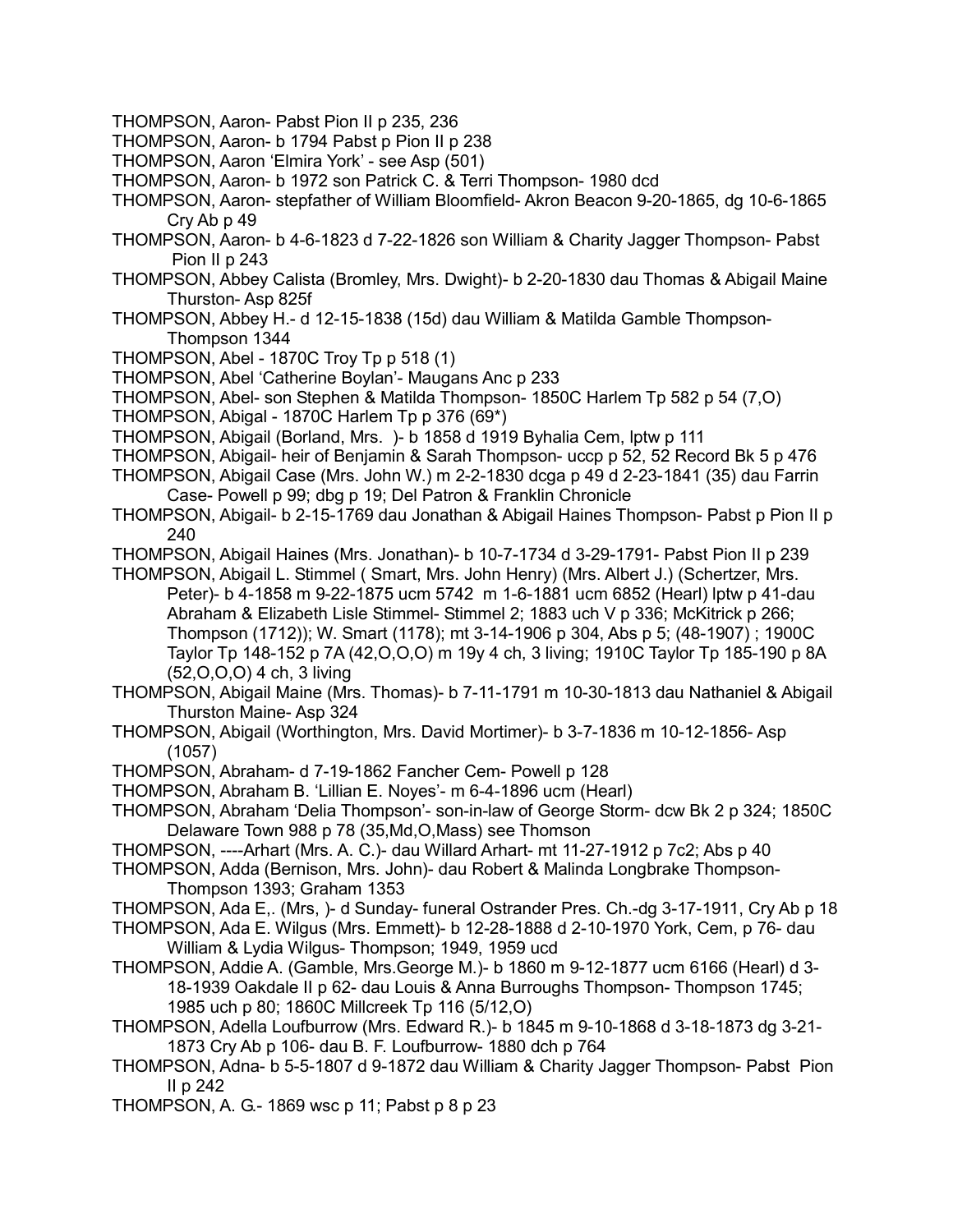- THOMPSON, Agnes 1870C Delaware Town p 295 (3)
- THOMPSON, Agnes Gaylene- b 9-27-1901 d 12-16-1992 (91) Claibourne Cem p 74 dau Leonard & Flora Teets Thompson- Thompson; 1910C Leesburg Tp 162-167 West (8,O,O,O)
- THOMPSON, Agnes M. (McElroy, Mrs. Dwight T.)- d 10-8-1981 (73) York Cem- Thompson
- THOMPSON, Agnes Whittlesey- dau John Post & Amelia Marcia Whittlesey- Thompson p 3
- THOMPSON, A. H.'Harriet'- 1985 uch p 161 Lunda Ch of Christ; uca p 83, Liberty Tp
- THOMPSON, A. J.- uca p 49 Millcreek Tp
- THOMPSON, Alane 'Penny E.'- 1981 ucd
- THOMPSON, Alba Musselman (Mrs. Erwin)- m 10-20-1954- Gabriel (16424)
- THOMPSON, Albert-accidentally shot, killed son of Mrs. Sarah Thompson-mt 1-19-1887 Ab p 31
- THOMPSON, Albert- 1880C Millcreek Tp 80-84 (29,O,Va,O)
- THOMPSON, Rev. Albert A.- 1915 uch p 206; hmp p 55, 92, 206, 237
- THOMPSON, Albert- father of Bertha Thompson- mt 9-23-1891 Abs p 121
- THOMPSON, Albert C- b 8-7-1848 d 9-6-1848 son James C. & Elizabeth Burroughs Thompson-1880 dch p 737
- THOMPSON, Albert E. 'Margery "Maggie" Rittenhouse''Abigail L. Smart'- m(1) 11-12-1868 ucm 4468 (Hearl), m (2) 1-6-1881 ucm 6882 (Hearl)- son William & Sarah Sherman
- Thompson- Thompson 17(12); Stimmel 2,3; mt 12-2-1868, Abs p 2,3; 1850C Millcreek Tp 2063- 2084 (2,O); 1860C Mil Tp 10 (12,O); 1870C Millcreek Tp 136 (21,O) 1900C Taylor Tp 148-152 p 7A (51, O,Va,Pa) m 19y, farmer
- THOMPSON, Rev. Albert E. ''Mary A.'- Pabst p 2 p 19; 1915 uch p 211, 252m 348; 1860C Marysville 1555-16550 o 204 (29Pa)
- THOMPSON, Albert J. b 2-13-1849 d 3-5-1906 (57y23d) Byhalia Cem, lptw p 111; mt 3-14- 1906 p 3c4 Abs p 5; mt 11–6-1907 p7c3 Abs p 60
- THOMPSON, Albert J. 'Esther Irene Moore'- b 6-5-1898 m 1917 d 9-11 1970 (72), Claibourne Cem p 55- son Albert & Abigail Stimmell Thompson- Thompson 17(12)8; mt 3-14-1906 p3c4 Abs p 5; 1949, 1959, 1962 ucd; 1900C Taylor Tp 148-152 p 7A (1,O,O,O); 1910C Taylor Tp 185-190 p 8A (11,O,O,O)
- THOMPSON, Albert- son Joseph Thompson- Pabst p Pion II p 238
- THOMPSON, -----(January, Mrs. Wick)- d Saturday (35) dau Albert Thompson- mt 11-6-1907 p7c3 Abs p 60
- THOMPSON, Alberta (Mrs. )- mother of Ted Thompson- Thompson
- THOMPSON, C. Alan- son George A. & Helen Thompson- Thompson
- THOMPSON, Alen B. 'Mary Cook'- b 11-9-1880 m 7-9-1923 son Lafayette & Sarah Cynthia Edith Thompson- A. Thompson 162
- THOMPSON, Alex- b 1975 son Larry K. & Carol M. Thompson- 1980 dcd
- THOMPSON, Alexander 1870C Harlem Tp p 373 (21)
- THOMPSON, Alexander- 1870C Milford 56-55 p 6 (25,O)
- THOMPSON, Alexander- d New Brunswich, Canada- mt 5-10-1911 p5c1 Abs p 66
- THOMPSON, Alexander 'Emmaretta Landon'- (29-1877) dcbirth correction (Harriet Matilda)
- THOMPSON, Alexander H. 'Jane Bland'-b Eng./ m 10-19-1871 ucm d (62); 1985 uch p 4993 (Hearl); mt 5-17-1911 p 1c2 Abs p 67
- THOMPSON, Alexander- son Stephen & Matilda Thompson- 1850C Harlem Tp 582 p 54 (1,O) THOMPSON, Alfred- Pabst p 1 p 4, 28; 1850C Delaware Town 1239 p 91
- THOMPSON, Alfred Edward 'Sharlee Rosenberg'- b 5-4-1895 d 5-3-1937 son Thomas Bodley & Rebecca Jane Bryson Thompson- Thompson 17861; WWII
- THOMPSON, Alfred Hubbell 'Evelyn'- b 8-1-1906 son Fred & Nancy Elizabeth Watkins Thompson- Thompson 17684
- THOMPSON, Alfred Hubbell, Jr. 'Jean Lucinda Lockard'- b 1-7-1934 m 6-7-1957 son Alfred Hubbell & Evelyn Thompson- Thompson 176842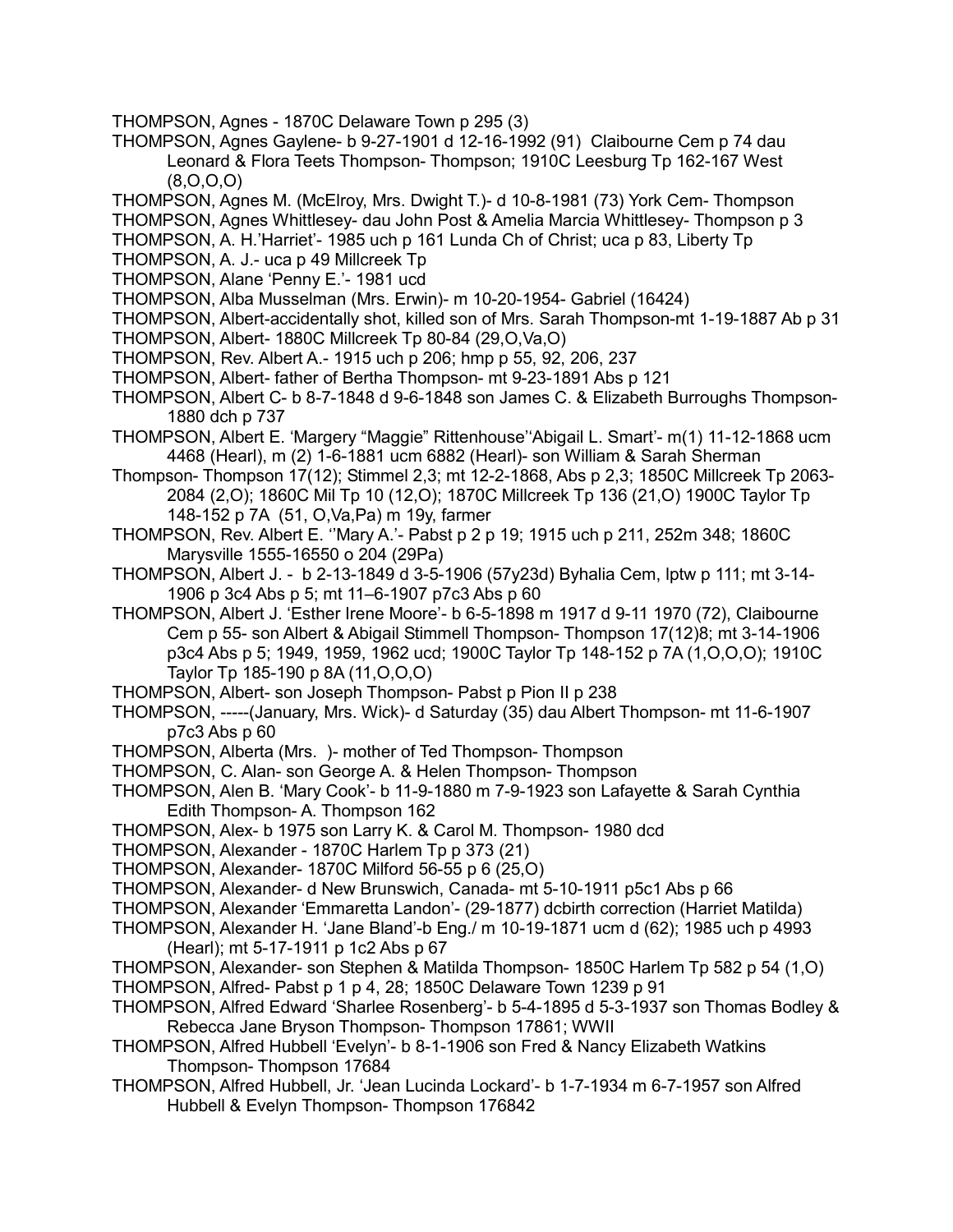- THOMPSON, Alfred 'Moriah Jane- m 9-30-1832; 1835 mdn p 46 #62 p 14 Orange Tp; Berlin Tp dcga p 58, Ohio State Gaxzette
- THOMPSON, Alfred/Fred- son Tyler & Samantha McClung Thompson- 1870C Millcreek Tp 134 (2,O); 1880C Millcreek Tp 144-149 p 16 (12,O,O,O); 1900C Millcreek Tp 101-104 (31,O,O,O
- THOMPSON, Alice- 1869 wsc p 12; Pabst p 8 p 25
- THOMPSON, Alice A.- dau John & Nancy A. Thompson- 1860C Allen Tp 835-845 p 115 (18,O)
- THOMPSON, Alice- dau Anderson & Anna Conklin Thompson- Graham 1326; Thompson 1366
- THOMPSON, Alice- d age 14-dau Andrew Jackson & Sarah Lavinia Farnum Thompson-Thompson 1765; 1870C Millcreek Tp 137 (5,O)
- THOMPSON, Alice (Bickel, Mrs. )- dau John & Anna Burdick Thompson- Thompson 1387; Graham 134
- THOMPSON, Alice- dau Charles & Betty M. Thompson- 1959 (5) ucd
- THOMPSON, Alice(Cody, Mrs. Richard)-parents of Mary L. Sellers- mt 3-15-1911 p6c3 Abs p 58 THOMPSON, Alice Dulin (Mrs. Lewis)- Thompson (1787)
- THOMPSON, Alice F.- d 2-11-1916 (110 dau E. V. & A. E.- York Cem, Section B. p 71
- THOMPSON, Alice Freeman (Mrs. John)(Parke, Mrs. Robert)- dau Henry & Margaret Edwards Freeman- Powers Pat p 133, 134, 135
- THOMPSON, Alice (Graham, Mrs. Lawrence)- m 4-10-1926; Graham (17553); Thompson
- THOMPSON, Alice (Hensley, Mrs. )- dau Charles L. & Icey Parmenter Thompson- Thompson 1653
- THOMPSON, Alice Hinton (Mrs. Andrew Jackson)- b 11-29-1856/7 m 8-1-1877 ucm 6096 (Hearl) d 10-18-1929 Oakdale I p 22; mt 4-1-1908 p1c1 Abs p 18; Thompson (176); 1880C Millcreek Tp 125 (23)
- THOMPSON, Alice J.- dau Andrew H. & Harriette R. Thomas Thompson- A. Thompson 17; dumch p 120; 1860C Lib Tp 1078-1088 p 146 (4,O); 1880C Liberty Tp, Un Co 184-194 (24,O,Ky,KY)
- THOMPSON, Alice J. (Holloway, Mrs. Clifton E.)- m 2-9-1882 ucm 7122 (Hearl)
- THOMPSON, Alice Justice (Mrs. George)- d 11-12-1966 (49) dau D. M. Justice- Thompson
- THOMPSON, Alice Lee- dau Eskel & Maxine Thompson- Thompson; 1949 ucd
- THOMPSON, Alice Lemay (Mrs. Wray T.)- m 1872 dau Lewis & Catharine Miller Lemay- 1883 uch V p 352; Thompson 1329; see Mary Alice; mt 3-6-1907 p1c2 Abs p 37
- THOMPSON, Alice Lorraine (Parker, Mrs. )- b 8-7-1931 dau P ride J. & Mary Herd Thompson-Thompson 178(10)61
- THOMPSON, Alice M. (Mrs. George C.)- 1949, 1959 ucd
- THOMPSON, Alice M. Turney (Mrs. Madison)- dau Weaver Adams & Catharine E. Williams Turney- Turney 4
- THOMPSON, Alice J.- dau Nelson & Louisa A. Liggett Thompson- 1870C Dover Tp 107-109 p 14 (9,O); 1880C Dover Tp 115-123 p 30. 169D (19,O,O,O) teacher
- THOMPSON, Alice P. 1870C Delaware Town p 307 (10)
- THOMPSON, Alice Prudence (McCabe, Mrs. Robert L.)- dau Edward Ridgely & Eliza Enlow Thompson- Thompson p 2, 3; dg 6-8-1915 , Cry Ab p 56
- THOMPSON, Alice (Seaman, Mrs. )- sister Mildred Thompson Kock- Thompson
- THOMPSON, Alice Turney- d Friday, sister Merrill A. Turney- dg 3-28-1905, Cry Ab p 18
- THOMPSON, Martha Alinette Taylor (Mrs. Lewis C.)- b 3-7-1911 d 2-15-1979 bur W. Libertydau Lewis & Marie Auer Taylor- Taylor 11233; Thompson (174641); Beecher 4,5
- THOMPSON, Allen C.- 1973 ucd
- THOMPSON, Allen E. 'Penny E.'- 1975, 1977, 1979 ucd
- THOMPSON, Allen E. 'Terry R.'- 1971 ucd
- THOMPSON, G. Allen 'Julie'- son George A. & Helen Overly Thompson- Thompson
- THOMPSON, Rev. Allen Trimble- d Friday- son Judge Thompson of Highland C9, dg 7-24-1868,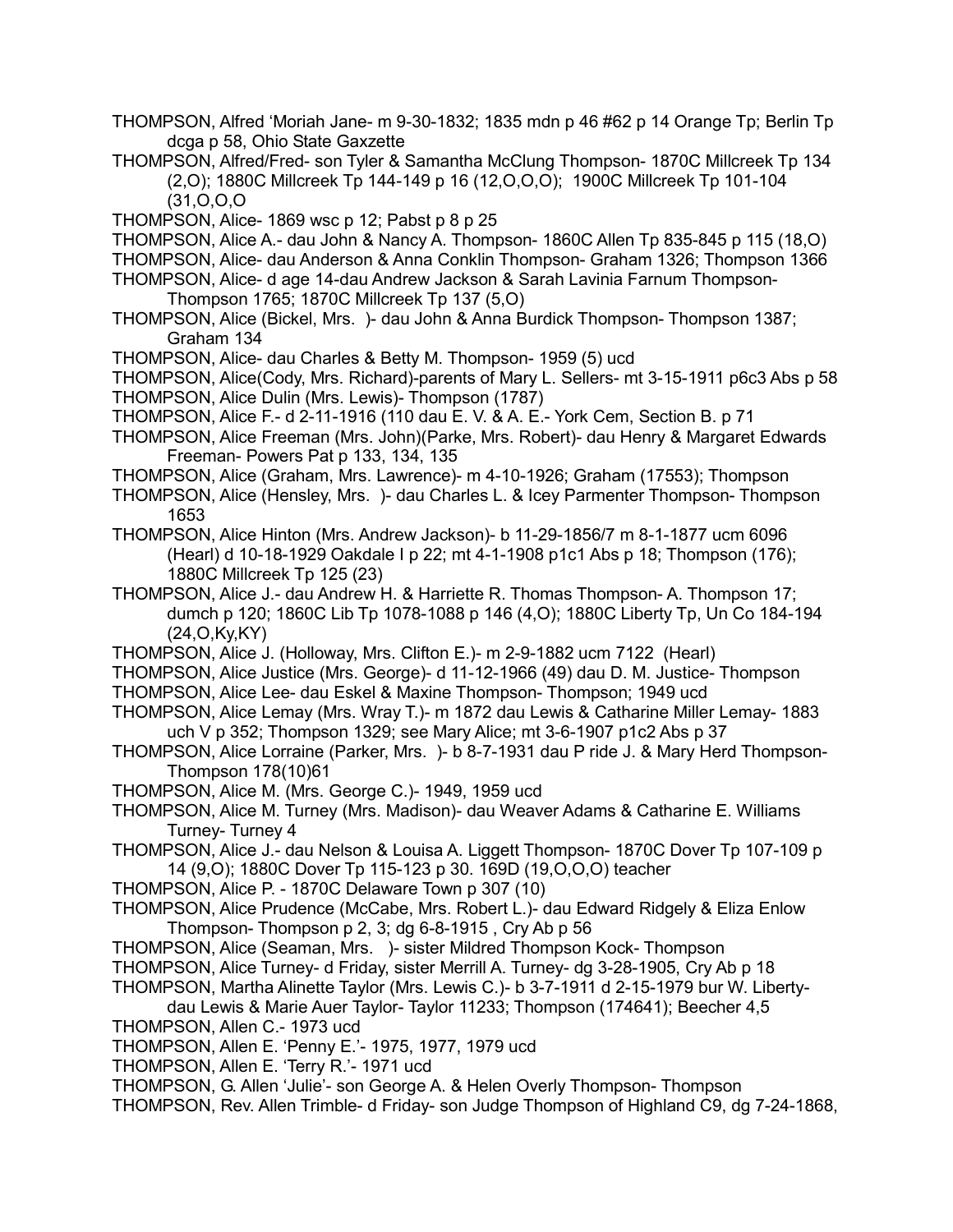Cry Ab p 69

- THOMPSON, Allie A. (Mrs. Russell)- 1910C Millcreek Tp 111 p 5A (-5,O,O,O) 6 ch
- THOMPSON, Allie (Fausnaugh, Mrs. Lewis F.)- m 6-6-1877 ucm 6076 (Hearl)
- THOMPSON, Allie J. (Cody, Mrs. Richard H.)- m 1-15-1881 ucm 6895 (Hearl)
- THOMPSON, Alma A. (Mrs. Elisha)- b 10-1866; 1900C Allen Tp 174-178 p 8B (33,O,O,NJ) m
- 14y, 2 ch; 1910C Allen tp 26-27 p 2 (43,O,O,O) m 24y, 2 ch
- THOMPSON, Alma L.- mt 3 p 13
- THOMPSON, Alma Verge- dau Ernest & Luella Florence Wilson Thompson- Pounds 5
- THOMPSON, Almeda A.- d 10-3-1852 (16-9-24) Cheshire Cem- dau Lewis & Mary Thompson-Powell p 52
- THOMPSON, Almeda (Crumpton, Mrs. Lewis)- b 12-1845 dau John & Matilda Cornell Thompson- Maugans Anc p 192
- THOMPSON, Almira- 1870C Richwood 5 p 1 (14,WVa)
- THOMPSON, Almira A. Davis (Mrs. Joseph R.)- m 2-12-1860 ucm 2987 (Hearl)
- THOMPSON, Almyra (Fausnaugh, Mrs. )- b 1856 d 1909- Claibourne Cem 75
- THOMPSON, Alta Kise (Mrs. Clude)- m 1930; Thompson; 1959 ucd
- THOMPSON, Alvan/Alvin 'Ellen Porter Smith'- b Carroll Co O. 2-10-1837 m 8-2-1865 ucm 3758 (Hearl) d 7-6-1913 O I p 161, II p 16. 2566 (C-96)- son John W. & Sarah McClure Thompson- Thompson Bible, Un Co Hist. Soc; 1883 uch III p 334, IV p 523, 526, V p 33, 38, 51, 146; Marysville p 21; 1915 uch p 538; hmp p 87, 90, picture 87, 192, 196; mt 3 p 14; mt 8-9-1865 Abs p 20; mt 5-25-1892 p5c5 Abs p 25; mt 5-22-1907 p3c2 Abs p 45; mt 7-9-1913 p4c3, Abs p 75, 76; postmaster; Sgt Co D., 1ar O Cavl. 1861-1864, uca p 107; mt 9-29-1909 p7c4 Abs p 66; 1850C Paris Tp 601-615 p 92 (13,O); 1860C Marysville 1509 (23,O); 1880C Marysville 455-501 p 35 (43.Pa.Pa.Pa); 1900C Marysville 4th ward 378-389 p 15A (63,O,Pa,Pa) m 35y; landlord; 1910C Marysville 4th ward 165-183 p 7A (73,O,Pa,Pa,) m 44y
- THOMPSON, Alvin K. "Tom" 'Ruby E. Fetter'- b 10-30-1905 m 10-3-1925 Marion d 5-23-1990- (84) Claibourne Cem-son Joseph & Edna Baker Thompson- Thompson; 1962, 1971, 1975, 1983 ucd

THOMPSON, Alvine Stanley 'Hazel Blanche Everett'- b 7-8-1908 m 12-7-1928 son Gordon Sickels & Margaret Poole Bareford Thompson- Maugans Anc p 149

- THOMPSON, Rev. A. M.- Pabst p 1 p 28
- THOMPSON, Amanda Bright (Mrs. Ben E.)- Thompson

THOMPSON, Amanda (Conway, Mrs. )(Mrs. William)- m 7-19-1837 d 1838 Maugans Anc p 192

THOMPSON, Amanda Ouida (Mrs. Thomas R.)- Thompson; 1971 dcd

- THOMPSON, Amanda (Poling, Mrs. Orsemas)- m 12-31-1874 ucm 5621 (Hearl); mt 3 p 6 THOMPSON, Amanda Shirk (Mrs. James A.)- m 4-19-1872 ucm 5062 (Hearl)
- THOMPSON, Amanda J. Dodge (Mrs. Daniel William)- m 10-20-1859 ucm (Hearl) dau James E. & Sarah Thompson Dodge- Thompson 1421; 1860C Liberty Tp 1078-1088 p 146 (17,O)
- THOMPSON, Amelia 1870C Delaware Town p 295 (32)
- THOMPSON, Amelia Marcia Whittlesey (Mrs. John Post)- m 10-16-1863 dcm;Thompson p 3
- THOMPSON, Amy-b 11-29-1886 dau J. H. & Clarisa Mullvein Thompson- unco births
- THOMPSON, Ana (Mrs. Douglas)- Thompson
- THOMPSON, Anderson 'Anna Conklin'- b 2-11-1821 m 2-3-1841 ucm 698 (Hearl) d 10-8-1897 Otterbein Cem, Mt. Victory- son John & Elizabeth Graham Thompson- 1883 uch V p 332, 338, 342, 378; Graham 132; W. Conklin (10) Thompson 136; mt 8-5-1857; 1830C Millcreek Tp 334 p 289 (5-10); 1850C Millcreek Tp (30,O)
- THOMPSON, Andre- son Dr. Lyle & Karen Thompson- Thompson
- THOMPSON, Andrew- b 3-1-177 d 1-29-1858 Buck Run Cem- Union Allen Cem p 90
- THOMPSON, Andrew Burgess 'Louise Florence Bussard'- b 6-14-1878 m 8-5-1899 d 5-18-1968 (89)- Thompson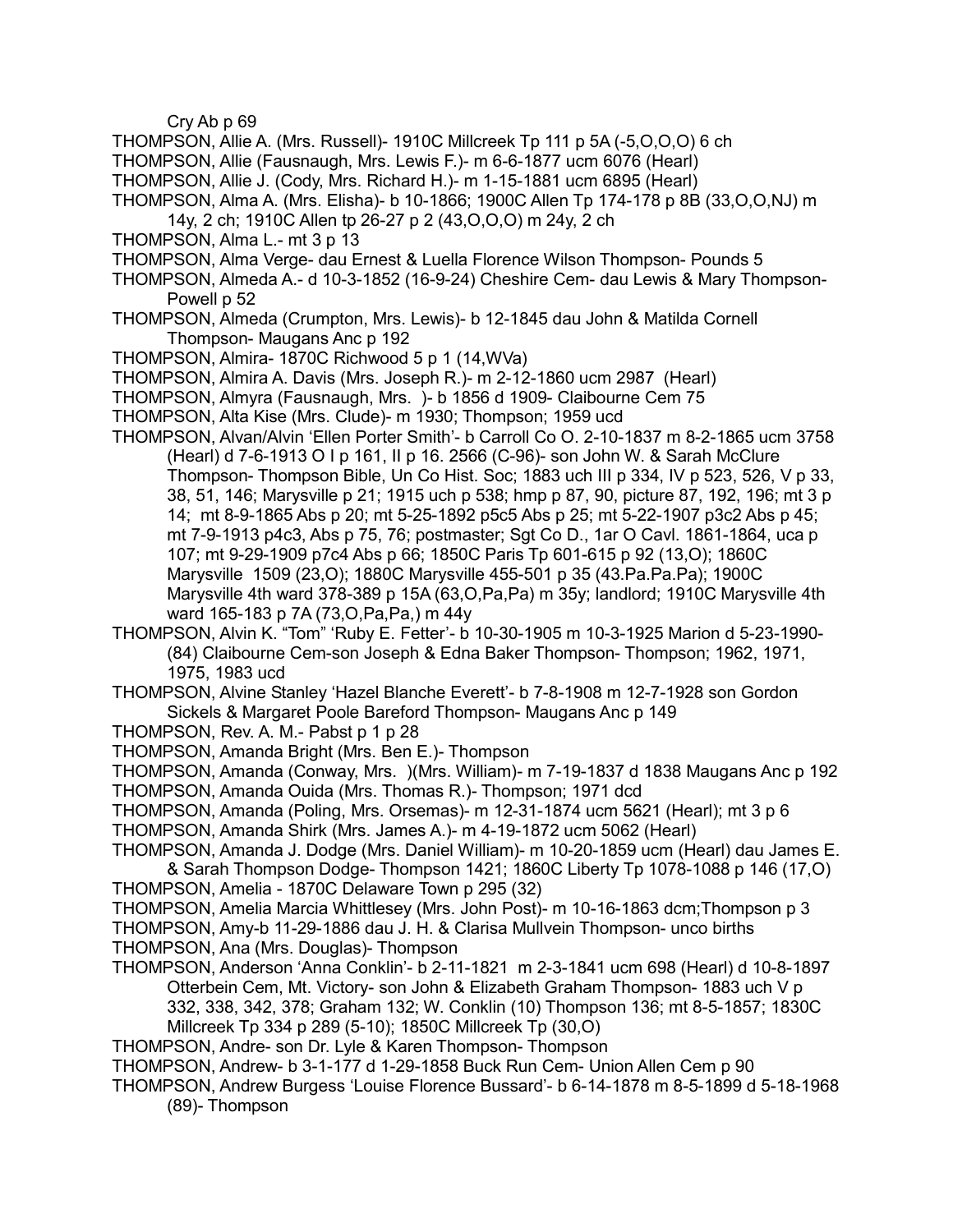THOMPSON, Andrew 'Elvira Bachar'- m 12-11-1862 dcm

THOMPSON, Andrew H,'Ersy May Wood'- b 1878 m 7-1903 d 6-5-1941 York Cem p 72- parents of Catherine McElroy- Thompson; dg 9-5-1911 Cry Ab p 62

- THOMPSON, Andrew H.'Harriet R. Thomas'- b 10-2-1810 d 3-10-1889 (98-5-8) New Millcreek Cem.; lptw p 19; A, Thompson 1; 1883 uch V p 397; War of 1812; uccp p 17, appr JB2 p 106; mt 3 p 22; dumch p 120; 1840C Liberty Tp 411 (20-30); 1850C Liberty Tp Un Co 974-991 p 145 (39,Ky); 1860C Lib Tp 2079-2089 (50,Ky) farmer; 1880C Lib Tp 184-194 p 29 (70,Ky,Ky,KY)
- THOMPSON, Andrew H.- b 11-1878 son Lafayette & Sarah Cynthia Smith Thompson- A. Thompson 161; dumch p 121; 1880C Liberty Tp Un Co 184-194 p 29 (1,O,O,O); 1900C Liberty Tp (21,O,O,O)
- THOMPSON, —(McCall, Mrs. Carl)- dau Andrew Jackson & Alice Hinton Thompson- mt 4-1- 1908 p1c1 Abs p 10
- THOMPSON, Andrew Jackson. 'Sarah Lavinia Farnum''Alice Hinton'- b 4-5-1836/7 m 9-10-1859 ucm 2917 (Hearl) (2) 8-1-1877 ucm 6096 d 3-29-1908 (72y11m) Oakdale 2106 (77E) I p 22; son William & Sarah Sherman Thompson- mt 4-1-1908 p1c1 Abs p 9; dumch p 408; 1915 uch p 648, 988; Thompson 176; 1840C Millcreek Tp 266 (5-10); mt 3-20-1912 p1c6 Abs p 11; 1850C Millcreek Tp (16,O);1860C Mil Tp 117 (26,O); 1870C Mil Tp 137 (36,O); 1880C Mil Tp 125-130 (45,O,Va,O)

THOMPSON, ----(Amrine, Mrs. Moses)- dau Andrew Jackson & Lovina Farnum Thompson- mt 4-1-1908 p1c1 Abs p 9

- THOMPSON, Andrew- son John Walkinshaw & Isabella J. Warren Thompson- dg 8-16-1883 Cry Ab p 86
- THOMPSON, Andrew- b 1970 son Lawrence T. & Judith Thompson- 1971 dcd

THOMPSON, Andrew p 1968 son Lester & Donna Thompson- 1969 dcd

- THOMPSON, Andy, Jr. 'Ruby Davis'- m 12-2-1954 Ind. Thompson; 1961 dcd
- THOMPSON, Andy- son William A. & Katheren Shark Thompson- Thompson
- THOMPSON, Angela- dau Freddy & Esther Thompson- 1977 ucd
- THOMPSON, Angela R.- dau Niles & Nancy Thompson- Thompson
- THOMPSON, Angela (Schaner, Mrs. Robert)- b 7-17-1958 m 9-17-1977 dau Freddy & Esther Hubman Thompson- Rausch 13(10)223 III p 277; Thompson; 1985 uch p 138; 1967, 1973, 1975 ucd
- THOMPSON, Angie (Young, Mrs. Randy)- dau Leonard & Geneva Thompson- Thompson
- THOMPSON, Anita (Carpenter, Mrs. )- sister William B. Thompson- Thompson
- THOMPSON, Anita- dau Donald E. & Leonore T. Thompson- 1961 (5) dcd
- THOMPSON, Ann- grandmother Pearl & Alma Yoder- 1910C Dover tp 46-48 p 2B (71,O,US,US)wid
- THOMPSON, Ann C.- heir of Benjamin Thompson- uccp p 52 Record Bk 5 p 476
- THOMPSON, Ann (Duvall, Mrs. Wash)(Mrs.Arnold)- dau James & Nancy White Cotton Thompson- Maugans Anc p 193
- THOMPSON, Ann (Havens, Mrs. John)- dau Ebenezer & Catharine Sackett Thompson- 1880 dch p 712; 1850C Orange tp 1726 p 111 (16,O)
- THOMPSON, Ann (Mrs. James)- d 11-1-1868 (70-4-21) Norton Cem, Powell p 175
- THOMPSON, Ann (Mrs. James)- d Sunday; mt 3-15-1911 p5c2 Ostrander, Abs p 58
- THOMPSON, Ann (Mason, Mrs. Frank)- dau Thomas Bodley & Rebecca Jane Bryson Thompson- Thompson 17862
- THOMPSON, Ann R. Rusk (Mrs, Naaman)- m 6-19-1845 dcm
- THOMPSON, Ann- dau Samuel & Margaret McKirahan Thompson- McKitrick p 64
- THOMPSON, Ann- niece of Sarah Thompson- mt 10-3-1894 p 5c2 Abs p 56
- THOMPSON, Anna- d 3-7-1930 (95) Oakdale 4231 (F59)
- THOMPSON, Anna Adelle- b 1846 d 1873 Oak Grove Cem- Powell p 442 or Annis Adelle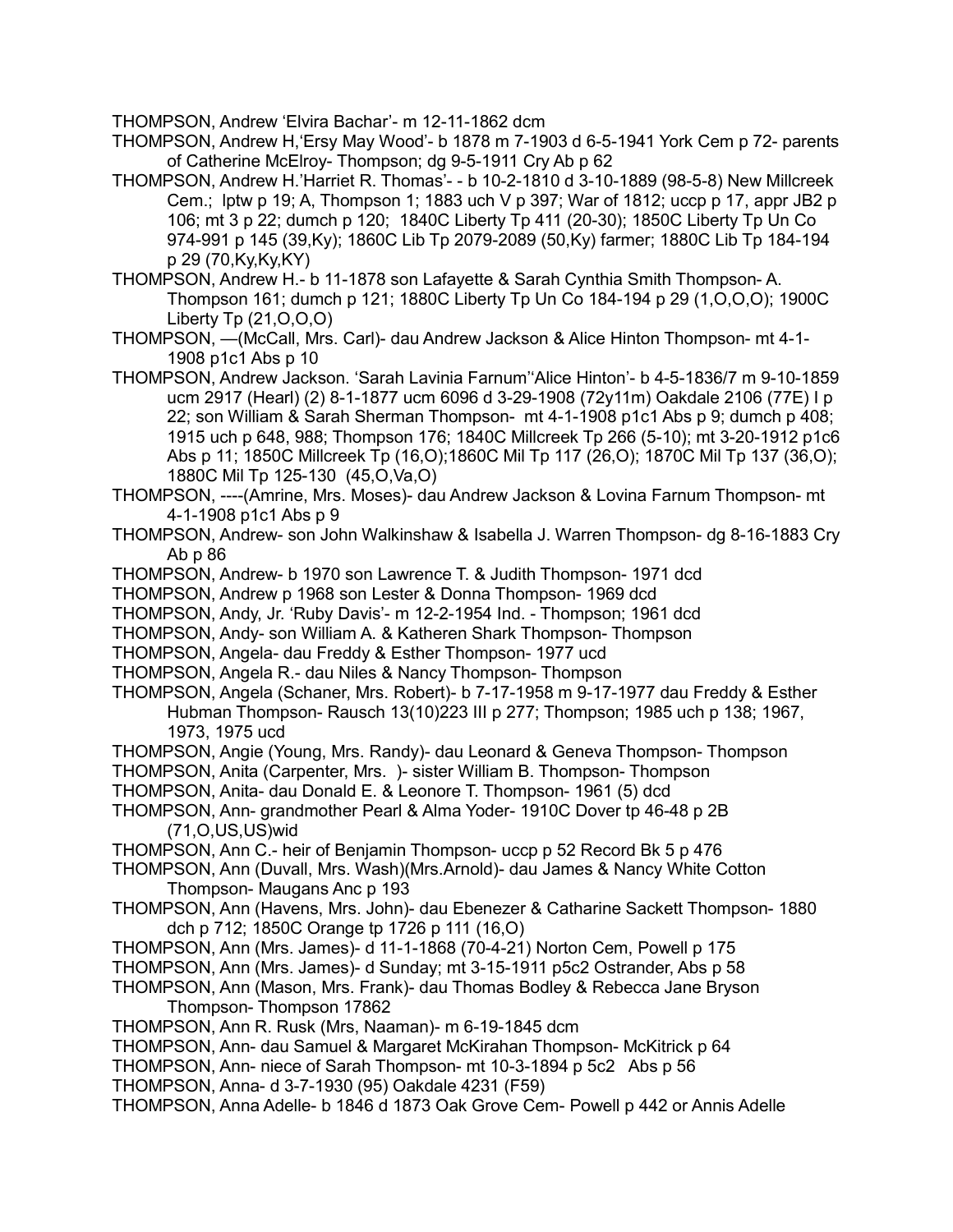Loofbourrow

THOMPSON, Anna (Mrs. Annais/Amos Garrett)- 1985 uch p 106

- THOMPSON, Anna Eliza Burroughs (Mrs. Lewis B.)- b 1834 m 12-6-1849 ucm (Hearl)d 3-7- 1930 Oakdale I p 115- dau Jonathan M. & Elizabeth Presley Burroughs- Thompson (174); mt 12-13-1899 p6c1 Abs p 67; 1850C Millcreek Tp 2062-2083 (16,O); 1860C Mil Tp 116 (26,O)' 1880C Dover Tp 113-120 p 30 (48, O,Ky,Ky); 1900C Dover Tp 169-171 p 8A (66,O,NJ,kY) wid, 10 ch, 6 living
- THOMPSON, Anna Conklin (Mrs.Anderson)- b 11-28-1820 m 2-3-1841 ucm (Hearl) d 10-13- 1898 dau William & Rebecca Coleman Conklin- Graham (132); Thompson (136); W. Conklin 10; 1883 uch V p 332; 1850C Millcreek Tp (36,O)
- THOMPSON, Anna E. Munsell (Mrs. James C.)- b 4-6-1840 m 3-19-1872 d 3-12-1911 New Millcreek Cem p 14; Powell p 251; opc 187; 1880 dch p 737; mt 6-8-1904 p1c3 Abs p 16; 1880C Scioto Tp 216; Her diary with Lawrence Liggett family; dg 6-14-1904 Cry Ab p 251; dg 3-24-1911, Cry Ab p 20; 1880C Scioto Tp 216
- THOMPSON, Anna- b 8-1869 dau Evan & Mariah Shaw- 1900C Liberty Tp 2390243 p 11A (30,O,Md,O) 1 ch
- THOMPSON, Anna- b 1873 d 1877 (3-9-24) dau Francis Marion & Charlotte Hinton Thompson-Thompson 13(13)5
- THOMPSON, Anna- honorary pallbearer for Miss Jennie Tracy- dg 11-12-1912, Cry Ab p 170
- THOMPSON, Anna Marie (Doughty, Mrs. )- dau David F. & Eunice Genevieve Metz Thompson-**Thompson**
- THOMPSON, Anna May Healey (Mrs. Douglas)- d Sunday (27) dg 1-21-1913 Cry Ab p 9
- THOMPSON, Anna Murphy (Mrs. Emmit E.)- m 2-27-1894 ucm (Hearl)- dau David & Mary Cooksey Murphy- 1915 uch p 833
- THOMPSON, Anna (Rudolph, Mrs. William Robert)- m 8-19-1942- McKitrick p 249
- THOMPSON, Anna Shaw (Mrs. John F.)- m 4-14-1895 ucm (Hearl)
- THOMPSON, Anna (Mrs. Thomas)- 1850C Harlem Tp 668 p 59 (33,O)
- THOMPSON, Anna (Thompson, Mrs. Peter)- see Gabriel 1644
- THOMPSON, Anna (Mrs. )(Vanderau Mrs. Philip)- m(2) 1911; mt 7-20-1904 p1c4 Abs p 19
- THOMPSON, Annais /Amos/ 'Anna'- 1985 uch p 106
- THOMPSON, Annalee Caudill (Mrs Laudy) Thompson; 1959 ucd
- THOMPSON, Anne (Mrs. Asa)- 1883 uch V p 669
- THOMPSON, Annetta- 1980 dcd
- THOMPSON, Anthony- b 1970 son Glen & Lida Thompson- 1971 ucd
- THOMPSON, April- b 1957 dau Mary A. Thompson- 1971 ucd
- THOMPSON, April P.- 1991 ucd
- THOMPSON, April Suzane (Kaylor, Mrs. Kelly Bryan)- m 6-29-1991 dau Dwight Thompson-Thompson N. Lewisburg
- THOMPSON, Arabelle- b 8-15-1855 d 4-28-1884 dau William T. & Louisa Curry Thompson-Thompson 1722; 1860C Millcreek Tp 8 (4,O); 1870C Jerome Tp 196-187 p 26 (14,O); 1880C Marysville 312-343 p 22 (23,O,O,O)
- THOMPSON, Aargus- grandson Grace Swisher Thompson- 1910C Marysville 65-60 (2,O,O,O)
- THOMPSON, Arlie May (Williams, Mrs. norton A.)- dau William Alph & Mary E. Allen Thompson-Thompson p 3
- THOMPSON, Artemas- son Thomas & Margaret Powers Thompson- Powers Pat p 181
- THOMPSON, Arthena- lived with Samuel Diovo- 1910C Taylor tp 221-226 p 9B (5/12,O,O,O)
- THOMPSON, Arthur- b 11- 1877 d 1949 Claibourne Cem p 13l 1900C Richwood 399-429 p 15B (22,O,Va,O) grocer salesman
- THOMPSON, Arthur- son John L. & Emma Kile Thompson- 1915 uch p 1054
- THOMPSON, Arthur LeRoy- b 9-7-1913 d Tuesday 1914 (11 mos) Oakdale 2580 (E77) II p 15son Fred & Nancy Elizabeth Watkins Thompson- Thompson 17687- mt 8-27-1913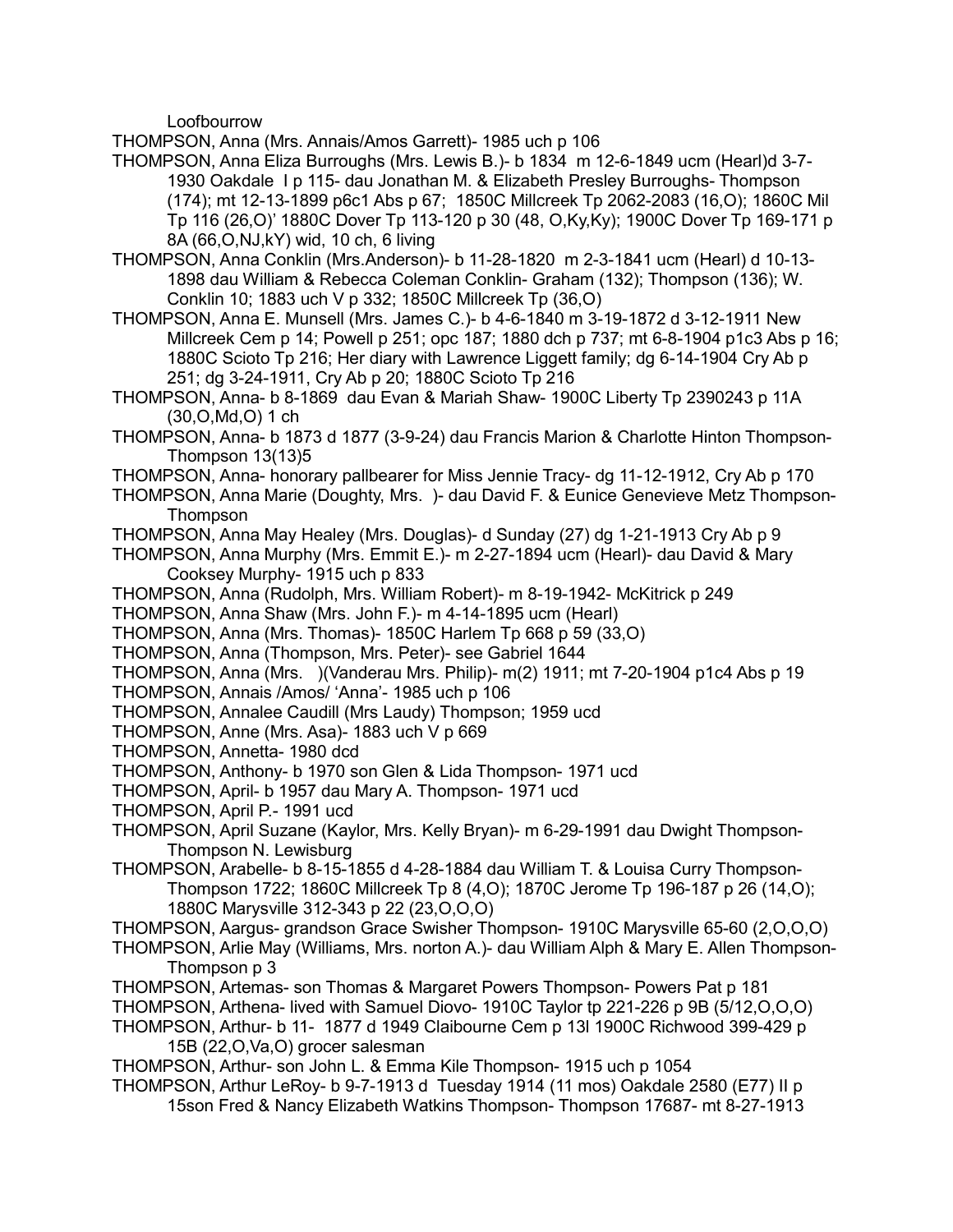p5c3 Abs p 82

- THOMPSON, Arthur L.- b 8-9-1904 d 9-5-1914 Oakdale 2682(F173) I p 137- son John & May Graham Thompson- Graham 16971; Thompson 132581 ; 1910C Paris Tp 206-208 (5,O,O,O)
- THOMPSON, Arthur W.- son William b. & Virginia Thompson- Thompson
- THOMPSON, Asa :Anne'- 1883 uch V p 669
- THOMPSON, Asa 'Elizabeth)- 1870C Washington Tp 113-108 p 16 (65,NY)
- THOMPSON, Asa L.- d 4-17-1889 (8-3-17) son J. M. & M. A.- Broadway Cem, lptw p 74
- THOMPSON, Ashford b 4-12-1854 d 7-22-1861 (10y) New Millcreek Cem p 14, Powell p 251; son James C. & Elizabeth Burroughs Thompson- Thompson 1714; 1880 dch p 737; 1860C Scioto Tp 934 (8,O); 1870C Scioto Tp p 493 (14)
- THOMPSON, Audrey- dau Ernest & Louella Florence Wilson Thompson- Pounds 5
- THOMPSON, Aufrey (Smart or Thompson)- dau Abigail Stimmel- Stimmel 3
- THOMPSON, Audrey (Watts, Mrs. Willard)- dau Albert J. & Esther Irene Moore Thompson-Thompson 17(12)81
- THOMPSON, Augustine 'Sarah Salter'- b 1691 d 1739 son John & Judith Herman Thompson-Nash p 407
- THOMPSON, Aurelia- d 1-31-1840 (3-?-17) Sunbury Cem, Powell p 31- dau Elisha & Marinda Thompson
- THOMPSON, Ayuce (McKittrick, Mrs. James F.)- b 7-13-1907 m 1927 d 9-4-1970- McKitrick p 415
- THOMPSON, Barbara (Mrs. George)- 1969 dcd
- THOMPSON, Barbara Layman (Mrs. James)- m 7-26-1838 ucm 500 (Hearl); 1850C Concord Tp 2232 p 130 (34,Va)
- THOMPSON, Barbara Mary Williamson (Mrs. James Philip) b 2-8-1923 Eng m 11-15-1944 d 2- 27-2002 Fla.Oakdale O-190-SW 1/4 - Thompson; 1977, 1983, 1991 ucd ucd
- THOMPSON, Barbara R. (Mrs. James E.)- Thompson; 1971, 1973, 1975, 1979, 1981, 1983 ucd
- THOMPSON, Barbara- b 1958 dau William Owen & Mary E. Hinderer Thompson- 1959, 1961, 1964, 1969, 1971, 1980 dcd
- THOMPSON, Barbary- uccp p 35, asylum JB 4 p 60
- THOMPSON, Barbary Jean- b 3-10-1925 dau Bernard E. & Bessie M. June Thompson- Giffen 1631817
- THOMPSON, Barnes 'Evelyn S. Gardner'- b NY 1826 son Henry & Patty Page Thompson-Powell p 371
- THOMPSON, Barry- b 1960 son Francis E. & Dorothy A. Thompson- 1962, 1967, 1971 1973, 1975, 1977, 1979 ucd
- THOMPSON, Barry D. 'Becky L.'- 1991 ucd
- THOMPSON, Bea (Mrs. Dwight)- 1962,1991 ucd
- THOMPSON, Bea (Mrs. Joseph)- Thompson
- THOMPSON, Beatrice (Mrs. Ernest)- 1964, 1969, 1971 dcd
- THOMPSON, Beatrice Jane- b 12-9-1971 dau Lee James & Helen Beatrice Willcook Thompson- McKitrick p 478
- THOMPSON, Becky L (Mrs. Barry D.)- 1991 ucd
- THOMPSON, Becky (Mrs. John)- 1991 ucd
- THOMPSON, Becky (LaRue, Mrs. )- dau William & Katheren Shark Thompson- Thompson
- THOMPSON, Becky (Smith, Mrs. ) (Sterner, Mrs. Richard)- dau Harry & Edna Lash Thompson-**Thompson**
- THOMPSON, Belle Downer ((Mrs. McDonald), m 6-4-1885 ucm (Hearl)
- THOMPSON, Belle Thompson (Mrs. McDonald)- b 1862 m 4-9-1896 ucm (Hearl)d 1938 Milford Cem, UnAl p 13
- THOMPSON, Belle-b 1856 d 4-29-1884 Oakdale I p 78; mt 5-7-1884 Abs p 7- dau William &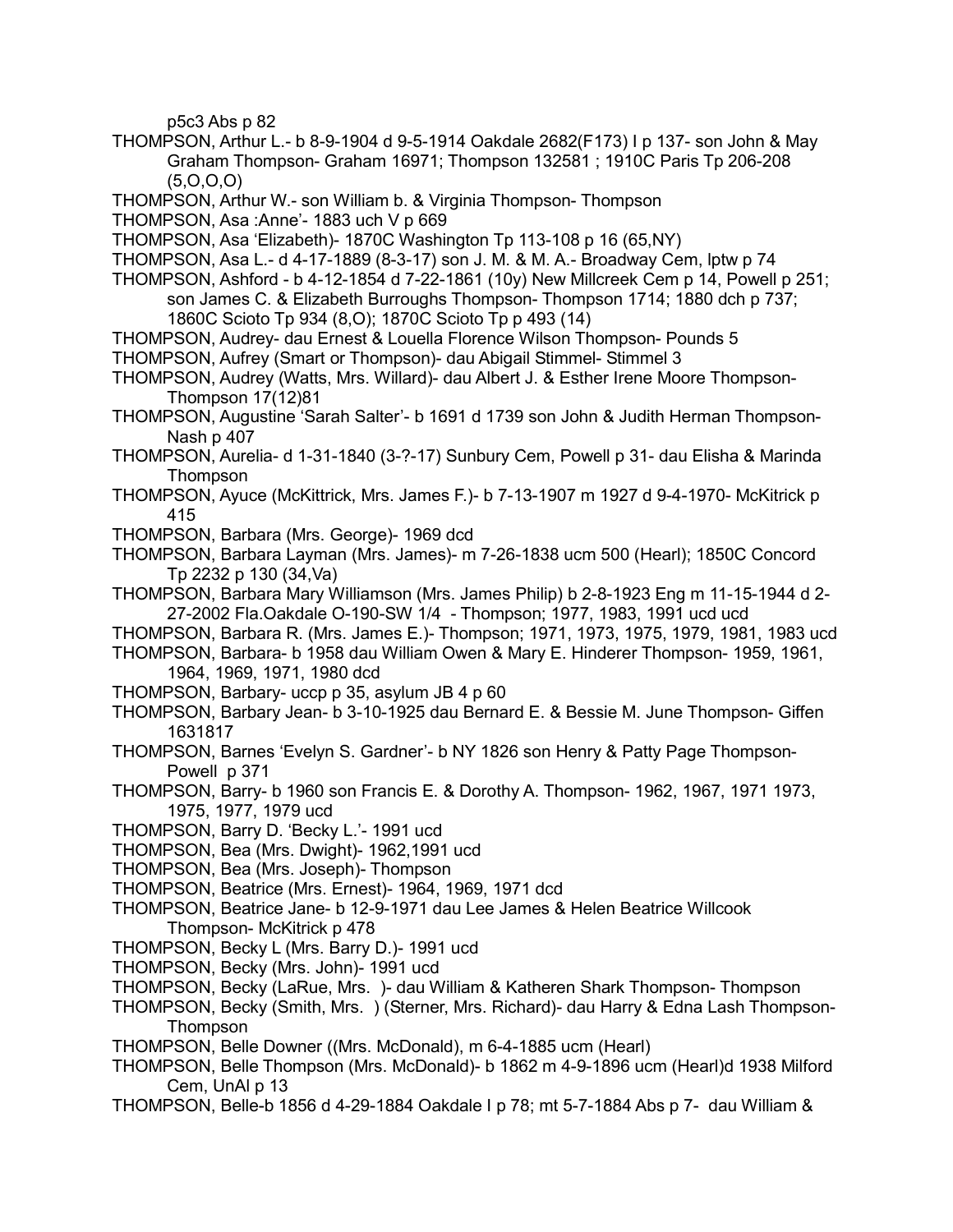- Louisa Curry Thompson- mt 4-3-1884 p5c3 Abs p 6, mt 5-7-1884 Abs p 7 THOMPSON, Belva Sarah (Evans, Mrs. Daniel Earl)- b 4-6-1923 m 5-2-1942- Weiser p 90
- THOMPSON, Ben E. 'Amanda Bright'- Thompson
- THOMPSON, Benjamin- d 9-2-1848 (51-7-5) Mitchell Cem DJ p 16
- THOMPSON, Benjmin- 1830C Union Tp 187 p 286 (30-40); uccp p 14, executor, JB 1 p 331
- THOMPSON, Benjamin B.- heir of Benjamin & Sarah Thompson- uccp p 52 record Bk 5 p 476
- THOMPSON, Benjamin F.- Pabst Pion II p 235
- THOMPSON, Benjamin F.- son Edward T. & Adella Loufbourrow Thompson- 1880 dch p 764
- THOMPSON, Benjamin 'Milicent Burnet'- b 9-13-1757 m 1779 d 10-14-1830 son Jonathan & Abigail Haines Thompson- Pabst Pion II p 239
- THOMPSON, Benjamin- son Sarah Thompson- 1850C Union Tp 1279-1297 p 192 (20,O)
- THOMPSON, Benjamin 'Sarah'- uccp p 37 estate JB 4 p 146; uccp p 52, rec Bk 5 p 476
- THOMPSON, Benjamin- son Thomas & Anna Thompson- 1850C Harlem Tp 668 p 59 (7/12,O)
- THOMPSON, Benjamin- b 1-27-1813 d 12-20-1889 son William & Charity Jagger Thompson-Pabst Pion II p 242: Pabst p 1 p 38, 3 p 34
- THOMPSON, Bennett 'Susanne Kerns'- m1-19-1843 dcm
- THOMPSON, Benny- son Willie J. & Patricia Thompson- 1962 (15) ucd
- THOMPSON, Benona 'Celia J.'- d Saturday; mt 7-25-196 p6c2; Abs p 17
- THOMPSON, Bernard Allen 'Janice Linn'-son Richmond S. & Imo M. Kunce Thompson-Thompson 178541; 1985 uch p 137
- THOMPSON, Bernard E. 'Luella Wilkinson''Bessie M. June'- b 4-20-1887 m 8-20-1907 son Eugene R. & Jarriet A. Springer Thompson- Giffen 163181
- THOMPSON, Bernard 'Janice Lee- d 3-20-2000 (77) York Cem- Thompson
- THOMPSON, Bernice Bonham (Mrs. Dr. Charles Lincoln)- 1985 uch p 137
- THOMPSON, Bernice (Mrs. Chester)- parents of Hester Moseley Shultz- Thompson
- THOMPSON, Bernice M.- b 8-1-1886 d 5-1-1977 (90) New Millcreek Cem- dau Orlow Leroy & Flora Maugans Thompson- Thompson; Maugans Anc p 17; Pabst Pion II p 174; Thompson 17171; dg 1-15-1918 Cry Ab p 5; 1959, 1962, 1971, 1973 ucd; 1900 C Millcreek Tp 3-3 (13,O,O,O); 1910C Millcreek Tp 99- 103 p 5A (23,O,O,O)
- THOMPSON, Bernice (Rupe, Mrs. )- dau Charles Benton & Hazel Blanche Rupe Thompson-**Thompson**
- THOMPSON, Berry Hanawalt 'Estella Andrews'- b 10-1-1865 m 12-17-1887 ucm (Hearl) d 3- 12-1948 Oakdale II p 5- son Russel & Elizabeth Baughman Thompson- Thompson 1785; Andrews 2,3;; mt 9-25-1907 p5c2, Abs p 56; dg 10-30-1914 Cry Ab p 154; 1870C Millcreek Tp 138 (4,O); 1880C Mil Tp 19-19 p 3 (14,O,O,O); 1900C Millcreek Tp (34,O.O,O) 12y
- THOMPSON, Bertha- b 11-27-1886 d 9-16-1891 Byhalia Cem, lptw p 111 dau Albert & Abigail Stimmel Thompson- Stimmel; Thompson 17(12)6; mt 3-14-1906 p3c4 Abs p 5
- THOMPSON, Bertha Burton (Mrs. Michael B.)- parents of Sarah Jane Marshall- Thompson
- THOMPSON, Bertha (Fogle, Mrs. Orlando)- parents of Warren O. Foble- Thompson
- THOMPSON, Bertha (Hanawalt, Mrs. Fay)(Weeks, Mrs. )- b 8-10-1885 dau John G. & Mary H. "Mollie" Allen Thompson- Thompson 13219; 1900C Millcreek Tp 37-37 p 2B (14,O,O,O)
- THOMPSON, Bertha- dau John W. Thompson- Thompson 13642; Graham 13242
- THOMPSON, Bertha- b 5-1886 granddau John & Marinda Black- 1900C Leesburg Tp 231-234 (14,O,O,O)
- THOMPSON, Bertha- 1910C Jerome Tp 433-430 (24,O,O,O) servant to private family
- THOMPSON, Bertha McCoy (Mrs. Charles C.)-b 1892 d 5-9-1977 (85) Oakdale II p 135; Sbc p 47; Thompson (17155)
- THOMPSON, Bertha Mae Wuertz (Mrs. Van) b 8-8-1923/4 m 11-26-1944 d 2-14-2001 (77) Oakdale II p 114- dau Jacob P. & Bertha Matilda Gase Wuertz- Thompson (171722); Rausch 15316 III p 294; Maugans Anc p 17; 1949, 1959, 1962, 1967, 1971, 1973, 1975,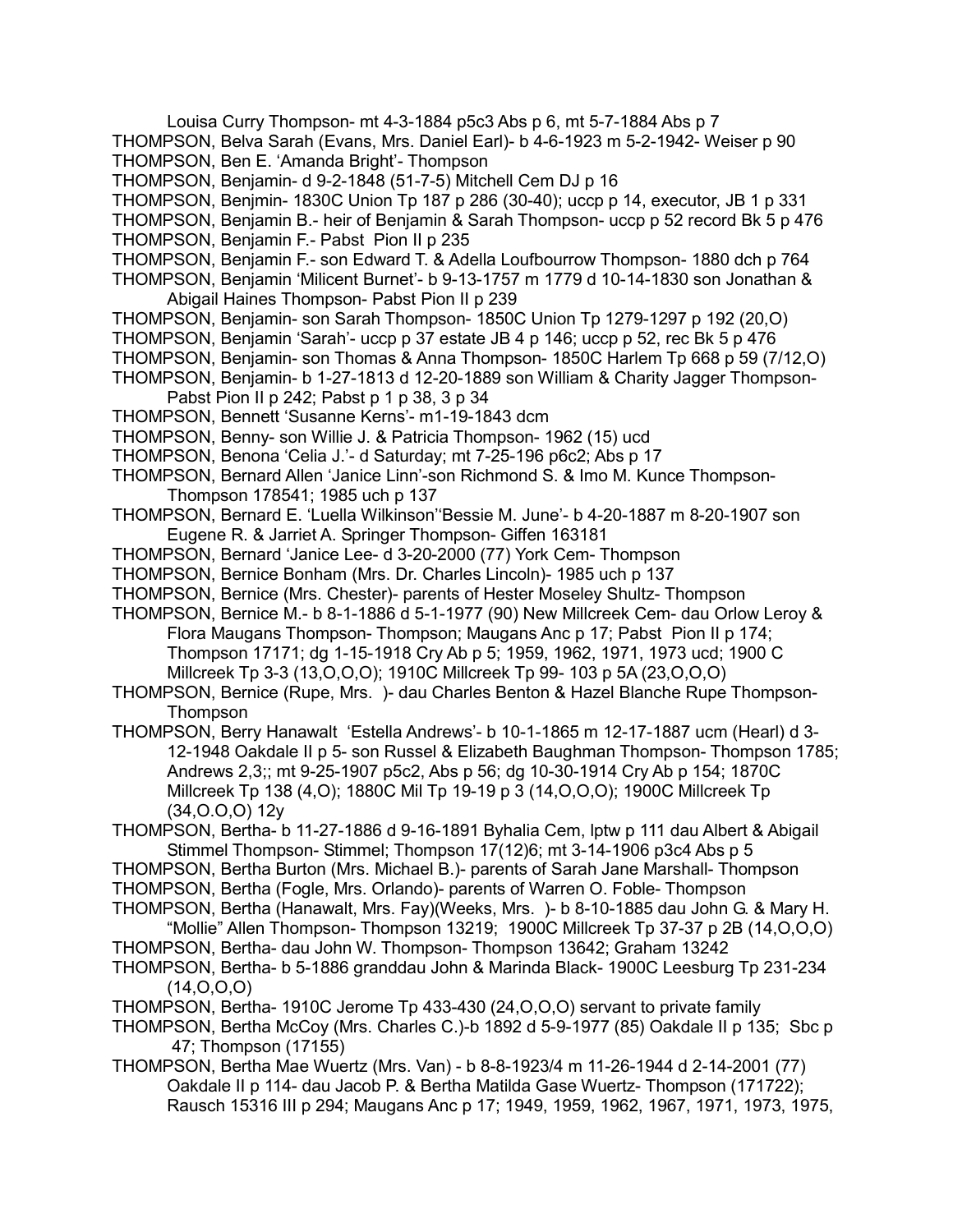1977, 1979, 1981, 1983 1991 ucd

- THOMPSON, Bertha O. (Edwards, Mrs. John W.)- dau Edward/Edgar & Adella Loufbourrow Thompson- Thompson p 3; 1880 dch p 764; dg 6-8-1915, dg 7-6-1915, Cry Ab p 56, 63
- THOMPSON, Berthene (Snyder, Mrs. Charles)- b 12-29-1837 d 9-26-1900 Mt. Liberty Dem- dau James & Nancy White Cotton Thompson- Maugans Anc p 193
- THOMPSON, Bervil- son Frank Thompson- Thompson 13(13)11
- THOMPSON, Bervil, Jr..- son Bervil Thompson- Thompson 13(13)113
- THOMPSON, Beryl Lambert (Mrs. )- d 10-4-1960 (68) Oak Grove Cem- sister Aletha Lambert Howard- Thompson
- THOMPSON, Bessie- 1971, 1973 ucd
- THOMPSON, Bessie Acker (Mrs. )- dau Charles Il & Jennie Hannah Knece Acker- Acker
- THOMPSON, Bessie Belle- dau M. S. & Julia Blinn Thompson- 1880 dch p 719
- THOMPSON, Bessie (Firestine, Mrs. Marion M.)- 1985 uch p 49
- THOMPSON, Bessie M. June (Mrs. Bernard E.)- m 4-22-1916- Giffen (163181)
- THOMPSON, Bessie S.- b 10-1884 dau Lafayette & Sarah Cynthia Smith Thompson- A. Thompson 164; 1900C Liberty Tp 113-114 p 5B (15,O,O,O)
- THOMPSON, Bessie (Showalter, Mrs. )- sister Lester L. Thompson- Thompson
- THOMPSON, Beth- b 1964 dau James E. & Barbara R. Thompson- 1975, 1979, 1981 ucd
- THOMPSON, Bethany- b 1984 dau Barry D. & Becky L. Thompson- 1991 ucd
- THOMPSON, Bethena (Wilkison, Mrs. Moses S.)- m 5-21-1820 dcga p 11 Franklin Chronicledau William Thompson
- THOMPSON, Betsey (Mrs. )- Pabst p 6p 4; 1880 dch p 462
- THOMPSON, Betsey (Price, Mrs. David)- dau James & Temperance Mooney Thompson- see Elizabeth- Thompson 16; uccp p 29 JB 3 p 221
- THOMPSON, Betsey Sisson (Mrs. Clark D.)- b 9-19-1796 dau Gilbert & Desire Maine Sisson-Asp 478
- THOMPSON, Rev. Betty- dau Thomas & Leontine Johnson Thompson- Thompson
- THOMPSON, Betty (Marshand, Mrs. )- dau William M. & Mary Mall Thompson,Sr.- Thompson THOMPSON, Betty M. (Mrs. Charles)- 1959 ucd
- THOMPSON, Betty (Mrs. Samuel)- Pabst p 8 p 4
- THOMPSON, Beulah Baker (Mrs. Dwight Curtis)- m 8-24-1955 Maugans Anc p 17; Thompson (171723); 1959, 1967, 1971, 1973, 1975, 1977, 1979, 1981, 1983 ucd
- THOMPSON, Beulah (Gross, Mrs. Don)- dau Russell B. & Estella Barry Thompson- Thompson 17844
- THOMPSON, Beulah Logan (Mrs. E. I.)- Thompson
- THOMPSON, Beverly (Stockdale, Mrs. John)- dau Marion C. & Verna Lucille Seymour Thompson- Thompson
- THOMPSON, Beverly (Wolfa, Mrs. William)- dau Marvin & Verna Seymour Thompson-**Thompson**
- THOMPSON, Bill(y)- son Andy Jr. & Ruby Davis Thompson- Thompson; 1961 (3) dcd
- THOMPSON, Bill- b 1964 son Tom A. & Florence Thompson- 1979, 1981, 1983 ucd
- THOMPSON, Bill- son Ishmael & Ola L. Fugate Thompson- 1959 (12), 1962 ucd
- THOMPSON, Bill- b 1958 son William A. & Ruby O. Thompson- 1961, 1969, 1971 dcd
- THOMPSON, Billy O. William Owen 'Mary Kathryn Hinderer:- d 1994 (66) son Francis T. &
- Thelma Owen Thompson- Thompson; Farnum; 1959 ucd; 1961, 1969, 1971, 1980 dcd THOMPSON, Bishop- Pabst p 2 p 66, Pres. Norwalk Academy- dg 4-18-1911, Cry Ab p 28
- THOMPSON, Blanche (Albright, Mrs. Emil)- b 8-10-1887 m 9-8-1929 d 4-10-1964 dau Frank P. & Jennie Fulkerson Thompson- Maugans Anc p 202, 204
- THOMPSON, Blanch (Mrs. Edward)- b 4-1881; 1900C Claibourne Tp 266-282 p 12A (19,O,O,O) m 1y 2 ch
- THOMPSON, Blanche (Hall, Mrs. Edward)- dau Joseph C. & Eliza J. Campbell Thompson-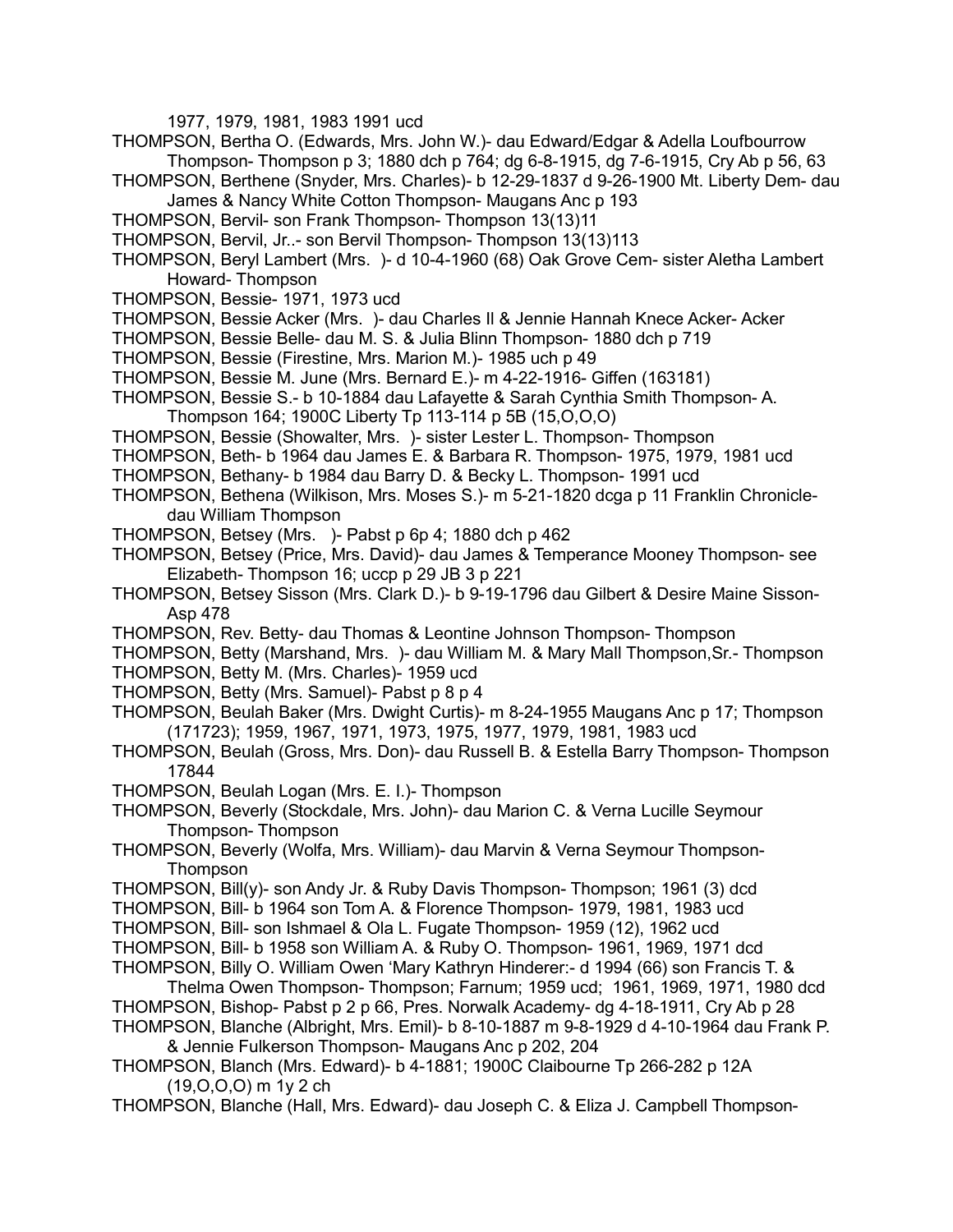Thompson; 1915 uch p 910; mt 11-6-1912 p4c5 Abs p 17

- THOMPSON, Blanche K.- b 1899 d 1970 Claibourne Cem p 42
- THOMPSON, Blanche L.- b 1881 d 1920, Claibourne Cem p 42
- THOMPSON, Blin (Mrs. Melvin)- b Liberty Tp 1835 d 3-18-1882 (47) dg 5-4-1882 Cry Ab p 66
- THOMPSON, Bobbie- son Harold & Louise Heffner Thompson- Thompson
- THOMPSON, Bobby J. 'Robin A.'- 1991 ucd
- THOMPSON, Bobby- b 1959 son Tommy A. Thompson- 1971 ucd
- THOMPSON, Bonita (Mrs. Kenneth E.)- 1969, 1971 dcd
- THOMPSON, Bonnita- dau Hubert L. & Mary A. Thompson- 1962 (13) ucd
- THOMPSON, Boyd J. 'Diane'- b 11-11-1932 Xenia d 1-13-2001 (68) Greenmound Cem- son William & Phoebe Jane Palmer Thompson- Thompson
- THOMPSON, Brandon- b 1983- son Berry D. & Becky L. Thompson- 1991 ucd
- THOMPSON, Brenda (Mrs. Kenneth) -1971 ucd
- THOMPSON, Brenda K. (Mrs. Kevin)- 1991 ucd
- THOMPSON, Brent b 1987 son Barry D. & Becky L. Thompson- 1991 ucd
- THOMPSON, Bret L.- son J. & Harriett Thompson- 1880C Claibourne Tp 113-119 p 215C  $(1, 0, 0, 0)$
- THOMPSON, Brian- b 1960 son Francis E. & Dorothy A. Thompson- 1967, 1971, 1973, 1975, 1977, 1979, 1983 ucd
- THOMPSON, Brian- d 6-18-1974 son George & Alice Justice Thompson- Thompson
- THOMPSON, Brian- b 1969 son Paul J. & Dorothy J. Thompson- Thompson; 1969, 1971, 1980 dcd
- THOMPSON, Brian- b 1954 lived with Vera Fisher- 1967 ucd
- THOMPSON, Bry D. 'Marie Overfield'- b 10-18-1891 d 10-23-1964 son Ira & Sarah E. Wolford Thompson- Thompson; 1900C Liberty Tp un Co 206-210 (8,O,O,O); 1910C Lib Tp 369 p 15B (19,O,O,O) carpenter, odd jobs
- THOMPSON, Bryant Johnson 'Mabel Cope'- son Harvey & Retta Thompson- Pounds 4
- THOMPSON, Byron E, 'Kathryn Crkwell'- b 4-16-1938 m 7-17-1959 d 11-11-1991 (53) Millcreek Cem, Raymond -son Lafayette F. & Kathrn Cook Thompson- A. Thompson 16(11(1; 1949, 1959, 1962, 1967, 1971, 1973, 1975, 1977, 1979, 1981, 1983, 1991 ucd
- THOMPSON, Byron- son Francis E. & Dorothy Thompson- 1962 (1) ucd
- THOMPSON, Bryon M.- son Madison & Frances L. Clemons Thompson- Graham 13515; Thompson 13915
- THOMPSON, B. W.. Mrs. d Peoria, ILL, Saturday, cousin of Mrs. Anna Van Primmer & Mrs. E. N. Arthur- dg 1-17-1905, Cry Ab p 3
- THOMPSON, Dr. C. A.- d 5-27-1863- 1915 uch p 265, 446; 1883 uch IV p 507
- THOMPSON, Caleb Scott b 2-21-1992 son Scott D. & Cheri Hesson/Himmelrich Thompson-**Thompson**
- THOMPSON, Calista "Kit"Sewell (Mrs. Calvin B.)- m 7-31-1870 4753 ucm (Hearl); mt 8-3-1879 Abs 2-23; Thompson (1712) see Catharine
- THOMPSON, Callie- grandson Ada E. Thompson- dg 3-17-1911, Cry Ab p 18
- THOMPSON, Calvin 1870C Scioto Tp p 493 (22)
- THOMPSON, Calvin B.- son Mrs. Ada E. Thompson- dg 3-17-1911 Cry Ab p 18
- THOMPSON, Calvin B. 'Calista Sewell'- b 11-26-1849 m 7-31-1870 ucm 4753 (Hearl) d 11-1- 1940; son James C. & Elizabeth Burroughs Thompson- Thompson 1712; 1880 dch p 736; Ostrander p 1; mt 8-3-1870 Abs 2-23; mt 6-8-1904 p1c3 Abs p 16; mt 10-4-1905 p1c5 Abs p 24; dcb corrected (William B.); 1850C Scioto Tp 2356 p 142 (10/12,O); 1860C Sc Tp 934 (10,O)
- THOMPSON, Calvin, Jr.- son Calvin B. & Calista Sewel Thompson- Thompson 17121; dg 9-26- 1913, Cry Ab p 61
- THOMPSON, Calvin Ernest 'Florence'-son Ernest & Luella Florence Wilson Thompson- Pounds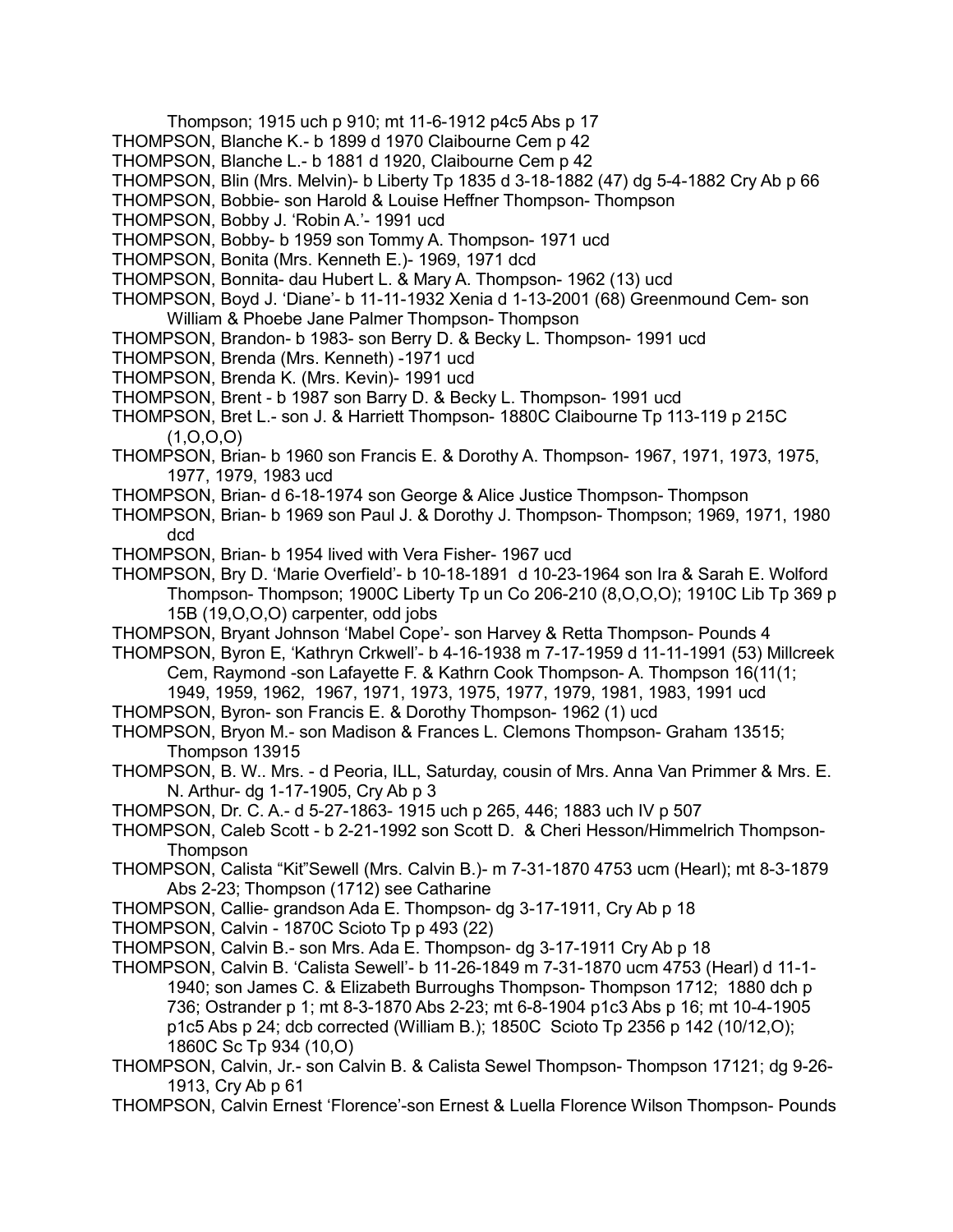5

- THOMPSON, Calvin- son Samuel & Margaret McKirahan Thompson- McKitrick p 64
- THOMPSON, Camma M. Belt (Mrs. Ross C.)- Thompson
- THOMPSON, Camma M.- dau Ross LaVaugh & Helen R. Ingle Thompson- Thompson
- THOMPSON, Candy (Heineman, Mrs. )- dau Donald L. Thompson- Thompson
- THOMPSON, Carl- funeral Sunday- mt 9-16-1876 p8c2 Abs p 10
- THOMPSON, Carl D.- son Marvin & Verna Seymour Thompson- Thompson
- THOMPSON, Carl- b 1903 d 1904 Milford Cem, Un Al p 63-son Harry E. & Ida B. Thompson-
- THOMPSON, Carl 'Judy' son Ruby & Meda Jackson Thompson- Thompson
- THOMPSON, Carl- b 6-2-1917 d 5-24-1932 (15) Oakdale 4438 II p 59(G228) son Lee & Pearl Sible Thompson- Thompson 178514
- THOMPSON, Carl 'Margaret'- d 5-21-1911 (twin) son Fred & Nancy Elizabeth Watkins Thompson- Thompson 17685
- THOMPSON, Carl- son Riley & Sade Ritter Thompson- Thompson
- THOMPSON, Carl R. 'Mary Freeman'- d 12-14-1960 (51) WWII- Thompson
- THOMPSON, Carlton Leroy 'Janet Lee Havens'- b 5-3-1934 m 12-16-1955 son Donald & Travis Hayes Thompson- Thompson 171725 Hayes 4,5; Herriott 4,5; Maugans Anc p 18 ; Anderson 5,6; 1961, 1964, 1969, 1971, 1980 dcd
- THOMPSON, Carly Denise- d 9-13-1994 (5 m) Oakdale (M-289- N1/2) dau Douglas & Denise Fry Thompson- Thompson
- THOMPSON, Carol A. (Mrs. John R.)- 1964 dcd
- THOMPSON, Carol A. (Mrs.Ronald F.)- 1961, 1969 dcd
- THOMPSON, Carol Ann- b 12-21-1940 dau Carl & Margaret Thompson- Thompson 176852
- THOMPSON, Carol (Bell, Mrs.Ralph)- dau James "Jim " P. & Barbara M. Williamson Thompson-**Thompson**
- THOMPSON, Carol E. Hennessee (Mrs. Marvin)- m 2-1964- Thompson
- THOMPSON, Carol Faith Bradley (Mrs. Perry)- dau George & Ruth Lillian McKitrick McKitrick p 110
- THOMPSON, Carol- (17-1969)- dau Lewis Thompson- Thompson
- THOMPSON, Carol Lynn/Linn (VanDyke, Mrs. James Allen/Alan)- m 1-17-1970 dau Bernard Allen & Janice Lee Thompson- Thompson 1785411 ; 1985 uch p 133
- THOMPSON, Carol (McGrath, Mrs. )- dau Lowell & Dorothy M. Inschl Thompson- Thompson THOMPSON, Carol M. (Mrs. Larry K.)- 1980 dcd
- THOMPSON, Carol M. (Mrs. Paul W.)- b 1925 d 1971 Oakdale II p 44; 1967, 1971 ucd
- THOMPSON, Carole (Seichert, Mrs. )- dau Harry & Edna Lash Thompson- Thompson
- THOMPSON, Caroline (Stewaard, Mrs. ) dau Rev. John Walkinshaw & Isabella J. Warren Thompson- dg 8-16-1883 Cry Ab p 86; dg 11-8-1910 Cry Ab p 170; 1850C Delaware Tp 1269 p 93 (4,O)
- THOMPSON, Caroline L.- b 10-21-1910 dau Bernard E. & Luella Wilkinson Thompson- Giffen 1631812
- THOMPSON, Caroline (Steward, Mrs. Henry E./C)- b 1-25-1828 m 1-1-1851 dcm d 11-4-1910 dau Rev. John Wilmot & Mary Crowell Freeman Thompson- Pabst p pion II p 235, 241, 243; Pabst p 3 p 28, 6 p 7; 1850C Berlin Tp 1925 p 119 (19,NJ)
- THOMPSON, Carolyn (Appleton, Mrs. Dr. James C.0- b 1-21-1923 m 12-19-1944- Freshwater p 96
- THOMPSON, Carolyn (McCumber, Mrs. )- dau Carroll A. & Donnabel Thompson- Thompson
- THOMPSON, Carrie- step-dau N. & Lucinda Evans 1880C Marysville p 16 (14,O,Ky,O)
- THOMPSON, Carrie B. (January,Mrs. Wickliff)- m 2-20-1890 ucm (Hearl)
- THOMPSON, Carrie D. (Mrs. Clyde B.)- b 1881 d 1909 Jerome IOOF Cemk DJ p 113
- THOMPSON, Carrie E. Marquis (Mrs. James O.)- b 2-6-1906 d 9-14-1991 (85) Glen Rest Cemdau Charles & Anna Wolf Marquis- Thompson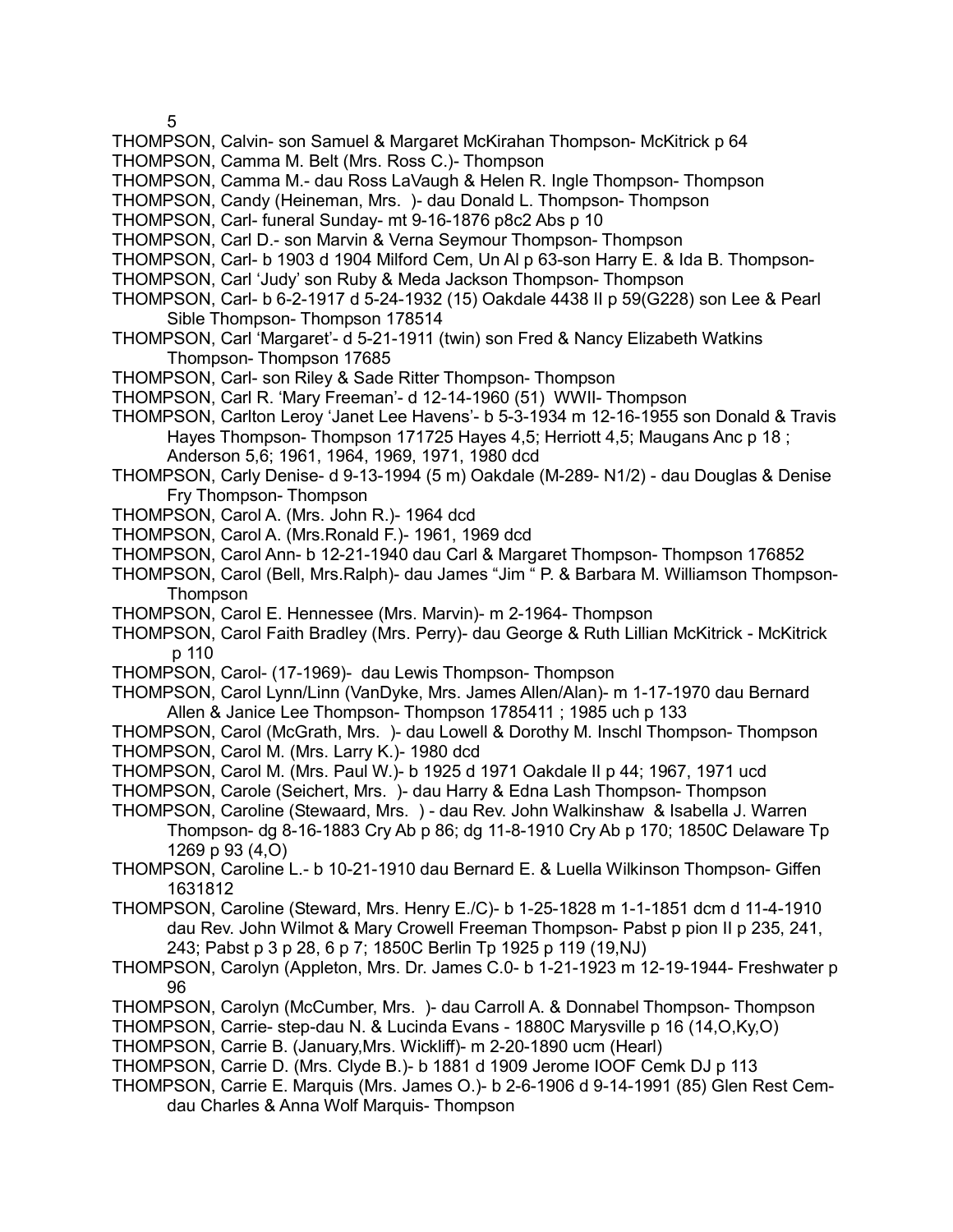- THOMPSON, Carrie January- b 9-15-1869 dau Albert & Margery Rittenhouse Thompson- Sbc p 46; Rittenhouse 3; Thompson 17(12)1; 1870C Millcreek Tp 136 (8/12,O); 1880C Dpver Tp 71-76 p 26 (9,O,O,O) granddau Samuel T. & Mary A. Rittenhouse
- THOMPSON, Carrie (Mrs. Jason D.)- 1991 ucd
- THOMPSON, Carrie Jean (Williams, Mrs. )- dau Charles L. & Ethel DeLeon Thompson-**Thompson**
- THOMPSON, Carrie Lee Dulin (Mrs. Clyde B.)- b 10-31-1881 m 11-14-1900 d 12-17-1909 dau E. F. Dulin- dg 12-24-1909 Cry Ab p 80
- THOMPSON, Carrie Louise Walden Nash (Mrs. John Henry)- b 11-15-1864 dau George W. & Carrie Louise Walden Nash- Nash p 365, 368
- THOMPSON, Carri (Mrs. March)- Powers p 311
- THOMPSON, Carrie V.- dau Nelson & Louisa Liggett Thompson- 1870C Dover Tp 107-109 p 14 (4,O); 1880C Dover Tp 115-123 p 30, 169D ((14,O,O,O)
- THOMPSON, Carrie V. (Palm, Mrs. William M.)- m 5-5-1886 ucm (Hearl)
- THOMPSON, Carroll A. 'Donnabel'- d 2-9-1969 (64) Fairview Cem- dau George & Elsie Weaver Thompson- Thompson; 1969 dcd
- THOMPSON, Cassius- son Charles & Hazel Blanche Rupe Thompson- Thompson
- THOMPSON, Catherine- 1870C Claibourne Tp 5 p 1 (53,WVa)
- THOMPSON, Catherine- 1850C Delaware Town 988 p 78 (22,Md)
- THOMPSON, Catherine Ballenger (Mrs. James L.)- m 6-7-1846; Powell p 371
- THOMPSON, Catherine Boylan (Mrs. Abel)- 10-7-1791 dau Aaron & Sarah McDade Boylan-Maugans Anc p 233
- THOMPSON, Catherine (Caulkins, Mrs. C. R.)- d 8-26-1865 (40y) Cheshire Cem, Powell p 53, 60a
- THOMPSON, Catherine (Mrs. Charles)- 1850C Liberty Tp, DelCo 1488 p 102 (35,O)
- THOMPSON, Catherine Elizabeth (Howard, Mrs. Mitchell C.)- b 3-27-1840 m 12-5-1861 d 12-8- 1923 dau Rev. John Wilmot & Mary Crowell Freeman Thompson- Pabst p Pion II p 241, 246; 1850C Berlin Tp 1925 p 119 (10,O)
- THOMPSON, Catharine Friend (Mrs. Joseph C.)- m 6-24-1860 dcm
- THOMPSON, Catharine Gamble (Mrs. James)- b 12-20-1815 m 1-5-1832 ucm 243 (Hearl) d 9- 9-1854 Watkins Cem p 5- dau John & Sarah Gamble- ; 1883 uch V p 253. 381;
	- Thompson (132); mt 6-28-1854; 1850C Millcreek Tp (32,O)
- THOMPSON, Catherine- dau George W. & Barbara Thompson- Thompson
- THOMPSON, Catharine (Mrs. J.)- 1880C Claibourne Tp 112-118 p 215C (21,O,Va,Va)
- THOMPSON, Catherine- dau Joseph R/H. & Mary J. Covey Thompson- Thompson 13261; 1880C Millcreek Tp 116-121 p 13 (9,O,O,O)
- THOMPSON, Catharine J. (Rhodes, Mrs. Albert S.)- m 1-2-1888 ucm (Hearl)
- THOMPSON, Catherine T. (McElroy, Mrs. Merle J.)- b 12-13-1903 m 9-9-1922 d 4-4-1990 York Cem- dau Andrew & Ersy Wood Thompson- Thompson
- THOMPSON, Catharine (Maine, Mrs. Ephraim Wheeler)- b 3-3-1826 m 11-14-1845 dau Aaron & Elmira York Thompson- Asp (501)
- THOMPSON, Catherine- heir of Milton Sackett- dcw Bk 2 p 411
- THOMPSON, Catharine (Price, Mrs. John)- m 11-21-1850 ucm (Hearl) d 5-6-1872 (41) Watkins Cem p 4 dau William & Matilda Gamble Thompson- Thompson 1341; 1850C Millcreek Tp 2000-2021 (17,O); mt 11-27-1850
- THOMPSON, Catherine (Rhodes, Mrs. Samuel)- parents of Clyde Andrews- Thompson
- THOMPSON, Catharine (Ross, Mrs. Daniel)- 1883 uch V p 443
- THOMPSON, Catherine (Ross, Mrs. Theodore W.)- m 11-24-1839 dcm
- THOMPSON, Catherine- d 9-18-1867 (16-7-18) Fancher Cem- Powell p 128; dau E. & M.
- THOMPSON, Catherine Sackett (Mrs. Ebenezer)- d 5-27-1862 (54-3-16) Blockhouse Cem, Powell p 51; 1880 dch p 712; 1850C Orange Tp 1720 p 111 (42,Pa)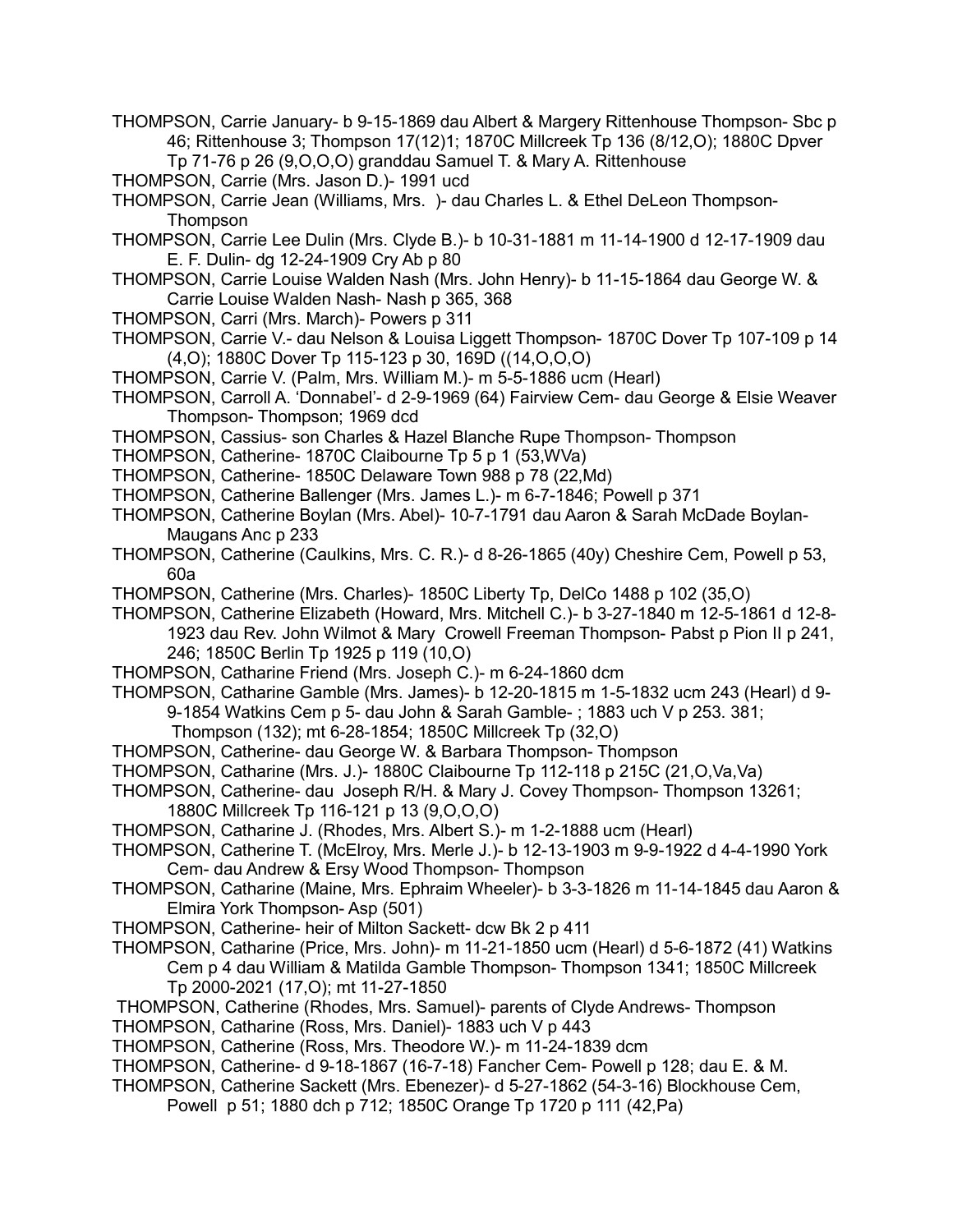- THOMPSON, Sarah Catharine- dau Wray T. & Alice Lemay Thompson- Thompson 13292; 1883 uch V p 352; 1860C Millcreek Tp 31 (1,O)
- THOMPSON, Catharine Smith (Mrs. LaFayette)- m 2-2-1878 ucm 6201 (Hearl)
- THOMPSON, Catherine d 9-20-1867 (16y), res Harlem, dau of Stephen and Mary Thompson, dcdeaths;
- THOMPSON, Catharine Sewell (Mrs. Calvin)- (35-1896) dcb corrected (William B.)

THOMPSON, Catherine Stewart (Mrs. John G.)- Thompson (1321)

- THOMPSON, Catherine Weaver (Mrs. William)- 1880 dch p 736; Powell p 258; Thompson (17)
- THOMPSON, Catherine (Mrs. William M.)- 1971, 1973, 1975, 1977, 1979, 1981, 1983 ucd
- THOMPSON, Cathy (Pancake, Mrs. )- dau Ishmael & Ola Fugate Thompson- Thompson
- THOMPSON, Cathy (Polter, Mrs. )- dau Leo W. & Mary K. Bigelow Thompson- Thompson
- THOMPSON, C. B. 'Coralina'- 1880C Claibourne Tp 142-150 p 14 (31,O,O,O)
- THOMPSON, C. B.- parents of James Calvin Thompson- dg 2-25-1916, Cry Ab p 29
- THOMPSON, Cecil (Bodily, Mrs. Robert)- McKitrick p 148
- THOMPSON, Celia Crabtree (Mrs. James)- dau Susannah Thompson- dcc Larry Jackson 45
- THOMPSON, Celia J. (Mrs. Benoni)- b 9-3-1835 d 7-21-1906 (75); mt 7-25-1906 Abs p 17 Claibourne Cem p 30
- THOMPSON, Celia Kenney (Mrs. )- b 9-1835 sister Chauncey Kenney- 6 ch; 1900C Claibourne Tp 220-236 (64,O,Va,Va)
- THOMPSON, Celia (Riggs, Mrs. Wayne)- d 9-11-1940 dau Solomon & Nancy Ball Thompsondcc Larry Jackson 11
- THOMPSON, Chad 'Tamara'- son Charles R. Thompson '- Thompson
- THOMPSON, Chad- b 1971 son Curtis A. & Marcia Quick Thompson- Thompson 17172321; 1980 dcd
- THOMPSON, Charity Ann- b 8-18-1977 dau Jeff & Teresa Thompson- Thompson
- THOMPSON, Charity Jagger (Mrs. William)- b 6-30-1780 m 8-31-1801 d 12-1-1859 dau Jeremiah & Esther Terrill Jagger- Pabst p 1 p 38; Pabst Pion II p 240. 241
- THOMPSON, Chaarlene Blanton (Mrs. James)- parents of Tuyeeshia Desiree- Thompson
- THOMPSON, Charles- 1880 dch p 201, 410
- THOMPSON, Chas 1870C Delaware Town p 305 (40\*)
- THOMPSON, Charles d 8-18-1915 (20y) Oakdale 2760
- THOMPSON, Charles- b 1904 d 1965 Oakdale II p 158
- THOMPSON, Charles- 1840C Millcreek Tp 1270 p 56 1m (40-50), 1f (30-40), 2f (15-20) 1f (10- 15), 1m (5-10) 1m (-5)
- THOMPSON, Charles- plat record 228 Jerome IOOF, DJ p 120
- THOMPSON, ---------(Mrs. Charles- Pabst p 8 p 31, 33
- THOMPSON, Chas A. d 12-13-1877 (2y6m14d) res Liberty Tp, b in Franklin Co, dcdeaths;
- THOMPSON, Dr. Charles Alvin b 2-10-1862 d 6-6-1934 Oakdale I p 79 son Dr. Moses & Elizabeth C, Hall Thompson- Thompson Bble, Un Co Hist. Soc. Museum; 1883 uch V p 146; mt 5-2-1906 p5c1 Abs p 11; mt 8-27-1913 p4c3 Abs p 82l 1880C Marysville 455- 500 p 15 (18,O,Pa,Md); 1900C Liberty Tp un Co 297-305 (38,O,pa,Md,) Physician, boarder; 1910C Liberty Tp 134 p 5B (48, O,Pa,Md)
- THOMPSON, Charles A. 'Mary DeBolt'- b 7-16-1863 m 12-22-1883 d 12-14-1886 New Millcreek Cem p 14- son James C. & Elizabeth Burroughs Thompson- Powell p 251; Thompson 1718; 1880 dch p 737; 1880C Scioto Tp 216; 1900C Claibourne Tp 265-281 p 11B  $(36$ , Va, Va, Va $)$
- THOMPSON, Charles B.- d 7-15-1975 (81) Thompson
- THOMPSON, Charles- son Benjamin & Elsie MealyThompson- Newhouse p 65 133151
- THOMPSON, Charles Benton 'Hazel Blanche Rupe'- Thompson
- THOMPSON, Charles 'Betty M.'- 1959 ucd
- THOMPSON, Charles B. 'Hazel B. Rupe'- parents of Lester B. Sr.- Thompson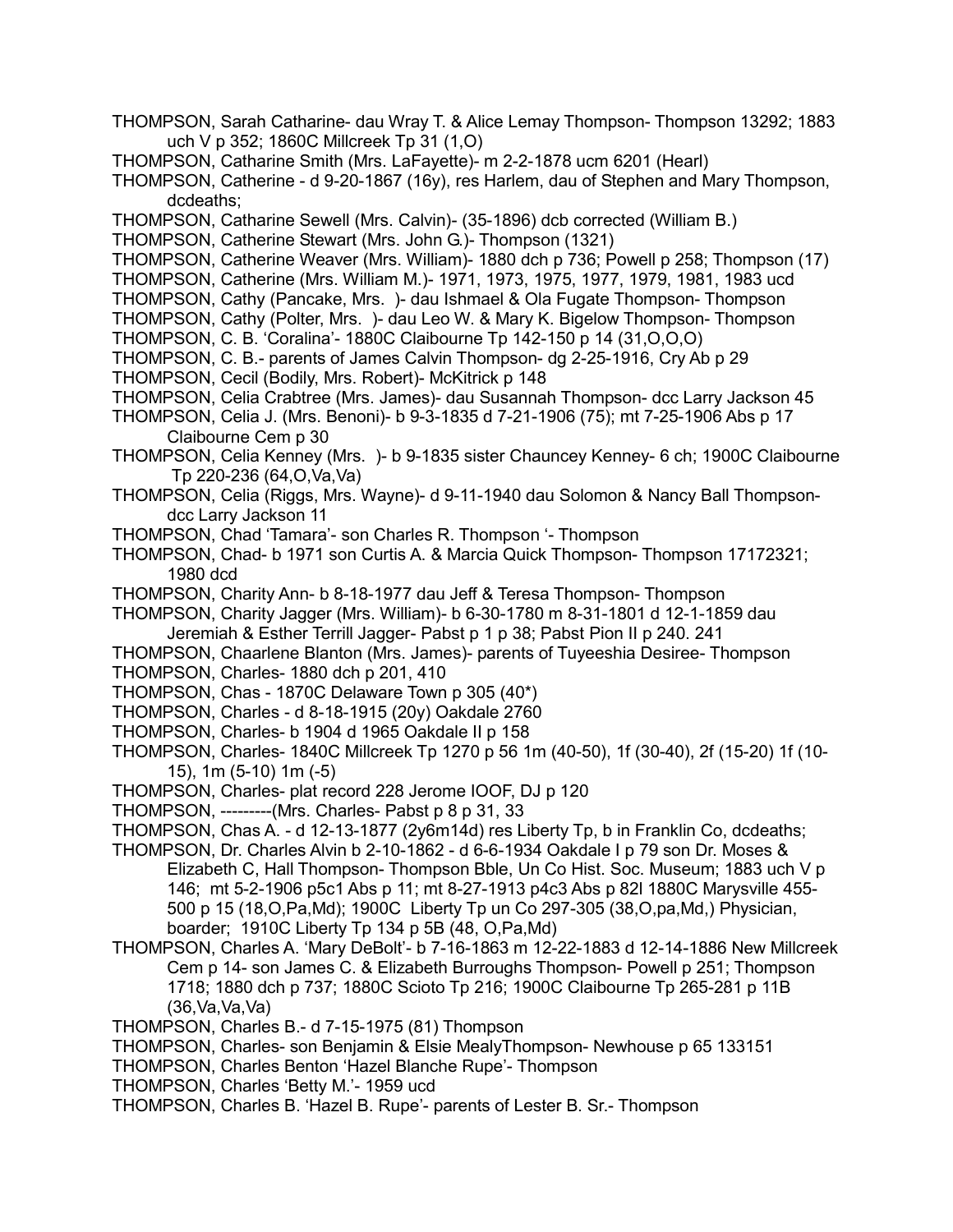THOMPSON, Charles 'Catherine'- 1850C Liberty Tp Delaware Co 1488 p 102 (38,O)

- THOMPSON, Charles C. ;Bertha McCoy'- b 3-27-1889 d 12-5-1928 New Millcreek Cem p 29 son William Orlando & Fredericka Hagenlocker Thompson- Thompson 17155; Sbc p 47; Oakdale II p 135; Hagenlocker 2; 1900C Dover Tp 67-68 p 3B (13,O,O,O); 1910C Dover tp 123-127 (21, O, O, O)
- THOMPSON, Charles- son Dr. Charles L. & Harriet Welstenhelme Thompson- Thompson 13254111
- THOMPSON, Charles C.- son William T. & Louisa Curry Thompson- Thompson 1726; 1870C Jerome Tp 196-187 p 26 (6,O); 1880C Marysville 312-343 p 22 (17,O,O,O)
- THOMPSON, Charles Dwight 'Mary Adeline Rillings'- b 6-30-1834 son Thomas & Abigail Maine Thompson- Asp 825q
- THOMPSON, Charles E.- 1980 dcd
- THOMPSON, Charles E.- b 1894 d 8-18-1915 (20y11m) Oakdale I p 104
- THOMPSON, Charles E.- b 6-6-1904 d 1-3-1865 Oakdale Cem- son Ben E. & Amanda Bright Thompson- Thompson
- THOMPSON, Charles E.-b 9-1895 son William & Mary Thompson-1900C York Tp 333-333 p 14 (4,O,O,Ger)
- THOMPSON, Dr. Charles 'Eliza Piersol'- Oakdale I p 116
- THOMPSON, Charles 'Elizabeth A.'- b 1874 d 11-19-1942 York Cem, p 97
- THOMPSON, Charles E.- son Eslek & Maxine Thompson- Thompson; 1959 ucd
- THOMPSON, Prof. Charles E. 'Mary E.'- Thompson; 1961, 1969, 1971 dcd
- THOMPSON, Charles E. 'Mary Evelyn Riddle'- d 12-14-2001 (88) Thompson
- THOMPSON, Charles E. 'Mary L.'- b 1917 d 1981 Jerome IOOF Cem p 110; 1964, 1969 dcd
- THOMPSON, Charles E.- son Richard & Nancy E. Thompson- 1880C Leesburg Tp 58 p 6, 177B (12,O,O,O)
- THOMPSON, Charles E.- son Ruby & Meda Jackson Thompson- Thompson
- THOMPSON, Charles- brother Francis T. Thompson- Thompson
- THOMPSON, Charles- son Rev. George & Rose Gifford Thompson- Thompson
- THOMPSON, Charles 'Hester Ann Spencer'- d 8-15-1852 (57) Watkins Cem p 5- son James & Temperance Mooney Thompson- Thompson 14; 1883 uch IV p 541, V p 285, 379; 1840C Millcreek Tp p 56 (40-50); 1850C Mil Tp 2040-2061 (56); uccp p 29, child JB3 p 221
- THOMPSON, Charles H.- son Malin & Rebeca Thompson-1860C Allen Tp 836-846 p 115 (5,O)

THOMPSON, Dr. Charles Hollington 'Naomi B. Jones'- b 1904 m 7-21-1931 d 1991- son Dr. Charles L. & Louisa A. Piersol Thompson- Thompson 132541; Piersol 13811; Liggett 14711; 1985 uch p 137; 1910C York Tp 25-25 p 2A (5,O,O,O)

- THOMPSON, Charles H. 'Zelda Elliott'- m 9-28-1879 ucm 6530 (Hearl)- son Malin & Rebecca Thompson- 1870C Allen tp 112-106 p 8 (16,O); 1880C Allen Tp 173-185 p 18 (5,O,O,Va)
- THOMPSON, Charles- son Ishmael & Ola Fugate Thompson- Thompson
- THOMPSON, Charles- brother Joann Morgan- Thompson
- THOMPSON, Charles- son Je—& Harriett Thompson- 1880C Claibourne Tp 113-119 p 215C  $(22,0,0,0)$
- THOMPSON, Charles- son John & Clarah Thompson- 1880C Taylor Tp 147-148 p 14 (5,O,O,O)
- THOMPSON, Charles K.- son George & Sarah Harriett Thompson- Thompson 1461; 1860C Millcreek Tp 11 (4,O)
- THOMPSON, Charles L.- b 4-4-1925 d 4-10-2003 Oakdale II O-191-5W 1/8
- THOMPSON, Charles L.- 1971, 1973 ucd
- THOMPSON, Charles Lee- son Ishmael & Ola Lee Fuggate Thompson- Thompson
- THOMPSON, Charles- d Missouri- son J. C. Thompson- of Ostrander- mt 2-22-1886, Abs p 30
- THOMPSON, Charles Lee- interment 12-2-1941 (3y) trustee record DJ p 22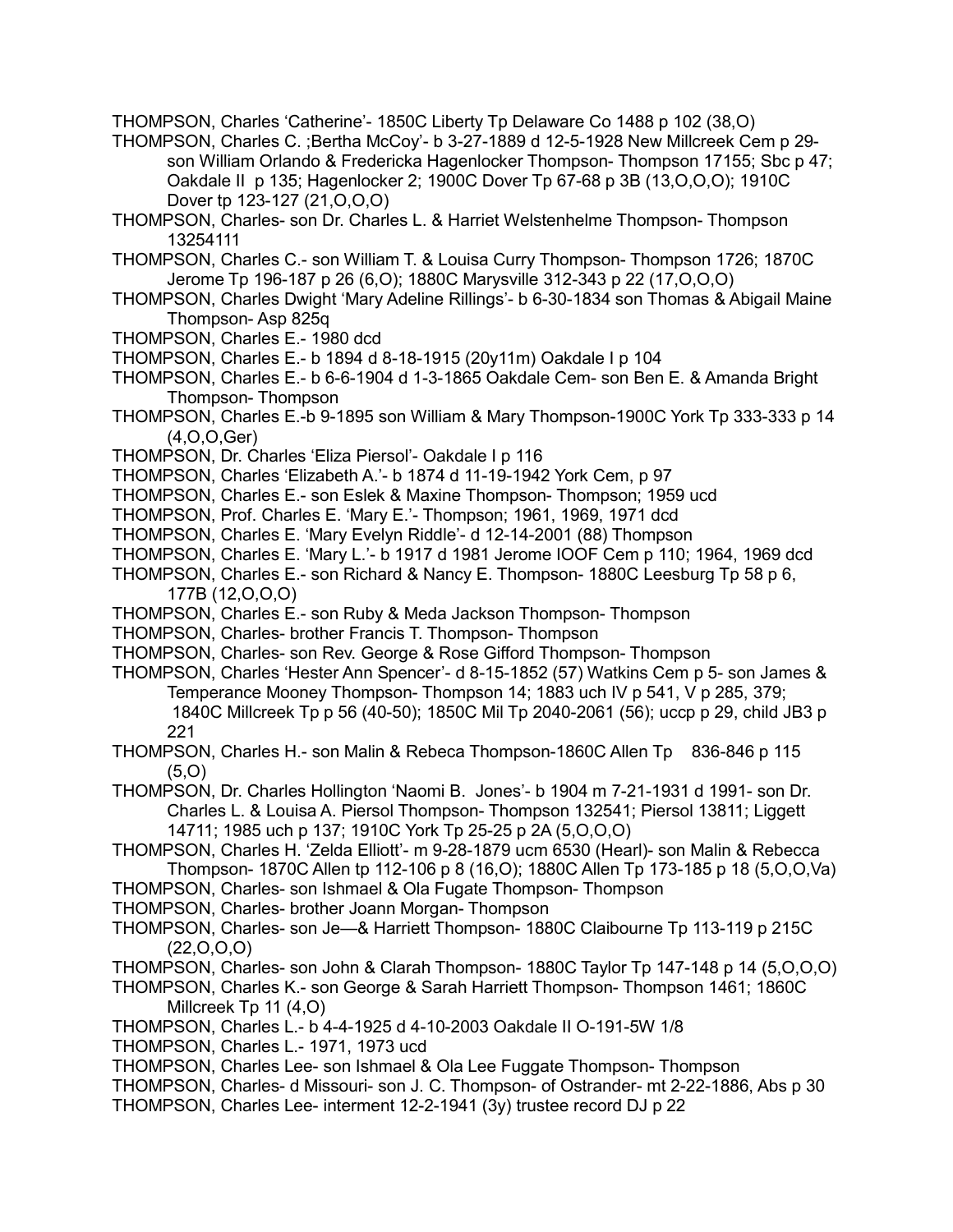THOMPSON, Charles 'Leona Pritchard'- mt 10-12-1898 p3c4 Abs p 43

- THOMPSON, Charles L. 'Ethel DeLeon'- parents of Harold Eugene Thompson- Thompson
- THOMPSON, Dr. Charles Lowell 'Harriet'- son Dr. Charles Hollington & Naomi Jones Thompson- Thompson 1325411 ; 1985 uch p 137
- THOMPSON, Charles L.- son James T,Sr. & Daisy Mae Daniels Thompson- Thompson
- THOMPSON, Charles 'Leona Pritchard'- m 10-30-1895 ucm (Hearl)
- THOMPSON, Charles 'Lizzie Collins'-m 12-20-1896 ucm (Hearl)
- THOMPSON, Charles Lincoln 'Louisa "Loni" Ann Piersol'- b 2-15-1871 m 6-17-1896 ucm (Hearl) d 10-4-1943 son Tyler & Samantha McClung Thompson- 1915 uch p 149, 170, 1008, picture 1009; 1985 uch p 137; Thompson 13254; Piersol 1381; Liggett 1471; mt 11-9- 1905 p 2c2 Abs p 26; mt 12-17-1913 p 16 c5 Abs p 99; 1880C Millcreek Tp 1414-149 p 16 (9,O,O,O); 1900C york Tp 308-308 (29,O,O,O); m 4y, physician; 1910C York Tp 25- 25 p 2A (39,O,O,O) m 14y
- THOMPSON, Charles L.'Mary Kay Danison' b 4-4-1925 d 4-10-2003 (77) Oakdale Cem- son Rev. George F. & Rose A. Gifford Thompson- Thompson
- THOMPSON, Charles L.- brother Thomas R. Thompson- Thompson
- THOMPSON, Charles M.- brother Lester E. Thompson- Thompson
- THOMPSON, Charles 'Maria E. Chapman'- 4-19-1860 ucm 3024
- THOMPSON, Charles M. 'Margie L.'- d 12-19-1990 (66) Berkshire Cem- brother Lester E. Thompson- Thompson; 1964, 1980 dcd
- THOMPSON, Charles- son Myrtle Thompson- Thompson
- THOMPSON, Charles P.- son Jonathan Thompson- Pabst p Pion II p 240
- THOMPSON, Charles R.-son James & Helen G. Farrar Murphy Thompson- Thompson
- THOMPSON, Charles R. ' '- b 8-3-1940 Wva d 4-10-2004 (63) son John & Dimple Cox Thompson- Thompson
- THOMPSON, Charles- nephew Robert & Phebe Thompson-1860C Millcreek Tp 11 p 22(12,O,O,O)
- THOMPSON, Charles- son William Thompson- Maugans Anc p 192
- THOMPSON, Charles- son William A. & Lena Emerick Thompson- Thompson
- THOMPSON, Charles- son William H. & Jennie Bennett Thompson- 1880 dch p 674
- THOMPSON, Charles- b 3-10-1841 d 5-22-1863 (22y) Watkins Cem p 5; son William C. & Sarah Sherman Thompson- mt 6-8-1870; 1850C Millcreek Tp 2063-3084 (10,O); 1860C Mil Tp 10 (19)
- THOMPSON, Charles (13-1907 son W. S. & ---Pasching Thompson- mt 12-18-1907 p6c3 Abs p 63
- THOMPSON, Charley- son John & Margaret Thompson- 1880C Taylor Tp 195-197 p 19  $(1, 0, 0, 0)$
- THOMPSON, Charley P.- Deputy probate Judge- son John Henderson & Helen Perfect Thompson- dg 7-7-1916m dg 7-14-1916, Cry Ab p 74, 75
- THOMPSON, Charley 'Linza'- b 6-1874- 1900C Taylor Tp 194-199 p 9A (25,O,O,O) m 3y
- THOMPSON, Charlie- d 1-9-1881 (1-7-21) Un. Christian Cem- lptw p 89, prob son m. L. & M. A.
- THOMPSON, Charlie L. 'Joy Parmenteer''Reva Osborne'- b 3-1-1887 d 1-13-1975 Milford Cem , Un Al p 32- son Lafayette & Sarah Cynthia Smith Thompson- dumch p 121; A.
- Thompson 165; 1900 Liberty Tp Un Co 113-114 p 5B (13,O,O,O)
- THOMPSON, Charlie P. 'Mary D. Winder'- parents of Martha J. Watkins- Thompson
- THOMPSON, Charlotte B.- Pabst p 1 p 39
- THOMPSON, Charlotte (Mrs. )(Bristley, Mrs. Henry)- m 9-20-1875 ucm 5741; mt 3 p 16
- THOMPSON, Charlotte Hinton (Mrs. Francis Marion)- b 1835 m 9-29-1861 ucm 3230 (Hearl); Thompson (13(13)); Graham 1391
- THOMPSON, Charlotte- b 1968 dau Robert W. & Nancy E. Thompson- 1971, 1973, 1975 ucd THOMPSON, Cheri L. Hesson/Himmelrich (Mrs. Scott D.)- parents of Caleb Scott Thompson-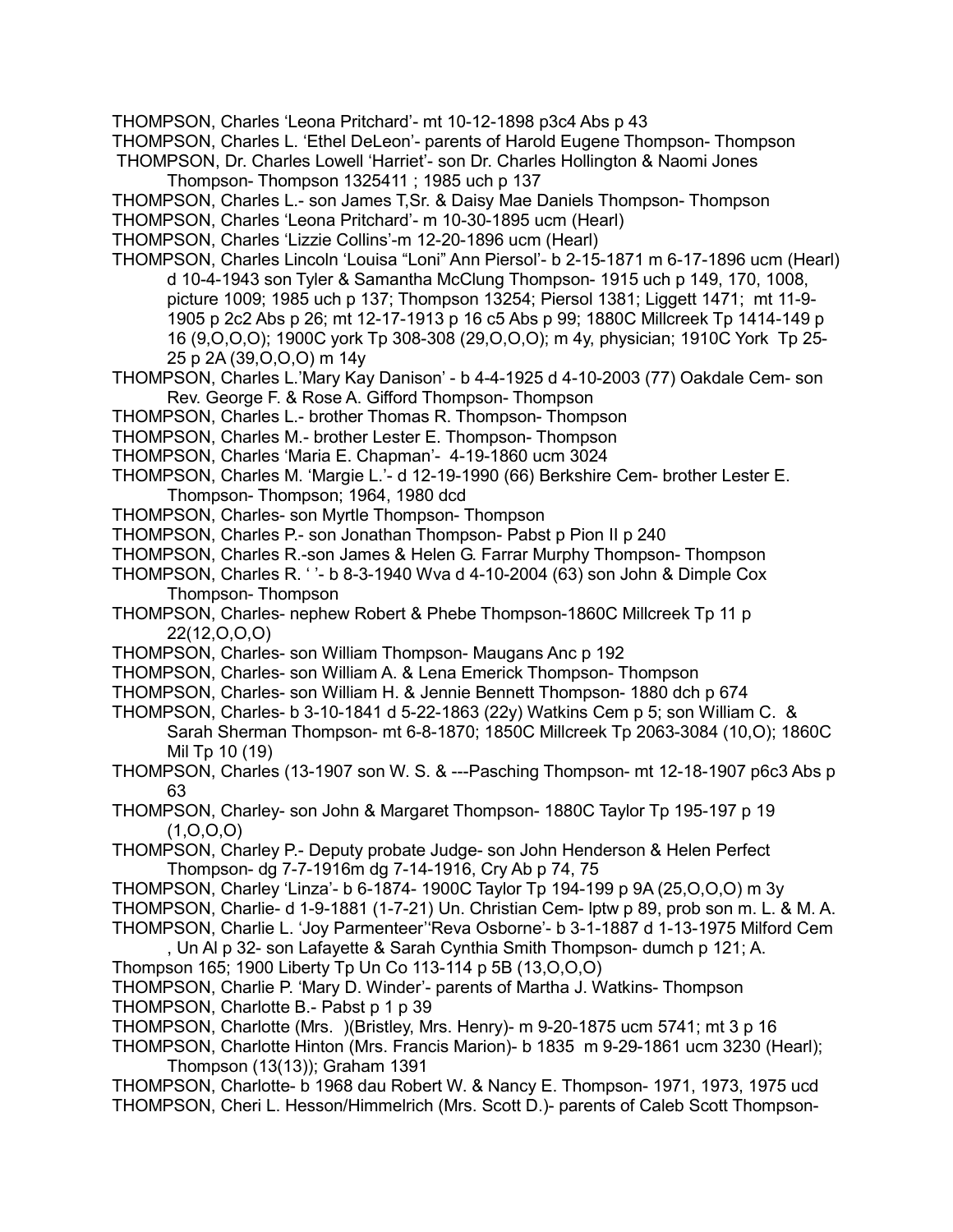Thompson

- THOMPSON, Cheri Lynn- b 4-13-1949 dau Douglas & Helen James Thompson- Thompson 1766321
- THOMPSON, Chester 'Bernice'- parents of Hester Moseley Shultz- Thompson
- THOMPSON, Chester (1-1907)-son W. S. & Mary E. Pasching Thompson- Thompson; mt 12- 18-1907 p6c3 Abs p 63; 1910C Marysville 4th ward 111-122 (3,O,O,Ger)
- THOMPSON, Chris (Hines, Mrs. )- dau David M. & Elaine Evans Thompson- Thompson
- THOMPSON, Chris 'Sara Cantrell'- parents of Waylan James Thompson- Thompson THOMPSON, Christian 'Fannie J. Dalton'- 1908 dch p 732
- THOMPSON, Christina Bertha (Gabriel, Mrs. Clifford Said)- b 5-21- d 11-30-1946 dau Peter & Anna Thompson- Gabriel (1644)
- THOMPSON, Christine (Kalb, Mrs. Donald E.)- m 9-5-1970 dau James W. Thompson-**Thompson**
- THOMPSON, Christine- dau Trudy Thompson- Thompson
- THOMPSON, Kristine (Kalb, Mrs. )- dau James W. & Patricia M. Merritt Thompson- Thompson THOMPSON, Christine (Mrs. Ralph)- Thompson
- 
- THOMPSON, Christopher- b 1977 son Larry & Judy Thompson- 1980 dcd THOMPSON, Christopher Ron- b 7-19-1961 son Carlton Leroy & Janet Lee Havens Thompson-
- Maugans Anc p 18; Thompson 1717253; 1964, 1969, 1971, 1980 dcd
- THOMPSON, Christopher- b 1977 son Terry A. & Linda Thompson- 1977 ucd
- THOMPSON, Cindy- b 1962 dau Edward L. & Ruth Thompson- 1977, 1979, 1981 ucd
- THOMPSON, Cindy (Henderson, Mrs. )- dau Harry & Edna C. Lash Thompson- Thompson
- THOMPSON, Cindy- b 1963 dau James Earl & Doris J. Thompson- 1967, 1971, 19173, 1975, 1977, 1979, 1981, 1983, 1991 ucd
- THOMPSON, Cissie McKittrick (Mrs. )- dau Stephen & Susanna Rogers Kakin McKittrick-McKitrick p 469
- THOMPSON, Dr. C. L.- no dates- York Cem O-33 p 98
- THOMPSON, Clair B.'Frances Kingsley'- b 4-25-1893 m 6-1912 d 1-25-1977 Oakdale II p 101 son Lewis & Emma Bowen Thompson- Thompson 17464; mt 10-30-1912 p1c5, mt 11-6- 1912 p1c4 Abs p 36, 37; Sbc p 27; MR-DAR p 7; 1900C Leesburg Tp 7-7 (7,O,O,O)
- THOMPSON, Clara- 1908 dch p 204; 1880 dch p 241; Powell p 45
- THOMPSON, Clara- d 5-11-1923 Sexton record York Cem, Section A. York Cem p 47
- THOMPSON, Clara A.- b 10-1897- dau William & Mary Thompson- 1900C York Tp 333-333 p 14 (2,O,O,Ger)
- THOMPSON, Clara Baker (Mrs. Marvin)- Thompson (17181)
- THOMPSON, Clara B.- b 1876 d 1877 (1-6-8) dau Francis Marion & Charlotte Hinton Thompson- Thompson 13(13)6
- THOMPSON, Clara (Boggs, Mrs. )- dau Charles E. Thompson- Thompson
- THOMPSON, Clara (Dill, Mrs. )- sister George A. Thompson- Thompson
- THOMPSON, Clara L. (Gamble, Mrs. Tunis)- b 9-29-1881 m 4-4-1901 d 7-13-1961 Oakdale Cem dau James & Catherine Ramsey or Pinney Thompson or Jamison & Leona Ramsey Thompson b 1882 d 7-13-1961 Oakdale II Section G. R5 p 39; 1900C Marysville 1st ward 243-248 p 10B (18,O,O,O), boarder
- THOMPSON, Clara L. (Green, Mrs. William D.)- m 7-1-1875 ucm 5703 (Hearl); mt 3 p 14
- THOMPSON, Clara M. (Eillison, Mrs. James H.)- m 10-1-1898 ucm (Hearl)
- THOMPSON, Clarah (Mrs. John)- 1880C Taylor Tp 147-148 p 14 (33,O,O,O)
- THOMPSON, Clara Norene (Mrs. Roy F.)- d 8-31-1974 (62) Milford Cem- Thompson
- THOMPSON, Clara- dau Solomon & Mary Jane Corey Thompson- Thompson 1751
- THOMPSON, Clara (Walsh, Mrs. )- dau James & Nancy White Cotton Thompson- Maugans Anc p 192
- THOMPSON, Clara (11-1907) dau W. S. & Mary E. Pasching Thompson- mt 12-18-1907 p6c3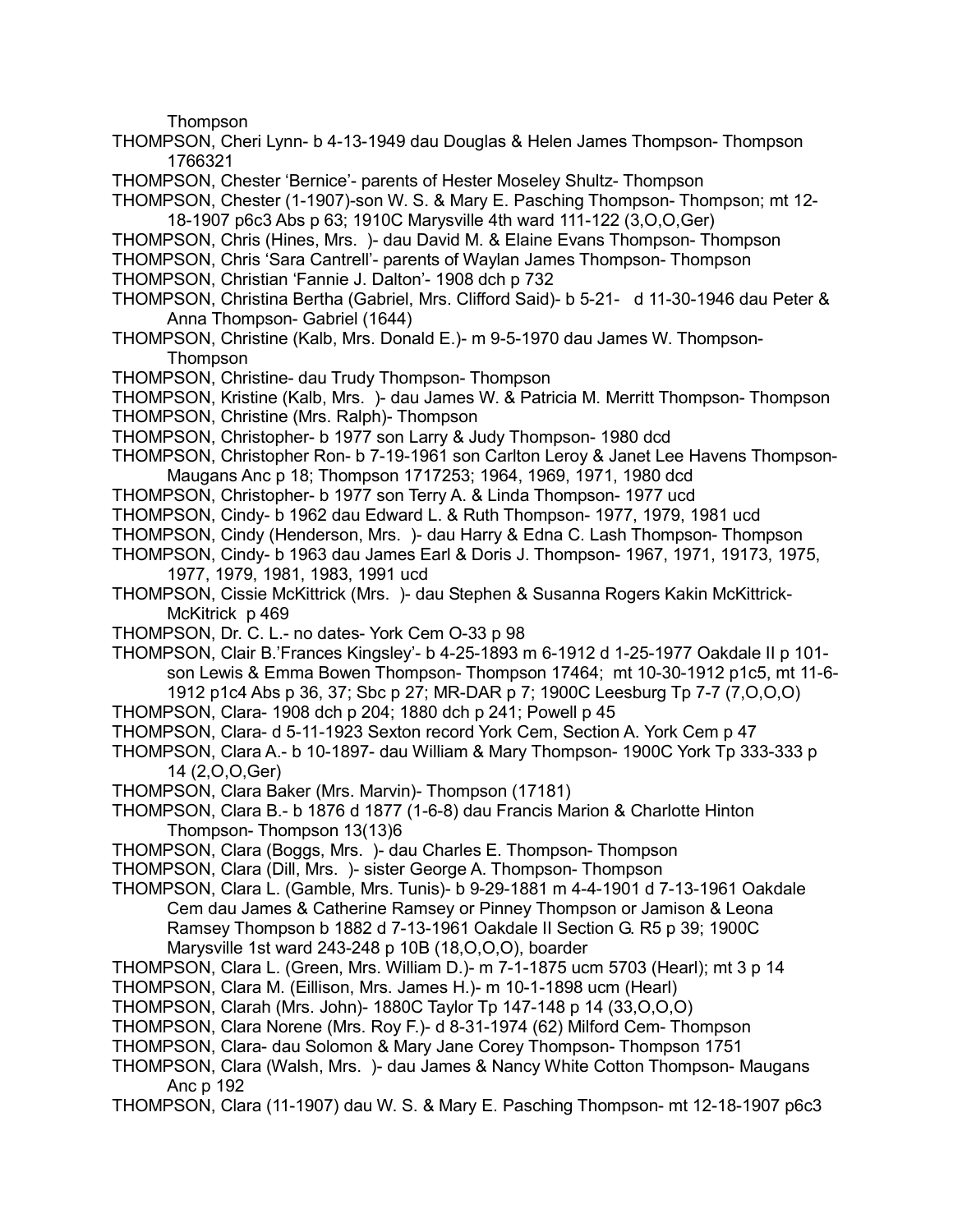Abs p 63; 1910C Marysville 4th ward 111-122 (13,O,O,Ger)

- THOMPSON, Clara (Wykle, Mrs. )- sister Francis T. Thompson- Thompson
- THOMPSON, Clarence E.- d 11-7-1987 Oakdale H-225-NW-1/4
- THOMPSON, Clarence- son John Henderson & Helen Perfect Thompson- dg 7-7-1916, dg 7- 14-1916, Cry Ab p 74, 75
- THOMPSON, Clarence L. 'Ruby E.'- 1975, 1977 ucd
- THOMPSON, Clarence (5-1907) son W. S. & Mary E. Pasching Thompson- mt 12-18-1907 p6c3 Abs p 63; 1900C Marysville 4th ward 111-122 (7,O,O,Ger)
- THOMPSON, Clarissa Mulvain (Mrs. John H.)- b 2-1847 m 12-6-1867 ucm (Hearl)- 1870C York Tp 150-147 p 20 (21,O); 1900C Taylor Tp 196-201 p 9A (53,O,O,O) m 32y, 9 ch, 6 living
- THOMPSON, Clark- 1908 dch p 103
- THOMPSON, Clark D. 'Betty Sisson'- Asp (478)
- THOMPSON, Clarrissa Mulvain (Mrs. John H.)- m 12-6-1867 ucm 4297; mt 12-11-1867, Abs p 29
- THOMPSON, Clarry- b 1-25-1851 uninf p 1 11-12-1884 dism 11-19-1884 returned to Fairfield Co
- THOMPSON, Clarry L- dau Mary Thompson- 1870c York Tp 110-117 p 16 (13,O)
- THOMPSON, Claudine (Weiser, Mrs. Wilbur Kenneth)- m 4-8-1948- Weiser p 262
- THOMPSON, Claudius- son Murtle Thompson- Thompson
- THOMPSON, Clayton Alvin 'Nita Fay Stimson''Leone Berniece Perkins'- b 7-12-1930 m(1) 8-16- 1952 (2) 12-16-1961 son Alvin Stanley & Hazel Blanche Everett Thompson- Maugans Anc p 149
- THOMPSON, J. Clem- son March & Carrie Thompson- Powers p 311
- THOMPSON, Cleo Emerson (Florence, Mrs. Walter)- d Thursday, mt 3-11-1903- dau Robert Watkins & Josephine Morgridge Thompson- Thompson 13221
- THOMPSON, Cleo- E.- b 8-1885 dau Robert & Delphine Thompson- 1900C Liberty Tp 258-264 p 12A (14,O,O,O)
- THOMPSON, Cleo (Smith, Mrs. Paul Frederick)- b 3-29-1897 d 5-23-1975 York Cem- dau Dr. Charles Lincoln & Louisa A. Pierson Thompson- Thompson 132542; Piersol 13812; Liggett 14712; 1915 uch p 1009; 1985 uch p 137; 1900C York Tp 308-308 p 3B (3,O,O,O); 1910C York Tp 25-225 p 2A (13,O,O,O)
- THOMPSON, Clifford B. 'Margie'- d 9-25-1959 bur Miss. Son James T.Sr. & Daisy Mae Daniels Thompson- Thompson
- THOMPSON, Cloey/Cloa E.- b 4-1882 ch Lafayette & Sarah Cynthia Smith Thompson- dumch p 121; A. Thompson 163 1900C Liberty Tp Un C 1131-114 p 5B (18,O,O,O)
- THOMPSON, Clyde 'Alta Kise'- b 11-1-1906 m 1930 d 6-12-1963 Maple Grove Cem- son George & Ida Robinette Thompson- Thompson; 1959 ucd
- THOMPSON, Clyde B. 'Carrie Lee Dulin'- b 1877 m 11-14-1900 d 1947 IOOF Jerome Cem, DJ p 110; plat record p 122; dg 12-24-1909 Cry Ab p 80
- THOMPSON, Clyde Lyda (Cratty, Mrs. Porter)(Fish, Mrs. Robert)- b 8-1877 dau Russel & Elizabeth Baughman Thompson- Thompson 1789; Fish 2,3; 1880C Millcreek Tp 19-19 p 3 (2,O,O,O); 1900C Millcreek Tp 64-67 (22.O,O,O)
- THOMPSON, Clyde- son Madison & Frances L. Clemons Thompson- Graham 13513; Thompson 13913- Freshwater
- THOMPSON, C. Norene (Mrs. Roy F.)- b 1912 d 1974 Milford Cem, Sec 5 Row 5, Un Al p 51 THOMPSON, Coleen- dau Donald E. & Leonore T. Thompson- 1961 (4) dcd
- THOMPSON, Colin F,. 'Jean Fenner'- son Charles L. & Ethel DeLeon Thompson- Thompson
- THOMPSON, Colleen Adele (Sanderson, Mrs. Steven N.)- b 11-1-1959 m 10-25-1980- dau Carlton Leroy & Janet Lee Havens Thompson- Thompson 1717252; Maugans Anc p 18; 1961, 1969, 1971 dcd
- THOMPSON, Colleen (Mattox, Mrs. Jeffrey R.)- m(2) 6-21-1986- Thompson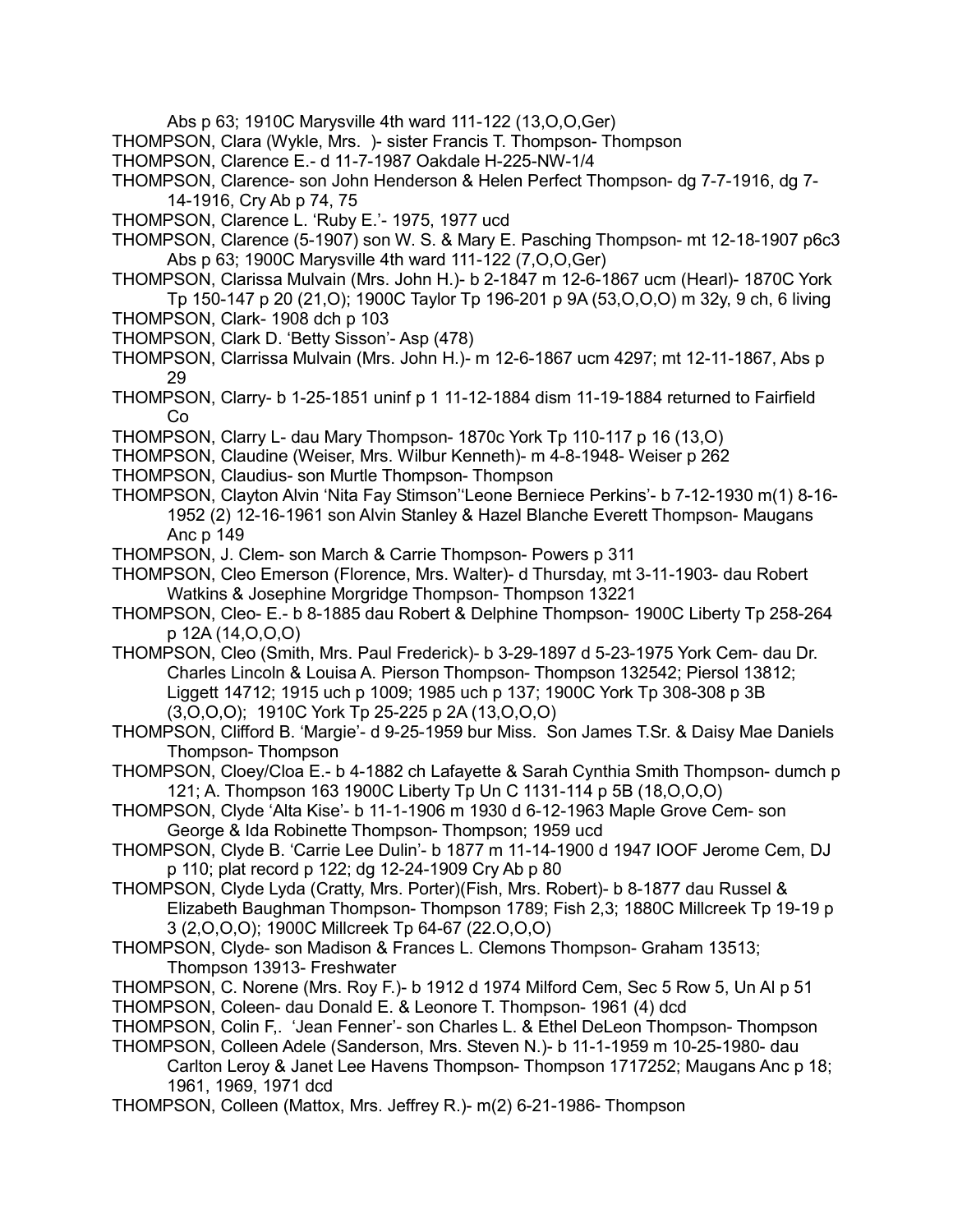- THOMPSON, Connie Beth- b 3-18-1954 dau Lewis & Martha Alinette Taylor Thompson-Thompson 1746414; Taylor 112334; Beecher 5
- THOMPSON, Connie (Mrs. Harold)- Thompson
- THOMPSON, Connie- b 1947 dau Ray & Mary C. Thompson- Thompson 1386141; Graham 1346143
- THOMPSON, Connie Suzanne- b 2-24-1956 Bellefontaine- dau Douglas & Helen James Thompson- Thompson; 1766324
- THOMPSON, Cora B. Orahood (Mrs. James E.)- m 9-1-1888 ucm (Hearl)
- THOMPSON, Cora Lee Freshwater (Mrs. Robert)- dau David & Annie I. Freeland Freshwater-Freshwater p 240
- THOMPSON, Cora (Palmer, Mrs. )- dau William M. & Mary Mall Thompson, Sr.- Thompson
- THOMPSON, Coralina (Mrs. C. B.)- 1880C Claibourne Tp 142-150 p 14(29,O,O,O)
- THOMPSON, Corrine B. Metzger (Mrs. Trell R.)- b 12-13-1884 m 4-14-1904 dau George & Julia Simpson Metzger- Thompson (17462)
- THOMPSON, Covert- d 9-19-1843 (1y) Raynoldsburg- Cheshire Cem- Powell p 52
- THOMPSON, Coy W. 'Murial'- d 8-27-1966 (73) bur Leonardsburg- Thompson
- THOMPSON, C. P.- Poe p 24
- THOMPSON, C. P.- pallbearer for Thomas F. Williams- dg 9-28-1915, Cry Ab p 80
- THOMPSON, Craig Douglas- b 10-2-1951 Mt. Victory- son Douglas & Helen James Thompson-Thompson 1766323
- THOMPSON, Cregg- b 1969 ch Curtis A. & Marcia Quick Thompson- Thompson; Herriott; 1980 dcd
- THOMPSON, Curry 'Mary Viola Dulin''May Godfrey''Loretta''Letitia'- b 10-10-1880 d 12-5-1964 Oakdale II p 96- see Watkins p 5- son Russel & Elizabeth Baughman Thompson-Thompson 178(10) ; 1900C Millcreek Tp 103-106 (19,O,O,O); 1910C Millcreek Tp 93-97 p 4B (29,O,O,O) m 8y, farmer
- THOMPSON, Curry, Jr.- b 10-7-1908 d 10-9-1908 son Curry & Mary Viola Dulin Thompson-Thompson 178(10)5
- THOMPSON, ----(Mrs. Curry)- dau Saturday (32) Funeral at Watkins- dg 1-21-1911, Cry Ab p 6
- THOMPSON, Curry- son William & Louisa Curry Thompson- mt 5-7-1884 Abs p 7; mt 2-1-1911 p8c3 Abs p 51; Thompson 1724
- THOMPSON, Curtis Allen 'Marcia Quick'- b 4-27-1950 son Dwight & Eileen Lela Warden Thompson- Thompson 1717232; Hayes 5; Herriott 5; Maugans Anc p 17; 1959, 1962, 1967 ucd; 1969, 1980 dcd
- THOMPSON, James Curtis 'Karen'- dau Marvin J. & Mary Ann Little Thompson- 1964 (4) dcd; 1971, 1973 ucd
- THOMPSON, Cynthia A. (Miller, Mrs. William F.)- lic m 11-30-1880 ucm 6850 (Hearl)
- THOMPSON, Cynthia- dau Dr. Charles L. & Harriet Welstenhelme Thompson- Thompson 13254112; Piersol 1381112; Liggett 1471112
- THOMPSON, Cynthia E.- dau Andrew H. & Harriette R. Thomas Thompson- A. Thompson 18; 1860C Liberty Tp 1079-1089 p 146 (10/12,O); male' 1880C Liberty Tp Un Co 184-194 p 29 (21,O,Ky,Ky,Ky)
- THOMPSON, Cynthia (Hoover, Mrs. James)- b 4-26-1896 m 1921 d 4-15-1965 bur Raymonddau Lafayette & Sarah Cynthia Smith Thompson- A. Thompson 16(10) ; 1900C Liberty Tp 113-114 p 5B (4,O,O,O)' 1910C Lib Tp 195 p 8A (13,O,O,O)
- THOMPSON, Cyrene Whitecotton (Bailey, Mrs. Joseph)- b 6-22-1828 d 5-25-1905 Sharp Cemdau James & Nancy Cotton White Thompson-Maugans Anc p 183, 188, 193; 1985 uch p 145
- THOMPSON, Cyrus-b 1-24-1834 d 6-22-1862 (28y5m)Tuscumbie, Alabama son John W. & Sarah McClure Thompson- Thompson Bible, Un Co Hist. Soc. Mus.- 1883 uch IV p 484, 457; 1850C Paris Tp 601-615 p 192 (16,Pa) 1860C Marysville 1509(25,Pa) ; mt 7-9-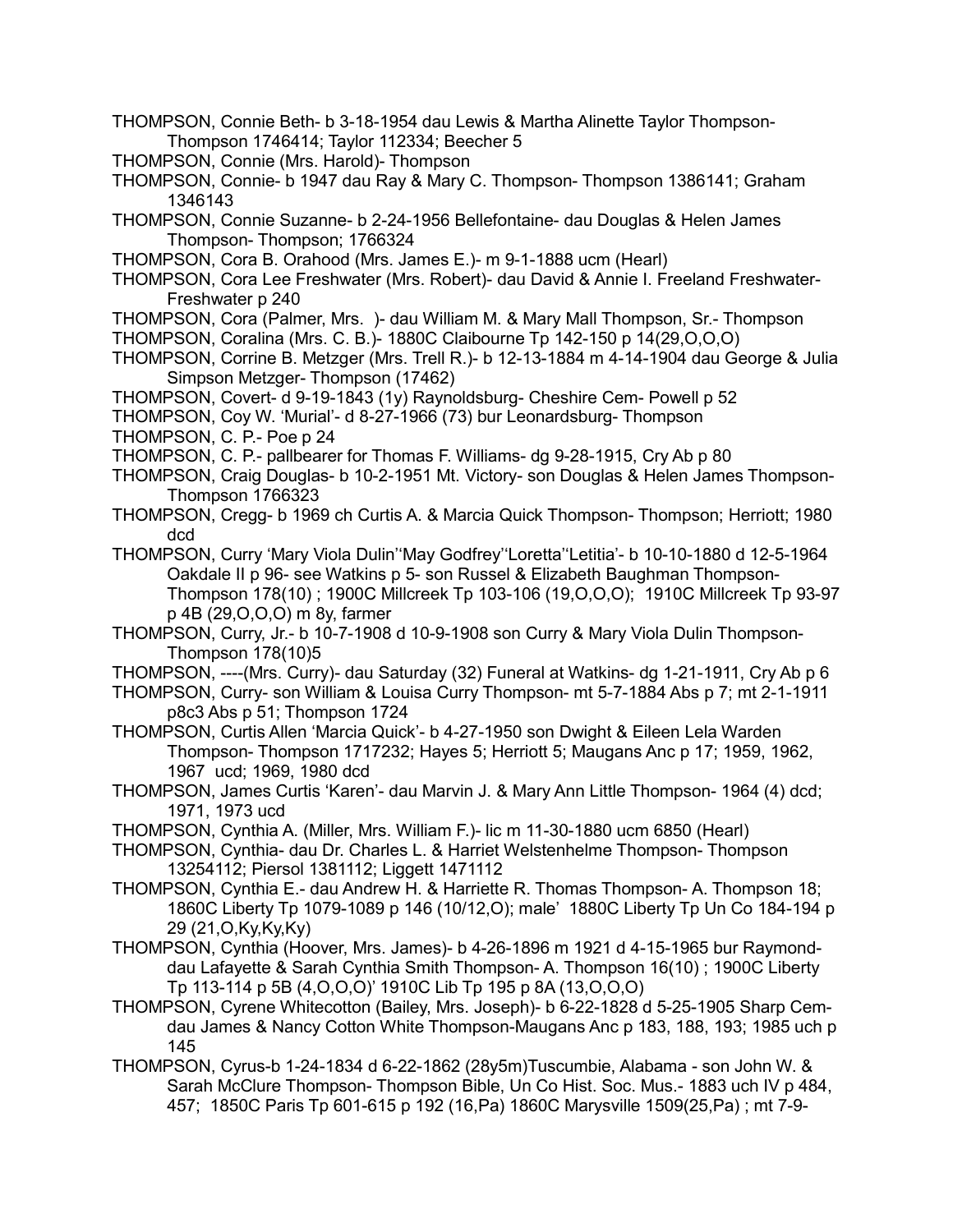1862 Abs p 5; mt 7-13-1913 p9c3 Abs p 76; pvt Co F. 13th OVI enlisted June 5, 1861, uca p 107

- THOMPSON, Cyrus- son William Thompson- Maugans Anc p 192
- THOMPSON, Dae- dau Alvin & Ellen P. Smith Thompson- 1880C Marysville 455-501 p 35 (6,O,Pa,O)
- THOMPSON, Daisy Mae (Mrs. James T.,sr.)- d 8-13-1963 (60) bur Miss. dau Estelle Daniels-**Thompson**
- THOMPSON, Dale Jean- son W. Hamer & Virginia Thompson- 1949, 1959 (10) ucd
- THOMPSON, Damaris/Demaris Wilcox (Mrs. John R.)- m 4-1-1839 dcm; Powell p 94 (Devaris, dbg p 10)
- THOMPSON, Dan 'Marie'- Thompson
- THOMPSON, Dan 'Suzanne Ballard'- son Dan & Marie Thompson- Thompson
- THOMPSON, Dana C. 'Maggie Vorback'- b 5-20-1889 m 1-2-1910 d (82) bur Sunset Cem- son Lewis & Emma Bowen Thompson- Thompson 17463; mt 10-30-1912 p1c5, mt 11-6-1912 p1c4 Abs p 26, 37 or b 4-1890, 1900C Leesburg Tp 7-7 (10,O,O,O)
- THOMPSON, Dana- b 1965 son Larry E. & Carol M. Thompson- 1980 dcd
- THOMPSON, Dana- b 1961 son Tommy A. & Florence Thompson- 1971, 1975, 1977, 1981 ucd
- THOMPSON, Dana L. 'Deborah K.'- 1991 ucd
- THOMPSON, Daniel 'Lucy Gray'- Asp (444)
- THOMPSON, Daniel N.- b 4-4-1829 d 12-17-1832 son Henry & Patty Thompson- Stark Cem (2- 8-3) Powell o 202, 371
- THOMPSON, Daniel S. 'Mary Elizabeth Eaton'- m 2-17-1860 ucm 2990 (Hearl); mt 2-22-1860

THOMPSON, Daniel W.- son Andrew H. & Harriet R. Thomas Thompson- A. Thompson 12; 1850C Liberty Tp Un Cp 974-991 p 146

- THOMPSON, Dannie J.' Suzanne Ballard'- m 1-3-1998- son Dan & Marie Thompson-Thompson
- THOMPSON, Daniel William 'Amanda J. Dodge'- m 10-20-1859 ucm 2939; 1883 uch V p 512, 535; 1860C Liberty Tp Un Co 1078-1088 p 146 (23,KY) farmer
- THOMPSON, Daniel W.- son Rudolph & Susan Thompson- 1860C Liberty Tp 998-1008 p 137  $(9,0)$
- THOMPSON, Danny- b 1976 son Randall J. & Lisa J. Thompson- 1980 dcd
- THOMPSON, Darlene (Allen, Mrs. David)- b 1950 dau John T. & Doris E. Thompson- 1985 uch p 6; 1967 ucd
- THOMPSON, Darrell- son Bry D. & Marie Overfield Thompson- Thompson
- THOMPSON, Darren- b 1966 ch D. J,. Thompson- 1980 dcd
- THOMPSON, Daryl Ernest- b 12-26-1952 son Ernest B. & Lois Mae Woolridge Thompson-Weiser p 110
- THOMPSON, David- 1869 wsc p 11; Pabst p 8 p 23
- THOMPSON, Rev. David- McKitrick p 82
- THOMPSON, Rev. David- officiated marriage, 1865- dg 9-17-1897, Cry Ab p 127
- THOMPSON, David A. 'Enid'- 1980 dcd
- THOMPSON, David B.- Mitchell Cem, interment 6-20-1941 (10m) trustee record, DJ p 22
- THOMPSON, David B.- son Ishmael & Ola Lee Fuggate Thompson- Thompson
- THOMPSON, David- son Charles & Mary L. Clifford Thompson- Thompson
- THOMPSON, Rev. David D.- d auto accident, Editor of Northwestern Christian Advocate-Graduate OWU- dg 11-13-1908, Cry Ab p 167
- THOMPSON, David 1870C Harlem Tp p 376 (22)
- THOMPSON, David- 1840C Liberty Tp 421 (30-40)
- THOMPSON, David Earl- son David F. & Eunice Genevieve Mets Thompson- Thompson
- THOMPSON, David son Hubert l. & Mary A. Thompson, 1962 (11) ucd
- THOMPSON, David 'Janice'- 1981, 1983, 1991 ucd
- THOMPSON, David 'Kathy'- 1980 dcd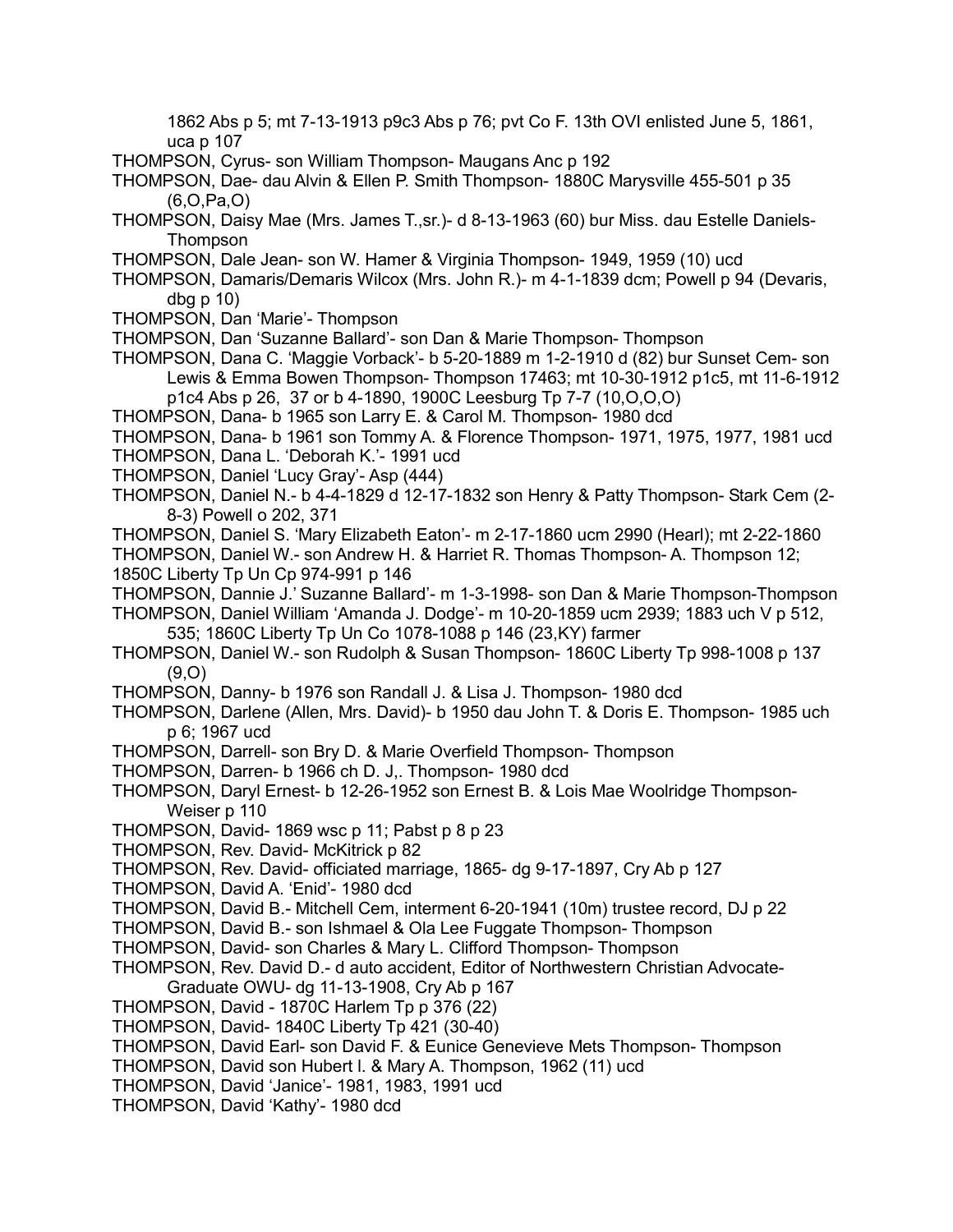- THOMPSON, David O.'Etta R.'-son George A. & Helen Thompson-1964, 1967, 1971, 1980 dcd THOMPSON, Rev; David P.- Thompson
- THOMPSON, David R. 'Eunice Genevieve Metz'- m 4-5-1942- Thompson
- THOMPSON, David- son Ishmael & Ola Fugate Thompson- Thompson
- THOMPSON, David- b 1-1784 Pabst Pion II p 238
- THOMPSON, David- son Joseph Thompson- Pabst Pion II p 237
- THOMPSON, David M. 'Elaine Evans'- Thompson- parents of Dustin M. Thompson
- THOMPSON, David, Jr.- son David M. & Elaine Evans Thompson- Thompson
- THOMPSON, David 'Janice'- parents of Kristen Marie Thompson Zavar- Thompson
- THOMPSON, Rev. David- grandson Rev. John & Elizabeth Christy Rea- 1883 uch V p 313
- THOMPSON, David O. 'Etta Ruth'- son George A. & Helen Overly Thompson- Thompson
- THOMPSON, Rev. David Pollock 'Jananne "Dude"- d 1-31-2001 (80) Fla
- THOMPSON, David S.- son James & Barbara Thompson- 1850C Concord Tp 2232 p 130 (4,O)
- THOMPSON, Dawn (Mrs. Rev. Donald)- Thompson
- THOMPSON, Dean Edward- b 8-24-1956 son Ernest B. & Lois Mae Woolridge Thompson-Weiser p 110
- THOMPSON, Debbie (Banks, Mrs. Raye)- dau Josephine Thompson- Thompson
- THOMPSON, Deborah- dau John & Susanna Thompson- 1850C Genoa Tp 408 p 42 (14,O)
- THOMPSON, Deborah K. (Mrs. Dane L)- 1991 ucd
- THOMPSON, Debra Lynn (Pence, Mrs. )- b 1960 dau Byron & Kathryn A. Thompson- A. Thompson 16; 1962, 1967, 1971, 1973, 1975, 1977, 1979, 1981, 1983 ucd
- THOMPSON, Della 1870C Radnor Tp p 462 (23)
- THOMPSON, Della d 3-19-1873 (27y), res Radnor Tp, b in Del, dcdeaths;
- THOMPSON, Della Blanche (Mrs. Russell B)- 1910C Millcreek Tp 34-36 p 2A (23,O,O,O)( m 4y, 2 ch
- THOMPSON, Delle Loufbourow (Mrs. Edgar Ridgley) m 1873 dg 6-8-1915, Cry Ab p 56
- THOMPSON, Della S.- 1869 wsc p 10
- THOMPSON, Delores Dressler (Ms. John P.) b 1931 dau Marlin J. & Mary Pearl Nichols Dressler- Weiser p 825
- THOMPSON, Delphine (Mrs. Robert)- 1900C Liberty Tp Un Co 258-264 p 12A (46,O,Vt,Ct) m 19y, 1 ch
- THOMPSON, Denise Marie Fray (Mrs. Douglas Woodrow)- dau Duane D. & Cathy Fry-**Thompson**
- THOMPSON, Dennis- son Don C. & Mary Lou Thompson- Thompson
- THOMPSON, Denver- son Michael b. & Bertha Burton Thompson- Thompson
- THOMPSON, Denver B., Sr. 'Mary M. Fairchild'- brother Ishmael Thompson- Thompson-Thompson; 1967, 1971, 1973, 1975, 1977, 1979, 1981, 1983. 1991 ucd
- THOMPSON, Denver B. Jr. 'Linda'- son Denver,Sr. & Mary M. Fairchild Thompson- Thompson; 1967, 1971, 1979 ucd
- THOMPSON, Desiree J. (Mrs. Terry E.)- 1973 ucd
- THOMPSON, Dewey- son Madison Mathew & Frances Clemons Thompson- Thompson 13916 Graham 13516
- THOMPSON, Dewight Carl- b 4-30-1937 son Carl & Margaret Thompan- Thompson 176851
- THOMPSON, DeWitt- son Rev. George F. & Rose A. Gifford Thompson- Thompson
- THOMPSON, Diana- dau Mrs. Barbara Thompson- Thompson
- THOMPSON, Diana (Dildine, Mrs. )- dau Carroll A. & Donnabel Thompson- Thompson
- THOMPSON, Diane (Mrs. Boyd)- Thompson
- THOMPSON, Diane- dau Donald & Bernice Thompson- Thompson 176212
- THOMPSON, Diane (Wade, Mrs. )- dau Harold & Rose Ann Leeper Thompson- Thompson THOMPSON, D. J.- 1980 dcd
- 
- THOMPSON, D. L.- 1977, retired, Millcreek Tp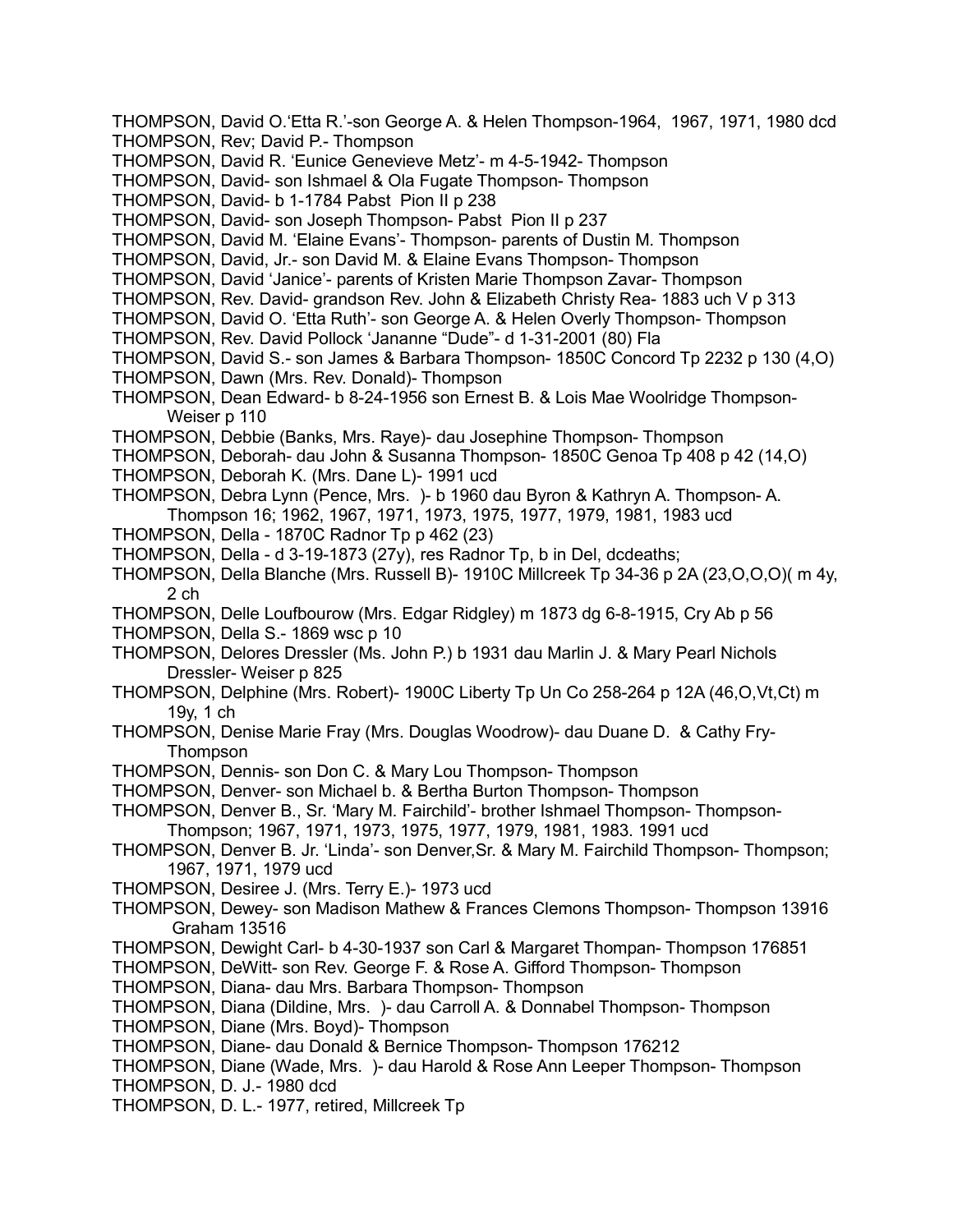- THOMPSON, Dode- b 4-1884 son John H. & Clarissa Thompson- 1900C Taylor Tp 196-201 p 9A (16,O,O,O)
- THOMPSON, Dolly J. (Mrs. )- d 1-7-1963 Oak Grove Cem- Thompson
- THOMPSON, Don C. 'Mary Lou'- Thompson
- THOMPSON, Donald Louis 'Donna'- b 11-13-1905 son Wray Hoadley & Nellie Schaefer Thompson- Thompson; dcbirth correction
- THOMPSON, Don 'Julia Paus' (twin) b 12-22-1903 m 11-1924 son Fred & Nancy Elizabeth Watkins Thompson- Thompson 176(10)1
- THOMPSON, Donald R. 'Bernice'- b 7-27-1905 son Fielding A. & Mary L. Raw Thompson- 1915 uch p 649; 1910C Marysville 4th ward 227-249 (4,O,O,O)
- THOMPSON, Donald Edwin- son Ernest & Luella Florence Wilson Thompson- Pounds 5
- THOMPSON, Donald E. 'Leonore T.'- 1961 dcd
- THOMPSON, Donald Forster- b d 1933 Oakdale Cem- son Donald & Bernice Thompson-**Thompson**
- THOMPSON, Donald- son Harold & Louise Thompson- Thompson 13211113
- THOMPSON, Donald J. 'Travis Hayes'- b 9-27-1895 d 8-18-1966 Forest Grove Cem- son Orlo Leroy & Flora Maugans Thompson-1949 ucd; Thompson 17172; Anderson 4,5; Maugans Anc p 17; Herriott 3,4; Hayes 3,4; dg 1-15-1918, Cry Ab p 66; 1910C Millcreek Tp 99- 103 p 5A (13,O,O,O)
- THOMPSON, Donald Lee- b 7-31-1945 d 1-7-1990 (44) Oakdale Cem- Maugans Anc p 17- son Van & Bertha M. Wuertz Thompson- Thompson; Rausch 153161; Anderson 6; Herriott 5; Hayes 5; Maugans Anc p 17; 1959, 1962, 1967, 1971, 1973, 1975, 1979, 1981 ucd
- THOMPSON, Donald L. b 12-27-1937 d 2-14-1997 (59) Fairview Cem, Ostrander- Korean war- son Harold & Louise Heffner Thompson- Thompson
- THOMPSON, Donald 'Nina Girbard'- Thompson
- THOMPSON, Donald R.'Donna S.'- 1979, 1981, 1983. 1991 ucd
- THOMPSON, Donald- son Robert L. & Mary Elizabeth Reeder Thompson- Thompson 1662
- THOMPSON, Donald L. 'Nina'- d 5-26-1967 (61) Oak Grove Cem- brother Leo Thompson-**Thompson**
- THOMPSON, Donna (Mrs. Lester)- 1969 dcd
- THOMPSON, Donna L. Phipps (Mrs. Olen James)- Thompson
- THOMPSON, Donna/Marie (Montgomery, Mrs. )- dau Harry & Edna Lash Thompson-Thompson
- THOMPSON, Donna (Mrs. Robert F.)- 1980 dcd
- THOMPSON, Donna (Mrs. Roger)- Thompson
- THOMPSON, Donna Rose- dau Eskel Thompson- Thompson
- THOMPSON, Donna Schmitz (Mrs. Donald R.)- Thompson; 1991 ucd
- THOMPSON, Donnabel (Mrs.Carroll A.)- Thompson
- THOMPSON, Dora Harrington (Mrs. Freeman)- m 4-28-1884 ucm (Hearl); Thompson (1763)
- THOMPSON, Dora M. Hagenlocher (Mrs, Morris E.)- b 8-1874 m 5-25-1898 ucm (Hearl)' 1900C Jerome Tp 240-249 (25,O,Ger,Ger) m 2y, no ch
- THOMPSON, Dorcas- dau Thomas & Anna Thompson- 1850C Harlem Tp 668 p 59 (13,O)
- THOMPSON, Dorcas (Mrs. William O.)- dau Ruth Gordon Linehan- Thompson
- THOMPSON, Doris E. (Mrs. John T.)- 1967 ucd
- THOMPSON, Doris G.- b d 1918 Raymond Cem, lptw p 40- dau Robert L. & Mary E. Thompson
- THOMPSON, Doris Jean Mosier (Mrs. James Earl)- b 2-18-1936 son Fay Eugene & Edith Brown Mosier- Graham 175632; 1991 ucd
- THOMPSON, Doris- dau Eskel & Maxine Thompson- Thompson; 1949 ucd
- THOMPSON, Doris J. (Mrs. James E.)- 1959, 1962, 1967, 1971, 1973, 1975, 1977, 1979, 1981, 1983, 1991 ucd
- THOMPSON, Doris J. (Mrs. George G.)- 1991 ucd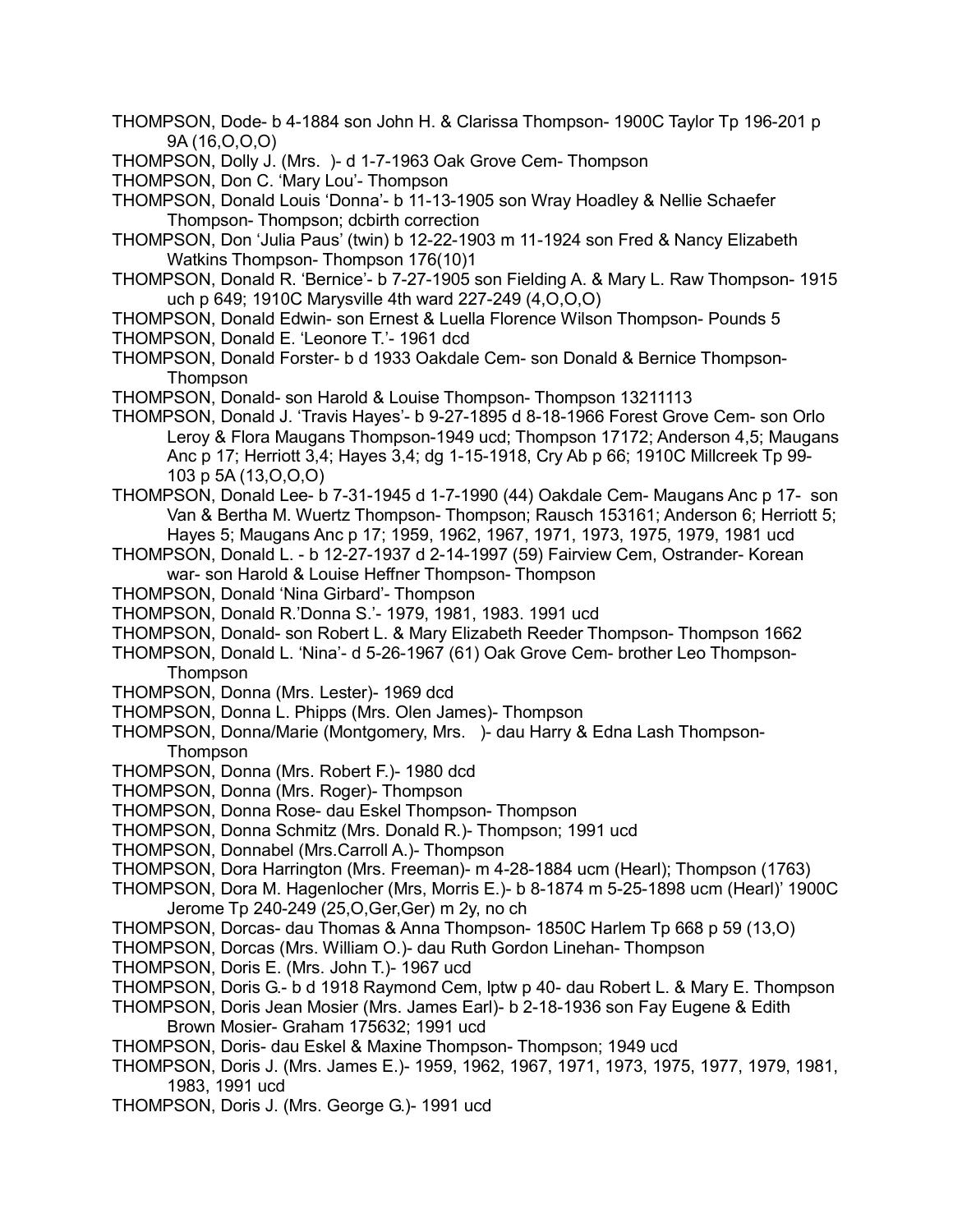- THOMPSON, Doris (Maugans, Mrs. Joseph Adonis)- b 5-16-1904 d 3-11-1922 Oakdale II p 99- 3618 H78)- dau Hosea & Jeannette Cody Thompson- opc 600; 1915 uch p 1073; Maugans Anc p 16; Thompson 171(12)1
- THOMPSON, Dorothy A. (Mrs. Francis E.)- 1959, 1967, 1971, 1973, 1975, 1977, 1979, 1981, 1983, 1991 ucd
- THOMPSON, Dorothy- dau Donald E. & Leonore T. Thompson- 1961 (1,O) dcd
- THOMPSON, Dorothy (Mrs. Francis J.)- 1862 ucd; Thompson
- THOMPSON, Dorothy Landstreet (Mrs. Paul J.)- d 5-21-1971 (32) Fairview Cem- dau Early Landstreet - Thompson; 1964 dcd
- THOMPSON, Dorothy Marie (Shoots, Mrs. David W.)- b 5-28-1939 dau Lewis & Martha Alinette Taylor Thompson- Thompson 1746412; Beecher 5; Taylor 112332
- THOMPSON, Dorothy Marie (Thomas, Mrs. )- d 11-23-1887 (80) St. Joseph Cem, Cols.- dau Fred & Gladys Hathaway Thompson- Thompson
- THOMPSON, Dorothy M. Inscho (Mrs. Lowell)- b 8-11-1911 d 5-11-1990 bur Mt. Gilead-**Thompson**
- THOMPSON, Dorothy (Park, Mrs. Thomas)- Asp p 38
- THOMPSON, Dorothy (Parke, Mrs. Thomas)- dau John & Alice Freeman Thompson- Powers Pat p 132, 133, 134, 135
- THOMPSON, Dorothy (Thomas, Mrs. Earl V.)- b 6-28-1931 m 3-9-1949 d 3-25-2001 (69) dau Edward L. & Nellie L.Taylor Thompson- Thompson
- THOMPSON, Doug C.- 1991 ucd
- THOMPSON, Doug- son Ishmael & Ola Fugate Thompson- Thompson
- THOMPSON, Douglas- Millcreek Tp, 1962 ucd Union Limestone Co
- THOMPSON, Douglas 'Ana'- b 1964- son Mervin J. & Mary Littler Thompson- Thompson; 1964 (5mos) dcd; 1971, 1973 ucd
- THOMPSON, Douglas 'Anna May Healey'- dg 1-21-1913, Cry Ab p 9
- THOMPSON, Douglas Craig- b 2-16-1960 son Dr. William P & Patricia June Smith Thompson-Thompson 176(10)113
- THOMPSON, Douglas 'Denise Marie Fry'- son Gary Thompson- Thompson
- THOMPSON, Douglas 'Helen James'- b 12-8-1925 son Satnaly & Myrtle Creamer Thompson-Thompson 176632
- THOMPSON, Douglas- son Ishmael & Ola L. Thompson- 1959 (18) ucd
- THOMPSON, Douglas Lynn 'Gerri'- son Paul W.,Sr. & Ruth Thompson- Thompson
- THOMPSON, Douglas- b 1971 son William J. & Monica K. Thompson- 1973, 1975, 1977, 1979, 1981, 1983 ucd
- THOMPSON, Douglas Woodrow 'Denise Marie Fry'- b 7-13-1961 son Gerald Woodrow & Rachel Cooper Thompson- Graham 14474124; Weaver 12946124; Thompson 13258424
- THOMPSON, Dr.- read eulogy at funeral of Wm. Mansur- dg 8-21-1863 Cry Ab p 34
- THOMPSON, Mrs. Dr.- sister-in-law of Jane Harvey Hull- mt 1-19-1898 p4c4, Abs p 31
- THOMPSON, Drucilla- dau Edward R. & Eliza Enlow Thompson- Thompson p 2
- THOMPSON, Druzilla Ferguson (Mrs. Flenamon)- b 1824 m 11-22-1838 dcc Larry Jackson 29
- THOMPSON, D. S.- Powell p 148
- THOMPSON, Duane- son Don C. & Mary Lou Thompson- Thompson
- THOMPSON, Duane Jefferson-son Benjamin & Sarah Thompson- uccp p 52 Record Bk 5 p 476
- THOMPSON, Dustin- b 1987 son Bobby J. & Robins A. Thompson- 1991 ucd THOMPSON, Dustin M. "Dusty'- b 9-23-1980 d 7-22-1998 (17) Oak Grove Cem- car accident
	- son David M. & Elaine Evans Thompson- Thompson
- THOMPSON, D. W. 'Amanda J. Dodge'- m 10-20-1859 ucm (Hearl)
- THOMPSON, Dwight Carl- son Carl & Margaret Thompson- Thompson 176851
- THOMPSON, Dwight Curtis 'Eileen Lela Warden''Beulah Baker'- b 6-22-1925 m(1) 6-1-1947 div
	- (2) 8-24-1955 son Don & Travis Hayes Thompson- Thompson 171723; Maugans Anc p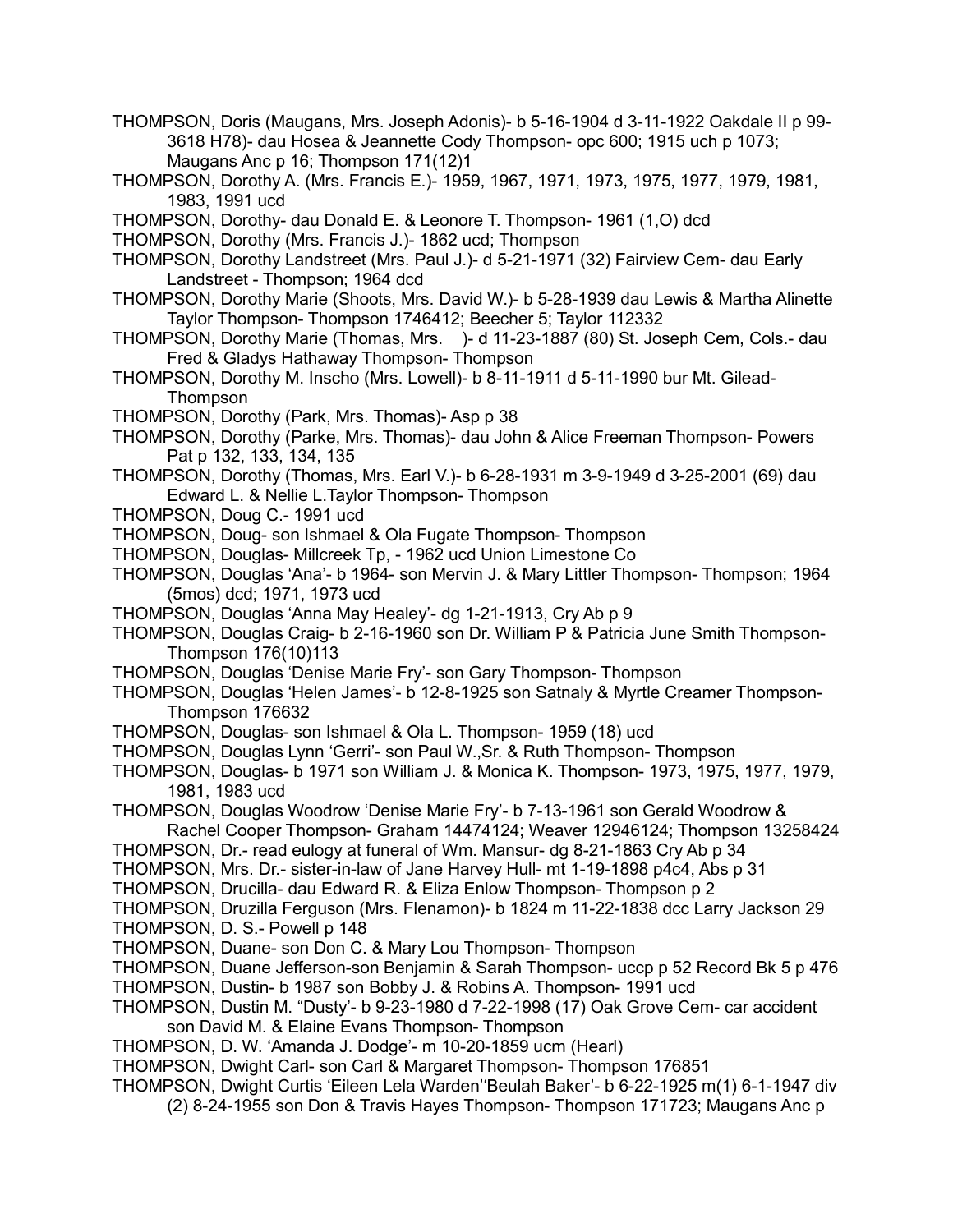17; Anderson 5,6; Hayes 4,5; Harriett 4,5; 1949, 1959, 1967, 1971, 1973, 1975, 1977, 1979, 1981, 1983, 1991 ucd

THOMPSON, Dwight- North Lewisburg- Thompson

THOMPSON, Dwight Elton 'Jeanne Bishop'- b 4-18-1952 son Dwight Curtis & Eileen Lela Warden Thompson- Thompson 1717234; Maugans Anc p 17; 1959, 1962, 1967, 1997, 1979, 1981, 1983, 1991 ucd

THOMPSON, Dwight 'Nancy'- parents of Paul D. Thompson- Thompson

THOMPSON, Dwight Robert- b 10-23-1978 son Dwight E. & Jeanne Bishop Thompson-Thompson 17172341; 1979 ucd

- THOMPSON, Dwight 'Virginia Wuertz'- Thompson
- THOMPSON, E. 1883 uch V p 604
- THOMPSON, Earl- b 1865 d 1934- Claibourne Cem p 82

THOMPSON, Earl G. "Buck" b 3-6-1918 d 9-30-1990 (72) bur New Carlisle- son William A. & Lena Emrick Thompson- Thompson

THOMPSON, Earl- b 10-1865 son John & Mary Thompson- Thompson; 1880C Millcreek Tp 23- 25 (14,O,O,O); 1900C Millcreek Tp 38-38 (34,O.O,O)

THOMPSON, Earl- son William A. & Lena Emerick Thompson- Thompson

THOMPSON, Earley- son John & Lydia Ann Stewart Thompson- Thompson 14322; 1870C Millcreek Tp 73 (4,O)

THOMPSON, Earlie P.(Adams, Mrs. Drew B.)- b 4-30-1899 d 3-31-1980 (80) Glen Rest Cem, Reynoldsburg- dau Lindsey & Lula Adams Thompson- Thompson

THOMPSON, Easter- b 1-18-1760 d 7-17-1781 ch Jonathan & Abigail Haines Thompson- Pabst Pion II p 239

THOMPSON, Ebenezer 'Catharine Sackett'- d 2-8-1863 (60-2-20) Blockhouse Cem, Powell p 51- son Jonathan Thompson- ; 1880 dch p 712, 719; Pabst p 1 p 28, 43; 1835 men p 46 #60 p 48 Orange Tp; 1850C Orange Tp 1726 p 111 (48,Ct)

THOMPSON, Ebert W.- son Sarah Thompson- 1880C Washington Tp 154-166 p 17 (10,O,O,O) THOMPSON, Ed C.- 1908 dch p 415

- THOMPSON, Eddie- b 1970 son Byron & Kathryn Thompson- A. Thompson 16(11)14; 1973, 1975, 1977, 1979, 1981, 1983 ucd
- THOMPSON, Edgar-b 1958 son Edgar K. & Margaret E. Thompson-1961, 1964, 1969,1971 dcd

THOMPSON, Edgar- brother Horace Greeley Thompson- mt 11-22-1911 p1c1, Abs p 85

THOMPSON, Edgar K.'Margaret E.'-son William Thompson- 1961, 1964, 1960 1971, 1980 dcd

THOMPSON, Edgar Ridgley 'Della Loufbourow''Susan Jane Seeley'- d Saturday (71) m(1)1873 (2) 4-1877 d 6-5-1915, dg 6-11-1915, dg 7-6-1915, Cry Ab p 57, 63

- THOMPSON, Edgar Ridgley, Jr.- son Edgar Ridgley & Susan Seeley Thompson, dg 6-8-1915, dg 7-6-1915,Cry Ab p 56, 63
- THOMPSON, Edith- dau Ernest & Bernice Thompson- 1969, 1971 dcd
- THOMPSON, Edith Florence- dau William Alpha & Mary E. Allen Thompson- Thompson p 3

THOMPSON, Edith (Mrs. Jerry)- 1985 uch p 99

- THOMPSON, Edna- 1959, 1962 ucd
- THOMPSON, Edna Baker (Mrs. Joseph)- b 3-24-1880 d 2-9/12-1964 York Cem p 76- dau Frank & Beatrice Baker- Thompson
- THOMPSON, Edna Brotz (Mrs. Burdette, Mrs. )(Mrs. )- b 4-16-1918 d 9-11-1992 (74) dau Jack & Catherine Rabe Brotz- Thompson
- THOMPSON, Edna C. Lash (Mrs. Harry)- b 5-3-1903 d 10-14-1980 Raymond Cem, lptw p 34 dau Robert & Bertha Knox Lash- Thompson; 1977 ucd- parents of Lola Mae Hedrick
- THOMPSON, Edna Leota Davis (Mrs. Marion James)- b 1896 d 1968 New Millcreek Cem, Lib Tp, lptw p 15- dau Elbert C. & Arminta Fish Davis- Thompson (168); 1985 uch p 51;

1949, 1959, 1962, 1967 ucd; parents of Mervin J., Frank- Thompson

THOMPSON, Edna (Fisher, Mrs. )- sister Lester E. Thompson- Thompson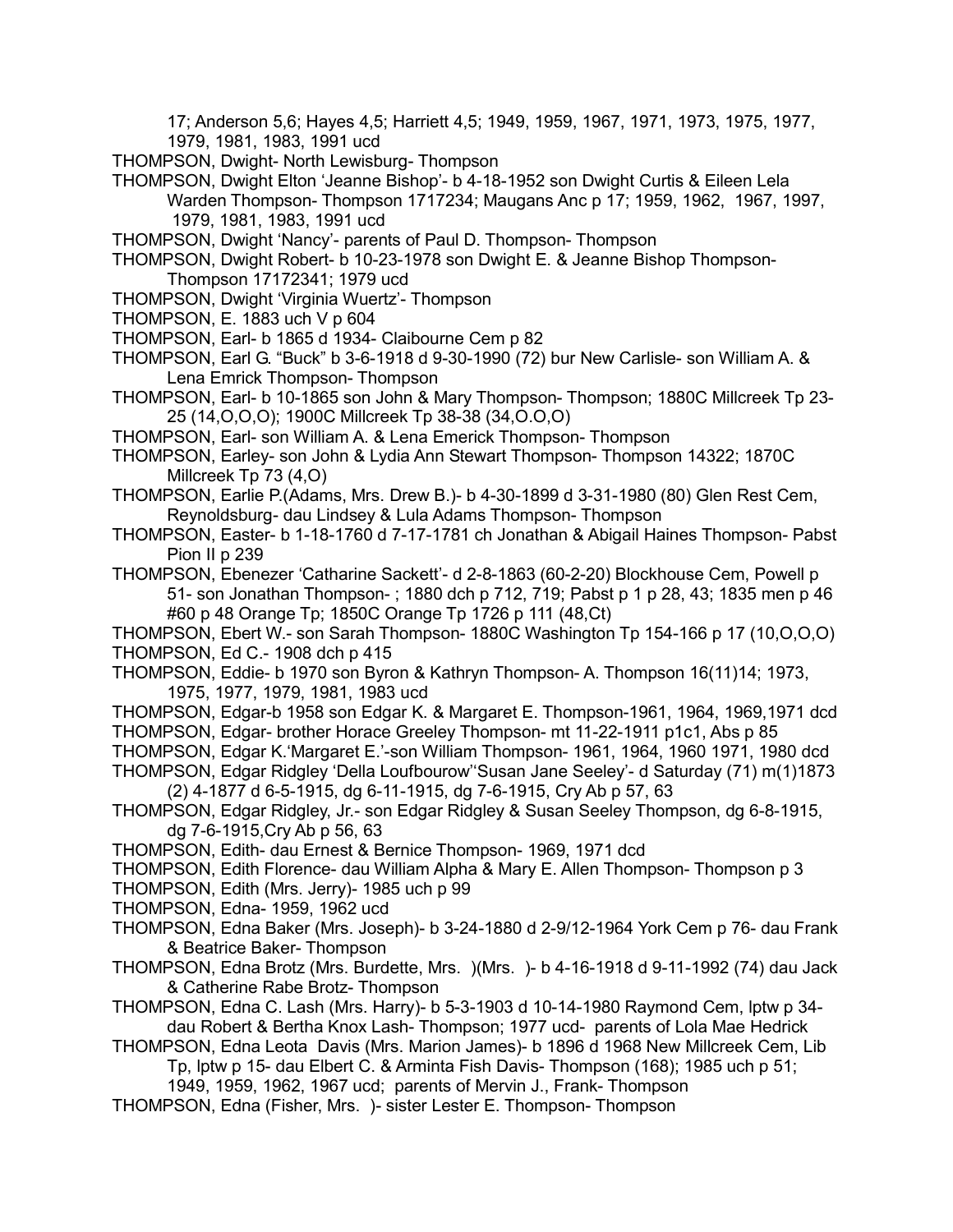THOMPSON, Edna Mae (Chaney, Mrs. Hubert )- dau Ruby & Meda Jackson Thompson-**Thompson** 

- THOMPSON, Edna May Graham (Mrs. John B.)- b 5-22-1888 d 6-16-1982 Oakdale I p 137-dau Jasper & Arminta Battees Graham- Graham 1697; ; Thompson (13258); Richey 6,7; mt 2-24-1904 p7c2 Abs p 6; 1959, 1967, 1971, 1975, 1977, 1979, 1981 ucd; 1910C Paris tp 206-208 (21,O,O,O) div, 2 ch
- THOMPSON, Edward- Radnor Tp- Powell p 211
- THOMPSON, Edward- d 7-25-1999 Oakdale -192-NW 1/4
- THOMPSON, Edward- uninf p 125 1-31-1942 d 2-1-1942 Paris Tp
- THOMPSON, Edward- m 2-6-1929- Thompson
- THOMPSON, Edward- 1964 dcd, Genoa Tp, salesman
- THOMPSON, Edward- d Thursday, Ostrander, (40) funeral Watkins, dg 1-13-1905, Cry Ab p 2
- THOMPSON, Rev. Edward- 1880 dch p 246, 367, 368, 372, 381, 635; 1908 dch p 255, 256; dg 12-30-1913, Cry Ab p 89
- THOMPSON, ----(Mrs. Rev. Edward)- d Ft. Worth 12-25-1913 dg 12-30-1913, Cry Ab p 80
- THOMPSON, Edward C. b 1861 d 1905 son Russell & Elizabeth Baughman Thompson-Thompson 1783; mt 1-18-1905 p5c4 Abs p 2; 1870C Millcreek Tp 138 (8,O); 1880C Mil Tp 19-19 p 3 (18,O,O,O)
- THOMPSON, Bishop Edward- b Portea, Eng. 1810 d (60) mt 3-30-1870, Abs 2-19- several articles on his death; dg 3-25-1870 Cry Ab p 79; Pres. Of OWU 1845-1860; see Thomson
- THOMPSON, Edward-m 2-6-1929- son Rev. George & Rose Gifford Thompson- Thompson
- THOMPSON, —(Mrs. Edward)- dau Mrs. Jonathan Markel- dg 4-23-1912, Cry Ab p 119
- THOMPSON, Edward- son Edward & Moriah L. Thompson- 1850C Delaware Town 1239 p 91  $(2.0)$
- THOMPSON, Edward E. 'Ruth'- 1977, 1979, 1981 ucd
- THOMPSON, Edward- son J. & Catharine Thompson- 1880C Claibourne Tp 112-118 p 215C  $(1,0,Va,Va)$
- THOMPSON, Edward- son J. & Harriett Thompson- 1880C Claibourne Tp 113-119 p 215C  $(15, 0, 0, 0)$
- THOMPSON, Edward 'Blanch'- b 2-1875 son John L. & Emma Kile Thompson- 1915 uch p 1053; 1900C Claibourne Tp 266-282 p 12 (25,O,Va,O)
- THOMPSON, Edward C. 'Mary Jane McClung Thompson'- b 3-1861- 1900C Taylor Tp 150-154 p 7B (39,O,O,O) m 1y
- THOMPSON, Edward H.- son Edward B. & Eliza Thompson- 1850C Delaware Town 1053 p 82  $(4.0)$
- THOMPSON, Edward- b 10-1888- son John H. & Clarissa Thompson- 1900C Taylor tp 196-201 p 9A (19,O,O,O) farm laborer
- THOMPSON, Edward L 'Nellie Taylor'- b 1-21-1909 m 2-6-1929 d 7-25-1999 (90) Oakdale I p 65; WWII; son Rev. George F. & Rose Ann Gifford Thompson- Thompson
- THOMPSON, Edward L- son Siegel & Sarah E. Thompson- 1910C Paris Tp 32-32 p 2B  $(4, 0, 0, 0)$
- THOMPSON, Edward L. 'Rose Mary Thompson'- b 8-9-1922 Ga m 6-6-1964 d 4-5-1996 (73) Maple Dell Cem- son Lee Lonzo & Leila Bales Thompson- Thompson; 1973, 1975, 1977, 1979, 1981, 1983, 1991 ucd
- THOMPSON, R. Edward "Ted" 'Lucia Mader'- b 6-12-1918 m 6-12-1938- Rausch (19211) 11p 280; Thompson 174642
- THOMPSON, Edward 'Mariah L.'- 1880 dch p 265; Monnett p 13; 1908 dch p 33, 218; 1850C Delaware Town 1239 p 91 (39,England, Pres. College)
- THOMPSON, Edward 'Mary Belle Elliott'- son Robert & Dora Lee Freshwater Thompson-Freshwater p 240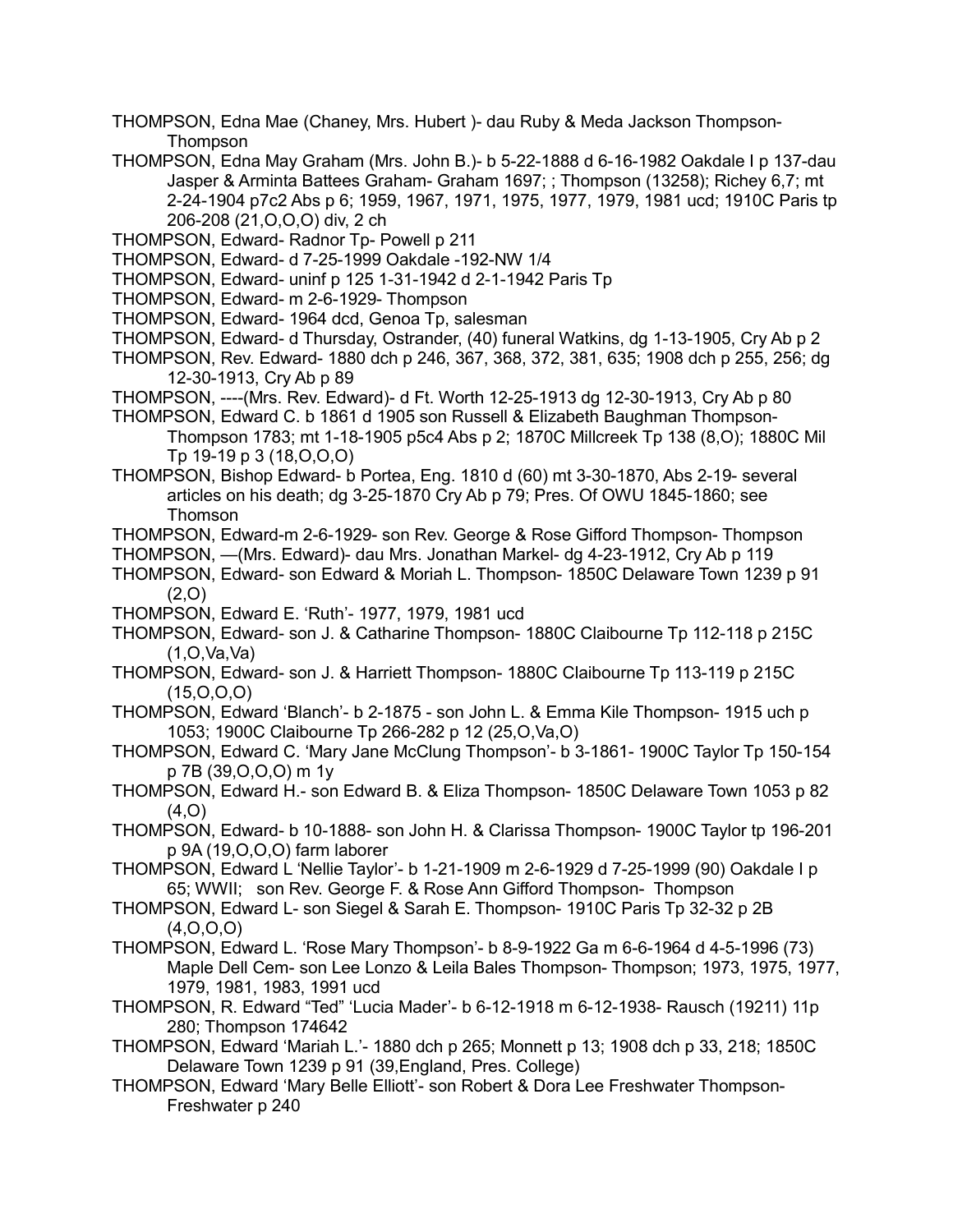- THOMPSON, Edward Ridgely 'Eliza Donalson'- 1880 dch p 445, 764
- THOMPSON, Edward Ridgely 'Eliza Enlow'- son John & Susannah Ridgely Thompson-Thompson p 1; ffd p 18; 1850C Delaware Town 1053 p 82 (31,Md)
- THOMPSON, Edward Ridgley, Jr. 'Annie Adelle Loofbourrow''Susan Seele(e)ly'- son Edward Ridgley & Eliza Donalson Thompson- Thompson p 2; 1908 dch p 117, 764; dg 3-21- 1873 Cry Ab p 106
- THOMPSON, Edward R. 'Winifred Markle'- son Edward Ridgely, Jr. & Susan J. Seeley Thompson- 1880 dch p 765; Thompson
- THOMPSON, Edwin M. 'Lola K.'- b 1869 d 1945 Raymond Cem, lptw p 38
- THOMPSON, Edwin- son Myrtle Thompson- Thompson
- THOMPSON, Rev, E, E, of New California- funeral of Viola Bice- dg 3-7-1913, Cry Ab p 21
- THOMPSON, E,. E. 'Anna Murphy'- 1915 uch p 833
- THOMPSON, Rev, E. 'Ella Macy'- brother Mrs. T. E. powell- dg 7-15-1887 Cry Ab p 159
- THOMPSON, Effie- dau John G. & Mary H. Allen Thompson- Thompson 13215; 1880C Millcreek Tp 25 (9,O,O,ILL)
- THOMPSON, Effie (Mrs. Lewis)- 1969 dcd
- THOMPSON, Effie A. McBride (Mrs. Elmer)- b 10-1876 dau James & Melvina Rittenhouse McBride- Rittenhouse; Thompson; Sbc p 46; 1900C Liberty Tp Un Co 41 (23,O,O,O) m 6y, no ch; 1910C Paris Tp 151-153 p 8B (33,O,O,O) m 16y
- THOMPSON, Rev. E. H.- hjt p 39; 1915 uch p 213
- THOMPSON, E. I. 'Beulah Logan(s)'- Thompson
- THOMPSON, E. I. "Buddy"- son E. I. & Beulah Logan Thompson- Thompson
- THOMPSON, Eileen Lela Warden (Mrs. Dwight)- b 4-23-1927 m 6-1-1947 div Thompson
	- (171723); Anderson 5,6; Maugans Anc p 17; Harriett 4,5; Hayes 4,5
- THOMPSON, Elaine E. (Mrs. Terry G.)- 1975 ucd
- THOMPSON, Eleanor/Ellen/Ella Porter Smith (Mrs. Alvin)- -b b-1839/7 m 8-2-1865 ucm (Hearl) d 7-23-1920 Oakdale I p 161- dau Rev. James Smith- mt 6-14-1886, Abs p 25; mt 7-9- 1913, p9c3, Abs p 76; hmp 87, 326; 1883 uch V p 146; mt 5-25-1892 p5c5 Abs p 25; mt 5-25-1892 p5c5 Abs p 25; 1880C Marysville 455-501 p 35 (42,O,Pa,Pa); 1900C Marysville 4th ward 378-389 p 15A (62,O, Pa, Pa)m 35y 2 ch, 1 living; 1910C Marysville 4th ward 165-183 p 7A (72,O,Pa,Pa) m 44y
- THOMPSON, Eleanor (Taylor, Mrs. George)- dumch p 394
- THOMPSON, Electa (Speer, Mrs. Anthony munson)- b 6-1-1809 m 11-21-1844 d 3-26-1879 dau William & Charity Jagger Thompson- Pion II p 242
- THOMPSON, Elenora- dau James & Nancy White Cotton Thompson- Maugans Anc p 192
- THOMPSON, Elias- Sbc p 25 THOMPSON, Elias- Pabst p 8 p 4
- THOMPSON, Elias- b 2-5-1772 son Jonathan & Abigail Haines Thompson- Pabst p Pion II p 240
- THOMPSON, Rev. Elias- son William & Charity Jagger Thompson- Pabst Pion II p 243; Pabst p 1 p 39; 3 p 12; 5 p 10-25; 6 p 12; opc minister; hmp p 134, picture 159, 222, 223; 1908 dch p 288; mt 8-1-1888 Abs p 48
- THOMPSON, Elija J.- b 1851 d 10-30-1912 York Cem, Section B, p 71
- THOMPSON, Elisa (Mrs. Gary F.)- 1975, 1977, 1979, 1981, 1983 ucd
- THOMPSON, Elisha- 1840C Berkshire Tp 178 (20-30)
- THOMPSON, Elisha 'Alma A.'- b 2-1862 son Rebecca Thompson- 1900C Allen Tp 174-178 p 8B (38,O,O,Va); 1910C Allen Tp 26-27 p 2 (48,O,O,Va) m 24 y, carpenter
- THOMPSON, Elisha B.- Pabst Pion II p 238
- THOMPSON, Elisha 'Miranda'- 1840C Genoa Tp 446 p 45 (39,Va); Powell p 31
- THOMPSON, Elisha Norris- son Malin & Rebecca Thompson- 1870C Allen Tp 112-106 p 8; 1880C Allen Tp 173-186 p 18 (21,O,O,Va)
- THOMPSON, Eliza- 1910C Liberty Tp 148 (57,O,Pa,O) 6 ch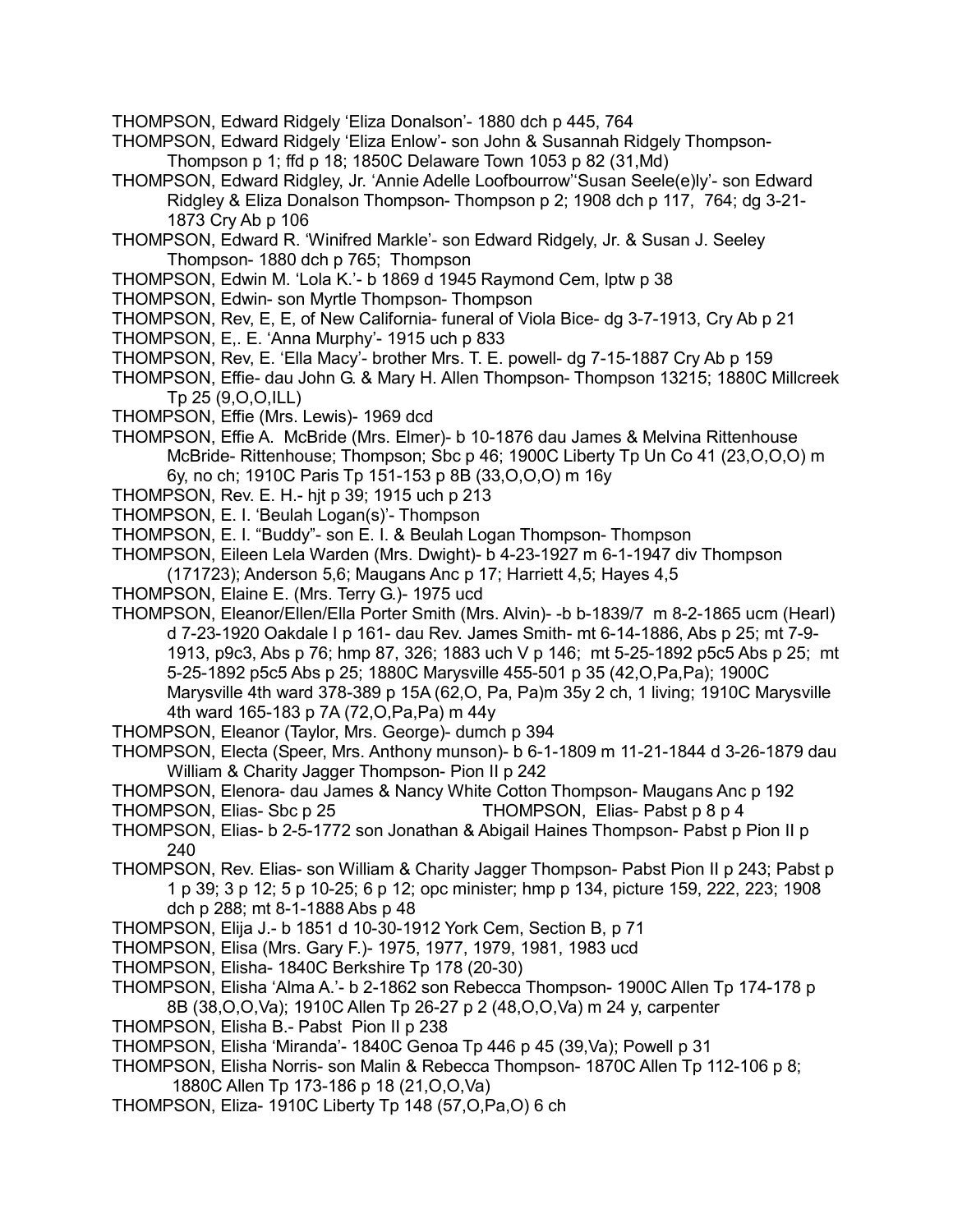- THOMPSON, Eliza Campbell (Mrs. Joseph)- Thompson
- THOMPSON, Eliza Donalson (Mrs. Edward R.)- 1880 dch p 764
- THOMPSON, Eliza- d NJ maybe Estell- d 4-30-1830 (4y)
- THOMPSON, Eliza (Fancher, Mrs. John)- m 3-10-1853 dcm
- THOMPSON, Eliza Freeman- b 1-15-1826 d 4-21-1930 dau Rev. John Wilmot & Mary Cromwell Freeman Thompson- Pabst Pion II p 241
- THOMPSON, Eliza (Gray, Mrs. John P, Sr.)- 1880 dch p 662
- THOMPSON, Eliza Higgins (Mrs. John)- m 11-26-1881 ucm 7072
- THOMPSON, Eliza J. Campbell (Mrs. Joseph C.)- b 11-6-1851 m 9-20-1874 d 10-30-1912- dau William & Katherine Campbell; mt 11-6-1912 p4c5, Abs p 37
- THOMPSON, Eliza (Mrs. Joseph)- 1883 uch V p 215
- THOMPSON, Eliza Maine (Mrs. Jared)- dau Norman & Susan Matteson Maine- Asp 1371
- THOMPSON, Eliza (Moore, Mrs. John)- Moore 1; dumch p 488
- THOMPSON, Eliza (Sams, Mrs. James)- m 4-2-1864 dcm
- THOMPSON, Eliza- dau Stephen & Matilda sThompson- 1850C Harlem Tp 582 p 54 (17,O)
- THOMPSON, Eliza Swan (Mrs. James Dixon)- Asp (825d)
- THOMPSON, Eliza T. (Carson, Mrs. William)- 1880 dch p 741; 1908 dch p 198, 614; 1976 dch p 182
- THOMPSON, Elize D. McKinnie (Mrs. H. C. Jr.)- m 10-18-1886 dau Robert McKinnie- mt 10-24- 1886, Abs p 26 should be Thomson
- THOMPSON, Emmett?- 1910C Liberty Tp 148 (29,O,O,O) farm hand, own farm
- THOMPSON, Emmit E. 'Anna Murphy'- m 2-27-1894 ucm (Hearl)
- THOMPSON, E. R. 1870C Delaware Town p 307 (57\*)
- THOMPSON, E. R. d 11-11-1879 (68y) res Del, b in Md, dcdeaths;
- THOMPSON, Ed R. 1870C Radnor Tp p 462 (26\*)
- THOMPSON, Edward 1870C Delaware Town p 325 (22\*)
- THOMPSON, Edward 1870C Scioto Tp p 493 (20)
- THOMPSON, Edward- son Rev. George F. & Rose A. Gifford Thompson- Thompson
- THOMPSON, Edward K.- b 1875 d 1952 Claibourne Cem p 42
- THOMPSON, Elesa (Mrs. Gary)- parents of Scott Thompson- Thompson
- THOMPSON, Elaine Evans (Mrs. David M.)- dau Ray & Vivian Evans- Thompson
- THOMPSON, Elesa G. (Mrs. Gary F.)- 1991 ucd
- THOMPSON, Eli- Berkshire- d Columbus, interment Morton's Corner-dg 10-9-1903,Cry Ab p 203
- THOMPSON, Eline (Classen, Mrs. )- dau Thomas & Leontine Johnson Thompson- Thompson
- THOMPSON, Eliza 1870C Delaware Town p 307 (53)
- THOMPSON, Eliza (Mrs. )- uca p 45
- THOMPSON, Eliza A. Frost (Mrs. Selby K.) M 5-6-1845 dcm
- THOMPSON, Eliza A. (Goldsmith, Mrs. Joseph J.)- m 8-1848- 1883 uch V p 505
- THOMPSON, Eliza (Bancroft, Mrs. Thomas)- b 10-29-1832 ucm (Hearl)
- THOMPSON, Eliza (Mrs. Edward R.)- dpc p 14; 1850C Delaware Town 1053 p 82 (30,O)
- THOMPSON, Eliza Higgins (Mrs. John)- m 11-26-1881 ucm (Hearl)
- THOMPSON, Elizabeth 1870C Brown Tp p 245 (37\*)
- THOMPSON, Elizabeth 1870C Genoa Tp p 356 (35)
- THOMPSON, Elizabeth- 1860C Millcreek Tp 161 (22,O)
- THOMPSON, Elizabeth- Pabst p 8 p 21 THOMPSON, Elizabeth- Pabst 1 p 38
- THOMPSON, Elizabeth- uca p 71; Marysville
- THOMPSON, Elizabeth A. (Mrs. Charles)- b 1878 d 1-21-1942 York Cem p 97 Section O
- THOMPSON, Elizabeth (Mrs. Asa)- 1870C Washington Tp 113-108 p 16 (66,Va)
- 'THOMPSON, Elizabeth A. (Stiffler, Mrs. Adam)- dau Henry & Patty Page Thompson- Powell p 371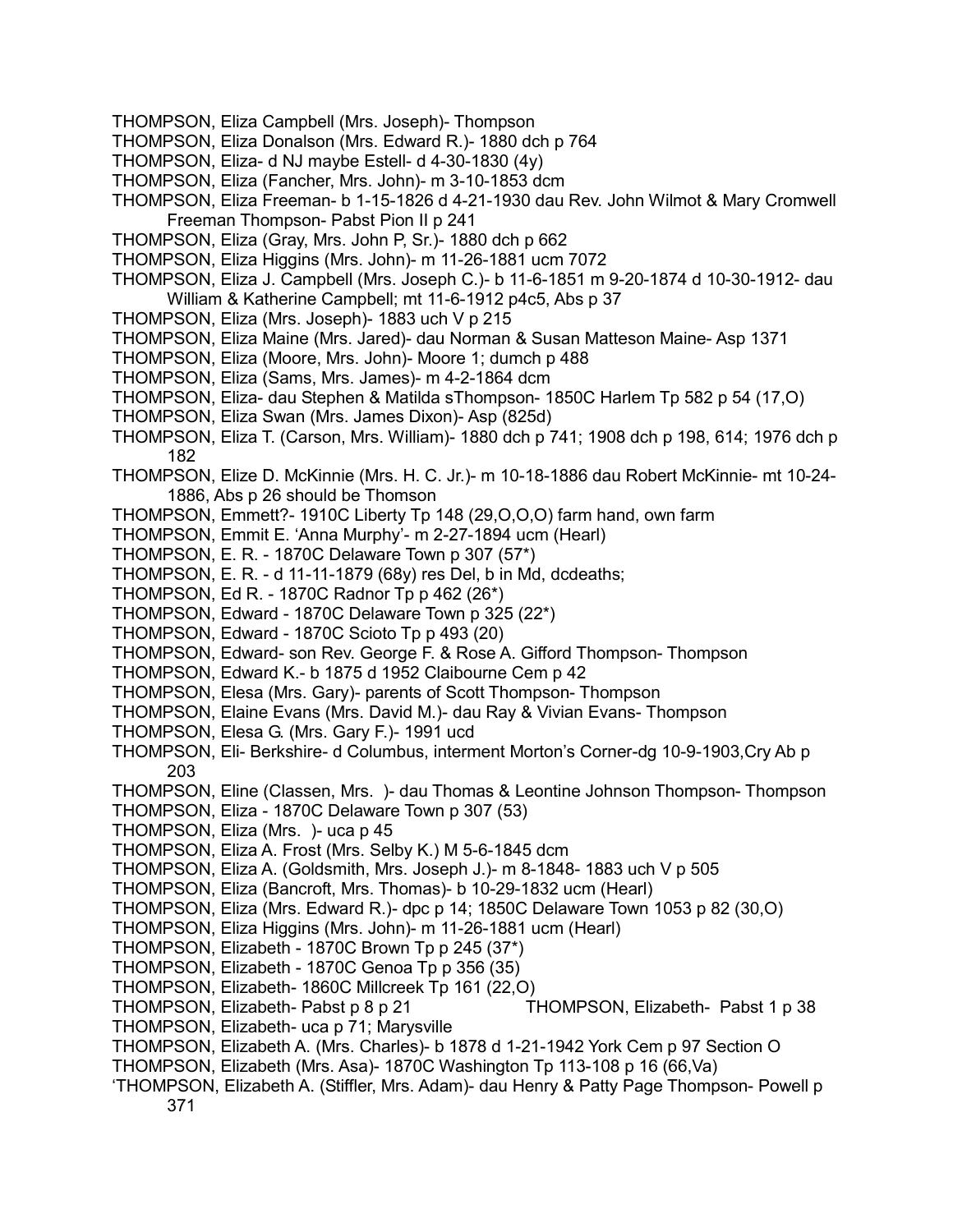THOMPSON, Elizabeth (Bancroft, Mrs. William)(Copcut, Mrs. John)- dau John & Polly Nelson Thompson- Thompson 133; 1883 uch V p 378

THOMPSON, Elizabeth (Bassett, Mrs. Cornet J.)- dcq Roy Daniel Scott 111

THOMPSON, Elizabeth- Carriage Court- mother of Linda McQueen- Thompson

THOMPSON, Elizabeth Baughman (Mrs. Russell B.)- b 3- 1837 m 7–25-1857 ucm 2578 (Hearl) d 1914 (76),Watkins Cem p 4; mt 8-5-1857; Thompson (178) ; dg 10-30-1914, Cry Ab p 154; 1860C Millcreek Tp 74 (21,O); 1870C Mil Tp 130 (32,O); 1880C Mil Tp 19-19 p 2 (41,O,O,O); 1900C Millcreek Tp 103-106 (63,O,Va,Va) m 43y, 10ch 8 living

THOMPSON, Elizabeth- b 7-8-1785 d 2-15-1803 dau Benjamin & Milicent Burnet Thompson-Pabst Pion p 239

THOMPSON, Elizabeth B. (Garlick, Mrs. Carney P,) heir of Benjamin Thompson- uccp p 52 record Bk 5 p 276

THOMPSON, Elizabeth Burroughs (Mrs. James C.)- b 1831 m 9-30-1847 ucm 1255 (Hearl) d 4- 5-1871 - dau Jonathan & Elizabeth Presley Burroughs- Powell p 251, 258; Thompson (171); Maugans Anc p 17; dg 6-14-1904, Cry Ab p 251; mt 6-8-1904 p1c3; 1850C Scioto

Tp 2356 p 142 (20,O); 1860C Sc Tp 934 (27,O)l; dg 10-13-1905, Cry Ab p 57

- THOMPSON, Elizabeth (Can Hoose, Mrs. )-dau George & Ida Robinette Thompson- Thompson
- THOMPSON, Elizabeth Chamberlin Hull (Mrs. Dr Moses)-b 10-22-1831 m 5-15-1857 ucm 2560 (Hearl) d 8-27-1913 Oakdale I p 79; mt 5-20-1857; mt 10-8-1890 p3c3 Abs p 3; mt 8-27- 1913 p4c3 Abs p 82; Thompson Bible Un Co Hist. Museum; 1860C Leesburg Tp 582 (28,Md); 1880C Marysville 455-500 p 35 ( 48,Md, Ireland, Delaware); 1900C Marysville 107-108 p 5A (68, Md, Irel, Del) m 43y, 3 ch, 1 living

THOMPSON, Elizabeth (Conway, Mrs. William)- dau James & Nancy White Cotton Thompson-Maugans Anc p 192

THOMPSON, Elizabeth Ellen Huff (Mrs. Lloyd L.)- dau Lysander G. & Llen Baker Huff- 1985 uch p 56

THOMPSON, Elizabeth (Enix, Mrs. Brice)- b 4-7-1822 Pa m 1845 d 3-30-1912 (89y11m) Oakdale I p 23- dau John & Euphamia Thompson- mt 4-10-1912 p1c6 Abs p 13

THOMPSON, Elizabeth Foster (Mrs. John)- m 9-17-1812 onwq I

THOMPSON, Elizabeth Gamball/Gamble (Mrs. James)- m 12-31-1855 ucm 2373 (Hearl) dau John & Sarah Gamble- 1883 uch V p 381; Thompson; 1850C Millcreek Tp (12,O); 1880C Dover Tp 10-11 (42,O,O,O)

THOMPSON, Elizabeth (Garlick, Mrs. Carmi P.)- m 5-12-1842 ucm 791(Hearl)

THOMPSON, Elizabeth Graham (Mrs. John)- b 9-11-1797 Eng. m 8-10-1818 Madison Co- dau George & Elizabeth Lazenbee Graham- Graham 13; Thompson 13; 1915 uch p 233; 1883 uch V p 335, 337, 378; 1830C Millcreek Tp 334 p 289 (20-30); 1850C Mil Tp (53,NY)

THOMPSON, Elizabeth (Green, Mrs. George Nelson)- b 1-11-1834 m 1-28-1852 ucm 1763 (Hearl)- dau John & Elizabeth Graham Thompson- Graham 137; Thompson 13(11); 1883 uch V p 378; 1850C Millcreek Tp (17,O)'

- THOMPSON, Elizabeth H. (Mrs. )-d 1-18-1871 Marshall, Wisc. (93) dg 6-21-1872m Cry Ab p 97
- THOMPSON, Elizabeth- niece of Henry Massie- dcw Bk 2 p 263
- THOMPSON, Elizabeth (Houseman, Mrs. William)- 1908 dch p 892
- THOMPSON, Elizabeth Hull (Mrs. Samuel)- d 1869; dcq John Stanley Humes 31; dcc Eugene Taggert 27; dcc Christina Courter Ealy 95
- THOMPSON, Elizabeth- b 1964 dau James E. & Barbara R. Thompson- 1971, 1973 ucd

THOMPSON, Elizabeth J. (James, Mrs. John) - dau Anderson & Anna R. Conklin Thompson-Thompson 1361; Graham 1321 ; 1850C Millcreek Tp (8)

THOMPSON, Elizabeth J. "Lillie"- dau Andew Jackson & Sarah Lavinia Farnum Thompson-Thompson 1765; 1880C Millcreek Tp 125-130 (12)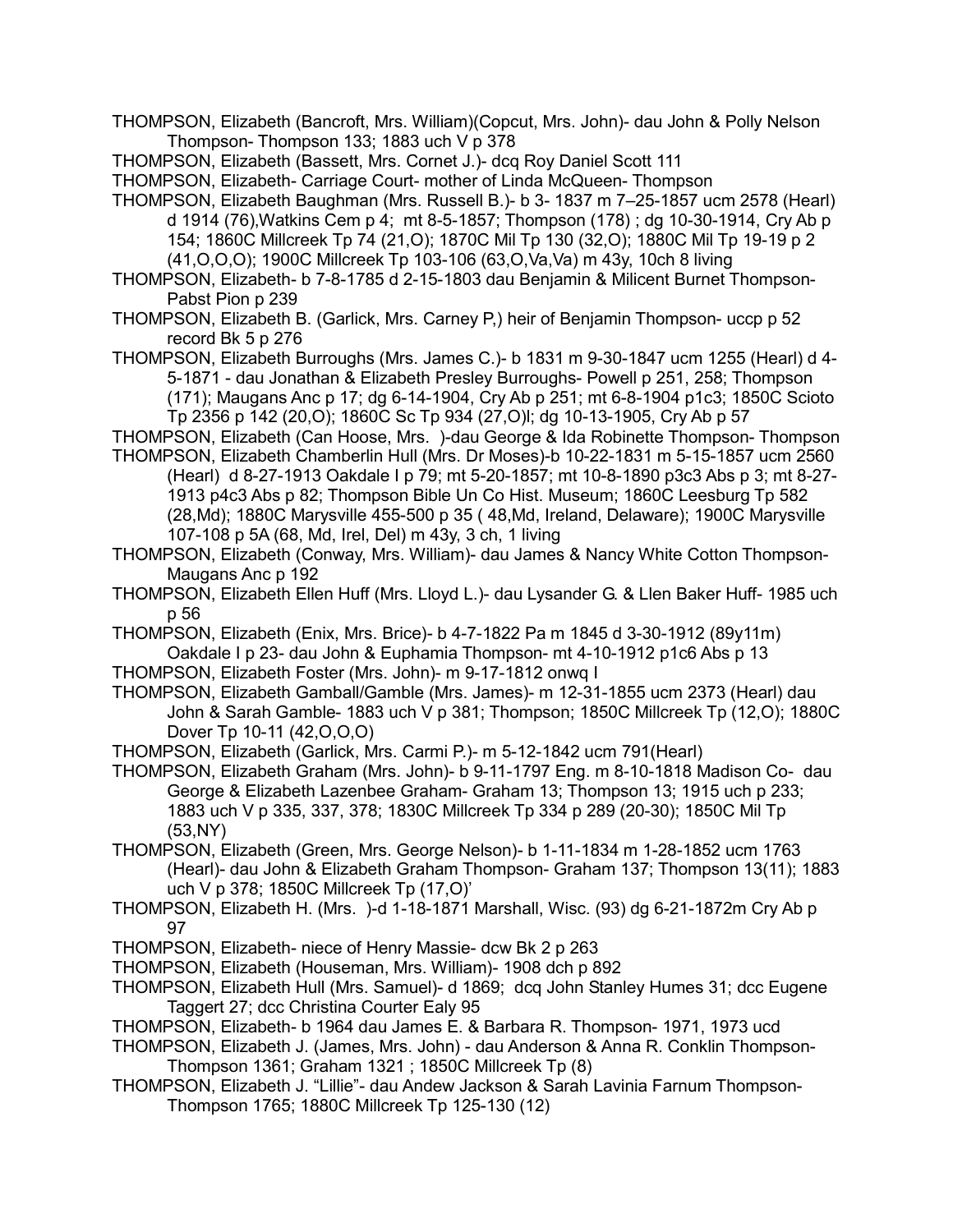- THOMPSON, Elizabeth (Mrs. Rev. John M.)- 1860C Claibourne Tp 826-807 p 109 (38,Va)
- THOMPSON, Elizabeth- b 11-19-1755 d 2-1773 dau Jonathan & Abigail Haines Thompson-Pabst Pion p 239
- THOMPSON, Elizabeth Kirby (Mrs. John)- b 1783 d 1867 dcc Larry Jackson 57
- THOMPSON, Elizabeth Lazenbee (Graham, Mrs. George)(Mrs. James)- b 11-1-1778 d 2-20- 1840 Watkins Cem p 3; Thompson (1); Graham (1) 1830C Jerome Tp 34 (60-70)
- THOMPSON, Elizabeth Lee (McKitrick , Mrs. James Sleeth)- dau Rev. David Thompson-McKitrick p 82
- THOMPSON, Elizabeth M. (Lillian) d 4-18-1967 (85) St. Mary's Cem- Thompson
- THOMPSON, Elizabeth M.- dau Rev. Albert & Mary A. Thompson- 1860C Marysville 1555-1550 p 204 (7/12,ILL)
- THOMPSON, Elizabeth McMiner (Mrs. Wendall)- m 7-20-1850, ucm 1552
- THOMPSON, Elizabeth (Marsh, Mrs. )- b 1-30-1805 d 11-12-1898 dau William & Charity Jagger Thompson- Pabst Pion II p 242
- THOMPSON, Elizabeth (Mosholder, Mrs. )- dau Martin A. Thompson- Pabst Pion II p 247
- THOMPSON, Elizabeth (Nutt, Mrs. John C.)- Powell p 115; 1880 dch p 852
- THOMPSON, Elizabeth (Osborn, Mrs. Addison)- m 6-24-1852 dcm
- THOMPSON, Elizabeth Ports (Mrs. James)- m 1-11-1857 dcm
- THOMPSON, Elizabeth (Price, Mrs. David)- dau James & Temperance Mooney Thompson-Thompson 16; 1883 uch V p 378
- THOMPSON, Elizabeth R./E.- dau Edward Ridgely. & Eliza Enlow Thompson- Thompson p 2; 1869 wsc; 1850C Delaware Town 1053 p 82 (7,O)
- THOMPSON, Elizabeth Riley (Mrs. Samuel)- Thompson (177)
- THOMPSON, Elizabeth (Mrs. Samuel)- dcw Bk 1 p 113
- THOMPSON, Elizabeth Simkins (Mrs. Lloyd L.)- b 8-1-1890 m 7-1-1922 d 8-18-1958 dau Sumner & Clara Huff Simkins- bur New Millcreek Cem, Raymond; lptw p 15- Thompson
- THOMPSON, Elizabeth (Slocum, Mrs. Simeon Perry) b 11-27-1814 m 1-29-1843 dau Thomas & Abigail Maine Thompson- Asp 824
- THOMPSON, Elizabeth- d10-1-1861 (6-6-27) Fancher Cem- Powell p 128 dau S. & M.
- THOMPSON, Ella D. Carr (Mrs,. Ervin)- b 6-2-1873 m 9-5-1904 dau Solomon T. & Elizabeth David Carr- Anderson 4; Maugans Anc p 96; 1908 dch p 701; dg 9-26-1913 Cry Ab p 61; 1880C Scioto Tp 111-114 (6,O,O,O)
- THOMPSON, Ella (Gamble, Mrs. Elma Ellsworth)- mt 9-7-1910 p1c3 Abs p 29
- THOMPSON, Ella (Mrs. )- dau Mrs. Hannah Goodrich- dg 2-22-1895 Cry Ab p 9
- THOMPSON, Ella Macy (Mrs.Rev. E.)- d 7-8-1887 Calif. Dg 7-15-1887 Cry Ab p 159
- THOMPSON, Ella May- b 4- 1867 d 1943 Oakdale I p 79- dau Alvin & Eleanor Porter Smith Thompson- 1883 uch V p 146; mt 7-9-1913 p9c3, Abs p 76; 1900C Marysville 4th ward 378-389 p 15A (33,O,O,O) school teacher; 1910C Marysville 4th ward 165-183 p 7A (43,O,O,O)
- THOMPSON, Ellen 1870C Delaware Town p 326 (24\*)
- THOMPSON, Ellen B. (Kahle, Mrs. Perry)- b 9-21-1834 d 8-16-1902 bur Pa.- Weiser p 699
- THOMPSON, Ellen (Coffman, Mrs. Robert S,) 1883 uch V p 644
- THOMPSON, Ellen- dau Donald E. & Leonore Tp Thompson- 1961 (8m) dcd
- THOMPSON, Ellen Jean (Wolf, Mrs. )- dau David F. & Eunice Genevieve Metz Thompson-**Thompson**
- THOMPSON, Ellen (Mrs. John)- d 1-24-1865 (23-11-27) Fancher Cem- Powell p 128
- THOMPSON, Ellen (King, Mrs. Major Marcus A. S.)- dau John Henry & Carrie Louise Walden Nash- Nash p 366
- THOMPSON, Ellen Lum?- interment 5-5-1945 Mitchell Cem, trustee record, DJ p 22
- THOMPSON, Ellen Lynn- dau Ishmael & Ola Fugate Thompson- Thompson
- THOMPSON, Ellen (Meneley, Mrs. )- sister John Henderson Thompson- dg 7-14-1916, Cry Ab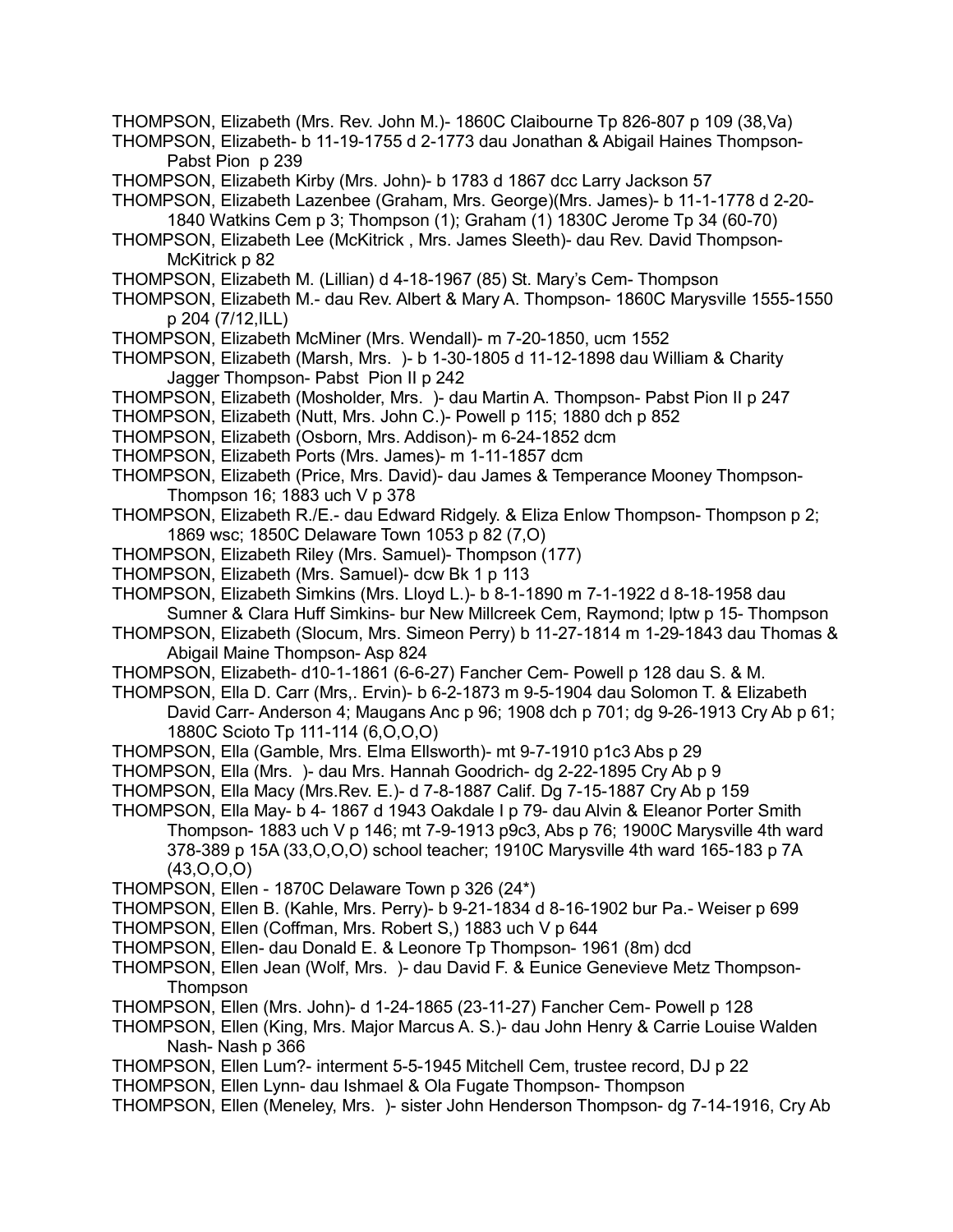p 75

- THOMPSON, Ellen (Mrs. Noah)- 1870C Taylor Tp 62-61 p 8 (27,O)
- THOMPSON, Ellen Peterson (Mrs. George Edgar)- Thompson (132(11))
- THOMPSON, Elmer- son Albert Thompson- mt 11-6-1907 p7c3 Abs p 60
- THOMPSON, Elmer Alpha- son William Alpha & Mary E. Allen Thompson- Thompson p 3
- THOMPSON, Elmer- son Je— & Harriet Thompson- 1880C Claibourne Tp 113-119 p 215C  $(3,0,0,0)$
- THOMPSON, Thomas Elmer 'Effie A.'- b 5-7-1871 son M. A. & Margery Rittenhouse; 1900C Liberty Tp Un Co 41 (29,O,O,O) m 6y, farmer; 1910C Paris Tp 151-153 p 8B (38,O,O,O) m 16y, farmer; Thompson- Sbc p 46; Rittenhouse 3; 1880C Dover Tp 30-31 p 22 (9,O,O,O) nephew James Rittenhouse
- THOMPSON, Elmer- brother William B. Thompson- Thompson
- THOMPSON, Elmina- step-dau N. & Lucinda Evans- 1880C Marysville p 16 (0,O,Ky,O)
- THOMPSON, Elmira York (Mrs. Aaron)- see Asp (501)
- THOMPSON, Elsie (Foulk, Mrs. )- sister Charles B. Thompson- Thompson
- THOMPSON, Elsie (Rankin, Mrs. Robert Lee)- 1985 uch p 112
- THOMPSON, Elsie (Skidmore, Mrs. Robert)- m 10-13-1941 dau Lloyd & Elizabeth Simkins Thompson- Thompson
- THOMPSON, Elsie Weaver (Mrs. George)- d 5-13-1965 (85) Powell Cem- sister Walter I. Weaver- Thompson
- THOMPSON, Elva- dau John G. & Mary Allen Thompson- Thompson 13217; 1880C Millcreek Tp 23-25 (3,O,O,O)
- THOMPSON, Elvira Bechar (Mrs. Andrew)- m 12-11-1862 dcm
- THOMPSON, Emery Russell- son Frank & Helen Hoopes Thompson- Thompson
- THOMPSON, Emily C.- d 4-21-1847 (1-2-0) dbg p 10; dau J. H. & S
- THOMPSON, Emily E,. (Steinmetz, Mrs. George H.)- m 12-16-1894 ucm (Hearl)
- THOMPSON, Emily Fairfield (Mrs. Samuel)- m 1-1-1854 ucm 2058 (Hearl) mt 1-4-1854
- THOMPSON, Emily H. (Mrs. Francis Asberry)- Maugans Anc p 202
- THOMPSON, Emily J. (Mrs. J. L.)- b 1854 d 1925- Claibourne Cem p 5
- THOMPSON, mt 5-2-1900 p1c3 Abs p 106
- THOMPSON, Emma E. Bowen (Mrs. Lewis N.)- b 6-1858 m 8-28-1880 ucm 6775 (Hearl) d 7- 19-1905 (47y1m) Oakdale I p 46, 1981(292E)- dau Thomas E. & Eleanor Porter Bowen-Thompson (1746); mt 5-2-1900 p1c3, mt 5-9-1900, Abs p 6, 7; mt 7-19-1905 p7c4 Abs p 19; mt 11-6-1912 p 1c4 Abs p 37; 1900C Leesburg Tp 7-7 (41,O,O,o) m 19y, 7 ch
- THOMPSON, Emma- b 2-1870- dau John H. & Clarissa Thompson- 1870C York Tp 150-147 p 20 (3/12,O)
- THOMPSON, Emma J. (Moehn, Mrs. Jacob F.)- m 1-27-1887 ucm (Hearl)
- THOMPSON, Emma Kile (Mrs. John L.)- b 1-1854 1915 uch p 1053; 1900C Claibourne Tp 265- 285 p 11B (46,O,O,Va) m 28y 5 ch, 4 living; 1910C Claibourne North 84-84 p 3B (56,O,Va,O) 5 ch 4 living
- THOMPSON, Emma L.- dau James H. Thompson- 1880C Millcreek Tp 23 (6,O,O,O)
- THOMPSON, Emma (Marks, Mrs. )- dau Benoni & Celia J. Thompson- mt 7-25-1906 p6c2; Abs p 17
- THOMPSON, Emma (Mrs. Nathan)- Powers p 311
- THOMPSON, Emma Schurch (Mrs. )- dau Jacob & Elizabeth Lindeman Schurch- mt 2-8-1911 p6c1 Abs p 52
- THOMPSON, Emma Welch/Welsh (Mrs. )- dau James M. & Margaret David Welc/sh- dg 9-21- 1909 Cry Ab p 61; mt 9-15-1909 p1c2 Abs p 63, 64
- THOMPSON, Emmaretta Landon (Mrs. Alexander)- (25-1877)- dcbirth correction (Harriet Matilda)
- THOMPSON, Emet- son John & Clarah Thompson- 1870C York Tp 150-147 p 20 (1,O); 1880C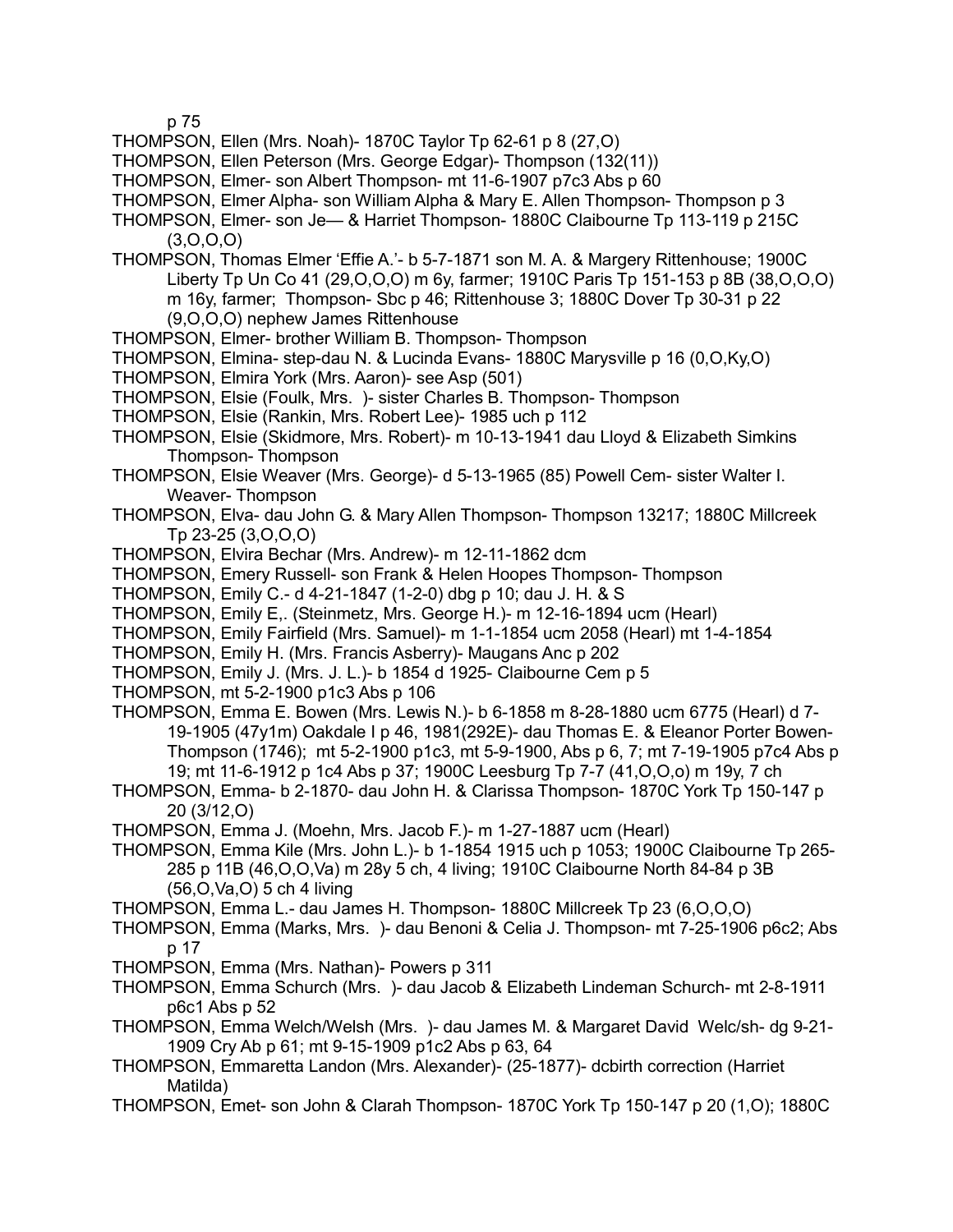Taylor Tp 147-148 p 14 (11,O,O,O)

- THOMPSON, Emmet- infant d measles- mt 3-5-1902 p6c1 Abs p 6
- THOMPSON, Emmett C. Os & S WWI
- THOMPSON, Emmett- b 3-18-1900- son Edward C. & Mary Joseph McClung Thompson-Thompson 17831; 1900C Taylor Tp 150-154 p 7B (3/12,O,O,O)
- THOMPSON, Emmett V. 'Ada E. Wilgus'- b 6-30-1885 m 2-18-1914 d 7-20-1959 (74) York Cem p 76- son Joseph C. & Eliza J. Campbell Thompson- Thompson; mt 11-6-1912 p4c5 Abs p 37; 1949, 1959 ucd
- THOMPSON, Emogene- dau John & Clarah Thompson- 1880C Taylor tp 147-148 p 14  $(2,0,0,0)$
- THOMPSON, Enic (Mrs. David A.)- 1980 dcd
- THOMPSON, E. R.- 1908 dch p 156, 159, 827; dumch p 418; Sunbury p 157
- THOMPSON, ----(Mrs. E. R.)- d last night- dg 7-15-1892, Cry Ab p 97
- THOMPSON, E. R.- d Tuesday, b Anna Arundel Co Md. came to Del Co from Richland Co 40 years ago- dg 11-13-1879 Cry Ab p 40
- THOMPSON, E. R.- pallbearer for Edward Smale- dg 11-5-1909 Cry Ab p 76
- THOMPSON, Eran A. 'Rainie Lehner'- son William M. Thompson- Thompson
- THOMPSON, Erastus- b 4-12-1906 d 6-13-1906 son Curry & Mary Viola Dulin Thompson-Thompson 178(10)3
- THOMPSON, Eric A- son William "Butch" Thompson- Thompson
- THOMPSON, Eric A.- d 8-6-1979 son William J. Thompson- Thompson
- THOMPSON, Eric Andrew b 8-20-1973 son William M. & Catherine Thompson- 1975, 1977, 1979, 1981, 1983 ucd
- THOMPSON, Eric- son Calvin B. & Calista Sewell Thompson- Thompson 17122
- THOMPSON, Eric Clayton- b 6-3-1960 son Alfred Hubbell, Jr. & Joan Lucinda Lockard Thompson- Thompson 1768422
- THOMPSON, Eric- b 1964 son Ernest & Bernice Thompson- 1969, 1971 dcd
- THOMPSON, Erin Anthony- b 8-20-1973 son William M. & Catherine Thompson- 1975, 1977, 1979, 1981, 1983 ucd
- THOMPSON, Erna- b 1956 dau Ernest & Beatrice Thompson- 1964 (8), 1969, 1971 dcd
- THOMPSON, Ernest 'Beatrice'- 1964, 1969, 1971 dcd
- THOMPSON, Ernest B. 'Lois Mae Woolridge'- b 9-15-1927 m 6-5-1949- Weiser p 110
- THOMPSON, Ernest- son George & Ida Robinette Thompson- Thompson
- THOMPSON, Ernest- b 5-1880 son John L,. & Emma Kile Thompson- 1915 uch p 1054; 1900C Claibourne Tp 265-281 p 11B (20,O,Va,O); 1910C Claib North 84-84 p 3B (930,O,Va,o) wid; agent selling fence
- THOMPSON, Ernest 'Luella Florence Wilson'- Pounds 4,5
- THOMPSON, Ernie- b 1955 son Ernest & Beatrice Thompson- 1964 (9), 1969, 1971 dcd
- THOMPSON, Ernst- son Donald E. & Leonore T. Thompson- 1961 (2) dcd
- THOMPSON, Ersy May Wood (Mrs. Andrew)- b 1885 d 8-22-1911 York Cem p 72- Thompson; dg 8-25-1911, Cry Ab p p 62
- THOMPSON, Ers (Reed, Mrs. )- dau William & Katheren Shark Thompson- Thompson; Reed
- THOMPSON, Ervin W. 'Ella D. Carr'- b 11-1-1871 m 9-5-1904 d Thursday (42) son Calvin & Calista Sewell Thompson- dg 9-26-1913 Cry Ab p 61
- THOMPSON, Erwin 'Alba Musselman'- b 5-30-1909 m 10-20-1934 son Harry & Ida Maria Gabriel Thompson- Gabriel 16424
- THOMPSON, Eskel 'Maxine Fields'- b 1-13-1916 m 9-23-1939 d 3-8-1963 Price Cem- son Millard & Eva Hayes Thompson- Thompson; 1985 uch p 138
- THOMPSON, Estella Andrews (Mrs. Berry Hanawalt)- b 5-16-1869 d 1-7/8 1935 Oakdale p 58 dau Archibold & Ruth Fletcher Andrews- Andrews 2,3; Thompson (1785); 1880C Millcreek Tp 72 (11,O,O,O); 1900C Millcreek Tp (31,O,O,O) m 12y, 5 ch; mt 9-25-1907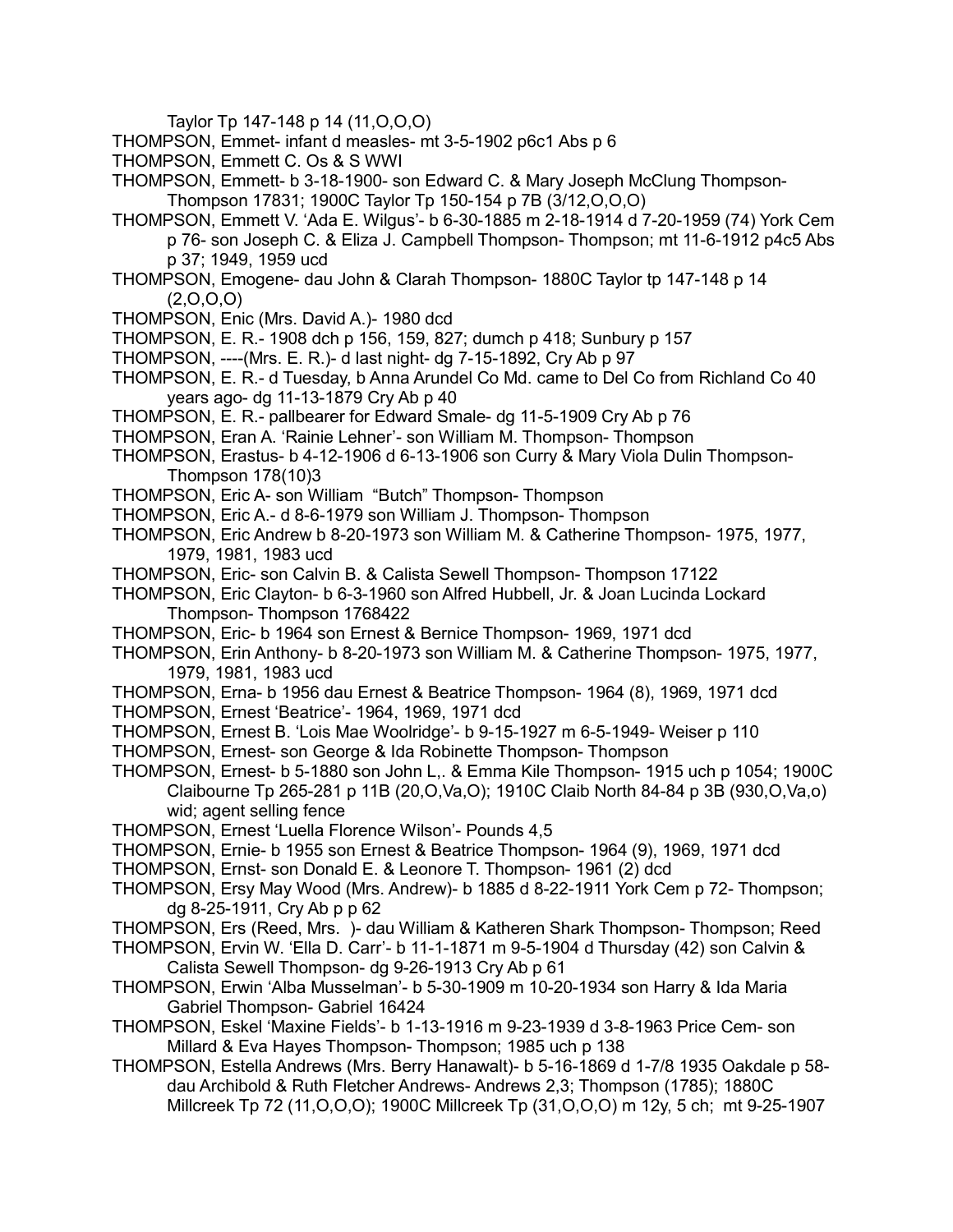p5c2 Abs p 56

THOMPSON, Estella Barry (Mrs. Russell B.)- Thompson

THOMPSON, Estelle (Liggett, Mrs. Joab)- b 10-7-1856 m 4-4-1878 opc 266; 1880 dch p 729; 1883 uch V p 347; Freshwater p 194; Liggett (188); 1880C Scioto Tp 164 (23)

THOMPSON, Esther (Burris, Mrs. John)- dau Anderson & Anna R. Conklin Thompson- Graham 1323; Thompson 1363; (4-1850)

THOMPSON, Esther Theresia Marie Hubman (Mrs. Freddy "Jack")- b 8-21-1926 m 4-20-1947 dau George & Matilda Nicol Hubman- Rausch 13(11)22; III p 277, II p 267; 1985 uch p 77, 138; 1949, 1967, 1971, 1973, 1975, 1977, 1979, 1981, 1983. 1991 ucd

THOMPSON, Esther Irene Moore (Mrs. Albert J.)- b 1-21-1898 m 1917 d 1-12-1995 (96) Claibourne Cem p 55- dau George W. & Belle A. Hitt Moore-Thompson; 1949, 1959,1962 ucd

THOMPSON, Esther (Wagner, Mrs. Charles Ambert)- b 1909 dau George R. Thompson-Graham 13413; Thompson 138613

THOMPSON, Esther (White, Mrs. )- dau Lester L. Thompson- Thompson

THOMPSON, Esther (Zigler, Mrs. )(Dickey, Mrs. Jeremiah Guy)- dau Lee W. & Pearl Sible Thompson- Thompson - d 1-30-1999 (87) dau Lee & Pearl SibleThompson- Thompson 17511

THOMPSON, Ethel DeLeon (Mrs. Charles L.)- parents of Harold Eugene -Thompson

THOMPSON, Ethel (Dougherty, Mrs. Glen)- b 5-30-1909 m 7-7-1929 dau Harry & Ida Marie Gabriel Thompson- Gabriel 16423

THOMPSON, Ethel (Hamilton, Mrs. Bert)-dau Albert & Abigail Stimmel Thompson- d 7-8-1961 (79) Oak Grove Cem- Thompson 17(12)5; mt 3-14-1906 p3c4 Abs p 5

THOMPSON, Ethel (Mrs. Harold)- 1959, 1967, 1971, 1973, 1979, 1981, 1983 ucd

THOMPSON, Ethel M.- b 2-1887 dau Ira & Sarah Thompson- 1900C Liberty Tp Un Co 206-210  $(13,0,0,0)$ 

THOMPSON, Ethel Marie Hart "Peachie"(Mrs. Harold Eugene)- m 6-4-1949- d 8-11-1998 (75) bur Lancaster- dau Russell & Minnie Schriner Hart- Thompson; 1991 ucd

THOMPSON, Ethel Stiner (Mrs. Walter)- dau W. F. & Grace Montgomery Stiner- Sbc p 46; 1915 uch p 966

THOMPSON, Ethelyn (Norris, Mrs. Samuel P.)- b 6-1878 dau Nelson P. & Millie McGee Henderson Thompson- Thompson 13243 ; 1900C Dover Tp 1145-147 p 7A (21,O,O,O)

THOMPSON, Ethyl (Mrs. Harold)- 1962 ucd

THOMPSON, Etta- dau Franics Marion & Charlotte Hinton Thompson- Thompson 13(13)3; Graham 1393

THOMPSON, Etta (Freshwater, Mrs. Charles)- b 8-16-1879 m 5-24-1904 d 1949 bur Guernsey Co- dau William Orlando & Frederica Hagenlocker Thompson- Thompson 17151; Hagenlocker 2, Freshwater p 93; Sbc p 34; 1900C Dover Tp 67-68 p 3B (20,O,O,O) teacher

THOMPSON, Etta Ruth (Mrs. David O.)- Thompson; 1964, 1971, 1980 dcd

THOMPSON, Eugene Dickey- b 11-29-1885 son Edward Ridgely Jr. & Susan Jane Seeley Thompson- Newhouse 131522; Thompson p 3; dg 6-8-1915, 7-6-1915, Cry Ab p 56, 63

THOMPSON, Eugene Hays- b 5-5-1922 d inf son Donald & Travis Hayes Thompson- Maugans Anc p 17; Thompson 171721; Hayes; Herriott

THOMPSON, Eugene I- b 4-12-1908 son Bernard E. & Luella Wilkinson Thompson- Giffen 1631811

THOMPSON, Eugene- pallbearer fro Mrs. John Richey- dg 2-23-1912, Cry Ab p 10

THOMPSON, Eugene R,. 'Harriet A. Springer'- m 12-1-1885- Giffen (16318)

THOMPSON, Eugene W. 'Mamie Barber'- m 3-2-1891 ucm (Hearl)

THOMPSON, Eunice Genevieve Metz (Mrs. David F.)- Thompson

THOMPSON, Eunice (Micks, Mrs. Robert)- b 1-22-1834 m 9-27-1853 dau Asa & Anne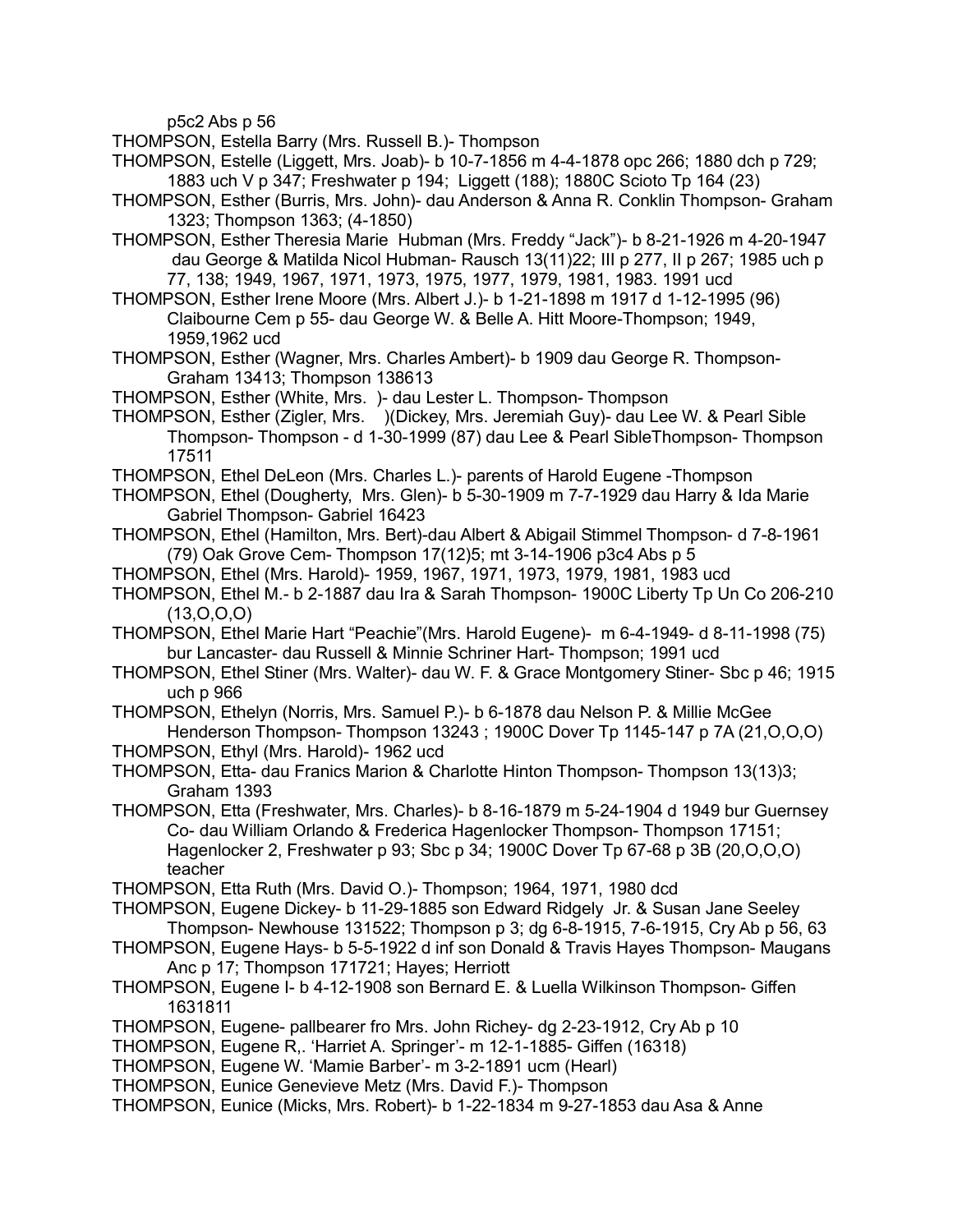Thompson- 1883 uch V p 669

- THOMPSON, Eunice Smith (Mrs. Richard)- Thompson
- THOMPSON, Eunice- dau Thomas & Leontine Johnson Thompson- Thompson
- THOMPSON, Euphamia (Mrs. John)- parents of Elizabeth Enix- mt 4-10-1912 p1c6 Abs p 13
- THOMPSON, -----(Shaw, Mrs. Morgan)- dau John & Euphamia Thompson- mt 4-10-1912 p1c6 Abs p 13
- THOMPSON, Euthania (Mrs. John)- 1883 uch V p 82; 1860C Paris Tp 1286-1277 p 170 (65, NC)- ( Euphany)
- THOMPSON, E, V, 'Ada E.'- 1959 ucd
- THOMPSON, Eva (Mrs. )- 1908 dch p 179
- THOMPSON, Eva- dau ElizabethThompson- Thompson'
- THOMPSON, Eva- b 1958 dau Ernest & Bernice Thompson- 1964, 1969, 1971 dcd
- THOMPSON, Eva-dau James C. Evans-dg 7-18-1893 Cry Ab p 127;dg 4-10-1894 Cry Ab p 163 THOMPSON, Evaline- b 10-22-1858 d 3-7-1862 (3y6m) Powell p 251- dau James C. &
	- Elizabeth Burroughs Thompson- Thompson 1716; 1860C Scioto Tp 93 (1,O)
- THOMPSON, Eva L. Shirk (Mrs. LaFayette)- b 1870 m 12-13-1893 ucm (Hearl) d 1941 New Millcreek Cem, Lib. Tp lptw p 16- dau Job & Sarah Shirk- dumch p 121; A. Thompson (16); mt 4-12-1893 p5c3 Abs p 36; 1900C Liberty Tp Un Co113-114 p 5B (29,O,O,O) m 6y, 3 ch; 1910C Lib Tp 195 p 8A 39,-,-,-) m 17y, 5 ch, 4 living
- THOMPSON, Eva M. d 1-28-1878 (3m1d), res Union Co, b in Del Co, dcdeaths
- THOMPSON, Eva Malone (Mrs. Guy)- d 1975- Thompson (17844)
- THOMPSON, Eva May- dau William Orlando & Frederica Hagenlocker Thompson- Thompson 17157; Hagenlocker 2
- THOMPSON, Evaline Reese (Mrs. John H.)- b 6-4-1814 dcc Susan Cain Jackson 55
- THOMPSON, Evan T.- son Malin & Rebecca Thompson- 1860C Allen Tp 836-846 p 115 (1,O)
- THOMPSON, Evans- 1908 dch p 282
- THOMPSON, Evelyn (Mrs. Alfred H.)- Thompson (176(10)4
- THOMPSON, Evelyn Harrington- dau Myrtle Thompson- Thompson
- THOMPSON, Evelyn Lorain (Fariberg, Mrs. Cyrus)- b 12-4-1941 m 1-28-1961 dau Alfred Hubbell & Evelyn Thompson- Thompson 176847
- THOMPSON, Evelyn S. Gardner (Mrs. Barnes)- Powell p 371
- THOMPSON, Evelyn W. (Mrs. George G.)- 1964 dcd
- THOMPSON, Everett- ch Seigman H. & Sarah Pennypacker Thompson- Thompson 132516
- THOMPSON, E. W. 'Ella Carr'- d Thursday (42) banker, wife is niece of C. S. David- mt 9-24-
- 1913 p6c6, Abs p 86; Anderson 4; 1908 dch p 701; Maugans Anc p 96
- THOMPSON, Ezra- son James Thompson-Thompson 13862
- THOMPSON, Ezra- b 11-1888 son Nelson & Millie/Amelia Thompson- 1900C Dover Tp 145-147 p 7A (11,O,O,O); 1910C Dover Tp 186-190 (21,O,O,O)
- THOMPSON, F, A,.- 1915 uch p 201, 529
- THOMPSON, Fae- dau Eskel Thompson- Thompson
- THOMPSON, Fannie (Mrs. )- McKitrick p 46
- THOMPSON, Fannie H. 1870C Berlin Tp p 227 (3)
- THOMPSON, Fannie H. (Shuler, Mrs. Marion A.)- m 10-20-1886 ucm (Hearl)
- THOMPSON, Fannie J. Dalton (Mrs. Christian)- dau Dexter & Ella M. Libhart Dalton- 1908 dch p 732
- THOMPSON, (female inf) 1870C Scioto Tp p 493 (5 mos)
- THOMPSON, Fanny- dau Nelson & Louisa Ann Liggett Thompson- 1870C Dover Tp 107-109 p 14 (6,O); 1880C Dover Tp 115-123 p 30, 169D, (16,O,O,O)
- THOMPSON, Fanny M.- b 7-1879- 1880C Millcreek tp 144-149 p 16 (10/12,O,O,O); 1900C Millcreek Tp 101-104 (20,O,O,O)
- THOMPSON, Fay- d 1922, Watkins Cem p 4- ch Russel & Estella Barry Thompson- Thompson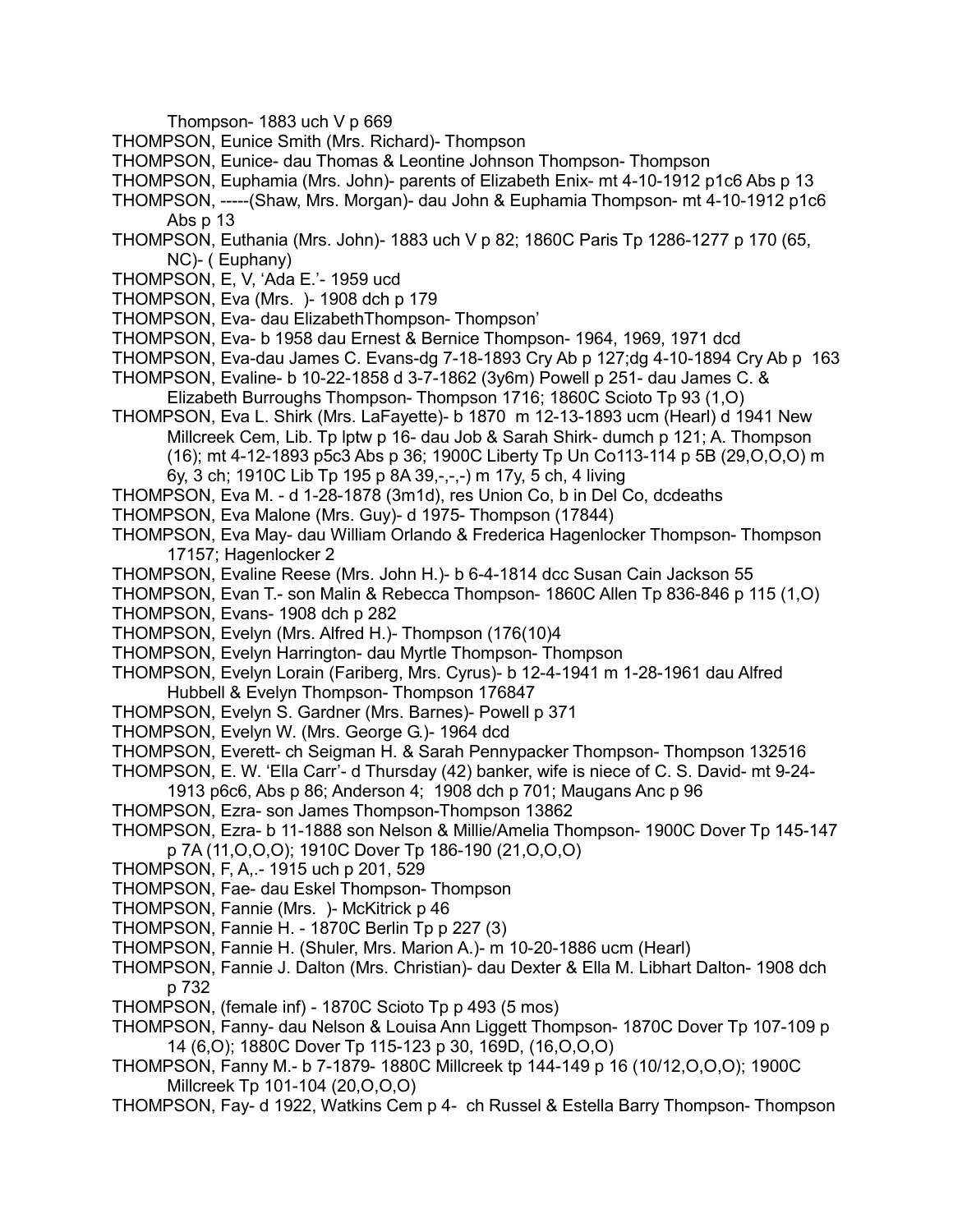178417

THOMPSON, Fary (Lawson, Mrs. )- dau Lester L. Thompson- Thompson

THOMPSON, Fern (Graham, Mrs. )- dau Thomas & Leontine Johnson Thompson- Thompson THOMPSON, Fielding A. 'Mary L. Raw'- b 3-5-1863/2 m 3-28-1901 d 4-17-1916 Oakdale II p

- 16- son Andrew Jackson & Sarah Lavinia Farnum Thompson- 1915 uch p 648 picture, 649, 650; dumch p 408, 409; Thompson 1762; mt 4-1-1908 p1c1 Abs p 9; mt 3-20-1912 p1c6 Abs p 11; 1880C Millcreek Tp 125-130 p 14 (20,O,O,O)); 1910C Marysville 4th ward 227-249 (45,O,O,O) m 9y; Attorney
- THOMPSON, Fielding- son Donald & Bernice Thompson- Thompson 176213
- THOMPSON, Finley 'Mary Thompson'- b 6-10-1859 m 5-8-1879 d 2-7-1922 son Flenamon & Druzilla Ferguson Thompson- dcc Larry Jackson 14
- THOMPSON, Flenamon 'Druzilla Ferguson'- b 1815 m 11-22-1838 d 7-21-1874 son John & Elizabeth Kirby Thompson- dcc Larry Jackson 28
- THOMPSON, Flora B. Teets (Mrs. J. Leonard)- b 1872 m 10-21-1897 d 1933- Claibourne Cem p 74; Thompson; 1910C Leesburg Tp 162-167 West (37,O,O,O) m 12y
- THOMPSON, Flora B. (Mrs. John)- b 1872- 1900C Magnetic Springs 311-314 p 13B (27,O,O,O)
- THOMPSON, Flora (Kline, Mrs. James)- m 11-12-1874 ucm 5574 (Hearl)- dau Benoni & Celia J. Thompson- mt 7-25-1906 p6c2 Abs p 17; Alexander; mt 3 p 4
- THOMPSON, Flora Maugans (Mrs. Orlo Leroy)- b 2-8-1860 m 11-20-1883 dcm d 4-28-1941 dau Martin & Eizabeth Dorward Maugans- Thompson (1717); 1880 dch p 731; Maugans Anc p 17; dg 11-8-1904, Cry Ab p 271; dg 1-15-1918 Cry Ab p 6; 1880C Scioto Tp 269 (21,O,Md,Pa); 1900C Millcreek Tp 3-3- (39,O,O,O); 1910C Millcreek Tp 99-103 p 5A (50,O,Md,Pa) m 26y, 2 ch
- THOMPSON, Flora Teets (Mrs. J. L.)- dau David & Sarah Henry Teets- 1915 uch p 814
- THOMPSON, Flora W. (Scott, Mrs. Walter)- b 1-26-1869 m10-22-1881 dau Nelson P. & Louisa Ann Liggett Thompson- Thompson 13242; Liggett 1421; 1870C Dover Tp 107-109 p 14  $(1,0)$
- THOMPSON, Florence (Mrs.Calvin Ernest)- Pounds 5
- THOMPSON, Florence E. (Jones, Mrs. )- dau William B. & Virginia Thompson- Thompson
- THOMPSON, Florence M.- dau George & Mertie Thompson- 1910C Jerome Tp 323-329 p 14A (11,O,O,O)
- THOMPSON, Florence (Lee, Mrs. E. M.)- dau W. J. & Mary E. Harriman Thompson- 1915 uch p 1075
- THOMPSON, Florence (Mader, Mrs. Paul Richard)- b 12-29-1900 m 2-5-1927- Weiser p 489
- THOMPSON, Florence (Milikam, Mrs. )- sister George A. Thompson- Thompson
- THOMPSON, Florence M. (Mrs. Thomas)- Thompson; 1975, 1977, 1979, 1981, 1983, 1991 ucd
- THOMPSON, Florence (Myers, Mrs. )(Mrs. Moses)- div m 6-1939- Thompson
- THOMPSON, Florence Whittlesey- dau John Posst & Amelia Marcia Whittlesey Thompson-Thompson p 3
- THOMPSON, Floyd- 1910C Dover Tp 2-2 (20,O,Va,Va) laborer Conrad Amrine
- THOMPSON, Francelia- dau Rev. George F. & Rosa A. Gifford Thompson- Thompson
- THOMPSON, Frances A. (Stevens, Mrs. Thomas) b 4-23-1820 m 7-26-1851 dau Thomas & Abigail Maine Thompson- Asp 825b
- THOMPSON, Frances Bell (Edwards, Mrs. Thomas O.)- b 1865 m 3-19-1880 ucm 6670 (Hearl) d 3-29-1903 (43y9m) Oakdale I p 115- dau Louis & Anna Burroughs Thompson-Thompson 1747; Maugans Anc p 51
- THOMPSON, Frances J. (Mrs. )(Crumb, Mrs. Sidney)- dg 5-7-1918 Cry Ab p 34
- THOMPSON, Frances- dau John & Nancy A. Thompson- 1860C Allen Tp 835-845 p 115 (13,O)
- THOMPSON, Frances Kingsley (Mrs. Clair B.)- b 12-2-1892 d 4-23-1978 Oakdale II p 61 dau Charles Lewis & Sarah Ford Kingsley- MR-DAR p 6, 7; Thompson (17464) Sbc p 27, 28, 30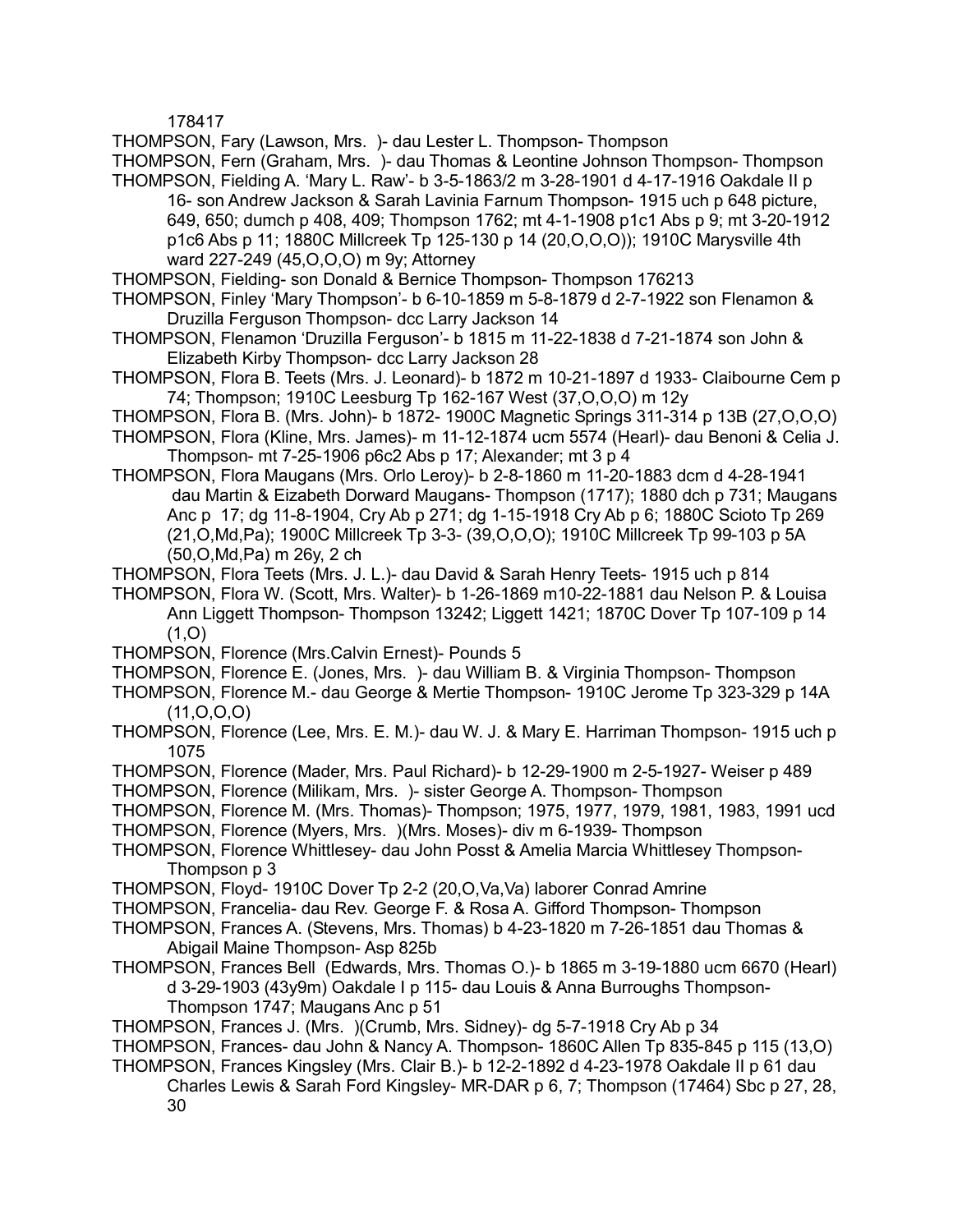- THOMPSON, Frances L. Clemons (Mrs. Madison)- dau Rev. James & iloma Little Clemens-Graham (1351); Thompson (1391)
- THOMPSON, Frances M. (Mrs. )- d 2-5-1969 (76) bur near Painesville- Thompson

THOMPSON, Frances (Sanders, Mrs. Josephus)- b 2-1844 dau John & Matilda Cornell Thompson- Maugans Anc p 192

- THOMPSON, Frances (Trippett, Mrs. )- dau Myrtle Thompson- Thompson
- THOMPSON, Francina (Henninger, Mrs. Oliver E.)- m 6-2-1870 ucm 4726 (Hearl); mt 6-1-1870 Abs 2-21, mt 6-15-1870 Abs 2-22
- THOMPSON, Francis- Sbc p 23, 24
- THOMPSON, Francis Asberry 'Emily H.'- Maugans Anc p 202
- THOMPSON, Francis E. 'Dorothy A.'- son Marion James & Edna Leota Davis Thompson-Thompson; 1959, 19621967, 1971, 1973, 1975, 1977, 1979, 1981, 1983, 1991 ucd
- THOMPSON, Francis J. 'Sarah Haynes'- m 4-1-1858 ucm (Hearl)
- THOMPSON, Francis Marion 'Charlotte Hinton'- b 4-4-1839 m 9-29-1861 ucm 3230 (Hearl) d 4-4-1839 Otterbein Cem- son John & Elizabeth Graham Thompson- Thompson 13(13), Graham 139; 1850C Millcreek Tp (11,O)
- THOMPSON, Francis Marion- b 10-12-1856 d 1902 or 3-13-1866 son John & Hannah Burdick Thompson- Graham 1341; Thompson 1385
- THOMPSON, Francis- son Marion & Edna Thompson A. Thompson 1683; 1949 ucd
- THOMPSON, Francis 'Sarah Haynes'- m 4-1-1858 ucm 2710
- THOMPSON, Francis T. 'Thelma Owen'- d 11-7-1976 (73) bur Dublin- 1961, 1964, 1969, 1971 dcd; Thompson
- THOMPSON, Francis Thea'Midge'.- son Francis T. & Thelma Owen Thompson- Thompson
- THOMPSON, Frank- d Milford Center, Saturday- mt 7-11-1906 p8c2 Abs p 15
- THOMPSON, Frank- pallbearer for C. H. Bodurtha- dg 10-1-1915, Cry Ab p Cry Ab p 81
- THOMPSON, Frank E.- dpc p 73, 102, 111 THOMPSON, Mrs. Frank- dpc p 87
- THOMPSON, Frank E.- 1959, 1962, 1967, 1971, 1973. 1975, 1979, 1981, 1983, 1991 ucd
- THOMPSON, Frank- son Frances M. Thompson- Thompson
- THOMPSON, Frank- son Francis Marion & Charlotte Hinton Thompson- Thompson 13(13)1; Graham 1391
- THOMPSON, Frank 'Gertrude'- b 4-2-1901 d 4-10-1972 (71) son Berry Hanawalt & Estella Andrews Thompson- Thompson 17856; Andrews 3
- THOMPSON, Frank 'Helen Hoopes'- m 1916 d 1948- Thompson
- THOMPSON, Frank- son James & Sarah Il. Thompson- 1860C Claibourne Tp 857 (7,O)
- THOMPSON, Frank- nephew of Mrs. Johanna Gales- dg 1-14-1902, Cry Ab p 117
- THOMPSON, Frank- son John & Anna Burdick Thompson- Thompson 1381; Graham 1341
- THOMPSON, Frank L.- son Mrs. Letha L. Thompson- Thompson
- THOMPSON, Frank L. 'Margaret Ann Thomas'- son Edward Ridglely Jr. & Annis Adelle Loofbourrow Thompson- Thompson p 3; dg 6-8-1915, 7-6-1915, Cry Ab p 56, 63; dg 4- 16-1918, Cry Ab p 29

THOMPSON, Frank L. 'Rita F.'- 1980 dcd

- THOMPSON, Frank E,- b 11-11-1936 d 6-24-2004 Millcreek Cem, Raymond- son Marion James & Edna Leota Davis Thompson- Thompson 1682;1949 ucd
- THOMPSON, Frank 'Mary'- b 5-1873 grandson Stephen & Mary Shirk- 1900C Liberty Tp 236- 240 p 11A (27,O,O,O)
- THOMPSON, Frank P. 'Jennie Fulkerson'- b 10-1848 d 2-13-1889 bur Zanesville- son Francis Asberry & Emily H. Thompson- Maugans Anc p 202
- THOMPSON, Frank- son Seigman H. & Sarah Pennypacker Thompson- Thompson 132513; 1910C Paris Tp 32-32 p 2B (23,O,O,O) laborer, jointer
- THOMPSON, Frank- pallbearer for Mrs. Wesley Williams, dg 3-18-1910 Cry Ab p 107; for Rev. E. J. V. Booth- dg 3-29-1918, Cry Ab p 23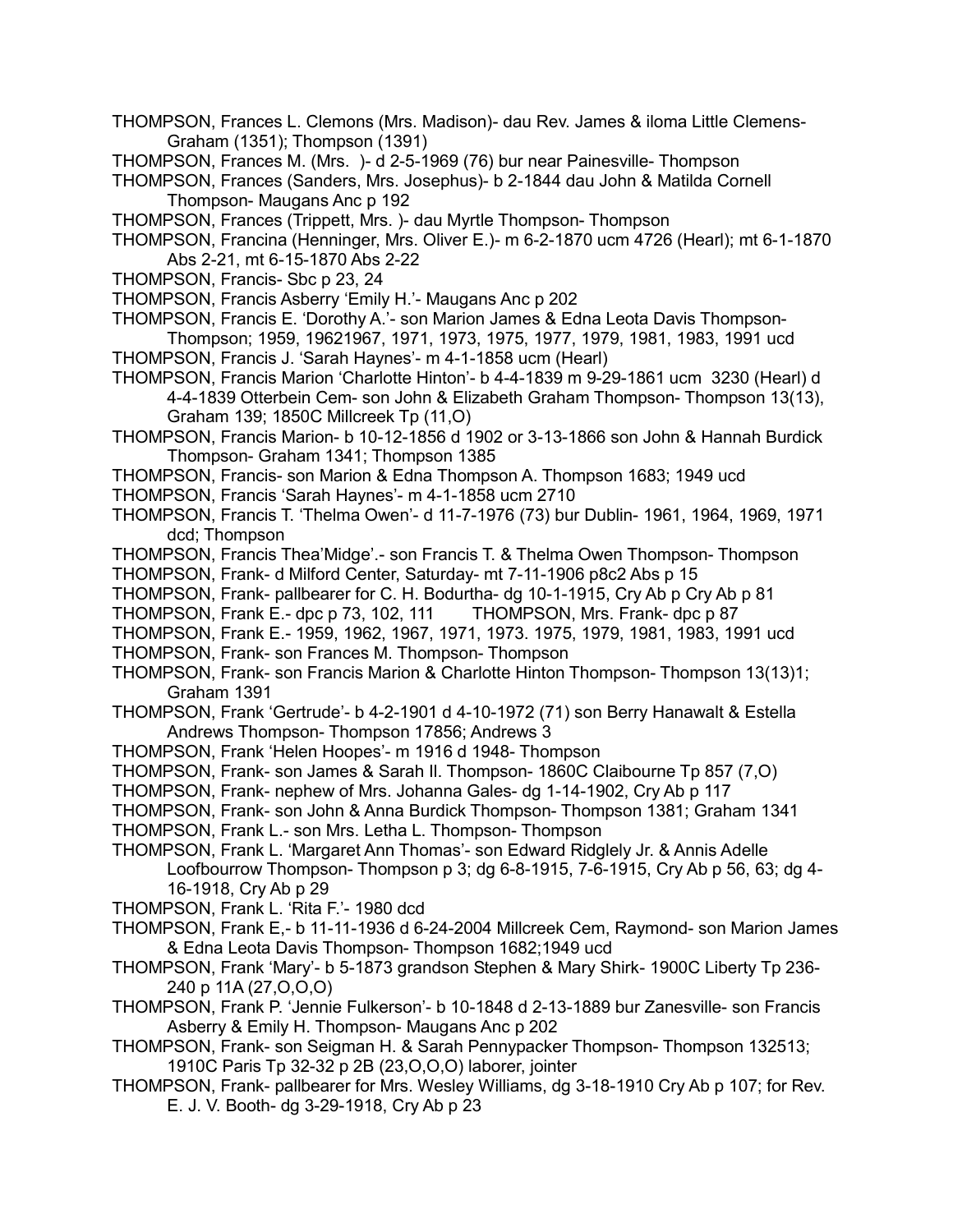THOMPSON, Frank- son William M. & Mary Mall Thompson,Sr.- Thompson

THOMPSON, Frank- son William T. & Louisa Curry Thompson- Thompson 1727; mt 5-7-1884 Abs p 7; 1870C Jerome Tp 196-187 p 26 (3,O); 1880C Marysville 312-343 p 22 (13,O,O,O)

- THOMPSON, Frankie- b 4-29-1884 d 11-4-1884 bur Zanesville- ch Frank P. & Jennie Fulkerson Thompson- Maugans Anc p 2-2, 203
- THOMPSON, Franklin P.- son James J. & Maryetta G. Thompson- 1870C Claibourne Tp 192- 190 p 24 (17,O)
- THOMPSON, Franklin R. 1870C Harlem Tp p 373 (5)
- THOMPSON, Fred- son Andrew Jackson & Alice Hinton Thompson- mt 4-1-1908 p1c1 Abs p 10; mt 3-20-1912 p1c6 Abs p 11
- THOMPSON, Fred- parents of Arthur Leroy Thompson- live on Staley farm- mt 8-30-1912 p1c5 Abs p 36; mt 8-27-1913 p5c3 Abs p 82
- THOMPSON, Fred- half-brother Eskel Thompson- Thompson
- THOMPSON, Fred Jr.- son Fred Thompson- Thompson 174654
- THOMPSON, Fred 'Gladys Hathaway'- parents of Dorothy Mary Thomas- Thompson
- THOMPSON, Frederick- b 11-18-1894 d 7-21-1960 son Lewis & Emma Bowen Thompson-Thompson 17465; mt 11-6-1912 p1c4; Abs p 37; 1900C Leesburg Tp 7-7 (5,O,O,O)
- THOMPSON, Fred 'Nancy Elizabeth Watkins'- b 1882 d 1965 son Andrew Jackson & Alice Hinton Thompson- Thompson 176(10)
- THOMPSON, Frederica Hagenlocker (Mrs. William Orlando)- b 1858 m 6-15-1877 ucm 6080 d 1-22-1951 New Millcreek Cem p 29- dau Jacob & Margaret Dashley Hagenlocker; Sbd p 46; Freshwater p 93; Thompson (1715) Hagenlocker;dcbirth correction (Wayne Orlando) (42-1900) ; 1910C Dover Tp 123-127 (52,O, Ger,Ger) m 33y, 7 ch, 6 living
- THOMPSON, Frederick Edward 'June Catherine Schettler'- b 11-15-1927 m 3-16-1932 son Don & Julia Paus Thompson- Thompson 176(10)12
- THOMPSON, Frederick 'Lilly Geneva Courtwright'- b 11-10-1868 m 7-11-1901 son Tyler & Samantha McClung Thompson- Thompson 13253; 1915 uch p 1008; (Alfred) 1870C Millcreek Tp 134 (2,O)

THOMPSON, Freddy Jack 'Esther Hubmann'- b 12-26-1925 m 4-20-1947 son Millard & Mary Lee Thompson- 1985 uch p 138; 1977, 1983, 1991 ucd

- THOMPSON, Freddy 'Josephine'- Thompson
- THOMPSON, Freddy- son Mary Lee Thompson Thompson- Thompson
- THOMPSON, Frederica Hagenlocker (Mrs. William Orlando)- b 1-1858 m 6-15-1877 ucm (Hearl); 1900C Dover Tp 67-68 p 3B (42,O,Ger,Ger) m 23y,6 ch 5 living
- THOMPSON, Frederick "Dyksey"- son Josephine Thompson- Thompson
- THOMPSON, Frederick Thomas- b 9-19-1960 son Frederick Edward & June Catherine Schettler Thompson- Thompson 176(10)122
- THOMPSON, Fredric- son Benjamin & Harruiet Susie Mealy Thompson- Newhouse p 65 133157
- THOMPSON, Freeman 'Dora Harrington'- m 4-28-1884 ucm (Hearl); mt 3-20-1912 p1c6 Abs p 11- son Andrew Jackson & Sarah Lavinia Farnum Thompson- Thompson 1763; mt 4-1- 1908 p1c1 Abs p 10; 1870C Millcreek Tp 137 (8,O); 1880C Mil Tp 125-130 p 14 (18,O,O,O)
- THOMPSON, G/Barrick- b 1962 son David O. & Etta R. Thompson- 1964, 1969, 1971 dcd
- THOMPSON, Gary 'Ele/isa'- son of Colin & Jean L. Fenner Thompson- Thompson; 1975, 1977, 1979, 1981, 1983 ucd
- THOMPSON, Gary E. 'Linda L.'- 1980 dcd
- THOMPSON, Gary F.- son Colin & Jean Fenner Thompson- Thompson
- THOMPSON, Gary F. 'Elesa G'- 1991 ucd
- THOMPSON, "Gary" Gerald Woodrow 'Rachel Cooper' ' 'Teresa L. Sharp'- b 12-9-1937 (twin)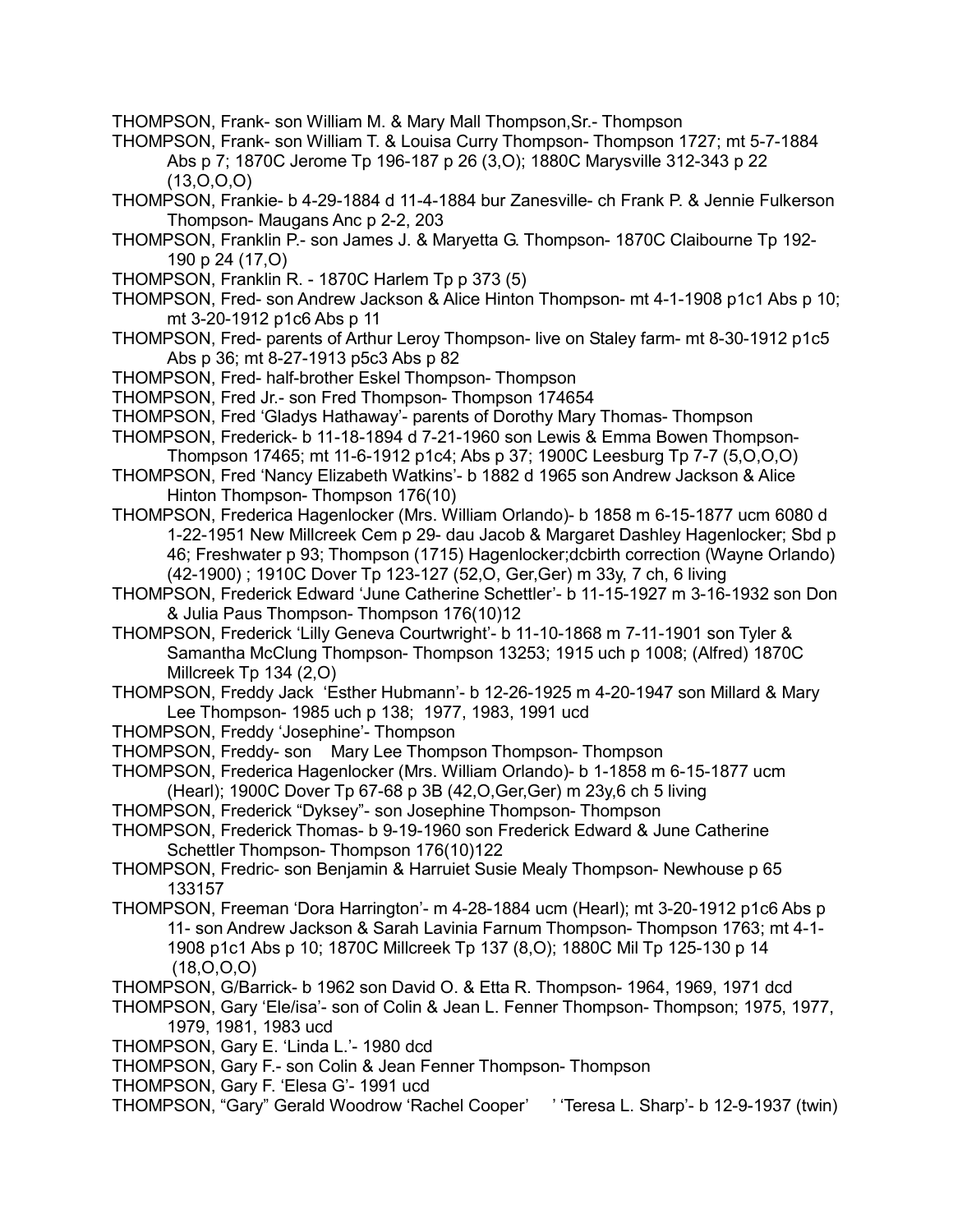d 10-25-2004 son Woodrow & Ruth Ione Sabins Thompson- Thompson 1325841; Graham 1447413; Weaver 1294613; Tossey 5, 6 1991 ucd

- THOMPSON, Gayle Denise (Williams, Mrs. Dana)- b 3-26-1958 dau Gerald Woodrow & Rachel Cooper Thompson- Graham 14474132; Weaver 12946132; Thompson 13258432:; **Tossey**
- THOMPSON, Gene- b 1967 son Byron E. & Kathryn A. Thompson- A. Thompson 16(11)1; 1973, 1975, 1977, 1981, 1983 ucd
- THOMPSON, Gene 'Opal'- Thompson
- THOMPSON, Genett- dau Mary Thompson- 1870c York tp 119-117 p 16 (8,O)
- THOMPSON, Geneva- 1959 ucd
- THOMPSON, Lillie Geneva Courtwright (Mrs. Frederick)- b 7-24-1882 m 7-11-1901 dau Albert & Malinda Dolan Courtwright- Thompson (13253)
- THOMPSON, Geneva (Mrs. Leonard)- parents of Angie Younds- Thompson
- THOMPSON, Geneva- dau Madison Mathew & Frances Clemons Thompson- Graham 13519; Thompson 13919
- THOMPSON, Genevieve (Davidson, Mrs. )- sister William Thompson- Thompson
- THOMPSON, George- d 1-1910 (75)-Co D 136th Regiment ONB mt 2-2-1910 p8c2 Abs p 3
- THOMPSON, George 1870C Scioto Tp p 493 (16)
- THOMPSON, George- 1850C Marysville , Paris Tp 481-490 p 74 (18,O)
- THOMPSON, George Powers Pat p 90
- THOMPSON, George- 1915 uch p 243
- THOMPSON, George- Nash p 17 Thompson,George- 1969 dcd
- THOMPSON, George- footstone- Claibourne Cem p 36
- THOMPSON, George A. 'Helen Overly'- d 11-19-1975 (82) Union Cem- Thompson; 1971, 1979 ucd
- THOMPSON, George 'Alice'- 1949 ucd
- THOMPSON, George 'Barbara'- 1969 dcd
- THOMPSON, George, Jr.- son George & Barbara Thompson- 1969 dcd
- THOMPSON, George B.- son Andrew Jackson & Alice Hinton Thompson- Thompson 1768; 1880C Millcreek Tp 125-130 p 14 (3/12,O,O,O))
- THOMPSON, George B.- son James & Sarah I. Thompson- 1860C Claibourne Tp 857 (1,O)
- THOMPSON, George- son Charles & Mary L. Clifford Thompson- Thompson
- THOMPSON, George C.- b 6-14-1847 d 6-6-1853 son Rev. George Thompson- Pabst p Pion II p 243
- THOMPSON, George E.- 1883 uch V p 368
- THOMPSON, George Edgar 'Ellen Peterson'- b 1856 d 1920 son James & Elizabeth Gamble Thompson- Thompson 132(11); 1883 uch V p 381; 1870C Millcreek Tp 76 (7,O)
- THOMPSON, George 'Elsie Weaver'- Thompson
- THOMPSON, George E. 'Malinda E.'- 1880C Dover Tp 1 p 173C (24,O,O,O)
- THOMPSON, George E.- b 1856 d 1-19-1920 Oakdale I p 95- buried beside Roy T. & Mary Alice Lemay
- THOMPSON, George F.- 1883 uch IV p 512; hjt p 21
- THOMPSON, Rev. George Francis 'Rose Ann Gifford'- b 5-14-1873 m 5-16-1905, 1985 uch p 138; parents of Charles L. Thompson- Thompson
- THOMPSON, George G. 'Doris J.'- 1991 ucd Millcreek Tp
- THOMPSON, George G. 'Evelyn W.'- Professor O.S.U.- 1964 dcd
- THOMPSON, George "Gifford"'Alice M. Justice'- b 2-21-1914 m 9-21-1940 d 2-6-1991 (76) bur Marion- son Rev. George F. & Rose A. Gifford Thompson- Thompson
- THOMPSON, George Gifford, Jr.- son George & Alice Justice Thompson- Thompson; 1949; 1959 (17) ucd
- THOMPSON, George H.- d 12-1-6-1868 (27-8-16-) GAR, Cheshire Cem- Powell p 58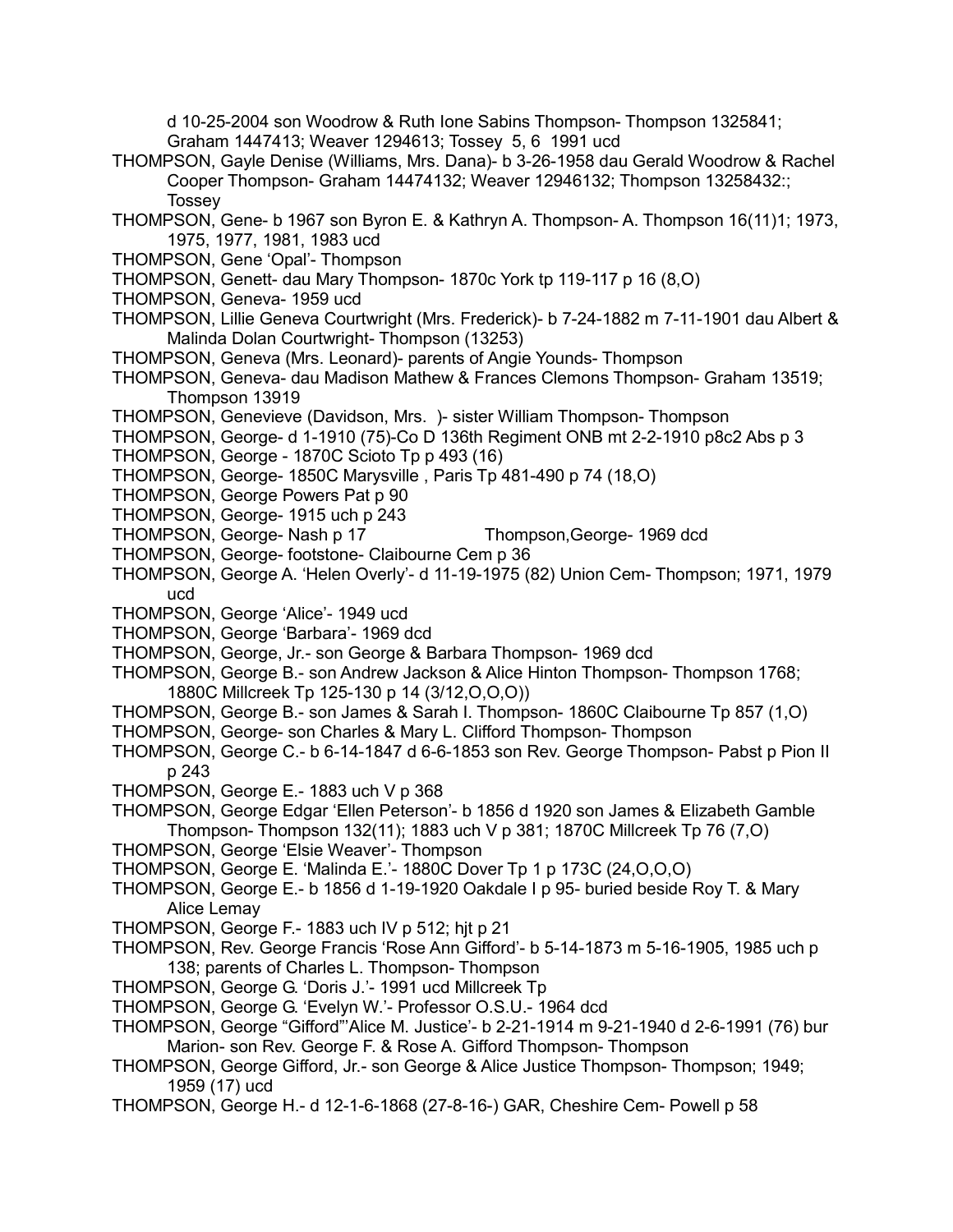- THOMPSON, George- son James Thompson- Thompson 13861
- THOMPSON, George- son John- mt 1-22-1892 p1c4 Abs p 2
- THOMPSON, George- son John C. & Catherine Stewart Thompson- Thompson 13214
- THOMPSON, George- son John Thompson- 1880C Millcreek Tp 23-25 (11,O,O,O)
- THOMPSON, George L. ' ''Lilly Belle Cline'- b 8-6-1875- Thompson 13861; Graham 13821
- THOMPSON, George- son Mr. and Mrs. Lewis Thompson- d Monday, Watkins- dg 2-17-1910, p 10
- THOMPSON, George 'Mary M. Harvey'- b 1844 d 1907 son Anderson & Anna Conklin Thompson- Thompson 1362; Graham 1322; 1850C Millcreek Tp (6,O)
- THOMPSON, George 'Mertie'- 1910C Jerome Tp 323-329 p 14A (40,O,O,O) m 18y, farm lab.
- THOMPSON, George Omar- b 1905 d 1911 Watkins Cem p 5; Thompson 17877- son Lewis & Alice Dulin Thompson
- THOMPSON, George Ore- son Robert & Miranda Longbrake Thompson- Graham 1352; Thompson 1392
- THOMPSON, George 'Philany Morse;- m 10-18-1856 ucm 2468- son John & Elizabeth Graham Thompson- 1883 uch V p 338, 378,; Thompson 135; Graham 131
- THOMPSON, George- brother Samuel Thompson- colored- dg 11-14-1913, Cry Ab p 70
- THOMPSON, George- d 10-1-1858 (23) Powell p 128- son Stephen & Matilda Thompson-1850C Harlem Tp 582 p 54 (13,O)
- THOMPSON, George T. 'Philary/Philena Morse'- m 10-18-1856 ucm 2468 (Hearl)- son Andrew H. & Harriet R. Thomas Thompson- A. Thompson 11; dumch p 120; 1840C Liberty Tp 411 (-5); 1850C Liberty Tp Un Co 974-991 p 146 (15,O); 1860C Lib Tp 1013-1023 p 139 (24,O)
- THOMPSON, George W.- son Abraham Thompson- see Thomson- 1850C Delaware Town 988 p 78 (2,O)
- THOMPSON, George W.- son Carroll A. & Donnabel Thompson- Thompson
- THOMPSON, Rev. George- b 8-12-1817 d 2-4-1893 son William & Charity Jagger Thompson-Pabst Pion II p 242
- THOMPSON, George- brother William B. Thompson- Thompson
- THOMPSON, George W. Jr.- son George W. & Barbara Thompson- Thompson
- THOMPSON, George W. 'Sarah Harriett'- m 2-15-1854 ucm 2078- son Charles & Hester Ann Spencer Thompson- Thompson 146; 1850C Millcreek Tp 2040-2061 (18,O)
- THOMPSON, Georgia- d 11-25-1891 (22y9m) Oakdale 690 (5b); mt 12-2-1891 p5c3 Abs p 16, 19; Grad BHS 1890 (colored)
- THOMPSON, Georgiana- step-dau N. & Lucinda Evans- 1880C Marysville p 16 (12,O,Ky,O)
- THOMPSON, Gerald A. 'Karol J.'- 1981, 1983, 1991 ucd
- THOMPSON, Geraldine (Bowser, Mrs. )- dau Verne & Zella Payne Thompson- Thompson 1321123
- THOMPSON, Geraldine (Mrs. James H.)- 1975, 1977,1979, 1981 ucd
- THOMPSON, Geraldine (Pennell, Mrs. Malcom E.)- b 11-15-1935 m 7-7-1957 dau Lewis & Martha Alinette Taylor Thompson- Thompson 1746411; Taylor 112331; Beecher 5,6
- THOMPSON, Gerri (Mrs. Douglas Lynn)- Thompson
- THOMPSON, Gertrude (Hanlin, Mrs. Carl Richard)- b 7-4-1923- Freshwater p 155
- THOMPSON, Gertrude (Lowe, Mrs. Frank E.)(Barringer, Mrs. Frank/George)- b 12-7-1881 m(1) 3-14-1903 dau William Orlando & Frederica Hagenlocker Thompson- Thompson 17152; Hagenlocker 2; Sbc p 39; Weaver (125 81);1900C Dover Tp 67-68 p 3B (18,O,O,O)
- THOMPSON, Gertrude (Nichols, Mrs. Lester)(Crise, Mrs. )- b 1-4-1892 dau Berry Hanawalt & Estella Andrews Thompson- Thompson 17853

THOMPSON, G. F.- attended funeral of brother Nelson Thompson- mt 12-28-1892 Abs p 32 THOMPSON, Gilbert G. - 1870C Berlin Tp p 227 (28\*)

THOMPSON, Ginger- b 1954 dau Lester B. Sr. & Virignia Thompson.- Thompson; 1961,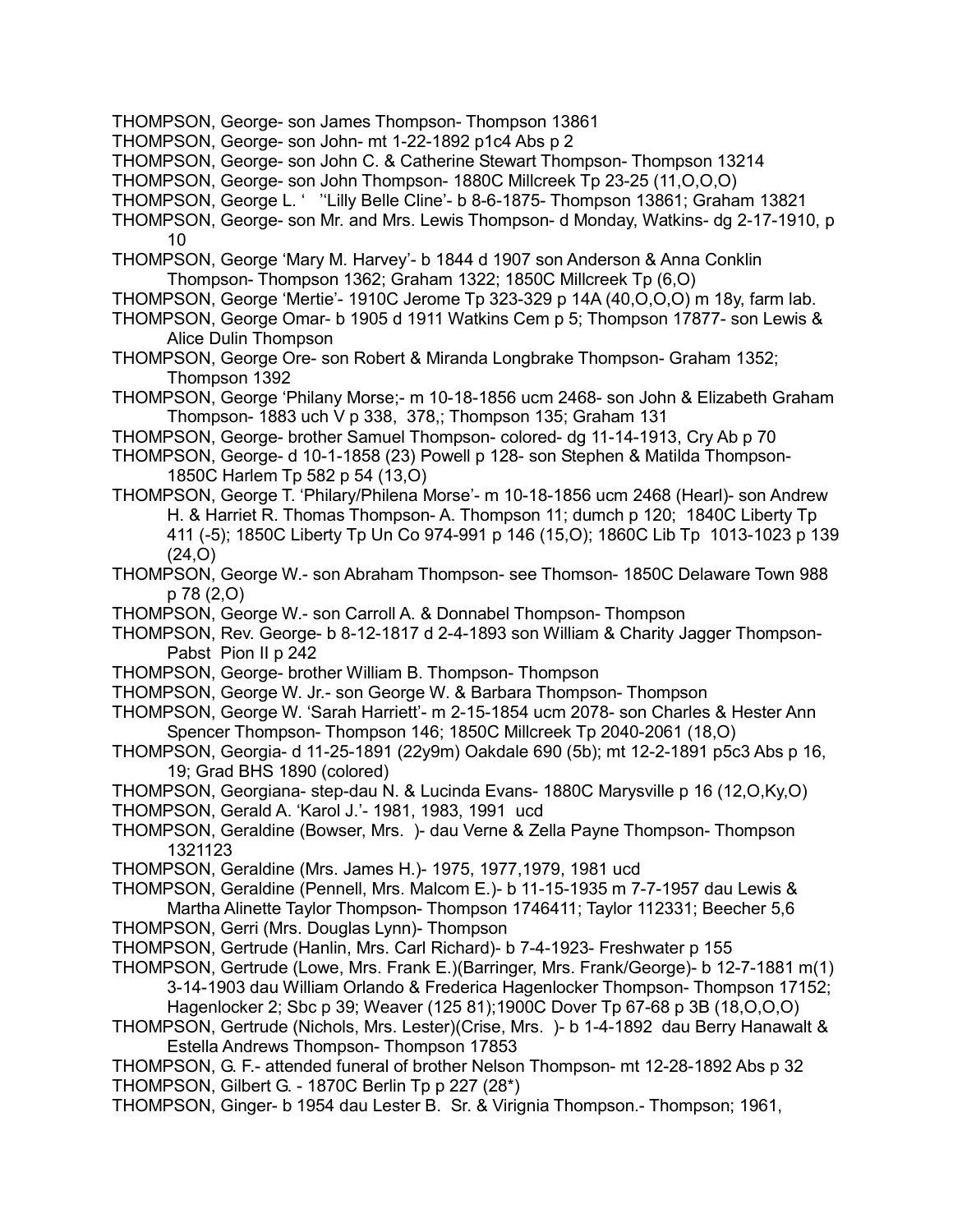1964,1969 dcd

- THOMPSON, Gladys Hathaway (Mrs. Fred)- parents of Dorothy Marie Thomas- Thompson
- THOMPSON, Gladys- dau Lewis & Alice Dulin Thompson- Thompson 178(10)1
- THOMPSON, Gladys Tussing (Mrs. Leo Ernest)- Thompson (178(10)1)
- THOMPSON, Glencae (Jungemann, Mrs. )- dau Thomas & Leontine Johnson Thompson-**Thompson**
- THOMPSON, Glen 'Lida'- 1971 ucd
- THOMPSON, Glenn Allen 'Hazel Knowles'- son William Alpha & Mary E. Allen Thompson-Thompson p 3
- THOMPSON, Glenn 'Lida Jane Salsbury'- b 5-14-1948 son Freddy & Esther Theresia Marie Hubman Thompson- Rausch 13(11)221 III p 277; 1985 uch p 138; 1949, 1967, 1971 ucd
- THOMPSON, Glenn 'Marcia'- 1979 ucd
- THOMPSON, Glenn 'Theresa E.'-1991 ucd
- THOMPSON, Glenna- dau Paul W. Sr. & Ruth Thompson- Thompson
- THOMPSON, Glorai June (Dunlap, Mrs. )- dau Charles Benton & Hazel Blanche Rupe Thompson- Thompson
- THOMPSON, Glynn- son Rev. Ronald & Dawn Thompson- Thompson
- THOMPSON, Gordon- son John Henry & Carrie Louise Walden Nash Thompson- Nash p 566
- THOMPSON, Gordon Sickels 'Margaret Poole Hereford'- Maugans Anc p 149
- THOMPSON, (Mrs )- mother of M. J. Griffin- d past week- dg 12-30-1892, Cry Ab p 109
- THOMPSON, Grace A. (Chandler, Mrs. Dana)- dau Rev. George F. & Rose A. Gifford Thompson- Thompson
- THOMPSON, Grace (Barnett, Mrs. )- sister Coy W. Thompson- Thompson
- THOMPSON, Grace Brown (Mrs. John)- b 3-26-1886 m 1910 d 7-24-1978 dau John & Catherine Mapes Brown- Thompson (13258)
- THOMPSON, Grace (Cline, Mrs. Burl W.)- 1915 uch p 945
- THOMPSON, Grace- b 5-1889- dau Ira & Sarah Wolford Thompson- 1900C Liberty Tp Un Co 206-210 (11,O,O,O)
- THOMPSON, Grace Kerr (Mrs. James)- parents of Richard L. Thompson- Thompson
- THOMPSON, Grace- dau George Ore Thompson- Graham 113523 Thompson 13923
- THOMPSON, Grace- dau Argus B. & Emma Swisher- 1910C Marysville 65-60 (22,O,O,O) div, 1 ch
- THOMPSON, Grana 'Ina McKitrick '- Oakdale I p 60
- THOMPSON, Graydon- son George & Ida Robinette Thompson- Thompson
- THOMPSON, Gregory- b 1955 lived with Vera Fisher- 1967 ucd
- THOMPSON, Gregory- b 1969 son William J. & Monica K. Thompson- 1973, 1975, 1977, 1979, 1981, 1983. 1991 ucd
- THOMPSON, Greta Ruth- b 4-26-1934 dau Woodrow & Ruth Ione Sabins Thompson-Thompson 1325841; Weaver 1294611; Graham 1447411; Tossey 5
- THOMPSON, Grover- son James & Nancy White Cotton Thompson- Maugans Anc p 193
- THOMPSON, Grover- son Madison & Frances O. Clemons Thompson- Graham 13512; Thompson 13912
- THOMPSON, Gueretta- dau Wray T. & Mary Alice Lemay Thompson- 1883 uch V p 352; Thompson 13291; 1880C Millcreek Tp 31 (8,O)
- THOMPSON, Guy G. 'Eva Malone'- b 8-11-1892 d 11-5-1979 (87) bur Flint, Mich.- son James Gideon & Mary Josephine McClung Thompson- Thompson 17842

THOMPSON, Guy- son—Mary Jane Thompson- 1900C Taylor Tp 150-154 p 7B (7,O,O,O) THOMPSON, G W.- unvmec p 41

- THOMPSON, G. W. 'Sarah M. Harriott'- m 2-15-1854 ucm (Hearl)
- THOMPSON, Gwendolyn- dau Willie J. & Patricia Thompson- 1962 (14) ucd
- THOMPSON, H.(Taylor Tp)- 1883 uch IV p 449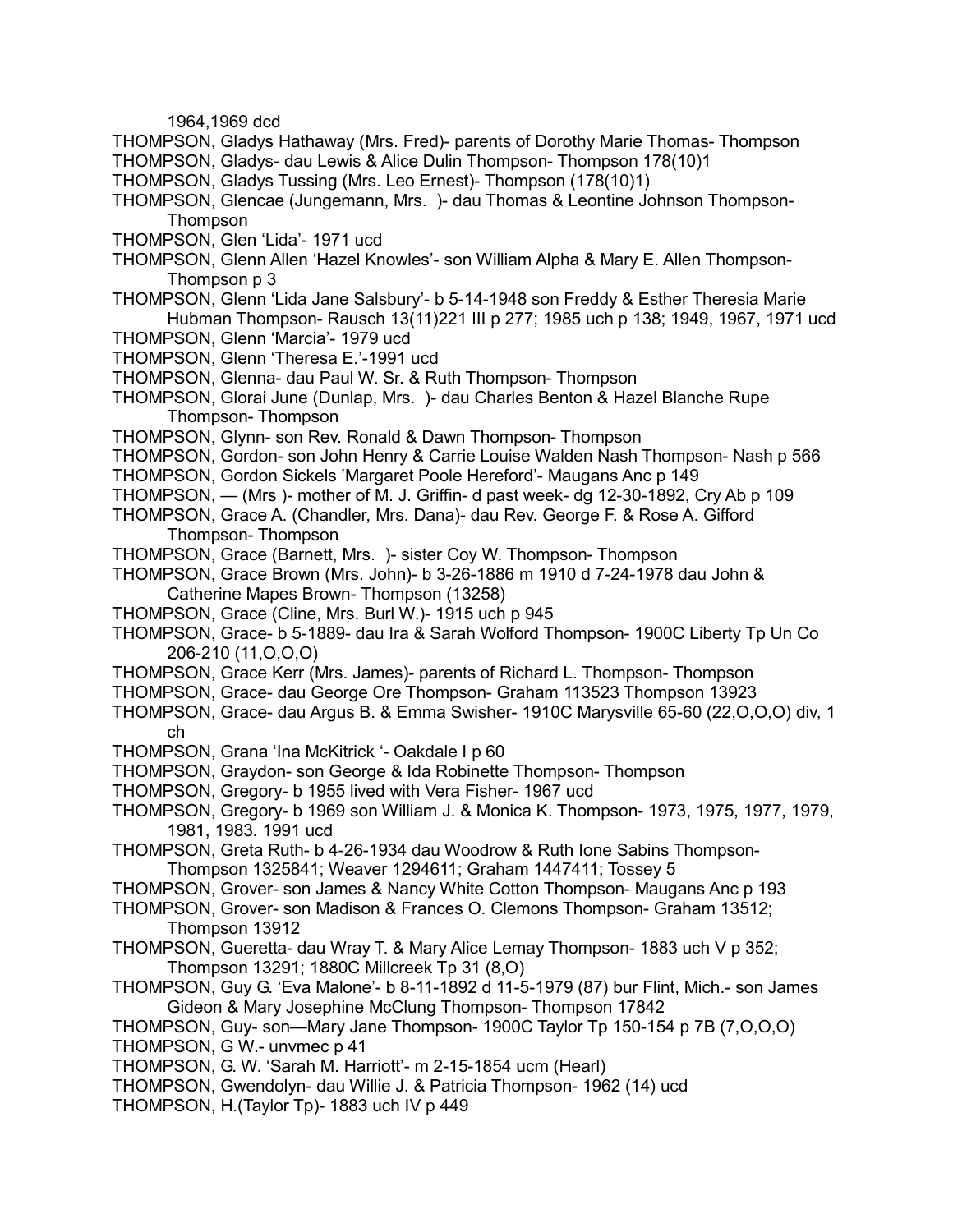THOMPSON, H, A,- 1883 uch V p 74

- THOMPSON, Rev. H. A. 'Harriet E. Copeland'- m 8-7-1862 dcm
- THOMPSON, Mrs. H. A.- 1908 dch p 180
- THOMPSON, Hallie J.- b 7-1887-dau Lewis N. & Emma Brown Thompson- mt 10-30-1912 p 105, mt 11-6-1912 p1c4 Abs p 36, 37; 1900C Leesburg Tp 7-7 (12,O,O,O)
- THOMPSON, Hallie- b 1880 d 1882 Oakdale I p 15- dau Nelson P. & Millie McGee Henderson Thompson- Thompson 13244
- THOMPSON, Ham- hadc p 14 (1849 Bennington Tp)
- THOMPSON, Hamer 'Anna May Pounds'- b 1881 New Millcreek cem p 13- son William & Maggie Hobert Thompson- Thompson 132111; Pounds 4, 5; 1910C Millcreek Tp 59-62 p 3A (28,O,O,O) m 5y, farmer
- THOMPSON, Hamer- son Nelson & Retta May Thompson- 1910C Millcreek Tp 146-152 p 7A (8,O,O,O)
- THOMPSON, W, Hamer ;Virginia'- 1959 ucd
- THOMPSON, Hamilton- son John & Susannah Ridgely Thompson- Thompson p 1 dau (16) d this week- mt 11-30-1891 p1c3 Abs p 31
- THOMPSON, Hamilton- son William & Susan Thompson- 1860C York tp 1344-1354 (19,O)
- THOMPSON, Hamlin W. 1870C Berlin Tp p 227 (7 mos)
- THOMPSON, Hank- son Edgar K. & Margaret E. Thompson- 1964 (5) dcd
- THOMPSON, Hannah 1870C Radnor Tp p 462 (33)
- THOMPSON, Hannah Burdick (Mrs. John)- b 12-20-1829 m 12-31-1846 ucm 1190 (Hearl) d 10- 19-1902 Otterbein Cem, Mt. Victory- Thompson (138); Graham (134); 1880C Claibourne Tp 12-13-p 191A (51,O,NY,Va)
- THOMPSON, Hannah (Carter, Mrs. David)- m 5-14-1835 ucm 345 (Hearl)
- THOMPSON, Hannah Converse (Mrs. )- sister C. H. Converse- mt 12-10-1890 Abs p 5
- THOMPSON, Hannah- dau Elisha B. Thompson- Pabst Pion II p 238
- THOMPSON, Hannah Elizaveth- b 5-26-1999 dau Jeremy & Monica Thompson- Thompson
- THOMPSON, Hannah Jane (Sc(h)ofield, Mrs. H. H. )- b 4-21-1830 m 12-2-1847 d 8-15/14- 1899- dau Rev. John Wilmot & Mary Crowell Freeman Thompson- Pabst p 3 p 27, 6 p 7; Pabst Pion II p 241, 243; , dg 8-15-1899, Cry Ab p 210
- THOMPSON, Hannah- dau John & Euphany Thompson- 1860C Paris Tp 1286-1277 p 170 (25,Va)
- THOMPSON, Hannah (Shaw, Mrs. Morgan)-m 3-30-1861 ucm 2169 (Hearl) mt 4-3-1861 Abs p 1
- THOMPSON, Harley 'Margaret'- b 1889 d 2-6-1925 Oakdale II p 27
- THOMPSON, Harold A. Jr.- father of Patrice Ann Thompson Rohr- Thompson
- THOMPSON, Harold 'Connie'- son Harold & Louis A. Hefner Thompson- Thompson
- THOMPSON, Harold Ellis- Thompson
- THOMPSON, Harold E. 'Ethel'- 1959, 1962, 1967, 1971, 1973, 1979, 1981, 1983, 1991 ucd
- THOMPSON, Harold Eugene 'Ethel Marie Hart'- b 6-27-1924 m 6-4-1949 d 1-15-1997 (71) bur Lancaster- son Charles L. & Ethel DeLeon Thompson- Thompson
- THOMPSON, Harold- son Howard & Mary E. Gilbert Thompson- Thompson 1325142
- THOMPSON, Harold, Jr.- son Harold & Louise Thompson- Thompson 13211111
- THOMPSON, Harold 'Helen Lou Starner'- Weiser p 314
- THOMPSON, Harold 'Jeanne Munson'- McKitrick p 419
- THOMPSON, Harold J.- son Myrtle Thompson- Thompson
- THOMPSON, Harold Lloyd- son William Alpha & Mary E. Allen Thompson- Thompson p 3
- THOMPSON, Harold Jacob 'Louise Heffner'- d 3-10-1971 (61) New Millcreek Cem- son Hamer & Anna May Pounds Thompson- Thompson 1321111; Pounds 5; 1910C Millcreek Tp 59- 62 (11/12,O,O,O)
- THOMPSON, Harold R.- b 12-20-1912 d 5-24-1932 (18) Oakdale II p 59 4437 (G228)- son Lee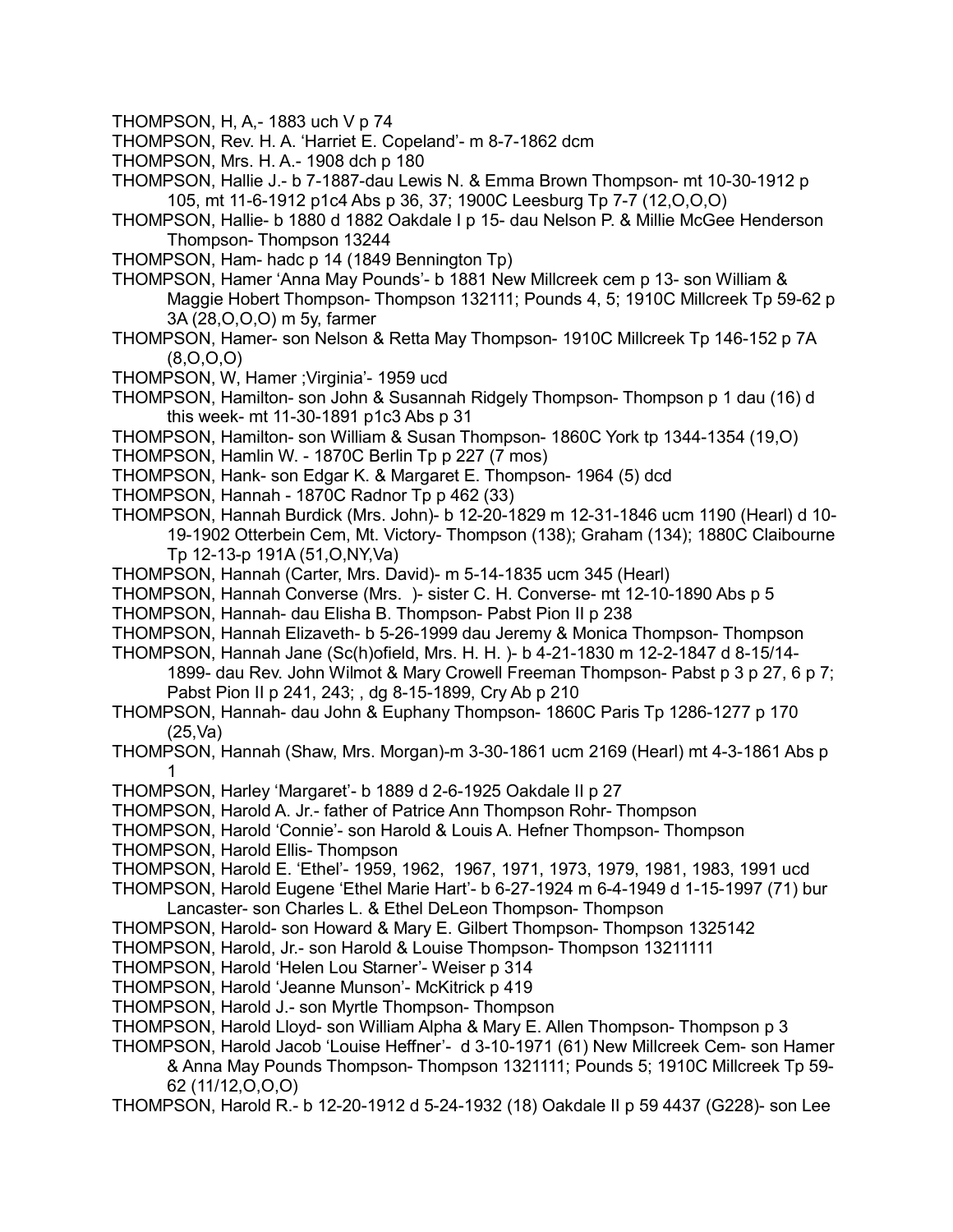- W, & Pearl SibleThompson- Thompson 178512
- THOMPSON, Harold 'Rose Ann Leeper'- m 1-23-1952- Thompson
- THOMPSON, Harold W.- son Dana Thompson- Thompson 17461
- THOMPSON, Harriet Adelia (Holt, Mrs. Nial Nie)- m 10-13-1850- dg 2-23-1900, Cry Ab p 9
- THOMPSON, Harrie (Mrs. A. H.)- Lunda Church of Christ- 1985 uch p 161
- THOMPSON, Harriet A. Springer (Mrs. Eugene R.)- b 11-25-1866 m 12-1-1885 dau George & Elizabeth Downing Springer- Giffen 16318
- THOMPSON, Harriet (Bowersmith, Mrs. Isaac)- m 11-15-1842 ucm (Hearl))- m 11-20-1842 ucm 840 dau Charles & Hester Ann Spencer Thompson- Thompson 143; 1840C Millcreek Tp 1270 (15-20)
- THOMPSON, Harriet (Mrs. Charles L.)- Thompson
- THOMPSON, Harriet E. Copeland (Mrs. Rev. H. A.)- m 8-7-1862 dcm
- THOMPSON, Harriet E. (Hobert, Mrs. William S.)- m 12-30-1882 ucm (Hearl)
- THOMPSON, Harriett- dau Elisha & Miranda Thompson- 1850C Genoa Tp 446 p 45 (8,O)
- THOMPSON, Harriet (Hobart, Mrs. Will)- dau John G. & Catherine Stewart Thompson-Thompson 13213
- THOMPSON, Harriett (Mrs. Je----)- 1880C Claibourne Tp 113-119 p 215C (48,O,Pa,Pa)
- THOMPSON, Harritt d 3-2-1874 (20y5m1d), res Concord, b Union Co, dcdeaths;
- THOMPSON, Harriet- dau John & Lydiann Stewart Thompson- 1870C Millcreek Tp 63 (3,O); 1880C Mil Tp 23-25 (12,O,O,O)
- THOMPSON, Harriett (Little, Mrs. Nathaniel W.)- m 4-112-1809 onwq I
- THOMPSON, Harriet Matilda- b 8-18-1877 Harlem Tp dau Alexander & Emmaretta Landon Thompson- dcbirth correct
- THOMPSON, Hariet Newell (McVey, Mrs. Homer)- b 12-20-1834 m 10-19-1858 dcm d 3-2-1906 dau Rev. John W. & Mary Crowell Freem Thompson- Pabst Pion I p 241, 245; Pabst 3 p 29, 6 p 8; 1850C Berlin Tp 1925 p 119 (15,O)
- THOMPSON, Harriet R. Thomas (Mrs. Andrew H.)- b 1815 Ky m 6-1833 d 2-6-1876 (61) New Millcreek Cem, Lib Tp, lptw p 19; mt 3-1-1876; mt 3 p 22, 29- dau George Thomas- A. Thompson (1); dumch p 120; 1883 uch V p 397; 1840C Liberty Tp; 1850C Liberty Tp Un Co 974-991 p 146 (35,O); 1860C Lib Tp 1079-1089 p 146 (45,KY)
- THOMPSON, Harriet Welstenhelme (Mrs.Dr. Charles L.)- Thompson (1325411)
- THOMPSON, Harriet- d (15days) dau William & Matilda Gamble Thompson- Thompson 1345
- THOMPSON, Harriet- dau William & Susan Thompson- 1860C York tp 1343-1353 p 182 (9,O)
- THOMPSON, Harriet W. (Potter, Mrs. Robert)- b 9-13-1836 d 2-18-1901 dau Thomas & Abigail Maine Thompson- Asp 825b
- THOMPSON, Harris (Hal)- d 5-14-1855 Mt. Liberty Cem- son James & Nancy White Cotton Thompson- Maugans Anc p 192
- THOMPSON, Harrison E. 'Nancy E. Grubbs'- m 11-14-1873 ucm 5382 (Hearl)
- THOMPSON, Harry A.- brother Mrs. Robert Armentrout- Thompson
- THOMPSON, Harry- son Calvin B. & Calista Sewel Thompson- Thompson 17123
- THOMPSON, Harry- son C. B. & Coralina Thompson- 1880C Claibourne Tp 142-150 p 14 (5,O,O,O)
- THOMPSON, Harry 'Edna C. Lash'- b 1901 d 8-2-1975 (73) Raymond Cem, lptw p 34- son Andrew Burgess & Louie Bussard Thompson- Thompson
- THOMPSON, Harry E. 'Ida B.'- d 1950 Milford Cem, Un Al p 63
- THOMPSON, Harry E.- b 11-27-1888 son Nelson P. & Millie McGee Henderson- Thompson 13246
- THOMPSON, Harry- brother Erwin W. Thompson- d 4-26-1913, Cry Ab p 61
- THOMPSON, Harry E.- b 11-27-1888 son Nelson P. & Millie McGee Henderson Thompson-Thompson 13246
- THOMPSON, Harry- son Harry & Edna C. Lash Thompson- Thompson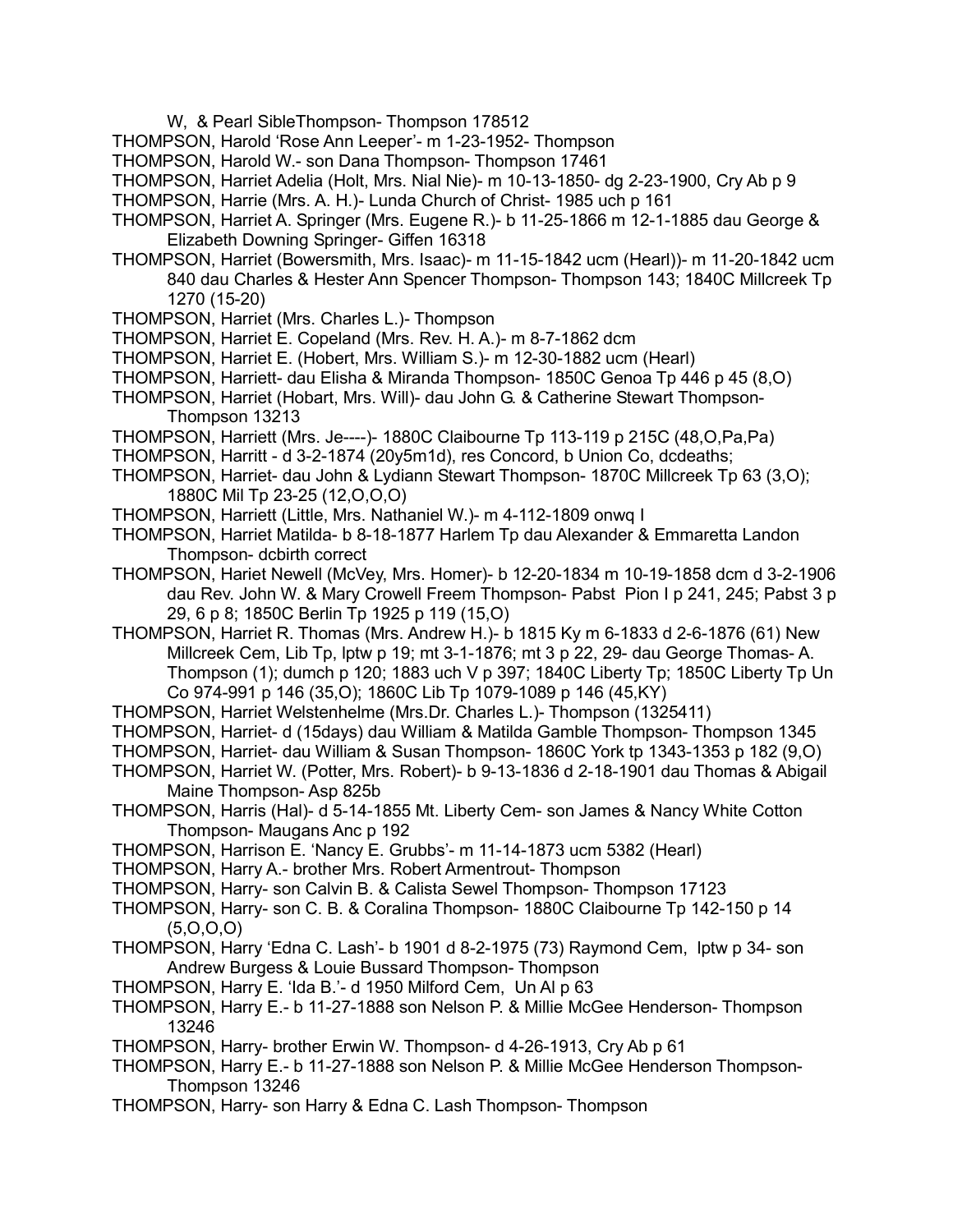- THOMPSON, Harry 'Ida Maria Gabriel- b 1875 m 3-27-1898 d 1953- Gabriel (1642); (24-1899) birth correction (Lucile Selanders)
- THOMPSON, Harry 'Mrs. Isabel Ruhl'- m 5-5-1969- Thompson
- THOMPSON, Harry- brother Ishmael Thompson- Thompson
- THOMPSON, Harry- son Jared & Eliza Maine Thompson- Asp 2121
- THOMPSON, Harry- son John W. Thompson- Thompson 13641; Graham 13241
- THOMPSON, Harry L.- b 9-28-1922 d 1-18-1984 (61) son Michael B. & Bertha Burton Thompson- Thompson
- THOMPSON, Harry Jr.- son Harry L. Thompson- Thompson
- THOMPSON, Harry 'Edna Lash'- parents of Lola Mae Hedrick- Thompson
- THOMPSON, Harry- brother James Calvin Thompson- son C. B.- dg 2-25-1916Cry Ab p 29
- THOMPSON, Harry- b 5-1889 son John H. & Clarisa Mulvain Thompson- 1900C Taylor Tp 196- 201 p 9A (11,O,O,O)
- THOMPSON, Harry- son Michael B. & Bertha Burton Thompson- Thompson
- THOMPSON, Harry- son Nelson & Retta May Thompson- 1910C Millcreek Tp 146-152 (5,O,O,O)
- THOMPSON, Harry T.- b 7-1884 son Lewis & Emma M. Thompson- 1900C Leesburg Tp 7-7 (15,O,O,O) farm laborer
- THOMPSON, Harvey- son Charles & Hester Ann Spencer Thompson- Thompson 147; 1840C Millcreek Tp 1270 (-5); 1850C Mil Tp 2040-2601 (16,O)
- THOMPSON, Harvey P. 'Rufina Rudolph'- m 3-24-1859 dcm
- THOMPSON, Harvey 'Retta Johnson'- Pounds 3
- THOMPSON, Harvey 'Rosa'- 1967 ucd
- THOMPSON, Harvey W. 'Rebecca M. Black'- lic m 7-15-1885 ucm (Hearl)
- THOMPSON, Hattie- 1980 dcd
- THOMPSON, Hazel (Bliss, Mrs. Rev. Dale M. )- m 11-14-1949 dau Michael B. & Bertha Burton Thompson- sister Ishmael Thompson- Thompson
- THOMPSON, Hazel Blanche Everett (Mrs. Alvin Stanley)- b 7-8-1908 n 12-7-1928 d 12-14-1965 dau James Gillis & Ida May Stevens Lyon Everett- Maugans Anc p 149
- THOMPSON, Hazel Blanche Rupe (Mrs. Charles Benton)- parents of Lester B. Sr.- Thompson
- THOMPSON, Hazel- grandddau David & Mary Louck- 1910C Paris Tp, Marysville 141-144 (4,O,O,O)
- THOMPSON, Hazel Fox (Mrs. Wray A.)- d 12-3-1980 bur Prospect- Thompson
- THOMPSON, Hazel J.- 1969, 1971 dcd
- THOMPSON, Hazel Knowles (Mrs. Glenn Allen)- Thompson p 3
- THOMPSON, Hazel M. Flax (Mrs. Loring L.)-b 2-10-1902 m 5-26-1934 d 11-7-1995 (93) Raymond Cem, lptw p 43- dau Leon & Gertrude Hidy Flax- A.Thompson(169); 1967, 1971, 1973, 1975, 1977, 1979, 1981, 1983, 1991 ucd
- THOMPSON, H B.- dcg p 6
- THOMPSON, H. C.- cousin of Margaret Barnhart King (Mrs. George T.)- dg 3-19-1907, Cry Ab p 28
- THOMPSON, H. C. Jr. 'Eliza D. McKinnie'- m 10-18-1866 Editor Del Gaz- mt 10-24-1866 Abs p 26 should be Thomson
- THOMPSON, H,. E.- sister George J. Copeland- dg 2-14-1905, Cry Ab p 8
- THOMPSON, Heather- 1991 ucd Union Tp
- THOMPSON, Hebron/Herren- d 1-6-1857/1 (4) Watkins Cem p 5; William & Sarah Sherman Thompson- Thompson 17(13)
- THOMPSON, Helen- 1980 dcd
- THOMPSON, Helen 1870C Berkshire Tp p 215 (22)
- THOMPSON, Helen (Carson, Mrs. William)- mt 4-26-1911 p1c3 Abs p 65
- THOMPSON, Helen (Mrs. David)- 1973 ucd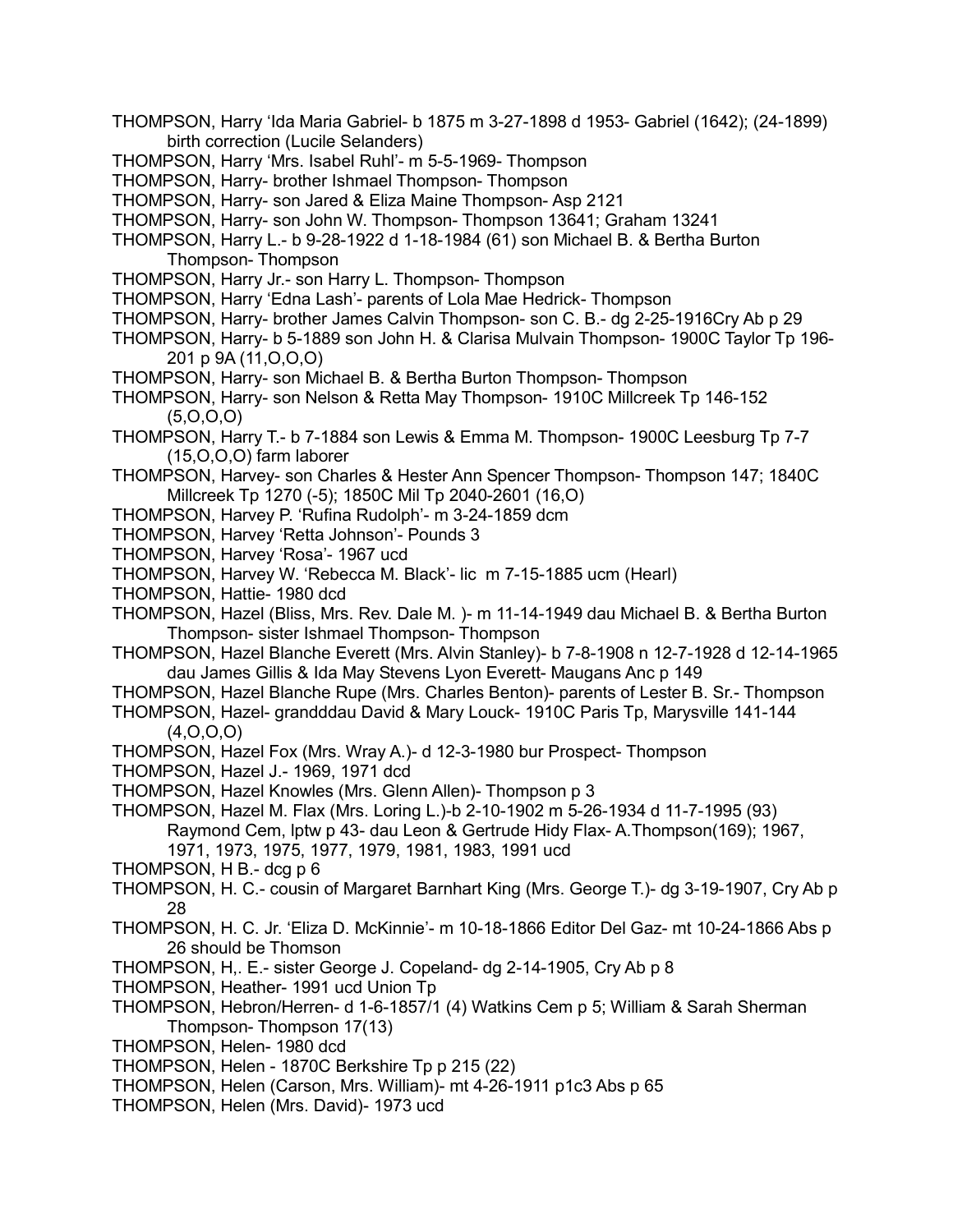- THOMPSON, Helen E.- dau John W. & Hortense Thompson- 1910C Marysville 4th ward 116- 127 (6,Ind,Ind,Ind)
- THOMPSON, Helen G. 1870C Berlin Tp p 226 (22)
- THOMPSON, Helen (Mrs. George A.)- 1969, 1971 dcd
- THOMPSON, Helen G. Farrar (Mrs. James W.)- b 2-19-1908 m 2-23-1929 d 7-25-1988 Oakdale dau Charles E. & Rhoda L. Rowland Farrar- Thompson; 1971, 1973 ucd
- THOMPSON, Helen Gertrude (Janes, Mrs. George Lester)- m 11-17-1870 d 12-6-1930 dau Rev. John W. & Mary C. Thompson- Pabst p 3 p 30, 6 p 10; 1850C Berlin Tp 1925 p 119 (3,O)
- THOMPSON, Helen (Gayer/Geyer, Mrs. Harry L,.)- d 12-1952 dau March & Carrie Thompson-Powers p 311
- THOMPSON, Helen (Mrs. George A.)- Thompson
- THOMPSON, Helen Hahn (Mrs. Loyd)- m 1929- Thompson (17672)
- THOMPSON, Helen Hannegan (Mrs. L. E.)- mt 6-8-1910 p1c1 Richwood- Abs p 17
- THOMPSON, Helen Hoopes (Mrs. Frank)- b 11-17-1897 m 1916 d 10-4-1967 Oakdale Cemdau Charles & Sara Shuler Hoopes- Thompson
- THOMPSON, Helen (Hunt, Mrs. Bill)- dau Colin F. & Jean L. Fenner Thompson- Thompson THOMPSON, Helen James (Mrs. Douglas)- Thompson
- THOMPSON, Helen Jane (Scott, Mrs. Earl)( )- b 3-1-1930 m(1) 12-31-1949; dau Don & Travis Hayes Thompson- Maugans Anc p 17; Thompson 171724; Anderson 5,6; Hayes 4,5; Herriott 4,5; 1949 ucd
- THOMPSON, Helen L. (Dulgar, Mrs. William)- dau Colin & Jean Fenner Thompson- Thompson

THOMPSON, Helen Lou Starner (Mrs. Harold)- b 7-11-1939 dau Ray Starner- Weiser p 514 THOMPSON, Helen Louise- b 3-12-1907 d 10-1978 Oakdale I p 137- dau John & Edna May Graham Thompson- Graham 16972; Thompson 132582; Richey 7; 1910C Paris Tp 206-

- 208 (2,O,O,O)
- THOMPSON, Helen Marjorie (McDonald, Mrs. H. J.)- b 3-15-1921 dau Lloyd Thompson-Thompson 178521
- THOMPSON, Helen O.- b 1896 d 1919 New Millcreek Cem, Lib. Tp lptw p 19
- THOMPSON, Helen Overly (Mrs. George A.)- d 4-18-1995 (99) Union Cem Thompson
- THOMPSON, Helen Perfect (Mrs. John Henderson)- m 10-21-1869, dg 7-14-1916, Cry Ab p 75
- THOMPSON, Helen R.- 1977 ucd retired, Union Tp
- THOMPSON, Helen R. Ingle (Mrs. Ross LaVaugh)- m 2–2-1932 d 8-18-1969- Thompson
- THOMPSON, Helen (Mrs. Robert Raymond)- Thompson
- THOMPSON, Helen (Ryan, Mrs. )- dau Charlie P. & Mary D. Winder Thompson- Thompson
- THOMPSON, Helen V. b 4-30-1966 d 10-22-1999 (33) bur Athens Mem. Gar.- dau birth Robert & Linda Arnold- adopted dau Ray & Margaret Thompson-Thompson
- THOMPSON, Helena Beatrice Willcock (Mrs. Lee James)- b 9-29-1944 dau Herbert Frank & Beatrice McKittrick Wilcox- McKitrick p 478
- THOMPSON, Henrietta M. (Lewis, Mrs. Capt. Milo Henry)- b 12-26-1844 m 11-17-1870 d 4-6- 1929 dau Rev. John W. & Mary C.Thompson- dg 5-27-1898, Cry Ab p 156; Pabst Pion II p 241, 246; 1850C Berlin Tp 1925 p 119 (5,O)
- THOMPSON, Henrietta (Weiser, Mrs. Samuel)- Weiser p 772
- THOMPSON, Henry 1870C Harlem Tp p 373 (23)
- THOMPSON, Henry A.- 1883 uch III p 350
- THOMPSON, Henry C.- son Abraham Thompson- 1850C Delaware Town p 78 (4,O) see **Thomson**
- THOMPSON, Henry J. 'Davis, Mrs. David'- lic 6-2-1879 ucm 6492
- THOMPSON, Henry- son Louis & Anna Burroughs Thompson- Thompson 174(10); mt 12-13- 1899 p6c1 Abs p 67; 1880C Dover Tp 113-120 p 30 (14,ILL,O,O) farm work
- THOMPSON, Henry 'Patty Page'- b 3-12-1795 m 4-19-1818 d 8-20-1846 (54-5-8) Stark cem,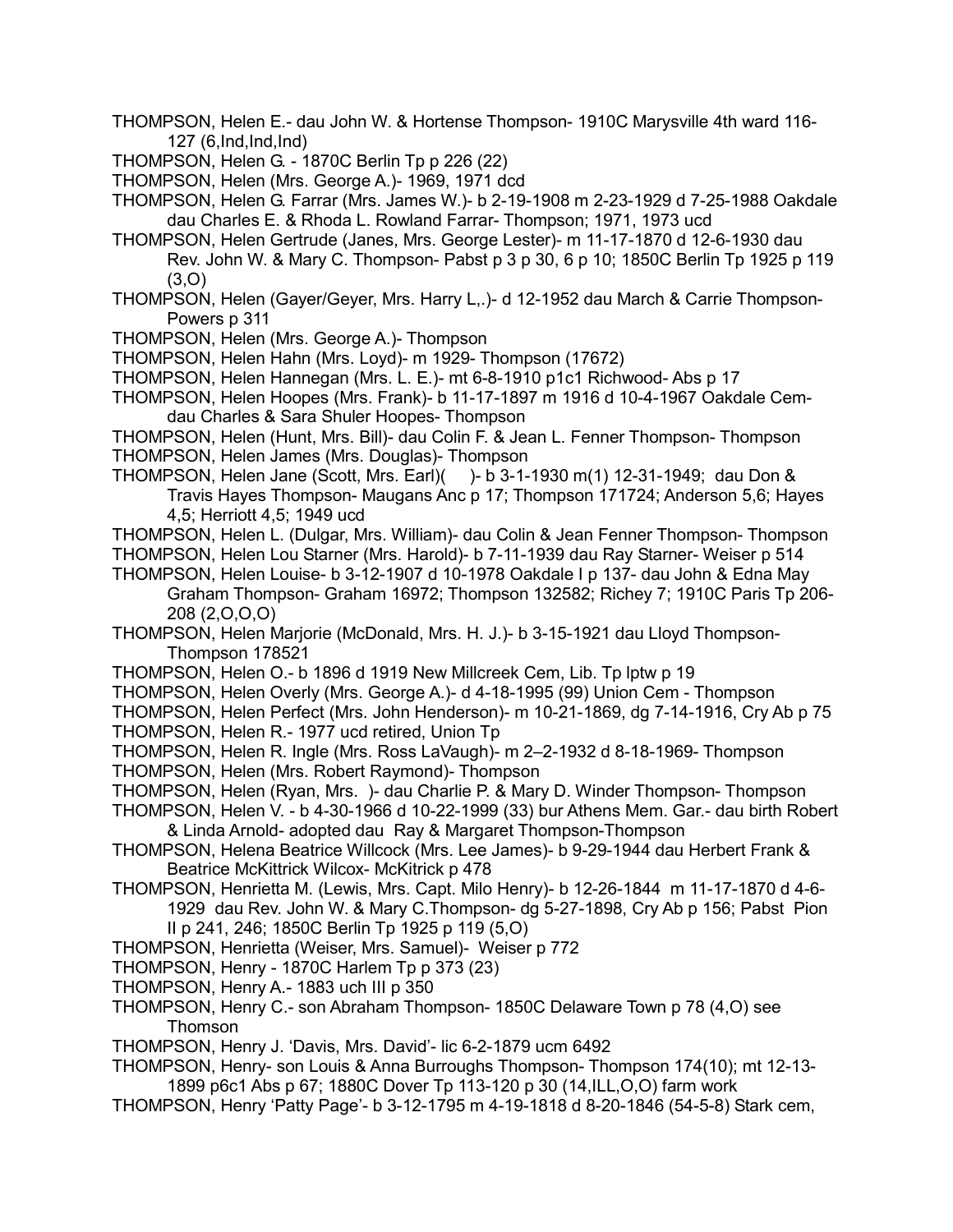Powell p 202, 371

- THOMPSON, Henry S.- son Rudolph & Susan Thompson- 1860C Liberty Tp Un Cp 998-1008 p 137 (7,O)
- THOMPSON, Henry- son Stephen & Matilda Thompson- 1850C Harlem Tp 582 p 54 (3,O)
- THOMPSON, Henton Elsworth- d 3-7-1862 (4m14d) son Rev. J. B. & P. J. Thompson- dg 3-14- 1862 Cry Ab p 21
- THOMPSON, -----Tallman (Mrs. )- dau Henton & Amanda M. Thomson Thompson- dg 2-17-1 891, Cry Ab p 46
- THOMPSON, Herbert C. 'Mary J.'- Thompson; 1961, 1964, 1969, 1971, 1980 dcd
- THOMPSON, Herbert- b 8-1880 1900C Millcreek Tp 107-110 (19,O,O,O) labor Jim Edwards
- THOMPSON, Herby- son Herbert G. & Mary J. Thompson- 1961 (10), 1964 dcd
- THOMPSON, (H)Ester- dau Anderson & Anna Conklin Thompson- Graham 1323Thompson 11363; Conklin
- THOMPSON, Hester Ann Spencer (Mrs. Charles)- d 5-27-1861 (61) Watkins Cem p 5; Thompson (14); 1840C Millcreek Tp 1270 (30-40); 1850C Millcreek Tp 2040-2061 (50,Va); 1860C Mil Tp 11 (60,Va)
- THOMPSON, Hester (Moseley, Mrs. )(Shultz, Mrs. Goebel)- d 9-1-1991 (57) dau Chester & Bernice Thompson- Thompson
- THOMPSON, Hetty- b 8-26-1783 d 9-6-1859 dau Benjamin & Milicent Burnet Thompson- Pabst Pion II p 239
- THOMPSON, Hetty (Whitehead, Mrs. )- b 3-31-1811 d 8-18-1876 dau William & Charity Jagger Thompson- Pabst Pion II p 242; Pabst p 38
- THOMPSON, H,. H.- 1883 uch V p 515, 558
- THOMPSON, Hilda (Butts, Mrs. )- dau George & Elsie Weaver Thompson- Thompson
- THOMPSON, Hildegarde (Noble, Mrs. Vernon)- dau U. Clem Thompson- Powers p 311
- THOMPSON, Hildred (Henry, Mrs. Earl)- b 3-19-1923 m 4-5-1947 m 50y- dau Lee W. & Pearl Sible Thompson- Thompson 178516
- THOMPSON, Hildreth (Henry, Mrs. )- dau Lee & Pearl Thompson- Thompson
- THOMPSON, Hiram M. 'Lizzie Sparks'- b 1864 d 1905 son John & Anna Burdick Thompson-Thompson 1384; Graham 1347; 1880C Claibourne Tp 12-13 p 191A (15,O,O,O)
- THOMPSON, Holly- b 3-1911 d 4-10-1938 Oakdale II p 59- son John & Grace Brown Thompson- Thompson 132583
- THOMPSON, Homer- son John Walkinshaw & Isabella J. Warren Thompson- dg 8-16-1883 Cry Ab p 86
- THOMPSON, Homer 'Virginia'- 1949 ucd
- THOMPSON, Homer- son Homer & Virginia Thompson- 1949 ucd
- THOMPSON, Horace Greeley- d 11-19-1911 Tenn,- son James & Elizabeth Gamble Thompson-Thompson 132(12); 1883 uch V p 381; mt 11-22-1911 p1c1; Abs p 85; 1880C Dover Tp 10-11 p 37 (7,O,Va,O)
- THOMPSON, Horace L.- b 12-18-1851 d 6-23-1954 (2y6m) New Millcreek Cem p 14- son James C. & Elizabeth Burroughs Thompson- Thompson 1713; Powell p 251; 1880 dch p 737
- THOMPSON, Horley- d 2-6-1925 (36) Oakdale 2707 (G29)
- THOMPSON, Hortense (Mrs. John w.)- 1910C Marysville 4th ward 116-127 (31,Ind,Ind,KY) m 8y, 2 ch
- THOMPSON, Hosea- son Mrs. Ada E. Thompson- dg 3-17-1911, Cry Ab p 18
- THOMPSON, Hosea- pallbearer for J. R. Dixon- Ostrander- dg 5-16-1916, Cry Ab p 63
- THOMPSON, Hosea M.'Jeannette Cody''Florence Myers'(div)- b 11-28-1876 m 12-22-1902 m(20 1939 d 3-23-1942 Oakdale II p 99- son James C. & Anna Munsell Thompson-Thompson 171(12); Maugans Anc p 16; Ost p 1; 1915 uch p 1073; dg 3-24-1911 Cry Ab p 20; mt 6-8-1904 p1c3 Abs p 16; mt 10-4-1905 p1c5 Abs p 24; 1880C Scioto Tp 216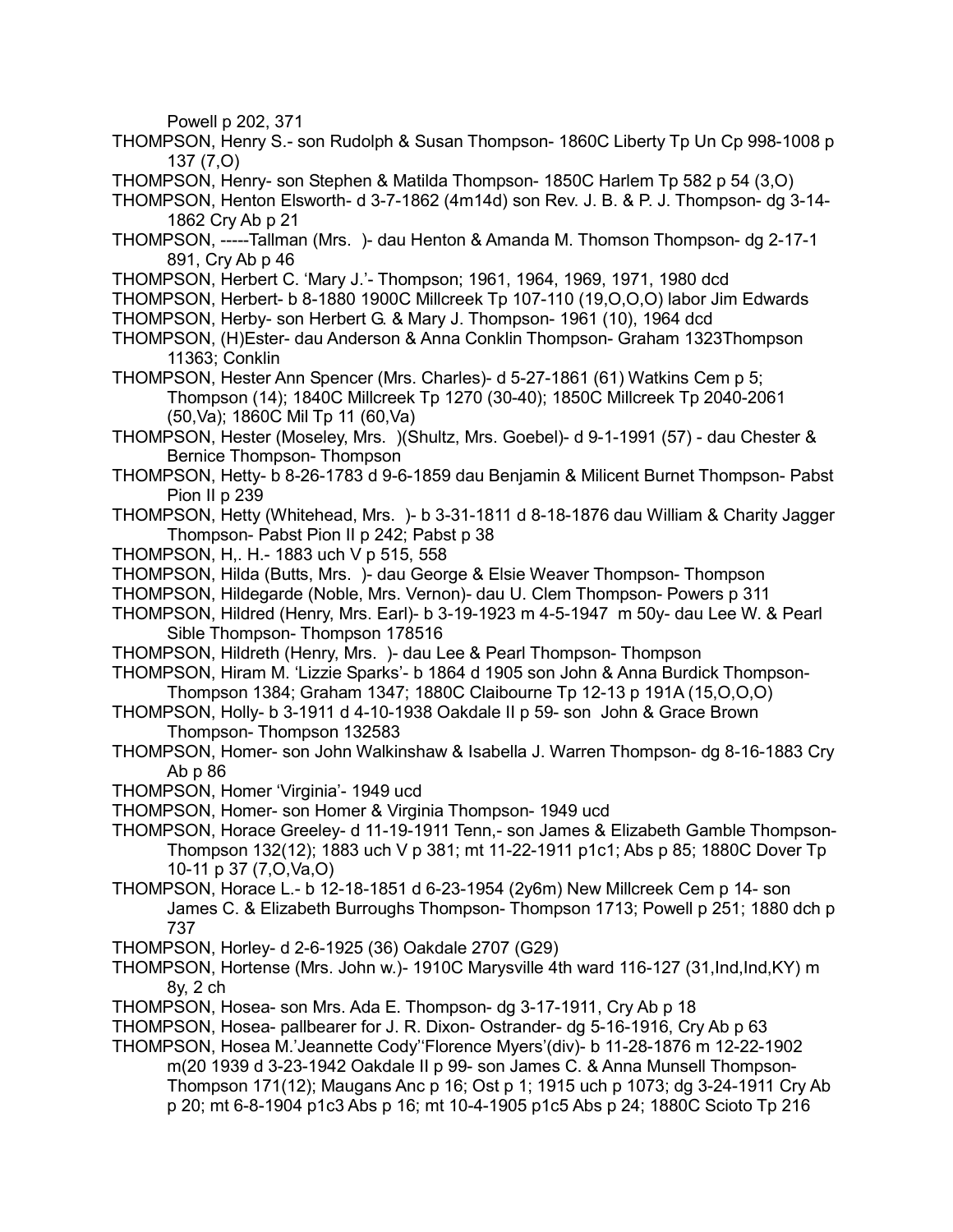$(3,0,0,0)$ 

- THOMPSON, Howard C.- b 6-1888 son Elisha & Alma A. Thompson- 1900C Allen Tp 174-178 p 8B (11,O,O,O)
- THOMPSON, Howard C.- b 9-1885 d 1958 son William Orlando & Frederica Hagenlocker Thompson- Thompson 17154; 1900C Dover Tp 67-68 p 3B (14,O,O,O); 1910C Dover Tp 123-127 (24,O,O,O) laborer, odd jobs
- THOMPSON, Howard E.- 1910C Liberty Tp 370 (21,Colorado,O,O)
- THOMPSON, Howard G. 'Mary J.'- Watkins Cem p 5
- THOMPSON, Howard d 9-20-1895 (11m), res Concord Tp, born in Michigan, son of Joel Thompson, dcdeaths
- THOMPSON, Howard J. b 7-22-1919 d 2-7-1952 Japan, Oakdale Cem- son Levi J. & Oca Patch Thompson- Thompson 17675
- THOMPSON, Howard 'Mary E. Gilbert'- b 1-15-1891 d 5-5-1964 Oakdale Marlborough Cem p Marlborough Cem p p 136- son Seigman H. & Sarah Pennypacker Thompson-Thompson 132514 l 1900C Paris Tp 10-10- p 1B (9,O,O,O); 1910C Paris Tp 32-32 p 2B (18,O,O,O); laborer bicycle shop
- THOMPSON, Hubert L. 'Mary A.'- 1962 ucd
- THOMPSON, Hubert 'Margaret Jane Louck'- Louck; Thompson
- THOMPSON, Hugh E.- son Olen J. & Donna L. Phipps Thompson- Thompson
- THOMPSON, Hugh 'Mary W. Cotton'- 1915 uch p 497; 1883 uch V p 587, 588. 654; 1840C Claibourne Tp 79 (40-50)
- THOMPSON, Hugh 'Polly' uccp p 21 estate JB2 p 357
- THOMPSON, H. V.- 1908 dch p 407
- THOMPSON, Iantha A.- d 7-9-1845 (1-1-19) dcg p 10 dau J. H. & C. Thompson
- THOMPSON, Icey Parmenter (Mrs. Charles L.)- b 1888 d 1935 Milford Cem, Un A; p 32- A. Thompson (165)
- THOMPSON, Ida- b 1882 d 1968- Claibourne Cem p 62
- THOMPSON, Ida B. Prickett Flect (Mrs. )- b 1877 d 1954 Oakdale I p 22
- THOMPSON, Ida- dau John M. & Elizabeth Thompson 1860C Claibourne Tp 826-807 p 109  $(1,0)$
- THOMPSON, Ida Mabel Westheimer (Mrs. J. E.)- dau Nathan P. & Sarah Elizabeth Irwin Westheimer- 1915 uch p 685
- THOMPSON, Ida Maria Gabriel (Mrs. Harry)- b 5-20-1878 m 3-27-1898 d 4-26-1958/3 Milford Cem, Un Al p 62 dau Joseph & Florence Dodds Gabriel- Gabriel 1642; opc 398; dcbirth correction (Lucile Selanders)
- THOMPSON, Ida May (Stafford, Mrs. Maurice- dau Ernest & Luella Florence Wilson Thompson-Pounds 5
- THOMPSON, Ida M. (Sadler, Mrs. Ribba)- dau J. E. & Ida Mabel Westheimer Thompson- 1915 uch p 685
- THOMPSON, Ida Parke (Goff, Mrs. )(Mrs. Earl)- m 6-3-1905- Thompson
- THOMPSON, Ida Potts (Mrs. Earle)- Thompson (13212)
- THOMPSON, Ida Robinette (Mrs. George)- Thompson
- THOMPSON, Ida Westhimer (Mrs. James E.)- m 4-17-1883 ucm (Hearl)
- THOMPSON, —infant 1919 Oakdale II p 41
- THOMPSON, Imo- b 7-22-1895/4 dau John L. & Anna Shaw Thompson- ucb; granddau Evan & Mariah Shaw- 1900C Liberty Tp 239-243 p 11A (5,O,O,O)l stepdau Thomas & Anna L. Daugherty- 1910C Lib Tp 370 (14,O,O,O)
- THOMPSON, Imo M. Kunce (Mrs. Richmond)- b 10-14-1898 m 4-10-1920 d 11-25-1980 Oakdale dau Charles & Etta Beightler Kuntz- Thompson (17854) 1949, 1959, 1962, 1967, 1971, 1973, 1975, 1977, 1979 ucd
- THOMPSON, Imogene (Moore, Mrs. William)- b 3-8-1885/6 d 3-12-1969 Oakdale dau Nelson P.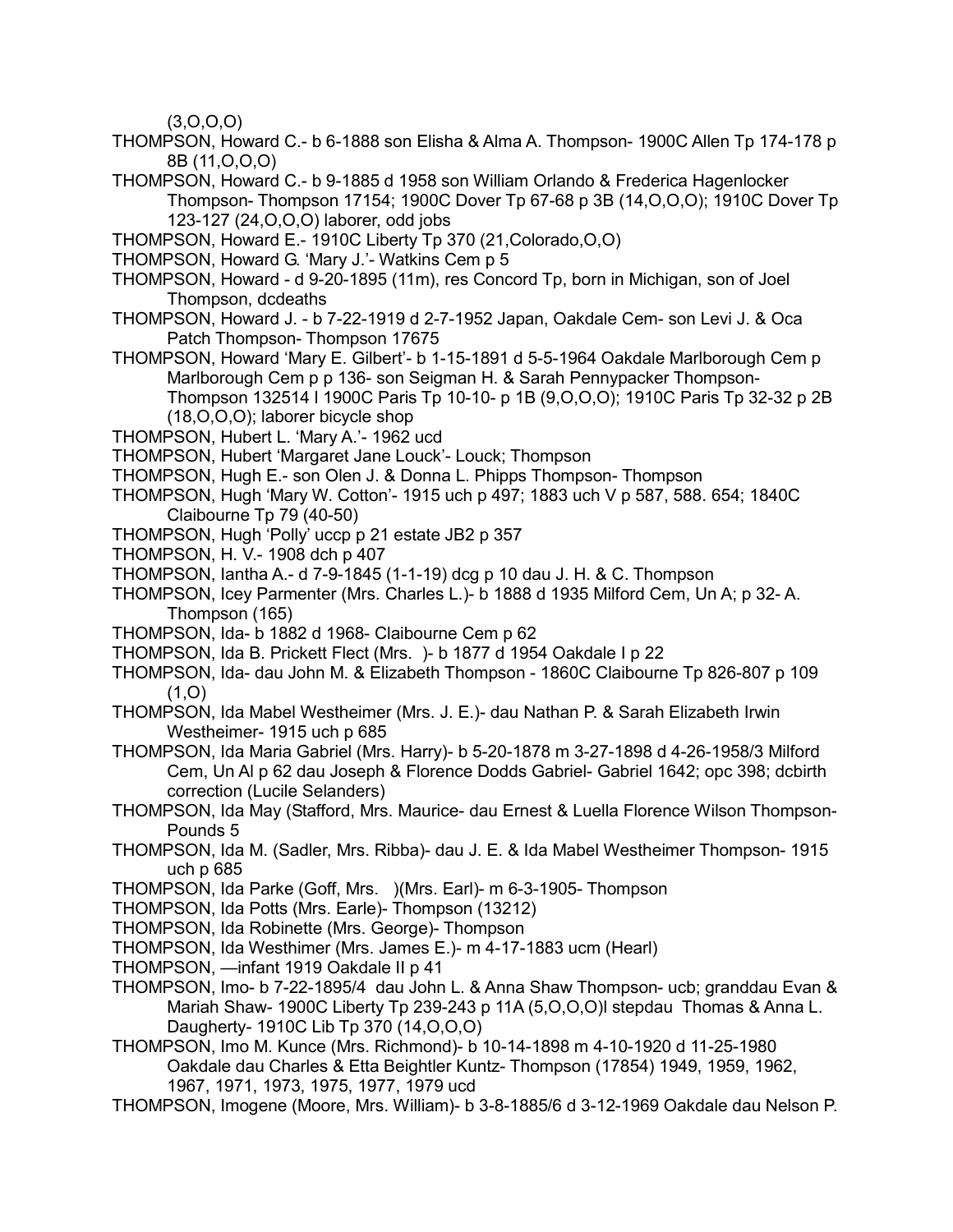& Millie McGee Henderson Thompson- Thompson 13245; MR-DAR p 6,7; 1900C Dover Tp 145-147 p 7A (14,O,O,O); 1910C Dover Tp 186-190 (24,O,O,O)

- THOMPSON, Ina May McKitrick (Mrs. Joseph Grant)- b 1-23-1995/4 d 11-1978 Oakdale -dau John Silas & Henrietta Smart McKitrick - McKitrick p 267
- THOMPSON, loni A. Piersol (Mrs. Charles L.)- m 6-17-1896 ucm (Hearl)
- THOMPSON, lola Mae (Hedrick, Mrs. )- b 6-6-1928 d 7-5-2000 (72) bur Dayton- dau Harry & Edna Lash Thompson- Thompson
- THOMPSON, Ina McKitrick (Mrs.Grant)- b 1-23-1885 d 1978 Oakdale I p 60

THOMPSON, Ira A. 'Sarah A. Wolford'- b 1854or 1-1848 m 12-24 -1885 ucm (Hearl) d 1936 Raymond Cem, lptw p 23; 1900C Liberty Tp un Co 206-210 (42,O,O,O) m 14y,

carpenter; 1910C Lib Tp 369 p 15B (54,O,O,O) m 25y, farmer

- THOMPSON, Ira B.- b 1892 d 1942 Berkshire Cem, Powell p 2
- THOMPSON, Ira- son Malin & Rebecca Thompson- 1860C Allen Tp 836-846 p 115 (3,O); 1870C Allen Tp 112-106 p 8 (14,O); 1880C Allen Tp 173-186 (23,O,O,Va)
- THOMPSON, Irma Irene (Ridgeway, Mrs. George Burl)- b 10-31-1914 m 4-11-1932 d 1-14- 1981-Milford Center Cem- dau Russell B. & Estella Barry Thompson- A.Thompson 165

THOMPSON, Irene (Mrs. Leo Ernest) - Thompson (178(10)1)

THOMPSON, Irwin?- son C. B. & Coralina Thompson- 1880C Claibourne Tp 142-150 p 14 (9,O,O,O)

THOMPSON, Isaac G.- son Rudolph & Susan Thompson- 1860C Liberty Tp Un Co 998-1008 p 137 (18,O)

THOMPSON, Isaac P.- d 2-10-1847 (6m) son n. S. & M. Ebenezer Cem, Powell p 329

THOMPSON, Isabelle (Marquis, Mrs. Kenneth C.)- b 5-21-1911 dau fred & Nancy Elizabeth Watkins Thompson- Thompson 176(10)6

- THOMPSON, Isabel- dau Rudolph & Susan Thompson- 1860C Liberty Tp Un Co 998-1008 p 137 (13,O)
- THOMPSON, Isabel (Ruhl, Mrs. )(Mrs. Harry)- Thompson

THOMPSON, Isabella J. Warren (Mrs. John W.) - m 2-11-1841 dcm dau Robert & Elizabeth

Warren- Warren-Swick p 18; dg 8-16-1880 Cry Ab p 86; 1850C Delaware Tp 1269 p 93 (31,O)

THOMPSON, Ishmael 'Ola L. Fugate'- d 4-10-1978 brother Denver Thompson- Thompson; 1959, 1962 ucd; 1964, 1969, 1971 dcd

THOMPSON, Israel- son Thomas & Anna Thompson- 1850C Harlem Tp 668 p 59 (8,O)

THOMPSON, Iva June (Robinson, Mrs. )- dau George & Elsie Weaver Robinson Thompson-Thompson

THOMPSON, Iva L. (McWilliams, Mrs. Charles)(Kiger, Mrs. Lon)- b 11-17-1896 d 1-27-1988 (91) New Millcreek Cem- dau James Gideon & Mary Josephine McClung Thompson-Thompson 17844 ; 1900C Taylor Tp 150-154 p 7B (3,O,O,O)

THOMPSON, Ivy- dau Robert & Miranda L:ongbrake Thompson- Thompson 1396 Graham 1356 THOMPSON, J.- uca p 46

THOMPSON, J- uca p 49 Millcreek Tp THOMPSON, J. uca p 53 Dover Tp

THOMPSON, J.- mt 8-15-1860 (67)

THOMPSON, J.- 1840C Union Tp 570, 1m (40-50), 1f (40-50), 1m (20-30), 2f (15-20), 1m (15- 20), 1f (10-15), 1m (10-15), 1f (5-10) 1f (-5), 2m (-5)

THOMPSON, Jack- son James & Nancy White Cotton Thompson- Maugans Anc p 192 THOMPSON, Jack- brother William B. Thompson- Thompson

THOMPSON, Jackie (Grennell/Gunnell, Mrs. James)- dau Marion/Marvin C. & Verna Lucille Seymour Thompson- Thompson

THOMPSON, Jacob- son Joseph H. & Mary J. Thompson- 1880C Millcreek Tp 116-121p13 (7,O,O,O)

THOMPSON, Jacob- d 5-18-1863 son Robert & Miranda Longbrake Thompson- Thompson 1394; Graham 1353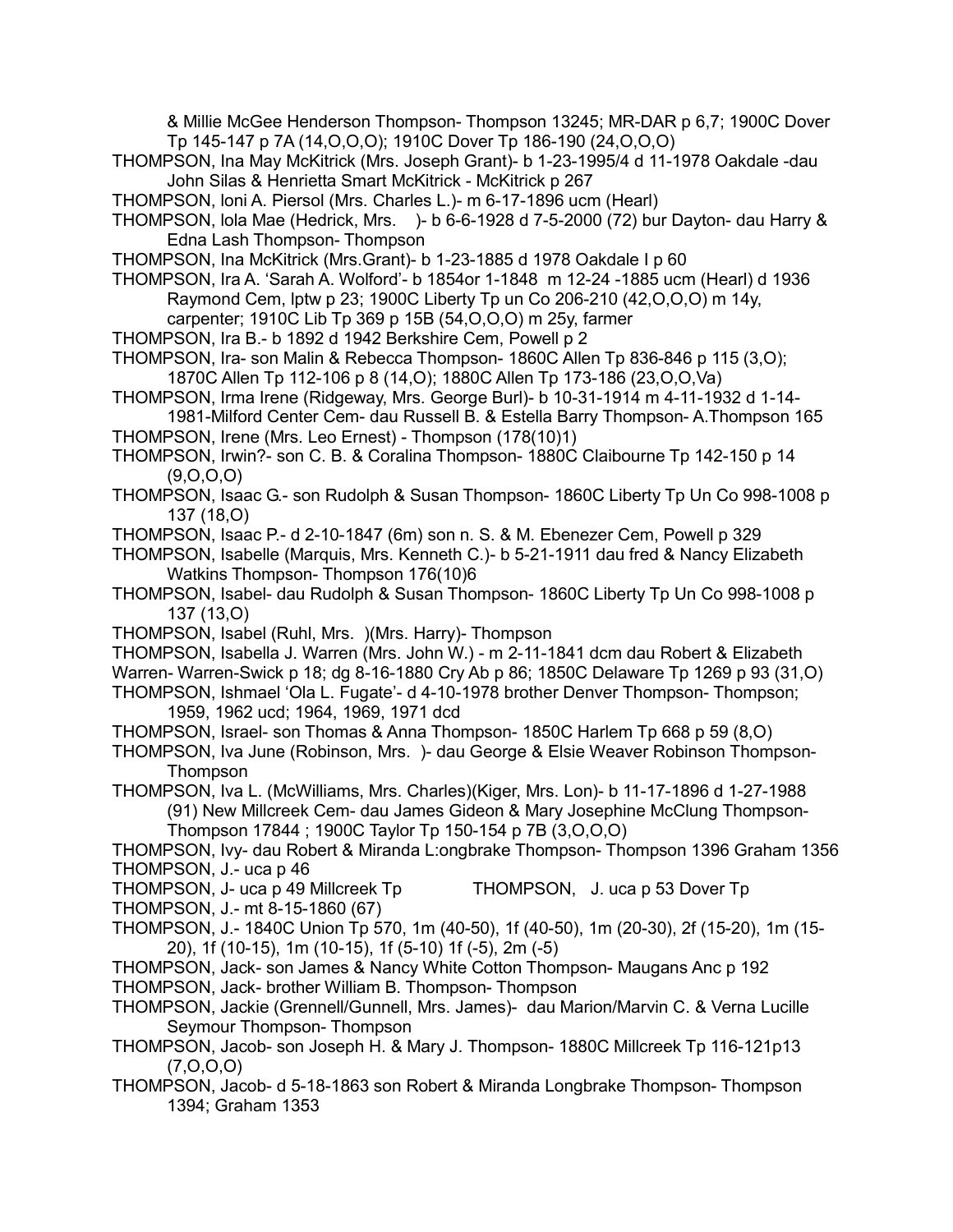- THOMPSON, J.C. d. 6-3-1904 (79y9m19d), res Ostrander, b in Watkins, dcdeaths;
- THOMPSON, infant d 2-3-1873 (?), res Scioto Tp, child of J.C. and Anna Mincell(?) Thompson, dcdeaths;
- THOMPSON, Jaime- b 1977 dau Dana L. & Deborah K. Thompson- 1991 ucd
- THOMPSON, Jameka- mother of Jesaiah Malkiyah- Thompson
- THOMPSON, James- uca p 46 THOMPSON, James- uca p 53 Dover Tp
- THOMPSON, James- uccp p 38 security, JB 4 p 184; uccp p 45, security JB4 p 381
- THOMPSON, James- 1835 men p 42 113 p 75 Marlborough Tp; 1840C Mlb Tp p 248 (40-50); hadc p 38
- THOMPSON, James- uccp p 20 tavern, JB2 p 232, uccp p 22, security JB 3 p 107; uccp 23 tavern JB 2 p 324; uccp p 25 security JB 3 p 31
- THOMPSON, James- 1883 uch V p 368
- THOMPSON, James- Byhalia Friends church- 1985 uch p 159
- THOMPSON, James- 1840C Millcreek Tp p 56 (20-30)
- THOMPSON, James- 1840C Millcreek Tp 56 (20-30), 1f (20-30), 1m (5-10), 2m(-5) 1 f (-5) mt 5- 15-1850; 7-20-1852
- THOMPSON, James- d Saturday, Watkins, typhoid- mt 8-25-1897 p1c5 Abs p 24
- THOMPSON, James- 1883 uch III p 365, IV p 427, 429, 437, 522
- THOMPSON, James 1870C Genoa Tp p 356 (38\*); d 10-5-1871 (39y11m 29d) res Genoa Tp, b Genoa Tp, dcdeaths;
- THOMPSON, James 1870C Scioto Tp p 493 (45\*)
- THOMPSON, James- 1840C Millcreek Tp 1269 , 1m (20-30), 1f (20-30)
- THOMPSON, James- b 1867 d 5-23-1920 Oakdale II p 39
- THOMPSON, James, Jr.- 1915 uch p 433, 753
- THOMPSON, James, Cpl- Co H. 191st O.V.I.; uca p 107
- THOMPSON, James A.- b 1854 d 4-20-1874 (20y1m) Oakdale I p 8-580 (8f) moved here 10-4- 1890
- THOMPSON, James A. 'Amanda Shirk'- m 4-19-1872 ucm 5062 (Hearl)
- THOMPSON, James- son Allen & Penny Thompson- 1979 ucd
- THOMPSON, Jim- son Andy Jr. & Ruby Davis Thompson- Thompson
- THOMPSON, Rev, James- Thompson
- THOMPSON, —(Mrs. James, Jr.)- d Friday Ostrander, mt 3-24-1880 p2c1 Abs p 9
- THOMPSON, James- son Mrs. Ada E. Thompson- dg 3-17-1911, Cry Ab p 8
- THOMPSON, James A.- son Milton & Matilda Amrine Thompson- 1860C Taylor Tp 994 (7,O); 1870C Taylor Tp 224-215 p 27(16,O)
- THOMPSON, James A. 'Nancy Elizabeth Evans'- b 1-19-1866 m 10-14-1903 d 7-15-1939 son James C. & Elizabeth Burroughs Thompson- Thompson 1719; mt 6-8-1904 p1c3 Abs p 16; ,t 10-4-1905 p1c5 Abs p 24
- THOMPSON, James A.- son William A. & Ruby L. Davis Thompson,Jr.- dcc Nellie Almendinger Davis 1
- THOMPSON, James 'Ann'- mt 3-15-1911 p5c2 Abs p 58
- THOMPSON, James 'Ann'- d 7-8-1860 (67-3-26) old Norton Cem- Powell p 175
- THOMPSON, James Ball- son Benjamin Thompson- Pabst Pion II p 242, 247
- THOMPSON, James 'Barbara Layman'- m 7-26-1838 ucm 500 (Hearl) son Charles & Hester
- Ann Spencer Thompson- Thompson 144; 1850C Concord Tp 2232 p 130 (34,Va)
- THOMPSON, James 'Bessie M.'- d 1983- Thompson
- THOMPSON, James 'Catharine Gamble''Elizabeth Gamble'- b 2-28-1812 m 1-5-1832 ucm (Hearl) m(2) 12-31/29-1855 ucm 2373 (Hearl) d 10-27-1889 Oakdale I 490- son John & Polly Nelson Thompson- Thompson 132; 1915 uch p 1008; 1883 uch V p 335, 352, 378; mt 6-28-1854, 9-20-1854; mt 3-11-1903 p 6 Abs p 6, mt 11-4-1903 p8c1 Abs p 21; mt 11- 9-1904 p2c2 Abs p 26; mt 11-22-1911, p1c1 Abs p ; dg 10-29-1889 Cry Ab p 248; ;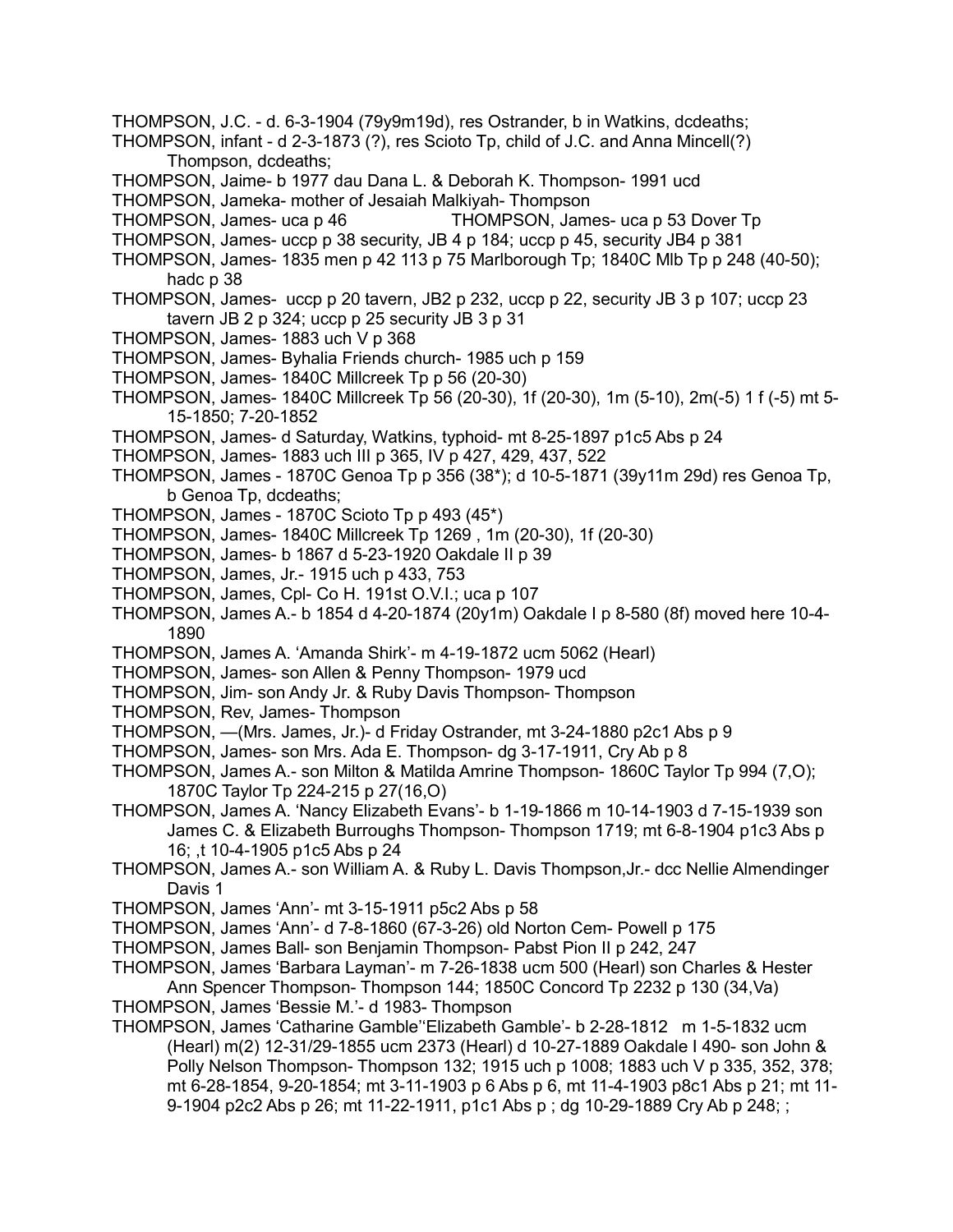1840C Millcreek Tp 1283 p 56 (20-30); 1860C Mil Tp 161 (48,Va); 1880C Dover Tp 10- 11 p 37 (68,Va,Va,Va)

THOMPSON, James- b 1-1880- son C. B . & Coralina Thompson- 1880C Claibourne Tp 142- 150 p 14 (6/12,O,O,O)

- THOMPSON, James C. 'Elizabeth Burroughs''Anna E. Munsell'- b 9-22-1824 m 9-30-1847 ucm 1255 (Hearl), m(2) 3-19-1872 d 6-3-1904 (79-8-11) New Millcreek Cem. p 14 -son William & Sarah Sherman Thompson- Thompson 171; Maugans Anc p 17; 1880 dch p 736; dg 6-7-1904, Cry Ab p 250; dg 6-14-1904, Cry Ab p 251; dg 3-24-1911, Cry Ab p 20; mt 3-3-1858, mt 6-8-1904 p1c3 Abs p 16; 1860C Scioto Tp 934 (35,O); 1880C Scioto Tp 216-232 (50)l dg 10-13-1905, Cry Ab p 57
- THOMPSON, James Calvin- d Thursday (35) bur Ostrander, son C. B. Thompson- dg 2-25- 1916, dg Cry Ab p 29, 30
- THOMPSON, James 'Celia Crabtree'- dcc Larry Jackson 44
- THOMPSON, Charlene Blanton (Mrs. James)- parents of Tyeeshia Desiree Thompson
- THOMPSON, James Charles- b 9-28-1973 son Lee James & Helena Beatrice Willcock Thompson- McKitrick p 478
- THOMPSON, James Dixon 'Eliza Swan'- b 6-15-1825 son Thomas & Abigail Maine Thompson-Asp 825d
- THOMPSON, James 'Doris'- parents of James E. Thompson- Thompson
- THOMPSON, James Earl 'Doris Jean Mosier'-Graham (175632); 1962, 1991 ucd
- THOMPSON, James E. 'Barbara E.'- 1971, 1973, 1975, 1979, 1981, 1983 ucd
- THOMPSON, James E. 'Doris J.'- 1959, 1967, 1971, 1973, 1975, 1977, 1979, 1981, 1983 ucd
- THOMPSON, James Edward- b 4-4-1953 son Clayton Alvin & Nita Faye Stimson Thompson-Maugans Anc p 149
- THOMPSON, James E., Jr- son James E. & Doris Thompson- Thompson- 1991 ucd; engaged to Dawn Hershberger
- THOMPSON, James E. 'Cora B. Orahood'- m 9-1-1888 ucm (Hearl)
- THOMPSON, James E. 'Ida Westhimer'- m 4-17-1883 ucm (Hearl)
- THOMPSON, James E.- son James J. & Maryetta G. Thompson- 1870C Claibourne Tp 192-190 p 24 (13,O)
- THOMPSON, James 'Elizabeth Portz'- m 1-11-1857 dcm
- THOMPSON, James E. 'Mabel I..'b 1856 d 1917, Claibourne Cem p 36
- THOMPSON, James F.- son Elisha & Miranda Thompson- 1850C Genoa Tp 446 p 45 (2,O)
- THOMPSON, James- son Francis T. Thompson- Thompson
- THOMPSON, James- son Fred Thompson- Thompson 174655
- THOMPSON, James G. 'Mary McClung'- m 8-26-1886 ucm (Hearl)
- THOMPSON, Jim- son Rev. George F. & Rose A. Gifford Thompson- Thompson
- THOMPSON, James Gideon 'Mary Josephine McClung'- b 2-28-1864 d 8-21-1897 Watkins Cem p 5; son Russell & Elizabeth Baughman Thompson- Thompson 1784; 1870C
	- Millcreek Tp 138 (6,O); 1880C Millcreek Tp 19-19 p 3 (16,O,O,O)
- THOMPSON, James 'Grace Kerr'- Thompson
- THOMPSON, James 'Helen'- 1971, 1973 ucd
- THOMPSON, James H.- Powers p 240, 308
- THOMPSON, James H.- father of Emma L. Thompson-1880C Millcreek Tp 23 (33,O,O,O)
- THOMPSON, James H.- heir of Benjamin Thompson- Ref Bk 5 p 476 uccp p 52
- THOMPSON, James H. 'Geraldine'- 1975, 1977, 1979, 1981 ucd
- THOMPSON, James H. 'Jane Sewell'- m 12-24-1870 ucm 4845 (Hearl)
- THOMPSON, James H. 'Lucinda Ramsey'- m 11-9-1880 ucm 6831 (Hearl)
- THOMPSON, James H. 'Mary J.'- 1961, 1964, 1969, 1971, 1980 dcd
- THOMPSON, James- b 1967 son James E. & Foris Thompson- 1971, 1975, 1977, 1979, 1981 ucd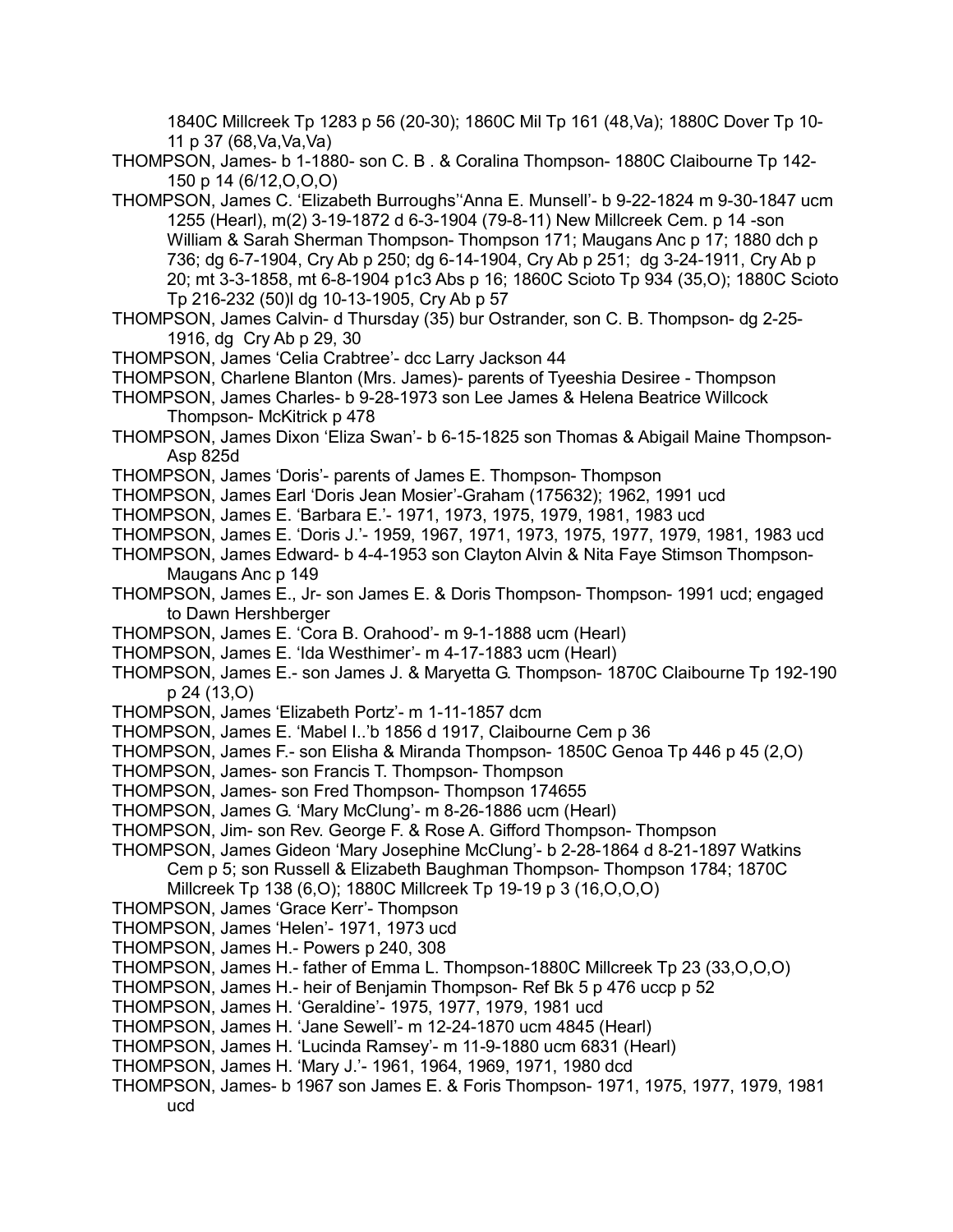THOMPSON, James- son James & Temperance Mooney Thompson- 1883 uch V p 378; Thompson 11 THOMPSON, James- grandson James Thompson- 1883 uch IV p 437 THOMPSON, James- son John & Anna Burdick Thompson- Graham 1344; Thompson 1386 THOMPSON, James- son John & Susannah Ridgely Thompson- Thompson p 1 THOMPSON, James- b 1970 son James E. & Barbara R. Thompson- 1971, 1973, 1975, 1979,1981, 1983 ucd THOMPSON, James J.- b 1968 son James W. & Helen Farrar Thompson- 1971, 1973 ucd THOMPSON, James- son Joseph H. & Mary J. Thompson- 1880C Millcreek Tp 1160-121 p 13  $(5,0,0,0)$ THOMPSON, James J. 'Maryetta G.'- 1870C Claibourne Tp 192-190 p 24 (40,O) THOMPSON, James J. 'Sarah Jane Fisher'- m 5-13-1851 ucm (Hearl); 1915 uch p 500; 1883 uch V p 517 THOMPSON, James K.- son Alvin K. & Ruby E. Fetter Thompson- Thompson; 1962 (17) ucd THOMPSON, James K.- b 11-8-1831 d 10-5-1871 Africa Cem, Powell p 181 son John & Susanna Thompson- 1850C Genoa Tp p 42 (19,O) THOMPSON, James Lawrence- b 4-3-1970 son Rev. & Mrs. James Thompson- Thompson THOMPSON, James L. 'Catherine Mellinger'- b NY 2-10-1822 m 6-7-1846 dcm son Henry & Patty Page Thompson- Powell p 371 THOMPSON, James- son Leo Ernest & Mary McCormick Thompson- Thompson 178(10)13 THOMPSON, James L.- son Wray T. & Mary Alice Lemay Thompson- 1883 uch V p 352; Thompson 13294; 1880C Millcreek Tp 28-31 p 4 (1,O,O,O)) THOMPSON, James (Lyndhurst)- Thompson THOMPSON, James- son Malin & Rebecca Thompson- 1870C Allen Tp 112-106 p 8 (6,O) THOMPSON, James 'Margaret Pratt'- m 10-19-1863 dcm THOMPSON, James M.- son John Walkenshaw & Isabelle J. Warren Thompson- dg 8-16-1883 Cry Ab p 86 THOMPSON, James Monroe- son Terry G. Thompson- Thompson THOMPSON, James M.- son Sarah Thompson- 1850C Union Tp 1279-1297 p 192 (29,O) THOMPSON, James- son Myrtle Thompson- Thompson 178451 THOMPSON, James 'Nancy White Cotton'- b 4-27-1790 Maugans Anc p 188, 192 THOMPSON, James O. 'Carrie E. Marquis'- d 1970- Thompson THOMPSON, James P.- d 8-2-1991 Oakdale O-190-SW 1/4 THOMPSON, James P. 'Barbara M.'- 1975, 1981, 1983, 1991 ucd THOMPSON, James Philip 'Barbara Mary Williamson'- b 9-1-1918 m 11-15-1944 d 8-2- 1991 (72) Oakdale - son Rev. George F. & Rose A. Gifford Thompson- Thompson; 1977 ucd THOMPSON, James R.- son Ross LaVaugh & Helen P. Ingle Thompson- Thompson THOMPSON, James 'Sarah Ann Fisher'- m 5-3-1851 ucm 1667; 1860C Claibourne Tp 857 (30,O) see J. J. THOMPSON, James 'Sarah I.'- 1860C Tp 857 (30,O) THOMPSON, James T.-1964 dcd, Delaware Tp THOMPSON, James T., Col- b 2-28-1812 Albemarle Co Va. d 10-27-1889 Oakdale I p 99 THOMPSON, James T.Sr. 'Daisy Mae Daniels- Thompson THOMPSON, James T. Jr.- son James T. Sr. & Daisy Mae Thompson- Thompson THOMPSON, James 'Temperance Mooney''Elizabeth Lazenbee Graham'- b 1856 d12-14-1843 Watkins Cem p 5; Thompson 1; 1883 uch V p 333, 378; 1915 uch p 233, 271, 431; 1985 uch p 8; 1830C Jerome Tp 34 (60-70); 1840C Millcreek Tp 126 (80-90), uccp p 29, death JB3 p 223; Rev. War mt 10-15-1913 p8c3 Abs p 88 THOMPSON, James- son Terry E. & Desiree Thompson- 1973 ucd THOMPSON, James- b 1972 son Terry G. & Elaine E. Thompson- 1973, 1975 ucd

THOMPSON, James- son James & Sarah I. Thompson- 1860C Claibourne Tp 857 (3,O)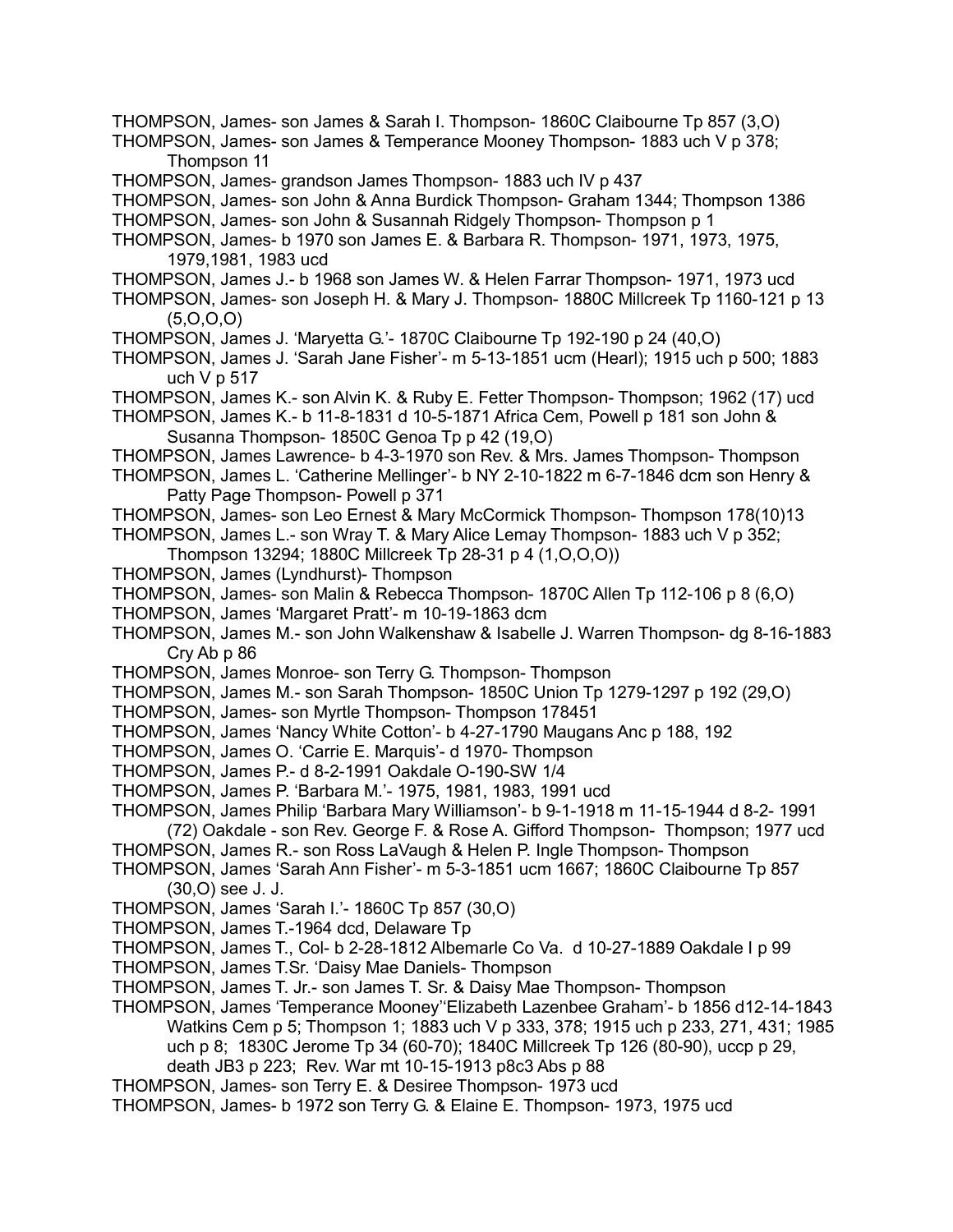THOMPSON, James T.- brother Thomas R. Thompson- Thompson

- THOMPSON, James- son Tyler & Samantha McClung Thompson- Thompson 13252; 1870C Millcreek Tp 134 (4,O); 1880C Millcreek Tp 144-149 p 16 (13,O,O,O) farm work
- THOMPSON, James W.- Thompson
- THOMPSON, James W. 'Helen Farrar;- m 2-23-1929 d 1982 Oakdale Thompson
- THOMPSON, James- son William & Matilda Gamble Thompson- Thompson 1346; 1850C Millcreek Tp 2006-2021 (3,O); 1860C Mil Tp 77 (13,O)
- THOMPSON, James W. 'Patricia M. Merritt'- b 11-20-1924 d 7-9-1994 (69) Ashley Union Cemson Thomas & Leontine Johnson Thompson- Thompson
- THOMPSON, Jamie- ch Alane & Penny E. Thompson- 1981 ucd
- THOMPSON, Jananne "Dude" (Mrs. Rev. David Polloc or Jananne- dau Rev. David P. Thompson-- Thompson
- THOMPSON, Jane 1870C Scioto Tp p 493 (44)
- THOMPSON, Jane 1870C Delaware Tp p 273 (9)
- THOMPSON, Jane- 1883 uch V p 597 THOMPSON, Jane- Pabst p 8 p 7
- THOMPSON, Jane"Jennie" Bland (Mrs. Alexander H.)- m 10-19-1871 ucm 4993 (Hearl); mt 5- 17-1911 p7c2 Abs p 67
- THOMPSON, Jane Bryson (Mrs. Thomas)- Thompson (1786), see Rebecca
- THOMPSON, Jane Decker (Mrs. Lewis)- m 5-27-1849 dcm
- THOMPSON, Jane Elizabeth Smith (Mrs. L. W.)- dau John & Sarah McGarry Smith- 1908 dch p 629
- THOMPSON, Mary Jane Fuller (Mrs. William) 1860C Union Tp 674-680 p 93 (21,O)
- THOMPSON, Jane- dau Herbert G. & Mary J. Thompson- 1961 (16) dcd
- THOMPSON, Jane(Janice)- b 1967 dau Ernest & Beatrice Thompson- 1969, 1971 dcd
- THOMPSON, Jane Sewell (Mrs. James H.)- m 12-24-1870 ucm 4845 (Hearl)
- THOMPSON, Jane (Mrs. Roland)- parents of Robert Thompson- Thompson
- THOMPSON, Jane R. (Smith, Mrs. )- dau Coy W. & Muriel Thompson- Thompson
- THOMPSON, Jane (Walker, Mrs. )- dau Milton & Matilda Amrine Thompson- mt 5-22-1907 p3c2 Abs p 45
- THOMPSON, Janelle Marie- 1-10-1983 dau Keith & Kim Balser Thompson- Thompson
- THOMPSON, Janet (Ealey, Mrs. )- dau Leo W. & Mary K. Biglow Thompson- Thompson
- THOMPSON, Janet Lee Havens (Mrs. Carlton Leroy)- m 12-16-1955 dau William Edward & Sarah Elizabeth McDonnell Havens- Maugans Anc p 18; Thompson (171725); Anderson
	- 5,6; Hayes 4,5; Herriott 4,5; opc 924; 1961, 1964, 1969, 1971, 1980 dcd
- THOMPSON, Janet Marie (Andrews, Mrs. Harvey Eugene)- McKitrick p 71
- THOMPSON, Janet Overholser (Mrs. )- York Cem p 83
- THOMPSON, Janette- heir of Benjamin & Sarah Thompson- uccp p 52, Record Bk 5 p 476
- THOMPSON, Janice (Mrs. David)- div- Thompson; parents of Kristen Marie Zavar; 1981, 1983, 1991 ucd
- THOMPSON, Janice Lee Overholser (Mrs. Bernard)- d 4-4-2000 (75) York Cem- Thompson
- THOMPSON, Janice Linn (Mrs. Bernard)- dau Rolla & Mae Stamats Linn- 1985 uch p 133
- THOMPSON, Janice (Wears, Mrs. )- dau Ishmael & Ola Fugate Thompson- Thompson
- THOMPSON, Janis- dau Ray E. & Mary Thompson- 1961 (4) dcd
- THOMPSON, Jannett (Harper, Mrs. Jackson)- m 5-11-1854 ucm 2130 (Hearl); Jennette, mt 5- 24-1854
- THOMPSON, Jared 'Eliza Maine'- Asp (1371)
- THOMPSON, Jason- b 1974 son Allen E. & Penny E. Thompson- 1975, 1977, 1979, 1981 ucd
- THOMPSON, Jason- b 1973 son James E. & Doris Thompson- 1975, 1977, 1979, 1981, 1983 1991 ucd
- THOMPSON, Jason D. 'Carrie'- 1991 ucd
- THOMPSON, Jason Paul- b 9-14-1979 son Don & Donna Schmitz Thompson- Thompson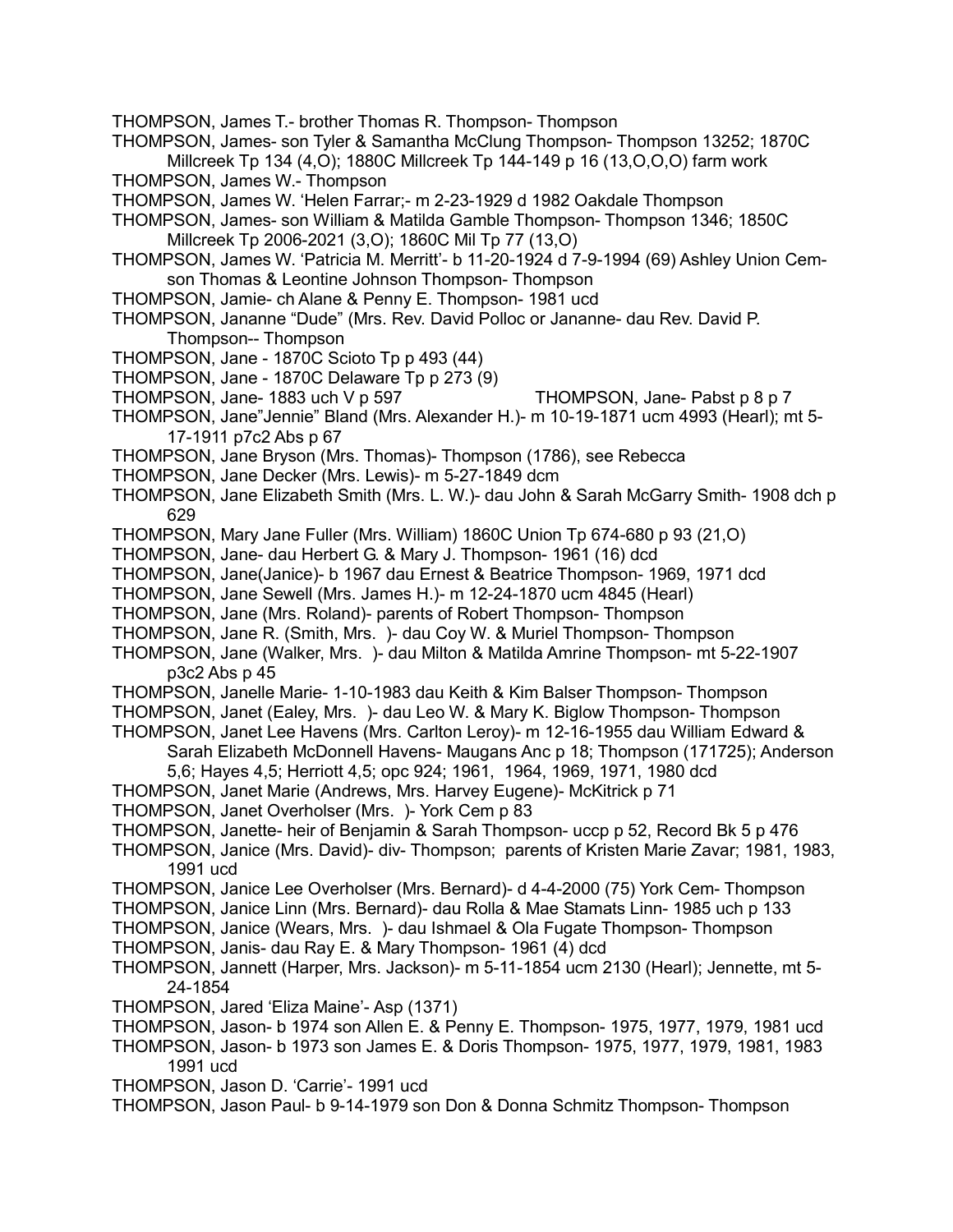- THOMPSON, Jason- son Thomas & Margaret Powers Thompson- Powers Pat p 181, 185 THOMPSON, J. B. dau Eliza Thompson- 1910C Liberty Tp 148 (31,O,O,O)
- THOMPSON, Rev. J. B.'P. J.-dg 3-14-1862, Cry Ab p 21; 1908 dch p 250; 1880 dch p 402; officiated at marriage 1854; dg 12-10-1895, Cry Ab p 48
- THOMPSON, J. C.- 1915 uch p 919
- THOMPSON, J. C.- Ostrander- father of Charles Thompson- mt 12-22-1886 Abs p 30
- THOMPSON, J. Catharine' 1880C Claibourne Tp 112-118 p 215C (25,O,Va,Va)
- THOMPSON, Jean Ann- dau William B. & VirginaiThompson- Thompson
- THOMPSON, Jean Fenner (Mrs. Colin F.)- b 12-20-1924 m 1942 d 1-2-1998 (73) Forest Grove Cem- dau James A. & Maude Lisk Fenner- Thompson; 1977 ucd
- THOMPSON, Jean (Fridley, Mrs. )- dau Charles & Mary L. Clifford Thompson- Thompson
- THOMPSON, Jean (Stutzman, Mrs. )- dau Marion C. & Verna Lucille Seymour Thompson-**Thompson**
- THOMPSON, Jean T. (Boyers, Mrs. John S.)- b 4-23-1918 d 12-9-1992 (74)- dau E. T. & Beulah Logan Thompson- Thompson
- THOMPSON, Jeanne (Mrs. Dwight E.)- 1977, 1979, 1983 ucd
- THOMPSON, Jeanne Munson (Ms. Harold)- b 8-31-1933 dau Leonard & Irene De Schepper Munson- McKitrick p 419
- THOMPSON, Jeannette Cody- b 8-15-1878/9 d 9-20/21-1937 Oakdale II p 99 dau Thomas & Augusta Gibson Cody- Maugans Anc p 16; Thompson (171(12)); opc 491;
- THOMPSON, Jeannette (Harper, Mrs. Andrew J.) 1915 uch p 691
- THOMPSON, Jeannette (Richter, Mrs. Andrew Derr)- Weiser p 42
- THOMPSON, Jeff A.- son Jim P. & Barbara M. Williamson Thompson- Thompson
- THOMPSON, Jeff 'Theresa'- son James P. & Barbara J. Willamson Thompson- Thompson
- THOMPSON, Jeffers J. 'Rebecca Cook'- 1880 dch p 674
- THOMPSON, Jeffrey- b 1961- son Edgar K. & Margaret E. Thompson- 1961, 1964, 1969, 1981 dcd
- THOMPSON, Jeffrey Owen- b 2-17-1957 son Carlton Leroy & Janet Lee Havens Thompson-Maugans Anc p 18; Thompson 1717251; Anderson 6; Hayes 5; Herriott 5; 1961, 1964, 1969, 1971, 1980 dcd
- THOMPSON, Jeffrey Wayne- son Harry l. Thompson- Thompson
- THOMPSON, Je---- 'Harriett'- 1880CClaibourne Tp 113-119 p 215C (53,O,O,O)
- THOMPSON, J. E. 'Ida Mabel Westheimer'- 1915 uch p 685
- THOMPSON, Jennette- dau John Walkinshaw & Isabella J. Warren Thompson- dg 8-16-1883 Cry Ab p 86
- THOMPSON, Jennie (Mrs. Alvin)- b 1844 d 3-15-1922 Oakdale II p 16
- THOMPSON, Jennie Bell- b 7-8-1871 d 10-6-1890 (19-5-28) Oakdale I p 79 593- dau Dr. Moses & Elizaeth C. Hull Thompson- 1883 uch V p 146; Thompson Bible, Un Co Hist Soc Museum; mt 10-8-1890 p3c3 Abs p 3; mt 8-27-1913 p4c3 Abs p 82; 1880C Marysville 455-500 p 35 (8,O,Pa,Md)
- THOMPSON, Jennie Bennett (Mrs. William H.)- 1880 dch p 674
- THOMPSON, Jennie Brown (Mrs. John Franklin)- m 12-23-1898; mt 8-8-1906 p3c4 Abs p 18
- THOMPSON, Jennie Fulkerson (Mrs. Frank P.)- b 10-16-1848 d 7–25-1918 bur Zanesville- dau Stephen & Caroline Todd Fulkerson- Maugans Anc p 200-202
- THOMPSON, Jennie (Liggett, Mrs. George)- b 2-5-1868 m 2-18-1885 d 5-13-1945 New Millcreek Cem p 29- dau James C. & Elizabeth Burroughs Thompson- Thompson 171(10); Carr (114316); 1880 dch p 737; mt 6-3-1904 p1c3 Abs p 16; mt 10-4-1905 p1c5 Abs p 24; 1880C Scioto Tp 216 (12,O)
- THOMPSON, Jennifer Marie- dau Mark & Penny Thompson- Thompson- engaged to Bryan Wayne Hill
- THOMPSON, Jeremiah J. 'Esther Terrill'- b 11-9-1750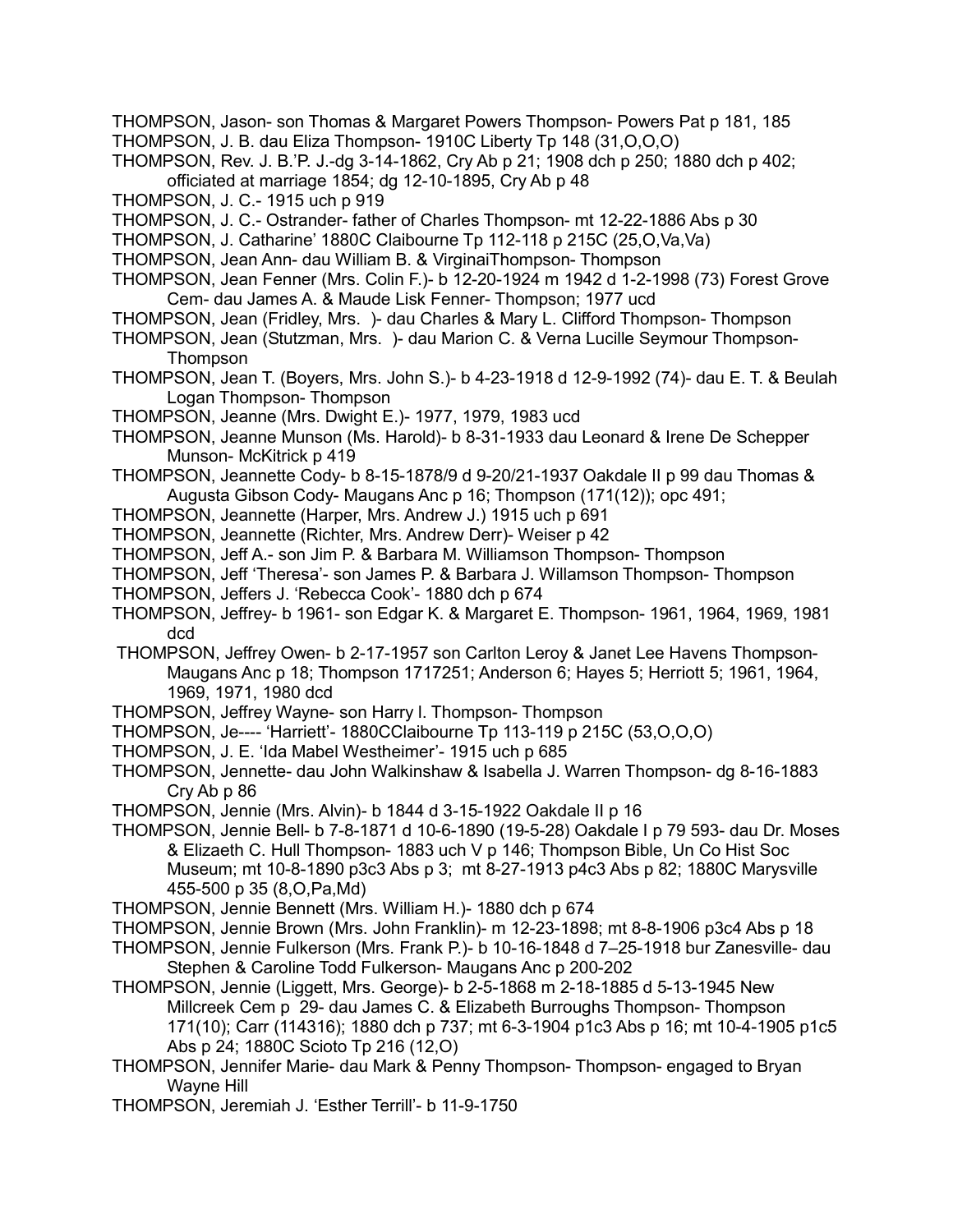- THOMPSON, Jeremy Lynn- b 4-27-1990 son Dana Lynn & Deborah Kay Risner Thompson-**Thompson**
- THOMPSON, Jeremy ' Monica'- Thompson parents of Payton Rhianne
- THOMPSON, Jerry O,- son James T. Sr. & Daisy Mae Daniels Thompson- Thompson
- THOMPSON, Jesaiah Nakjiyah- b 12-20-1997 son of Jameka Thompson- Thompson
- THOMPSON, Jesse L.- Thompson
- THOMPSON, Jessica Feree-(17-1995)Thompson- dau David & Helen Thompson- Thompson; dg 4-22-1995
- THOMPSON, Jessica- twin premature dau of Niles & Nancy Thompson- Pleasant Hill Cem 4-6- 1985
- THOMPSON, J. F.- b 5-11-1873 d 7-6-1906 IOOF #704 Milford Cem, Un Al p 38
- THOMPSON, J. G. (Mrs. )- dau Mrs. Peter Westheimer- mt 1-31-1912 p1c4 Abs p 4
- THOMPSON, J. H.- uca p 53, 107, 79 Taylor Tp
- THOMPSON, J. H.- hadc p 101 (Genoa Tp)
- THOMPSON, J. H.- 1883 uch V p 469-471; 1835 men p 40 # 18 p 71 Marlborough Tp
- THOMPSON, Jim- 1962 ucd, Richwood
- THOMPSON, Jim- works at Richwood Gazette- 1985 uch p 180
- THOMPSON, Jim- b 1973 son William A. Jr. & Ruby Thompson- 1980 dcd
- THOMPSON, Jimmy- b 1967 son James E. & Doris J. Thompson- 1973, 1981 ucd
- THOMPSON, J. J. 'Sarah J. Fisher'-
- THOMPSON, J. L. 'Flora Teets'- 1915 uch p 814
- THOMPSON, J. L.'Emily J.'- Claibourne Cem p 51
- THOMPSON, J. Leonard 'Flora B.'- b 1872 d 1958, Claibourne Cem p 74
- THOMPSON, J. O.- 1883 uch V p 598
- THOMPSON, Joan- dau Ishmael & Ola L. Thompson- 1959 ucd (13)
- THOMPSON, Joan Lucinda Lockard (Mrs. Alfred Hubbell, Jr.)- m 6-7-1957- Thompson (176842)
- THOMPSON, Joana- dau Elisha & Miranda Thompson- 1850c Genoa Tp 446 p 45 (6,O)
- THOMPSON, JoAnn(e) Armentrout, Mrs. Robert)- m 8-24-1947- dau Harry & Edna E. Fox/Lash Thompson- Thompson
- THOMPSON, JoAnn (Fryer, Mrs. )- dau Harold & Rose Ann Leeper Thompson- Thompson
- THOMPSON, Joann (Morgan, Mrs. Ronald )- d 12-7-1985 (44) son James R. Sr. & Daisy Mae Daniels Thompson- sister Charles & Ray Thompson- Thompson
- THOMPSON, Joann- b 1960 dau James H. & Mary J. Thompson- 1964, 1971 dcd
- THOMPSON, Joanne M.- d 12-22-1969 (18) dau Lewis Thompson- Thompson
- THOMPSON, Job- son Charles R. Thompson- Thompson
- THOMPSON, Jno 1870C Delaware Town p 330 (69\*)
- THOMPSON, Joan- dau Ishmael & Ola Fugate Thompson- 1962 (15) ucd; Thompson
- THOMPSON, Jo Anna (Eirich, Mrs. Donald)- dau James W. & Helen G. Farrar Murphy-**Thompson**
- THOMPSON, Jodi Marie (Cheek, Mrs. Lloyd Richard) b 3-26-1959 m 2-6-1988 (div)- dau Gerald Woodrow & Rachel Cooper Thompson- Graham 14474123; Weaver 12946123; Thompson 13258423; Tossey
- THOMPSON, Joe- son Lafayette F. & Katheryn Cook Thompson- A. Thompson 16(11)3;1959, 1962 (7)1967 ucd
- THOMPSON, Joe- grandson of James McKitrick McKitrick p 335, 338
- THOMPSON, Joelle Young (Mrs. Willis Ray)- Thompson
- THOMPSON, Jo Ellen (Mrs. Willis R.)- 1980 dcd
- THOMPSON, Johathan- 1835 men p 46 #63 p 84 Orange Tp
- THOMPSON, John- farm- mt 7-3-1907 p6c2 Abs p 49
- THOMPSON, John- liveryman- 1976 dch p 137
- THOMPSON, John- Powell p 119 Genoa Tp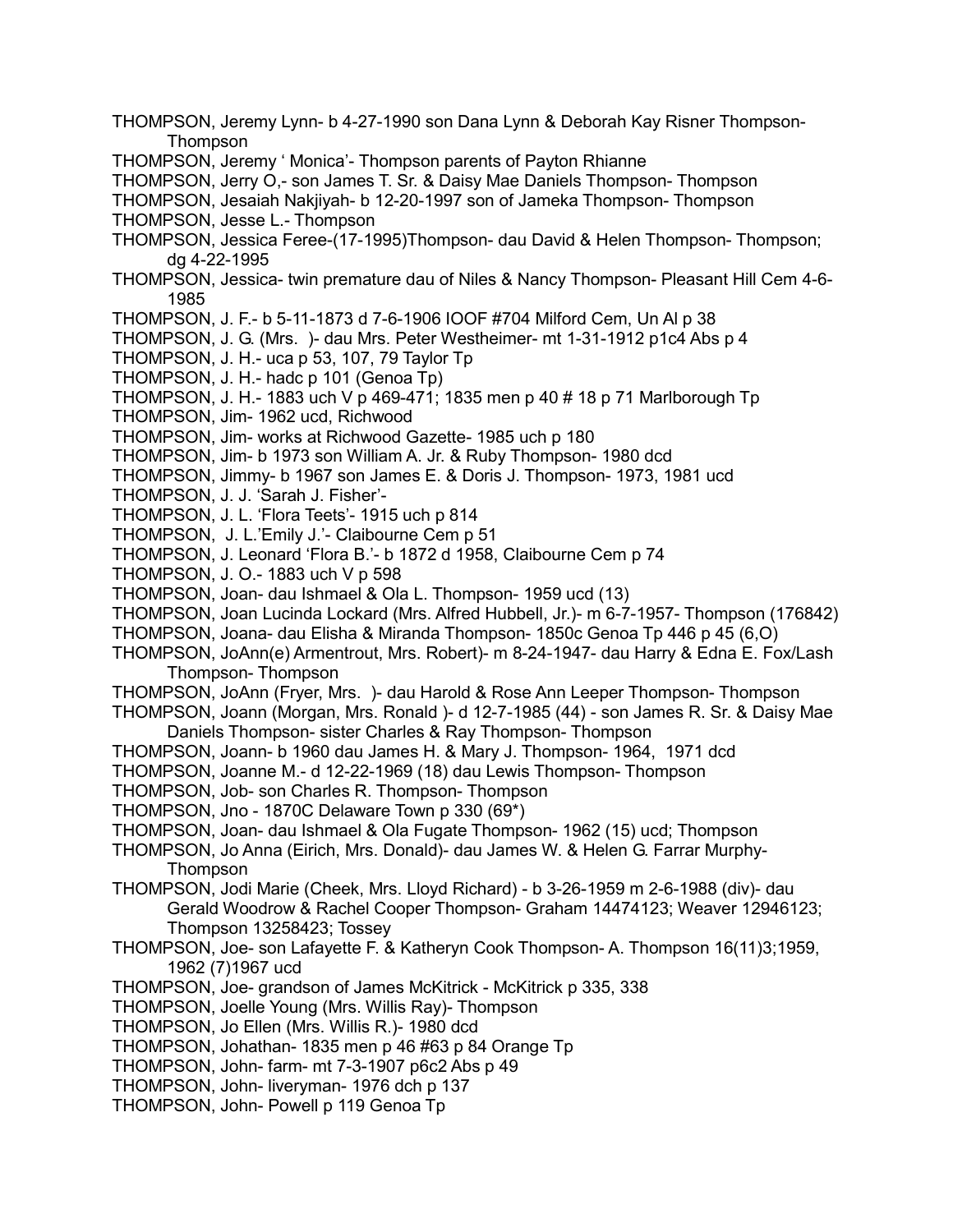- THOMPSON, John- 1883 uch IV p 481
- THOMPSON, John- Freshwater p 188, Christopher Freshwater purchased land from him, 1837
- THOMPSON, John- 1870C Milford 56-55 p 6 (28,O)
- THOMPSON, John 1870C Thompson Tp p 500 (30\*)
- THOMPSON, John 1870C Berkshire To p 215 (67\*)
- THOMPSON, John 1870C Delaware Tp p 273 (6)
- THOMPSON, John- 1835 men p 20 8 p 32 Delaware Tp
- THOMPSON, John- 1835 men p 27 #37 p 45 Gena Tp
- THOMPSON, John- 1908 dch p 33, 407, 761; 1880 dch p 265
- THOMPSON, John- pallbearer for Nicholas Schwartz- dg 7-21-1905 Cry Ab p 38
- THOMPSON, John- 1910C Dover Tp 1-1 (50,O,Va,Va) farm laborer for M. T. J. Cody
- THOMPSON, John- telegram of death of Robert Sheridan- dg 9-20-1892, Cry Ab p 103
- THOMPSON, John d 4-7-1883 (80y1m13d), res Genoa Tp, b in Fairfield Co, dcdeaths
- THOMPSON, John- Hutchisson p 8
- THOMPSON, John- 1883 uch IV p 433, 434, bur Watkins
- THOMPSON, ----(Mrs. John)- 1908 dch p 174
- THOMPSON, John A.- d 10-6-1878 (14-11-6) son Francis Marion & Charlotte Hinton Thompson-Thompson 13(13)2; Graham 1392
- THOMPSON, John 'Alice Freeman'- Powers Pat p 132, 133, 135
- THOMPSON, John A. 'Mary R.'- 1964 dcd
- THOMPSON, Johnny- son Andy & Ruby L. Thompson- 1961 (19m) dcd
- THOMPSON, John H. 'Demarie Wilcox'- m 4-1-1839 dcm
- THOMPSON, John- son Je— & Harriett Thompson- 1880C Claibourne Tp 113-119 p 215C (7,O,O,O)
- THOMPSON, John L.- b 1842 d 1916 Co D. 8th Va Inf. C. S. A.
- THOMPSON, John- son Noah & Ellean Thompson- 1870C Taylor Tp 61-62 p 8 (3,O)
- THOMPSON, Jno R. 1870C Delaware Town p 295 (29\*)
- THOMPSON, John- b11-28-1790 d 2-3-1792 son Benjamin & Milicent Burnet Thompson-Pabst Pion II p 239
- THOMPSON, John 'Becky'- 1991 ucd
- THOMPSON, John B. 'Edna May Graham''Grace Brown''- b 10-1882 m 2-1904; mt 2-24-1904 p7c2 Abs p 6 - son Tyler & Smantha McClung Thompson- Thompson 13258; Graham (1697); Richey 6,7; 1915 uch p 1008; 1900C Millcreek Tp (17,O,O,O)
- THOMPSON, John 'Clarah'- 1880C Taylor Tp 147-148 p 14 (39,O,Scot,Scot) farmer
- THOMPSON, John- from Cincinnati, pallbearer for Mrs.Wm. Brown- dg 3-28-1911, Cry Ab p 21
- THOMPSON, John- b 1964 son David O. & Etta R. Thompson- 1969, 1971, 1980 dcd
- THOMPSON, John- b 1971 son Denver, Jr. & Linda L. Thompson- 1979 ucd
- THOMPSON, John 'Eliza Higgins' m 11-26-1881 ucm 7072 (Hearl)
- THOMPSON, John 'Elizabeth Foster'- m 9-17-1812 onwq I
- THOMPSON, John 'Elizabeth Kirby'- b 1775 d 1857 dau Richard & Margaret Thompson- dcc Larry Jackson 56
- THOMPSON, John 'Ellen'- d 9-1865 Fancher Cem- Powell p 128
- THOMPSON, John- son Ernest & Luella Florence Wilson Thompson- Pounds 5
- THOMPSON, John 'Euphamia/Euthanis- parents of Elizabeth Enix- mt 4-10-1912 p1c6 Abs p
	- 13; 1883 uch V p 82; 1860C Paris Tp 1286-1277 p 170 (67, Penn)
- THOMPSON, John F,.- 1908 dch p 255, 256
- THOMPSON, John F. 'Anna Shaw'- m 4-14-1895 ucm (Hearl)
- THOMPSON, John 'Flora B.- b 7-1872- 1900C Magnetic Springs 311-314 p 13B (27,O,O,O) m 2y, day laborer
- THOMPSON, John Franklin. 'Mary Jennie Brown'- b 5-11-1873 m 12-25/23-1898 ucm (Hearl) d 7-6-1906 (33-1-25); mt 8-8-196 p3c4 Abs p 18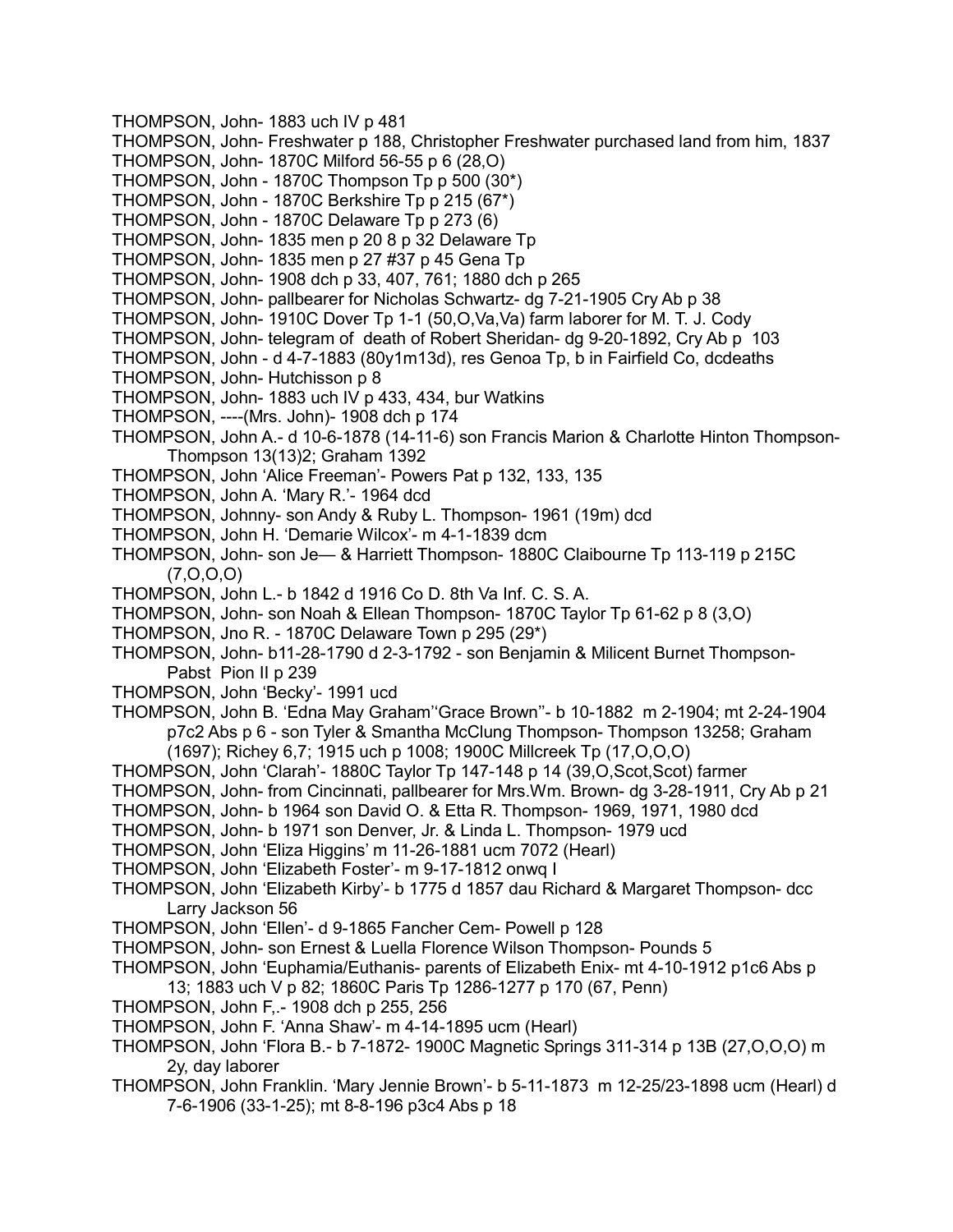THOMPSON, John G. 'Catherine Stewart''Mary H. Allen'- b 1-26-1835 m 9-11-1873 ucm 5323 d 1-20-1902 Watkins Cem p 5; Thompson 1321; 1883 uch V p 381; mt 1-22-1902 p1c4

Abs p 2; 1850C Millcreek p 2000-2021 (17,O); 1880C Mil Tp 23-25(45,O)

THOMPSON, John G.- son James Thompson- (1889) dg 10-29-1889, Cry Ab p 248

THOMPSON, John H. - 1870C Berkshire Tp p 215 (27\*)

THOMPSON, John H.- 1840C Marlborough Tp p 254 (30-40)

THOMPSON, John Hall-b 2-21-1858 d (41)-son Moses Thompson- mt 3-29-1899 p1c5 Abs p 52

THOMPSON, John 'Hannah Burdick'- b 12-18-1825 m 12-31-1846 ucm 1190 (Hearl) d 10-10- 1907 Otterbein Cem, Mt. Victory- son John & Elizabeth Graham Thompson- 1883 uch V p 378; 1915 uch p 273; Thompson 138; Graham 134; 1830C Millcreek Tp 334 p 289 (-5); 1840C Mil Tp p 56 (10-15); 1880C Claibourne Tp 12-13 p 191 (54,O,Va,Eng)

THOMPSON, John- b 1854 son John & Hannah Burdick Thompson- Thompson 1382; Graham 1324

THOMPSON, John H. (Thomson) 'Davaris'- b 12-28-1808 d 4-10-1864; dcg p 6, 10

THOMPSON, John H. 'Clarinda/Clarissa Mulvain'- b 1-1841 m 12-6-1867 4297 ucm (Hearl); mt 12-11-1867, Abs p 29; 1870C York Tp 1150-147 p 20 (29,O); 1900C Taylor Tp 196-201 p 9A (59, O, Scotland O) m 32y, farmer

THOMPSON, John H. 'D'- b 12-29-1808 Perry Co, Pa d 4-10-1864 (55-7-18) old Oak Grove Cem, Powell p 94

THOMPSON, John H.- d 3-5-1837? (1-5-24) Old Oak Grove Cem, Powell p 94 son J. H. & D.

THOMPSON, John Henderson 'Helen Perfect'- b 4-30-1843 m 10-21-1869 d 7-4-1916 (73-2-4) dg 7-7-1916, dg 7-14-1916, Cry Ab p 74, 75

THOMPSON, ----(Freeman, Mrs. Justus)- sister John Henderson Thompson- dg 7-14-1916, Cry Ab p 75

THOMPSON, ---(Pierce, Mrs. H. B.)- sister John Henderson Thompson- dg 7-14-1916, Cry Ab p 75

THOMPSON, John Henry 'Carrie Louise Walden Nash'-b 12-19-1861 d 1-11-1926 Nash p 365 THOMPSON, John- son Hiram & Lizzie Sparks Thompson- Thompson 13841

THOMPSON, John Hull- b 2-2-1858 d 3-27-1899 (41y2m) Oakdale I p 79- son Moses & Elizabeth Chamberlain Thompson- Thompson Bible, Un Co Hist. Soc Museum; 1883 uch V p 146; mt 8-27-1913 p4c3 Abs p 821880C Marysville 455-500 p 35 (21,O,Pa,Md)

THOMPSON, John- brother Jennie Thompson- mt 10-15-1890, Abs p 4

THOMPSON, John J. 'Toni S. Quigley'- m 5-9-1992 son Eugene Thompson- Thompson

THOMPSON, John 'Judith Herman'- d circa 1702; nash p 407

THOMPSON, John L. 'Anna Shaw'- see Union county births

THOMPSON, John L. 'Emma Kile'- b 8-1842; 1915 uch p 1053; 1900C Claibourne Tp 265-281 p 11B (57,Va,Irel, Va) m 28y; 1910C Claib notth 84-84 p 3B (67,Va, Va, Va) m 38y

- THOMPSON, John L.- :Marjorie E. Webster'- son William A. Jr. & Ruby L. Davis Thompson- dcc Nellie Almendinger Davis 1
- THOMPSON, John 'Lucy Leonard'- parents of Mary Elizabeth Beardslee- dg 6-23-1911. Cry Ab p 44; 1880 dch p 698

THOMPSON, John 'Lydia A. Stewart'- m 7-31-1859 ucm 2906 (Hearl) son William & Matilda Gamble Thompson- Thompson 1342; 1850C Millcreek Tp (15,O); 1860C Jerome Tp 195-197 p 29 (25,O); 1870C Mil Tp 185-197 p 29 (36,O)

THOMPSON, John- son Malin & Rebecca Thompson- 1870C Allen Tp 112-106 p 8 (8,O); 1880C Allen Tp 173-186 p 18 (19,O,O,Va)

THOMPSON, Rev. John M. 'Elizabeth'- 1860C Claibourne Tp 826-807 p 109 (42,O)

THOMPSON, John- son Rev. John M. & Elizabeth Thompson- 1860C Claibourne Tp 826-807 p 109 (6,O)

THOMPSON, John 'Maggie A. Pheasant'- m 2-19-1879 ucm (Hearl)

THOMPSON, John 'Maragaret'- 1880C Taylor Tp 195-197 p 19 (22,O,Pa,O) laborer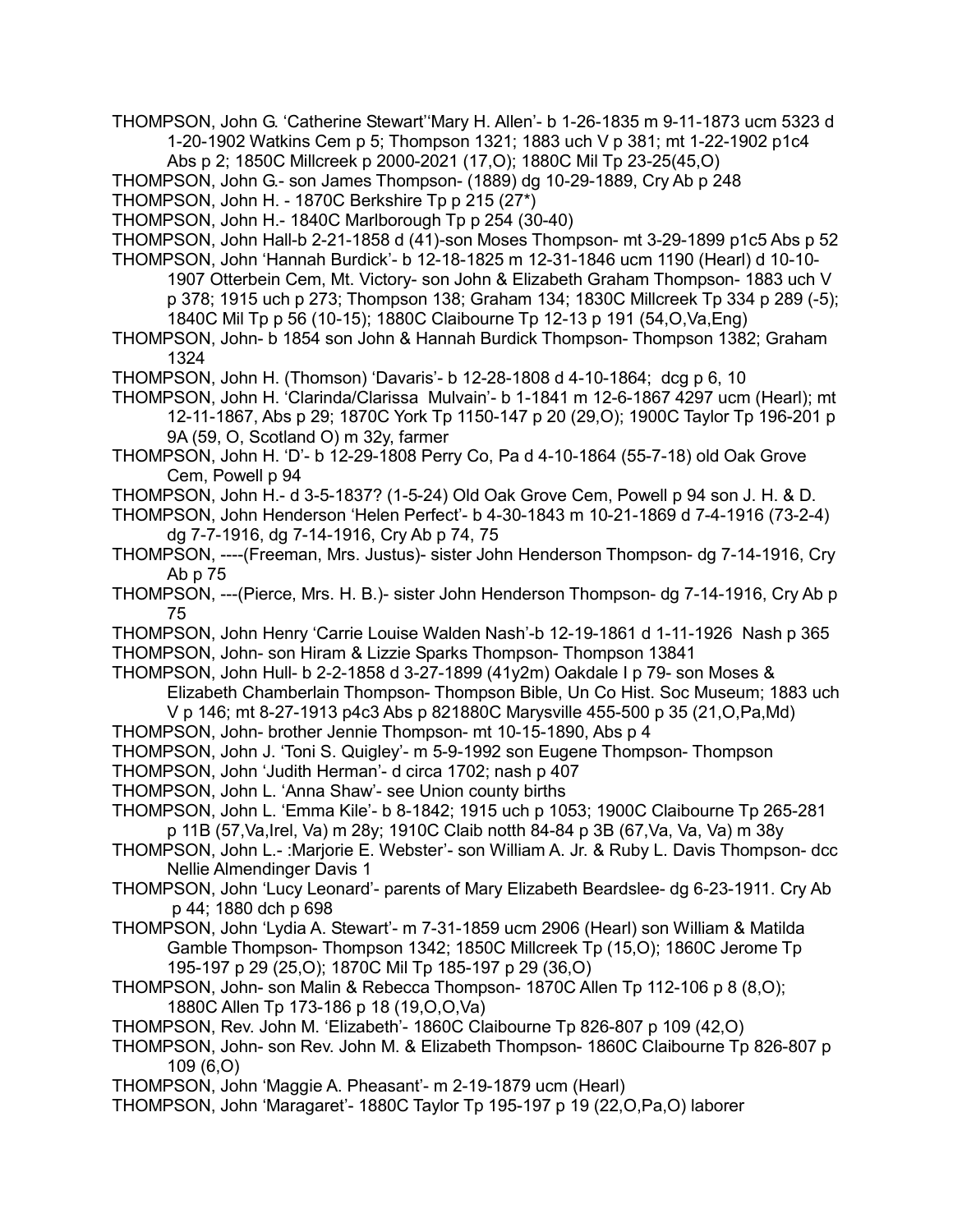- THOMPSON, John 'Margie'- son Andy Jr. & Ruby Davis Thompson- Thompson
- THOMPSON, John 'Marjorie'- 1980 dcd
- THOMPSON, John- palbearer for Mrs. Mary E. Watterfield- dg 2-21-1913 Cry Ab p 18
- THOMPSON, John 'Mary H. Allen'- m 9-11-1873 ucm (Hearl)
- THOMPSON, John 'Mary Shaw'- m 10-13-1861 dcm; Pabst Pion I p 226
- THOMPSON, John 'Matilda Cornell'- b 12-25-1821 m 1843 d 2-20-1906 son James & Nancy White Cotton Thompson- Maugans Anc p 192
- THOMPSON, John- b 1965 son Mervin J. & Mary Littler Thompson-Thompson; 1971, 1973 ucd THOMPSON, John Michael- son Harry L. Thompson- Thompson
- THOMPSON, John- son Milton L. & Matilda Amrine Thompson- mt 9-3-1913 p9c3 Abs p 76; mt 5-22-1907 p2c2 Abs p 45; 1860C Taylor Tp 994-1111 p 133 (3,O); 1870C Taylor Tp 224- 215 p 27 (13,O)
- THOMPSON, John M. 'Margaret A.- b 1857 d 1935 Broadway Cem, lptw p 74
- THOMPSON, John 'Molly'- b 1-1835- 1900C Millcreek Tp 37-37 p 2B (65,O,O,O) m 27y
- THOMPSON, John- son Dr. Moses & Elizabeth Hull Thompson- 1860C Leesburg Tp 502 (2,O)
- THOMPSON, John 'Nancy'- 1860C Allen Tp 835-845 p 45 (57,Va); 1870C Allen Tp 112-106 p 8 (73,O)
- THOMPSON, John P. d 10-15-1892 (52y) res Del, b Del, dcdeaths;
- THOMPSON, John P.- livery stable- dg 12-13-1889 Cry Ab p 250
- THOMPSON, John P. Elks Lodge, d 20 years ago- dg 1908 p 172
- THOMPSON, John P.- 1908 dch p 173, 433
- THOMPSON, John P.-in Memory of Elks Lodge member- dg 12-8-1908 Cry Ab p 172
- THOMPSON, John P. 'Amelia Whittlesay'- m 10-16-1863 dcm
- THOMPSON, John P. 'Dolores Dressler'- Weiser p 825
- THOMPSON, John P.- funeral at St. Peter's Church- dg 10-18-1892, 10-21- 1892, Cry Ab p 105, 106
- THOMPSON, John- son John P. & Dolores Dressler Thompson- Weiser p 826
- THOMPSON, John Post 'Amelia Marcia Whittlesley'- son Edward R. & Eliza Enlow Thompson-Thompson p 2; 1850C Delaware Town 1053 p 82 (9,O)
- THOMPSON, John R. 'Carol A.'- 1964 dcd
- THOMPSON, John S. 'Mary Rowinsky'- Thompson
- THOMPSON, John S. 'Saprha Jane Davis'- b 1833 m 2-28-1853 son Henry & Patty Page Thompson- Powell p 371
- THOMPSON, John- son Stephen & Matilda Thompson- 1850C Harlem Tp 582 p 54 (15,O)
- THOMPSON, John 'Susanna'- b 4-7-1803 d 5-22-1833 Africa Cem, Powell p 181; 1850C Genoa Tp 408 p 42 (47,O); hadc p 26
- THOMPSON, John T.- uccp p 29 JB3 p 221
- THOMPSON, John T. 'Doris'- 1967 ucd
- THOMPSON, John 'Teresa'- Thompson
- THOMPSON, John T. 'Polly Nelson''Elizabeth Graham'- b 1780 m(2) 8-10-1818 Madison Co d 1836 son James & Temperance Mooney Thompson- Thompson 13; Graham (13); 1883 uch V p 333, 337, 378; 1915 uch p 233m 431; 1985 uch p 8; 1830C Millcreek Tp[ 334 p 284 (40-50); 1840C Millcreek Tp 1289 p 56 (50-60), 1 f (40-50), 1m (20-30), 1 m (15-20), 2m (10-15) 2f (5-10), 1m(-5), 1f (-50; 1850C Millcreek Tp (70)
- THOMPSON, John 'Toni'- Thompson parents of Kristen Marie
- THOMPSON, John W. 1870C Berlin Tp p 226 (68\*)
- THOMPSON, John W.- hadc p 23; CCC (1849 Delaware Tp)
- THOMPSON, John W.- dcw Bk 4 p 95 (11) witness
- THOMPSON, John W. -Powers Pat p 189, 213
- THOMPSON, John W. 'Abigail Case' m 2-2-1830 dcga p 49 Delaware Patron & Frank Chron
- THOMPSON, John W.- son Anderson & Ann Conklin Thompson- Thompson 1364; Graham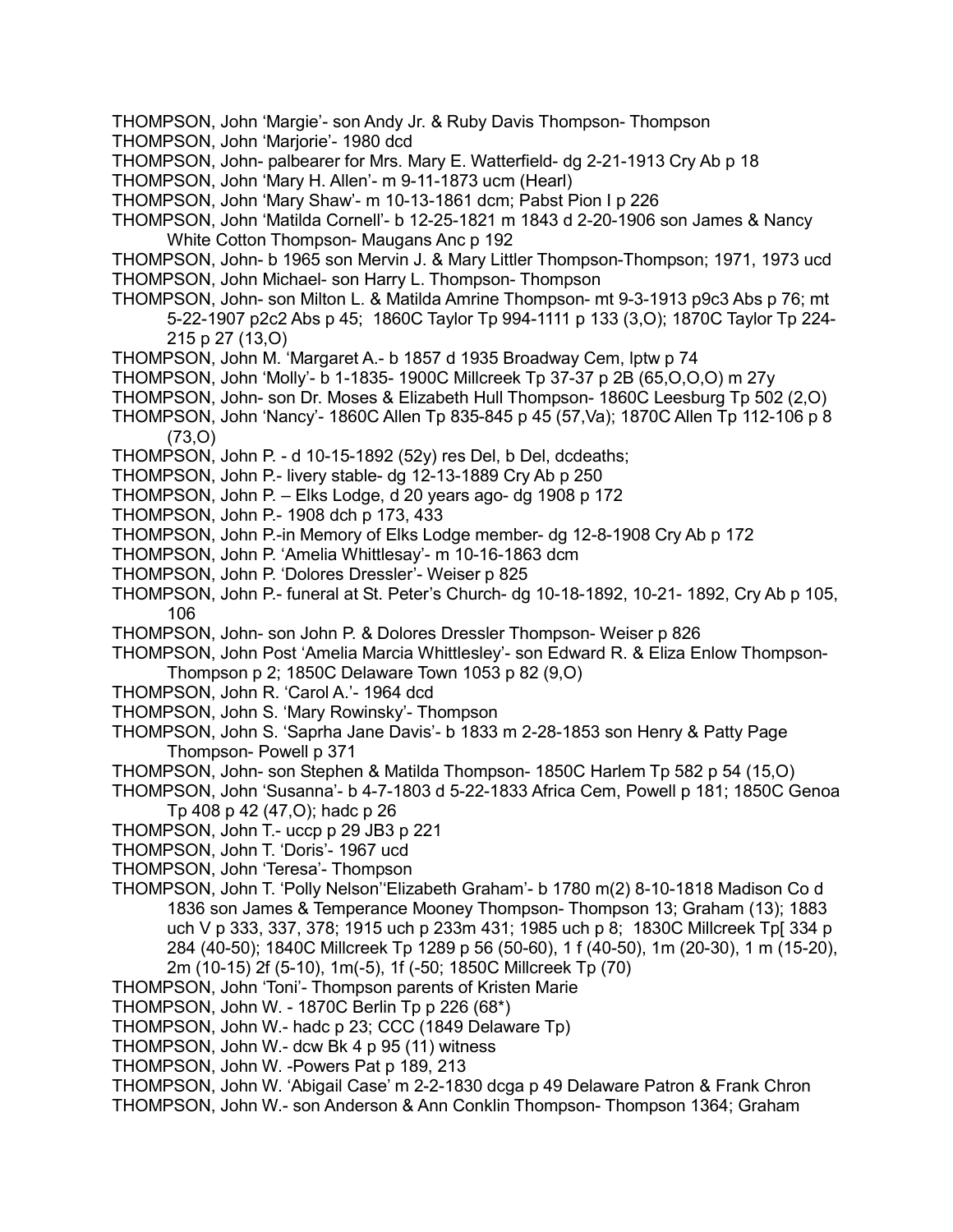1324; 1915 uch p 134, 144

THOMPSON, John W. 'Hortense'- 1910C Marysville 4th ward 116-127 (31,Ind,Ind,Ind) m 8y; Supt. Insurance Co

THOMPSON, Rev, John W.,- 1883 uch V p 534, 683, 684

THOMPSON, Rev. John W.- father of Caroline Steward- dg 11-8-1910 Cry Ab p 170

- THOMPSON, John Walkinshaw 'Isabella J. Warren'- b 4-30-1810 Westmoreland Co, Pa m 2-11- 1841; obit 8-16-1883 Cry Ab p 85, 86
- THOMPSON, John- b 1959 son William A. Jr. & Ruby L. Thompson- Thompson; 1964, 1969, 1971, 1980 dcd
- THOMPSON, Rev. John Wilmot 'Mary Crowell Freeman'- b 8-10-1820 m 1-6-18 d 4-9-1876 (73y8m) Cheshire Cem, Powell p 52- son William & Charity Jagger Thompson- ; Pabst 1 p 14, 27, 28, 38, 44, 57, 62; Pabst 3 p 27, 31,35, Pabst p 5 p 7, 10, 12, 13, Pabst p 6 p 1, 7, 16, 19; btp p 9; ffd p 18; Pabst p 1 p 14, 27; 1908 dch p 269, 279, 282, 283, 292; 1880 dch p 454, 461, 465, 467, 509, 541, 594; 1915 uch p 207; hmp 46, 47, 51, 78, 84, 129, 157, 200, picture p 201; 1850C Berlin Tp 1925 p 119 (48,NJ); dg 11-27-1891, Cry Ab p 72

THOMPSON, John Wilson- b 9-30-1797 Pa d 2-16-1875 Oakdale I p 79

- THOMPSON, John Wilson/Nelson son Wray T. & Mary Alice LeMay Thompson- 1883 uch III p 329, 373, V p 352; Thompson 13293; 1880C Millcreek Tp 28-31 p 4 (3,O,O,O))
- THOMPSON, John W. 'Isabelle J. Warren'- m 2-11-1841 dcm; Warren Swick p 18
- THOMPSON, John W.- son John & Susanna Thompson- 1850c Genoa Tp 408 p 42 (7,O)
- THOMPSON, John W.- d (6)- son John Walkinshaw & Isabella J. Warren Thompson- dg 8-16- 1883 Cry Ab p 86
- THOMPSON, John W. 'Sarah'- parents of Alvin Thompson- mt 7-9-1913 p9c3 Abs p 76
- THOMPSON, John W. 'Sarah McClure'- b 9-30-1797 d 2-16-1875 Oakdale 157; mt 3 p 8, mt 7- 9-1862 Abs p 5; mt 3-3-1875Thompson Bible Un Co Hist. Soc Museum; 1883 uch V p 63, 146; 1850C Paris Tp 601-615 p 92 (52,Pa); 1860C Marysville 1509 (56,Pa)
- THOMPSON, John Y.- son Sarah Thompson- mt 3 p 17; 1880C Washington Tp 154-160 p 17 (6,O,O,O)
- THOMPSON, Johnson 'Mary Ann Osterhout'- m 3-6-1836 dcm
- THOMPSON, Jonathan- 1908 dch p 434; Pabst p 6 p 2, 7; 1850C Delaware Town 983 p 78 (41,O)
- THOMPSON, Jonathan- b 8-12-1792 d 4-11-1859 Pabst Pion II p 239 son Benjamin & Milicent Burnet Thompson
- THOMPSON, Jonathan 'Lydia'- d 3-30-1848 (73) Blockhouse Cem, Powell p 50; 1880 dch p 192, 453, 454; Pabst 1 p 38, 42, p 5 p 4; 1820C Berlin Tp
- THOMPSON, Joseph 'Almira A. Davis'- m 2-12-1860 ucm 2987
- THOMPSON, Rev. Joseph B.- Pabst p 2 p 87, 95
- THOMPSON, Joseph 'Bea'- son Marion C. & Verna Lucille Seymour Thompson- Thompson
- THOMPSON, Joseph B.'Rachel M. McMillen'- m 4-23-1868 ucm 4374 (Hearl); 1883 uch V p 643
- THOMPSON, Joseph C. 'Edna Baker'- b 1880 d 2-16-1948 York Cem p 76; Thompson
- THOMPSON, Joseph C. 'Eliza J. Campbell'- m 9-20-1874 mt 11-6-1912, Abs p 37; Thompson; 1883 uch V p 215
- THOMPSON, Joseph C. 'Sade Smeltzer'- b 6-6-1841 d 4-17-1919 bur Lima- son Nathan & Emma Thompson- Powers p 311
- THOMPSON, Joseph- son Joseph C. & Eliza J. Campbell Thompson- mt 11-6-1912, Abs p 37
- THOMPSON, Joseph E.- son Richard & Nancy E. Thompson- 1880C Leesburg Tp 58 177B p 6 (10,O,O,O) ; 1973, 1975 ucd
- THOMPSON, Joseph E. 'Sara'- 1979, 1983, 1991 ucd
- THOMPSON, Joseph G. 'Catharine Friend'- m 6-24-1860 dcm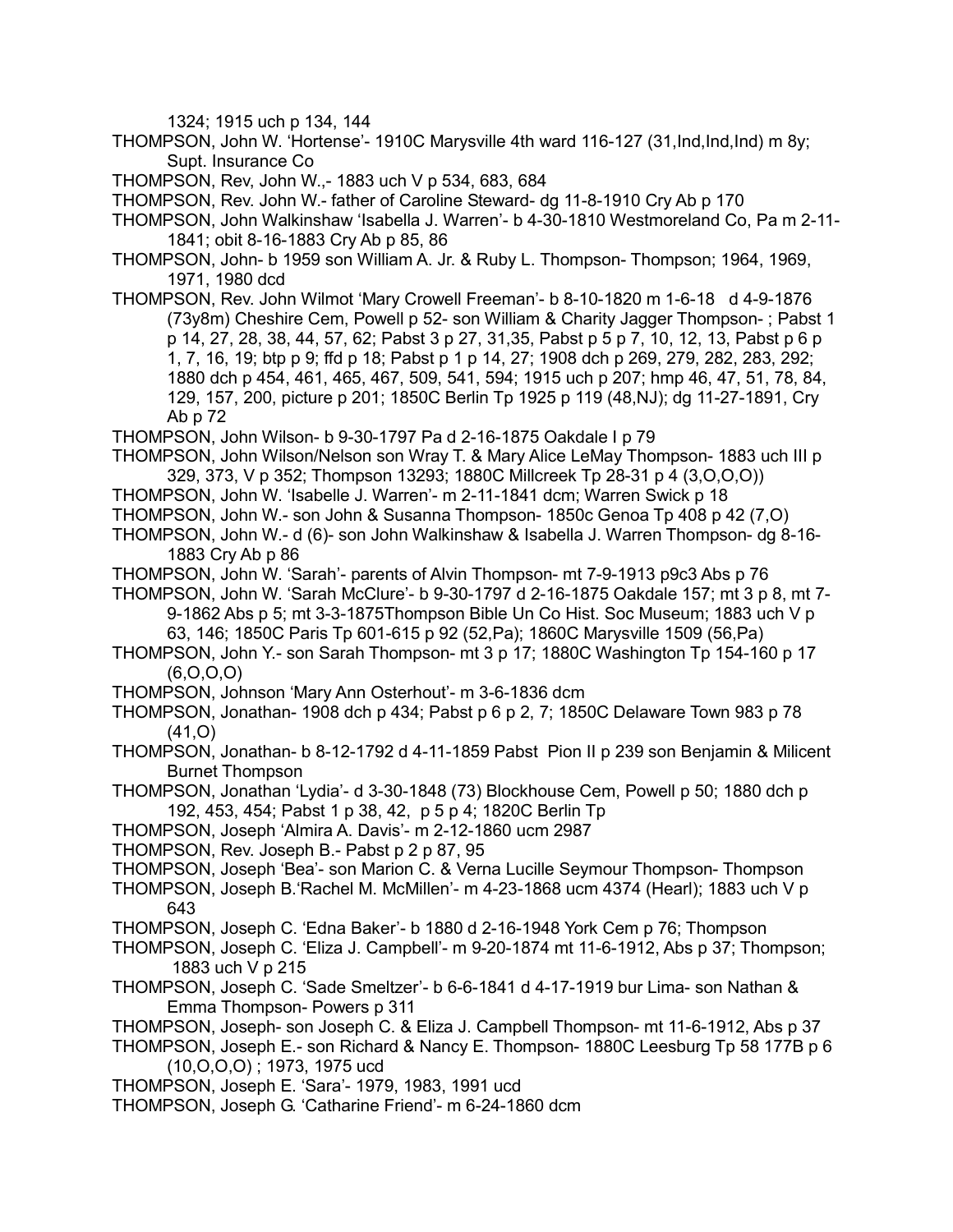- THOMPSON, Joseph G. 'Ina May McKitrick'- b c 1868 m 4-4-1925 d 1945; McKitrick 267
- THOMPSON, Joseph H. 'Mary Jane Covey'- m 12-25-1865 ucm 3884; 1870c Taylor Tp 57-56 p 8 (26,O); 1880C Millcreek Tp 116-121 [ 13 (33,O,O,O)
- THOMPSON, Joseph- son Jared & Eliza Maine Thompson- Asp 2122
- THOMPSON, Joseph- b 1954 son Lafayette & Kathryn Thompson- 1971 ucd
- THOMPSON, Joseph Neil- d 8-25-1976 (8m) Ashley Union Cem- son George Thompson, Jr.- **Thompson**
- THOMPSON, Joseph R. 'Almira A. Davis'- m 2-12-1860 ucm (Hearl)
- THOMPSON, Joseph S. 'Mary Jane Covey'- m 12-25-1865 ucm (Hearl); uca p 22
- THOMPSON, Joseph S.- b 1843 son James & Catharine Gamble Thompson- Thompson 1326; 1883 uch V p 581; 1850C Millcreek Tp (7,O); 1860C Mil Tp 1616 (17,O)
- THOMPSON, Joseph- son Solomon & Mary Jane Corey Thompson- Thompson 1752
- THOMPSON, Josephine- (Mrs. )- d 5-2-1988 (64) Oak Grove Cem- Thompson
- THOMPSON, Josephine (Mrs. Freddie)- Thompson
- THOMPSON, Josephine Morgridge (Mrs. Robert W.)- Thompson (1322)
- THOMPSON, Josephine- d 2-4-1863 (5y27d) dau W. & M. J.- York Cem, p 37
- THOMPSON, Joshua- b 1-19-1844 d 12-28-1846 Fancher Cem, Powell p 127 son Thomas & Anna Thompson
- THOMPSON, Josie (Mrs. ) building new house, Peoria; mt 6-18-1902 Abs p 12
- THOMPSON, Josie (Ferris, Mrs.Dr. Charles)(Dusenberry, Mrs. Frank)- b 6-11-1870 m(1) 5-19- 1892 (2) 12-31-1895 d 10-2-1905 (35-3-31) dau James C. & Elizabeth Burroughs Thompson- Thompson 171(11); Bean (11425); mt 11-29-1893 Abs p 45; mt 6-8-1904 p1c3 Abs p16; mt 11-29-1913 Abs p 45; dg 10-13-1905 Cry Ab p 57
- THOMPSON, Joy K. (Mrs.Ralph L.)- 1961, 1964, 1969 dcd
- THOMPSON, Joyce Ellen (Beaver, Mrs. Theodore "Ted:)- b 10-11-1952 m 6-17-1989- dau Van & Bertha M. Wuertz Thompson- Thompson; Maugans Anc p 17; Rausch 153162; Hayes 5; Anderson 6; 1959, 1962, 1967, 1971, 1973, 1977, 1979, 1981, 1983 ucd
- THOMPSON, Joyce- b 1967 dau Ernest & Beatrice Thompson- 1969, 1971 dcd
- THOMPSON, Joyce Hoffman (Cocklin, Mrs. )(Mrs. Paul)- d 9-1991 (61)- dau Victor & Edith Hoffman- Thompson
- THOMPSON, Joyce- d 9-17-1955 York Cem p 83- infant of Janet Overholser Thompson
- THOMPSON, J. P.- Powell p 103
- THOMPSON, J. R.- 1883 uch IV p 491
- THOMPSON, J. S.- Sgt, Co E. 54th OVI 1861-1864 uca p 107; 1883 uch IV p 481
- THOMPSON, J. T,.- Sgt Co K 54th 1862-1864 uca p 107
- THOMPSON, Juanita (Sadler, Mrs. Alberta)- dau Joseph & Edna Baker Thompson- Thompson
- THOMPSON, Judge- Highland Co, father of Rev. Allen Trimble Thompson, dg 7-24-1868 Cry Ab p 69; Judge- Worthington, grandfather of Mrs. Harriet L. Sollace, father of Wm. & Harriet Platt
- THOMPSON, Judith Herman (Mrs. John)- b 5-9-1660 dau Augustine & Jannette Verlette Herman- Nash p 407
- THOMPSON, Judith Kay Goins (Mrs. Freddie E.)- b 1-25-1945 d 1-27-1965 Price Cem- dau Leonard & Virginia Gray Goins- Thompson
- THOMPSON, Judith (Mrs. Lawrence T.)- 1971 dcd
- THOMPSON, Judy (Mrs. Carl)- Thompson
- THOMPSON, Judy (Corney, Mrs. Paul)- dau Ishamel & Ola Fugate Thompson- Thompson
- THOMPSON, Judy (Jordan, Mrs. )- dau Ishmael & Ola L. Thompson- Thompson; 1959 (16), 1962 ucd
- THOMPSON, Judy L. (Mrs. Larry D.)- 1971, 1980 dcd
- THOMPSON, Judy- b 12-13-1948 dau Lewis & Martha Alinette Taylor Thompson- Thompson 1746413; Taylor 112333; Beecher 5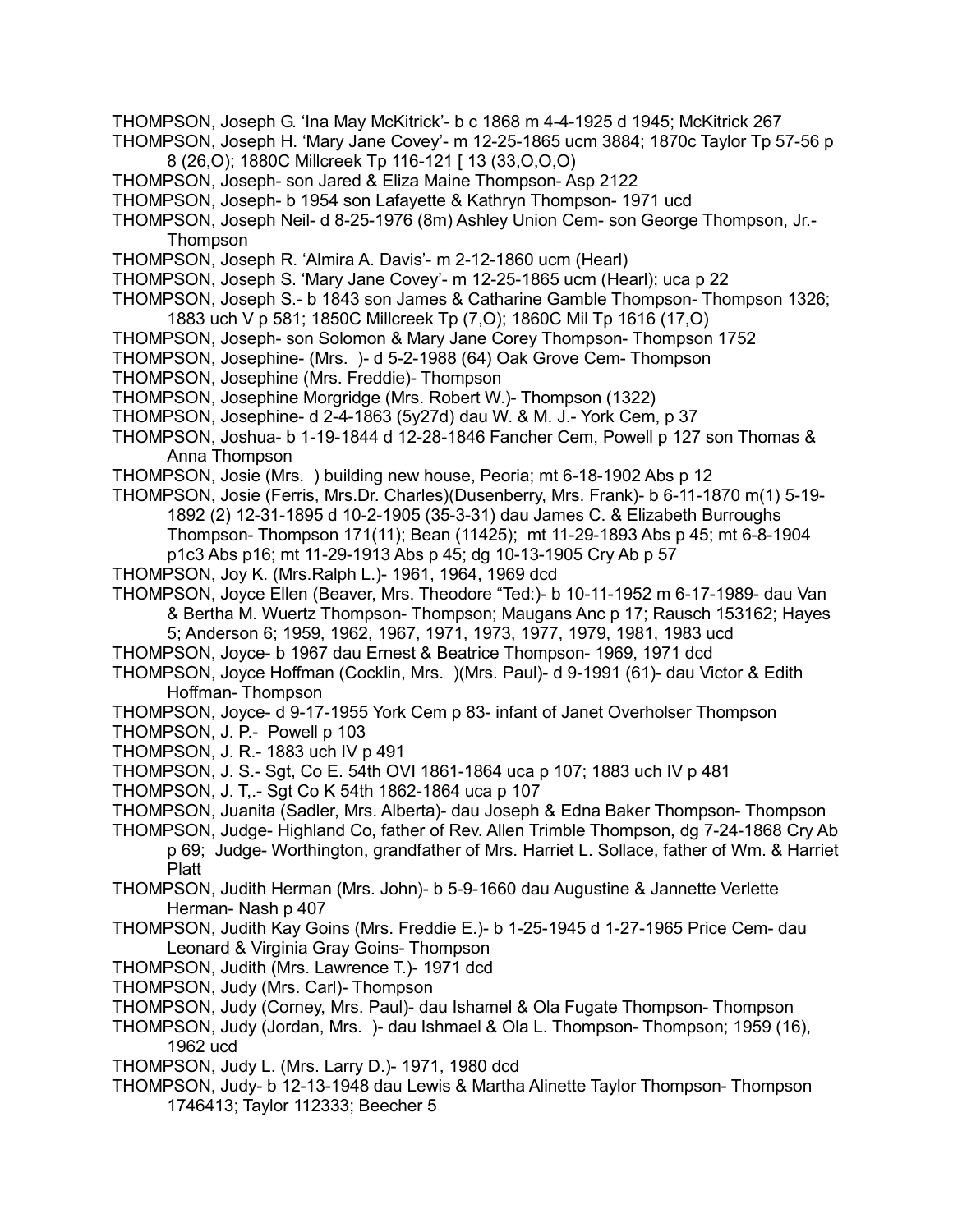- THOMPSON, Julia d 11-18-1882 (48y6m10d), res Orange Tp, b in Liberty Tp, dcdeaths;
- THOMPSON, Julia Blinn (Mrs. Milo S.)- dau John Blinn- 1880 dch p 719
- THOMPSON, Julia Paus (Mrs. Don)- b 7-4-1903 m 11-1924- Thompson (176(10)1)
- THOMPSON, Julie (Mrs. G. Alan)- Thompson
- THOMPSON, Julie (Mrs. Michael)- Thompson
- THOMPSON, Juliet- b 4-15-1795 d 6-22-1869 dau Benjamin & Milicent Burnet Thompson-Pabst Pion II p 239; Pabst p 1 p 38
- THOMPSON, June Catherine Schettler (Mrs. Frederick Edward)- m 3-16-1932- Thompson (176812)
- THOMPSON, June Danner (Mrs. Rev. Terry Jay)- Thompson
- THOMPSON, June Delight (Warren, Mrs. Gerald)- dau Alfred Hubbell & Evelyn Thompson-Thompson 178413
- THOMPSON, June- dau Eskel & Maxine Thompson- 1949 ucd
- THOMPSON, June (Huston, Mrs. Jack)- dau Russell B. & Estella Barry Thompson- Thompson 178413
- THOMPSON, June Marie- b 8-9-1917 dau Bernard E. & Bessie M. June Thompson- Giffen 1631813
- THOMPSON, June (Overly, Mrs. Merle)- b 12-22-1903 dau Fred & Nancy Elizabeth Watkins Thompson- Thompson 176(1)2
- THOMPSON, Justin- b 1971 son Gerald A. & Karol J. Thompson- 1981, 1983, 1991 ucd
- THOMPSON, J. V.- Powers p 163, 164
- THOMPSON, Rev. J. W. ;Mary C. Freeman'-b NJ 8-10-1802 m 1-6-1825 d 4-9-1876 Delaware father of Henrietta Lewis- dg 5-4-1876 Cry Ab p 11?; dg 5-27-1909, Cry Ab p 156 preached at Berlin Pres. Ch many years
- THOMPSON, —(Mrs. J. W.)- d Wednesday, mt 7-14-1880 p3c3 Abs p 11
- THOMPSON, Karen (Mrs. J. Curt)- Thompson
- THOMPSON, Karen (Mrs. Dr. Lyle)- Thompson
- THOMPSON, Karen S. Dill (Mrs. Robert M.)- m 7-16-1961; 1985 uch p 138, 175; 1962, 1971, 1973, 1975, 1977, 1979, 1983, 1991 ucd
- THOMPSON, Karol J. (Mrs. Gerald A.)- 1981, 1983, 1991 ucd
- THOMPSON, Kate E. (Howard, Mrs. Mitchell G.)- m 12-5-1861 dcm ; Pabst p 3 p 29, 6 p 9
- THOMPSON, Kate- dau James J. & Maryetta G. Thompson- 1870C Claibourne Tp 192-190 p 24  $(15,0)$
- THOMPSON, Kate- dau James & Sarah J. Thompson- 1860C Claibourne Tp 857 (5,O)
- THOMPSON, Kate (Kahle, Mrs. David R.)- Weiser p 704
- THOMPSON, Kate/Katherine (Patton, Mrs. Wesley G.)- dg 3-2-1901, dg 4-16-1901Cry Ab p 73, 76
- THOMPSON, Kate (Mrs. Reed)- 1961, 1964 dcd
- THOMPSON, Katherine- 1983 ucd
- THOMPSON, Katherine J. (Kaplan, Mrs. Alex)- dau Charles E. & Mary Evelyn Riddle Thompson- Thompson
- THOMPSON, Mary Katherene Shark (Mrs. William A. Sr.)- b 4-11-1910 m 4-21-1931 d 9-19- 1980 Shoup Cem- 1961, 1964, 1969, 1971 dcd
- THOMPSON, Katherine Treat (Mrs. Rev. William)- b 1637 baptized 6-29-1637 m 11-29-1655 dau Richard & Alice Gaylord Treat- Powers Pat p 302, 304
- THOMPSON, Katheryn- 1991 ucd retired Taylor Tp
- THOMPSON, Kathleen Frances (Clark, Mrs. Donald Joseph)- b 8-30-1940 m 4-4-1959 dau E. Edward & Lucia Mader Thompson- Rausch 19111, III p 308; Thompson 1746421
- THOMPSON, Kathleen- dau Leo Ernest & Mary McCormick Thompson- Thompson 178(10)12 THOMPSON, Kathryn- 1977 ucd Reed Rd, Taylor Tp
- THOMPSON, Kathryn A. Corkwell (Mrs. Byron E.)- m 7-17-1959- dau S. E. & Ercel Corkwell-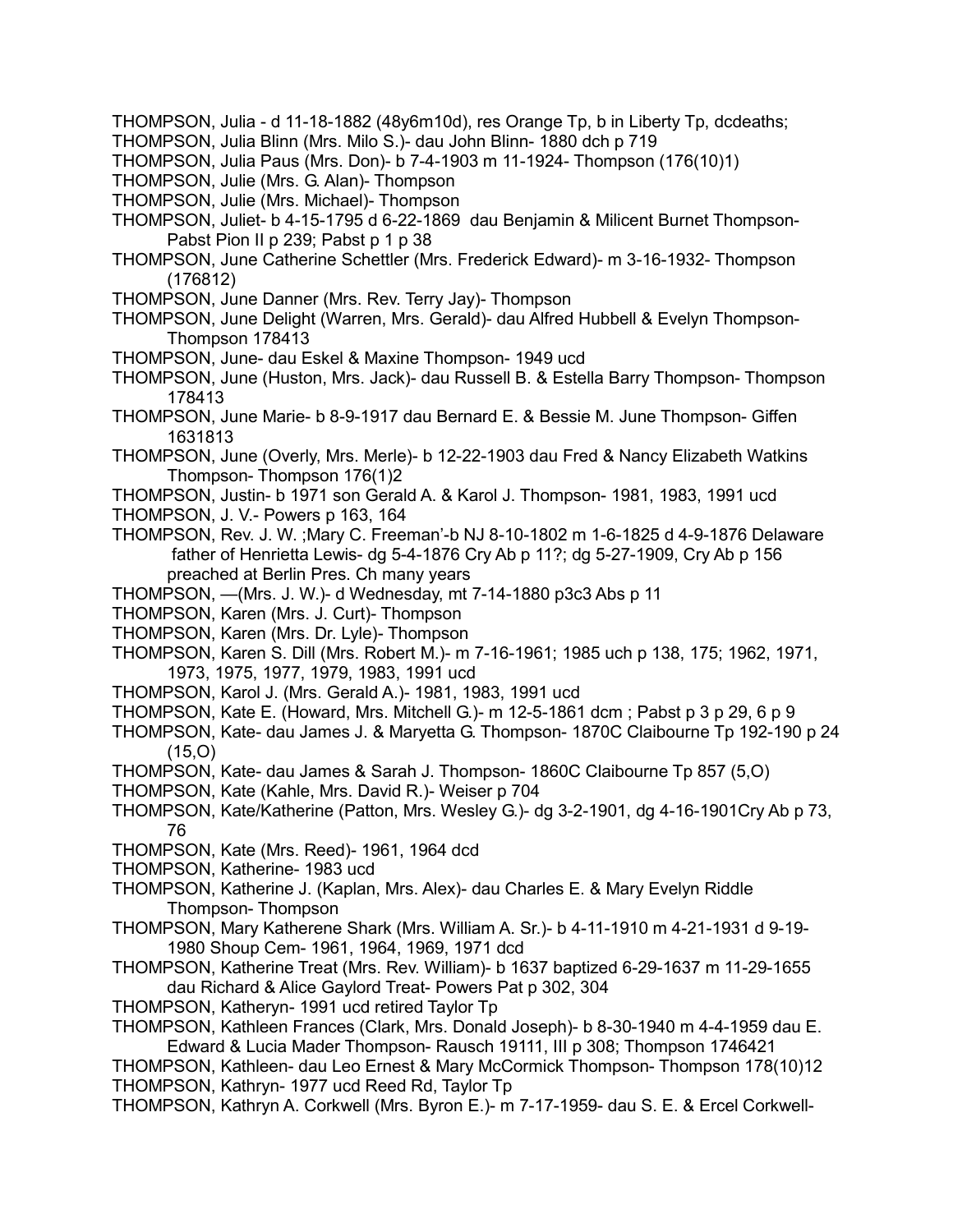- Thompson; 1962, 1967, 1971, 1973, 1975, 1977, 1979, 1981, 1983, 1991 ucd
- THOMPSON, Kathryn Cook (Mrs. Lafayette)- b 1914 New Millcreek Cem, Lib Tp; lptw p 15; 1949, 1959, 1962, 1967, 1971 ucd
- THOMPSON, Kathryn E.- 1973, 1975, 1979, 1981 ucd
- THOMPSON, Kathryn Jayne- b 5-27-1958 dau Alfred Hubbell, Jr. & Joan Lucinda Lockard Thompson- Thompson 176842
- THOMPSON, Kathy (Mrs.David)- 1980 dcd
- THOMPSON, Kathy- b 1972 dau Edgar K. & Ruth Margaret Thompson- 1980 dcd
- THOMPSON, Kathy- dau Edward E. Thompson- Thompson- engaged to Tom Goddard- 1979 ucd
- THOMPSON, Kathy- b 1954 dau Ishmael & Ola L. Fugate Thompson- 1964, 1969 dcd
- THOMPSON, Kathy (Lenord, Mrs. Boyd)- dau Colin F. & Jean L. Fenner Thompson- Thompson
- THOMPSON, Kathy (Van Schoyek, Mrs. Keith)- dau Rolin & Jean Fenner Thompson-**Thompson**
- THOMPSON, Kathy (Wood, Mrs. )- b 1961 dau Byron E. & Kathryn A. Thompson- A. Thompson 16(11)12; 1967, 1971, 1973, 1975, 1977, 1979, 1981, 1983 ucd
- THOMPSON, Kay (Katherine)- b 1954 dau Charles E. & Mary E. Thompson- 1961, 1964, 1969, 1971 dcd
- THOMPSON, Kay- dau William Hamer & Virginia Long Thompson- Thompson; 1959 (16) ucd
- THOMPSON, Rev. K. D.- son E. I. & Beulah Logan Thompson- Thompson
- THOMPSON, Keith- b 1954 son George & Barbara Thompson- 1969 dcd
- THOMPSON, Keith 'Kim Balser'- Thompson
- THOMPSON, Keith Neil 'Peggy Ann Hoge''Kimberly S. Balser'- m(1) 6-16-1972 (2) 7-19-1980 son George & Barbara Thompson- Thompson
- THOMPSON, Kelley (Walsh, Mrs. Thomas)- dau Dwight & Jeanne Thompson- Thompson
- THOMPSON, Kelly- b 1974 ch Dwight Elton & Jeanne Bishop Thompson- Thompson 17172341; 1977, 1979 ucd
- THOMPSON, Kendall 'Elizabeth McMiner or Melissa Miner'- m 7-20-1850 ucm (Hearl)1552; mt 7-10-1850
- THOMPSON, Kendrick S.- 1964 dcd, college student
- THOMPSON, Kenneth- 1905 New Millcreek Cem- lptw p 16 Thompson,Kenneth- 1969 dcd THOMPSON, Kenneth 'Brenda'- 1971 ucd
- THOMPSON, Kenneth Edison 'Bonita'- 1969, 1971 dcd
- THOMPSON, Kenneth E. 'Myrtle B.'- 1980 dcd
- THOMPSON, Kenneth- son Eskel Thompson- Thompson
- THOMPSON, Kenneth- b 1963 son Kenneth Edison & Bonita Thompson- 1969, 1971 dcd
- THOMPSON, Kenneth- b 1963 son Kenneth E. & Myrtle B. Thompson- 1980 dcd
- THOMPSON, Kenneth- b 1960 son Kenneth R. & Virginia l. Thompson- 1961, 1964, 1969, 1971 dcd
- THOMPSON, Kenneth son Myrtle Thompson- Thompson
- THOMPSON, Kenneth R.'Virginia L.' son Francis T. & Thelma Owen Thompson- Thompson; 1961, 1964, 1969, 1971, 1980 dcd
- THOMPSON, Kenneth R. 'Kim Chi'- Thompson; 1975 ucd
- THOMPSON, Kenneth- son William A. & Lena Emerick Thompson- Thompson
- THOMPSON, Kevin- b 1960 lived with Vera Fisher- 1967 ucd
- THOMPSON, Kevin 'Brenda K.'- 1991 ucd
- THOMPSON, Kim Chi (Mrs. Kenneth R.)- 1975 ucd
- THOMPSON, Kim (Mrs. Keith)- Thompson
- THOMPSON, Kim- b 1964 dau Mary A. Thompson- 1971 ucd
- THOMPSON, Kim (Mrs. Tonie)- 1979 ucd
- THOMPSON, Kimberly Anne Kline (Mrs. Richard Wayne)- m 7-10-1977 div- dau Eugene B.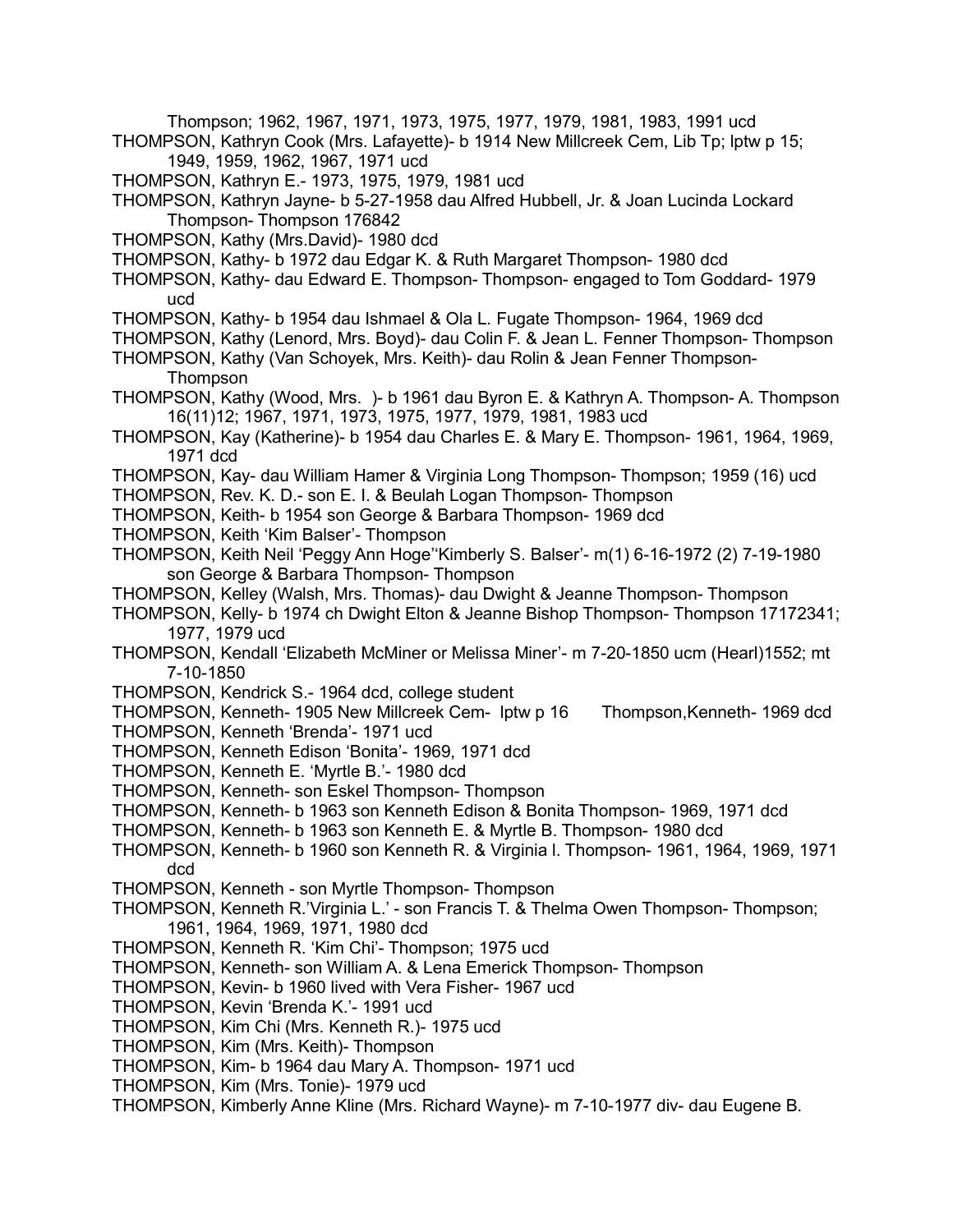Kline- Thompson (1717231)

- THOMPSON, Kimberly Ann (Hallwachs, Mrs. Morgan Richard)- m 9-24-1988 dau Mr. and Mrs. Howard Hibbs- Thompson
- THOMPSON, Kimberly- dau John & Teresa Thompson- Thompson engaged to Andy Halter
- THOMPSON, Kimberly (Kester, Mrs. Art)- b 1970 dau Williis Ray & Joellen Young Thompson-Thompson; 1980 dcd
- THOMPSON, Kimberley Rae (Clarridge, (Mrs. Tyran)- b 10-12-1956 m 12-29-1976 div 11-1981 dau Gerald Woodrow & Rachel Cooper Thompson- Weaver 12946121; Graham 14474121; Tossey 6; Thompson 13258421
- THOMPSON, Krista- b 1968 dau Lawrence T. & Judith Thompson- 1971 dcd
- THOMPSON, Kristen Marie (Zavar, Mrs. Albert Raymond Jr.)- m 5-28-1994 dau David & Janice Thompson- Thompson; 1981, 1983, 1991 ucd
- THOMPSON, Kristen Marie- b 10-8-2003 dau John & Toni Thompson- Thompson
- THOMPSON, Kristi Marie- b 8-30-1981 dau Dwight Elton & Jeanne Bishop Thompson-Thompson 17172343
- THOMPSON, Kyle R. b 2-15-1983 d 6-26-2004 (21) Broadway Cem- son William M. "Butch" & Tracy Braithwaite Thompson III- Thompson; 1983 ucd
- THOMPSON, L. (Mrs. William)- DJ p 91
- THOMPSON, Lafayette- Lunda Church of Christ- 1985 uch p 161
- THOMPSON, Lafayette 'Catharine Smith'- m 2-2-1878 ucm 6201 (Hearl)
- THOMPSON, Lafayette 'Sarah Cynthia Smith''Eva L. Shirk'- b 3-21-1854 m(1) age 23) m 12-13- 1893 ucm (Hearl) s 1925 New Millcreek Cem, Lib. Tp, lptw p 16- son Andrew H. & Henriette R. Thomas Thompson- A. Thompson 16; 1860C Lib Yp 1079-1089 p 146 (6,O);1880C Liberty Tp Un Co 185-195 p 29 (26,O,Ky,Ky); 1900C Liberty Tp Un Co 113- 114 - 5B (45,O,Ky,Ky) m 6y, farmer; 1910C Lib Tp 195 p 8A (56,O,Ky,KY) farmer
- THOMPSON, Lafayette F. 'Katheryn E. Cook'- b 8-16-1910 m 1933 d 3-2-1970 Millcreek Cem, Raymond, lptw p 15;A. Thompson (16(12)); son Lafayete & Eva Shirk Thompson- 1949, 1959; 1962, 1967 ucd
- THOMPSON, Lafe- b 1984 son Joseph E. & Sarah L. Thompson- 1991 ucd
- THOMPSON, Lantha- d 7-3-184? Old Oak Grove Cem, Powell p 94 dau J. H. & D.
- THOMPSON, Larry- son Bry D. & Marie Overfield Thompson- Thompson
- THOMPSON, Larry- son Charles & Margie L. Thompson- Thompson; 1964 (14) dcd
- THOMPSON, Larry D. 'Judy L.'- 1971, 1980 dcd
- THOMPSON, Larry K 'Carol M.'- 1980 dcd
- THOMPSON, Laud- d (18) son Millard & Eva Hayes Thompson- 1985 uch p 138
- THOMPSON, Laudy 'Analee Caudill'- b 8-10-1931 d 6-13-1976 Maple Grove Cem- son Clyde & Alta Wise Thompson- Thompson
- THOMPSON, Laura- Pabst p 8 p 5
- THOMPSON, Laura L. E.- b 12- 1888- dau Albert & Abigail Stimmel Thompson- Thompson 17(12)7; Stimmel 3; mt 3-14-1906 p 3c2 Abs p 5; 1900C Taylor Tp 148-152 p 7A  $(11, 0, 0, 0)$
- THOMPSON, Laura Catherine- b 12-30-1958 dau Frederick Edward & Jane Catherine Schettler Thompson- Thompson 176(10)121
- THOMPSON, Laura D. Morris (Mrs. Porter L.)- b 11-3-1880 m 4-25-1901 dau G. A. & Dorothy Allbaugh Morris- Thompson (17461)
- THOMPSON, Laura Elizabeth (Snyder, Mrs. Anson W.)- Weiser p 425
- THOMPSON, Laura- b 1958 dau Francis E. & Dorothy A. Thompson- Thompson; 1959, 1962, 1967, 1971, 1973, 1975, 1979 ucd
- THOMPSON, Laura (Gillis, Mrs. Capt. Jeremiah) m about 1830 d 1832- dg 11-7-1893, Cry Ab p 138
- THOMPSON, Laura- dau Rev. John M. & Elizabeth Thompson- 1860C Tp 826-807 p 109 (15,O)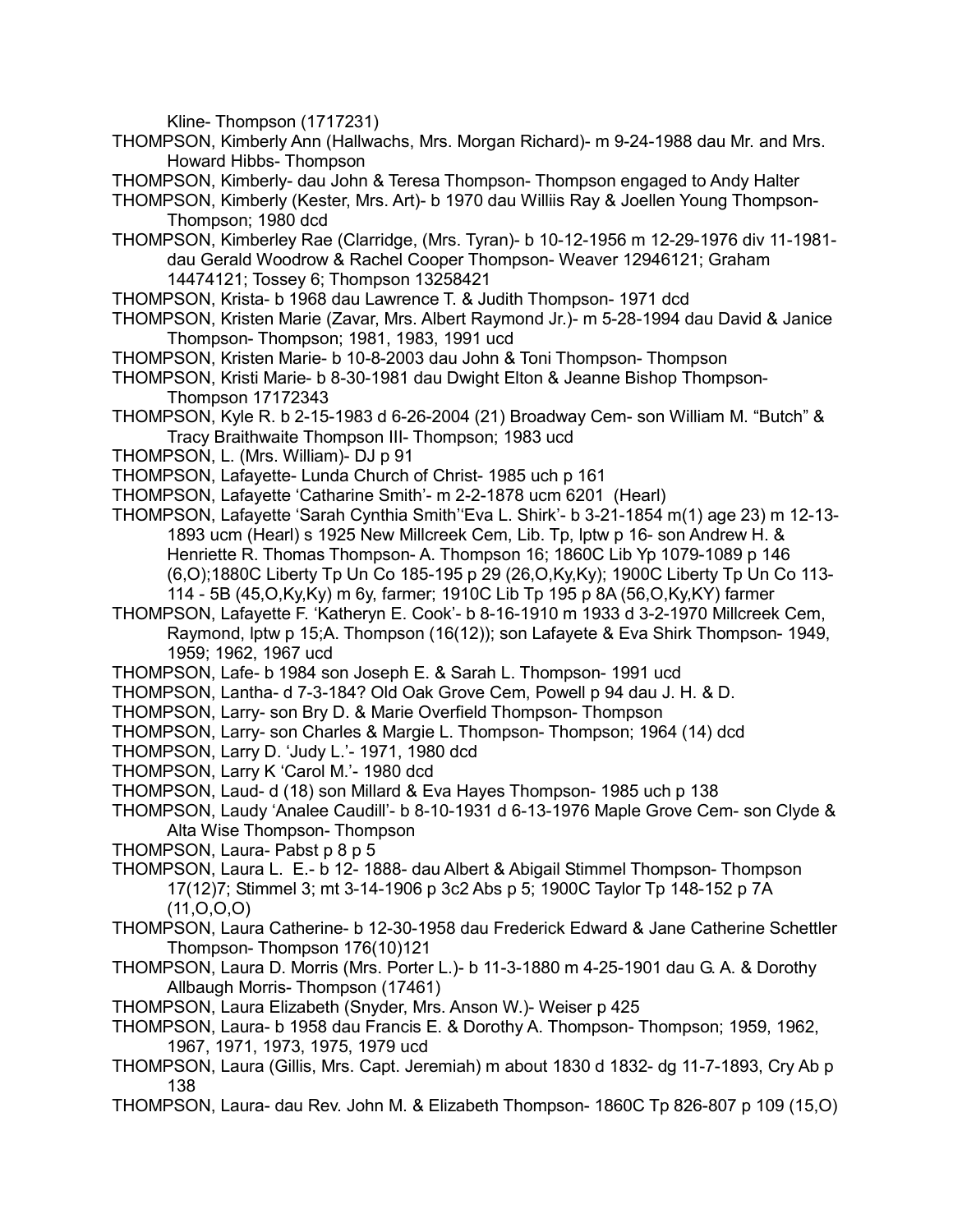- THOMPSON, Laura F. (Kline, Mrs. Lewis)- m lic 3-27-1878 ucm 6238 (Hearl)- dau Benoni & Celia J. Thompson- ; mt 7-25-196 p6c2 Abs p 17
- THOMPSON, Laura M. Noelp (Mrs. Lloyd)- b 1-12-1897 d 1-15-1990 (93) Oakdale Cem II p 58 dau George & Emma Kleiber Noelp- Thompson(17852); Andrews 3
- THOMPSON, Laura V.- d 12-9-1852 (9m12d) Ebenezer Cem, Powell p 32 dau S. K. & A. E.
- THOMPSON, Lauvina Farnum (Mrs. Andrew Jackson)- dumch p 408; see Sarah L. Thompson
- THOMPSON, Lavina J.- dau Sarah Thompson- 1850C Union Tp 1279-1297 p 192 (9,O)
- THOMPSON, LaVerne 'Catherine'- d 7-3-1980 966) son Verne & Zella Payne Thompson- buried Union Cem, Columbus- Thompson 1321121
- THOMPSON, La Vonne- d 1-23-1985 (70)- twin son Verne & Zella Payne Thompson-Thompson 1321122
- THOMPSON, Lavoy- son Laudy & Anna Lee Caudill Thompson- Thompson
- THOMPSON, Lawrence- b 8/1-26-1896 d 10-15-1929 son Barry Hanawalt & Estella Andrews Thompson- Thompson 17855; Andrews 3; 1900C Millcreek Tp (4,O,O,O)
- THOMPSON, Lawrence T. 'Judith'- 1971 dcd
- THOMPSON, L. N.- 1915 uch p 439
- THOMPSON, L. E.'Helen Hannegan'-d Tuesday, Lebnon; mt 6-8-2920 p1c1 Richwood;Abs p 17 THOMPSON, Lee James 'Helena Beatrice Willcock'- McKitrick p 478
- THOMPSON, Lee Lonzo 'Leila Bales'- parents of Edward L. Thompson- Thompson
- THOMPSON, Lee W. 'Pearl Sible'- b 9-29-1888 m 3-12-1910 d 12-19-1955 Oakdale II p 89- son Berry Hanawalt & Estella Andrews Thompson- Thompson 17851; 1900C Millcreek Tp 103-106 (11,O,O,O)
- THOMPSON, Leila Bales (Mrs. Lee Lonzo)- parents of Edward L. Thompson- Thompson THOMPSON, Lena- plat record 180 Unionville Cem, DJ p 51
- THOMPSON, Lena Emerick (Mrs. William A.)- parents of Paul William Thompson- Thompson
- THOMPSON, Lena B. (McNamara, Mrs. )- dau William A. & Lena Emrick Thompson-Thompson
- THOMPSON, Lena (Daum, Mrs. Ernest)- dau Millard & Mary Lee Thompson Thompson-**Thompson**
- THOMPSON, Lennie (Martin, Mrs. Brayton A.)- m 7-2-1870 ucm 4741 (Hearl)
- THOMPSON, Leila (Mrs. )(Mrs. )- d 1-19-1960 (63) bur Martinsville- Thompson
- THOMPSON, Lenora (Worley, Mrs. )- sister Charles B. Thompson- Thompson
- THOMPSON, Leo- d 2-28-1986 Oakdale H-171-SE 1/4
- THOMPSON, Leo- brother Donald L. & Mary Kay Evans Thompson- Thompson
- THOMPSON, Leo Ernest 'Gladys Tussing''Mary McCormick''Irene''Thelma''Ruith'- b 1902 son Curry & Mary Viola Dulin Thompson- Thompson 178(10)1 mt 2-1-1911 p8c3 Abs p 51; 1910C Millcreek Tp 93-97 p 4B (7,O,O,O)
- THOMPSON, Leo 'Mary K. Bigelow'- d 10-16-1980 (55) Raymond Cem- son Harry & Edna C. Lash Thompson- Thompson
- THOMPSON, Leo 'Mabel Fegley Willey'- Thompson
- THOMPSON, Leo A. 'Mabel Willey Rose'- m 1-29-1967 Thompson
- THOMPSON, Leona (Grace, Mrs. John)- dau Howard & Mary E. Gilbert Thompson- Thompson 132514
- THOMPSON, Leona dau Lewis & Alice Dulin Thompson- Thompson 17875
- THOMPSON, Leona Pritchard (Mrs. Charles)- m 10-30-1895 ucm (Hearl)
- THOMPSON, Leona (Mrs. Charles)- d Wednesday- mt 10-12-1898 p3c4 Abs p 43
- THOMPSON, Leonard- son Benoni & Celia J. Thompson- mt 7-25-1906 p6c2 Abs p 17
- THOMPSON, Leonard- son Eskel Thompson- Thompson
- THOMPSON, Leonard "Len" 'Flora B. Teets'- m 10-21-1897 ucm (Hearl); Thompson; 1910C Leesburg Tp 162-167 West (37,O,O,O) m 12y, laborer, odd jobs
- THOMPSON, Leonard 'Geneva'- Thompson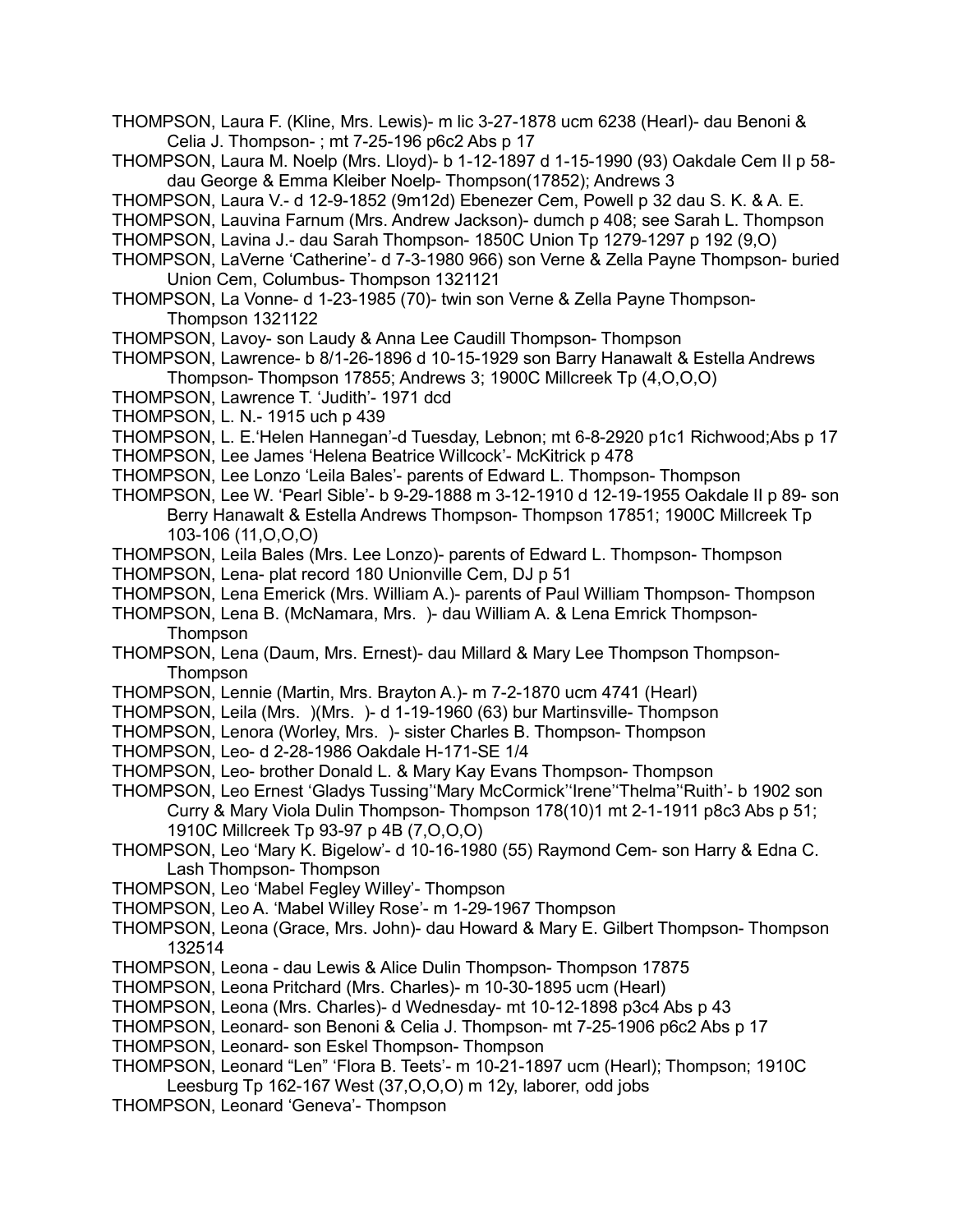- THOMPSON, Leone Berniece Perkins (Mrs. Clayton Alvin)(Woolsey, Mrs. )(McAnanama , Mrs. )- dau Ray Bidwell Perkins- Maugans Anc p 149
- THOMPSON, Leonore T. (Mrs. Donald E.)- 1961 dcd
- THOMPSON, Leontine Johnson (Mrs,. Thomas)- Thompson parents of James W.

THOMPSON, Leora- dau Lewis & Alice Dulin Thompson- Thompson 17874

THOMPSON, Leroy-son Fred Thompson-Thompson 174652

THOMPSON, Dr. J. LeRoy- Thompson

- THOMPSON, Orlo LeRoy 'Flora Maugans.- b 12-4-1860 m 11-22-1883 d 4-28-1945 New Millcreek Cem p 28- son James C. & Elizabeth Burroughs Thompson- Thompson 1717; Maugans Anc p 17, 66 ; 1880 dch p 737; mt 7-12-1899 p7c3 Abs p 58; barn struck by lightning; mt 6-8-1904 p1c3 Abs p 16; mt 10-4-1905 p1c5 Abs p 24; 1880C Scioto Tp 216-232 (19,O,O,O); 1900C Millcreek Tp 3-3 (39,O,O,O); 1910C Millcreek Tp 99-103 p 5A (49,O,O,O) m 26y, farmer
- THOMPSON, Les- son Harold & Rose Ann Leeper Thompson- Thompson
- THOMPSON, Leslie- son Charles B. & Hazel Blanche Rupe Thompson- Thompson
- THOMPSON, Lester B. Sr. 'Virginia'- b 1927 d 6-4-1998 (71) Fla- son Charles B. & Hazel B. Rupe Thompson- Thompson; 1961, 1964, 1969 dcd
- THOMPSON, Lester B.,Jr.- son Lester B. Sr,. & Virginia Thompson- Thompson
- THOMPSON, Lester- son Rev. Ronald & Dawn Thompson- Thompson
- THOMPSON, Lester 'Donna'- 1969 dcd
- THOMPSON, Lester E. 'Shirley A.'- d 6-6-1981 (67) Berkshire Cem brother Charles M. Thompson; 1969, 1971, 1980 dcd
- THOMPSON, Lester L.- d 3-11-1954 (86) bur Cheshire- brother Bessie Showalter- Thompson
- THOMPSON, Lester- son Milo S. & Julia Blinn Thompson- 1880 dch p 719
- THOMPSON, Let----'Nell'- b 5-1870 -1900C Richwood 193-203 p 8A (30,O,O,O) m 2y, telegraph operator
- THOMPSON, Leta- dau Lewis & Alice Dulin Thompson- Thompson 17872
- THOMPSON, Leta M. (Henke, Mrs. Marion Lane)- b 4-21-1881 m 6-1-1905 d 6-26-1958 bur Zanesville- Maugans Anc p 203
- THOMPSON, Letha L. (Mrs. )- d 8-31-1964 (68) mother of Frank L. Thompson- Thompson
- THOMPSON, Lettice (Mrs. )(Alexander, Mrs. Hugh)- Powers p 12
- THOMPSON, Lettie- b 10-11-1866 d 8-13-1868 dau Wm. & M. J. Milford Cem, Un Al p 18
- THOMPSON, Levi- mt 3-20-1912 p1c6 Abs p 11
- THOMPSON, Levi J. 'Oca Patch'- b 12-24-1878 m 5-27-1899 d 12-20-1951 Mt. Victory Cemson Andrew Jackson & Alice Hinton Thompson- Thompson 1767; mt 4-1-1908 p1c1, Abs p 10; 1880C Millcreek Tp 125-130 p 14 (2,O,O,O)
- THOMPSON, Levin (Bitler, Mrs. Elisha)- b 6-1850 mt 4-26-1905 p2c4 Abs p 12
- THOMPSON, LeVoy- son Laudy & Amalee Thompson- 1959 (5) ucd
- THOMPSON, Lewis- Thompson
- THOMPSON, Lewis- Pabst p 1 p 38, 59 THOMPSON, ---- (Mrs. Lewis)- Pabst p 1 p 59
- THOMPSON, Lewis- mulatto- 1880C Richwood 335-352 p 31 (40,Va,Va,Va)
- THOMPSON, Lewis- 1908 dch p 269; Pabst p 2 p 68; hmp p 85
- THOMPSON, Lewis 'Alice Dulin'- b 10-5-1874 son Russell B. & Elizabeth Baughman
- Thompson- Thompson 1787 ; 1880C Millcreek Tp 19-19 p 3 (7,O,O,O)
- THOMPSON, Lewis 'Martha Alinette Taylor'- b 2-12-1912 son Clari & Frances Kingsley Thompson- Thompson 174641; Taylor (11233); Beecher 4,5
- THOMPSON, Lewis/Louis B. 'Ann Eliza Burroughs'- b 12-11-1829 m 12-6-1849 ucm (Hearl) d Thursday (69) Mt. Herman Cem - son William & Sarah Sherman Thompson- Thompson 174 ; mt 12-13-1899 p6c1 Abs p 67; 1883 uch V p 372; 1830C Jerome Tp 36 (-5); 1850C Millcreek Tp 2020-2041 p 294 (20,O); 1860C Mil Tp p 116 (29,O); 1880C Dover Tp 113- 120 p 30 (50,O,Va,KY)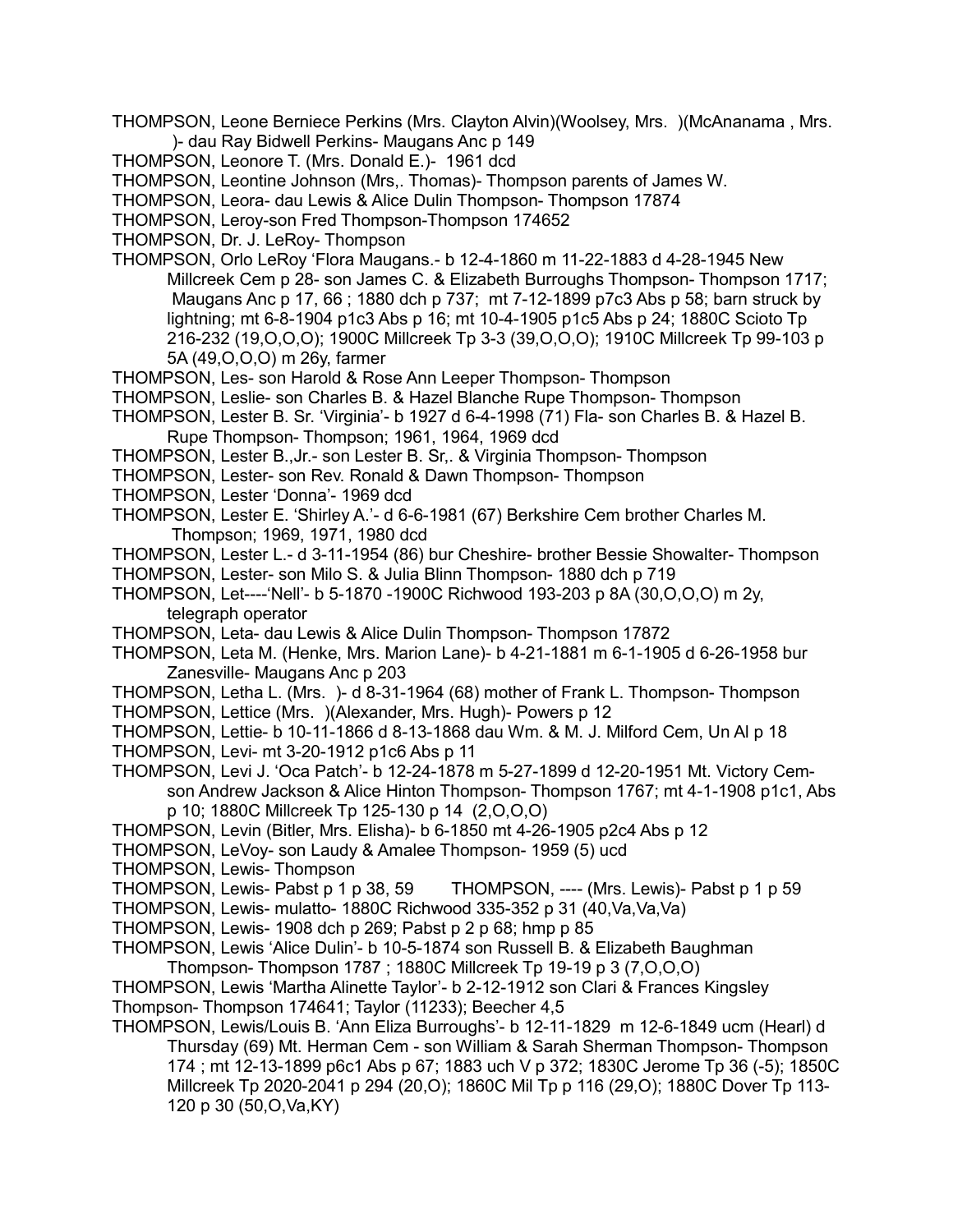- THOMPSON, ----(Perry, Mrs. Charles)- dau Louis & Ann Burroughs Thompson- mt 12-13-1899 p6c1 Abs p 67
- THOMPSON, (Gamble, Mrs. George)- dau Louis & Ann Burroughs Thompson- mt 12-13- 1899 p6c1 Abs p 67
- THOMPSON, (Edwards, Mrs. Thomas)- dau Louis & Ann Burroughs Thompson- mt 12-13- 1899 p6c1 Abs p 67
- THOMPSON, Louis, Jr.- son Louis B. & Ann Burroughs Thompson- mt 12-13-1899 p6c1 Abs p 67; 1880C Dover Tp 113-120 p 30 (18,O,O,O) farm work
- THOMPSON, Lewis 'Effie'- 1969 dcd
- THOMPSON, Lewis- son Emmett V. & Ada Wilgus Thompson- Thompson
- THOMPSON, Lewis F.- 1980 dcd
- THOMPSON, Lewis- parents of George Thompson- dg 2-17-1911, Cry Ab p 10
- THOMPSON, Lewis- son Je— & Harriett Thompson- 1880C Claibourne 113-119 p 215C  $(11, 0, 0, 0)$
- THOMPSON, Lewis 'Jane Decker'- m 5-27-1849 dcm
- THOMPSON, Lewis 'Mary'- Powell p 52
- THOMPSON, Lewis N. 'Emma Bowen'-b 5- 1862 m 8-28-1880 ucm 6775 (Hearl) d 1943 Oakdale I p 46- son Louis & Anna Burroughs Thompson- Thompson 1746; ; mt 10-30- 1912 p1c5 Abs p 36; mt 11-6-1912 p1c4 Abs p 37; 1900C Leesburg Tp 7-7 (38,O,O,O) m 19y
- THOMPSON, Lewis 'Phebe J. Decker'- 1880 dch p 463; 1908 dch p 442; Pabst p 3 p 21, 28, 32, 34; Pabst p 6 p 7
- THOMPSON, L. F.- 1915 uch p 266
- THOMPSON, Lida Jane Salsbury (Mrs. Glenn)- 1985 uch p 138; 1971 ucd
- THOMPSON, Lila Ruth- (Adamson, Mrs. )- dau William Hamer & Virginia Long Thompson-1949, 1959 (12) ucd
- THOMPSON, Lillian E. Noyes (Mrs. Abraham B.)- b 1871 m 6-4-1896 ucm (Hearl) d 1944 Milford Cem Un Al p 35- dau D. C. Noyes- mt 7-3-1912 p2c2 Abs p 23
- THOMPSON, Lillian M. (Ulrich, Mrs. Raymond R.)- m 6-21-1923- Weiser p 44
- THOMPSON, Lillie Belle Cline (Mrs. George L.)- b 11-24-1876 d 8-1940 bur Mt. Victory-Thompson (13861); Graham (13461)
- THOMPSON, Lillie E. (Gamble, Mrs.Elmer Ellsworth)- b 5-15-1869 m 12-24-1884 ucm (Hearl) d 1-7-1893 dau Lewis & Anna Burroughs Thompson- Thompson 1749; 1985 uch p 151; 1880C Dover Tp 113-120 p 30 (11,O,o,O)
- THOMPSON, Lillie (Ell, Mrs. )- sister Ruby Thompson- Thompson
- THOMPSON, Lilly (Elizabeth J.) (Staley, Mrs. Simon L.)- b 12-18-1867 m 9-30-1891 ucm (Hearl) d 1-12-1901 (33y25d) Oakdale I p 165- dau Andrew Jackson & Sarah Lavinia Farnum Thompson- Thompson 1766; ; 1915 uch p 885; mt 2-13-1901, Abs p 2; 1870C Millcreek Tp 137 (3,O); 1949 ucd
- THOMPSON, Lillie Geneva Courtwright (Mrs. Fred)- Thompson (13253) see Geneva
- THOMPSON, Lily- dau Rev. George Thompson- Pabst p Pion II p 243
- THOMPSON, Lily (Mrs. Richard M.)- 1971, 1973 ucd
- THOMPSON, Lina (Tomlinson, Mrs. )- dau Benonie & Celia j. Thompson- mt 7-25-1906 p6c2 Abs p 17
- THOMPSON, Linda- Sbc p 27
- THOMPSON, Linda (Mrs. Denver B. Jr.)- Thompson; 1971, 1979 u cd
- THOMPSON, Linda- b 1960 dau Edward E. & Ruth Thompson- 1977 ucd
- THOMPSON, Linda-b 1964/74- dau Francis E. & Dorothy A. Thompson- 1975, 1977, 1981 ucd
- THOMPSON, Linda- b d 1-27-1965 dau Freddie E. & Judith Kay Goins Thompson- Thompson
- THOMPSON, Linda- dau Herbert G. & Mary J. Thompson- 1961 (13), 1964 dcd
- THOMPSON, Linda L. (Mrs. Gary E.)- 1980 dcd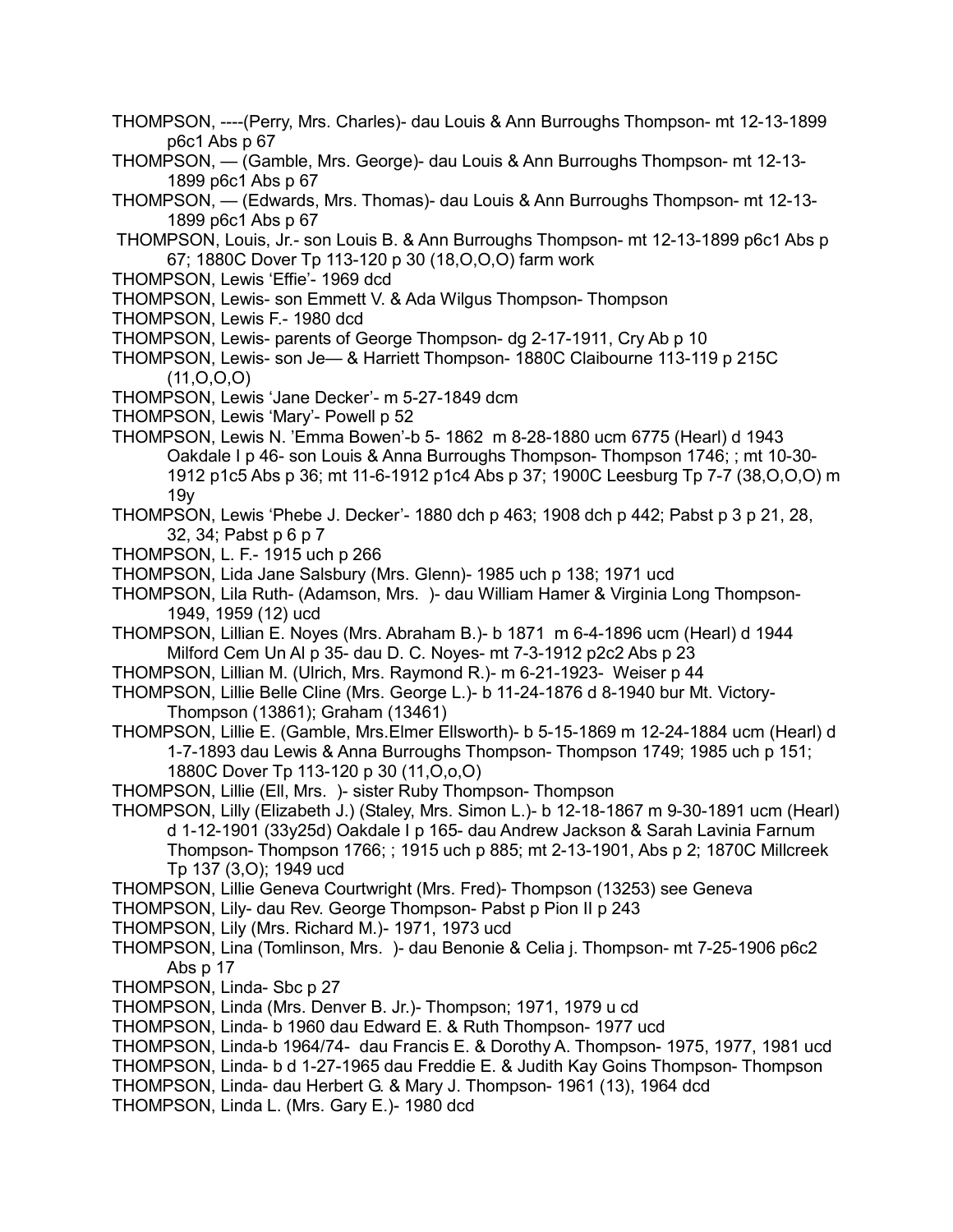- THOMPSON, Linda (Mrs.Terry A.)- 1977 ucd
- THOMPSON, Lindsey 'Lula Adams'- Thompson
- THOMPSON, Linnie E. 1870C Genoa Tp p 356 (3)
- THOMPSON, Linza (Mrs. Charley)- b 2-1878- 1900C Taylor Tp 194-199 p 9A (22,O,O,O) no ch m 3y
- THOMPSON, Lisa- b 1960 dau Mary A. Thompson- 1971 ucd
- THOMPSON, Lisa J. (Mrs. Randall J.)- 1980 dcd
- THOMPSON, Lisa (Mrs. Ron)- Thompson
- THOMPSON, Lisa- b 1972 dau Terry A. & Linda Thompson- 1977 ucd
- THOMPSON, Lizzie 1870C Scioto Tp p 493 (12)
- THOMPSON, Lizzie Collins (Mrs. Charles)- m 12-20-1896 ucm (Hearl)
- THOMPSON, Lizzie Sparks (Mrs. Hiram M.)- Graham 1347; Thompson (1384)
- THOMPSON, Lois (Patton, Mrs. )- sister Mildred Thompson Koch- Thompson
- THOMPSON, Lloyd- d 6-25-1984 Oakdale G-221
- THOMPSON, Lloyd 'Helen Hahn'- b 6-20-1901 m 1929 son Levi J. & Don Patch Thompson-Thompson 17672
- THOMPSON, Lloyd- son Lafayette & Sarah Cynthia Smith Thompson- A. Thompson 167; dumch p 121; 1900C Liberty Tp 113-1114 p 5B (9,O,O,O); 1910C Lib Tp 195 p 8A  $(19,0,0,0)$
- THOMPSON, Lloyd 'Laura M. Noelp'-b 12-28-1889 Oakdale II p 58 son Berry Hanawalt & Estella Andrews Thompson- Thompson17852; Andrews 3; OSSM-WWI 17369; 1900C Millcreek Tp (10,O,O,O)
- THOMPSON, Lloyd L. 'Elizabeth Ellen Huff'- b 1890 d 1964 New Millcreek Cem, Liberty Tp, lptw p 15; 1985 uch p 56, 161
- THOMPSON, Lois Mae Woolridge (Mrs. Ernest B.)- b 10-24-1929 m 6-5-1949 dau Louis Jackson & Myrtle Fretheim Woolridge- Weiser p 110
- THOMPSON, Lois (Patton, Mrs. )- dau Charles L. & Icey Parmenter Thompson-Thompson 1652
- THOMPSON, Lola (Hedrick, Mrs. )- dau Harry & Edna Lash Thompson- Thompson
- THOMPSON, Lola K. (Ms. Edwin M.)- b 1877 d 1958 Raymond Cem, lptw p 38
- THOMPSON, Lora Manda (Holbrook, Mrs. George Washington) b 4-10-1894 m 1-17-1923 Ky d 9-1-1950- 1985 uch p 73
- THOMPSON, Loraine A.- 1967 ucd
- THOMPSON, Lorene- dau Hubert L. & Mary A. Thompson- 1962 (8) ucd
- THOMPSON, Lori- dau David & Janice Thompson- 1981, 1983, 1991 ucd
- THOMPSON, Lori- b 1971 dau David O. & Etta H. Thompson- 1971, 1980 dcd
- THOMPSON, Loren- son Lafayette & Eva L. Shirk Thompson- 1910C Liberty Tp Un Co 194 p 8A (3,O,O,O)
- THOMPSON, Loren- son Thomas & Margaret Powers Thompson- Powers Pat p 181
- THOMPSON, Lorena (York, Mrs. Denison)- Asp 157c-3
- THOMPSON, Lorenzo D.- b NY 8-14-1820 d 12-22-1846 (26-4-8) Stark Cem- son Henry & Patty Page Thompson- Powell p 202, 371
- THOMPSON, Lorinda- dau Thomas & Margaret Powers Thompson- Powers Pat p 181
- THOMPSON, Loring L. 'Hazel M. Flax'- b 8-19-1907 uc births m 5-26-1934 d 12-27-1985- Raymond Cem, lptw p 43- son Lafayette & Eva L. Shirk Thompson- ; A. Thompson 16(10); 1967, 1971, 1973, 1975, 1977, 1979, 1981 ucd
- THOMPSON, Alice Lorraine (Parker, Mrs. )- b 8-7-1931 dau Pride J. & Mary Herd Thompson-Thompson 178(10)61
- THOMPSON, Lorrenia- dau Andrew H. & Harriet H. Thompson- 1850C Liberty Tp Un Cp 974- 991 p 146 (2/12,O)
- THOMPSON, Louie Florence Bussard (Mrs. Andrew Burgess)- b 4-16-1878 m 8-5-1899 d 5-27-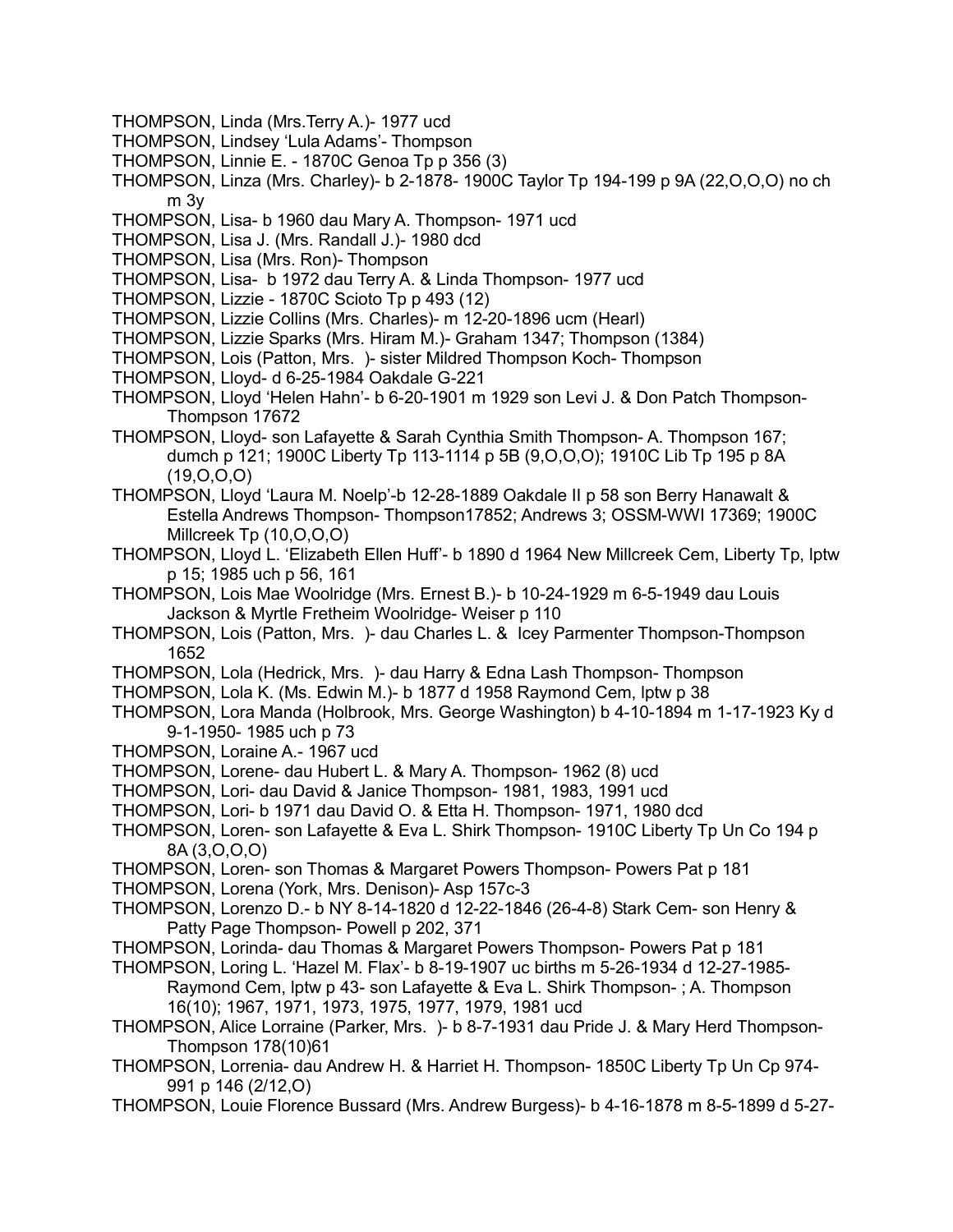1963 bur Summerford Cem- dau Samuel & Elizabeth Burt Bussard- Thompson

THOMPSON, Louis P.- b 5-1898 son Let— & Nell Thompson- 1900C Richwood 1931-203 p 8A  $(2,0,0,0)$ 

THOMPSON, Louis V. - son Richard & Nancy E. Thompson- 1880C Leesburg Tp 58 177B p 6  $(6, 0, 0, 0)$ 

THOMPSON, Louisa - 1870C Delaware Town p 291 (30\*)

THOMPSON, Louisa A.- b 1868 d 1885/3 Oakdale I p 95 dau Nelson P. & Louisa Ann Liggett Thompson- Thompson 13241; Liggett 1421; 1880C Dover Tp 115-123 p 30, 169D (12,O,O,O)

THOMPSON, Louisa Ann Liggett (Mrs. Nelson P.)-b 1840 m 2-8-1869 ucm 2827 d 1-13-1871 (31-10-22) Oakdale I- New Millcreek Cem p 14; mt 1-19-1859- dau Absalom & Millie Carr Liggett- Powell p 256; Thompson 1324; Liggett 142 ; 1883 uch V p 347; Maugans Anc p 85; 1915 uch p 584; 1870C Dover Tp 107-109 p 14 (32,O)

THOMPSON, Louisa A. (Mrs. Charles)- 1900C York Tp 308-308 p 13B (28,O,O,O) m 4y

THOMPSON, Louisa Rudolph (Kirkland, Mrs. W. Adam)- dau Absalom & Sarah Thompson-Rudolph; Thompson 17(10)2; Kirkland 4,5;

THOMPSON, Louisa- dau Russell & Eizabeth Baughman Thompson- 1880C Millcreek p 19-19 p 3 (7,O,O,O)

THOMPSON, Louise A. Hafner (Mrs. Harold "Bud:) b 10-18- 1909 d 10-20-1999 (90) Millcreek Cem- Thompson

THOMPSON, Louisa Curry (Mrs. William T.)- m 11-13-1851 ucm 1735 (Hearl) d 4-6-1883 dau Stephenson & Sarah D. Robinson Curry- 1883 uch V p 306; 1915 uch p 149; Thompson (172); uca p 31; mt 11-17-1875 mt 3 p 18. 25; mt 5-7-1884 Abs p 7; mt 4-18-1883 p1c3 Abs p 6; d Neb. - 1860C Millcreek Tp 8 (27,O); 1870C Jerome Tp 196-187 p 26 (38,,O); 1880C Marysville 312-343 p 22 (48,O,Va,O)

THOMPSON, Louisa (Ewing, Mrs. Amos C.)- m 11-1875; mt 11-17-1875 mt 3 p 18

THOMPSON, Louisa (McClung, Mrs. James)- m 2-11-1859 ucm 2839 (Hearl); mt 2-23-1859

THOMPSON, Louisa Ann Piersol (Mrs. Dr. Charles Lincoln )- b 8-13-1871 m 6-17-1896 d 8-26- 1923 (53) Oakdale I p 110. 3665 (F38)- dau John & Susan Liggett Piersol- Piersol 11381; Thompson 13254; Liggett 1471; 1915 uch p 1008, 1009; 1985 uch p 137, 138; 1910C york Tp 25-25 p 2A (41.O,O,O) m 14y 2 ch

THOMPSON, Louise- dau George & Alice Justice Thompson- Thompson; 1949 ucd

THOMPSON, Louise- dau James T.,Sr. & Daisy Mae Daniels Thompson- Thompson

THOMPSON, Louise (Michels, Mrs. Victor)- b 5-20-1905 m 1-16-1926 dau Harry & Ida Maria Gabriel Thompson- Gabriel 16422

THOMPSON, Louise (Nash, Mrs. Louis)(Haynes, Mrs. Frank)- Nash p 362, 366

THOMPSON, Louise (Smith, Mrs.George Gifford & Alice M. Justice Thompson- Thompson; 1959 ucd

THOMPSON, Louise (Smith, Mrs. ) - b 3-8-1915 dau Lee & Pearl SibleThompson- Thompson 178513

THOMPSON, Louise (Thigpen, Mrs. )- dau Myrtle Thompson- Thompson

THOMPSON, Louise- dau Thomas R. & Owida H. Thompson- 1961 (13), 1964 dcd

THOMPSON, Louva- ch Madison Matthew & Frances Clemons Thompson- Graham 13518; Thompson 13918

THOMPSON, Lovina (Bitler, Mrs. Elisha)- 1985 uch p 138

THOMPSON, Lovina Farnum (Mrs. Andrew Jackson)- mt 4-1-1908 p1c1, Abs p 9

THOMPSON, Lovinia- d 5-1842 (20mos) Pabst p 8 p 45

THOMPSON, Lowell 'Dorothy M. Inscho'- b 6-16-1908 d 11-21-1990 son Riley & Sade Ritter Thompson- Thompson

THOMPSON, Lowell E.- son Walter F. Thompson- Thompson 1386111

THOMPSON, Loyal- ch William Hamer & Virginia Long Thompson- Thompson; 1959 (2) ucd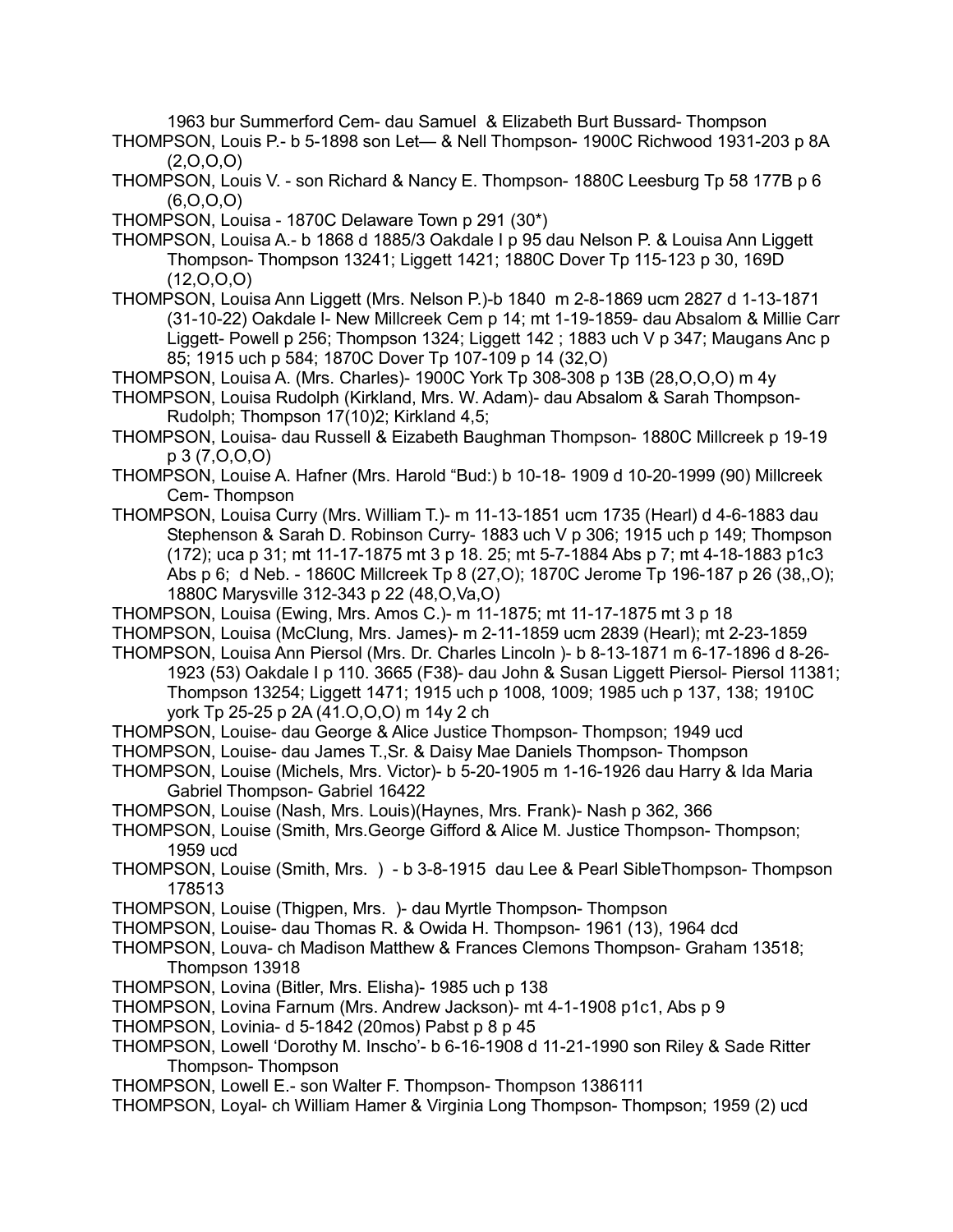THOMPSON, L. T. 'Sarah'- father of Mary Lee Thompson - Thompson- Thompson

- THOMPSON, Lu Ann (7-1969) dau Lewis Thompson- Thompson
- THOMPSON, Lucia Mader (Mrs. C. Edward) (Ted) b 1-30-1916 m 6-12-1938- d 6/9-16-1990 Oakdale H-2225-NW 1/4-II p 101- dau Ernest & Matilda Burns Mader- Rausch 19211 II p 280, III p 308
- THOMPSON, Lucille (Selanders, Mrs. Charles Leslie)- b 5-20-1899 m 11–27-1919 dau Harry & Ida Maria Gabriel Thompson- Gabriel 16421; dcbirth correction
- THOMPSON, Lucinda- dau Rev. John M. & Elizabeth Thompson- 1860C Claibourne Tp 826-07 p 109 (8,O)
- THOMPSON, Lucinda Ramsey (Mrs. James H.)- m 11-9-1880 ucm 6831 (Hearl)
- THOMPSON, Lucius 'Mary Burroughs'- m 12-6-1849 ucm 1478
- THOMPSON, Lucretia (Pinney, Mrs. Chester)- m 7–1–5-1810 onwq !
- THOMPSON, Lucretia (Thomas, Mrs. )- dau Myrtle Thompson- Thompson
- THOMPSON, Lucy Emeline (Douglas, Mrs. Joseph Allen)- b 10-6-1818 m 6-3-1944 dau Thomas & Abigail Maine Thompson- Asp 824
- THOMPSON, Lucy Gray (Mrs. Daniel)- dau John & Nancy Maine Gray- Asp 444
- THOMPSON, Lucy (Jones, Mrs. )- dau William A. & Lena Emrich Thompson- Thompson
- THOMPSON, Lucy Leonard (Mrs. John)- b 9-18-1803 d 5-21-1889 (86y) parents of Mary Elizabeth Beardslee, Mrs. S. Haberson- 1880 dch p 698; dg 6-7-1889 Cry Ab p 233; dg 6-12-1911, Cry Ab p 44
- THOMPSON, Luella Florence Wilson (Mrs. Ernest)- dau John H. & Julia Ann Shoup Wilson-Pounds 4, 5
- THOMPSON, Luella Wilkinson (Mrs. Bernard E.)- Giffen (163181)
- THOMPSON, Lulie A. Dau Joseph H. & Mary J. Thompson- 1870C Taylor Tp 57-56 p 8 (3,O); 1880C Millcreek Tp 116-121 p 13 (12,O,O,O)
- THOMPSON, Lulu Adams (Mrs. Lindsey)- Thompson
- THOMPSON, Lula (Easton, Mrs. Curry H.)- b 10-5-1874 m 11-6-1895 ucm (Hearl) d 1959 Oakdale II p 95 dau Russell & Elizabeth Baughman Thompson- Thompson 1788; 1915 uch p 726
- THOMPSON, Lulu- d Friday (16) Baptist Cem, Ostradner- dau N. P. Thompson; mt 8-26-1885, Abs p 16, also p7c1
- THOMPSON, Luna (Elliott, Mrs. )- dau George Ore Thompson- Thompson 13924; Graham 13524
- THOMPSON, Luther- b 3-27-1882 uninf p 2, 11-12-1884 to 11-19-1884 returned to Fairfield Co
- THOMPSON, Luther G.- son Joseph H. & Mary J. Covey Thompson- 1870C Taylor Tp 57-56 p 8 ; 1880C Millcreek Tp 116-121 p 13 (10,O,O,O)
- THOMPSON, Luther P. 'Susan'- b NY son Henry & Patty Page Thompson- Powell p 371
- THOMPSON, Luther 'Susan Stifler'- 2-16-1850 dcm; 1880 dch p 821
- THOMPSON, L. W.- 1908 dch p 679
- THOMPSON, Lybrand- son Ebenezer & Catherine Thompson- 1850C Orange tp 1726 p 111 (19,O)
- THOMPSON, Lydia A.- d 9-9-1862 (2-1-2) Ebenezer Cem- Powell p 329 dau S. K. & A. E.
- THOMPSON, Lydia A Stewart (Mrs. John)- m 7-31-1859 ucm 2906 (Hearl); 1860C Jerome Tp (20,ILL); 1870C Millcreek Tp 63 (28,ILL)
- THOMPSON, Lydia (Mrs. Jonathan)- d 1-1-1917 (42y)- Blockhouse Cem, Powell p 50 THOMPSON, Lydia (Mrs. Samuel)- Powell p 311
- THOMPSON, Lyla (Johnston, Mrs. )- dau Roy F. & Clara Morene Thompson- Thompson
- THOMPSON, H. Brian Lyle 'Patricia Kise'- b 5-3-1943 dau Price J. & Mary Herd Thompson-Thompson 178(10)62; 1959, 1962, 1967 ucd
- THOMPSON, Lyle- son Ernest & Luella Florence Wilson Thompson- Pounds 5
- THOMPSON, Dr. Lyle 'Karen'- son Pride J. & Mary Herd Thompson- Thompson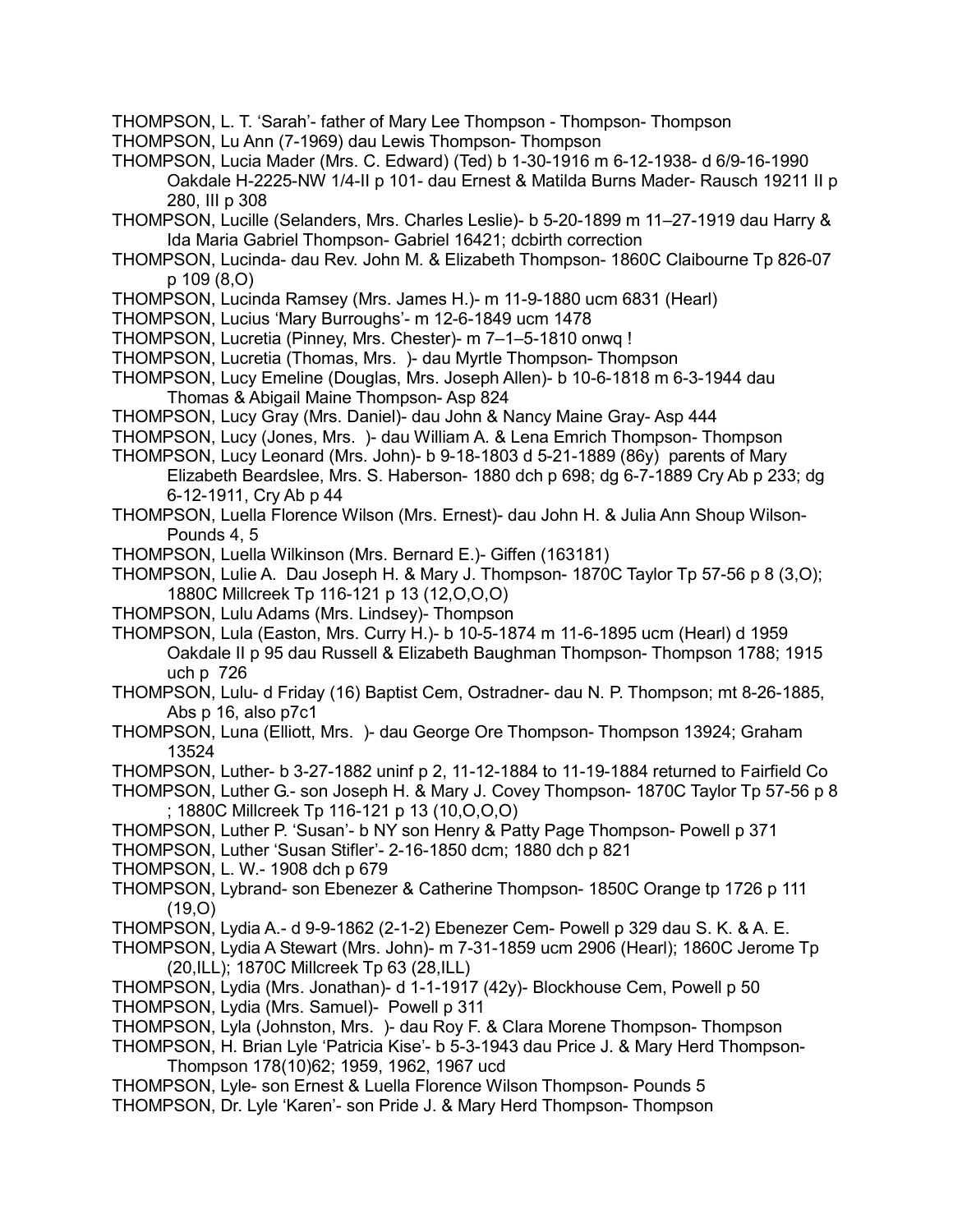- THOMPSON, Lyman- son Thomas & Margaret Powers Thompson- Powers Pat p 181
- THOMPSON, Lynda- b 1964 dau Francis E. & Dorothy A. Thompson- 1967, 1971, 1973, 1983 ucd
- THOMPSON, Lynne (Bock, Mrs, Thane)- dau Dr. Charles Hollington. & Naomi E. Jones Thompson- Thompson 1325412
- THOMPSON, M.- uca p 58, Allen township THOMPSON, M. uca p 64, Marysville 65, 70, 71
- THOMPSON, M.- 1883 uch IV p 512; Pabst p 7 p 69
- THOMPSON, M. A. (Mrs. M. L.)- lptw p 89
- THOMPSON, (male inf) 1870C Thompson Tp p 500 (2 mos)
- THOMPSON, Mabel- d 10-21-1905 (5d) Oakdale I p 165
- THOMPSON, Mabel Cope (Mrs. Bryant Johnson)- Pounds 4
- THOMPSON, Mabel English (Mrs. Mayne)- Thompson (1395)
- THOMPSON, Mabel I. (Mrs. James D.)- b 1863 d 1926 Claibourne Cem p 36
- THOMPSON, Mabel L. Fegley (Willey, Mrs. Clarence M. Sr.)(Mrs. Leo)- b 2-24-1913 m(2) 1-29- 1967 d 7-22-2002 (88) Oak Grove Cem- dau John & Tessie Banks Fegley- Thompson
- THOMPSON, Mabel (Stoddard, Mrs. )(Hill, Mrs. Fred)- b 4-10-1895 d 6-28-1986 (91) bur Mechanicsburg- dau John S. & Mary Rowindey Thompson- Hill- Thompson
- THOMPSON, Mabelle (McCall, Mrs. )- b 1-7-1884 m 2-1-1901 d 10-15-1973 Hale Cem- dau Andrew Jackson & Alice Hinton Thompson- Thompson 176(11)
- THOMPSON, Mable- d 10-21-1905 (5d) Oakdale 2003 (120C)- dau Fred & Nancy Elizabeth Watkins Thompson- Thompson 176(10)3
- THOMPSON, Mable- b 7-1894 dau Ira & Sarah Wolford Thompson- 1900C Liberty Tp Un Co 206-210 (5,O,O,O)
- THOMPSON, Madeline Lee- b 5-15-2001 dau Robert & Missy DiPietro Thompson- Thompson
- THOMPSON, Madeline- dau Walter & Ethel Stiner Thompson- 1915 uch p 966
- THOMPSON, Madison 'Alice M. Turney'- Turney 4
- THOMPSON, Madison Matthew 'Frances L. Clemons'- b 3-28-1856 son Robert & Malinda Longbrake Thompson- Thompson 1391; Graham 1351
- THOMPSON, Mae, Rev. Sister William Brown- mt 12-27-1911 p 1c4 Abs p 89
- THOMPSON, Mae Louise- sister Thomas R. Thompson- Thompson
- THOMPSON, Magdalene "Maggie" Conley (Roberts, Mrs. ) (Mrs. Paul William)- m 8-16-1975 Va- Thompson
- THOMPSON, Maggie A. Pheasant (Mrs. John)- m 2-19-1879 ucm (Hearl)
- THOMPSON, Maggie (Mrs, )- granddau of Mr. Hitt- mt 2-21-1892 p8c1 Broadway, Abs p 20
- THOMPSON, Maggie Rittenhouse (Mrs. Albert)- m 11-112-1868 ucm (Hearl)
- THOMPSON, Maggie Verback (Mrs. Dana C.)- b 12-28-1891 m 1-2-1910- Thompson (17463)
- THOMPSON, Mai- b 1962 ch Kenneth R. & Kim Chi Thompson- 1975 ucd
- THOMPSON, Malin/Mahalon 'Rebecca'- d 6-26-1866unec IX p 62; 1860C Allen Tp 836-846 p 115 (28,O)
- THOMPSON, Malinda E. (Mrs. George E.)- 1880C Dover Tp 1 173C p 37 (20,O,O,O)
- THOMPSON, Malinda Karnes (Mrs. Samuel)- m 1-12-1842 dcm
- THOMPSON, Mamie Barber (Mrs. Eugene W.)- m 3-2-1891 ucm (Hearl)
- THOMPSON, Rev. Manna- Pabst p 6 p 64, 66; hmp p 110, 186
- THOMPSON, Marcus- son Thomas & Leontine Johnson Thompson- Thompson
- THOMPSON, March 'Carrie'- bur Lima, O.- son Joseph c. & Sade Smeltzer Thompson- Powers p 311
- THOMPSON, Marcia Ann- dau Rev. David Thompson- Thompson
- THOMPSON, Marcia- dau Dr. Charles L. & Harriet Welstenhelme Thompson- Thompson 13254113
- THOMPSON, Marcia (Mrs. Glenn)- 1979 ucd
- THOMPSON, Marcia/Marsha L. Quick (Mrs. Curtis Allen)- Thompson (1717232); Harriott; 1969,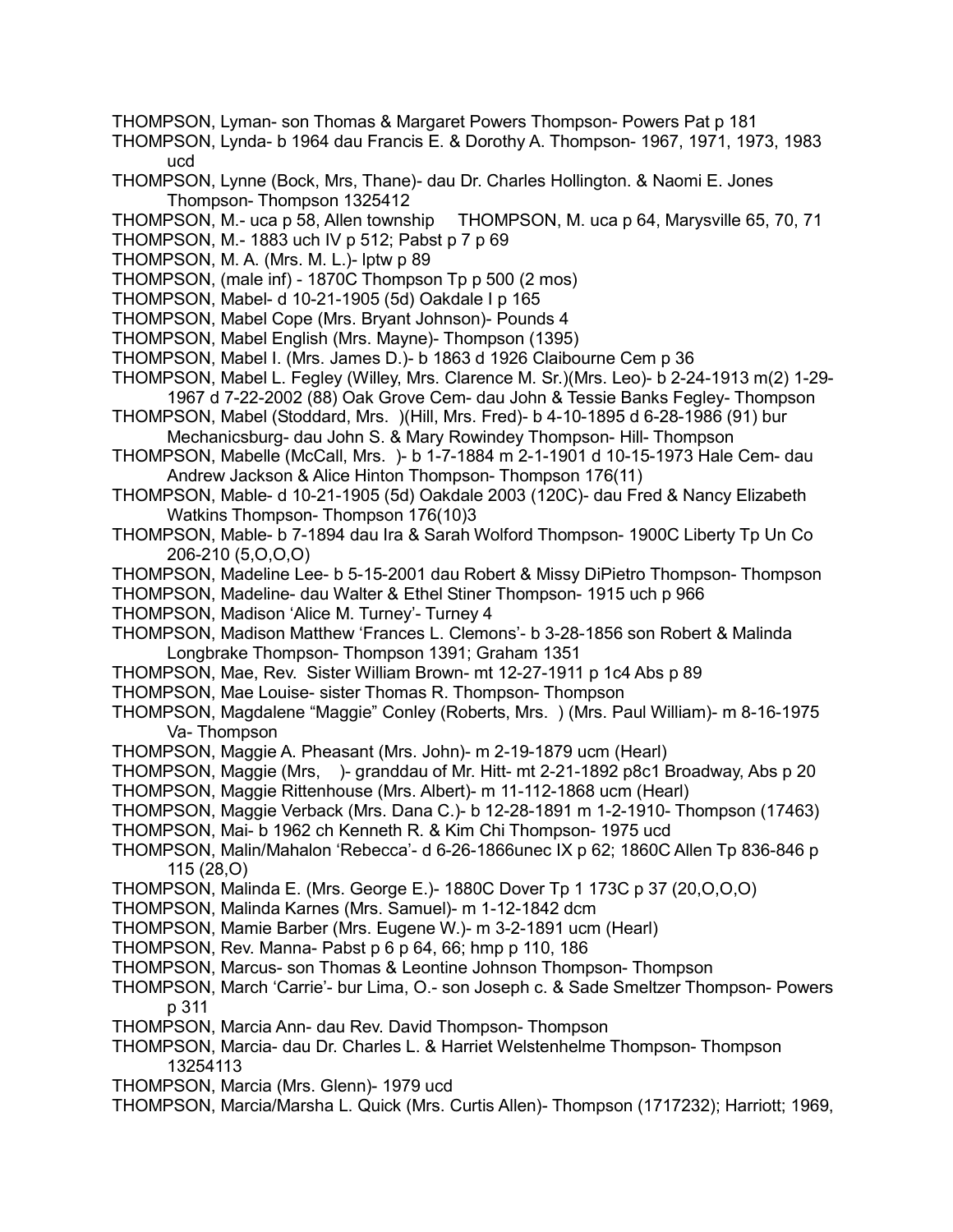1980 dcd

- THOMPSON, Marsha L. Quick (Mrs. Curtis Allen)- see Marcia-
- THOMPSON, Margaret- Pabst p 8 p 7 THOMPSON, Margaret- hmp p 62
- THOMPSON, Margaret- b Ross Co d 1875 (27-1-7) Millcreek Tp; mt 3 p 29
- THOMPSON, Margaret A. (Mrs. John M.)- b 1859 d 1914 Broadway Cem, lptw p 74
- THOMPSON, Margaret Ann (Stanley, Mrs. James Elmer)- b 7-8-1935 dau Erwin & Alba Musselman Thompson- Gabriel 1 64241
- THOMPSON, Margaret A. Thomas (Mrs. Frank L )- Oak Grove Cem- dau Mr. and Mrs. J. P. Thomas- A. Thompson  $p$  3; dg 4-16-1918 Cry Ab  $p$ ;
- THOMPSON, Margaret (Mrs. Carl) b 8-18-1911 Thompson (176(10)5)
- THOMPSON, Margaret E. (Mrs. Edgar K.) 1961, 1964, 1969, 1971, 1980 dcd
- THOMPSON, Margaret- dau George & Sarah Harriett Thompson- Thompson 1462; 1860C Millcreek Tp (9/12,O)
- THOMPSON, Margaret (Mrs. Harley)- b 1863 d 5-15-1915 (53y7m) Oakdale II p 27
- THOMPSON, Margaret Hobart (Mrs. William)- m 5-14-1880 ucm 6724 (Hearl); 1880C Millcreek Tp 26 (16,O,O,O)
- THOMPSON, Margaret Hobart (Mrs. Robert)- Thompson (13211) m 7-3-1906 (34-1906); 1910C Millcreek Tp 47-50 p 2B (40,O,O,O) m 4y, 4 ch
- THOMPSON, Margaret (Mrs. )- mother of Ida & Anna Munsell- rec p 11
- THOMPSON, Margaret J. d 8-8-1877 (26y), res Del City, dcdeaths;
- THOMPSON, Margaret J. (Delano, Mrs. Abel)- m 11-5-1848 dcm
- THOMPSON, Margaret J.- b 9-27-1839 d 6-8-1841 prob dau John W. & Sarah McClure Thompson- Thompson Bible, Un Co Hist, Soc. Museum
- THOMPSON, Margaret J. (Walker, Mrs. George W.)- m 1-29-1880 ucm 6650 (Hearl)
- THOMPSON, Margaret- dau Rev. John M. & Elizabeth Thompson- 1860C Claibourne Tp 826- 807 p 109 (13,O)
- THOMPSON, Margaret- dau John W. & Hortense Thompson- 1910C Marysville 4th ward 116- 127 (2,Ind,Ind,Ind)
- THOMPSON, Margaret June Louck (Mrs. Hubert)- d 3-21-1971 (38) Oakdale Cem- dau Walter, Sr. & Margaret Gregg Louck- Thompson
- THOMPSON, Margaret Lucille (Griffin, Mrs. Richard Henry)- b 3-6-1937 m 6-26-1954 dau Alfred Hubbell & Evelyn Thompson- Thompson 176844
- THOMPSON, Margaret Lucille (Mrs. Robert)- Thompson
- THOMPSON, Margaret (McKinnie, Mrs. Charles Earle)- b 8-1-1883 d 3-14-1943- Powers p 235
- THOMPSON, Margaret- dau Madison & Frances L. Clemons Thompson- Graham 13517; Thompson 13917
- THOMPSON, Margaret- dau Milton & Matilda Amrine Thompson- 1860C Taylor Tp 994 p 133 (2,O)
- THOMPSON, Margaret (Mrs. John)- 1880C Taylor Tp 195-197 p 19 (20,O,OO)
- THOMPSON, Margaret (Munsell, Mrs. Albert)- m 12-11-1835 dcm
- THOMPSON, Margaret Pools Bareford (Mrs. Gordon Sickels)- Maugans Anc p 149
- THOMPSON, Margaret (Polly) Powers (Mrs. Thomas)- dau Avery & Lucy Billard Powers-Powers Pat p 148, 149, 158, 169, 175, 176, 181, 185, 186
- THOMPSON, Margaret Pratt (Mrs. James)- m 10-19-1863 dcm
- THOMPSON, Margaret (Mrs. Ray)- adopted dau Helen V. Thompson- Thompson
- THOMPSON, Margaret (Mrs. Richard)- dcc Larry Jackson 113
- THOMPSON, Margaret Ruth- b 6-29-1923 dau Bernard E. & Bessie M. June Thompson- Giffen 1631816
- THOMPSON, Margaret (Smith, Mrs. William)- m 2-28-1839 ucm 541 (Hearl)
- THOMPSON, Margariete (Sidney, Mrs. )- dau Myrtle Thompson- Thompson
- THOMPSON, Margery- b 1957 dau David O. & Etta R. Thompson- 1964 dcd, 1969, 1971 ucd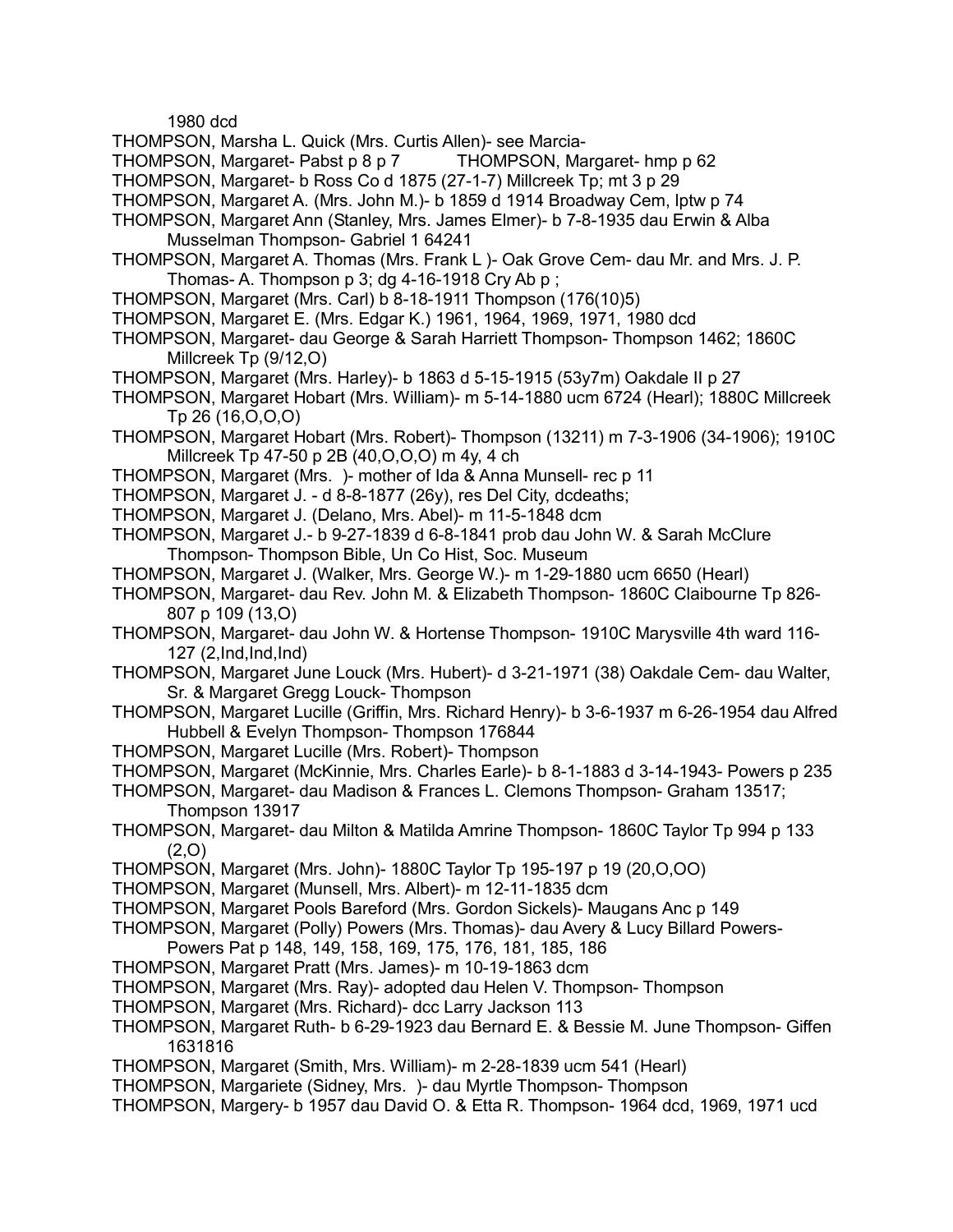- THOMPSON, Margery (McDonald, Mrs. )- dau Lloyd & Laura Noelp Thompson- Thompson 178521
- THOMPSON, Margie (Mrs. Clifford B.)- Thompson THOMPSON, Margie- 1969, 1971 dcd

THOMPSON, Margie (DeBold, Mrs. Kenneth)- dau John & Grace Brown Thompson- Thompson 132586

- THOMPSON, Margie (Mrs. John)- Thompson
- THOMPSON, Margie L. (Mrs. Charles)- 1964 dcd
- THOMPSON, Margorie (Barajas, Mrs. )- dau Leo W. & Mary K. Bigelow Thompson- Thompson
- THOMPSON, Marguerite (Mahaffie, Mrs. John)- b 11-25-1912 m 12-23-1936 dau Harry & Ida Maria Gabriel Thompson- Gabriel 16425
- THOMPSON, Maria (Mrs. ) -b 3-17-1804 Vt. d 3-27-1871 (67y6d), res Berlin Tp, b Berlin Tp, dcdeaths;; dg 4-14-1871 Cry Ab p 87 THOMPSON, Maria- Pabst p 1 p 28
- THOMPSON, Maria E. Chapman (Mrs. Charles)- m 4-19-1860 ucm 3024 (Hearl)
- THOMPSON, Maria H. 1870C Berlin Tp p 227 (21)
- THOMPSON, Mariah- dau Elisha & Miranda Thompson- 1850C Genoa Tp 446 p 45 (12,O)
- THOMPSON, Mariah- dau Louis & Anna Burroughs Thompson- Thompson 1748
- THOMPSON, Mariah (Lucas, Mrs. David R.)- m 11-13-1862 dcm
- THOMPSON, Marialyce/Mary Alice (Fry, Mrs. Hubert)- m 4-1-1955 d 9-17-1973 dau Robert Osgood & Nellie Yarrington Thompson - 1985 uch p 70, 138
- THOMPSON, Marie 1870C Berlin Tp p 221 (67)
- THOMPSON, Marie- In Memory- dg 9-22-1903, Cry Ab p 199
- THOMPSON, Marie (Bowling, Mrs. )- dau Paul W. Sr. & Ruth Thompson- Thompson
- THOMPSON, Marie (Mrs. Dan)- Thompson
- THOMPSON, Marie (Evans, Mrs. David Elaine)- b 1-1-1937 m 9-6-1958 Weiser p 339
- THOMPSON, Marie L. (Mrs. Charles M.)- 1980 dcd
- THOMPSON, Marie (Miller, Mrs. Charles)(Schneider, Mrs. Milton E.)- b 11-4-1899 dau Levi J. & Oca Patch Thompson- Thompson 17671
- THOMPSON, Marie (Montgomery, Mrs. )- dau Harry & Edna C. Lash Thompson- Thompson THOMPSON, Marie Overfield (Mrs. Bry D.)- Thompson
- THOMPSON, Marilyn (Garrett, Mrs. John)- b 11-3-1933 dau Lloyd & Helen Hahn Thompson-Thompson 17662
- THOMPSON, Marilyn Louise (Karrote, Mrs. Bruce)- b 9-23-1939 m 2-2-1961 dau Alfred Hubbell & Evelyn Thompson- Thompson 176846
- THOMPSON, Marilyn Eileen (Rausch, Mrs. Myron John)- b 7-18-1933 m 4-25-1954 dau Edward L. & Nellie L. Taylor Thompson- Thompson; Rausch (14324), III p 284
- THOMPSON, Marilyn Virginia (Bell, Mrs. Charles H.)- b 9-2-1925 dau Fred & Nancy Elizabeth Watkins Thompson- Thompson 176(10)8
- THOMPSON, Marilyn (Mrs. William)- 1971, 1973 ucd
- THOMPSON, Marinda Longbrake (Mrs. Robert)- m 4-15-1855 ucm (Hearl)- dau Jacob & Susan Farnum Longbrake- 1915 uch p 769; mt 2-10-1904 p5 Abs p 5; mt 9-18-1907 p6c2 Abs p 55
- THOMPSON, Marion- Lunda Church of Christ- 1985 uch p 161
- THOMPSON, Marion C. 'Verna Lucille Seymour'- parents of Marvin- Thompson
- THOMPSON, Marion James 'Edna Leota Davis'- b 6/10-25-1894 d 8-10-1966 New Millcreek Cem, lptw p 10- son Lafayette & Eva L. Shirk Thompson- A. Thompson 168; 1949, 1959, 1962 ucd ; 1910C Liberty Tp Un Co 195 p 8A (15,O,O,O)
- THOMPSON, Marjorie Elaine- dau William B. & Virginia Thompson- Thompson
- THOMPSON, Marjorie (Mrs. John)- 1980 dcd
- THOMPSON, Marjorie (McDonald, Mrs. Henry J.)- dau Lloyd & Laura M. Noelp Thompson-Thompson
- THOMPSON, Marjorie/ Margery Rittenhouse (Mrs. M. Albert)- b 7-28-1848 m 11-12-1868 4468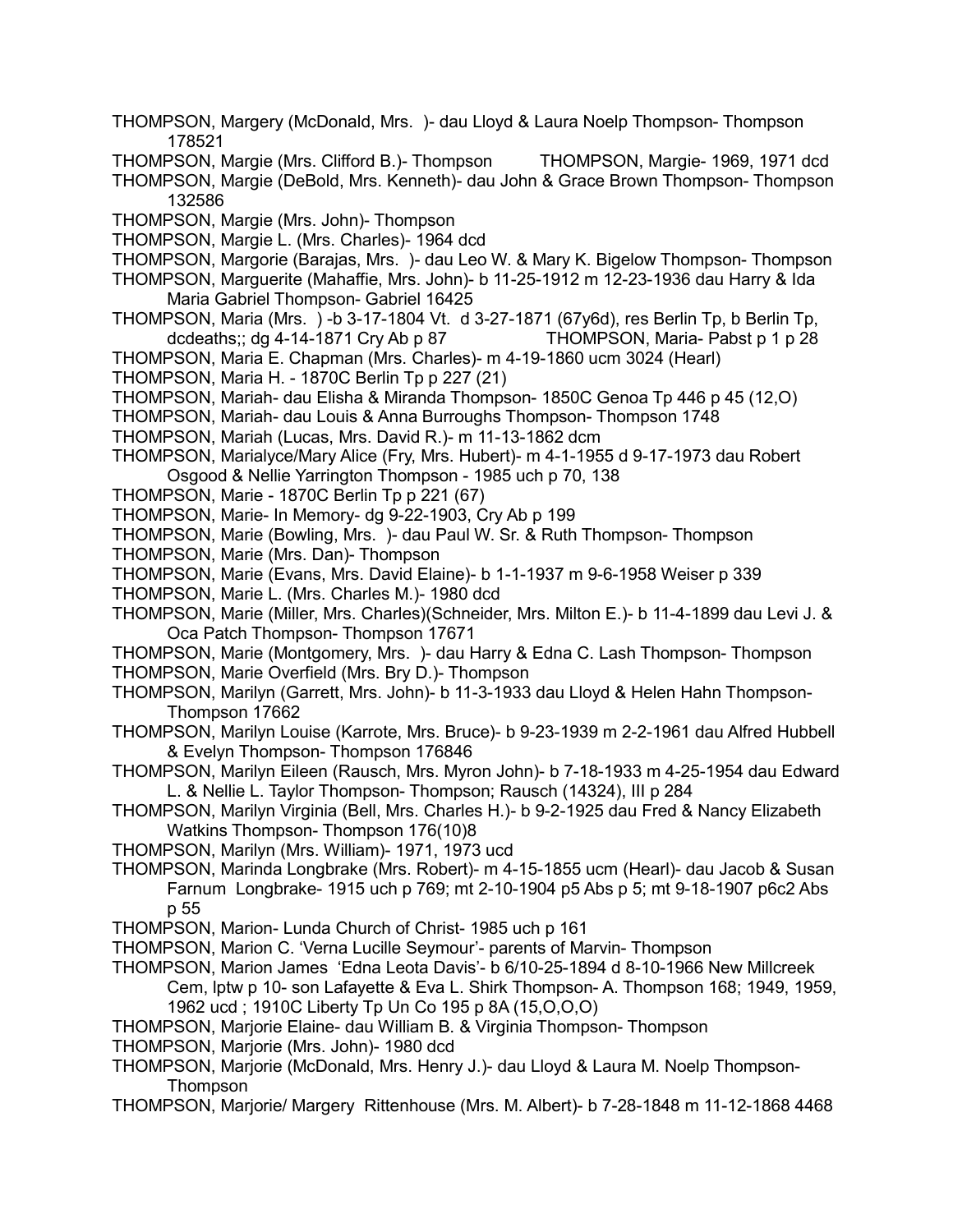d 8-5/4-1875 New Millcreek Cem p 5- dau Samuel T. & Elizabeth Rittenhouse-

Rittenhouse 2,3; Thompson (17(12); mt 12-2-1868, Abs 2-3; mt 3-14-1906 p3c4 Abs p 5; 1870C Millcreek Tp 136 (20,O)

THOMPSON, Mark- son Ronald F. & Carol A. Thompson- 1961 (2) dcd

THOMPSON, Mark 'Penny Sue Elliott'- m 9-2-1972- son James W. Thompson- Thompson

THOMPSON, Mark- b 1956 lived with Vera Fisher- 1967 ucd

- THOMPSON, Mark 'Penny'- son James W. & Patricia M. Merritt Thompson- Thompson
- THOMPSON, Mark- son Richard L. & Eunice Smith Thompson- Thompson
- THOMPSON, Marsha- dau John A. & Mary R. Thompson 1964 (17) dcd
- THOMPSON, Martha (Concleton/Conklin, Mrs. William)- m 5-10-1821 ucm 16(Hearl)
- THOMPSON, Martha (Cochran, Mrs. John)- 1880 dch p 699
- THOMPSON, Marha Jane (Wood(s), Mrs.Judge William)- m 7-2-1839 dcm ; 1915 uch p 249; 1883 uch V p 43, 44, 154

THOMPSON, Martha J. (Watkins, Mrs. Wilfred R."Ike")- b 7-15-1908 m 7-4-1930 d 5-15-1997 (88) Kingscreek Cem- dau Carlie P. & Mary D. Winder Thompson- Thompson

- THOMPSON, Martha Louise (Amrine, Mrs. Monroe)- b 8-5-1863 m 9-20-1884/3 d 3-20-1912 (48-7-15)- dau Andrew Jackson & Sarah Lavinia Farnum Thompson- Thompson 1764 ; 1915 uch p 988; mt 3-27, 30-1912 p1c6 Abs p 11, 12; 1870C Millcreek Tp 137 (6,O); 1880C Mil Tp 125-130 p 14 (16,O,O,O)
- THOMPSON, Martha Minerva (Harvey, Mrs. Rev. Thomas)- son Anderson & Anna R. Conklin Thompson- Thompson 1365; Graham 1325
- THOMPSON, Martha (Moore, Mrs. Joseph) dumch p 488
- THOMPSON, Martha (Rittenhouse, Mrs. Henry)- Rittenhouse 2, 3

THOMPSON, Martha- 1880C Jerome Tp 50-50 p 6 (17,O,Eng,Mass) with John McKitrick family

- THOMPSON, Martha dau S. K. & A. E.- Ebenezer Cem- Powell p 329
- THOMPSON, Martha (Tonguet, Mrs. Larkin J. )- b 11-24-1850 W/ Va m 11-26-1865 dcm d 1939, Claibourne Cem p 75- dau George W. & Katherine Crouse Thompson- evmt 3-29-1939 p 3
- THOMPSON, Martiebelle (MCCarty, Mrs. )- dau Charles Benton & Hazel Blanche Rupe Thompson- Thompson
- THOMPSON, Martin A.- son James Bell Thompson- Pabst Pion II p 247
- THOMPSON, Marvin 'Carol E. Hennessee'- b 9-4-1944 m 2-1964 d 8-20-1998 Hale Cem- son Marion C. & Verna Lucille Seymour Thompson- Thompson
- THOMPSON, Marvin 'Clara Baker;- b 4-28-1885 son Charles A. & Mary DeBolt Thompson-Thompson 17181
- THOMPSON, Marvin 'Mary Ann'- son Marion & Edna Thompson- A. Thompson 1681; 1949, 1959, 1971, 1973 ucd; 1964 dcd
- THOMPSON, Marvin 'Verna Seymour'- d 6-1970- Thompson
- THOMPSON, Marvin, Jr.- son Marvin & Verna Seymour Thompson- Thompson
- THOMPSON, Mary- Pabst 8 p1
- THOMPSON, Mary 1870C Scioto Tp p 493 (18)
- THOMPSON, Mary 1870C Troy Tp p 518 (2)
- THOMPSON, Mary 1870C Delaware Town p 330 (57)
- THOMPSON, Mary- 1870C Richwood 24-23 p 3 (17,WVa)
- THOMPSON, Mary, Miss- hmp p 326
- THOMPSON, Mary- 1870C York Tp 119-117 p 16 (31,O) mother of Clarry L., Gennett, Solom
- THOMPSON, Mary A.- 1971, 1975 ucd
- THOMPSON, Mary A.- b 1872 Ger d 12-11-190 Oakdale I p 105
- THOMPSON, Mary A.- b Germany d 12-11-1907 (33y7m) Oakdale 2084 (5F)
- THOMPSON, Mary A. (Mrs. Rev. Albert)- 1860C Marysville 1555-1550 p 204 (22,Pa)
- THOMPSON, Mary A. (Chapman, Mrs. Silas G.0- m 2-13-1839 ucm (Hearl)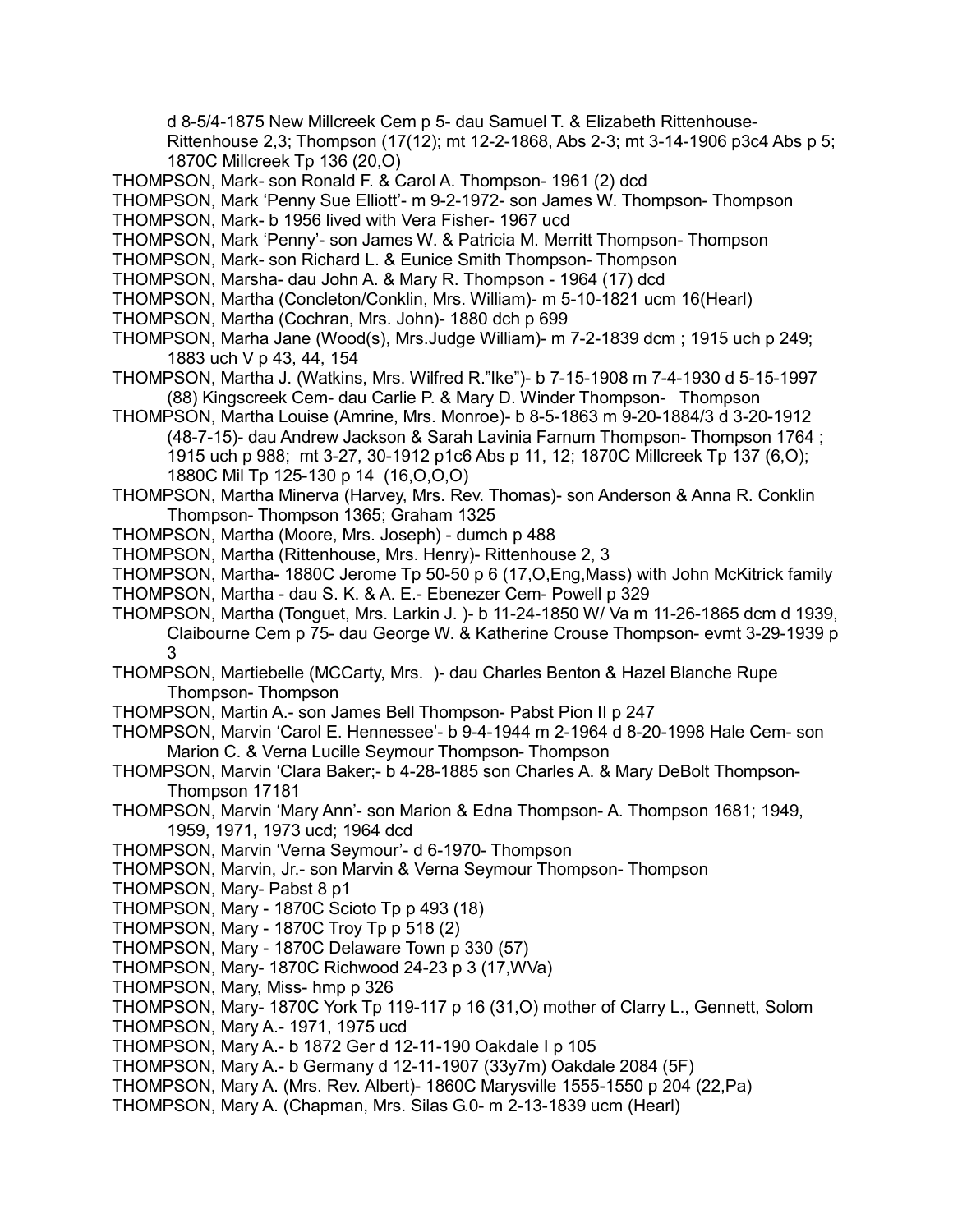- THOMPSON, Mary Adeline Billings (Mrs. Charles Dwight)- Asp (825g)
- THOMPSON, Mary Ann (Dildine, Mrs. Valentine)- m 9-30-1841/7 dcm d 1870- dg 3-12-1901, Cry Ab p 71; 1880 dch p 752
- THOMPSON, Mary A.- dau George W. & Sarah M. Harriet Thompson- 1860C Millcreek Tp 11 (9/12,O)
- THOMPSON, Mary A. (Mrs. Hubert L.)- 1962 ucd
- THOMPSON, Mary Alice. LeMay (Mrs. Wray T.)- m 1-2-1872 ucm 5038 (Hearl) Oakdale I p 95 dau Lewis & Catharine Miller LeMay- Thompson (1329); 1880C Millcreek Tp 28-31 p 4 (26,O, Va, Pa)
- THOMPSON, Mary A. (Liggett, Mrs. Gideon)- m 1-19/13 1865 ucm 3672 d 7-31-1881 dau William & Sarah Sherman Thompson- Thompson 17(11); Liggett (144); mt 3-26-1902 p 7c3 Abs p 8 (m 2-16-1864 d 8-1-1862);1850C Millcreek Tp 2063-2084 (6,O); 1860C Mil Tp 10 (14,O); 1870C Mil Tp 135 (23,O); 1880C Mil Tp 80 (34,O)
- THOMPSON, Mary A. (Mrs. Mervin J.)- 1973 ucd
- THOMPSON, Mary A. (Mrs. Moses)- b 6-16-1780 Philadelphia d 8-22-1869 (90) funeral 9-14- 1869- dg 9-17-1869 Cry Ab p 75; mt 9-8-1869 (89-2-6) Abs p 2-13; 6 ch
- THOMPSON, Mary Ann- dau John & Susanna Thompson- d 11-15-1860 (19-6-2) Africa Cem-Powell p 181; 1850C Genoa Tp 408 p 42 (9,O)
- THOMPSON, Mary Ann (Mrs. Marvin)- 1964 dcd; 1971 ucd
- THOMPSON, Mary Ann (Nutt, Mrs. Walker L.)- m 1-2-1848 dcm
- THOMPSON, Mary Ann Osterhout (Mrs. Johnson)- m 3-6-1836 dcm
- THOMPSON, Mary (Austin, Mrs. John Dean)- b 7-27-1824 m 1–7-1849 d 9-24-1889 dau James & Nancy Cotton White Thompson- Maugans Anc p 193
- THOMPSON, Mary Belle Elliott (Mrs. Edward)- Freshwater p 240
- THOMPSON, Mary (Blair, Mrs. John)(Sallettes, Mrs. Alfred)(Brown, Mrs. Boyd)- dau John & Grace Brown Thompson- Thompson 132585
- THOMPSON, Mary (Mrs. )- dau Moses & Mary A. Thompson- dg 9-17-1869 Cry Ab p 75
- THOMPSON, Mary (Bolenbaugh, Mrs. David)- m 1-25-1864 ucm 3528
- THOMPSON, Mary (Polly) (Burns, Mrs. James)- dau James & Temperance Mooney Thompson-Thompson p 15
- THOMPSON, Mary Burroughs (Mrs. Lucius)- m 12-6-1849 ucm 1478
- THOMPSON, Mary C. 1870C Berlin Tp p 226 (65)
- THOMPSON, Mary C. Freeman (Mrs. Rev. J. W.) m 1-6-1825 dg 5-4-1876 Cry Ab p 11
- THOMPSON, Mary C. (Hawn, Mrs. Joseph)- b 2-22-1822 m 3-11-1841 ucm (Hearl) sister Wayne & Moses Thompson- mt 4-4-1906 p3c3 Abs p 8; heir of Benjamin Thompsonuccp p 52 record Bk 5 p 42
- THOMPSON, Mary Cook (Mrs. Alen B.)- m 7-9-1923 d 1942- A. Thompson (162)
- THOMPSON, Mary Corey (Mrs )- sister Chalres L. Corey- mt 3-26-1908 p6c4 Abs p 9
- THOMPSON, Mary (Cramer, Mrs. Michael)- m 9-23-1841 ucm 739 (Hearl)
- THOMPSON, Mary Crowell Freeman (Mrs. Rev. John Wilmot)- b 3-3-1805 d 9-2-1881 Cheshire Cem, Powell p 52; Pabst Pion II p 241; Pabst 1 p 66; 1850C Berlin Tp 1925 p 119 (45,NJ); Pabst Pion II p 241; Pabst 1 p 66
- THOMPSON, Mary C. (Mrs. William A.)- 1980 dcd
- THOMPSON, Mary DeBolt (Liggett, Mrs. David)(Mrs. Charles A.)- Thompson(1718); Liggett (1215) Rittenhouse 3
- THOMPSON, Mary D. Winder (Mrs. Charlie P.)- parents of Martha J. Watkins- Thompson
- THOMPSON, Mary Durelle- d 5-21-1892 (18) dau Alvin & Ella/Ellen/Eleanor Porter Smith Thompson- m t 5-25-1892 p5c5 Abs p 25; mt 7-9-1913 p9c3 Abs p 76; 1883 uch V p 146
- THOMPSON, Mary E.- Pabst p 7 p 22
- THOMPSON, Mary E.-b Franklin Co d 8-30-1932 (62) Oakdale 4463 (F)
- THOMPSON, Mary E. Allen (Mrs. William Alpha)- Thompson p 3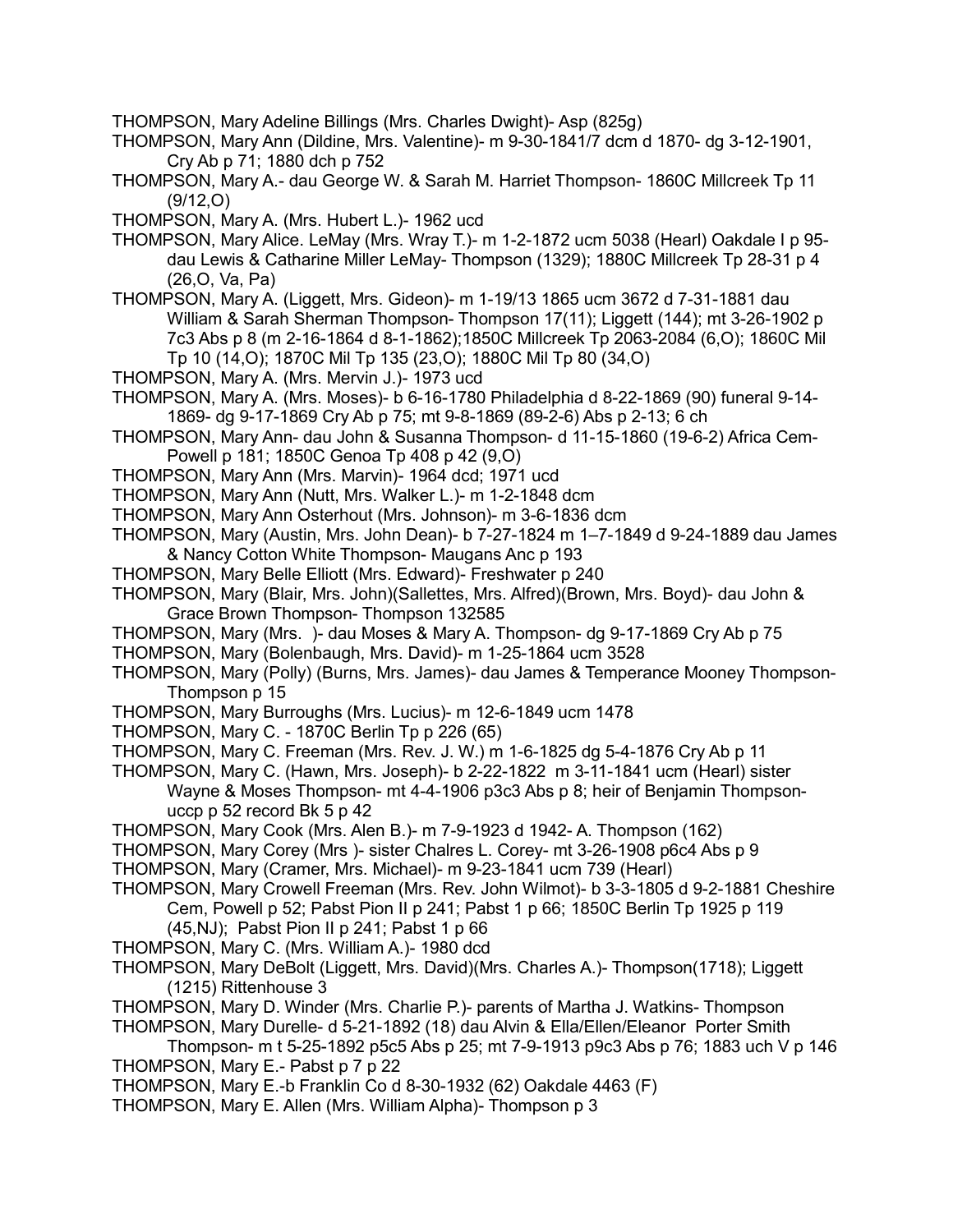THOMPSON, Mary E. (Beardslee, Mrs. William)- b 12-6-1831 m 6-10-1852 d 6-17-1971 (80-6- 11)- dau John & Lucy Leonard Thompson- 1880 dch p 698; dg 6-23-1911 Cry Ab p 44 THOMPSON, Mary E. (Mrs. Charles E.)- 1961, 1969, 1971 dcd

THOMPSON, Mary E. Eaton (Mrs. Daniel S,.)- m 2-17-1860 ucm 2990; mt 2-22-1860

THOMPSON, Mary- dau Edward R. & Eliza Thompson- 1850C Delaware Town 1053 p 82 (1,O)

THOMPSON, Mary E.- b 11-17-1874 dau George E. & Ellen Peterson Thompson- Thompson 132(10)1

- THOMPSON, Mary E.- dau George E. & Malinda E. Thompson- 1880C Dover Tp 173C p 37 (5,O,O,O)
- THOMPSON, Mary E. Gilbert (Mrs. Howard)- b 5-23-1894 m 1919 d 3-16-1980 Oakdale II p 136 dau Enos & Mary Johnson Gilbert- Thompson (132514)
- THOMPSON, Mary E. Harriman (Mrs. W. J.)(Sanders, Mrs. William)- dau William & Ellen Johnson Harriman- 1915 uch p 1075
- THOMPSON, Mary E.- dau John Wilkinshaw & Isabella Thompson- dg 8-16-1883 Cry Ab p 86; 1850C Delaware Tp 1269 p 93 (8,O)
- THOMPSON, Mary Elizabeth Beardslee (Mrs. Wm)- m 1852 dau John & Lucy Leonard Thompson- dg 6-14-1904, Cry Ab p 252; dg 6-23-1911; Cry Ab p 44
- THOMPSON, Mary Elizabeth Eaton (Mrs. Daniel S.)- m 2-17-1860 ucm (Hearl)
- THOMPSON, Mary Elizabeth Reeder (Mrs. Robert L.)- b 5-8-1887 m 2-14-1912 d 3-11-1960 bur Raymond- dau George & Amanda Argo Reeder- Thompson
- THOMPSON, Mary Ellen (Lewis, Mrs. Richard H.)- m 1-30-1944- dau Clair & Frances Kingley Thompson- Thompson 174643
- THOMPSON, Mary Ellen Witherell (Mrs. Michael Lee)- m 4-25-1964 dau Wilson E. Witherell-Thompson
- THOMPSON, Mary Esther- b 11-17-1823 s 9-21-1849 not dau Thomas & Abitail Maine Thompson- Asp 825C
- THOMPSON, Mary (Evans, Mrs. Simon)- m 11-7-1870 ucm 4818
- THOMPSON, Mary Evelyn (Easterday, Mrs. Milton)- b 9-30-1924 m 6-1-1943 dau Stanley & Myrtle Creamer Thompson- Thompson 176631
- THOMPSON, Mary E. (Murphy, Mrs. Francis M.)- m 11-6-1884 ucm (Hearl)
- THOMPSON, Mary E. Pasching/Pochung (Mrs. W. S.)- b 5-12-1872 Switz. ; dau Samuel Pasching mt 12-18-1907 p6c3 Abs p 63
- THOMPSON, Mary E. (Mrs. Robert L.)- b 1887 d 1960 Raymond Cem, lptw p 40
- THOMPSON, Mary E. (Saunders, ex Mrs. Wm. O.)- b 1858 d 5-25-1925 Oakdale I
- THOMPSON, Maryetta G. (Mrs. James J.)- 1870C Claibourne Tp 192-190 p 24 (34,O)
- THOMPSON, Mary E. (Mrs. William S.)- b 1870 Franklin C d 8-30-1932 Oakdale I p 105
- THOMPSON, Mary (Evans, Mrs. Simon)- m 11-7-1870 ucm (Hearl)
- THOMPSON, Mary Evelyn Riddle (Mrs. Charles E.)- Thompson
- THOMPSON, Mary Evelyn (Stephens, Mrs. )- dau James T.,sr. & Diasy Mae Daniels Thompson- Thompson
- THOMPSON, Mary F.- d 5-21-1892 (18y11m) Oakdale 729 (96C)
- THOMPSON, Mary F.- Oakdale I p 161- dau Alvin T. & Eleanor Porter Smith Thompson-
- THOMPSON, Mary (Mrs. Fielding)- 1910C b 4th ward 227-249 (32,O,o,o) m 9y, 1 ch
- THOMPSON, Mary (Mrs. Frank)-1900C Liberty Tp Un Co 236-240 p 11A (26,O,O,O)m 2y, no ch THOMPSON, Mary Freeman (Mrs. Carl R.)- Thompson
- THOMPSON, Mary Freeman (Estell, Mrs. Abraham Losey)- b 3-18-1837 m 4-8-1858 dcm d 1- 18-1873 Powell p 52- dau Rev. John W. & Mary C. Thompson- Pabst p 3 p 29, 6 p 8; Pabst Pion II p 241, 245; 1850C Berlin Tp 1925 p 119 (13,O)
- THOMPSON, Mary G.- dau Lafayette & Eva L. Shirk Thompson- 1910C Liberty Tp Un Co 195 p 8A (10,O,O,O)
- THOMPSON, Mary (Gamble, Mrs. George W.)- m 7-15-1891 ucm (Hearl)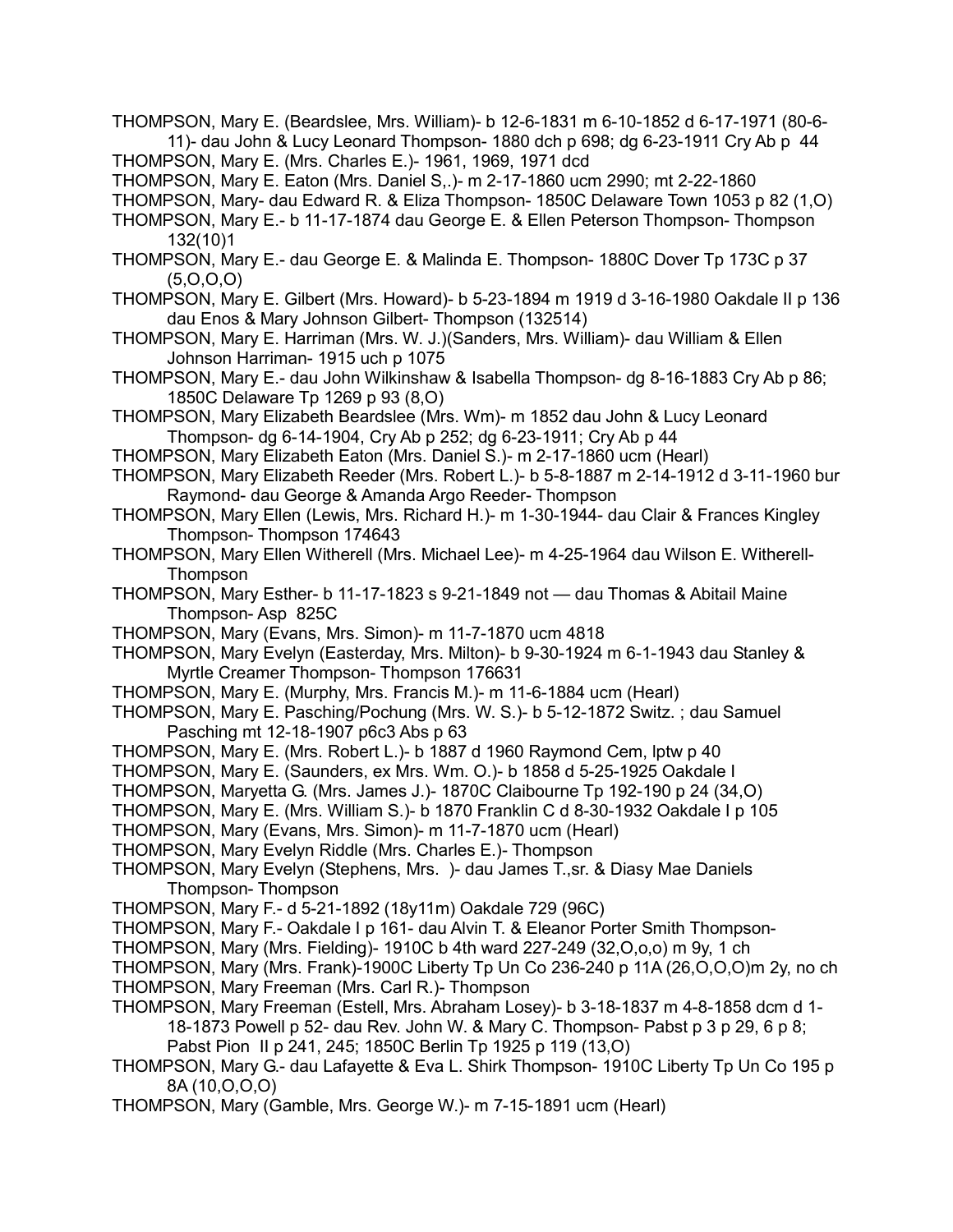- THOMPSON, Mary H. Allen (Mrs. John G. )- b 4-6-1852 m 9-11-1873 ucm ucm 5323(Hearl) d 10-6-1916 Watkins Cem p 5; Thompson (1321); 1880C Millcreek Tp 25 (28,O,O,O)); 1900C Mil Tp 37-37 p 2B (47, O,Vt. CanEng)- 9 ch, 6 living; 1910C Millcreek Tp p 5A(55,O,Vt,Eng)
- THOMPSON, Mary (Harsh, Mrs. Thomas)- b ca 1715 dau Augustine & Sarah Salter Thompson-Nash p 407
- THOMPSON, Mary H. (Chapman, Mrs. Silas G.)- m 2-13-1839 ucm 536
- THOMPSON, Mary Helen- dau Eskel Thompson- Thompson
- THOMPSON, Mary (Mrs. Herbert)(Faunce, Mrs. )- Thompson
- THOMPSON, Mary- dau Herbert G. & Mary J. Thompson- 1961 (6), 1964, 1969, 1971 dcd
- THOMPSON, Mary Herd (Mrs. Pride) J. b 4-29-1912 m 6-19-1930 d 12-23-1996 (84) Oakdale II p 96- dau Homer & Grace Sheets Herd- Thompson (178(10)6); 1959, 1962, 1967 ucd
- THOMPSON, Mary (Mrs. Howard G.)- Watkins Cem p 5
- THOMPSON, Mary Hull (Knapp, Mrs. Shubael W.)- b 9-10-1802 m 6-1822 d 7-9-1888 dau Samuel & Elizabeth Hull Thompson- Eugene Taggart 13; 1880 dch p 818; White (182); dcq JH 15; dumch p 295; 1850C Libery Tp Del Co 1636 p 107 (48,Conn)
- THOMPSON, Mary H. (Weisz, Mrs. Rev. Reuben W.)- m 4-2-1867 ucm 2547(Hearl) d 1874 dau Hugh & Mary W. Cotton Thompson- 1883 uch V p 654
- THOMPSON, Mary- dau Ishmael & Ola L. Fugate Thompson- 1959 (5), 1962 ucd
- THOMPSON, Mary M.- adm of William Thompson- mt 8-27-1870 Abs 2-23
- THOMPSON, Mary J. Brown (Mrs. John F.)- m 12-25-1898 ucm (Hearl)
- THOMPSON, Mary J.- dau Elisha & Miranda Thompson- 1850C Genoa Tp 446 p 45 (11,O)
- THOMPSON, Mary Jane Corey (Mrs. Solomon)- m 2-15-1855 dcm; Thompson (175) mt 1-25- 1865 Abs p 18
- THOMPSON, Mary Jane Covey (Mrs. Joseph S.)- m 12-25-1865 3884 (Hearl); 1870C Taylor Tp 57-56 p 8 (22,O); 1880C Millcreek Tp 116-121 p 13 (30. 0,Va.O)
- THOMPSON, Mary Jane (Donley, Mrs. Levi)- m 10-7-1867 ucm (Hearl)
- THOMPSON, Mary Jane (Mrs. William)- b 1839 d 1917 Milford Cem, Un Al p 18
- THOMPSON, Mary J. (David, Mrs. David)- lic m 6-2-1879 ucm (Hearl)
- THOMPSON, Mary J. (Donly, Mrs. Levi)- m 10-7-1857 ucm 2607
- THOMPSON, Mary- day Je— & Harriett Thompson- 1880C Claibourne Tp 113-119 p 215C (21,O,O,O)
- THOMPSON, Mary J. Fuller (Mrs. William)- m 12-16-1858 ucm 2813 (Hearl) ; mt 7-27-1870; 1883 uch V p 215; 1870C Milford 7 p 1 (31,O); 1880C Milvord Center 38 (40,O,Conn, Mich); 1900C Milford 126-136 p 5B (61,O,Conn, Mich) wid, 1 ch
- THOMPSON, Mary J.- dau George T & Philena Thompson- 1860C Liberty Tp Un Co 1013-1023 p 139 (2,O)
- THOMPSON, Mary J. (Mrs. Herbert G.)- 1961, 1964, 1969, 1971, 1980 dcd
- THOMPSON, Mary J. (Mrs. James H.)- 1961, 1964, 1969, 1971, 1980 dcd
- THOMPSON, Mary Joanne )(Smart, Mrs. Robert)- J. Smart (151321); Dodds 5, 6
- THOMPSON, Mary Josephine- dau Edward R. 3rd & Winifred Markle Thompson- Thompson p 3
- THOMPSON, Mary Josephine McClung (Mrs. James Gideon)(Mrs. Edward C.)- Thompson
- (1783)(1784); 1900C Taylor Tp 150-154 p 7B (31,O,O,O) m 1y, 7 ch, 5 living THOMPSON, Mary K.- 1961, 1964 dcd
- THOMPSON, Mary Kay (Evans, Mrs. )- sister Donald L., Leo- dau Nell Thompson- Thompson
- THOMPSON, Mary Kathern (Kratowicz, Mrs. Matthew)- m 8-29-1964 dau William H.,Sr. & Katheren Shark Thompson- Thompson
- THOMPSON, Mary K. Bigelow (Mrs. Leo W.)- Thompson
- THOMPSON, Mary Kathleen- b 8-31-1940 dau Ted/C. Edward & Lucia Moder Thompson-Rausch 192111; Thompson 1746421
- THOMPSON, Mary Kathryn Hindereer (Mrs. William Owens)- dau Clarence & Esther Kay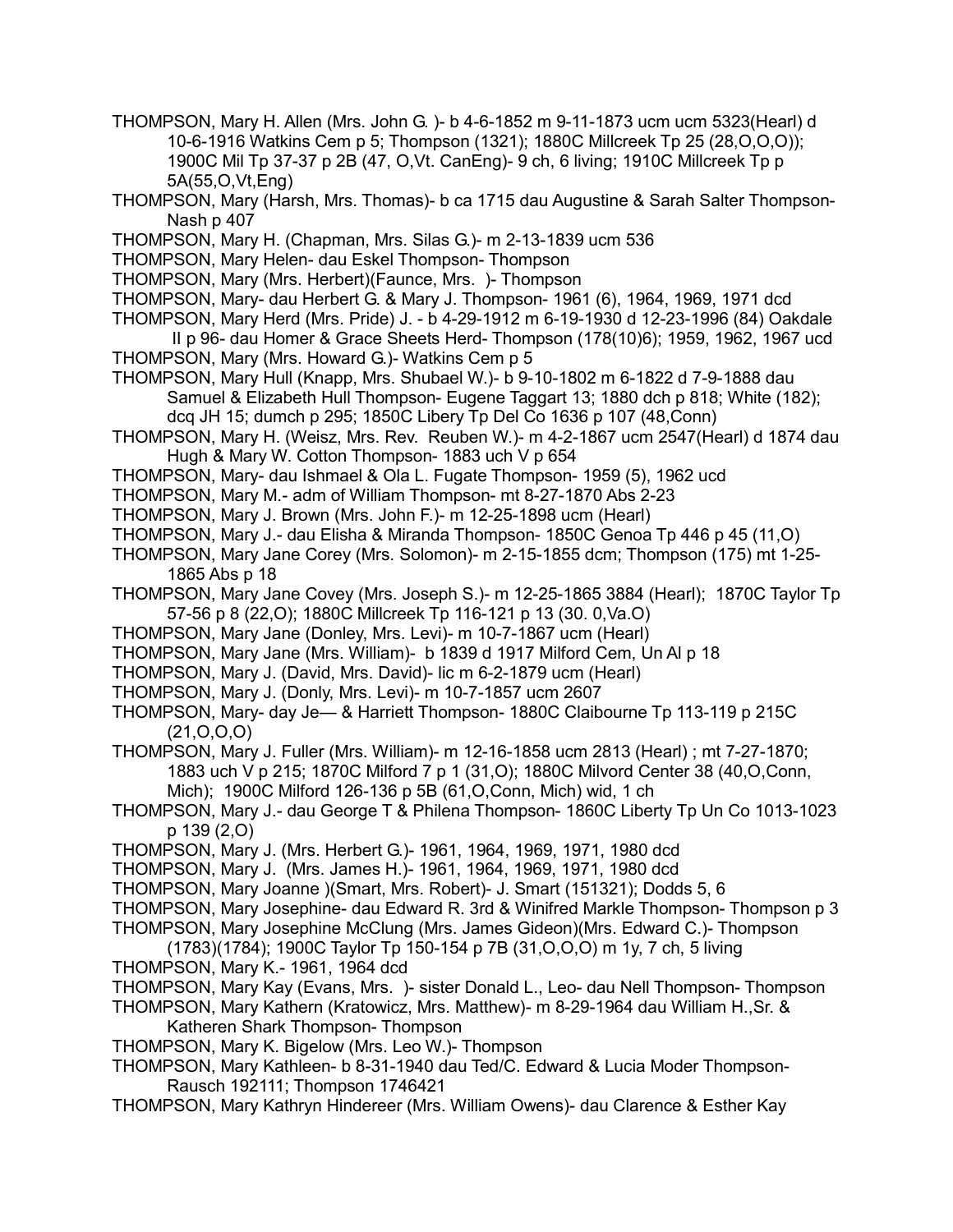Hinderer- McKitrick p 286; 1959 ucd; 1964 1971, 1980 dcd

- THOMPSON, Mary Kay Danison (Mrs. Charles L.)- Thompson
- THOMPSON, Mary K. (Hess, Mrs. Edgar E.)- b 8-4-1904 m 6-6-1923- Weiser p 777
- THOMPSON, Mary (Kratowiez, Mrs. )- dau William A. & Mary Katherine Shark Thompson-**Thompson**
- THOMPSON, Mary L.- dau Andrew H. & Harriet R. Thomas Thompson- A. Thompson 13; dumch p 120; 1840C Liberty Tp Un Co 411 (-5); 1850C Lib Tp 974-991 p 146 (11,O)l 1860C Lib Tp 1078-1088 p 146 (20,O)
- THOMPSON, Mary (Lane, Mrs. )- dau Emmett V. & Ada Wilgus Thompson- Thompson
- THOMPSON, Mary L. (Mrs. Charles E.)- b 1925 d 1980 Jerome IOOF Cem, DJ p 110; 1964, 1969 dcd
- THOMPSON, Mary Lee- plat record, Mitchell Cem 111, DJ p 24
- THOMPSON, Mary Lee (Mrs. Millard)- b 8-25-1887 d 2-16-1978 Mitchell Cem DJ p 15; 1985 uch p 138; 1967 ucd
- THOMPSON, Mary Lee Thompson (Mrs. )- d 2-16-1978 (90) dau L. T. & Sarah Thompson-Thompson
- THOMPSON, Mary (Legget, Mrs. Gideon)- m 1-19-1865 ucm (Hearl)
- THOMPSON, Mary L. (Bolenbaugh, Mrs. David D.)- m 1-25-1864 ucm (Hearl)
- THOMPSON, Mary (Mrs. Lewis)- Powell p 52
- THOMPSON, Mary L. (Gleason, Mrs. N. R.)- m 4-2-1862 ucm 3307 (Hearl)
- THOMPSON, Mary (Liggett, Mrs. Gideon)- d 7-31-1881 (36-1-11) moved here 6-29-1900 Oakdale I p 171
- THOMPSON, Mary Littler (Mrs. Mervin J.)- Thompson
- THOMPSON, Mary Lou (Mrs. Don C.)- d 11-3-1976 (52) Glendale Cem- Thompson
- THOMPSON, Mary (Lowry, Mrs. Andrew)- b Ireland d 10-21-1838 dcc Frederick Lon Lowry 33l dcc Mildred Evans McNeal 29 ; 1880 dch p 665, 666
- THOMPSON, Mary L. Raw (Mrs.Fielding A.)-1877 m 3-28-1901 d 6-12-1933 Oakdale II p 16 dau James & Harriet Whitman Raw- Thompson 1762;
- THOMPSON, Mary L. (Rogers, Mrs. Winfield)- b 12-7-1848 m 12-9-1869 dau James & Catherine Gamble Thompson- Thompson 11328; 1883 uch V p 381, 691; 1850C Millcreek Tp (2,O0; 1870C Mil Tp 161 (12,o); 1870C Mil Tp (22,O)
- THOMPSON, Mary McClung (Mrs. James G.)- m 8-28-1886 ucm (Hearl)
- THOMPSON, Mary (Mrs. McDonald)- b 9-1859- 1900C Milford 118-128 p 54 (40, Missouri, NY,Va) dressmaker
- THOMPSON, Mary Mall (Mrs. William M. Sr.)- parents of William M. Thompson- Thompson
- THOMPSON, Mary (Martin, Mrs. Benjamin)(Mrs. Hamilton)- m 10-29-1875 dau John & Euthania Thompson- 1883 uch V p 82
- THOMPSON, Mary A. or Mayne (Robertson, Mrs. Dr. Amasa Pratt)- dau John & Matilda Cornell Thompson- Maugans Anc p 192
- THOMPSON, Mary C. (Hawn, Mrs. Joseph)- m 3-11-1841 ucm 708
- THOMPSON, Mary M. Fairchild (Mrs. Denver, Sr.)- b 11-29-1914 Ky d 12-1-2001 (87) Unionville Cem- dau Getha & Louella Daniels Fairchild- Thompson; 1967, 1971, 1973, 1975, 1977, 1979, 1981, 1983, 1991 ucd
- THOMPSON, Mary M. Harvey (Mrs. George L.)- dau Alonzo & Rahel Ballinger Harvey- Graham 1322; Thompson 1362
- THOMPSON, Mary M.- granddau Philip Lawrence, dau Rebecca Lawrence- dcw Bk 4 p 308 (33)
- THOMPSON, Mary (Michel, Mrs. Horace)- Nash p 251
- THOMPSON, Mary (Miller, Mrs. Lewis)- b 5-1899dau Lafayette & Eva L. Shirk Thompson- A. Thompson 16(12) 1900C Liberty Tp 113-114 p 5B (1,O,O,O)
- THOMPSON, Mary (Moots, Mrs. Ellett)- m 9-28-1854 ucm 2174 (Hearl)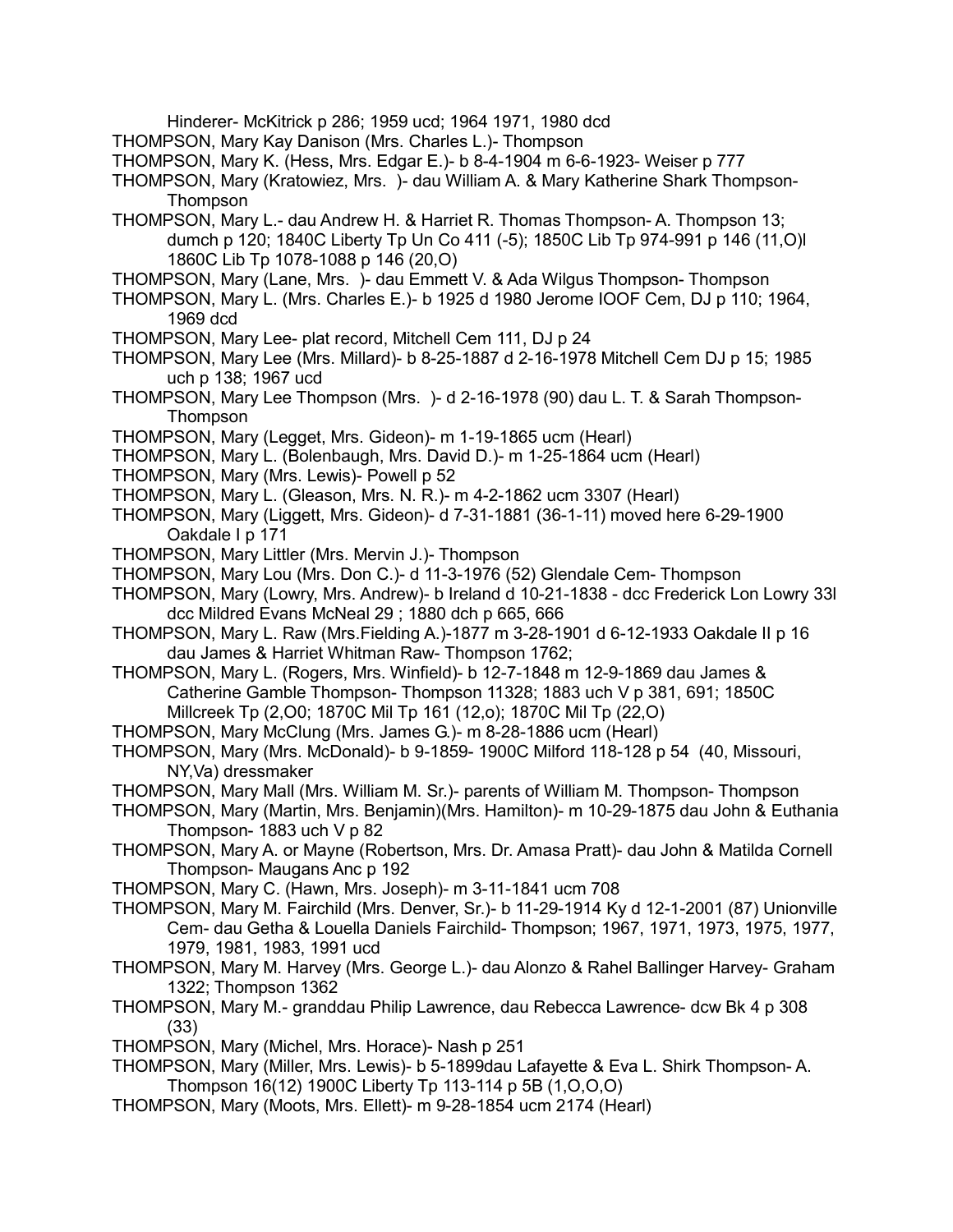- THOMPSON, Mary (Mrs. Moses)- b 6-16-1789 d 8-22-1869; mt 9-1-1869; 1850C Delaware Tp 1268 p 93 (70,Pa)
- THOMPSON, Mary (Murphy, Mrs. )- dau Benoni & Celia J. Thompson- mt 7-25-1906 p6c2 Abs p 17
- THOMPSON, Mary Nelson (Mrs. John T.)- see Polly- 1883 uch V p 333; Thompson (13)
- THOMPSON, Mary R.- d 8-9-1847 (22) dau Moses & Mary A. Thompson- 1883 uch V p 54
- THOMPSON, Mary R. (Mrs. John A.)- 1964 dcd
- THOMPSON, Mary (Mrs. Ray E.)- 1961 dcd
- THOMPSON, Mary Rowinsky (Mrs. John S.)- Thompson
- THOMPSON, Mary Shaw (Mrs. John)- m 10-13-1861 dcm; Pabst Pion II p 226
- THOMPSON, Mary- dau Stephen & Matilda Thompson- 1850C Harlem Tp 582 p 54 (12,O)
- THOMPSON, Mary Thompson (Mrs. Finley)- m 5-8-1879 d 3-19-1895 dau William & Naomi Crabtree Thompson- dcc Larry Jackson 15
- THOMPSON, Mary Viola "Monnie) Dulin (Mrs. Curry)- b 10-30/`6-1879 m 4-20-1901 d 1-21- 1911 Watkins Cem p 5- dau Erastus F. & Rebecca Robinson Dulin- Thompson (178(10); mt 1-25-1911 p7c3 Abs p 50 mt 2-1-1911 Abs p 51 (b 12-16-1879 m 4-20-1901 d (31-1- 5)}; 1910C Millcreek Tp 93-97 p 4B (30,o,o,O) m 8 y, 6 ch, 3 living
- THOMPSON, Mary W. Cotton (Mrs. Hugh)- 1883 uch V p 654
- THOMPSON, Mary (Whiteside, Mrs. William H.)- m 12-21-1865 dcm- dau Edward Ridgely. & Eliza Enlow Thompson- Thompson p 2, 3; dg 6-8-1915, Cry Ab p 56
- THOMPSON, Mary (Mrs. William)- b 5-1872- 1900C York Tp 333 p 14 (28,Ger,Ger,Ger) m 7y THOMPSON, Mary- dau William & Susan Thompson- 1860C York tp 1343-1353 p 182 (15,O) THOMPSON, Mary (Young, Mrs. Gordon Duff)(Burnham, Mrs. Arthur)(Hargreaves, Mrs. Harry

C.)- b 3-25-1905- Thompson 17674- dau Levi J. & Ida Patch Thompson

- THOMPSON, Matilda 1870C Harlem Tp p 373 (58)
- THOMPSON, Matilda A. Amrine (Mrs. Milton L.)- b 4-28-1836 m 3-21-1853 ucm 1939 (Hearl) d 5-16-1907)71y2m) Oakdale I p 104, 2033 (4F); mt 5-22-1907 p 3c2 Abs p 45; dau Joshua Amrine; 1883 uch V p 146; 1860C Taylor Tp 994 (24,O); 1870C Taylor Tp 224- 215 p 27 (34,O); 1880C Taylor Tp 191-193 p 19 (44,O,O,O) 1900C Liberty Tp Un Vo 331-340 (64,O,O,O) m 43y, 5 ch, 3 living
- THOMPSON, Matilda (Conklin(g), Mrs. David)- m 6-24-1863 ucm 3445 (Hearl)
- THOMPSON, Matilda Cornell (Mrs. John)- m 1843 d 12-12-1892 (74-11-19) bur Centerburg-Maugans Anc p 192
- THOMPSON, Matilda Gamble (Mrs. William)- m 3-26-1832 ucm 263 (Hearl); Thompson (134); 1850C Millcreek Tp 2000-2021 (34,O); 1860C Mil Tp 77 (48,O)
- THOMPSON, Matilda Ritter (Mrs. Stephen)- b 11-12-1810 d 3-31-1890 1850C Harlem Tp 582 p 54 (39,O)
- THOMPSON, Mathew- son David & Janice Thompson- 1981, 1983, 1991 ucd
- THOMPSON, Mathew- d 5-23-1826 (13m11d) Marlborough Cem p 162 son James & Nancy Thompson; Maugans Anc p 192
- THOMPSON, Matthew Jeffrey- b 8-20-1980 son Jeff Thompson- Thompson
- THOMPSON, Matthew- b 1964 son Lawrence T. & Judith Thompson- 1971 dcd
- THOMPSON, Matt- attended funeral of Susan Longbrake- mt 2-3-1904, Abs p 4
- THOMPSON, Mattie- b 8-1873- dau John H. & Clarissa Thompson1880C Taylor Tp 147-148 p 14 (7,O,O,O)- 1900C Taylor Tp 196-201 p 9A (26,O,O,O)
- THOMPSON, Mattie L. (Amrine, Mrs. Monroe)- m 9-20-1883 ucm (Hearl)
- THOMPSON, Maude A. (Thomas, Mrs. David S.)- m 12-5-1895 ucm (Hearl)
- THOMPSON, Maude E.- 1949, 1959, 1962, 1967, 1971, 1973, 1975, 1977, 1979 ucd
- THOMPSON, Maude (Hawley, Mrs. Arthur E.)- m 7-4-1892 ucm (Hearl); parents of Josephine Hawley Deniston- Thompson
- THOMPSON, Maude- dau Joseph H. & Mary J. Covey Thompson- Thompson; 1880C Millcreek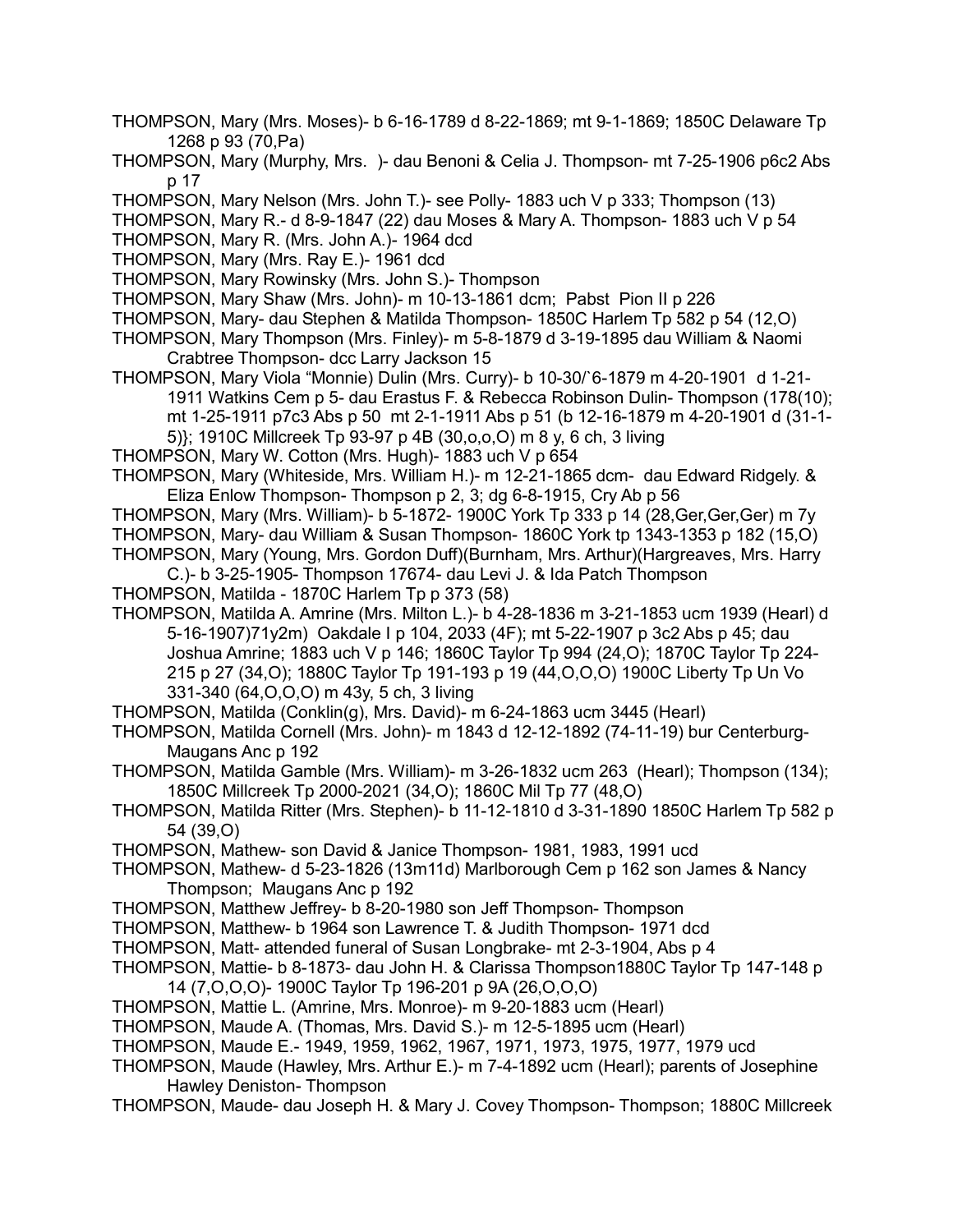Tp 116-121 p 13 (1,O,O,O)

- THOMPSON, Maude- dau Nelson T. & Pamelia Thompson- 1880C Dover Tp 115-123 p 30, 169D (7,O,O,O)
- THOMPSON, Maude Tallman (Mrs. )- b 9-22-1885 d 9-9-1975 Forest Grove Cem- dau Stanley W. & Millie J. Tallman- Thompson
- THOMPSON, Maud (Williams, Mrs. Max)- b 5-30-1891 Union Co- Thompson 1391(11); dau John G. & Mary H. Allen Thompson; 1900C Millcreek Tp 37-37 (9,O,O,O); 1910C Millcreek Tp (18,O,O,O)
- THOMPSON, Maurice- b 11-2-1872 son Albert & Margery Rittenhouse Thompson- Thompson 17(12)4 see Morris
- THOMPSON, Maurice or Manna- hmp p 47; 1840C Berkshire Tp p 186 (50-60) Galena
- THOMPSON, Maxine (Mrs. Eskel)- 1949 ucd
- THOMPSON, Maxine (Traylor, Mrs. Eddie )- dau Ruby & Meda Jackson Thompson- Thompson
- THOMPSON, May- d 5-27-1923 (59y) Oakdale 3562 (F180)
- THOMPSON, May- dau Alvin & Ellen P. Smith Thompson- 1880C Marysville 455-501 p 35 (13,O,Pa,O)
- THOMPSON, May- see Edna May
- THOMPSON, May- 1910C Millcreek Tp 153-159 p 7B (27,O,O,O) servant, Henderson
- THOMPSON, May G.- Milford- 1962 ucd
- THOMPSON, May Godfrey (Lame, Mrs. Isaiah)(Mrs. Curry)- (Graham, Mrs. Malford B.)- dau Jackson & Margaret Crawford Godfrey- Graham (178(10); (1713)
- THOMPSON, May- friend of Helen Chapin Fishter- mt 1-22-1912 p 7c2 Abs p 49
- THOMPSON, Anna May Pounds (Mrs. Hamer)- b 1887 d 11-11-1976 (89) bur New Millcreek Cem- dau Jacob & Barbara Stockton Pounds- Thompson (132111); Pounds 4,5; 1910C Millcreek Tp 59-62 p 3A (22,O,O,O) m 5y, 2 ch, 1 living
- THOMPSON, May-d 1922- triplett dau Russell & Estella Barry Thompson- Thompson 178418 THOMPSON, Mayme- ch William Americus Thompson- Maugans Anc p 192
- THOMPSON, Maynard-son William A. & Lena Emerick Thompson- Thompson
- THOMPSON, Mayne 'Mabel English'- son Robert & Miranda Longbrake Thompson- Thompson 1395; Graham 1355
- THOMPSON, Mary McCormick (Mrs. Leo Ernest)- Weiser p (178(10)1)
- THOMPSON, M. B.- plat record Mitchell Cem 88, 89 DJ p 24
- THOMPSON, M. C.- 1883 uch V p 684
- THOMPSON, McDonald 'Belle Downer'- b 1860 m 6-4-1885 ucm (Hearl) d 1933 Milford Cem, Un Al p 18- son Mary J. Thompson- 1880C Milcored Center 38 (20,O,O,O)
- THOMPSON, McDonald 'Belle Thompson'- m 4-9-1896 ucm (Hearl)
- THOMPSON, McDonnel- son William & Jane Thompson- 1860C Union Tp 674-680 p 93 (4/12,O)
- THOMPSON, McDonald 'Mary'- son William & Mary J. Fuller Thompson- 1883 uch V p 215; 1870C Milford 7 p1 (10,O); 1900C Milford Center 118-128 p 54 (40,O,O,O) m 14y, hardward
- THOMPSON, Margaret McKirahan (Mrs. Samuel)- dau William & Sarah McKitrick McKirahan-McKitrick p 64
- THOMPSON, Meda Jackson (Mrs. Ruby )- b 6-11-1910 d 9-5-1995 (85) Oak Grove Cem- dau Lucian & Mertie Riggs Jackson- Thompson
- THOMPSON, Megan (Coffey, Mrs. Judd)- b 1980- dau William M.III "Butch" & Tracy Braithwaite Thompson- Thompson; 1983 ucd
- THOMPSON, Megan- dau Roberta A. "Bobbie" Thompson- Thompson
- THOMPSON, Melinda- dpc p 112
- THOMPSON, Melinda E. Evans (Mrs. Noah C.)- m 12-5-1865 ucm 3875 (Hearl)
- THOMPSON, Melinda Sue (Bowlin, Mrs. Kenneth Colin)- m 8-7-1965 dau Lafayette F. &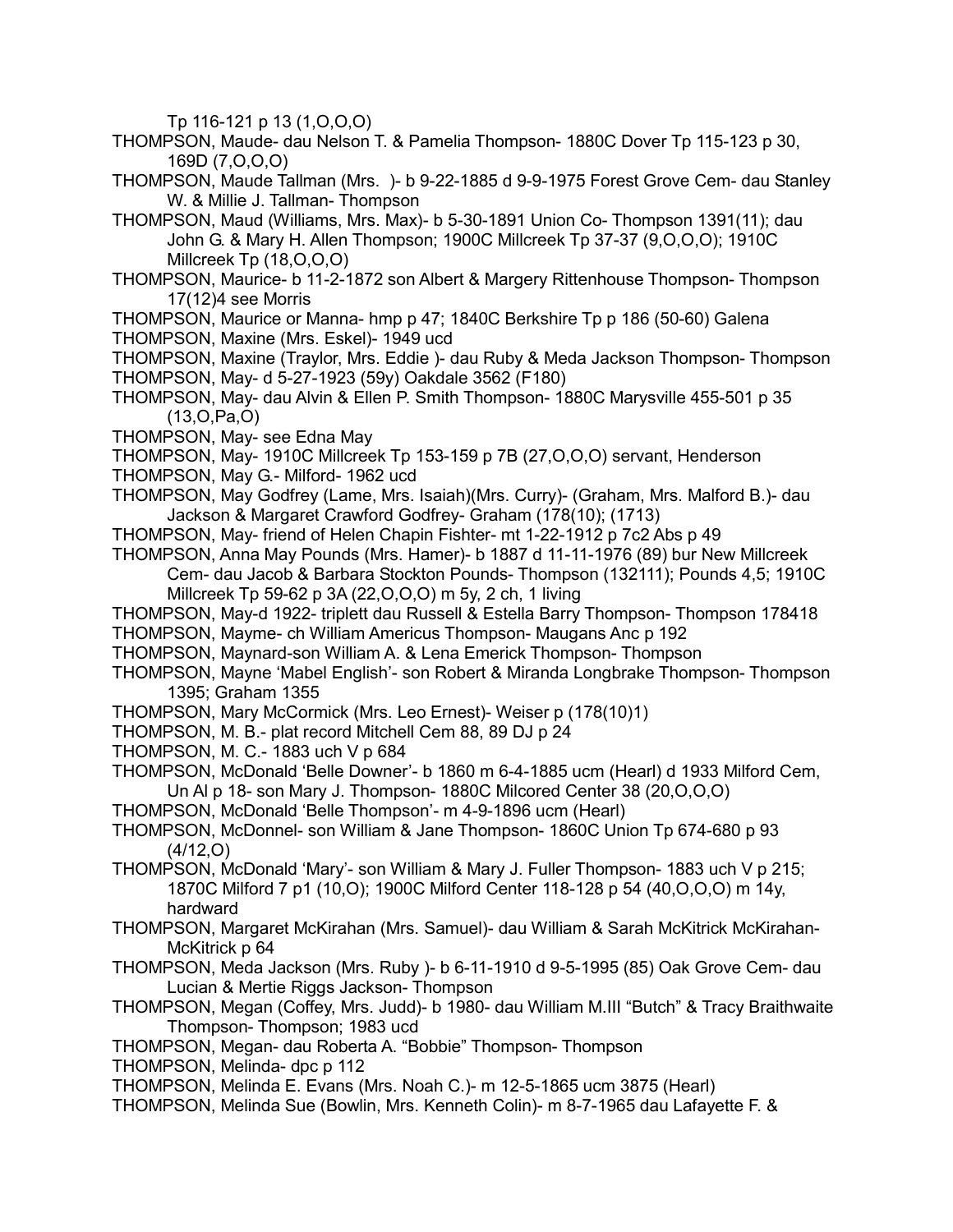Katheryn E. Cook Thompson- A. Thompson 16(11)1; 1949, 1959 (16) ucd THOMPSON, Melissa (Kise, Mrs. Commodore)- parents of Jay L. Kise- Thompson

- THOMPSON, Melville- d 9-13-1842 (15mo) son Samuel & Lydia Thompson- Fargo Cem, Powell p 311
- THOMPSON, Melvin Wilson- son Ernest & Luella Florence Wilson Thompson- Pounds 5
- THOMPSON, Mertie- dau Berry & Estella Thompson- 1900C Millcreek Tp (8,O,O,O)
- THOMPSON, Mertie (Mrs. George)- 1910C Jerome Tp 323-329 p 14A (33,O,O,O) m 18y, 6 ch, 4 living
- THOMPSON, Mervin J. 'Mary Littler'- b 12-14-1922 d 10-31-2002 (79) Millcreek cem- son Marion James. & Edna Leota Davis Thompson- Thompson
- THOMPSON, Mexie (Pack, Mrs. George)- m 12-8-1945 Ky- Thompson
- THOMPSON, M. F.- 1883 uch IV p 527
- THOMPSON, Michael B. 'Bertha Burton'- parents of Sarah Jane Marshall- Thompson
- THOMPSON, Michael B.b 1-3-1890 d 5-27-1954 Mitchell Cem, DJ p 16, 22, unterment 5-30- 1954
- THOMPSON, Michal S.- dau George & Mertie Thompsopn- 1910C Jerome Tp 323-329 p 14A (9,O,O,O)
- THOMPSON, Michael- son Herbert C. & Mary J. Thompson- 1961 (8), 1964, 1969 dcd
- THOMPSON, Michael- b 1966 son James H. & Geraldine Thompson- 1971, 1975, 1977, 1981 ucd
- THOMPSON, Michael- son John A. & Mary Thompson- 1964 (4) dcd
- THOMPSON, Michael- b 1978 son Joseph E. & Sara Thompson- 1979, 1981, 1991 ucd
- THOMPSON, Michael 'Julie'- son Josephine Thompson- Thompson
- THOMPSON, Michael J.- d 7-30-1981 son William H. Thompson- Thompson
- THOMPSON, Michael 'Kay Marie Bennett'- m 12-31-1972 son Lester & Vriginia Thompson-1961, 1964 (15), 1969 dcd
- THOMPSON, Michael Lee 'Mary Ellen Witherill'- m 4-25-1964 son William O. Thompson-Thompson
- THOMPSON, Michael- son Lester Thompson- Thompson
- THOMPSON, Michael- son Robert O. & Nellie R. Yarrington Thompson- Thompson
- THOMPSON, Michael- b 1966 son Tom A. & Florence M. Thompson- 1975, 1977 ucd
- THOMPSON, Mickey- son Freddie & Josephine Thompson- engaged to Julie Powell
- THOMPSON, Mickey- brother William B. Thompson- Thompson
- THOMPSON, Mickie- b 1968 ch Denver B.,Jr. & Linda Thompson- 1971, 1979 ucd
- THOMPSON, Mike F.- 1980 dcd
- THOMPSON, Mila Clinton (Liggett, Mrs. James A.)- b 1860 m 3-11-1879 ucm 6449 (Hearl) d 1934 dau Robert & Phebe McIntire Thompson- Liggett (1412); Thompson 13431; 1870C Millcreek Tp 65 (10); 1880C Millcreek Tp 24 (19)
- THOMPSON, Mila (Griswold, Mrs. George H.)- m 5-21-1820, dau William Thompson- dcga p 10 Franklin Chron;1880 dch p 760
- THOMPSON, Milburn Charles- b 11-24-1921 son Bernard E. & Bessie M. June Thompson-Giffen 1631915
- THOMPSON, Mildred- dau Anderson & Anna Conklin Thompson- Graham 1327 Thompson 1347
- THOMPSON, Mildred (Dowell, Mrs. )- sister Francis T. Thompson- Thompson
- THOMPSON, Mildred (Koch, Mrs. John B.)- d 5-11-1996 (82) Union Cem, Cols- dau Charles L. & Icey Parmenter Thompson- Thompson 1651
- THOMPSON, Mildred T.- heir of Burgess Ball- uccp p 48, Record Bk 3 p 68
- THOMPSON, Millard- b 2-26-1895 d 1-7-1968 KY, Mitchell Cem, DJ p 23; WWI
- THOMPSON, Millard 'Eva Hayes''Mary Lee.'- 1985 uch p 138; 1967 ucd
- THOMPSON, Millicent Burnet (Mrs. Benjamin)- b 10-2-1758 d 3-16-1838- Pabst p 1 p 38; Pabst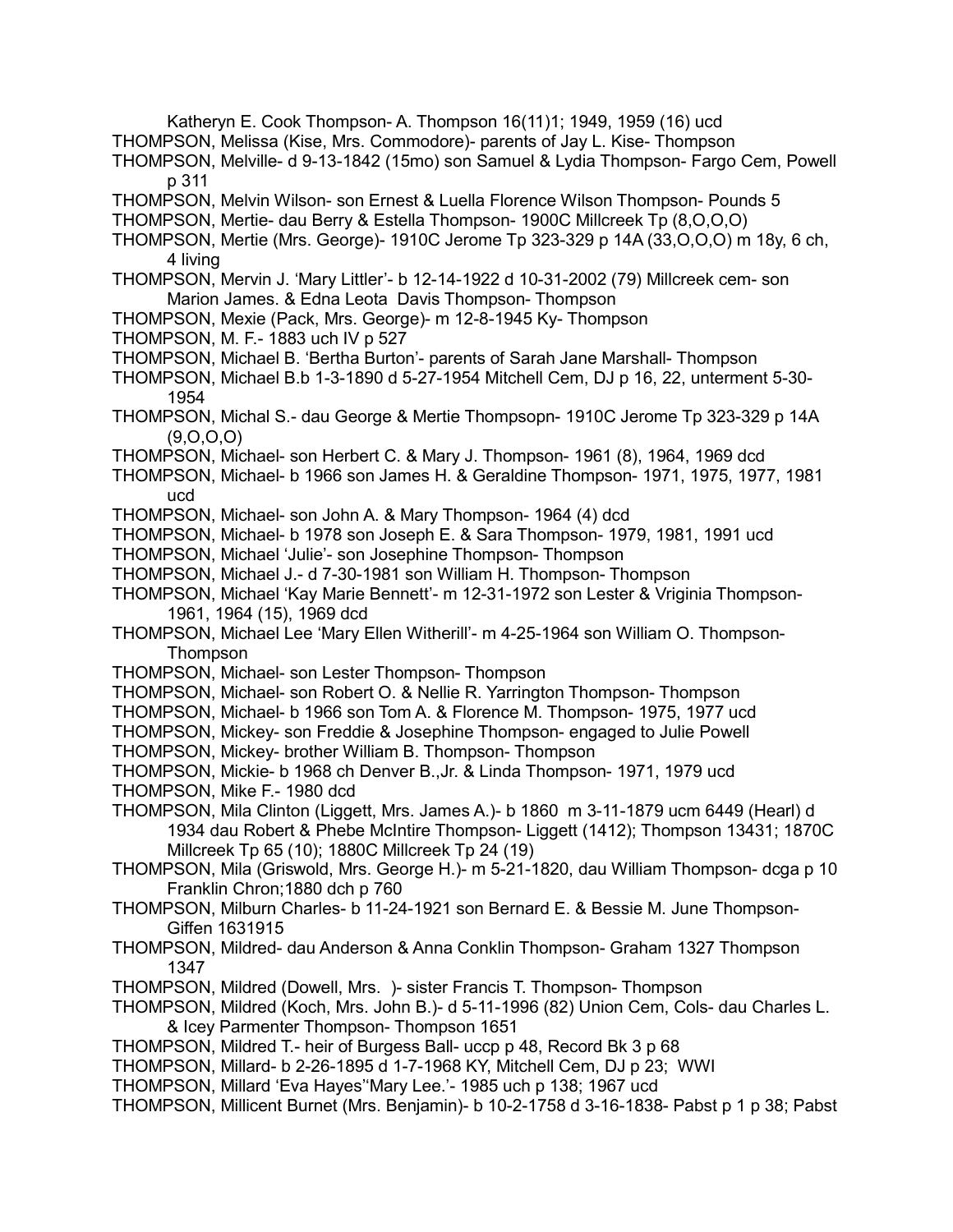Pion II p 239

- THOMPSON, Millie 1870C Thompson Tp p 500 (28)
- THOMPSON, "Millie" Amelia McGee Henderson (Mrs. Nelson P.)- b 8-9-1842 m 6-20/22-1872 (Hearl) d 6-20-1914 Oakdale I Section D.- Thompson (1324) or b 8-1845- 1900C Dover Tp 145-147 p 7A (54,O,Pa,Va) wid, 8ch, 7 living; 1910C Dover Tp 186-190 (67,O,Pa,Va), wid, 8 ch, 7 living
- THOMPSON, Millie Shaffer (Mrs. Ray)- b 2-24-1883 m 11-6-1902 ucm 855 dau Joseph & Mary Kaley Schaffer Thompson- Thompson (13295)
- THOMPSON, Milo S. 'Julia Blinn'- son Ebenezer Thompson- 1880 dch p 719; hadc p 111; (1900 Orange Tp)
- THOMPSON, Milton d 6-22-1900 (63y8m16d), res Orange Tp, b in Orange Tp, dcdeaths;; dg 6-26-1900, Cry Ab p 26
- THOMPSON, Milton 'Blin'- dg 5-4-1882 Cry Ab p 66
- THOMPSON, Milton- son George & Ida Robinette Thompson- Thompson
- THOMPSON, Milton L. 'Matilda A. Amrine'- b 2-22-1831 m 3-31-1853 ucm 1939 (Hearl) d 11-5- 1916 Oakdale I p 104- son John W. & Sarah McClure Thompson- Thompson Bible, Un Co Hist. Soc Museum; 1883 uch IV p 527; mt 4-6-1853; mt 5-22-1907 p3c2 Abs p 45; mt 9-3-1913 p 9c3; 1850C Paris Tp 601-615 p 92 (19,Pa); 1860C Taylor Tp 994 (29,Pa); 1870C Taylor Tp 224-215 p 27 (49,Pa); 1880C Taylor Tp 191-193 p 19 (-,Pa,Pa,Pa); 1900C Liberty Tp Un Co (69,Pa,Pa, Va) m 43y
- THOMPSON, Milton S.- son Ebenezer & Catherine Thompson- 1908 dch p 407; CCC (1875 Orange Tp); 1850C Orange Tp 1726 p 111 (13,O)
- THOMPSON, Minnie K.- 1983, 1991 ucd
- THOMPSON, Miranda (Mrs. Elisha)- 1850C Genoa Tp 446 p 45 (37,O)
- THOMPSON, Miranda/Malinda/Marinda Longbrake (Mrs. Robert)- m 4-13-1853 ucm 2276- dau Jacob & Susan Longbrake- 1883 uch V p 348; Thompson (139); Graham (135)
- THOMPSON, Missy DiPietro (Mrs. Robert)- parents of Madeline Lee Thompson- Thompson
- THOMPSON, Mitchell- b 1971 son Larry K. & Carol M. Thompson- 1980 dcd
- THOMPSON, M. J. (Mrs. William)- parents of Lettie- mt 8-26-1868, Abs p 33
- THOMPSON, M. L.-Pvt Co K. 1st O. Cav. 1864,1865; uca p 79, 107 Taylor Tp
- THOMPSON, M. L.- 1915 uch p 282; 1883 uch IV p 452, V p 684
- THOMPSON, M. L. 'M. A."- lptw p 89
- THOMPSON, M. M. (Mrs.Rev. Elias)- opc 297
- THOMPSON, Mollie (Columber, Mrs. Carl)- d 6-17-1965 (76) bur W. Liberty- dau Seigman M. & Sarah Pennypacker Thompson- Thompson 132512; 1900C Paris Tp 10-10- p 1B (11,O,O,O)
- THOMPSON, Mollie- sister Emma Shirk Pasters- mt 10-5-1910 p5c4 Abs p 32
- THOMPSON, Mollie L.(Rogers, Mrs. Winfield S.)- m 12-9-1869 ucm 4656 (Hearl) mt 1-5-1869 Abs 2- 17, see Mary L.
- THOMPSON, Mona Belle(Weiser, Mrs. Stephen Bertram)-b 9-9-1888 m 8-9-1909- Weiser p 261
- THOMPSON, Moncella- ch Moses & Mary Thompson- 1850C Delaware Tp 1268 p 93 (37,Pa)
- THOMPSON, Monica K. (Mrs. William J.)- 1973, 1975, 1977, 1979, 1981, 1983, 1991 ucd
- THOMPSON, Monica (Mrs. Jeremy)- parents of Payton Rhianne. Hannah Elizabeth- Thompson
- THOMPSON, Monnette (Butler, Mrs. Chester)- b 2-28-1904 Oakdale II p 153- dau Edward E. C. & Mary Josephine McClung Thompson- Thompson 17833
- THOMPSON, Morey- b 10-29-1894 d 4-22-1956 Oakdale II p 101; OSS WWI 1917-1918; son John & Molly Thompson,1900C Millcreek Tp 37-37 (5,O,O,O); 1910C Millcreek Tp  $(15, 0, 0, 0)$
- THOMPSON, Moria(h) Janes (Mrs. Alfred)- m 9-30-1832 Berlin Tp dcga p 58 Ohio State Gaz.- 1850C Orange Tp 1723 p 111 (46,Vt)
- THOMPSON, Moriah- ch Stephen & Matilda Thompson- 1850C Harlem Tp 582 p 54 (10,O)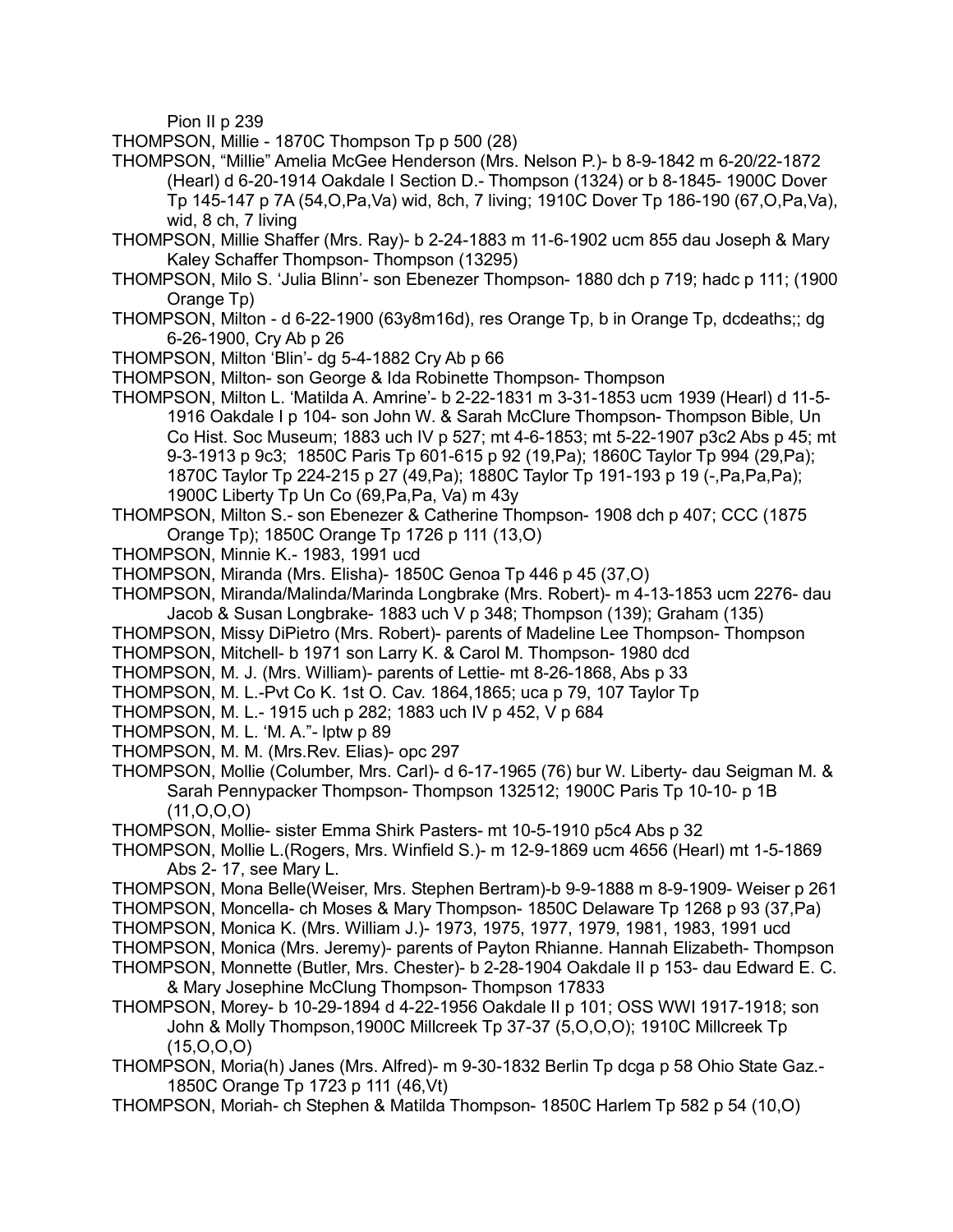- THOMPSON, Morley A.' "Sam" Shuler'- b 10-29-1894 ucb d 195- son John G. & Mary Allen Thompson- Thompson 1321(12)
- THOMPSON, Morris E. 'Dora M. Hagenlocker'- b 10-1872 m 5-25-1898 ucm (Hearl); Thompson 17(12) see Maurice; 1900C Jerome Tp 240-249 (27,O,O,O) m 2y, laborer
- THOMPSON, Morris- son Albert Thompson- mt 9-23-1891 p5; Abs p 14
- THOMPSON, Moses- Pabst p 8 p 7
- THOMPSON, Moses- d 8-27-1913 (80y10m) Oakdale 2581(D84) I p 79
- THOMPSON, Moses B.- son Sarah Thompson- 1850C Union Tp 1279-1297 192 (11,O)
- THOMPSON, Moses 'Elizabeth Chamberlin Hill'- b 8-1-1828 m 5-15-1857 ucm 2560 (Hearl) d 5-10-1921, Oakdale I Row 2-21- son John W. & Sarah McClure Thompson- Thompson Bible, Un Co Hist. Museum ; 1883 uch V p 23, 54, 146, 415; mt 5-20-1857; mt 12-16- 1868; mt 3-3-1875, Abs p 2-4; mt 10-8-1890 p3c3 Abs p 3; mt 3-29-1899 p1c5 Abs p 52; mt 5-22-1907 p3c2 Abs p 45; mt 7-9-1913 p9c3 Abs p 76, mt 8-27-1913 p4c3 Abs p 82; 1850C Marysville-Paris Tp 517-526 (22,O); 1850C Paris Tp 601-615 p 92 (22,Pa); 1860C Leesburg Tp 582 (32,Pa); 1880C Marysville 455-500 p 35 (51,Pa,Pa,Pa); 1900C Marysville 107-108 p 5A (71, Pa,Pa,Pa)
- THOMPSON, Moses- son Rev. George Thompson- Pabst Pion II p 243
- THOMPSON, ------Hull (Mrs. Moses) mt 1-5-1910 p3c2 Abs p 1
- THOMPSON, Moses 'Mary A.'- dg 9-17-1869 Cry Ab p 75; 185-C Delaware Tp 1268 p 93 (80,Pa); mt 9-1-1869 Abs 2-13
- THOMPSON, Moses- brother Wayne and Mary C. Hawn- mt 4-4-1906 p3c3 Abs p 8
- THOMPSON, Mozelle (Sands, Mrs. Mark )- dau Alvin K. & Ruby E. Fetter Thompson-Thompson
- THOMPSON, Mrs.- sister John Piersol- John's ch Paul & Mary- dg 9-22-1916. Cry Ab p 95
- THOMPSON, Mrs.- sister Mrs. Abbie Evans Kerr- dg 12-23-1913, Cry Ab p 78
- THOMPSON, Muriel (Mrs. Coy W.)- Thompson
- THOMPSON, Myrta B. (McCarty, Mrs. )-dau Charles B. & Hazel B. Rupe Thompson-**Thompson**
- THOMPSON, Myrtle (Mrs. )- d 8-28-1977 (89) bur W. Va- Thompson
- THOMPSON, Myrtle (Barry, Mrs. Jesse)- 1985 uch p 8
- THOMPSON, Myrtle B. (Mrs. Kenneth E.)- 1980 dcd
- THOMPSON, Myrtle (Boyd, Mrs. )- dau George & Ida Robinette Thompson- Thompson
- THOMPSON, Myrtle Creamer (Mrs. Stanley)- b 8-5-1905- Thompson (17673)
- THOMPSON, Myrtle (Duer, Mrs. Charles)- dau Russell B. & Estella Barry Thompson-Thompson 178415
- THOMPSON, Myrtle (Elliott, Mrs. Irwin)- b 12-7-1881 m 3-29-1910 d 1-5-1974 , Claibourne Cem p 50-dau William Orlando & Frederica Hagenlocker Thompson- Thompson 17153 Hagenlocker; 1900C Dover Tp 67-68 p 3B (18,O,O,O)
- THOMPSON, Myrtle (Ferryman, Mrs. Eldon)- b 3-12-1894 d 7-7-1962 dau James Gideon & Mary Josephine McClung Thompson- Thompson 17843;1900C Taylor Tp 1150-154 p 7B (6,O,O,O)
- THOMPSON, Myrtle- mother Robert Paul Thompson- Thompson
- THOMPSON, N.- uca p 57, 92 Richwood Mrs. N.- uca p 92 Richwood
- THOMPSON, N. P.- father of Lulu- mt 8-26-1885 p7c1 Abs p 16
- THOMPSON, N. 'Rebecca- 1880C Jackson Tp 8 p 6 (30,O,O,O)
- THOMPSON, Naaman 'Ann R. Rick'- m 6-19-1845 dcm
- THOMPSON, Nan (Hayden, Mrs. )- dau James & Nancy White Cotton Thompson- Maugans Anc p 192
- THOMPSON, Nancy- Pabst 8 p 5
- THOMPSON, Nancy- 1883 uch V p 337
- THOMPSON, Nancy 1870C Troy Tp p 518 (30)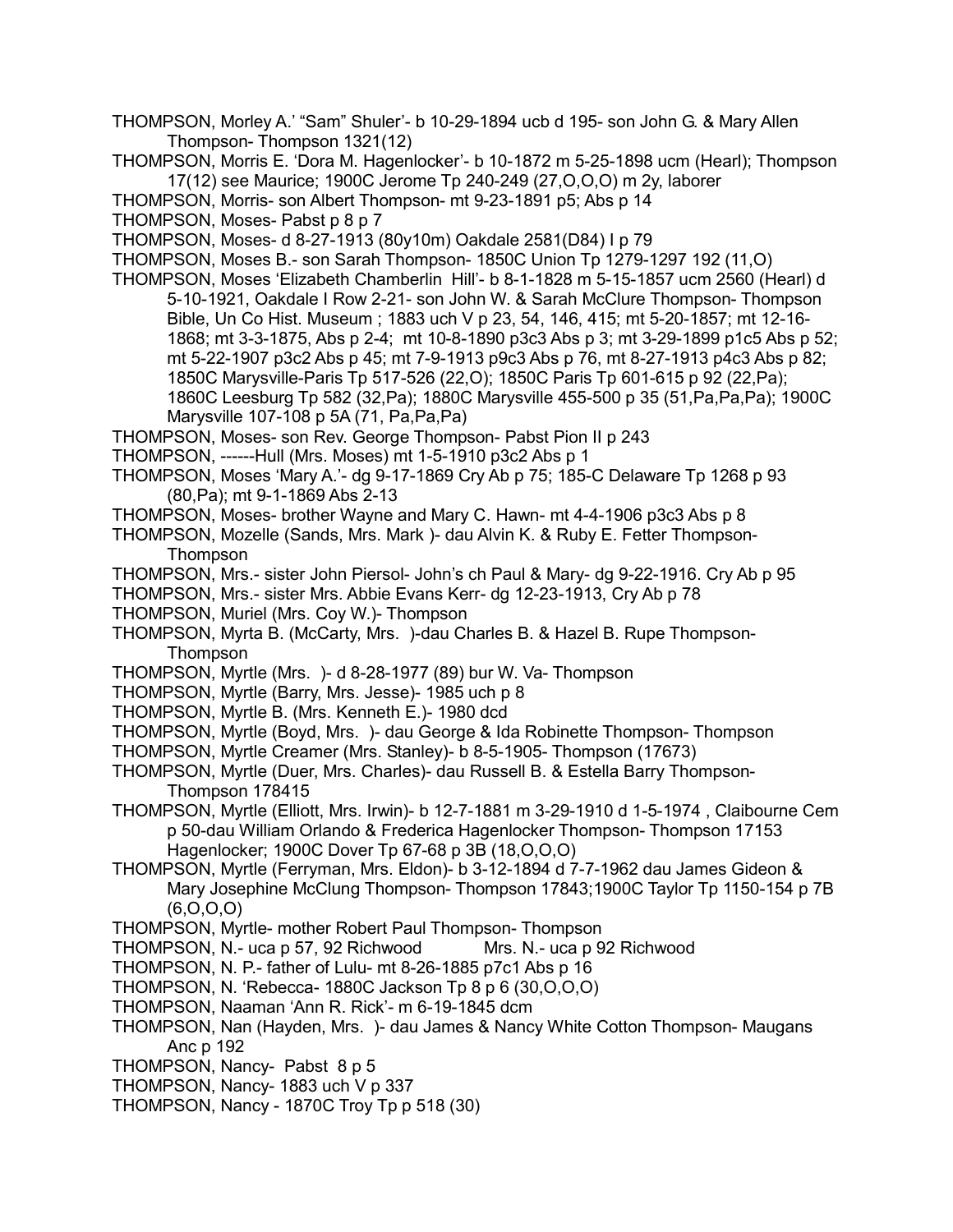- THOMPSON, Nancy 1870C Delaware Tp p 273 (49)
- THOMPSON, Nancy A. (Mrs. John)- 1860C Allen Tp 835-845 p 115 (49,O)
- THOMPSON, Nancy Ann (Oberdier, Mrs. William Oranus)- b 4-12-1843 d 1-20-1932 dau Annais/Amos Garrett & Anna Thompson- 1985 uch p 106
- THOMPSON, Nancy (Bolin, Mrs. William)- dau Charles & Mary L. Clifford Thompson-**Thompson**
- THOMPSON, Nancy Carolyn (Hayward, Mrs. Gordon Lee)- b 4-15-1938 m 8-17-1958 dau Alfred Hubbell & Evelyn Thompson- Thompson 176845
- THOMPSON, Nancy (Mrs. Dwight)- Thompson
- THOMPSON, Nancy E. Grubbs (Mrs. Harrison E.)- m 11-14-1873 ucm 5382 (Hearl)
- THOMPSON, Nancy Elizabeth Evans (Mrs. James A.) b 6-7-1872 m `1-14-1903 d 6-30-1924 dau William & Margaret Luellen Evans- Thompson 1719
- THOMPSON, Nancy Elizabeth Watkins (Mrs. Fred)- b 10-6-1880 m 12-31-1901 d 7-5-1953 bur Michigan- dau Ephraim Hubble and Sarah Cheney- Thompson (176(10)
- THOMPSON, Nancy E. (Mrs. Richard)- 1880C Leesburg tp 58 p6 177B (38,O,O,O)
- THOMPSON, Nancy E. (Mrs. Robert W.)- 1967, 1971, 1973, 1975, 1977, 1979 ucd
- THOMPSON, Nancy Ellen Ball (Mrs. Solomon)- dau Wesley & Mary Carter Thompson- dcc Larry Jackson 23
- THOMPSON, Nancy- dau Herbert G. & Mary J. Thompson- 1961 (12), 1964 dcd
- THOMPSON, Nancy Louise Gertler (Mrs. Miles R.)-m 8-1-1970 dau Clarence Gertler-**Thompson**
- THOMPSON, Nancy (McCutcheon, Mrs. Alexander)- m 8-29-1848 dcm
- THOMPSON, Nancy McIlroy (Mrs. W. H.)- m 3-23-1860 ucm 3010 (Hearl)
- THOMPSON, Nancy (Taylor, Mrs. John)- dau John & Polly Nelson Thompson- 1883 uch V p 337, 378; Thompson 134; 1915 uch p 233
- THOMPSON, Nancy (Tuller, Mrs.Roswell, Jr.)- dcq EFP:11
- THOMPSON, Nancy (Mrs. William)- 1860C York Tp 1343-1353 p 182 (25,O)
- THOMPSON, Nancy White Cotton (Mrs. James)- dau Harris White Cotton- Maugans Anc p 188, 192
- THOMPSON, Naoma (Omey) Crabtree (Mrs. William)- b 1822 -dau Solomon & Susanna Thompson Crabtree- dcc Larry Jackson 31
- THOMPSON, Naomi B.- b 6-5-1921 d 5-22-1932 York Cem p 71
- THOMPSON, Naomi (Crabtree, Mrs. John Wesley)- b 6-21-1880 d 6-15-1945- dau Larry Jackson 7
- THOMPSON, Naomi B/O. Jones (Mrs. Charles Hollington)- b 11-17-1904 m 7-21-1931 d 7-22- 1995 (90) Hale Cem- dau Willis Lowell & Emma Reed Jones- Thompson 132541; 1985 uch p 137, 138
- THOMPSON, Naomi- dau Madison & Frances L. Clemons Thompson- Graham 13514; Thompson13915
- THOMPSON, Napoleon B.- son Andrew H. & Harriette R. Thomas Thompson- A. Thompson 15; dumch p 120; 1883 uch V p 371; 1850C Liberty Tp Un Co 974-991 p 126 (2,O); 1860C Lib Tp 1079-1088 p 146 (12,O)
- THOMPSON, Nathan- 1820C Genoa Tp
- THOMPSON, Nathan 'Emma'- Powers p 311
- THOMPSON, Nathan- b 1977 son Patrick C. & Terri Thompson- 1980 dcd
- THOMPSON, N. E.- 1980 dcd
- THOMPSON, Nell (-ro, Mrs. )- dau Charles B. Thompson- Thompson
- THOMPSON, Nell (Mrs. Let-) b 8-1875-1900C Richwood 193-203 p 8A (24,O,Irel,Irel) m 2y, 1 ch
- THOMPSON, Nellie (Dull, Mrs. Homer S.)- b 2-1896 Oakdale I p 139- dau Seigman H. & Sarah Pennypacker Thompson- Thompson 132515; 1900C Paris Tp 10-10- p 1B (4,O,O,O);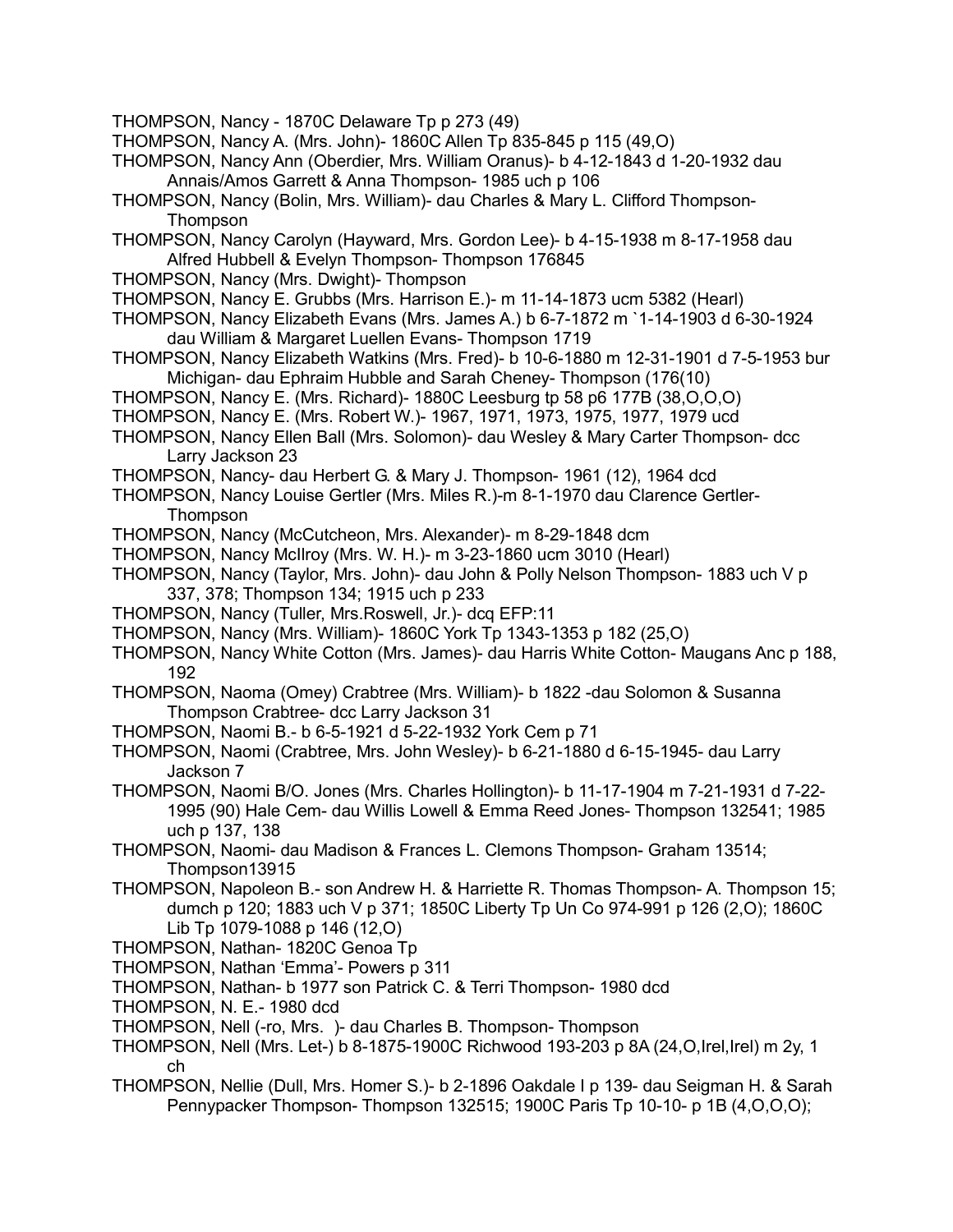1910C Paris Tp 32-32 p 2B (14,O,O,O)

THOMPSON, Nelle (Westlake, Mrs. George J.)- m 4-1-1897 ucm (Hearl)

- THOMPSON, Nellie- dau Nelson T. & Pamelia Thompson- 1880C Dover Tp 115-123 p 30, 169D  $(3,0,0,0)$
- THOMPSON, Nellie R. Yarrington (Mrs. Robert Osgood)- b 2-24-1907 m 11-16-1927 d 1989 Claibourne Cem p 103- dau John William & Blanche McAdow Yarrington- 1985 uch p 70- 71, 138, 181; 1971, 1973, 1977, 1979, 1981 ucd
- THOMPSON, Nellie L. Taylor (Mrs. Edward L.)- b 9-18-1908 m 2-6-1929/7 d 3-20-1992 (83) Oakdale I p 65 dau Wayne & Anna Newlove Taylor- Taylor; Thompson
- THOMPSON, Nellie Scheafer (Mrs. Wray Hoadley) (21-1905) dcbirth correction (Donald Lewis)
- THOMPSON, Nellie Virginia (Robinson, Mrs. Charles Kenneth)- parents of Hope D. Lindstedt Thompson

THOMPSON, Nellie W. (Westlake, Mrs. George)(Peets, Mrs. Warren)- b 4-20-1876 d 11-12- 1959 Oakdale Cem- dau Nelson P. & Amelia Henderson Thompson- Thompson 13244 THOMPSON, Nelson 'Amelia'- dg 6-23-1914 Cry Ab p 132

- 
- THOMPSON, Nelson- b 6-1876- 1900C Millcreek Tp 31-31 (23,O,O,O)
- THOMPSON, Nelson P. 'Louisa A. Liggett''Millie McGee Henderson- b 1838 or 3-4-1840 m (1) 2-8-1859 ucm 2827 m(2) 6-22-1872 ucm 5110; ; (Hearl)- d 12-23-1892 Oakdale I p 15- 769 (d143)- son James & Sarah Gamble Thompson- Thompson 1324 ; Liggett (142); 1883 uch V p 381; uca p 49, 53; mt 1-19-1859; 1850C Millcreek Tp (12,O); 1860C Mil Tp 110 (21,O); 1870C Dover Tp 107-109 p 14 (32,O)
- THOMPSON, Nelson P. 'Retta M. Minthorn'- b 1872 lic m 7-9-1896 ucm (Hearl) d 6-7-1938 Oakdale II p 37- son Tyler & Samantha McClung Thompson- 1915 uch p 1008; Thompson 1325; 1915 uch p 1008; 1880C Millcreek tp 144-149 p 16 (4,O,O,O); 1910C Millcreek Tp 146-152 p 7A (38,O,O,O) m 14y farmer
- THOMPSON, Nelson T. 'Pamelia'- 1880C Dover Tp 115-123 p 30, 169D (44,O,O,O)
- THOMPSON, Nettie M. 1870C Berlin Tp p 226 (25)
- THOMPSON, Nettie M. (Dehn, Mrs. Joseph J.)- m 10-21-1880 ucm 6822 (Hearl)- dau Solomon & Mary Jane Corey Thompson- Thompson 1753
- THOMPSON, Nettie M. (Lewis, Mrs. M.)- Pabst p 3 p 30, 6 p 10
- THOMPSON, Neva Collier (Osborne, Mrs. Levan L.)(Mrs. Charles L.)- b 6-18-1885 m(2) 1937 d 1965 Milford Cem, Un Al p 55- dau Scott Collier- A. Thompson (165)
- THOMPSON, Neville L.- son James T.,Sr. & Daisy Mae Daniels Thompson- Thompson
- THOMPSON, Isaac Newton- son John & Anna Burdick Thompson- Thompson 1383; Graham 1346
- THOMPSON, Niles R.'Nancy Louise Certler'- m 8-1-1970 son Thomas R. & Amanda Ouida Thompson- Thompson; 1961 (10), 1964, 1969, 1980 dcd
- THOMPSON, Nina (Mrs. Donald L.)(Gaa, Mrs. John)- b 8-17-1918 d 5-29-1997 (78) Oak Grove Cem- dau Septer & Edna Scott Girberd- Thompson
- THOMPSON, Nita Faye Stimson (Mrs. Clayton Alvin)- b 9-7-1933 m 8-16-1952 div 2-17-1960 dau James Leonard & Eula Belle Ayres Stimson- Maugans Anc p 149
- THOMPSON, Noa- son John & Euphany Thompson- 1860C Oparis Tp 1286-1277 p 170 (28,Va)
- THOMPSON, Noah- 1870c Claibourne Tp 5 p 1 (25,WVa)
- THOMPSON, Noah C. 'Melinda E, Evans'- m 12-6-1865 ucm 3875 (Hearl)
- THOMPSON, Noah 'Ellen'- 1870C Taylor Tp 62-61 p 8 (37,Va)
- THOMPSON, Noe- ch Thomas & Anna Thompson- 1850C Harlem Tp 668 p 59 (9,O)
- THOMPSON, Noreen (McPherson, Mrs. Don)- dau Alvin K. & Ruby E. Fetter Thompson-Thompson
- THOMPSON, Norma (Henderson, Mrs. )- dau William Hamer & Virginia Long Thompson-Thompson; 1959 (7) ucd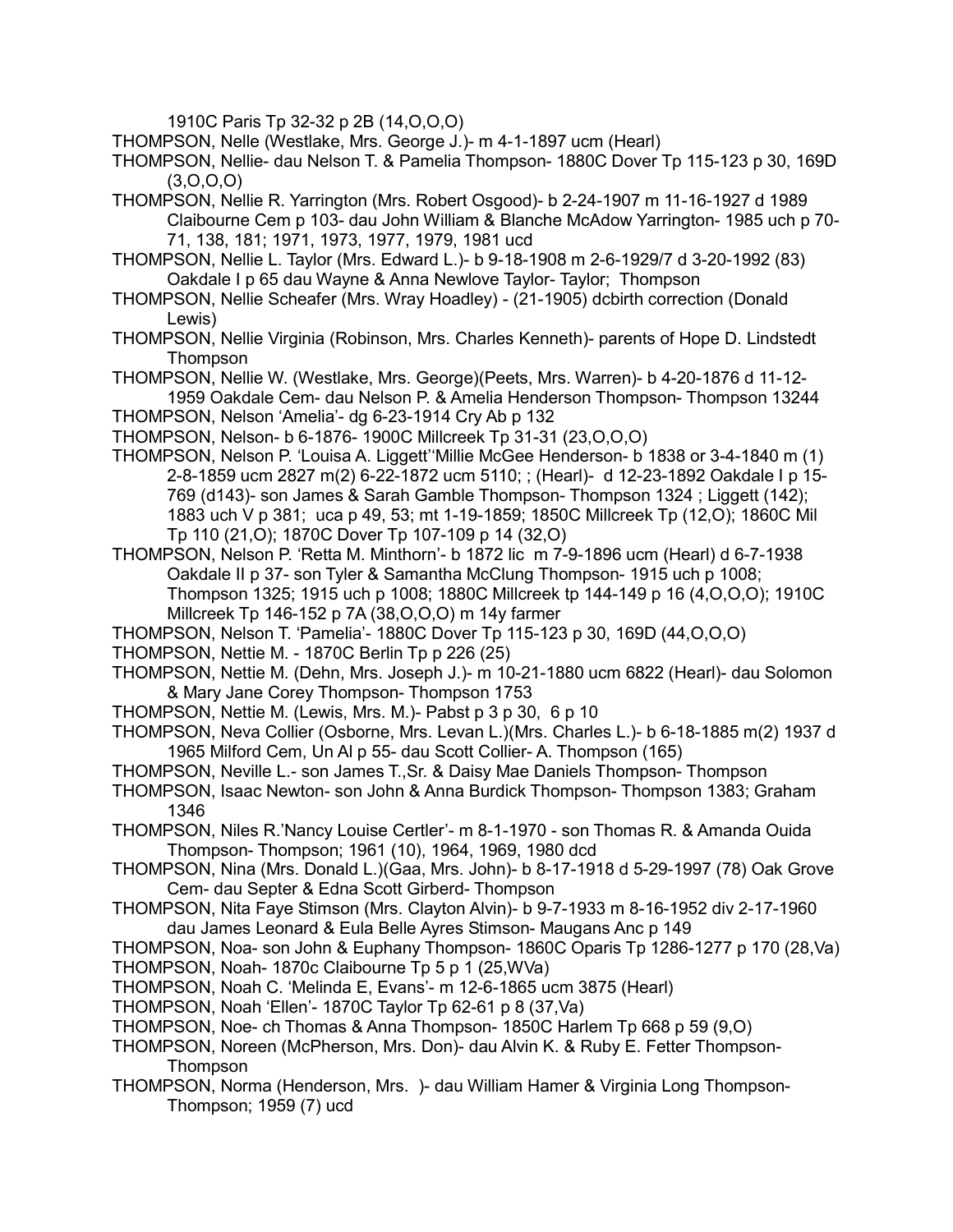- THOMPSON, Norma Jane/Jeanne- b 9-9-1924 d 7-23-1937 Section G.-R13-9 p 58- dau Lloyd & Laura M. Noelp Thompson- Thompson 178522
- THOMPSON, Norris-son Malin & Rebecca Thompson- 1880C Allen Tp 176-186 p 18 (21,O,O,Va)
- THOMPSON, Nyana Segala- b 7-23-2000 dau Dan & Suzanne Ballard Thompson- Thompson
- THOMPSON, Nympha Jane (Grill, Mrs. )- dau William Hamer & Virginia Long Thompson-Thompson; 1949, 1959 (12)
- THOMPSON, Oca Patch (Mrs. Levi J.)- b 1879 d 5-28-1956 Hale Cem- Thompson (1766)
- THOMPSON, Ocie (Emmert, Mrs. John W.)- Oakdale II p 124 no dates
- THOMPSON, Odell- 1962 ucd, Jerome Tp
- THOMPSON, Odell- son Lewis & Alice Dulin Thompson- Thompson 17873
- THOMPSON, Ola Lee Fug(g)ate (Mrs. Ishmael)- b 2-12-1917 d 7-12-1994 (77) dau James Harve & Tennie May Fug(g)ate- Thompson 1959, 1962 ucd; 1964, 1969, 1971 dcd
- THOMPSON, Olen B.'Mary Cook'- b 11-9-1880 m 7-9-1923 d 4-1-1959 bur Union Cem, Col.. son Lafayette & Sarah Cyntha Smith Thompson- .A. Thompson 162; dumch p 121; 1900C Liberty Tp Un Co113-114 p 5B (19,O,O,O)
- THOMPSON, Olen James 'Donna L. Phipps'- d July 3, 2003 (77) Fla. cremated- WWII, Navy; **Thompson**
- THOMPSON, Olen J son Olen James & Donna L. Phipps Thompson- Thompson
- THOMPSON, Olen- son Robert L. & Mary Elizabeth Reeder Thompson- A. Thompson 1663
- THOMPSON, Olive M/N. (McCune, Mrs. Harry K/H.)- m 8-18-1897 ucm (Hearl) dau John L. & Emma Kile Thompson- 1915 uch p 1053
- THOMPSON, Olive M. (Martin, Mrs. William)- m 4-22-1893 ucm (Hearl)
- THOMPSON, Olive May (Slifer, Mrs. F. E.)- dau W. J. & Mary E. Harriman Thompson- 1915 uch p 1075
- THOMPSON, Olive (Mrs. William S.)- Powell p 271
- THOMPSON, Ollie (Amerine, Mrs. Charles)- b 9-30-1879 d 8-6-1950 bur Zanesville- dau Frank P. & Jennie Fulkerson Thompson- Maugans Anc p 212
- THOMPSON, Opal (Mrs. Gene)- Thompson
- THOMPSON, Opal (Vance, Mrs. )- dau Edward C,. & Josephine McClung Thompson-Thompson 17832
- THOMPSON, Ora- 1949, 1959 ucd
- THOMPSON, Ora- d 7-17-1890 (3m17d) Broadway Cemk lptw p 74- ch John M. & Margaret A. Thompson
- THOMPSON, Ora (Lee, Mrs. Addison J.)- m 1-26-1896 ucm (Hearl)
- THOMPSON, Ora Lee Hazelwood (Mrs. Russell Bigelow)- b 4-19-1905 m 5-13-1934 Oakdale II p 95; Thompson (178(10)4)
- THOMPSON, Ora- dau Nelson T. & Pamelia Thompson- 1880c Dover Tp 115-123 p 30, 169D  $(7, 0, 0, 0)$
- THOMPSON, Ora O. (Mrs. Thomas B.)- b 1887 d 1960 Oakdale II p 56
- THOMPSON, Orlando- son Mrs.Ada E. Thompson- dg 3-17-1911, Cry Ab p 18
- THOMPSON, Orlando C.- d 4-25-1854 (14m) Powell p 202, 371- son Barnes & Evaline **Thompson**
- THOMPSON, Orlando 'Fredrica'- b 4-1856- 1900C Dover Tp 67-68 p 3B (44,O,O,O) m 23y, farmer
- THOMPSON, Orr- attended funeral of Susan Longbrake- mt 2-10-1904 p5c2 Abs p 4
- THOMPSON, Orran- son Thomas & Margaret Powers Thompson- Powers Pat p p 181
- THOMPSON, Orville- son Russell A. & Della Blanche Thompson- 1910C Millcreeek Tp 34-36 p 2A (3,O,O,O)
- THOMPSON, Oscar- son William T. & Louisa Curry Thompson- Thompson 1725
- THOMPSON, Osie (Rice, Mrs. Gerri )- dau Harry & Edna C. Lash Thompson- Thompson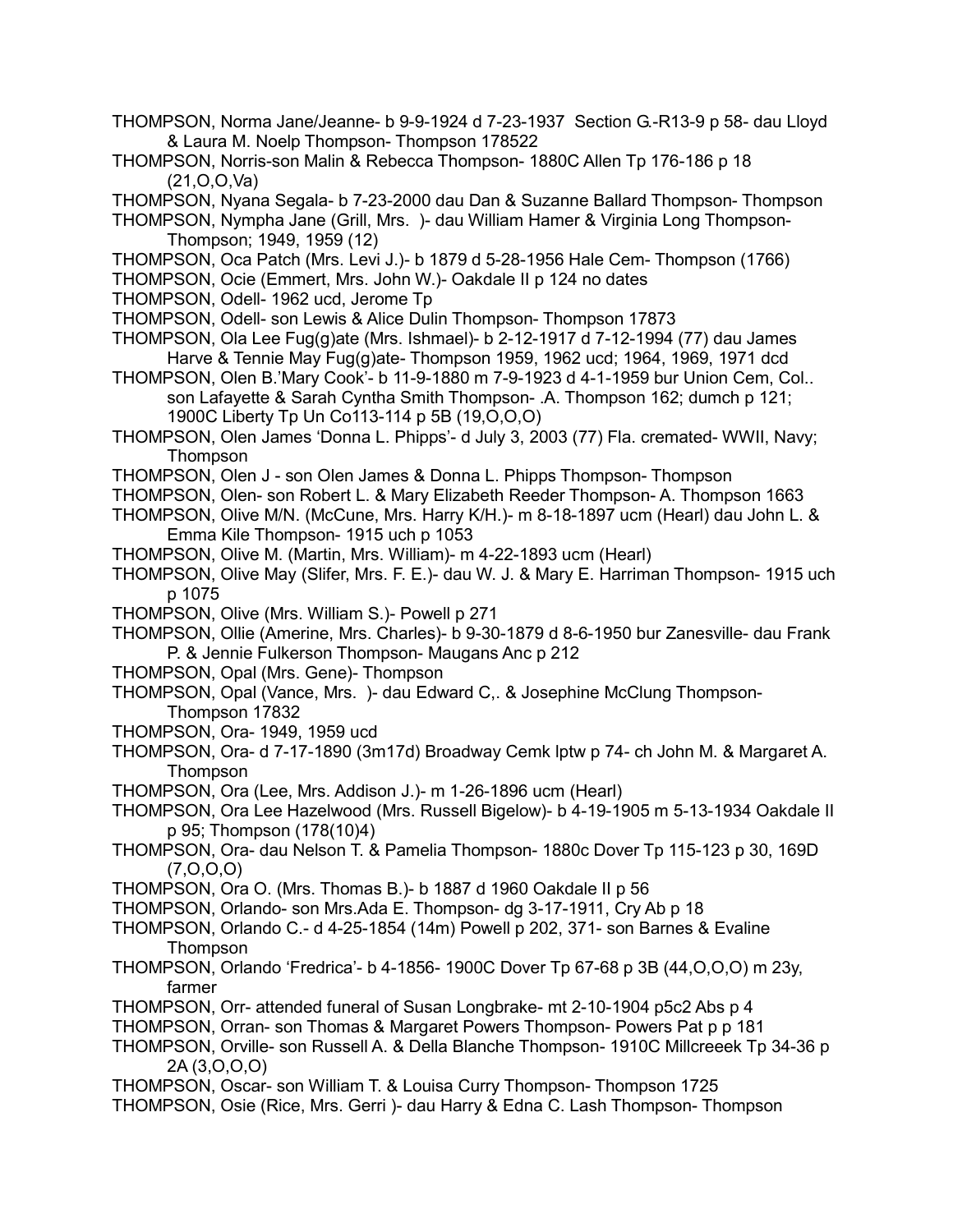- THOMPSON, Otto- d 5-17-1860 (21m2d) New California Cem, DJ p 91
- THOMPSON, Ouida Louise (Siles, Mrs. )- dau Thomas R. & Ouida Thompson- Thompsonengged to Robert F. Berry
- THOMPSON, Ovida L.- 1969 dcd
- THOMPSON, Ovida A. (Mrs. Thomas R.)- 1961, 1964, 1969 dcd
- THOMPSON, Owen P.- son Rev. John M. & Elizabeth Thompson- 1860C Claibourne Tp 826- 807 p 109 (10,O)
- THOMPSON, Paige Marie- b 1-22-1992 dau Douglas & Denise Marie Fay- Thompson
- THOMPSON, Pamela K. (Mrs. Robert F.)- 1967 ucd
- THOMPSON, Pamela Joyce (Cline, Mrs. Timothy Allen)- m 1-4-1981 dau James L. Thompson-**Thompson**
- THOMPSON, Pamela (Mills, Mrs. Bruce)- dau Boyd J. & Diane Thompson- Thompson
- THOMPSON, Pamela- dau Robert & Margaret June Thompson- Thompson
- THOMPSON, Pamelia (Mrs. Nelson T.) d 6-20-1914 (71y6m) Oakdale Cem 2664 (D142); 1880C Dover Tp 115-123 p 30, 169D (38,O,Pa,Va)
- THOMPSON, Pamilla Henderson (Mrs. )- mt 7-26-1911 p7c2 Abs p 75- sister Robert, James, Pete
- THOMPSON, Parry- 1980 dcd
- THOMPSON, Parthjena (Poling, Mrs. )- dau Charles E. Thompson- Thompson
- THOMPSON, Patrice Ann (Rohr, Mrs. Lawrence Edward)- m 4-5-1986 dau Harold A. Thompson,Jr.- Thompson
- THOMPSON, Patricia Ann (Graham, Mrs. Howard Earl)- m 11-24-1957- dau William A. & Mary Katherene Shark Thompson- Thompson
- THOMPSON, Patricia A. (Paver, Mrs. Robert T.)- b 9-11-1929 m 1-8-1949 d 11-19-1995 (66) Kingwood Mem. Pk- dau Edward L. & Nellie L. Taylor Thompson- Thompson
- THOMPSON, Patricia G. (Mrs. William J.)- 1967, 1971, 1973, 1977, 1979, 1981, 1983 ucd
- THOMPSON, Patricia Jean- dau Bervil Thompson- Thompson 13(13)112; Graham 139112
- THOMPSON, Patricia June Smith (Mrs. Dr. William P.)- Graham 176(10)11
- THOMPSON, Patricia l. (Mrs. Terry G.)- 1967 ucd
- THOMPSON, Patricia Lynn Kish (Mrs. Brian Lyle)- m 6-15-1969 dau Louis Kish Thompson-Thompson (178(10)62)
- THOMPSON, Patricia M. Merritt (Mrs. James W.)- b 7-28-1924 ILL d 4-1-1995 (70) Ashley Union Cem- dau William Worth & Eula G. Reed Merritt- Thompson
- THOMPSON, Patty (Henderson, Mrs. )- dau Harry & Edna Lash Thompson- Thompson
- THOMPSON, Patty I. (Mrs. Scott)- 1991 ucd
- THOMPSON, Patty Page (Mrs. Henry)- b 4-15-1793 d 2-25-1855 (62-10-9) Stark Cem- Powell p 202, 371
- THOMPSON, Paul- 1973 ucd
- THOMPSON, Paul D.- son Bry D. & Marie Overfield Thompson- Thompson
- THOMPSON, Paul D.- son Dwight & Nancy Thompson- Thompson- engaged to Jennifer O'Brien
- THOMPSON, Paul- b 1964 son Freddy & Esther Hubman Thompson- Rausch 13(11)224 1967, 1973, 1975, 1977, 1979, 1981, 1983 ucd
- THOMPSON, Paul- son Rev. George & Rose Gifford Thompson- Thompson
- THOMPSON, Paul J. 'Dorothy'- 1961, 1964, 1969, 1971, 1980 dcd
- THOMPSON, Paul J.- son George A. & Helen Overly Thompson- Thompson
- THOMPSON, Paul 'Tracey Watson'- b 4-23-1964 son Freddy & Esther Hubman Thompson-1985 uch p 138
- THOMPSON, Paul W.Sr.'Ruth'- d 4-11-1995 (75) Arlington Memory Gardens- WWII and Koreason Lee & Pearl Thompson- Thompson 178515 ; 1949 ucd
- THOMPSON, Paul William, Jr son Paul W.,Sr. & Ruth Thompson- Thompson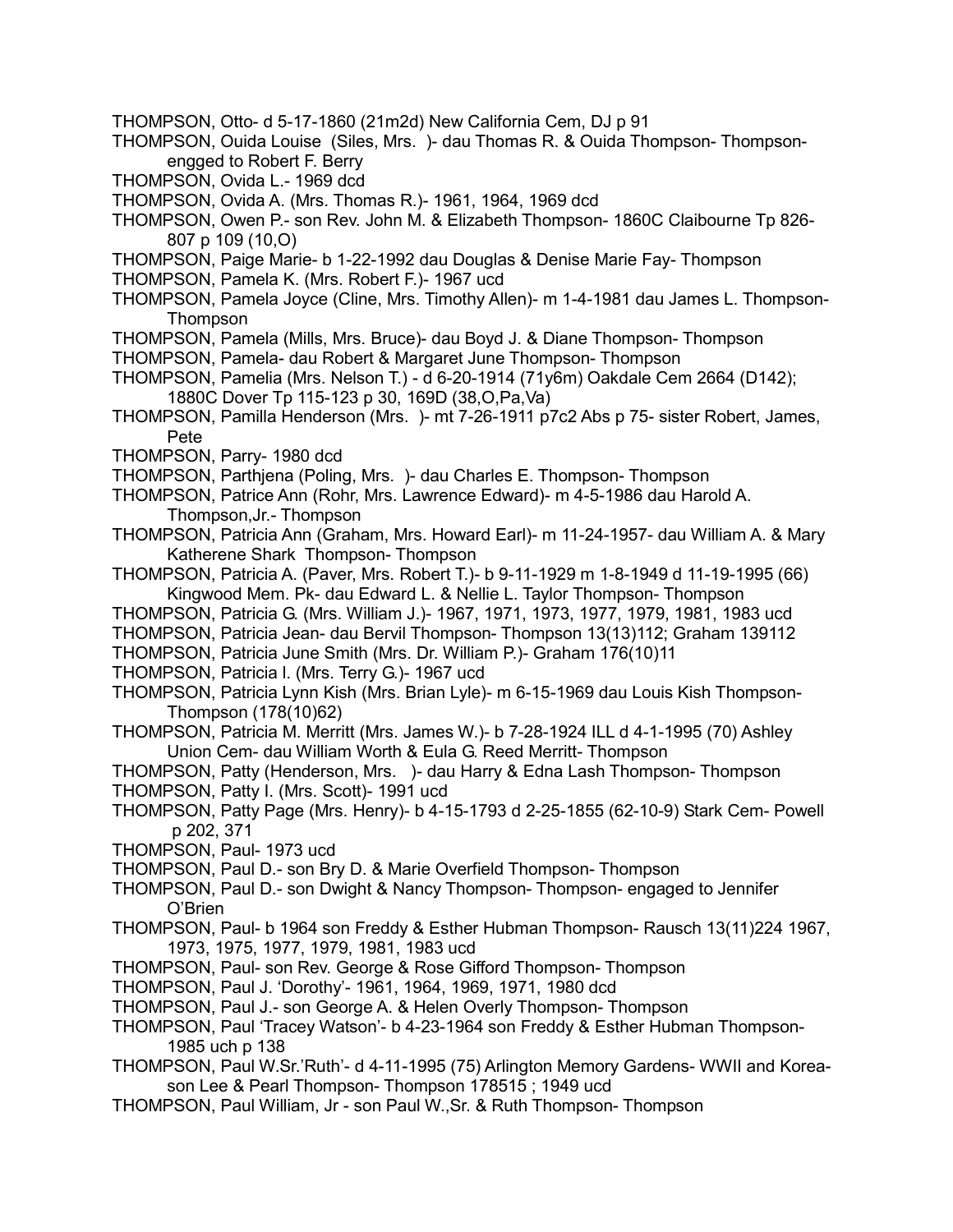- THOMPSON, Paul William 'Carol Sweeney' 'Magdalene "Maggie"Conley Roberts' b 4-29-1913 m(1) 4-13-1956 m (2) 8-16-1975 d 10-3-2001 (88) Oakdale Cem II p 144- son William A.
	- & Lena Emerick Thompson- Thompson; 1967, 1971, 1973 ucd; Army WWII
- THOMPSON, Paula- dau Paul W. Sr. & Ruth Thompson- Thompson; 1949 ucd

THOMPSON, Payton Rhianne- b 5-21-2003 dau Jeremy & Monica Thompson- Thompson

- THOMPSON, Pearl- ch George Ore Thompson- Thompson 13821; Graham 13521
- THOMPSON, Pearl Sible (Mrs. Lee W.)- b 6-20-1892 m 1910 d 8-12-1966 Oakdale II p 59- dau Harry Sible- Thompson (17851)
- THOMPSON, Peggy Ann Hoge (Mrs. Keith Neil)- m 6-16-1972 dau Mr. & Mrs. Richard Decker-Thompson
- THOMPSON, Penny E. (Mrs. Allen E.)- 1975, 1977, 1979, 1981 ucd
- THOMPSON, Penny (Mrs. Mark)- Thompson
- THOMPSON, Penny Sue Elliott (Mrs. Mark L.)- m 9-2-1972 dau Chandler Elliott- Thompson
- THOMPSON, Permelia (Mrs. )- attended funeral of Ethelinda Magie Henderson- mt 5-25-1898 Abs p 37
- THOMPSON, Perry 'Carol Faith Bradley '- McKitrick p 110
- THOMPSON, Perry L.- son Lester E. & Shirley Thompson- Thompson
- THOMPSON, Peter 'Anna'- see Gabriel 1644
- THOMPSON, Phebe- d 3-21-1932 (94) Oakdale 4424 (H-9)
- THOMPSON, Phebe J. Decker (Mrs. Lewis)- Pabst p 3 p 28, 6 p 7
- THOMPSON, Phebe- b 7-7-1864 d 12-2-1801 dau Jonathan & Abigail Haines Thompson- Pabst Pion II p 239
- THOMPSON, Phoebe McIntire (Mrs. Robert)- b4- 1838 m 8-13-1960 ucm 3053 (Hearl) d 3-21- 1932;Oakdale II p 66; mt 8-15-1860; Thompson (1343); 1870C Millcreek Tp 65 (32,O); 1880C Mil Tp 22 (42,O,O,O); 1900C Mil Tp (62,O,O,O) m 40y, 1 ch
- THOMPSON, Phil- son William A. & Lena Emerick Thompson- Thompson
- THOMPSON, Philena (Mrs. )- d Tuesday (90) bur Worthington- dg 8-26-1913 Cry Ab p 55
- THOMPSON, Philany/Philena Morse (Mrs. George T.)- m 10-18-1856 ucm 2468 , sister Henry Morse- Graham (131); mt 5-19-1909 p 6c3 Abs p 51; 1860C Liberty Tp 1013-1023 p 139 (21,O)
- THOMPSON, Phillip Lee- b 4-1-1950 son Douglas & Helen James Thompson- Thompson 1766322
- THOMPSON, Phyllis (Davenport, Mrs. Earl)- dau Harold & Louise A. Hefner Thompson-Thompson 13211112
- THOMPSON, Phyllis (Jones, Mrs. )- dau Ishmael & Ola Fugate Thompson- Thompson

THOMPSON, Phyllis O. (Simpson, Mrs. )- dau Charles L. & Neva M. Collier Thompson-Thompson 1654

- THOMPSON, Phoebe- mother-in-law of James & Mila Liggett 1910C Paris Tp, Marysville 92- 95 (72,O,O,O)
- THOMPSON, Phoebe Jane Palmer (Mrs. William)- Thompson
- THOMPSON, Phoebe Wickham (Mrs. Joseph W.)- dumch p 267
- THOMPSON, Phuong- b 1966 ch Kenneth R. & Kim C. Thompson- 1975 ucd
- THOMPSON, P. J. (Mrs. Rev. J. B.)- child died- dg 3-14-1862 Cry Ab p 21
- THOMPSON, Polly- b 7-11-1788 d 7-1873- dau Benjamin & Milicent Burnet Thompson- Pabst Pion II p 239 THOMPSON, Polly- Pabst p 1 p 38
- THOMPSON, Polly (Burns, Mrs. James)- dau James & Temperance Mooney Thompson-Thompson 15; 1883 uch V p 378; uccp p 29 JB 3 p 221
- THOMPSON, Polly (Mrs. Hugh)(Cramer, Mrs. Michael) uccp p 21 Wid JB 2 p 357
- THOMPSON, Polly (Lewis, Mrs. Prentice)- m 12-7-1794- Asp (270)
- THOMPSON, Polly (Mary) Nelson (Mrs. John)- d 8-1816 Thompson (13); 1883 uch V p 333, 378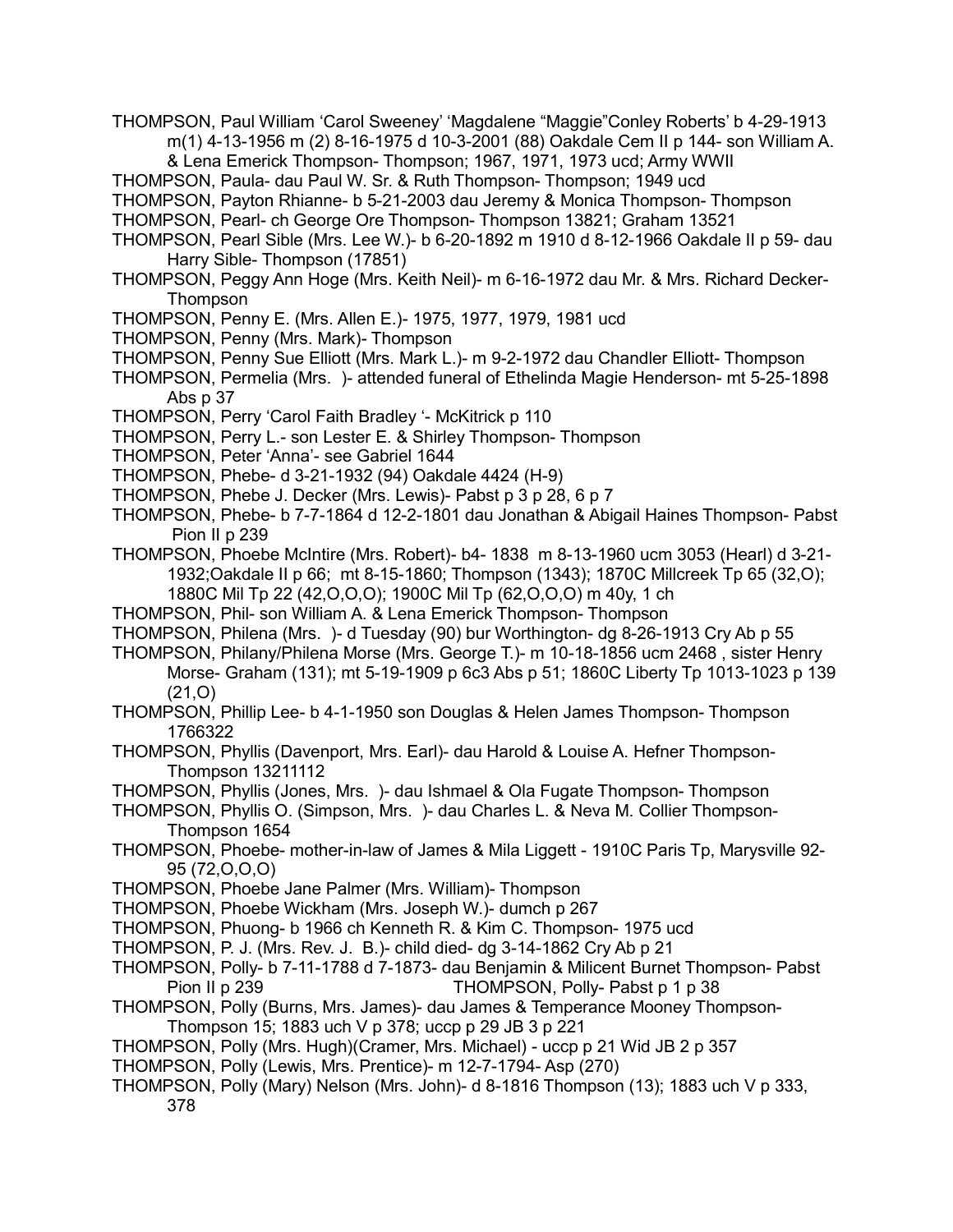THOMPSON, Porter F. 'Stella Norris' d Monday (58) bur Memorial Pk, Columbus- Evening Trib. 9-5-1939 p 8; 9-11-1939 p 3

THOMPSON, Porter L. 'Laura D. Morris'- b 8-20-1881 m 4-25-1901 son Lewis N. & Emma Bowen Thompson- Thompson 17461; mt 10-30-1912, mt 11-6-1912 p1c4 Abs p 36, 37

THOMPSON, Pride J. 'Mary Herd'- b 2-21-1910 m 6-19-1930 - Oakdale II p 96- son Curry & Mary Viola Dulin Thompson- Thompson 17(10)6; mt 2-1-1911 p8c3 Abs p 51; Marysville p 23; 1959, 1962, 1967 ucd; 1910C Miollcreek Tp 93-97 p 4B (10/12,O,O,O)

THOMPSON, Priscena (Moore, Mrs. Samuel)- b 1812 d 1896 dcc Leonard Smart 13; Moore 1,2; 1908 dch p 761; dumch p 487

THOMPSON, Rachel- 1850C Harlem tp 667 p 59 (34,O)

THOMPSON, Rachael A. (Harshfield, Mrs. William)- m 8-7-1860 ucm (Hearl)

THOMPSON, Rachel A.- dau Andrew H. & Harriette R. Thomas Thompson- A. Thompson 14 ;dumch p 120; 1850C Liberty Tp Un Co 974-991 p 145 (9,O); 1860C Lib Tp 1079-1088 p 146 (18,O) teacher

THOMPSON, Rachel Cooper (Mrs. Gerald Woodrow)- Graham (1447412); Thompson 1325842 Weaver (1294612) Tossey 4,5

THOMPSON, Rachel C. (Rummel, Mrs. William)- b 2-26-1830 d 4-9-1855 Stark Cem- dau Henry & Patty Page Thompson- Powell p 202, 371

THOMPSON, Rachel (Galloway, Mrs. George Henry)- b 1841 m 7-3-1864 dcm d 1920, Claibourne Cem p 75

THOMPSON, Rachel (Harshfield, Mrs. William)- m 8-7-1860 ucm 3050

THOMPSON, Rachel (McKain, Mrs. )- dau Samuel & Margaret McKirahan Thompson-McKitrick p 64

THOMPSON, Rachel M/A. McMillen (Mrs. Joseph B.)- m 4-23-1868 ucm 4374 (Hearl)- dau H. T. & Margaret A. Moore McMillin- 1883 uch V p 643; mt 2-8-1911 p6c1 Abs p 52

THOMPSON, Raetta L.- dau Ross LaVaugh & Heleh R. Ingle Thompson- Thompson

THOMPSON, Rainie Lehner (Mrs. Eran A.)- Thompson

THOMPSON, Raleigh T. 'Shirley A.'- 1980 dcd

THOMPSON, Ralph 'Christine'- son William A. & Lena Emerick Thompson- Thompson

THOMPSON, Ralph L. 'Joy K.'- 1961, 1964, 1969, 1971 dcd

THOMPSON, Ralph- b 1967 son Ralph L. & Joy K. Thompson- 1969, 1971 dcd

THOMPSON, Ralph- son Robert L. & Mary Reeder Thompson- A. Thompson 1661

THOMPSON, Randall- b 1955 son James H. & Mary Thompson- 1961, 1964, 1971 dcd

THOMPSON, Randall J. 'Lisa J.'- 1980 dcd

THOMPSON, Randi- dau David M. & Elaine Evans Thompson- Thompson

THOMPSON, Rari (Taylor, Mrs. )- dau David M. & Elaine Evans Thompson- Thompson

- THOMPSON, Rev, Ray- 1976 dch p 35
- THOMPSON, Ray E. 'Mary'- son James T. Sr. & Daisy Mae Daniels Thompson- Thompson; 1961 dcd
- THOMPSON, Ray 'Mary E.'- son George L. & Lilly Belole Clint Thompson- Thompson 138614; Graham 134614

THOMPSON, Ray E.- brother Thomas R. Thompson- Thompson; 1964 dcd

- THOMPSON, Ray- brother Joann Morgan- Thompson
- THOMPSON, (W)Ray- son Louis B. & Anna BurroughsThompson- death- mt 12-13-1899 p6c1 Abs p 67; Thompson 1741 1860C Millcreek Tp 116 (9,O)

THOMPSON, Ray 'Margaret' adopted dau Helen V. Thompson- Thompson

THOMPSON, Ray/Roy- son Madison Mathew & Frances Clemons Thompson- Thompson 13911; Graham 13511

- THOMPSON, Ray, Jr.- b 1956 son Ray & Mary E. Thompson- Thompson 1386143; Graham 1346143
- THOMPSON, Ray 'Millie Shaffer'- b 5-14-1884 m 11-6-1902 ucm 855 son Wray T. & Mary Alice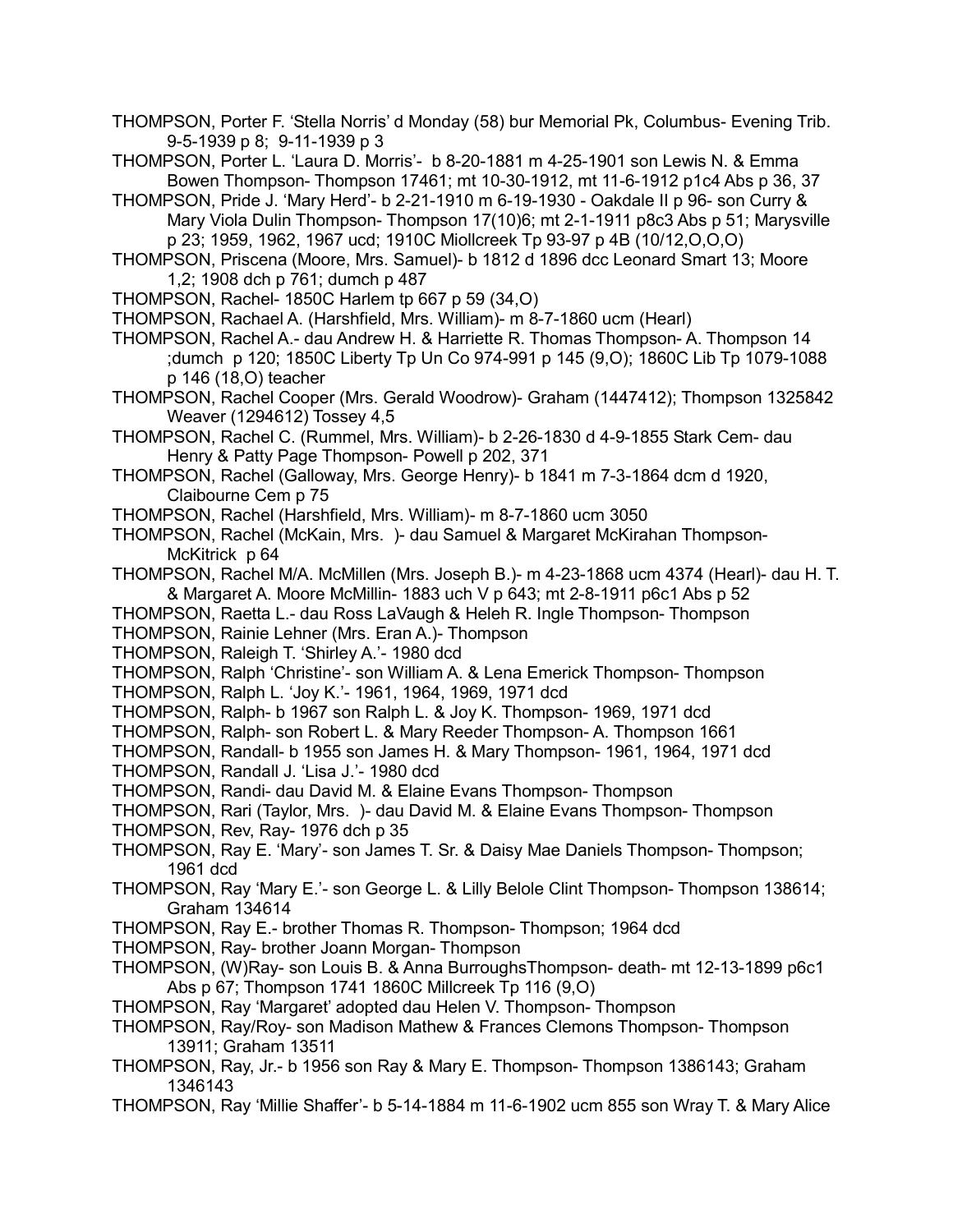LeMay Thompson- Thompson 13295

- THOMPSON, Ray- son Russell & Estella Barry Thompson- b d 1922 triplet, Watkins Cem p 4; Thompson 178419
- THOMPSON, Ray T.- b 6-6-1851 d 8-9-1894 Oakdale I p 14, son James & Catharine Gamble Thompson- Thompson 1329; 1915 uch p 433; 1883 uch V p 342; 1870C Millcreek Tp 76  $(17.0)$
- THOMPSON, Raymond- son Charles L. & Ethel DeLeon Thompson- Thompson
- THOMPSON, ----Baughman (Mrs.R. B.)- dau John Baughman, mother Mrs. John Murphy- mt 8- 29-1900 p 6c3 Abs p 15
- THOMPSON, Raye Victor- son William Alpha & Mary E. Allen Thompson- Thompson p 3
- THOMPSON, R, B,- uca p 49, Millcreek Tp
- THOMPSON, R. B. 'Sarah J. Harriman'- 1915 uch p 1075
- THOMPSON, R. C.- 1908 dch p 433
- THOMPSON, Rebecca- 1850C Harlem Tp 667 p 59 (74,Pa)
- THOMPSON, Rebecca Ann Brookbank (Mrs. Sean Michael)- m 8-23-1991 dau Richard & Judy Justice- Thompson
- THOMPSON, Rebecca (Colver, Mrs. Leander)- m 9-2-1891 ucm (Hearl)
- THOMPSON, Rebecca Cook (Mrs. Jeffers J.)- 1880 dch p 674
- THOMPSON, Rebecca- b 1-31-1905 (5days) dau Curry & Mary Viola Dulin Thompson-Thompson 178(10)2
- THOMPSON, Rebecca E. (Ulrich, Mrs. Hiram)- b 10-11-1839 m 11-14-1861 Weiser p 46
- THOMPSON, Rebecca (Gilmore, Mrs. Randy)- dau Paul W. Sr. & Ruth Thompson- Thompson
- THOMPSON, Rebecca Jane Bryson (Mrs. Thomas Bodley)- b 1870 m 8-2-1890 ucm (Hearl) d 1929 New Millcreek Cem p 27- Thompson (1786)
- THOMPSON, Rebecca (LaRue, Mrs. Steven D.)- m 7-27-1979 dau William A.,Sr. & M. Katherine Thompson- Thompson; 1961(11), 1964,1969, 1971 dcd
- THOMPSON, Rebecca Lawrence- dau Philip Lawrence- dcw Bk 4 p 308 (33)
- THOMPSON, Rebecca (Mrs. Malin)- b 3-1836; 1860C Allen Tp 836-846 p 115 (24,Va); 1870C Allen Tp 112-106 p 8 (40,O);; 1880C Allen Tp 173-16 p 18 (43,Va,Va,Va); 1900C Allen Tp
	- 174-178 p 8B (64,O,Va,Va); 1910C Allen Tp 26-27 p 3 (74,O,O,Va) wid, 7ch 2 liv
- THOMPSON, Rebecca Marlene- dau John Pp. & Dolores Dressler Thompson- Weiser p 825
- THOMPSON, Rebecca M. Black (Mrs. Harvey W.)- lic m 7-15-1885 ucm (Hearl)
- THOMPSON, Rebecca (Mrs. N.)- 1880C Jackson Tp 8 p 6 (28,O,O,O)
- THOMPSON, Rebecca- dau Paul & Ruth Thompson- 1949 ucd
- THOMPSON, Rebecca (Mrs. Richard)- d 1852 (90) Fancher Cem- Powell p 128
- THOMPSON, Rebecca- dau Thomas & Anna Thompson- 1850c Harlem tp 668 (11,O)
- THOMPSON, Reid 'Kate'- 1961, 1964 dcd
- THOMPSON, Reta F.- dau George & Mertie Thompson- 1910C Jerome Tp 323-329 p 14A  $(15, 0, 0, 0)$
- THOMPSON, Retta Johnson(Mrs. Harvey)-dau John & Nancy Jane Pounds Johnson-Pounds 3, 4
- THOMPSON, Retta M. Minthorn (Mrs. Nelson P.)- lic m 7-9-1896 ucm (Hearl) d 4-21-1921 Oakdale II p 37- dau Alfred K. Minthorn; Thompson (1325); mt 10-10-1906 p3c2 Abs p 23; mt 9-14-1910 p5c1 Abs p 30 ; 1910, Millcreek Tp 146-152 [ 7A (36,O,o,O) p 7A (36,O,O,O) m 14y, 2 ch
- THOMPSON, R, G,- death, funeral Broadway; mt 8-15-1894 p1c1 Abs p 54
- THOMPSON, Richard- Nash p 97
- THOMPSON, Richard- 1835 men p 31 #78 p 53 Harlem Tp
- THOMPSON, Richard- uca p 108; Pvt Coa 21st ILL Vt, June 61- Oct 62; 1883 uch IV p 534
- THOMPSON, Richard 1870C TroyTp p 518 (30\*)
- THOMPSON, Richard- d 9-7-1928 (40) Oakdale 4067 (H73)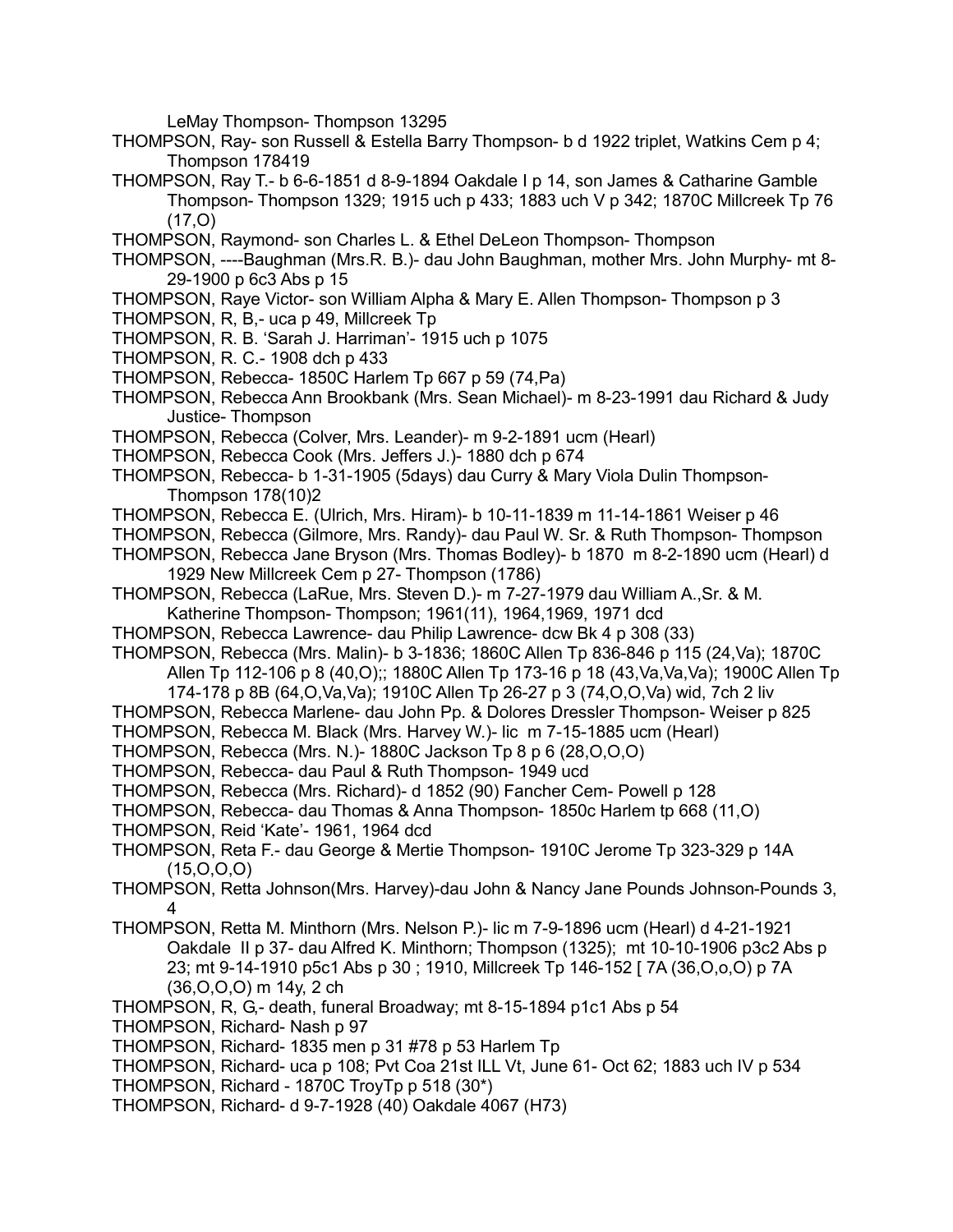- THOMPSON, Richard- b 11-10-1947 son Carl & Margaret Thompson- Thompson 176853
- THOMPSON, Richard- son John A. & Mary R. Thompson- 1964 (14), 1980 dcd
- THOMPSON, Richard- b 1967 son Kenneth E. & Bonita Thompson- 1969 dcd
- THOMPSON, Richard- b 1966 son Kenneth E. & Myrtle Bonita Thompson- 1971, 1980 dcd
- THOMPSON, Richard L. 'Eunice Smith'- b 7-25-1928 Pa d 10-5-1999 (71) bur Mt. Vernon- son James & Grace Kerr Thompson- Thompson
- THOMPSON, Richard 'Margaret'- dcc Larry Jackson 113
- THOMPSON, Richard M. 'Lily'- 1971, 1973 ucd
- THOMPSON, Richard M. 'Ricki A.'- 1980 dcd
- THOMPSON, Richard- son Myrtle Thompson- Thompson
- THOMPSON, Richard 'Nancy E.- 1880C Leesburg Tp 58 p 6 177B (35,Wash, DC. Md, Mass)
- THOMPSON, Richard Ray- son Richard & Nancy E. Thompson- 1880C Leesburg Tp 58 p 6 (4,O,Md,O)
- THOMPSON, Richard 'Rebecca'- d 1826 (95) Fancher Cem, Powell p 128; War 1812; 1820C Genoa Tp
- THOMPSON, Richard- b 1965/4 son Robert W. & Nancy E. Thompson- 1967, 1971, 1973, 1975 ucd
- THOMPSON, Richard Wayne 'Kimberley Ann Kline'- b 9-13-1948 m 7-10-1977 dic son Dwight & Eileen Klela Ward Thompson- Maugans Anc p 17; Anderson 6; Hayes 5; Herriott 5; 1959, 1962, 1967, 1973 ucd
- THOMPSON, Richard- son Willie J. & Patricia Thompson- 1962 (16) ucd
- THOMPSON, Richmond 'Imo Kunce- b 9-17-1894 m 4-10-1920 d 12-2-1982 Oakdale II p 118 son Berry Hanawalt & Estella Andrews Thompson- Thompson 17854; Sgt US Armny; 1900C Millcreek Tp (6,O,O,O); 1910C Paris Tp 19-19 p 1B (17,O,O,O), farm hand for Fred Scheiderer; 1959, 1962, 1967, 1971, 1973, 1975, 1977, 1979, 1981 ucd
- THOMPSON, Richmond- b 4-3-1888 ucbirths- son John G. & Mary H. Allen Thompson-
	- Thompson 1321(10); 1900C Millcreek Tp 37-37 (12,O,O,O); 1910C Millcreek Tp 74-78 p 4A (22,O,O,O) worked at Kirkland's
- THOMPSON, Richmond S.- b 1888 d 9-7-1928 Oakdale II p 101; OSSM WWI 1917-1918 17374
- THOMPSON, Rick 'Kathy'- son Richard L. & Eunice Smith Thompson- Thompson
- THOMPSON, Ricki A. (Mrs.Richard M.)- 1980 dcd
- THOMPSON, Rieta (Robb, Mrs. Charles)- Thompson
- THOMPSON, Riley 'Sadie Ritter'- Thompson
- THOMPSON, Rilie- ch Joseph C. & Eliza J. Campbell Thompson- mt 11-6-1912 Abs p 37
- THOMPSON, Rilla D.- dau Eliza Thompson- 1910C Liberty Tp 148 (32,O,O,O)
- THOMPSON, Rilla (Robb, Mrs. Charles)- parents of James Dean Robb
- THOMPSON, Rita F. (Mrs. Frank L.)- 1980 dcd
- THOMPSON, R. J.- 1915 uch p 481
- THOMPSON, R. L.- son Ernest & Luella Florence Wilson Thompson- Pounds 5
- THOMPSON, Robert- b 1877 d 1-30-1933 Oakdale II p 59
- THOMPSON, Robert- uca p 16, 23, 49 Millcreek Tp THOMPSON, Robert, hjt p 49
- THOMPSON, Robert- d 1-30-1933 (56) Oakdale 4486 (F24)
- THOMPSON, Robert- b 7-1873 Farm laborer. 1900C Paris Tp 22-22 (26,O,O,O)
- THOMPSON, Robert A d 9-8-1867 (2m27d) res Del, son of H.C. and C.F. Thompson, dcdeaths;
- THOMPSON, Robert A. "Bobbie"- b 8-1-1952 d 9-1-2002 (50) dau Ishmael & Ola Lee Fugate Thompson- Thompson
- THOMPSON, Robert- b 1952 son Charles E. & Mary L. Clifford Thompson- Thompson; 1969 dcd
- THOMPSON, Robert 'Debbie'- son Ishmael & Ola Lee Fuggate Thompson- Thompson; 1959 (10), 1962 (13) ucd; 1964 dcd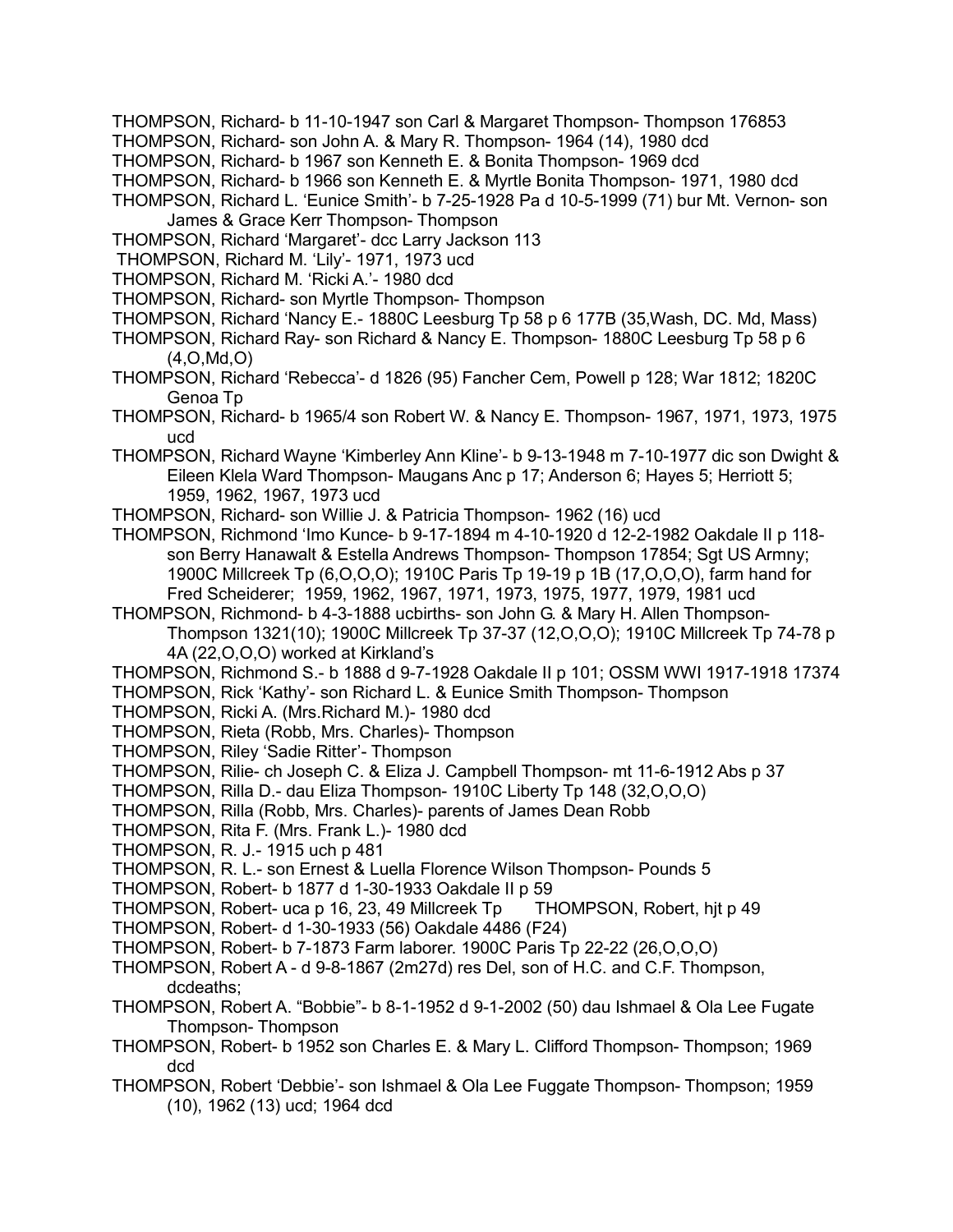- THOMPSON, Robert 'Delphine'- b 2-1835 1900C Liberty Tp Un Co 258-264 p 12A (65,O,Va) m 19y, grain dealer
- THOMPSON, Robert 'Dora Lee Freshwater'- Freshwater p 240
- THOMPSON, Robert E.- son James T.,Sr. & Daisy McDaniels Thompson- Thompson
- THOMPSON, Robert F. 'Donna'- 1980 dcd
- THOMPSON, Robert F, 'Pamela K.'- 1967 ucd THOMPSON, Robert- 1973 ucd
- THOMPSON, Robert- brother Francis T. Thompson- Thompson
- THOMPSON, Robert- son Fred Thompson- Thompson 174653
- THOMPSON, Robert- son George & Alice Justice Thompson- Thompson; 1949 ucd
- THOMPSON, Robert- son George Ore- Thompson 13922 ; Graham 13522
- THOMPSON, Robert- son Harold & Louise Thompson- Thompson 13211114
- THOMPSON, Robert Howard 'Rose Yoder'- 1985 uch p 151
- THOMPSON, Robert L.- 1959 ucd
- THOMPSON, Robert- step-son Mrs. Leila Thompson- Thompson
- THOMPSON, Robert L. 'Mary E.Reeder' b 11-8-1888 m2-14-1912 d 2-4-1960 Raymond Cem, lptw p 40- son Lafayette & Cynthia Smith Thompson- Thompson 166; dumch p 121; 1900C Liberty Tp 113-114 p 5B (11,O,O,O)
- THOMPSON, Robert M.- d 2-7-1835 d 3-5-1903 Oakdale I p 95
- THOMPSON, Robert 'Miranda Longbrake- b 12-2-1828 m 4-13-1855 ucm 2276 d 11-23-1887 Otterbein Cem, Mt. Victory- son John & Elizabeth Graham Thompson- Thompson 139; Graham 135; 1883 uch V p 338, 346, 378; 1830C Millcreek Tp 334 p 289 (-5); 1850C Millcreek Tp (21,O)
- THOMPSON, Robert M.- d 3-5-1903 (68y3m) Oakdale 1607 (139D)
- THOMPSON, Robert R. 'Margaret Hobart'- b 4-17-1874 m 7-3-1906 ucm son John G. & Mary Allen Thompson- Thompson 13216; 1880C Millcreek Tp 25 (6,O,O,O); 1900C Mil Tp 37- 37- (25,O,O,O); 1910C Millcreek tp 47-50 p 2B (36,O,O,O) m 4y, barber
- THOMPSON, Robert Michael- b 2-13-1939 son Robert Osgood & Nellie Yarrington Thompson-1985 uch p 70, 138
- THOMPSON, Robert 'Missy DiPietro'- parents of Madeline Lee Thompson- son Roland & Janet Thompson- Thompson
- THOMPSON, ----Mitchell (Mrs. Robert)- sister Pearl Mitcehll, dau William Mitchell, Sr.- mt 2-7- 1912 p7c3 Abs p 6
- THOMPSON, Robert- Mrs. Matilda Darlin d at his home in Watkins- mt 2-12-1896 p1c4 Abs p 2; uca p 49 Millcreek Tp
- THOMPSON, Robert M. 'Karen S.'- 1962, 1991 ucd
- THOMPSON, Robert Osgood 'Nellie R. Yarrington'- b 9-2/30-1907 m 11-16-1927 d 11-29/24- 1977/1989 Claibourne Cem p 103- son Rev,.George Francis & Rose Ann Gifford Ross Thompson- Thompson;1985 uch p 70. 138; 1971, 1975, 1977, 1983 ucd
- THOMPSON, Robert- son Paul J & Dorothy Thompson- Thompson; 1961, 964, 1969, 1971 dcd
- THOMPSON, Robert Paul 'Margaret Lucille'- d 2-13-1967 (49) Oak Grove Cem son Myrtle
- Thompson- Thompson
- THOMPSON, Robert 'Phebe McIntire'- b 7- 1837 m 8-13-1960 ucm 3053 (Hearl) d 1902 Oakdale II p 66 son William & Matilda Gamble Thompson- Thompson 1343; mt 8-15- 1860; mt 2-19-1902 p 6 c3 Abs p 5;1850C Millcreek Tp 2000-2021 (14,O); 1860C Mil Tp 77 (23,O); 1870C Mil Tp 65 (33,O); 1880C Mil Tp 22-22 p 3 (43,O,O,O); 1900C Millcreek Tp 85-87 (62,O,O,O) m 40y, farmer
- THOMPSON, Robert R.- b 7-25-1914 not son Fielding A. & Mary Raw Thompson- 1915 uch p 649; Thompson 17622
- THOMPSON, Robert Raymond 'Helen'- d 7-24-1968 (29) Vietnam- Oak Grove Cem- son Mrs. Marion Scisher- Thompson
- THOMPSON, Robert T.- son Olen J. & Donna L. Phipps Thompson- Thompson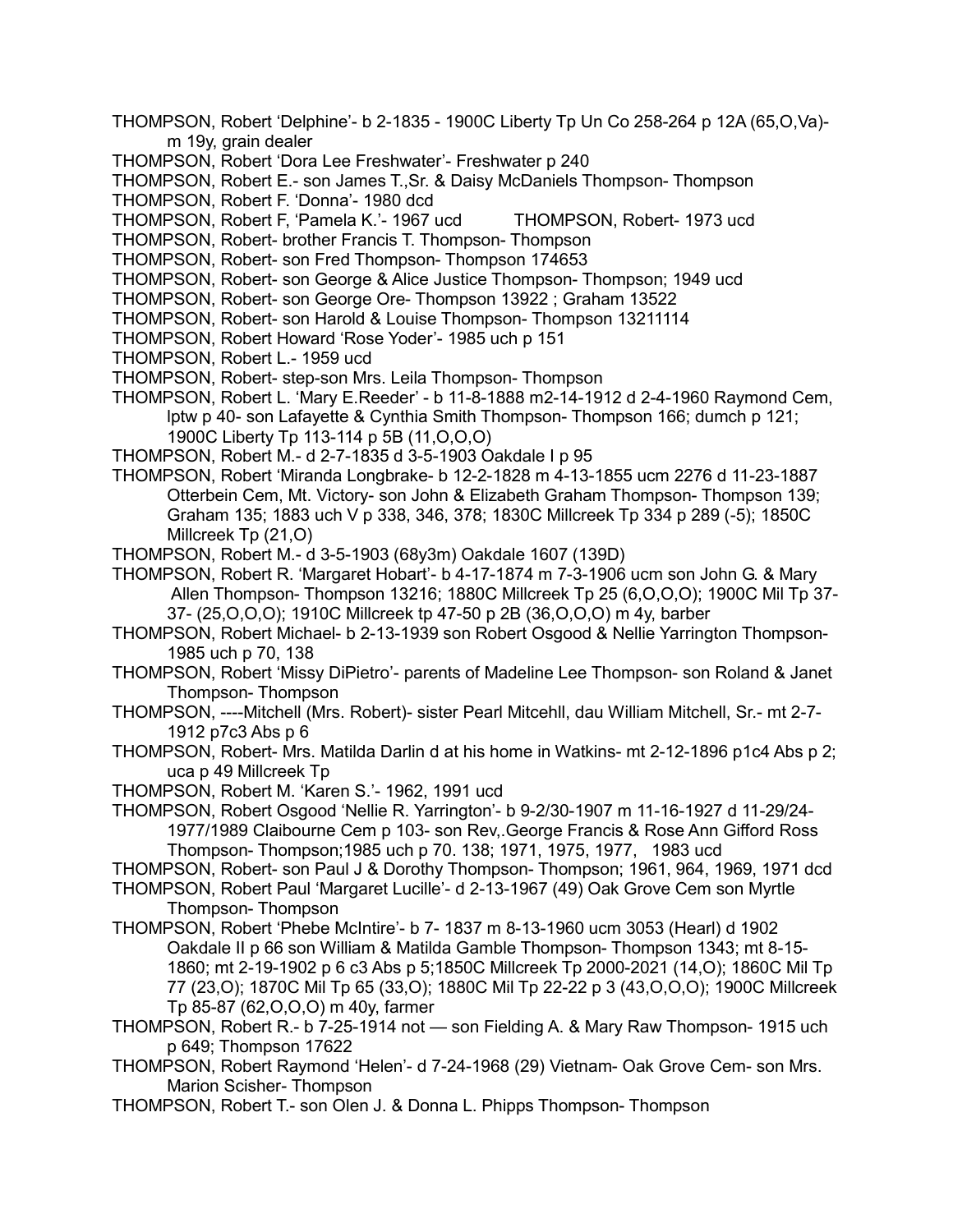- THOMPSON, Robert- b 1959 son Tom A. Thompson- 1975, 1981 ucd
- THOMPSON, Robert 'Trudy'- 1980 dcd
- THOMPSON, Robert W.- uca p 79 Taylor Tp
- THOMPSON, Robert W.- d 1-1-1911 (3mo) b Montgomery Co, O. Oakdale 2352 (38F) I p 116
- THOMPSON, Robert W.- b 1872 d 3-3-1947 York Cem p 71
- THOMPSON, Robert W.- son Eliza Thompson- 1910 Liberty Tp 148 (35,O,O O)
- THOMPSON, Robert W.- d 12-20-1914 (19) son E. V. & R. E. Thompson- York Cem p 71
- THOMPSON, Robert Watkins 'Josephine Morgridge'- b 1836 m 1853 d 1904 d (68)Thursday, Marion- son James & Catherine Gamble Thompson- Thompson 1322; 1883 uch V p 381; ; mt 3-11-1903 p 6 ; mt 12-16-1903 p1c2 Abs p 24, mt 11-9-1904 p2c2 Abs p 26; 1850C Millcreek Tp (14,O); 1860C Mil Tp 161 (24,O); 1880C Dover Tp 10-11 (44,O,Va,O)
- THOMPSON, Dr. Robert W.- son Tyler & Samantha McClung Thompson-Thompson 13255; 1915 uch p 1008; mt 1-4-1911 p5c2 Abs p 47; 1880C Millcreek Tp 144-149 [ 16 (6,O,O,O)
- THOMPSON, Robert W. 'Nancy E.'- 1967,m 1971, 1973, 1975 ucd
- THOMPSON, Roberta (Allen, Mrs. )- sister William B. Thompson- Thompson
- THOMPSON, Roberta- dau Ishmael & Ola Fugate Thompson- Thompson; 1959, 1962 (9) ucd, 1964, 1969 dcd
- THOMPSON, Marinda Longbrake'- m 4-15-1855 ucm (Hearl)
- THOMPSON, Robin A. (Mrs. Bobby J.)- 1991 ucd
- THOMPSON, Robin- b 1963 ch Kenneth R. & Virginia L. Thompson- 1964 (10mo), 1969, 1971 dcd
- THOMPSON, Robin (Carter. Mrs. Perry)- b 7-16-1961 dau Robert M. & Karen S. Dill
- Thompson- parents of Derek M. Carter; Thompson; 1971, 1973, 1975, 1977, 1979 ucd THOMPSON, Roger 'Donna'- son Charles L. & Ethel DeLeon Thompson- Thompson
- 
- THOMPSON, Roger Keith- son Bernard & Janice Thompson- Thompson; 1785412; 1985 uch p 133
- THOMPSON, Roland 'Jane'- parents of Robert Thompson- Thompson
- THOMPSON, Roland- son William A. & Lena Emerick Thompson- Thompson
- THOMPSON, Ron- son James & Nancy Cotton White Thompson- Maugans Anc p 192
- THOMPSON, Rev. Ronald 'Dawn'- Thompson
- THOMPSON, Ronald- son Donald L. & Nina Thompson- Thompson
- THOMPSON, Ronald Eugene 'Lisa Kay Dilger'. -m 12-2-19-- son William Andy & Rubv L. Davis Thompson, Jr.- dcc Nellie Almendinger Davis 1 ; 1964, 1969, 1971, 1980 dcd
- THOMPSON, Ronald F. 'Carol A.'- 1961 dcd
- THOMPSON, Rosa (Mrs. Harvey)- 1967 ucd
- THOMPSON, Rosalie- dau Hubert L. & Mary A. Thompson- 1962 (5) ucd
- THOMPSON, Rose Ann Gifford (Mrs. Rev. George Francis)- b 12-20-1884 m 5-16-1905 Thompson- parents of Charles L.
- THOMPSON, Rose Ann Leeper (Mrs. Harold)- m 1-23-1952- Thompson
- THOMPSON, Rose- dau Rev. George Thompson- Pabst Pion II p 243
- THOMPSON, Rose Mary (Thompson, Mrs. Edward L.)- m 6-6-1964 d 4-3-1993 Thompson; 1991 ucd
- THOMPSON, Rose (Sullivan, Mrs. Myron)- Weiser p 621
- THOMPSON, Rose Yoder (Mrs. Robert Howard)- dau Pearl & Alma Yoder= 1985 uch p 151
- THOMPSON, Rosella Elizabeth- dau Lewis & Phebe Thompson- Pabst p 1 p 65
- THOMPSON, Rosella (Tussing, Mrs. Carl)- b 1-4-1910 d 6-24-1993 (83) Maple Grove Cemdau Russell B. & Estella Barry Thompson- Thompson 178412
- THOMPSON, Rosell- dau Russell B. & Della Blanche Thompson- 1910C Millcreek Tp 34-36 p 2A (11/12,O,O,O)
- THOMPSON, Rosemary (Mrs. Edward L.)- 1973, 1977, 1979, 1981, 1983 ucd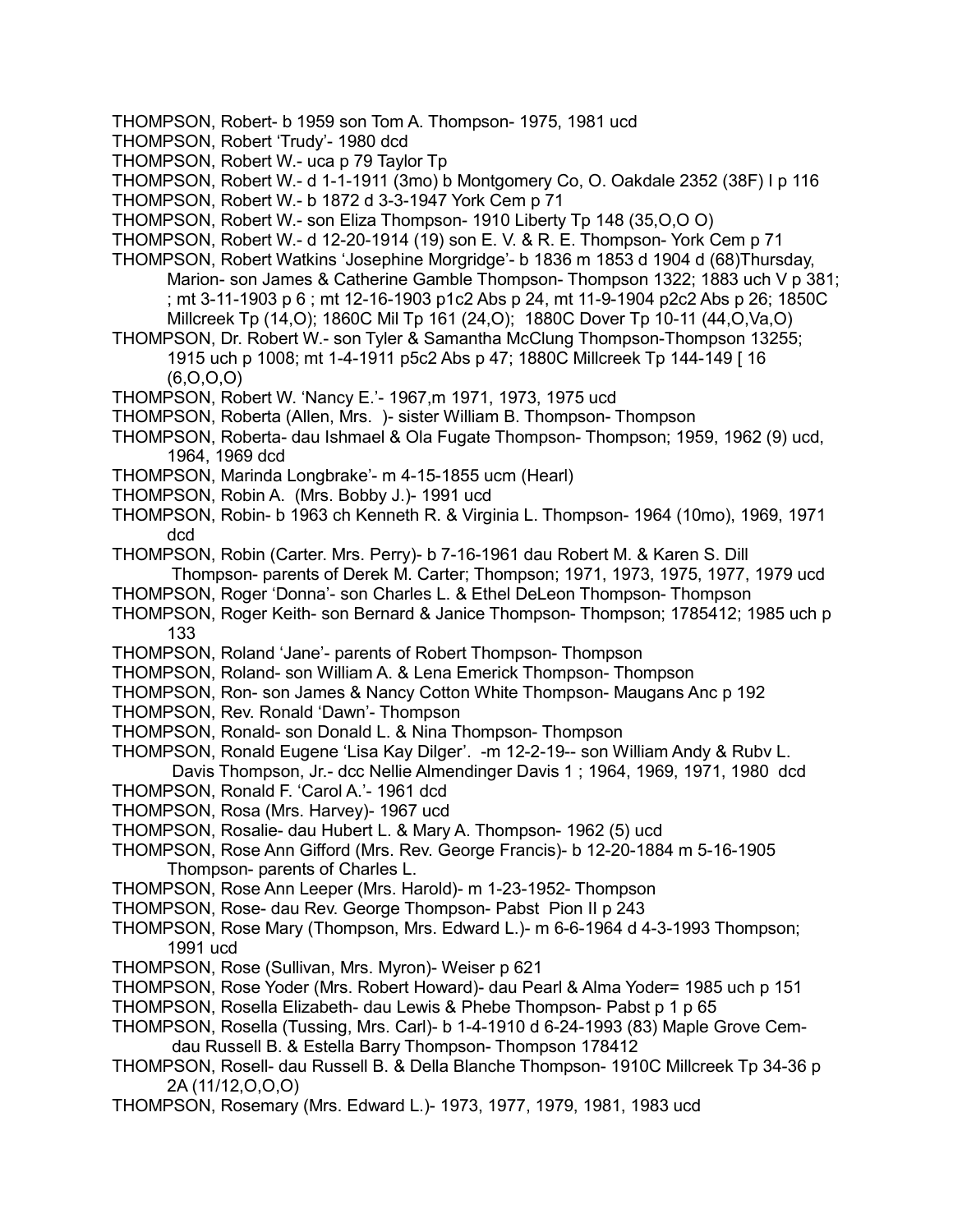- THOMPSON, Ross G. 'Camma M. Belt'- Thompson
- THOMPSON, Ross LaVaugh 'Helen R. Ingle'- b 12-16-1908 m 2-2-1932 d 7-1-1971 bur La Rueson Ross G. & Camma M. Belt Thompson- Thompson
- THOMPSON, Roy- son Mrs. Ada E. Thompson- dg 3-17-1911, Cry Ab p 18

THOMPSON, Roy F. 'C. Norene'- b 1897 Milford Center Cem, Un Al p 651

- THOMPSON, Roy son Hubert L. & Mary A. Thompson- 1962 (12) ucd
- THOMPSON, Roy- son Madison Mathew & Frances L. Clemons Thompson- Graham 13511; Thompson 13911
- THOMPSON, Rozella (Tussing, Mrs. Carl)- dau Russell B. & Estella Barry Thompson-**Thompson**
- THOMPSON, Ruby K. (Mrs. Clarence L.)- 1975, 1977 ucd
- THOMPSON, Ruby L. Davis (Mrs. William Andy, Jr.)- m 12-2-1954 dau Clarence W. & Nellie Martha Almendinger Davis- dcc Nellie Almendinger Davis 1; 1961, 1964, 1969, 1971, 1980 dcd
- THOMPSON, Ruby E. Fetter (Mrs. Alvin K. "Tom")- b 1-22-1906 m 10-3-1925 d 8-3-1998 (91) Claibourne Cem- dau John & Lillie Shenaman Fetter- Thompson; 1962, 1971, 1975, 1977, 1979, 1981, 1983, 1991 ucd
- THOMPSON, Ruby 'Meda Jackson'- d 12-16-1975 (67) Oak Grove Cem- Thompson
- THOMPSON, Rudolph 'Susan'- 1860C Liberty Tp Un Co 998-1008 p 137 (46,Pa)
	- THOMPSON, Rudolph T.- son Rudolph & Susan Thompson- 1860C Liberty Tp Un Co 998-1008 p 137 (14,O)
- THOMPSON, Rudolphus- son Edward Eidgely Thompson- Thompson p 1
- THOMPSON, Rufina Rudolph (Mrs. Harvey P.)- m 3-24-1859 dcm
- THOMPSON, Russell- d 7-1-1984 Oakdale H-161-W1/2
- THOMPSON, Russell 'Allie'- 1910C Millcreek tp 111 p 5A (-5,O,O,O) farmer
- THOMPSON, Russell B. Della Blanche'- 1910C Millcreeek Tp 34-36 p 2A (23.O,O,O) , 4y
- THOMPSON, Russell Bigelow 'Ora Lee Hazelwood'- b 4-(1)2-1906 m 5-13-1934 Oakdale II p 95 son Curry & Mary Viola Dulin Thompson- Thompson 178(10)4; mt 2-1-1911 p 8c3 Abs p 51; 1910C Millcreek Tp 93-97 p 4B (4,O,O,O)
- THOMPSON, Russell B.'Elizabeth Baughman'- b 1838 m 7-25-1857 ucm 2578 (Hearl) Watkinds Cem p 4; mt 8-5-1857- son William & Sarah Sherman Thompson- Thompson 1781850C Millcreek Tp 2063-2084 (2,O); 1860C Mil Tp (21,O); 1880C Mil Tp 19 (42,O,Va,O)
- THOMPSON, Russell B. 'Estella Barry'- b 7-2-1887 d 11-21-1963 New Millcreek Cem p 27-son James Gibson & Mary Josephine McClung Thompson- Thompson 17841; Thompson; 1915 uch p 433; 1900C Taylor Tp 150-154 p 7B (12,O,O ,O)
- THOMPSON, Russell- b 1951 son Ishmael & Ola Lee Fuggate Thompson- Thompson; 1959. 1962(10) ucd; 1964, 1969 dcd
- THOMPSON, Russell Lee- son Harry L. Thompson- Thompson
- THOMPSON, Russell- brother William B. Thompson- Thompson
- THOMPSON, Ruth (Mrs. )- 1949 ucd
- THOMPSON, Ruth Ann- dau Eskel Thompson- Thompson
- THOMPSON, Ruth Ann (Wilcox, Mrs. Edward "Big Stoop") m 11-16-1946- Thompson
- THOMPSON, Ruth Darlene (Lash, Mrs. )- dau Wray A. Thompson- Thompson
- THOMPSON, Ruth E.- b 1909 d 1911. Claibourne Cem p 42
- THOMPSON, Ruth (Mrs. Edward E.) -1977, 1979, 1981 ucd
- THOMPSON, Ruth (Heilman, Mrs. Bryan)- b 1908 dau George L. & Lilly Belle Cline Thompson-Thompson 138612; Graham 134612
- THOMPSON, Ruth Ione Sabins (Mrs. Woodrow)- b 12-10-1913 m 6-4-1931 d 7-16-1971 Oakdale II p 128- dau Fred & Lotta Edwards Sabins- Thompson (132584); Graham 144741; Weaver 129461 Tossey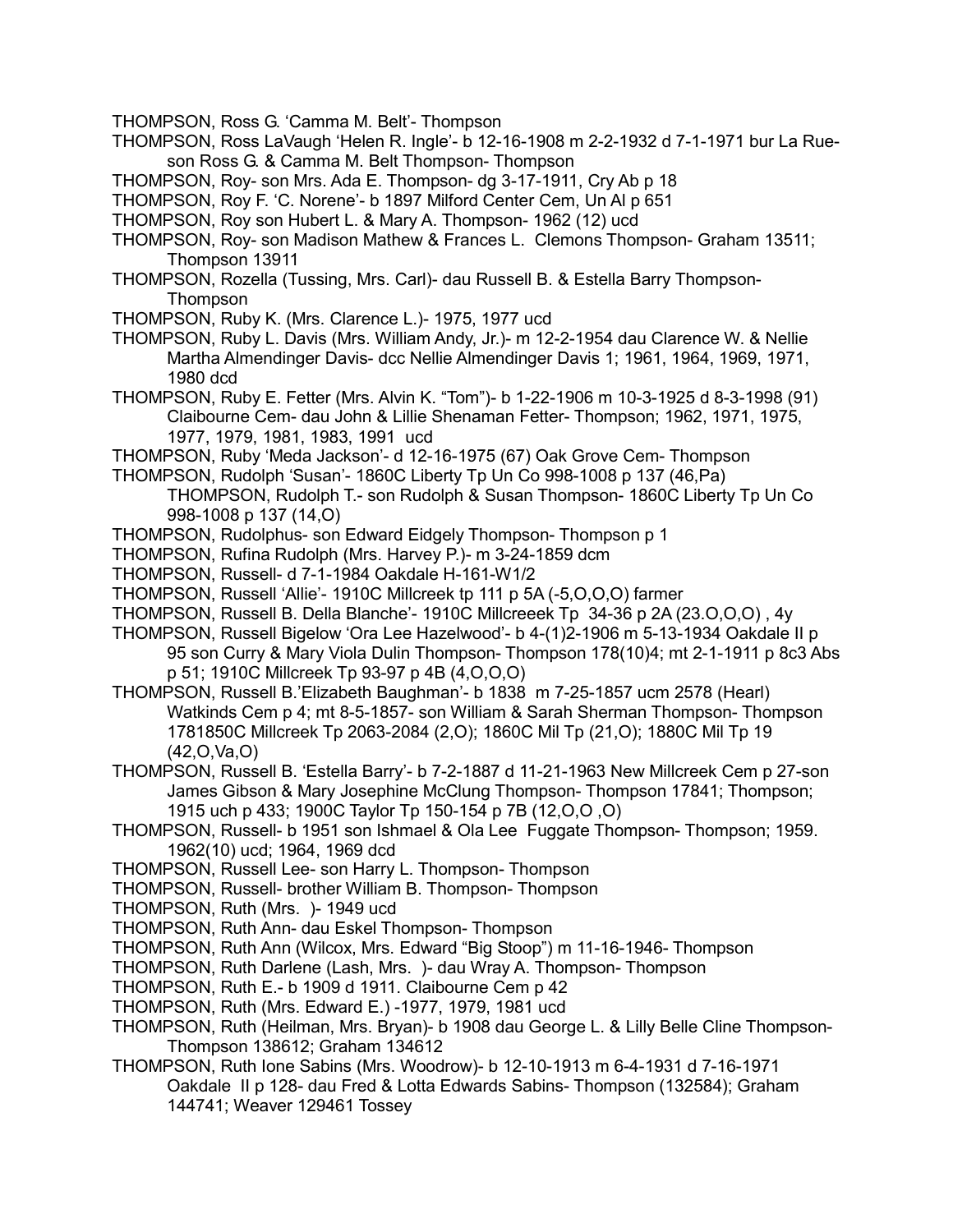- THOMPSON, Ruth L. (Bobay, Mrs. )- dau Letha L. Thompson- Thompson
- THOMPSON, Ruth (Mrs. Leo Ernest)- Thompson (178(10)1)
- THOMPSON, Ruth- stepdau Mrs. Leila Thompson- Thompson
- THOMPSON, Ruth Louise- dau Edward R. 3rd & Winifred Markle Thompson- Thompson p 1
- THOMPSON, Ruth (Mrs. Paul)- 1949 ucd
- THOMPSON, Ruthy (Naggle, Mrs. Vernon)- dau Paul W. & Ruth Thompson- Thompson
- THOMPSON, R. W. (Mrs. )- new house- mt 9-17-1902 Abs p 18; uca p 103
- THOMPSON, Sade Smeltzer (Mrs. Joseph C.)- dau John & Nancy Barns Smeltzer- Powers p 311
- THOMPSON, Sadie (Arnold, Mrsl. James)- Thompson; Arnold
- THOMPSON, Sadie Ritter (Mrs. Riley)- Thompson
- THOMPSON, Sallie d 2-25-1881 (3m23d) res Berkshire Tp, dcdeaths;; Burnside Cem, Powell p 106 dau S. & A.
- THOMPSON, Sally Bishop- b 9-5-1815 dau Thomas & Abigail Maine Thompson- Asp 825a
- THOMPSON, Sally Jean- b 10-26-1879 d 7-30-1880 dau James C. & Anna Munsell Thompson-Thompson 171(13); 1880C Scioto Tp 216 (6/12,O)
- THOMPSON, Sally (Perdue, Mrs. Harry)- m 8-19-1972 dau Herbert & Mary Thompson-**Thompson**
- THOMPSON, Sally (Montgomery, Mrs. Clyde)- dau Harry & Edna Lash Thompson- Thompson
- THOMPSON, Sally Sherman (Mrs. William)- m 8-14-1823 ucm (Hearl)
- THOMPSON, Samantha E.- d 6-24-1854 (17y6m) dau James & Catharine Gamble Thompsonmt 6-28-1854; Thompson 1323; 1850C Millcreek Tp (13,O)
- THOMPSON, Samantha McClung (Mrs. Tyler)- b 1843 d 8-3-1920 Oakdale I p 110- 1915 uch p 1008; 1985 uch p 137; Thompson (1325); 1870C Millcreek Tp 134 (26,O); 1880C Millcreek Tp 144-149 p 16 (36,O,Pa,Pa) 1900C Millcreek Tp (57,O,Pa,Pa) m 38y, 9 ch, 8 living
- THOMPSON, Samuel- d 4-31-1831 (53/55/58) Old Liberty Churchyard- Powell p 157
- THOMPSON, Samuel- 1820C Berlin Tp; 1880 dch p 609; 1908 dch p 275; Pabst p 1 p 4, 5 p 4; mt 3-29-1854
- THOMPSON, Samuel- d 5-30-1831 (55) dcga p 53 Ohio State Gaz
- THOMPSON, Samuel 'Betty"- Pabst p 8 p 4, 8
- THOMPSON, Samuel 'Elizabeth'- will, dcw Bk 1 p 113
- THOMPSON, Samuel 'Elizabeth Hull'- dcq JH: 30; dcc Eugene Taggart 26; Christma Courter Ealy 94
- THOMPSON, Samuel 'Elizabeth Riley'- b 5-7-1836 m 9-1860 Civil War- son William & Sarah Sherman Thompson- Thompson 177; 1840C Millcreek Tp 1266 (-5); 1850C Mil Tp 2063- 2084 (14,O)
- THOMPSON, Samuel 'Emily Fairfield'- m 1-1-1854 ucm 2058 (Hearl); mt 1-4-1854
- THOMPSON, Samuel, colored, d Wed.- brother George Thompson; dg 11-14-1913 Cry Ab p 70
- THOMPSON, Samuel H.- Pabst p 8 p 7
- THOMPSON, Samuel 'Lydia'- Powell p 311
- THOMPSON, Samuel 'Malinda Karnes'- m 1-12-1842 dcm
- THOMPSON, Samuel 'Margaret McKirahan;- McKitrick p 64
- THOMPSON, Samuel R.- son Elisha & Miranda Thompson- 1850C Genoa Tp 346 p 45 (6/12,O)
- THOMPSON, Samuel- son Rudolph & Susan Thompson- 1860C Liberty Tp Un Co 998-1008 p 137 (12,O)
- THOMPSON, Sandra- b 1951 dau Charles E. & Mary L. Gifford Thompson-Thompson; 1969 dcd
- THOMPSON, Sandy (Scott, Mrs. Joseph D.)- Thompson
- THOMPSON, Sara Cantrell (Mrs. Chris)- parents of Waylan James Thompson- Thompson
- THOMPSON, Sara Flenniken (Mrs. )- dau Elias Alexander & Mary Ann Kerr Flenniken- Powers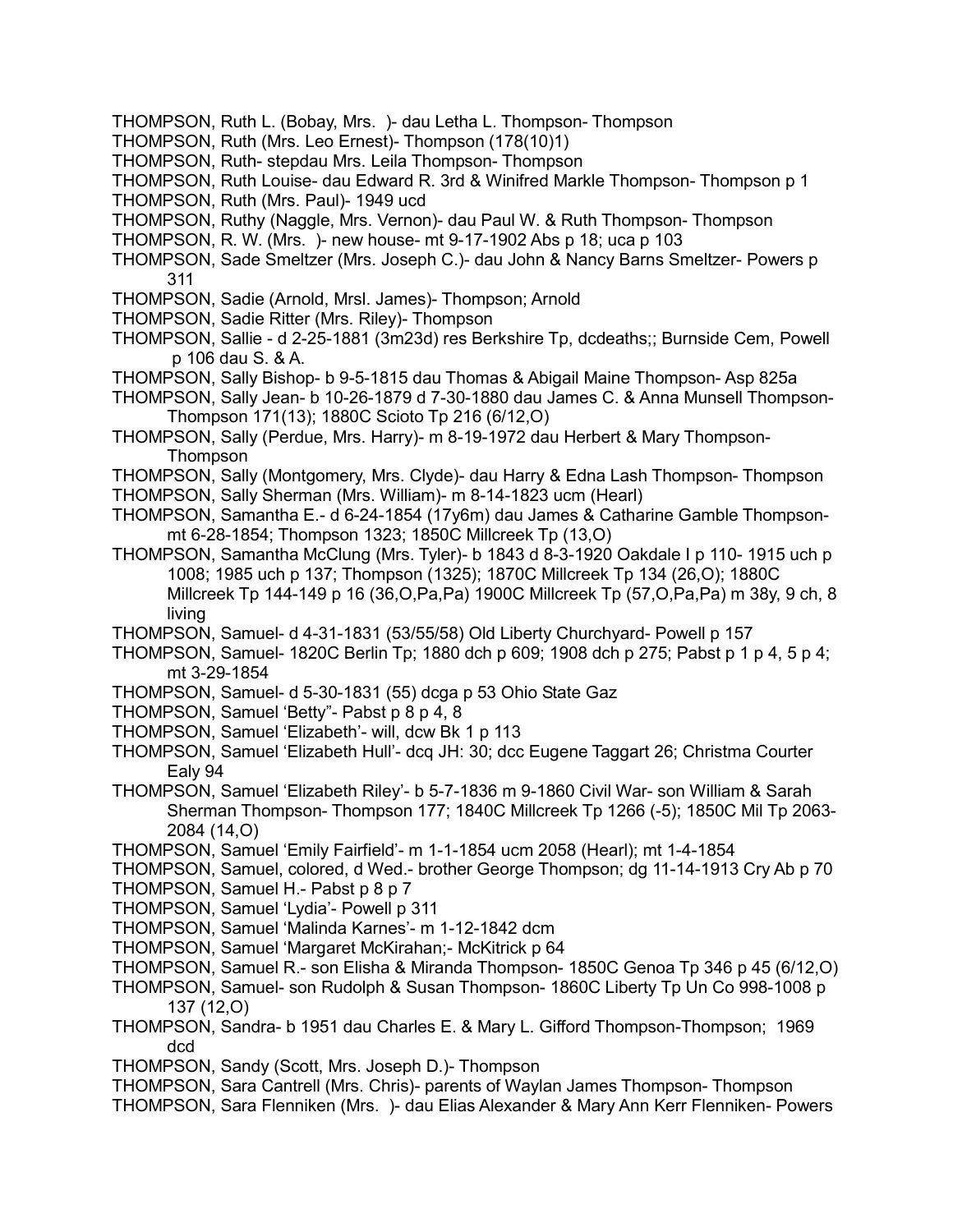p 177

- THOMPSON, Sara (Hagler, Mrs. Bob)- dau Harry & Edna Lash Thompson- Thompson
- THOMPSON, Sara (Mrs. Joseph E.)- 1979, 1983, 1991 ucd

THOMPSON, Sarah - 1870C Delaware Town p 320 (60\*) Thompson- Sarah Pabst p 8 p 7

- THOMPSON, Sarah 1870C Delaware Town p 302 (17)
- THOMPSON, Sarah 1870C Berkshire Tp p 215 (22)
- THOMPSON, Sarah- 1850C Union Tp 1279-1297 p 192 (49,Va)
- THOMPSON, Sarah (Mrs. )- 1880C Washington Tp 154-160 p 17 (39,O,Va,O)
- THOMPSON, Sarah A.- opc 409
- THOMPSON, Sarah (Mrs. )- mother of Albert Thompson- mt 1-19-1887 p5c2 Abs p 31
- THOMPSON, Sarah- d 9-20-1894 aunt of Ann Thompson- mt 10-3-1894 p5c2 Abs p 56
- THOMPSON, Sarah A.- dau John Walkenshaw & Isabella J. Warren Thompson- dg 8-16-1883 Cry Ab p 86; 1850C Delaware Tp 1269 p 93 (6,O)
- THOMPSON, Sarah A.- b 1964- dau Lester E. & Shirley A. Thompson- Thompson; 1969, 1980 dcd
- THOMPSON, Sarah A. (Murphy, Mrs. John)- b 2-14-1858 m 3-21-1876 ucm (Hearl) d 9-21-1914 dau Russell & Elizabeth Baughman Thompson- Thompson 1781; mt 3 p 24; 1860C Millcreek Tp 74 (2,O); 1870C Mil Tp 138 (12,O)
- THOMPSON, Sarah A. Wolford (Mrs. Ira A.)- m 12-24-1885 ucm (Hearl)
- THOMPSON, Sarah A. (Wood, Mrs. Almon S.)- m 4-21-1839 dcm
- THOMPSON, Sarah Ann/J Fisher (Mrs. James J,)- m 5-3-1851 ucm 1667- dau Benjamin S. & Catharine Cramer Fisher- 1883 uch V p 617; 1860C Claibourne Tp 857 (27,O)
- THOMPSON, Sarah Ann-dau James & Barbara Thompson- 1850C Concord Tp 2232 p 130 (9,O)
- THOMPSON, Sarah (Mrs. Benjamin)- uccp p 37, wid JB 4 p 146; uccp p 52, wid record book 5 p 476
- THOMPSON, Sarah (Boylan, Mrs. Aaron)- m 1809- Maugans Anc p 233
- THOMPSON, Sarah (Cronkright, Mrs. Alfred)- m 8-12-1838k dcga p 66 Olengangy Gazette
- THOMPSON, Sarah Cynthia Smith (Mrs. Lafayette)- b 1954 New Millcreek Cem, Liberty Tp, lptw p 16- A. Thompson (16); dumch p 121; 1880C Liberty Tp 185-195 p 29 (26,O,O,O)
- THOMPSON, Sarah (Dodge, Mrs. James H.)- lic m 9-30-1840 ucm 658 (Hearl); Thompson 142; 1840C Millcreek Tp 1270 (15-20); 1850C Mil Tp 2028-2049 (28,O)
- THOMPSON, Sarah E. (Rudolph, Mrs. Absalom)(Hayes, Mrs. Boliver)- b 11-20-1843- m 12-23- 1861 ucm 3266 Hearl)- d 9-15-1927 New Millcreek Cem p 43 - dau William & Sarah Sherman Thompson 17(10); 1850C Millcreek Tp 2063-2084 (8,O); 1860C Mil Tp 10 (16,O)
- THOMPSON, Sarah E. Pennypacker (Mrs.Seigel/Seigman H.)- b 1864 m 8-22-1883 uch (Hearl) d 1949 Oakdale I p 139- dau Benjamin Pennypacker- Thompson (13251); 1900C Paris Tp 10-10- p1A (34,O,Pa,O) m 16y, 6 ch; 1910C Paris Tp 32-32 p 2B (45,O,Pa, O) 7 ch 6 living
- THOMPSON, Sarah Ethel- dau Nelson T. & Pamelia Thompson- 1880C Dover Tp 115-123 p 30, 1569D (2,O,O,O)
- THOMPSON, Sarah E. Wolford (Mrs. Ira)- b 5-1861/3 d 1931 Raymond Cem, lptw p 23; Thompson; 1900C Liberty Tp Un Co 206-210 (37,O,O,O) m 14y, 4 ch; 1910C Lib Tp 369 p 15B (49,O,O,O) m 25y 4 ch
- THOMPSON, Sarah Haynes (Mrs. Francis J.) m 4-1-1858 ucm 2710 (Hearl
- THOMPSON, Sarah Jane (Caldwell, Mrs. John)- m 3-12-1846 ucm 1114 (Hearl)
- THOMPSON, Sarah Jane (Colwell, Mrs. John)- uccp p 52 record book 5 p 476; uccp p 52; heir of Benjamin Thompson
- THOMPSON, Sarah Jane Fisher (Mrs. James J.)- jm 5-13-1851 ucm (Hearl)
- THOMPSON, Sarah Jane- dau Louis & Anna Burroughs Thompson- Thompson 1742 ; 1860C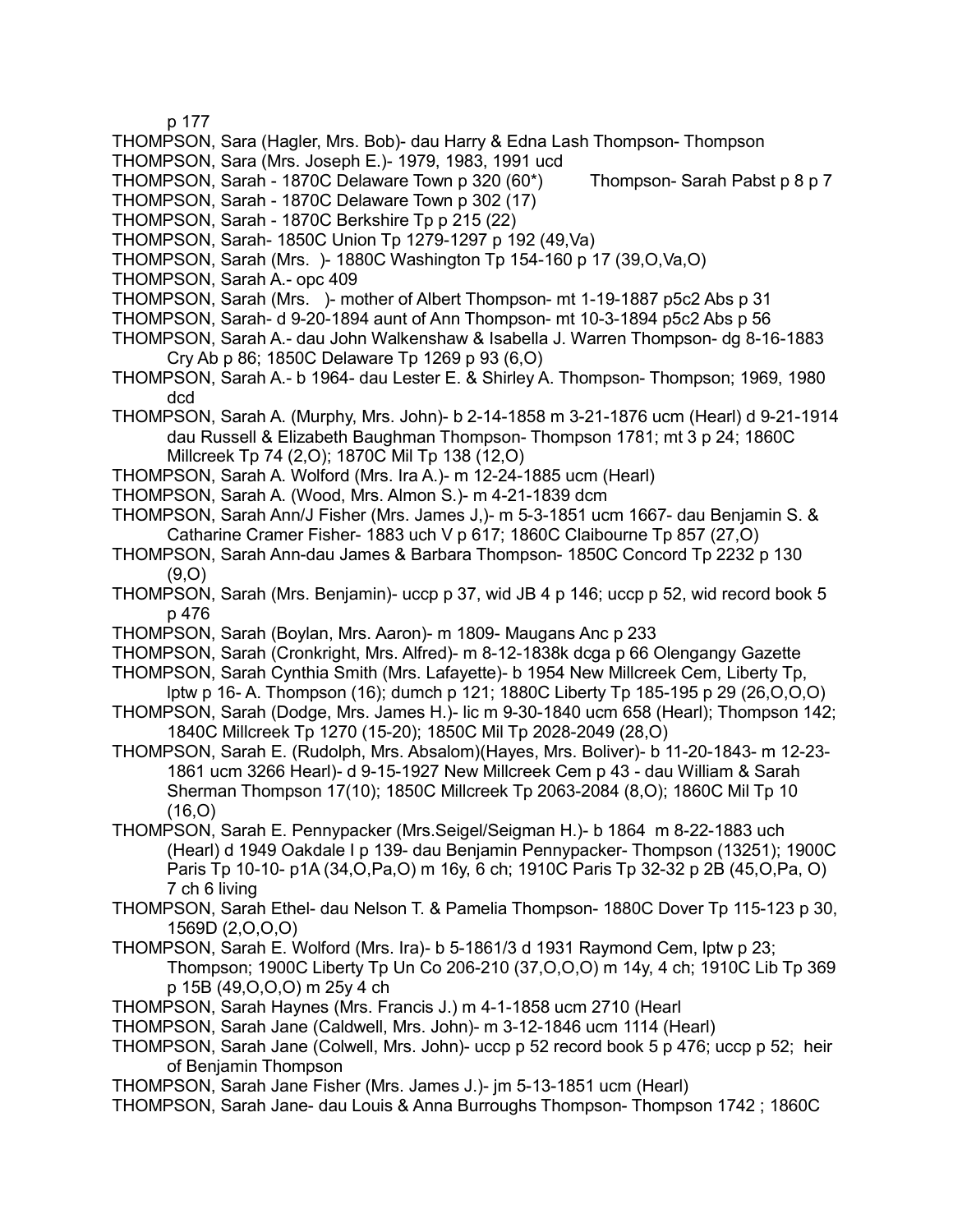Millcreek Tp 116 (7,O)

- THOMPSON, Sarah Jane (Marshall, Mrs. Edward)- b 4-24-1921 m 9-9-1939 d 4-19-1985 (63) Unionville Cem- dau Michael B. & Bertha Burton Thompson- Thompson
- THOMPSON, Sarah J. Harriman (Mrs. R. B.)- dau William & Ellen Johnson Harrison- 1915 uch p 1075
- THOMPSON, Sarah J. (Mrs. James)- 1860C Claibourne Tp 857 (27,O)
- THOMPSON, Sarah (Mrs. John W.)- mt 7-9-1913 p 9c3 Abs p 76
- THOMPSON, Sarah J.- dau Moses & Mary Thompson- 1850C Delaware Tp 1268 p 93 (37,Pa)
- THOMPSON, Sarah Jaynes (Mrs. )- dau Martha Ross- dg 8-14-1906, Cry Ab p 114
- THOMPSON, Sarah- dau John & Euphany Thompson- 1860C Paris Tp 1286-1277 p 170 (30,Pa)
- THOMPSON, Sarah- dau John & Susanna Thompson- 1850C Genoa Tp 408 p 42 (3,O)
- THOMPSON, Sarah Lavinia. Farnum (Mrs. Andrew Jackson)- m 9-10-1859 ucm 2917(Hearl) dau Henry & Fannie Hamlin Farnum- Thompson (176); 1915 uch p 648; 1850C Millcreek Tp 2047 (12,O); 1860C Mil Tp 117 (23,O); 1870C Mil Tp 37 (32,O);
- THOMPSON, Sarah (Mrs. L. T.)- Thompson
- THOMPSON, Sarah M. 1870C Harlem Tp p 373 (8)
- THOMPSON, Sarah Matilda (McKittrick, Mrs. William)- McKitrick p 466
- THOMPSON, Sarah McClure (Mrs. John w.)- b 2-5-1802 d 7-8-1880 Oakdale 158 I p 79; Thompson Bible Un Co Hist Soc Mus.- 1850C Paris Tp 601-615 p 92 (48,Pa); 1860C Marysville 1509 (59,Pa); 1880CMarysville 455-500 p 38 (78, Pa, Ireland, Scotland)
- THOMPSON, Sarah M. Harriott (Mrs. George W.)- m 2-15-1864 ucm (Hearl) 2078; Thompson (146); 1860C Millcreek Tp (23,O)
- THOMPSON, Sarah (Massie, Mrs. Russell)- dau Loring L. & Hazel M. Flax Thompson-Thompson
- THOMPSON, Sarah (Warford, Mrs. )- b 10-1858 div dau Milton & Matilda Amrine Thompson-1860C Taylor Tp 994 p 133 (5,O); 1870C Taylor p 224-21p 27 (14,O); 1900C Liberty Tp un Co 331-340 (41,O,Pa,O) dressmaker
- THOMPSON, Sarah (Reeder, Mrs. Cortland Leroy)- 1985 uch p 71
- THOMPSON, Sarah Salter (Mrs. Augustine)- Nash p 407
- THOMPSON, Sarah Samantha (Clement, Mrs. John)- b 2-12-1867 d 7-29-1944 dau John & Hannah Burdick Thompson- Thompson 1388; Graham 1345; 1880C Claibourne Tp 12- 13 p 191 A (13,O,O,O)
- THOMPSON, Sarah Sherman (Mrs. William)- b 12-22-1803 m 8-14-1823 ucm 53 d 10-24-1969 (65-10-2) Watkins Cem p 5; Powell p 258; 1883 uch III p 284, V p 337; 1880 dch p 738; 1850C Millcreek Tp 2063-2083 (46,NY); 1860C Mil Tp 10 (56,NY)
- THOMPSON, Sarah (Stewart, Mrs. William)- McKitrick p 325
- THOMPSON, Sarah (Walsford, Mrs. Jesse B.)- m 1-10-1878 ucm 6190(Hearl)
- THOMPSON, Sarah (Willis, Mrs. )- mt 5-22-1907 p3c2 Abs p 45
- THOMPSON, Sarah (Wright, Mrs. Levin)- m 8-31-1844 ucm 978
- THOMPSON, Sarrick- 1962 ch David O. & Etta R. Thompson- see Garrick- 1980 dcd
- THOMPSON, S. C.- 1915 uch p 317
- THOMPSON, Scott D.'Cheri L. Himmelrich -b 1964 son Gary F. & Elisa ; 1975, 1977, 1979, 1981, 1983 ucd
- THOMPSON, Scott 'Patty I.'- 1991 ucd
- THOMPSON, Scott- b 1967/6- son Paul J. & Dorothy J. Thompson- Thompson; 1969, 1971, 1980 dcd
- THOMPSON, Scott- b 1962 son William J. & Monica Thompson- 1971, 1975, 1977, 1979, 1981 ucd
- THOMPSON, Scotty- b 1966 son Tommy A. & Florence Thompson- 1971, 1979, 1981, 1983 ucd
- THOMPSON, Sean- b 1971 ch Gerald A. & Karol J. Thompson- 1981, 1983, 1991 ucd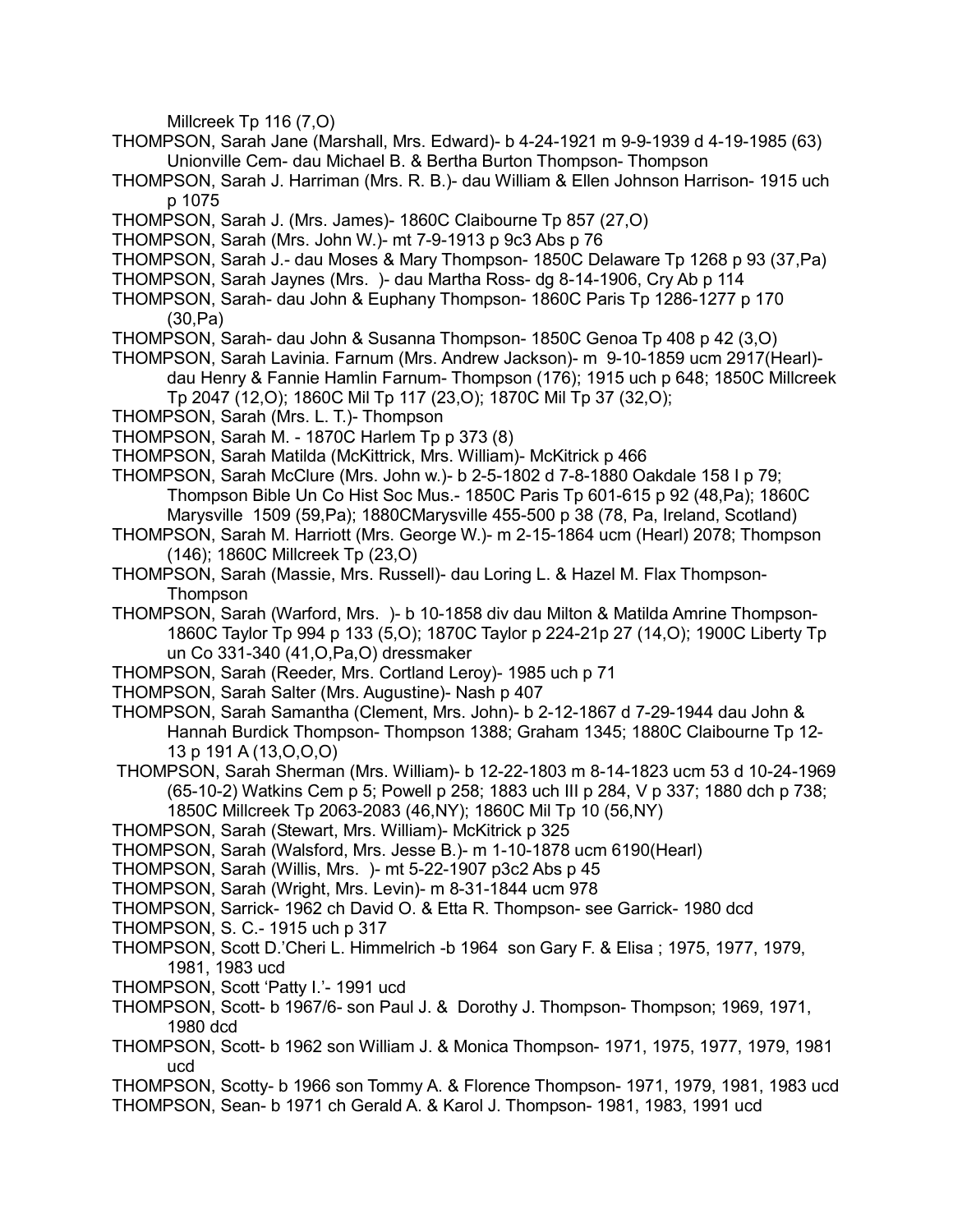THOMPSON, Sean- ch John A. & Mary R. Thompson- 1964 (2) dcd

THOMPSON, Sean Michael 'Rebecca Ann Brookbank'- Thompson

THOMPSON, Seigman H,. 'Sarah E. Pennypacker'- b 1861/2 m 8-22-1883 ucm (Hearl) d 1-11- 1916 (54) Oakdale I p 139 son Tyler & Samantha McClung Thompson- dumch p 121; 1915 uch p 1008; Thompson 13251; 1870C Millcreeek Tp 134 (8,O); 1880C Millcreek Tp 144-149 [ 16 (18,O,O,O); farm work; 1900C Paris Tp 10-10 p 1B (37,O,O,O); 1910C Paris Tp 32-32 p 2B (48,O,O,O) m 26y; laborer on railroad

THOMPSON, Selby K.'Eliza A. Frost'- m 5-6-1845 dcm d 6-16-1852 (29y11m) Ebenezer Cem-Powell p 329

- THOMPSON, Sena (Ewing, Mrs. Clyde Ellis- Weiser p 691
- THOMPSON, Sharae- b 1943 dau Ray & Mary E. Thompson- Thompson 1386141
- THOMPSON, Sharlee Rosenberg (Mrs. Alfred Edward)- Thompson (18761)
- THOMPSON, Sharon- 1964 dcd, Liberty Tp
- THOMPSON, Sharon (Williamson, Mrs. Jr.)- dau Ishamel & Ola Fugate Thompson- Thompson; 1959 (17). 1962 ucd
- THOMPSON, Sheila- b 1953 dau George & Barbara Thompson- 1969 dcd
- THOMPSON, Sheila- b 1966 dau Robert F. & Pamela E. Thompson- 1967 ucd
- THOMPSON, Shelly Renee (Hope, Mrs. Jack Randall III) m 6-26-1980- Thompson; 1967, 1971, 1975, 1979 ucd
- THOMPSON, Shellie- b 1971 ch Larry & Lucy Thompson- 1971, 1980 dcd
- THOMPSON, Shelly (Holmes, Mrs. Thomas)- m 8-31-1974- Thompson
- THOMPSON, Shelly- b 1960- dau James E. & Doris J. Thompson- 1962 (2), 1973 ucd
- THOMPSON, Sherrie- dau Richard L. & Eunice Smith Thompson- Thompson
- THOMPSON, Sherry B.- b 1968 dau Gary F. & Elisa Thompson- 1975, 1977, 1979, 1981, 1983 ucd
- THOMPSON, Sherry- b 1970 dau Larry & Judy Thompson- 1971, 1980 dcd
- THOMPSON, Sherry Renee (Evans, Mrs. Richard Allen, Jr)- m 4-16-1994 dau Gary & Elesa Thompson- Thompson
- THOMPSON, Shirley A. (Mrs. Lester E.)- Thompson; 1969, 1980 dcd
- THOMPSON, Shirley A. (Mrs. Raleigh T.)- 1980 dcd THOMPSON, Shirley- 1949 ucd
- THOMPSON, Shirley (Fortkamp, Mrs. Anthony)- b 6-20-1951 m 6-21-1975 dau Freddy & Esther Hubman Thompson- Rausch 13(11)222 III p 277; 1985 uch p 138; 1967, 1973 ucd
- THOMPSON, Shirley (Shank, Mrs. John)- b 10-12-1928 dau Robert O. & Nellie R. Yarrington Thompson- Thompson; 1985 uch p 70, 138
- THOMPSON, Shirley (Wood, Mrs. Donald)- dau Marvin & Verna Seymour Thompson-Thompson
- THOMPSON, Silecia Livonia- d 5-21-1842 ch John H. & Damaris Thompson- dbg p 10, Powell p 94
- THOMPSON, Solomon 'Mary Jane Corey'- b 4-2-1832 m 2-15-1855 dcm- son William & Sarah Sherman Thompson- Thompson 175; 1850C Millcreek Tp 2063-2084 (18,O)
- THOMPSON, Solomon 'Nancy Bell' son James & Celia Crabtree Thompson- dcc Larry Jackson 22
- THOMPSON, Solomon- son Mary Thompson- 1870C York Tp 119-117 p 16 (6,O)
- THOMPSON, Solomon W.- d 12-15-1862 Memphis, Tenn. Co F, Civil war- dg 4-24-1863 Cry Ab p 3; 1908 dch p 407
- THOMPSON, Sophia (Freeman, Mrs. Justice)- 11-25-1855 dcm
- THOMPSON, Sophia Jane Davis (Mrs. John S.)- m 2-28-1853- Powell p 371
- THOMPSON, Sophia- dau John & Susanna Thompson- 1850C Genoa Tp 408 p 42 (16,O)
- THOMPSON, Spencer Kane- b 1-7-1972 son Rev. Terry Jay & June Danner Thompson-Thompson
- THOMPSON, Stanley- infant (3m) Mitchell Cem, DJ p 21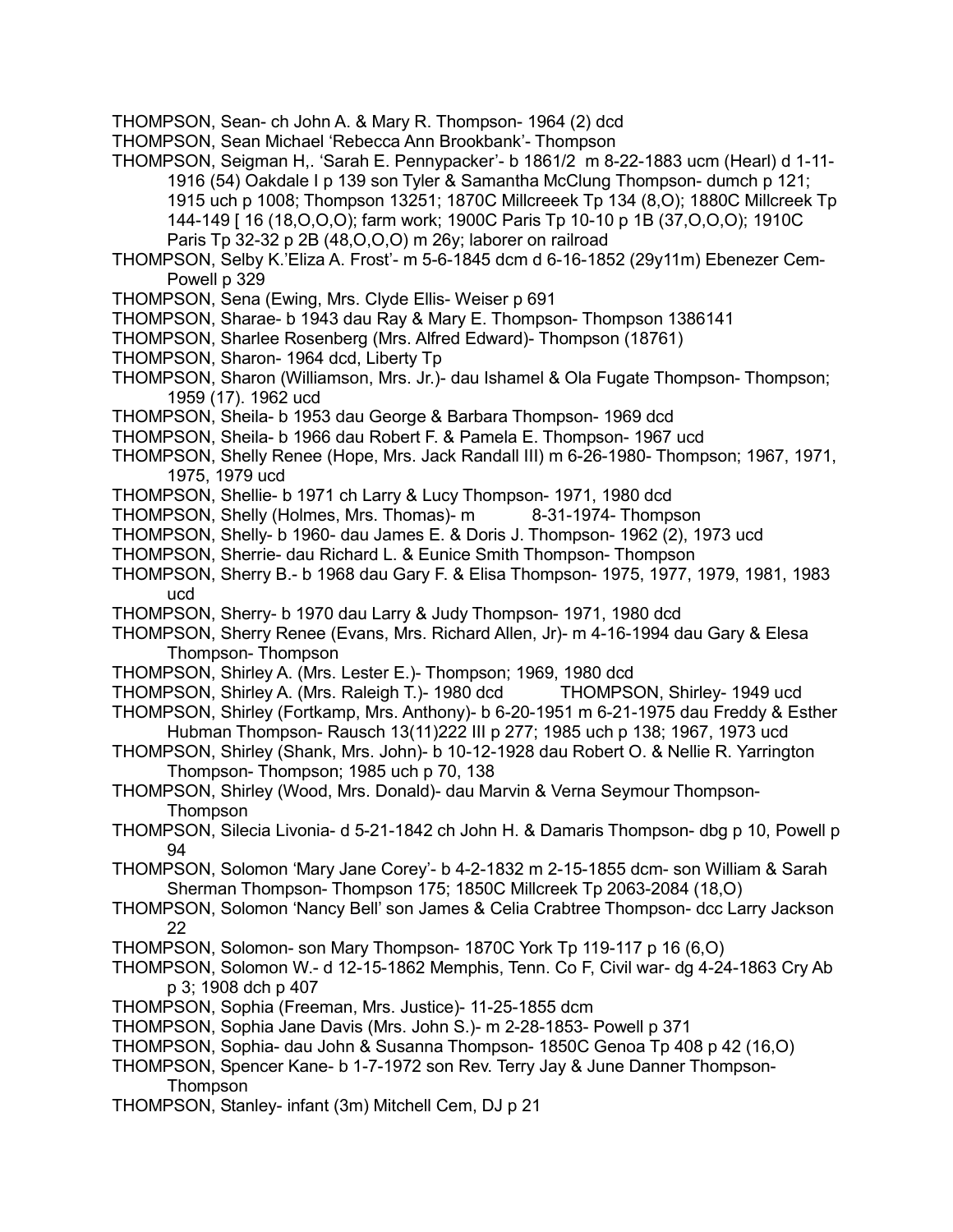- THOMPSON, Stanley Everett- b 4-4-1953 son Clayton Alvin & Rita Faye Stimson Thompson-Maugans Anc p 149
- THOMPSON, Stanley- son Ishmael & Ola Fugate Thompson- Thompson
- THOMPSON, Stanley 'Myrtle Creamer'- b 3-18-1903 son Levi J. & Ocsa Patch Thompson-Thompson 17673
- THOMPSON, Stella Andrews (Mrs. Berry H.)- m 12-17-1887 ucm (Hearl)
- THOMPSON, (E)Stella Barry (Mrs. Russell)- New Millcreek Cem p 27; Thompson (17841)
- THOMPSON, Stella Norris (Mrs. Porter F.)- mt Evening Trib 9-5-1939 p 8, 9-11-1939 p 3
- THOMPSON, Stephanie- 4-6-1985 premature twin dau of Miles & Nancy Gertler Thompson-Thompson
- THOMPSON, Stephanie Nicole- b 8-16-1976 dau Keith Neil & Peggy Ann Hoge Thompson-**Thompson**
- THOMPSON, Stephen- 1908 dch p 407, 456; 1880 dch p 596
- THOMPSON, Stephen- b 12-1776- Pabst Pion II p 236, 238
- THOMPSON, Stephen 1870C Harlem Tp p 373 (65\*)
- THOMPSON, Stephen d 2-9-1881 (74y3m2d), res Harlem Tp, b in Va, dcdeaths;
- THOMPSON, Stephen- b 1720 son Aaron Thompson- Pabst Pion II p 237
- THOMPSON, Stephen Andrew- b 8-20-1996 son Tony & Susan Thompson- Thompson
- THOMPSON, Stephen Anthony- b 6-16-1958 son Harold & Helen Lou Starner Thompson-Weiser p 514
- THOMPSON, Stephen B.- b 1960 son David O. & Etta R. Thompson- 1964, 1969, 1971, 1980 dcd
- THOMPSON, Stephen- son John & Susanna Thompson- 1850C Genoa Tp 408 p 42 (11,O)
- THOMPSON, Stephen I. 1870C Genoa Tp p 356 (9)
- THOMPSON, Stephen 'Matilda Ritter'- d 2-9-1881 (76-3-2) Fancher Cem- Powell p 128; hadc p 28; 1835 men p 31 #77 p 53 Harlem Tp; 1850C Harlem Tp 582 p 54 (45,O)
- THOMPSON, Stephenson Curry- son William T. & Louisa Curry Thompson- Thompson 1721; 1860C Millcreek Tp 8 (7,O); 1880C Marysville 312-343 p 22 (26,O,O,O); 1870C Jerome Tp 196-187 p 26 (17,O)
- THOMPSON, Stevenson C.- 1883 uch IV p 557
- THOMPSON, Sue J. Seely (Mrs. Edward R.)- 1880 dch p 765
- THOMPSON, Susan d 10-22-1892 (86y10m16d), res Berkshire Tp, b in Wash Co., Pa, dcdeaths;
- THOMPSON, Susan Ann- b 8-16-1958 dau Dr. William F. & Patricia June Smith Thompson-Thompson 176(10)112
- THOMPSON, Susan (Dally, Mrs. William)- m 2-13-1845 ucm 1021 (Hearl) dau Charles & Hester Ann Spencer Thompson- Thompson 145
- THOMPSON, Susan E. (Brown, Mrs. Benjamin R.)- m 1-30/29-1873 ucm 5215 (Hearl)
- THOMPSON, Susan E.- dau louis B. & Anna Burroughs Thompson- Thompson 1744; 1860C Millcreek Tp 116 (3,o)
- THOMPSON, Susan (Emerine, Mrs. Steve)- dau James "Jim" P. & Barbara M. Williamson Thompson- Thompson
- THOMPSON, Susan (Gray, Mrs. John)- d 4-1-1830 (52) dau James & Temperance Mooney Thompson- 1883 uch V p 378; Thompson 12
- THOMPSON, Susan- dau Henry & Patty Page Thompson- Powell p 371
- THOMPSON, Susan Jane Seeley (Mrs. Edward Ridgeley,Sr.- m 4-1877 d Sunday (66) Oak Grove Cem, dg 7-6-1915, Cry Ab p 63
- THOMPSON, Susan- dau Jared & Eliza Maine Thompson- Asp 2123
- THOMPSON, Susan (Laird, Mrs. Jesse)- m 12-7-1847 ucm 1279
- THOMPSON, Susan M.- 1971 dcd
- THOMPSON, Susan M. (Corbet, Mrs. Hoyt)-b 1951 dau Charles E. & Mary Evelyn Riddle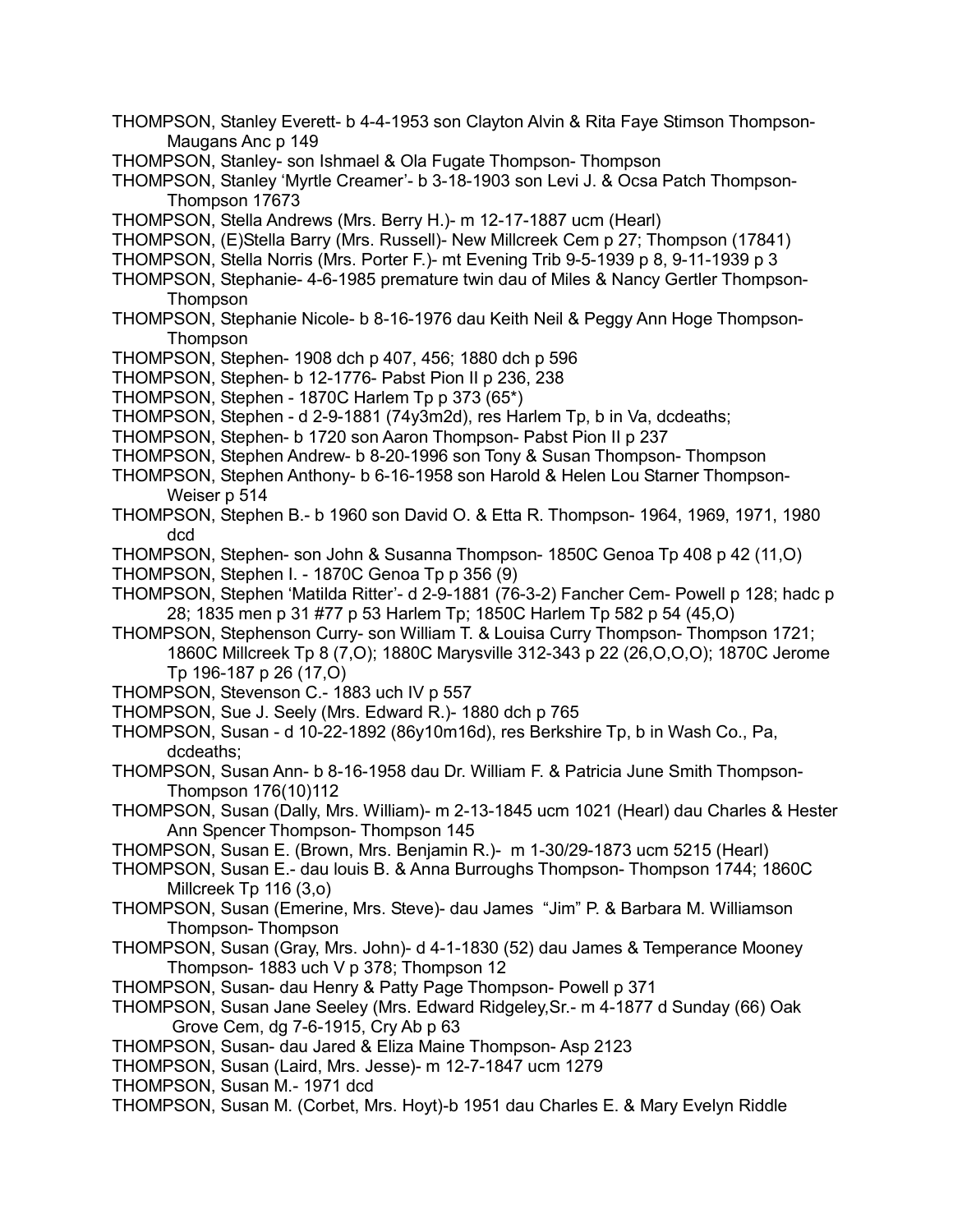Thompson- Thompson; 1961, 1964, 1969 dcd

- THOMPSON, Susan M. (Gibson, Mrs. Asa/Ashael)- m 12-31-1897 ucm (Hearl)- dau John G. & Mary H. Allen Thompson- Thompson 13218; 1985 uch p 114; 1880C Millcreek Tp 25 (9/12,O) b August
- THOMPSON, Susan (Rice, Mrs. Harvey)- m 9-15-1836 ucm 392 (Hearl)
- THOMPSON, Susan (Mrs. Rudolph)- 1860C Liberty Tp Un Co 998-1008 p 137 (48,Md)
- THOMPSON, Susan (Said, Mrs. Hal)- b 2-16-1828 dau William & Sarah Sherman Thompson-Thompson 173; Said 2, 3; 1830C Jerome Tp 36 (-5)
- THOMPSON, Susan (Said, Mrs. Jesse H.)– m 12-1-1847 ucm (Hearl)
- THOMPSON, Susan (Smith, Mrs. Frederick)- b 5-16-1831 m 12-25-1853 ucm 2055 dau John & Elizabeth Graham Thompson- Thompson 13(10); Graham 136; 1883 uch V p 378; 1850C Millcreek Tp (19,O)
- THOMPSON, Susan (Smith, Mrs. Silas)- m 3-11-1855 dcm
- THOMPSON, Susan (Mrs. Tony)- Thompson; parents of Stephen Andrew
- THOMPSON, Susan (Mrs. William)- 1860C York tp 1343-1353 p 182 (48,O)
- THOMPSON, Susan- dau William & Matilda Gamble Thompson- Thompson 1347
- THOMPSON, Susan- b 1965 dau William J. & Monica K. Thompson- 1973, 1975, 1977, 1979, 1981, 1983 ucd
- THOMPSON, Susanna 1870C Berkshire Tp p 215 (63)
- THOMPSON, Susanna (Mrs. John)- b 11-30-1806 d 10-24-1892 Africa Cem, Powell p 181; 1850C Genoa Tp 408 p 42 (43,Penn)
- THOMPSON, Susanna (Mrs. William)- 1883 uch V p 505
- THOMPSON, Susannah- b 2-28-1823 dau John & Elizabeth Graham Thompson- Thompson 137; Graham 133
- THOMPSON, Susannah (Smith, Mrs. Frederick J.)- m 12-25-1853 ucm (Hearl)
- THOMPSON, Susanna Stifler (Mrs. Luther)- m 2-16-1850 dau George & Nancy Dirst Stifler-1880 dch p 821
- THOMPSON, Susannah (Crabtree, Mrs. Solomon)- b 5-22-1780 m 1799 d 6-28-1860- dcc Larry Jackson 49, 63, 91
- THOMPSON, Susannah- dau Thomas & Ann Thompson- 1850c Harlem tp 668 p 59 (2,O)
- THOMPSON, Susanne Kerns (Mrs. Bennett)- m 1-19-1843 dcm
- THOMPSON, Susanne (Millison Mrs. Stephen G.)- m 9-2-1966 dau James W. Thompson-Thompson
- THOMPSON, Susie Mealy (Mrs. Benjamin)- dau Michael & Harriet Newhouse Reed Mealy-Newhouse p 65
- THOMPSON, Suzanne Ballard (Mrs. Dan)- m 1-3-1998- dau James & Verna Ballard- Thompson
- THOMPSON, Suzanne (Stork, Mrs. William)- dau James W. & Patricia M. Merritt Thompson-**Thompson**
- THOMPSON, Tamara (Mrs. Chad)- Thompson
- THOMPSON, Tanny- b 1966 ch Glenn & Marcia Thompson- 1977 ucd
- THOMPSON, Ted- son Alberta Thompson- Thompson- engaged to Carrie Halterman
- THOMPSON, Ted or C. Edward 'Lucia Mader'- b 1918 Oakdale II p 101
- THOMPSON, Ted- son Edward Thompson- 17464
- THOMPSON, Temperance- dau Francis Marion & Charlotte Hinton Thompson- Thompson 13(12)4; Graham 1394)
- THOMPSON, Temperance (Kent, Mrs. Meshack)- m 5-28/29-1837 ucm 419 (Hearl) dau Charles & Hester Ann Spencer Thompson- Thompson 141
- THOMPSON, Temperance (McClung, Mrs. James)- dau John & Elizabeth Graham Thompson-Thompson 13(12); Graham 138; 1883 uch V p 378; 1850C Millcreek Tp (13,,O)
- THOMPSON, Temperance Mooney (Mrs. James)- b 1757 d 1831/3 Watkins Cem p 5; Thompson (1); 1915 uch p 233; 1883 uch V p 337, 378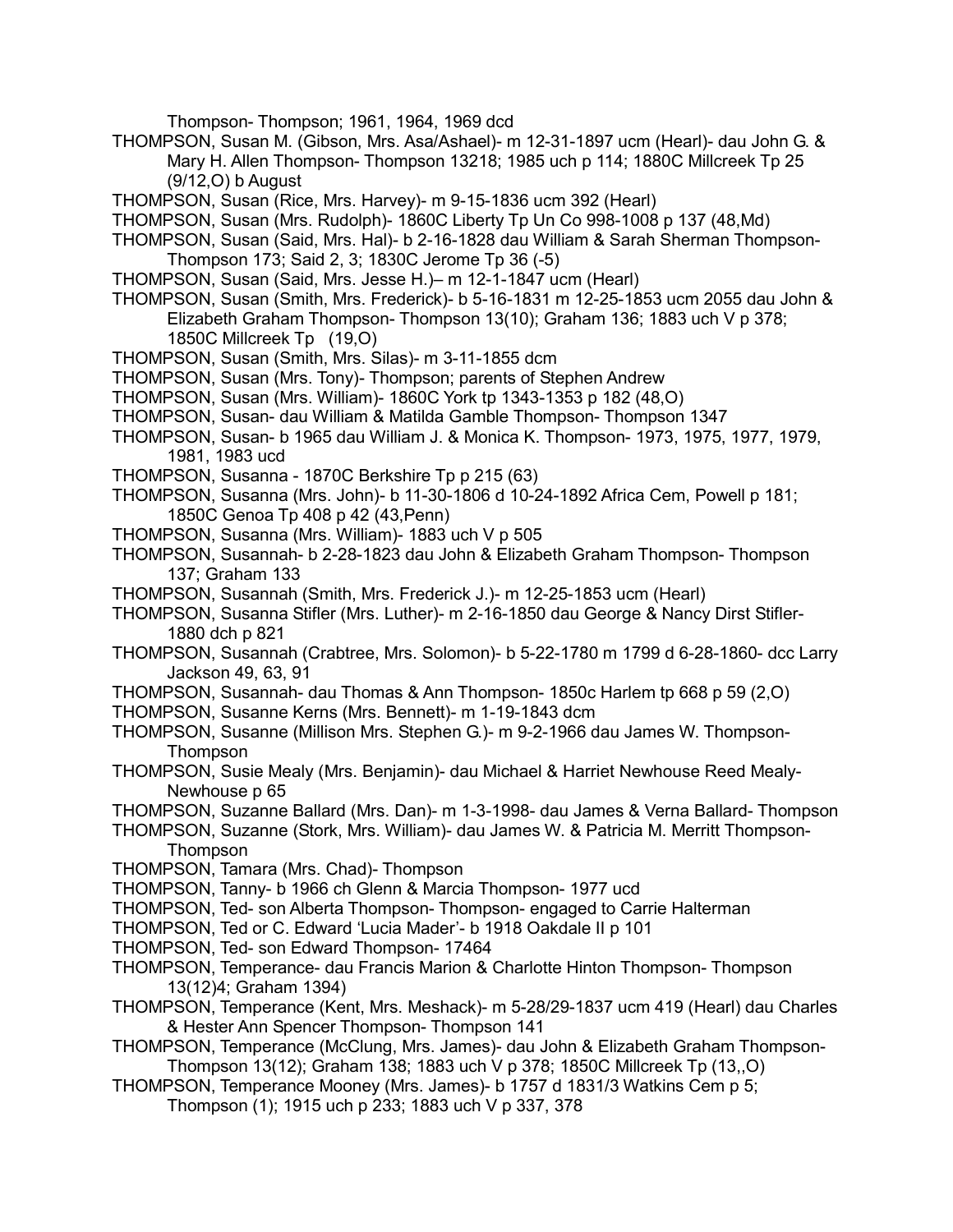- THOMPSON, Teresa Ann- engaged to Frank James Henry- Thompson
- THOMPSON, Teresa (Mrs. John)- Thompson
- THOMPSON, Teresa (Jones, Mrs. David)- b 1955 m 3-29-1975 dau William Owen & Mary K. Hinderer Thompson- Thompson; 1961, 1964, 1969, 1971 dcd
- THOMPSON, Teresa L Sharp. (Mrs. "Gary"Gerald Woodrow)- Thompson; 1991 ucd
- THOMPSON, Teresa- dau Willie J. & Patricia Thompson- 1962 (9) ucd
- THOMPSON, Terrie (Wheatley, Mrs. Michael)- dau Josephine Thompson- Thompson
- THOMPSON, Terry A 'Linda;- 1977 ucd
- THOMPSON, Terry E.'Desiree J.'- 1973 ucd
- THOMPSON, Terry- b 1964 ch Glenn & Lida Jane Salsbury Thompson- 1985 uch p 138; 1979 ucd
- THOMPSON, Terry G. 'Elaine E.'- 1973 ucd
- THOMPSON, Terry G. 'Patricia L.'- b 10-6-1946 d 1-22-1979 Forest Grove Cem- son Colin & Jean Fenner Thompson- Thompson p 1967 ucd
- THOMPSON, Rev. Terry Jay 'June Danner'- Thompson
- THOMPSON, Terry L.- 1980 dcd
- THOMPSON, Terry- son Leo W. Thompson- Thompson
- THOMPSON, Terry- b 1955 ch Lester & Shirley Thompson- 1969 dcd
- THOMPSON, Terry- son Marvin & Carol E. Hennessee Thompson- Thompson
- THOMPSON, Terry R. (Mrs. Allen E.)- 1971 ucd
- THOMPSON, Thao- b 1974 ch Kenneth R. & Kim Chi Thompson- 1975 ucd
- THOMPSON, Theadore- son Harry L. Thompson- Thompson
- THOMPSON, Thelma (Laveck, Mrs. )- dau Mayne & Mabel English Thompson- Thompson 13951; Graham 13551
- THOMPSON, Thelma (Mrs. Leo Ernest)- Thompson (178(10)1
- THOMPSON, Thelma Owen (Mrs. Francis T.)- b 1-2-1903 d 10-27-1996 Dublin Cem- dau Charles & Myrtle Mills Owen- Thompson; Farnum; 1961, 1964, 1969, 1971 dcd
- THOMPSON, Theresa Elizabeth- b 1969 dau Glenn & Lida Jane Salsbury Thompson-Thompson; 1985 uch p 138- engaged to Wesley T. Hampton
- THOMPSON, Theresa E. (Mrs. Glenn)- 1991 ucd Dover Tp
- THOMPSON, Theresa (Fox, Mrs. John R. Jr.)- b 1959 son Lester & Shirley Thompson-Thompson; 1969 dcd
- THOMPSON, Theresa (Mrs. Jeff)- Thompson
- THOMPSON, Theresa- dau John R. & Carol A. Thompson- 1964 (19mos) dcd
- THOMPSON, Thomas- b 1617 d 1676 Pabst Pion II p 235, 236
- THOMPSON, Thomas 1870C Delaware Tp p 273 (50\*)
- THOMPSON, Thomas- interment 12-30-1941 Mitchell Cem trustee record- DJ p 22
- THOMPSON, Thomas 'Abigail Maine'- b 7-9-1789 m 10-30-1813 d 10-10-1839 Asp (324)
- THOMPSON, Thomas 'Anna'- 1850C Harlem Tp 668 p 59 (38,O)
- THOMPSON, Thomas B. 1870C Genoa Tp p 356 (11)
- THOMPSON, Thomas B. 'Ora O.- b 1867 d 1-28-1938 Oakdale II p 56
- THOMPSON, Thomas Bodley 'Rebecca Jane Bryson'- b 11-17-1867 ucbirths m 8-2-1890 ucm (Hearl) Oakdale - Thompson 1786; 1870C Millcreek Tp 138 (4,O); Thomas H.- son
	- Russell & Elizabeth Thompson- 1880C Millcreek Tp 19-19 p 3 (12,O,,O)
- THOMPSON, Thomas Caler- son Frank L. & Margaret A. Thomas Thompson- Thompson p 3
- THOMPSON, Thomas- b 163 son Edgar K. & Margaret E. Thompson- 1964 (9mo) , 1969, 1971, 1980 dcd
- THOMPSON, Thomas Elmer 'Effie McBride'- son Albert & Margery Rittenhouse Thompson-Thompson 17(12)2; Rittenhouse 3; 1880C Millcreek Tp 19
- THOMPSON, Thomas L. Andrews 3, 4
- THOMPSON, Thomas- b 1952 son Lester B. & Virginia Thompson- 1961, 1964 (12), 1969 dcd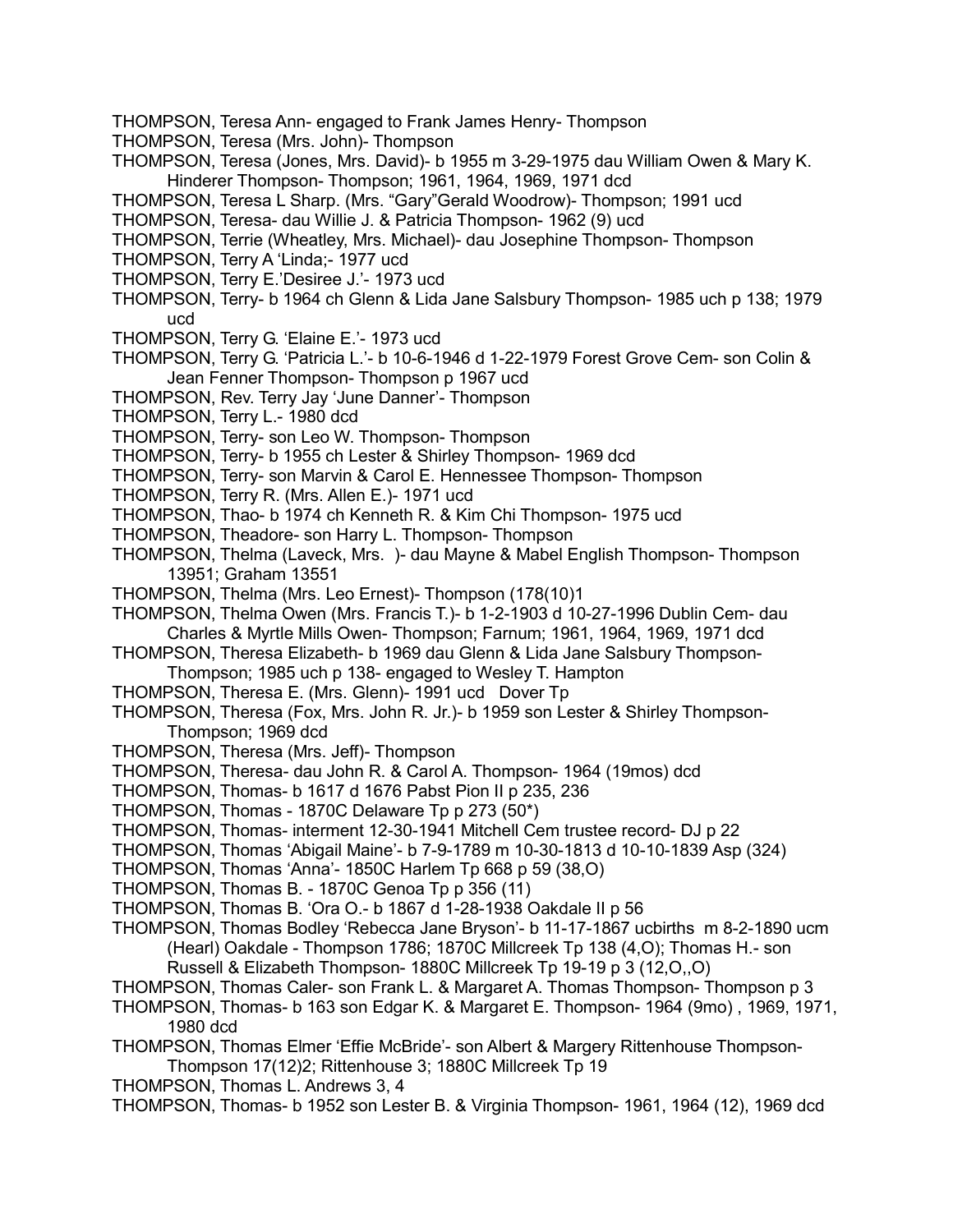- THOMPSON, Thomas 'Margaret Powers'- Powers Pat p 160, 171, 185
- THOMPSON, Thomas R. 'Amand Ouida'- d 9-7-1994 (71) bur Meridian, Miss- Thompson; 1961, 196 4, 1969, 1971, 1980 dcd
- THOMPSON, Thomas R.- son James T.Sr. & Daisy Mae Daniels Thompson- Thompson
- THOMPSON, Thomas- b 11-20-1827 d 1866 not son Thomas & Abigail Maine Thompson-Asp
- THOMPSON, Thomasina- dau Nelson T. & Pamelia Thompson- 1880C Dover Tp 115-123 p 30  $(4/12, 0, 0, 0)$
- THOMPSON, Tommy A. 'Florence M. '- son Alvin K. "Tom" & Ruby E. Fetter Thompson-Thompson; 1971, 1975, 1979, 1981, 1983, 1991 ucd
- THOMPSON, "Tom" Alvin K. 'Ruby;- Thompson; 1977, 1979, 1981 ucd
- THOMPSON, Tommy L.- son Edward L. & Rose Mary Thompson Thompson- Thompson

THOMPSON, Tommy-b 1968 son Glen & Marcia Thompson- 1979 ucd

- THOMPSON, Tommy- 1980 dcd
- THOMPSON, Timothy- son Charles & Betty M. Thompson- 1959 ucd
- THOMPSON, Tina- b 1966 dau Terry G. & Patricia L. Thompson- 1967 ucd
- THOMPSON, T. J.- 1883 uch IV p 541 bur York Cem
- THOMPSON, T. J.- son Rev. David P. Thompson- Thompson
- THOMPSON, T. M.- dpc p 46; 1908 dch p 155
- THOMPSON, Toni (Mrs. John)- parents of Kristen Marie Thompson- Thompson
- THOMPSON, Toni 'Kim'- 1979 ucd
- THOMPSON, Toni S. Quigley (Mrs. John J.)- m 5-9-1882 dau Tony & Pam Quigley- Thompson
- THOMPSON, Tony- son Glenn & Lida Jane Salsbury Thompson- 1985 uch p 138
- THOMPSON, Tony- son Ross La Vaugh & Helen R. Engle Thompson- Thompson
- THOMPSON, Tony 'Susan- Thompson- parents of Stephen Andrew Thompson
- THOMPSON, Tony V./W- 1973, 1975 ucd
- THOMPSON, Tracey (Harris, Mrs. )- dau Edward L. & Rose Mary Thompson Thompson-**Thompson**
- THOMPSON, Tracy Braithwaite (Mrs. William M. "Butch"III)- b 7-19-1961 m 5-3-1980 1985 uch p 17- dau Jack & Naomi Braithwaite- Thompson
- THOMPSON, Tracey L. (Mrs. William M.)- 1983 ucd
- THOMPSON, Tracey Watson (Mrs. Paul)- 1985 uch p 138
- THOMPSON, Travis Hayes (Mrs. Don)- b 1-19-1890 d 10-8-1966 Forest Grove Cem- dau Burt & Nora Herriott Hayes- Thompson (17172); Anderson 4,5; Hayes 3,4; Maugans Anc p 17l Herriott 3,4; 1949 ucd; 1961, 1964 dcd
- THOMPSON, Travis Jane- b 5-28-1951 dau Dwight Curtis & Eileen Lela Warden Thompson-Thompson 1717233; Maugans Anc p 17; Haryes 5; Herriott 5; 1959, 1962, 1967 ucd
- THOMPSON, Trell H. 'Corinne B. Metzger'- son Lewis M. & Emma Bowen Thompson-Thompson 17462; mt 10-30-1912 p1c5 , mt 11-6-1912 p1c4 Abs p 36, 37
- THOMPSON, Trixie Pearl- dau Harvey & Retta Johnson Thompson- Pounds 4
- THOMPSON, Trudy (Mrs. Robert)- 1980 dcd
- THOMPSON, Tryphern/Tryphona G.- b 3-1890 dau Elisha & Alma A. Thompson- 1900C Allen Tp 174-178 p 8B (10,O,O,O); 1910C Allen Tp 26-27 p 2 (20,Tenn,O,O,)
- THOMPSON, Turney- b 10-1884 son Siegman H. & Sarah Pannypacker Thompson- Thompson 132511; 1900C Paris Tp 10-10 p 1B (15,O,O,O); 1910C Paris Tp 32-32 p 2B (25,O,O,O) clerk
- THOMPSON, T. W.- son John S. & Mary Rowinsky Thompson- Thompson
- THOMPSON, Tyeeshia Desiree- b 10-19-1999 dau James & Charlene Blanton Thompson-Thompson
- THOMPSON, Tyler- b 1983 son Bobby J. & Robin A. Thompson- 1991 ucd
- THOMPSON, Tyler 'Samantha McClung'- b 1841 d 11-4-1904 (63y1m) Oakdale 1918(38F) I p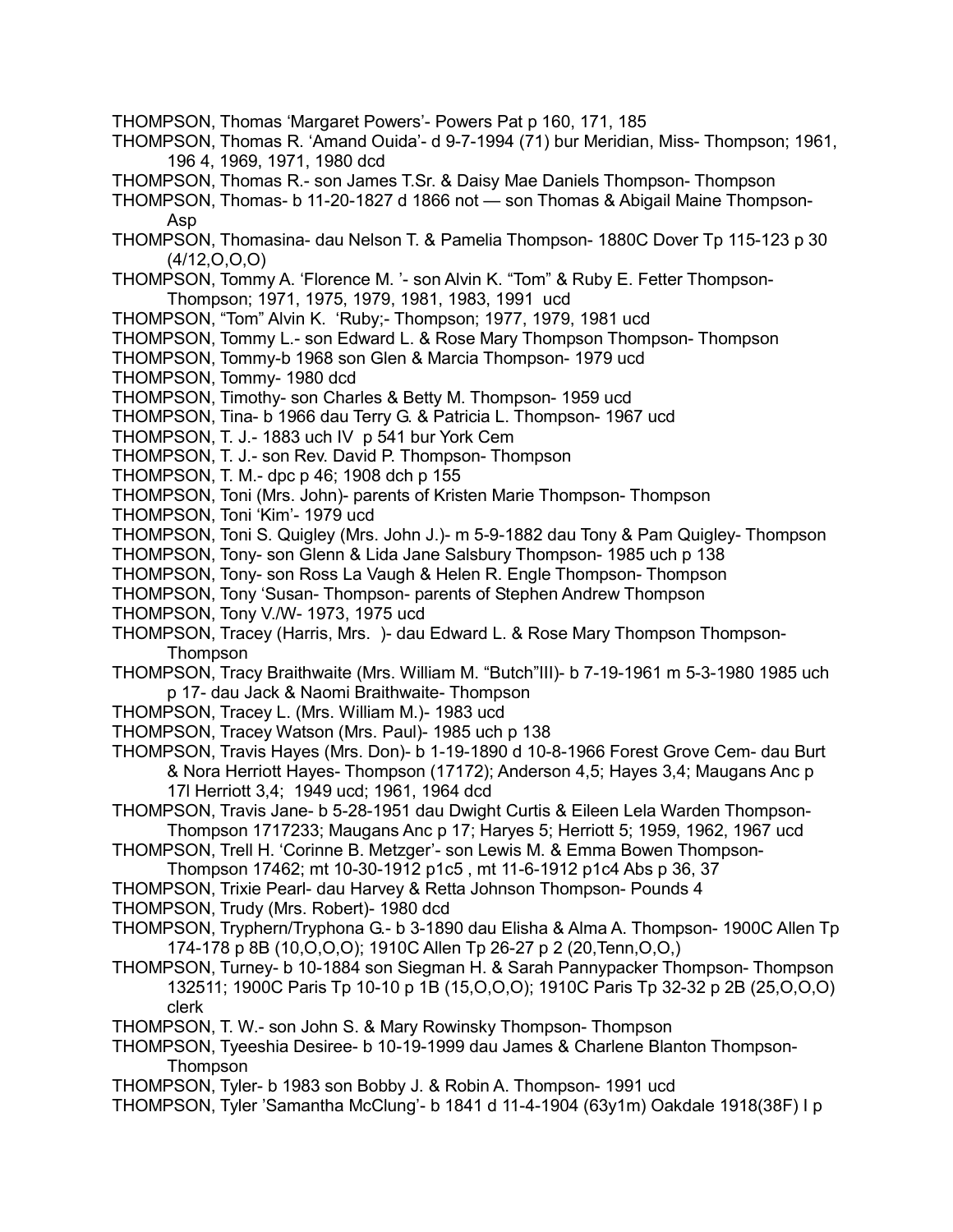110- son James & Catherine Gamble Thompson- Oakdale I p 110; Pvt Co F. 13th OVI 1861-1865 uca p 107; Thompson 1325; 1915 uch p 1008; 1883 uch IV p 458, 535, V p 381; 1985 uch p 137; mt 11-9-1904 p2c2 Abs p 26; mt 1-4-1911 p 5c2 Abs p 47; uca p 31 Jerome Tp p 49 Millcreek Tp; 1860C Millcreek Tp 16 (19,O); 1870C Mil Tp 134 (29,O); 1880C Milldreek Tp 144-149 p 16 (38.O,O,O); 1900C Mil Tp 101-104 (59, O,Va,O) m 38y

- THOMPSON, James Ulysses- son Malin & Rebecca Thompson- 1870C Allen Tp 113-107 p 8 (6,O); 1880C Allen Tp 173-186 p 18 (16,O,O,Va)
- THOMPSON, Urbin L. 1870C Genoa Tp p 356 (14)
- THOMPSON, Uriah- hadc p 36 (1859 Lincoln Tp)
- THOMPSON, Valerie (Erwin, Mrs. Nelson,Jr.)- b 7-2-1966 m 4-13-1985- 1985 uch p 138
- THOMPSON, Valerie- dau Marvin & Carol E. Hennessee Thompson- Thompson
- THOMPSON, Valerie Jo- b 1966 m 4-13-1985 dau Robert M. & Karen S. Thompson- 1971, 1973, 1975, 1977, 1979, 1983 ucd
- THOMPSON, Donald Van 'Martha Wuertz'- b 5-12-1924 m 11-26-1944 son Donald & Travis Hayes Thompson- Thompson 171722; Anderson 5,6; Maugans Anc p 17; Hayes 4, 5; Herriott 4,5; Rausch (15316); 1949, 1959, 1962, 1967, 1971, 1973, 1975, 1977, 1979, 1981, 1983, 1991 ucd
- THOMPSON, Vay- son Freeman & Dora Harrington Thompson- Thompson 17631
- THOMPSON, Vena (Harris, Mrs. Fred)- b 7-21-1876 m 11-18-1894 dau William Americus Thompson- Maugans Anc p 192
- THOMPSON, Vera (Craig, Mrs. )- dau William & Virginia Long Thompson- Thompson; 1959 (9)
- THOMPSON, Verna Lucille Seymour (Mrs. Marion C.)-d 9-29-1971 (51) Hale Cem. Mt. Victoryparents of Marvin- Thompson
- THOMPSON, Verna- son b 7-1884- 1900C Millcreek Tp 38-38 (15,O,O,O)
- THOMPSON, Verne 'Zella Payne'- b 7-21-1886 uc births d 4-17-1942 (55) son William E. (King) & Margaret Hobart Thompson- Thompson 132112; mt 2-19-1913 p2c4 Abs p 53
- THOMPSON, Vernon- son Marvin & Carol E. Hennessee Thompson- Thompson
- THOMPSON, Victor- son Marvin & Carol E. Hennessee Thompson- Thompson
- THOMPSON, Vincin- son Marvin & Carol E. Hennessee Thompson- Thompson
- THOMPSON, Virgil S.- son George & Mertie Thompson- 1910C Jerome Tp 323-329 p 14A (2,O,O,O)
- THOMPSON, Virginia (Mrs. Lester)- 1964 dcd
- THOMPSON, Virginia (Mrs. Hamer)- 1949, 1959 ucd
- THOMPSON, Virginia L. (Mrs. Kenneth R.)- 1964, 1969, 1971 dcd
- THOMPSON, Virginia (Long, Mrs. William H.)- m 2-15-1942- Thompson
- THOMPSON, Virginia Louise- b 7-20-1919 dau Bernard E. & Bessie M. June Wilkinson Thompson- Giffen 1631814
- THOMPSON, Virginia- d 9-9-1852 (1-5-2) Ebenezer Cem- Powell p 329- dau N. S. & N.
- THOMPSON, Virginia (Dutton, Mrs. Richard)- dau Millard & Mary Lee Thompson- 1985 uch p 138
- THOMPSON, Vivian (Betts, Mrs. )- dau Chjarles B. & Hazel B. Rupe Thompson- Thompson
- THOMPSON, Vivin (Fresh, Mrs. )- dau James & Grace Kerr Thompson- Thompson
- THOMPSON, Vivian J. (Betts, Mrs. )- dau Charles Benton & Hazel Blanche Rupe Thompson-**Thompson**
- THOMPSON, Vivian (Wyant, Mrs. )- dau Lee Lonzo & Leila Bales Thompson- Thompson
- THOMPSON, W,- CCC p 31 (1875 Berlin Tp)
- THOMPSON, W. A.- 1908 dch p 159; 1880 dch p 445, 522
- THOMPSON, Wade 'Sadie'- son William E. & Margaret Hobart Thompson- Thompson 132113 1900C Millcreek Tp 38-38 (10,O,O,O)1910C Millcreek Tp 47-50 p 2B (21,O,O,O) grocery clerk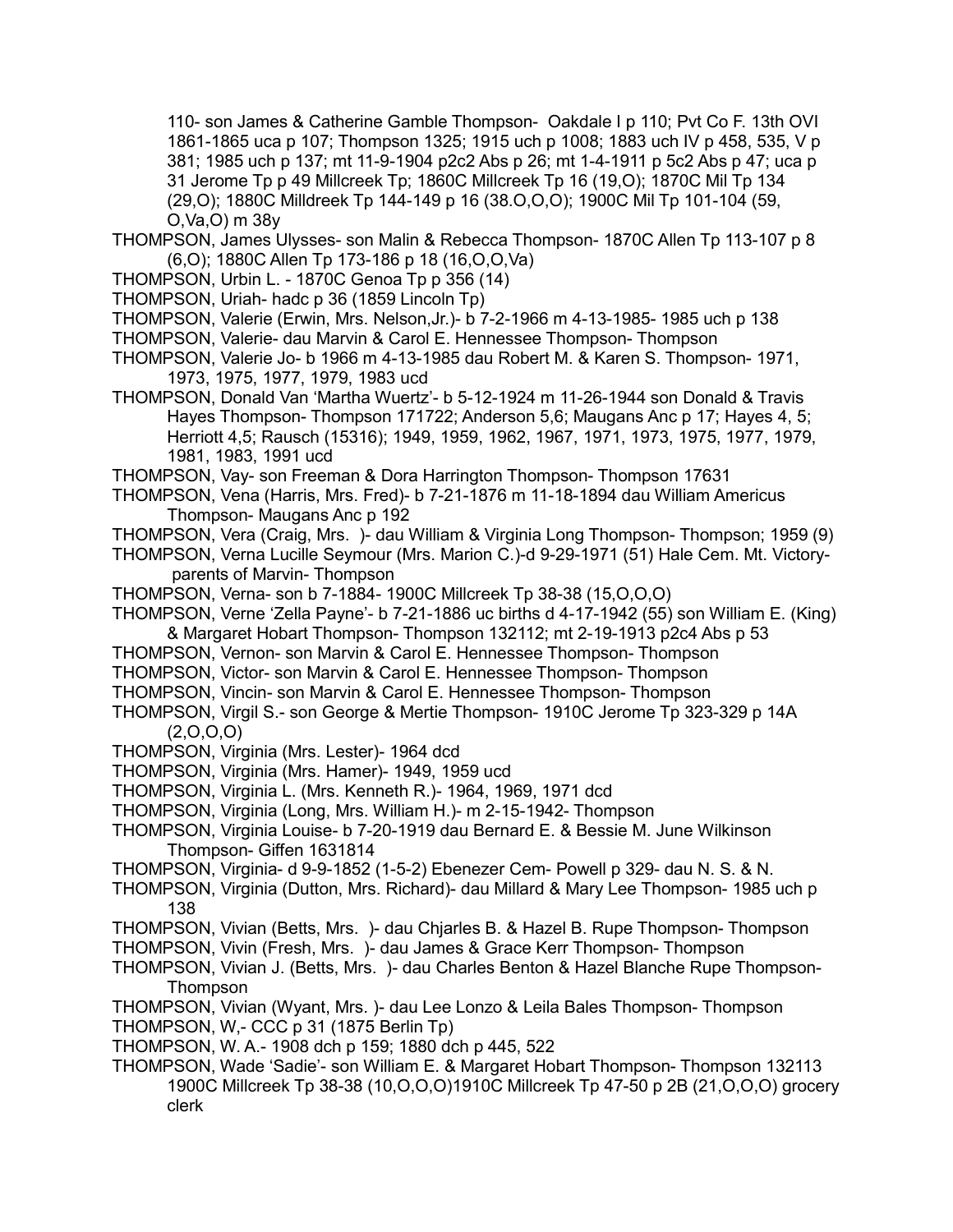- THOMPSON, Walter- b 10-1882- son Nelson & Amelia "Millie: Thompson 1900C Dover Tp 145- 147 p 7A (17,O,O,O); 1910C Dover Tp 186-190 (26,O,O,O) laborer, home farm
- THOMPSON, Walter- son Donald E. & Leonore T. Thompson- 1961 (6) dcd
- THOMPSON, Walter- son Edward Ridgeley Jr. & Susan Seeley Thompson- Thompson p 3; dg 6-8-1915, 7-6-1915, Cry Ab p 56, 63
- THOMPSON, Walter 'Ethel Stiner'- 1915 uch p 966
- THOMPSON, Walter F.- b 9-29-1898 d 10-30-1912 (14y4m) Oakdale 2491 I p 46- son George L. Thompson- Thompson 138611
- THOMPSON, Walter F.- b 5-1898 son Lewis & Emma M. Bowen Thompson- 1900C Leesburg Tp 7-7 (2,O,O,O)
- THOMPSON, Walter Scott- Thompson 4
- THOMPSON, Walter- pallbearer for William M. Raines- dg 9-2-1902, Cry Ab p 151
- THOMPSON, Wanda Kay- b 1-27-1951 dau Ernest B. & Lois Mae Woolridge Thompson- Weiser p 110
- THOMPSON, Warren- son John Walkinshaw & Isabella J. Warren Thompson- dg 8-16-1883 Cry Ab p 86
- THOMPSON, Waylan James- b 12-4-2004 son Chris & Sara Cantrell Thompson- Thompson
- THOMPSON, Wayne Fullington- b 5-4-1898 d 10-29-1912 (14-5-25) son Lewis N. & Emma Thompson- mt 10-30-1912 p1c5, 11-6-1912 p1c4, Abs p 36, 37
- THOMPSON, Wayne- brother Moses & Mary C. Hawn- mt 4-4-1906 p3c3 Abs p 8
- THOMPSON, Wayne- son Lester & Virginia Thompson,Sr- Thompson; 1961, 1964 (14) 1969 dcd

THOMPSON, Wayne Orlando- b 7-20-1900 d 12-21-1963 New Millcreek Cem- Thompson 17156; son William Orlando & Frederica Hagenlocker Thompson; dcbirth correction; 1910C Dover Tp 123-127 (9,O,O,O)

- THOMPSON, Wayne- son Ross La Vaugh & Helen R. Ingle Thompson- Thompson
- THOMPSON, Wayne Sterling- d 12-8-1933 sexton record, York Cem p 104
- THOMPSON, Dr. W. B.- d in Cincinnati last Wednesday- dg 1-2-1874 Cry Ab p 112
- THOMPSON, W. F.- pallbearer for John J. Leahy- dg 6-28-1910 Cry Ab p 134
- THOMPSON, W. G.- pallbearer for Dr. J. H. Fitzwater- dg 5-15-1917- Cry Ab p 51
- THOMPSON, W. H,- 1850C Delaware Town 1003 p 79 (18,O)
- THOMPSON, W. H. 'Nancy McIlroy'- m 3-23-1860 ucm 3010; 1883 uch IV p 536
- THOMPSON, Wilber- son Riley & Sade Ritter Thompson- Thompson
- THOMPSON, Willie- footstone- Claibourne Cem p 36
- THOMPSON, Wm. A. 1870C Delaware Town p 307 (17)
- THOMPSON, Bill 'Esther'- son James & Grace Kerr Thompson- Thompson
- THOMPSON, \_\_\_ (Mrs. W. F.)- dau Daniel Sullivan- dg 6-10-1902, Cry Ab p 141
- THOMPSON, W. H.' Nancy McIlroy'- m 3-23-1860 ucm (Hearl); uca p 93, Richwood
- THOMPSON, Wilhelmina- b 10-2-1868 d 5-21-1870 Milford Cem, Un Al p 18
- THOMPSON, William- uca p 45 THOMPSON, William- mt 3 13
- THOMPSON, William- uninf p 17 4-15-1916 (67) dismissed 4-18-1916
- THOMPSON, William- 1908 dch p 407 THOMPSON, 1908 dch p 892
- THOMPSON, William- 1908 dch p 407; hadc p 50 (1849 Scioto Tp)
- THOMPSON, William- Nash p 187
- THOMPSON, William- 1835 men p 21 #10 p 33 Delaware Tp
- THOMPSON, William- hjt p 49, 61, 77; 1915 uch p 424; 1883 uch IV p 490
- THOMPSON, William- 1910C Jerome Tp 367-373 p 16A (49,O,O,O) div, odd jobx
- THOMPSON, William- 1840C Milcreek Tp 1266 p 56- 1m (80-90)1m (40-50), 1F (30-40) 3M (10-15) 1F 91-15) 2M (5-10) 2M (-5)
- THOMPSON, William- 1977 ucd, Jolly Rd. Dover Tp
- THOMPSON, Cpl. William- Co H. 82nd Regiment -1862-1865; uca p 107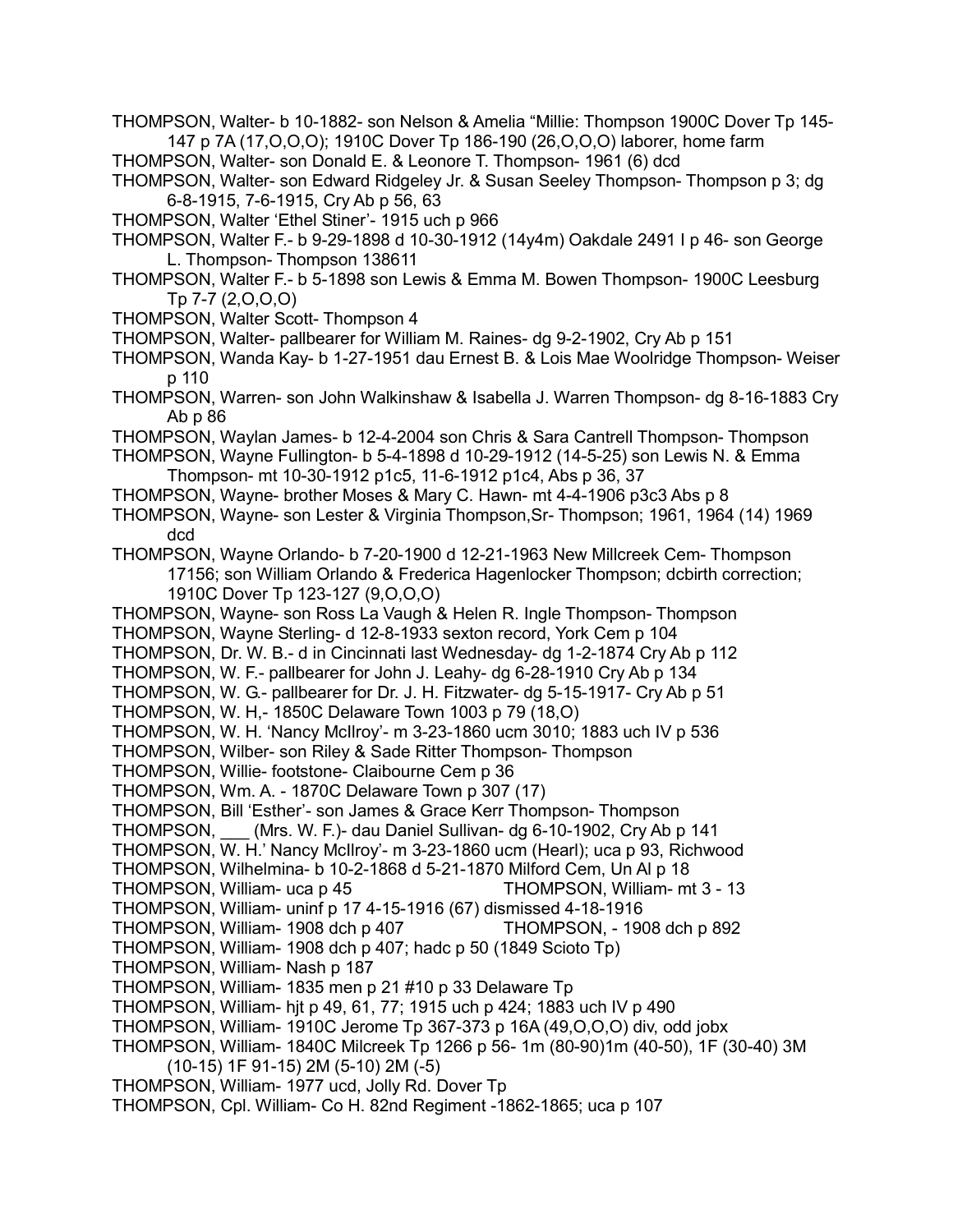THOMPSON, Major William- d 3-1830 (76) dcga p 48, Delaware Pat & Franklin Chron

THOMPSON, ----(Mrs. William)- sister Mrs. Salomon Sheets- dg 4-13-1917, Cry Ab p 40-41

THOMPSON, William Alpha 'Mary E. Allen'- son Edward R. & Eliza Enlow Thompson-Thompson p 2

- THOMPSON, William 'Mrs. Amanda Conway'- b 11-10-1813 d 12-15-1875 son James & Nancy White Cotton Thompson- Maugans Anc p 192
- THOMPSON, William Americus- b 1-1847 d 1923 son John & Matilda Connell Thompson-Maugans Anc p 92
- THOMPSON, William A. 'Mary G.'- 1980 dcd
- THOMPSON, William A. III "Billy" son William A. Jr. & Ruby L. Davis Thompson- dcc Nellie Almendinger Davis 1; 1964 (6) dcd
- THOMPSON, William A. Jr. 'Ruby L. Davisson'- son William A.,Sr. & Katheren Shark Thompson- dcc Nellie Alemdinger Davis 1; 1964, 1969, 1971, 1980 dcd
- THOMPSON, William A. Sr. 'H. Katherine' 1961, 1964, 1969, 1971 dcd
- THOMPSON, William A. 'Mary Matheren Shark'- m 11-21-1931 d 11-1-1985 (74) Thompson Tp Cem
- THOMPSON, William A.- son William Thompson- Thompson
- THOMPSON, William B.- son Benjamin & Sarah Thompson- uccp p 52 record book 5 p 476
- THOMPSON, William B.- son Sarah Thompson- 1850C Union Tp 1279-1297 p 192 (14,O)
- THOMPSON, William B. 'Virginia'- d 8-16-1961 (53) Fancher Cem- Thompson
- THOMPSON, William- son Calvin & Calista Sewell Thompson- dg 9-26-1913 Cry Ab p 61
- THOMPSON, William 'Charity Jagger'- b 1-14-1782 son Benjamin & Milicent Barnet Thompson-Pabst Pion II p 239, 240; dcga p 11 Franklin Chronicle
- THOMPSON, William- grandson of Mrs. Clara M. Phillips- mt 2-1 1902 p1c3 Abs p 5
- THOMPSON, William David'- b 3-13-1957 son William P. & Patricia June Smith- Thompson 176(10)111
- THOMPSON, William E. "King" 'Margaret Hobart'- m 5-14-1880 ucm 6724 (Hearl) son John G. & Catherine Stewart Thompson- Thompson 13211; 1880C Millcreek Tp 23-26 (18,O,O,O)
- THOMPSON, William E.- son William T. & Louisa Curry Thompson- Thompson 1723; mt 4-18- 1883 Abs p 8; 1860C Millcreek Tp 8 (2,O); 1870C Jerome Tp 196-187 p 26 12,O); 1880C Mil Tp 312-343 p 22 (21,O,O,O)
- THOMPSON, William G 'Catherine Weaver''Sarah Sherman;- m 8-14-1823 ucm 53; d 3-15- 1874 (77-9-15) Watkins Cem p 5; son James & Temperance Mooney Thompson-Thompson 17; 1880 dch p 736; 1915 uch p 273, 433; 1883 uch III p 284, IV p 433, 434, V p 337, 378; mt 6-8-1904 p1c3 Abs p 161830C Jerome Tp 36 (30-40); 1840C Millcreek Tp (40-50); 1850C Mil Tp 2063-2084 (52,O); 1860C Mil Tp 10 (63,Va); 1870C Mil Tp 136 (76,Va)

THOMPSON, William H.- son Elisha & Miranda Thompson- 1850C Genoa Tp 446 p 45 (4,O)

THOMPSON, William Harold- b 11-2-1927 d 5-2-1992 (64) Greenmound Cem- son William & Phoebe Jane Palmer Thompson- Thompson

- THOMPSON, William H,. 'Jennie Bennett'- son Jeffers J. & Rebecca Cook Thompson- 1880 dch p 674
- THOMPSON, William 'Imo Kunce'- son Berry Hanawalt & Estella Andrews Thompson-Thompson 17854; Andrews 3; Hunce
- THOMPSON, William- uccp p 2, adm of John Sherman- will Book p 131; uccp p 26 app JB3 p 107
- THOMPSON, William- son Ishmael & Ola Lee Fuggate Thompson- Thompson
- THOMPSON, William- brother James Calvin- son C. B.- dg 2-25-1916, Cry Ab p 29
- THOMPSON, William 'Clara'- son Solomon & Mary Jane Corey Thompson- Thompson 1754 THOMPSON, William H.- 1971 dcd
- THOMPSON, William Hamer- son Emmett V. & Ada Wilgus Thompson- Thompson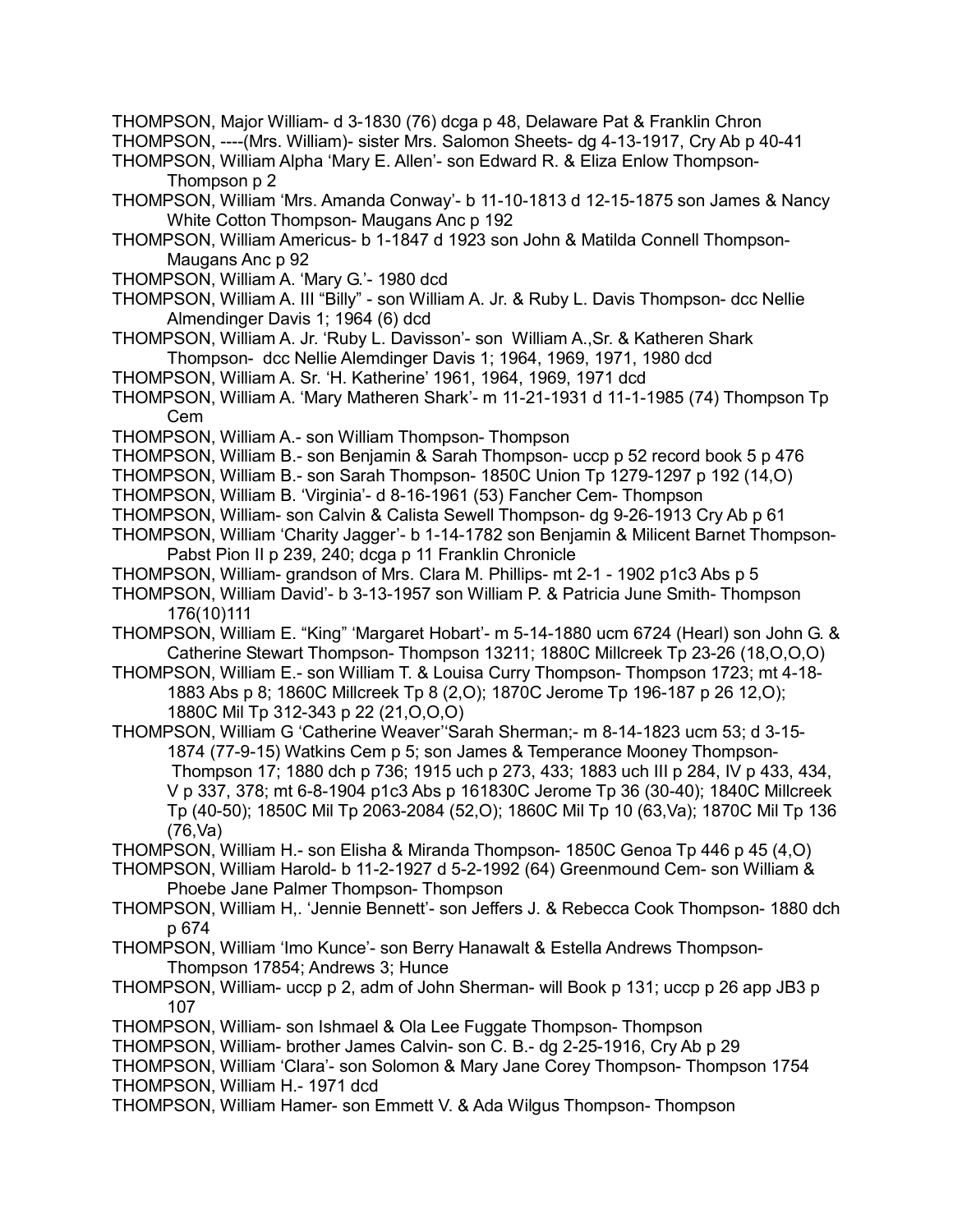- THOMPSON, William- son Ishmael & Ola Thompson- 1964 (17) dcd
- THOMPSON, William- d 9-15-1853 Watkins Cem p 5-- son James & Catherine Gamble Thompson- Thompson 1327; 1850C Millcreek Tp (5,O)
- THOMPSON, William- son J. & Catharine Thompson- 1880C Claibourne Tp 112-118 p 215C  $(4.0$ .Va.Va $)$
- THOMPSON, William- son J— & Harriet Thompson- 1880c Claibourne Tp 113-119 p 215C  $(17, 0, 0, 0)$
- THOMPSON, William- son James & Temperance Mooney Thompson- uccp p 29, JB 3 p 221; uccp p 29, security JB 3 p 223
- THOMPSON, William 'Jane'- 1860C Union Tp 674-680 p 93 (26,O)
- THOMPSON, Wiliam J.- son James Thompson- Thompson
- THOMPSON, William J. 'Monica K.'- 1973, 1975, 1977, 1979, 1981, 1983, 1991 ucd
- THOMPSON, William- b 2-6-1832 d 4-18-1850 (18-2-13) Africa Cem- Powell p 181 son Rev. John Wilmot & Mary Crowell Freeman Thompson- Pabst Pion II p 241; Pabst p 1 p 7, 38
- THOMPSON, William- pallbearer for John J. Sullivan- dg 8-4-1916, Cry Ab p 43; for Michael Curtin- dg 4-2-1918 Cry Ab p 26
- THOMPSON, William- son Joseph Thompson- Pabst Pion II p 238
- THOMPSON, William J. 'Patricia'- 1962. 1983 ucd
- THOMPSON, Rev. William 'Katherine Treat'- m 11-29-1655 Powers Pat p 302, 304
- THOMPSON, William 'L'- DJ p 91, parents of Otto
- THOMPSON, William- dcc Larry Jackson 98
- THOMPSON, William 'Lena Emrick'- Thompson
- THOMPSON, William- son Lewis & Mary Thompson- d 1-12-1863 (21y2m) Cheshire Cem-Powell p 52; Thompson
- THOMPSON, William- son Louis & Anna Burroughs Thompson- Thompson 1743; 1860C Millcreek Tp 116 (5,O); 1880C Dover Tp 113-120 p 30 (24,O,O,O) huckster
- THOMPSON, William T. 'Louisa Curry'- b 1-10-1826 m 11-13-1851 ucm (Hearl) d 4-5-1876 Watkins Cem p 5- son William & Sarah Sherman Thompson- Thompson 172; 1883 uch V p 306; mt 3 p 24; mt 4-18-1883 p1c3 Abs p 6, mt 5-7-1884 Abs p 7; 1850C Millcreek Tp 2063-2084 (24,O); 1860C Mil Tp 8 (33,O); 1870C Jerome Tp 196-187 p 26 (44,O)
- THOMPSON, William M.- b 10-15-1906 d 8-8-1974 US Army- Oakdale I p 60
- THOMPSON, William M. 'Catherine'- 1971, 1973, 1975, 1977, 1979, 1981, 1983 ucd THOMPSON, William 'Marilyn'- 1971, 1973 ucd
- THOMPSON, William 'Mary;- b 4-1863- 1900C York tp 333-333 p 14 (37,O,O,O) carpenter
- THOMPSON, William 'Mary J. Fuller'
- THOMPSON, William-' —Pasching'- 1910C Marysville 4th ward 111-122 (47,O,O,O) wid, house carpenter
- THOMPSON, William 'Mary Jane'- b 5-8-1836 d 5-9-1870 Milford Cem, Un Al p 18
- THOMPSON, William 'Matilda Gamble'- m 3-26-1832 ucm 263 (Hearl) d 6-8-1860 son John & Polly Nelson Thompson- 1883 uch V p 338, 378; Thompson 134; 1850C Millcreek Tp 2000-2021 (34,Va); 1860C Mil Tp 77 (45,O)
- THOMPSON, William L.- son Milton & Matilda A. Thompson- 1880C Taylor Tp 191-193 p 19 (7,O,pa,O)
- THOMPSON, William 'Mary J. Fuller'- b 1834 m 12-16-1858 ucm 2813 (Hearl) d 5-9-1870 son Joseph & Eliza Thompson- 1883 uch V p 215; mt 7-27-1870, 5-18-1871 Abs p 2-23, 25
- THOMPSON, William "Billy" 'Mary K.'- 1964 dcd Orange Tp
- THOMPSON, William 'M. J.'- parents of Lettie- mt 8-26-1868 Abs p 33
- THOMPSON, William M. "Bill" b 12-11-1933 d 5-13-1998 bur Hilliardson William M. & Mary Mall Thompson, Sr.- Thompson
- THOMPSON, William M.Sr. 'Mary Mall'- Thompson
- THOMPSON, William Milton- d 8-8-1974 (67) Thompson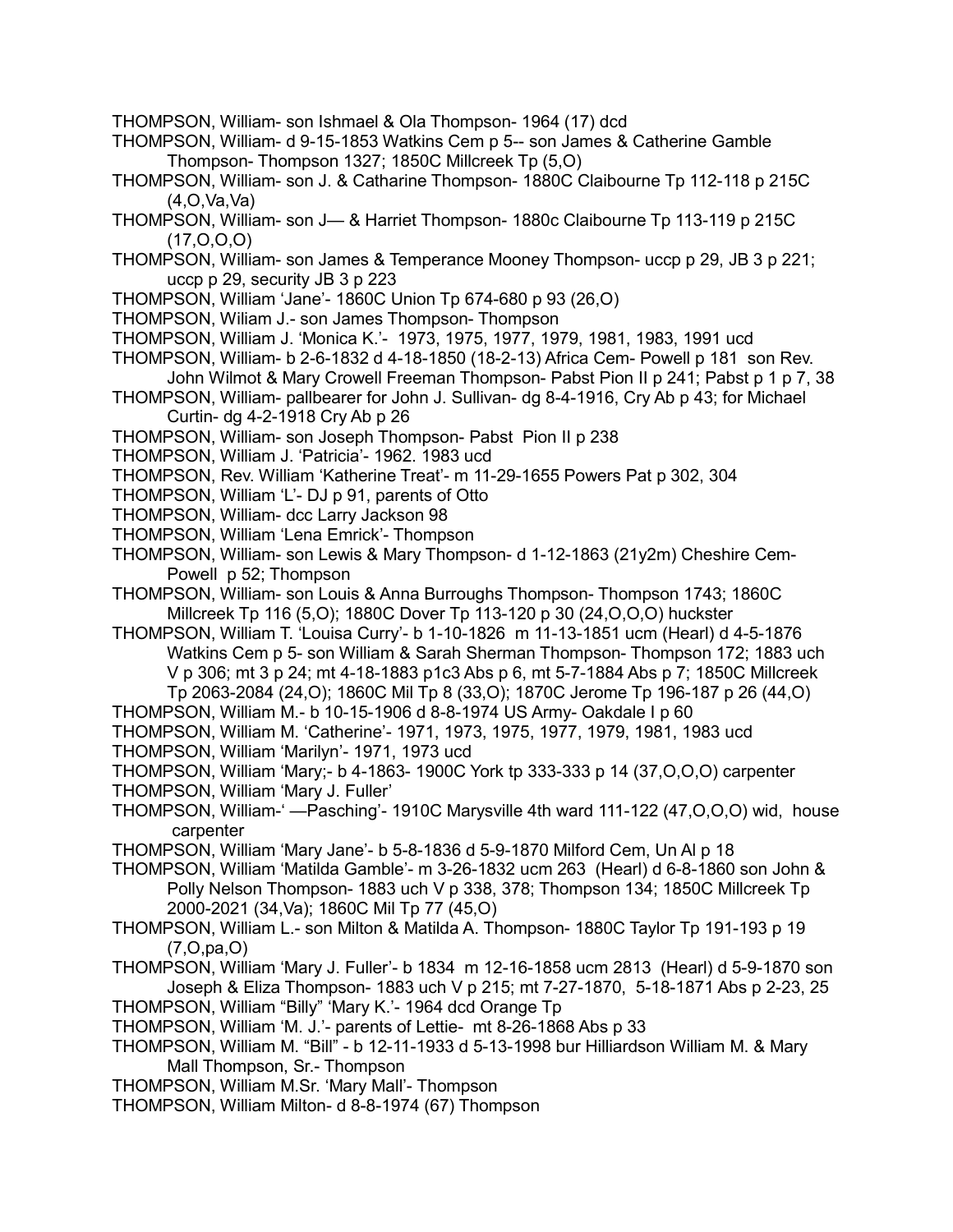THOMPSON, William- son Myrtle ThompsonThompson

- THOMPSON, William M. III "Dutch" 'Tracy Braithwaite'- son William M. Thompson. Jr-Thompson; 1985 uch p 17
- THOMPSON, William M. 'Tracy L.'- 1983 ucd

THOMPSON, William 'Nancy'- 1860C York Tp 1343-1353 p 182 (26,O)

- THOMPSON, William 'Naoma Crabtree'- b 1823 dcc Larry Jackson 30
- THOMPSON, William O.- b 1855 d 9-8-1895 (40y4m) Oakdale Section E. Row 25, p 27
- THOMPSON, William Orlando 'Frederica Hagenlocker'- b 4-9-1856 m 6-15-1877 ucm 6080 (Hearl) d 11-28-1914 New Millcreek Cem p 29- son James & Elizabeth Burroughs
- Thompson- Thompson 1715; Hagenlocker 1.2; Freshwater p 93; 1880 dch p 737; ; Sbc p 46; mt 6-8-1904 p1c3 Abs p 16; mt 10-4-1905 p1c5 Abs p 24; 1860C Scioto Tp 934 (3,O); dcbirth correction (Wayne Orland) (44-1900); 1910C Dover tp 123-127 (54,O,O,O) m 33y, farmer
- THOMPSON, ----(Mrs. W. O.)- niece of Mrs. Estella Pettibone Richardson- dg 1-23-1912, Cry Ab p 89
- THOMPSON, William Owens "Billy" 'Mary Kathryn Hinderer'- McKitrick p 286; Farnuem; Thompson
- THOMPSON, William 'Phoebe Jane Palmer'- Thompson
- THOMPSON, Dr. William P. 'Patricia June Smith'- b 8-11-1925 son Don & Julia Paus Thompson- Thompson 176(10)11
- THOMPSON, William- b 7-29-1859 d 8-20-1881 son Russell & Elizabeth Baughman Thompson-Thompson 1787; 1860C Millcreek Tp 74 (11/12,O); 1870C Mil Tp 138 (10); 1880C Mil Tp (20,O,O,O)
- THOMPSON, William 'Sally Sherman'- m 8-14-1823 ucm (Hearl)
- THOMPSON, William- son Samuel & Margaret McKirahan Thompson- McKitrick p 64
- THOMPSON, William S. d 1-12-1863, Co K 121st Reg. Dg 3-20-1863 Cry Ab p 29
- THOMPSON, William S. 'Mary E.'- b 1863 d 1947 Oakdale I p105
- THOMPSON, William S. 'Olive'- b 1819 NY son Henry & Patty Page Thompson- Powell p 371
- THOMPSON, William 'Susan'- 1860C York Tp 1343-1353 p 182 (50,O) farmer
- THOMPSON, William 'Susanna'- 1883 uch V p 505
- THOMPSON, William b 1964 son Toma A. & Florence M. Thompson- 1975, 1977 ucd
- THOMPSON, William- son Thomas & Margaret Powers Thompson- Powers Pat p 181
- THOMPSON, William T. 'Louisa Curry'- b 1-10-1826 m 11-13-1851 d 4-5-1876 Watkins Cem p 5; son William & Sarah Sherman Thompson- Thompson 172; mt 3 p 24; 1883 uch V p p 306;1850C Millcreek Tp 2063-1084 (24,O); 1860c Mil Tp 8 (33,O)
- THOMPSON, William III b 1957 son William M. & Catherine Thompson- 1973, 1975 ucd
- THOMPSON, William "Tom" brother Charles B. Thompson- Thompson
- THOMPSON, William W.- son Andrew Jackson & Sarah Lavinia Farnum Thompson- (4/12,1860)- Thompson 1764
- THOMPSON, William Woodrow 'Ruth Ione Sabins'- b 9-10-1912 m 6-4-1931 d 11-17-1993 Oakdale M-287-N ½, II p 128- son John & Grace Brown Thompson- Thompson 132584; Weaver (129461) Graham (144741) Tossey 4, 5; ; 1967, 1971, 1973, 1975, 1979, 1981, 1983 ucd
- THOMPSON, -----(Cellar, Mrs.Dr. William)- dau Rev. Manna Thompson, hmp p 186
- THOMPSON, ----(McVay, Mrs. Rev. H.)- dau Rev. John Thompson- hmp p 200
- THOMPSON, Willia L.- d 11-1-1880 (7-10-6) son M. O. & M. A.- Union Christian Ch Cem, lptw p 89
- THOMPSON, Willis E. 1870C Genoa Tp p 356 (6)
- THOMPSON, Willis J. 'Patricia G.'- 1967, 1971, 1973, 1975, 1977, 1979, 1981 ucd
- THOMPSON, Willie J., Jr.- 1962 ucd
- THOMPSON, Willis Ray 'Joellen Young'- b 4-8-1943 WVA d 8-5-1995 (52) Oak Grove Cem- son